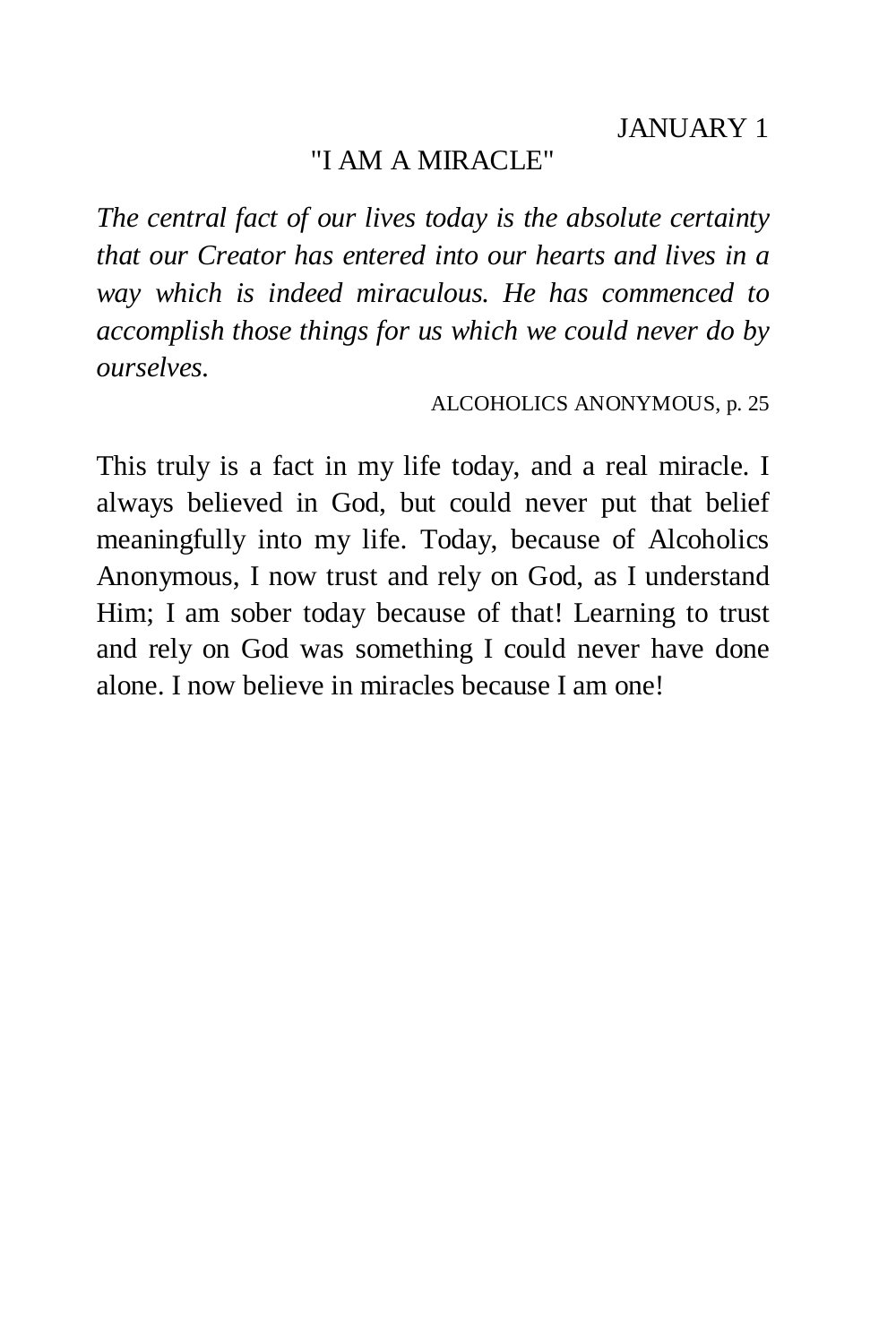## FIRST, THE FOUNDATION

*Is sobriety all that we can expect of a spiritual awakening? No, sobriety is only a bare beginning.* 

AS BILL SEES IT, p. 8

Practicing the A.A. program is like building a house. First I had to pour a big, thick concrete slab on which to erect the house; that, to me, was the equivalent of stopping drinking. But it's pretty uncomfortable living on a concrete slab, unprotected and exposed to the heat, cold, wind and rain. So I built a room on the slab by starting to practice the program. The first room was rickety because I wasn't used to the work. But as time passed, as I practiced the program, I learned to build better rooms. The more I practiced, and the more I built, the more comfortable, and happy, was the home I now have to live in.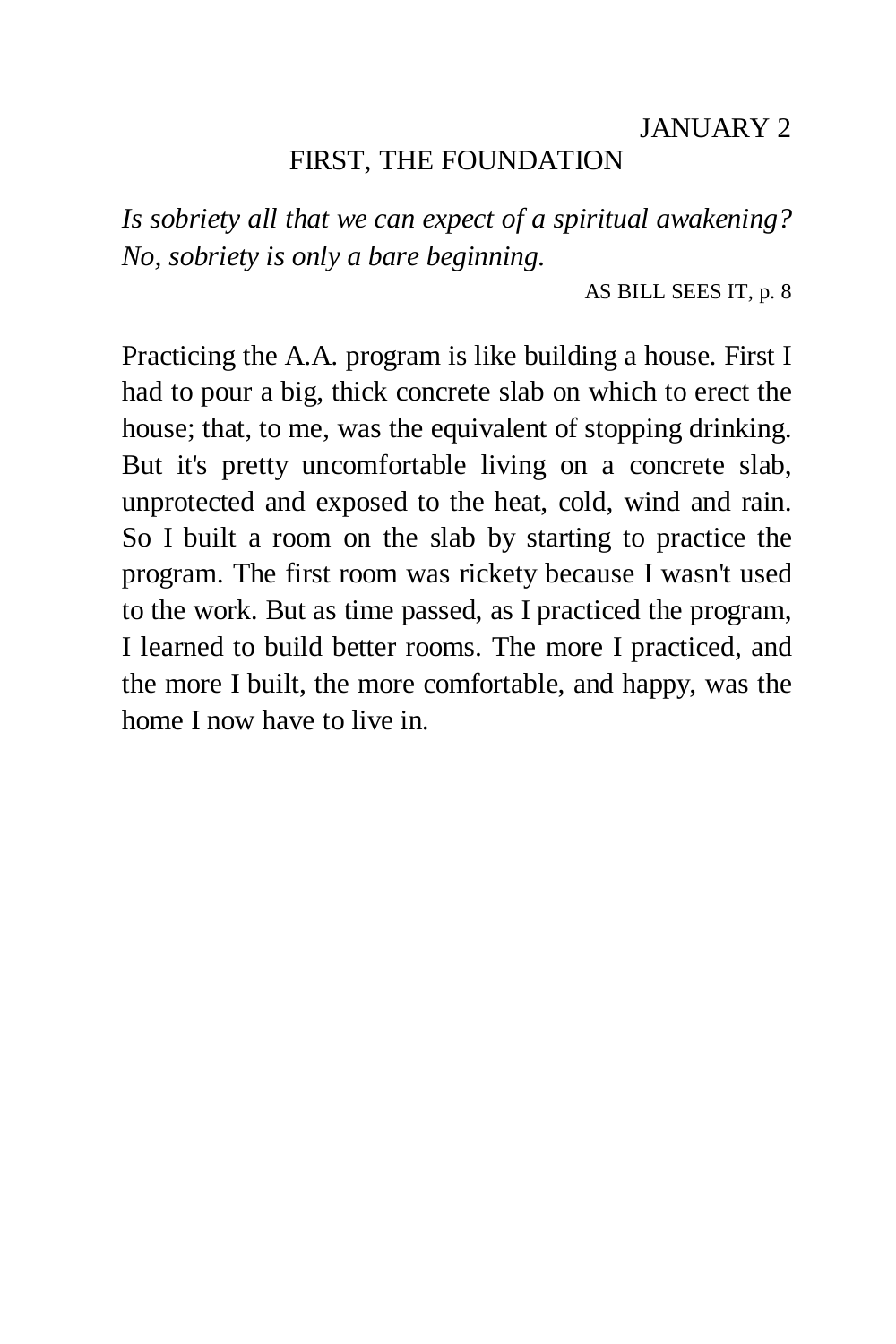### POWERLESS

*We admitted we were powerless over alcohol—that our lives had become unmanageable.* 

TWELVE STEPS AND TWELVE TRADITIONS, p. 21

It is no coincidence that the very first Step mentions powerlessness: An admission of personal powerlessness over alcohol is a cornerstone of the foundation of recovery. I've learned that I do not have the power and control I once thought I had. I am powerless over what people think about me. I am powerless over having just missed the bus. I am powerless over how other people work (or don't work) the Steps. But I've also learned I am *not* powerless over some things. I am *not* powerless over my attitudes. I am *not*  powerless over negativity. I am *not* powerless over assuming responsibility for my own recovery. I have the power to exert a positive influence on myself, my loved ones, and the world in which I live.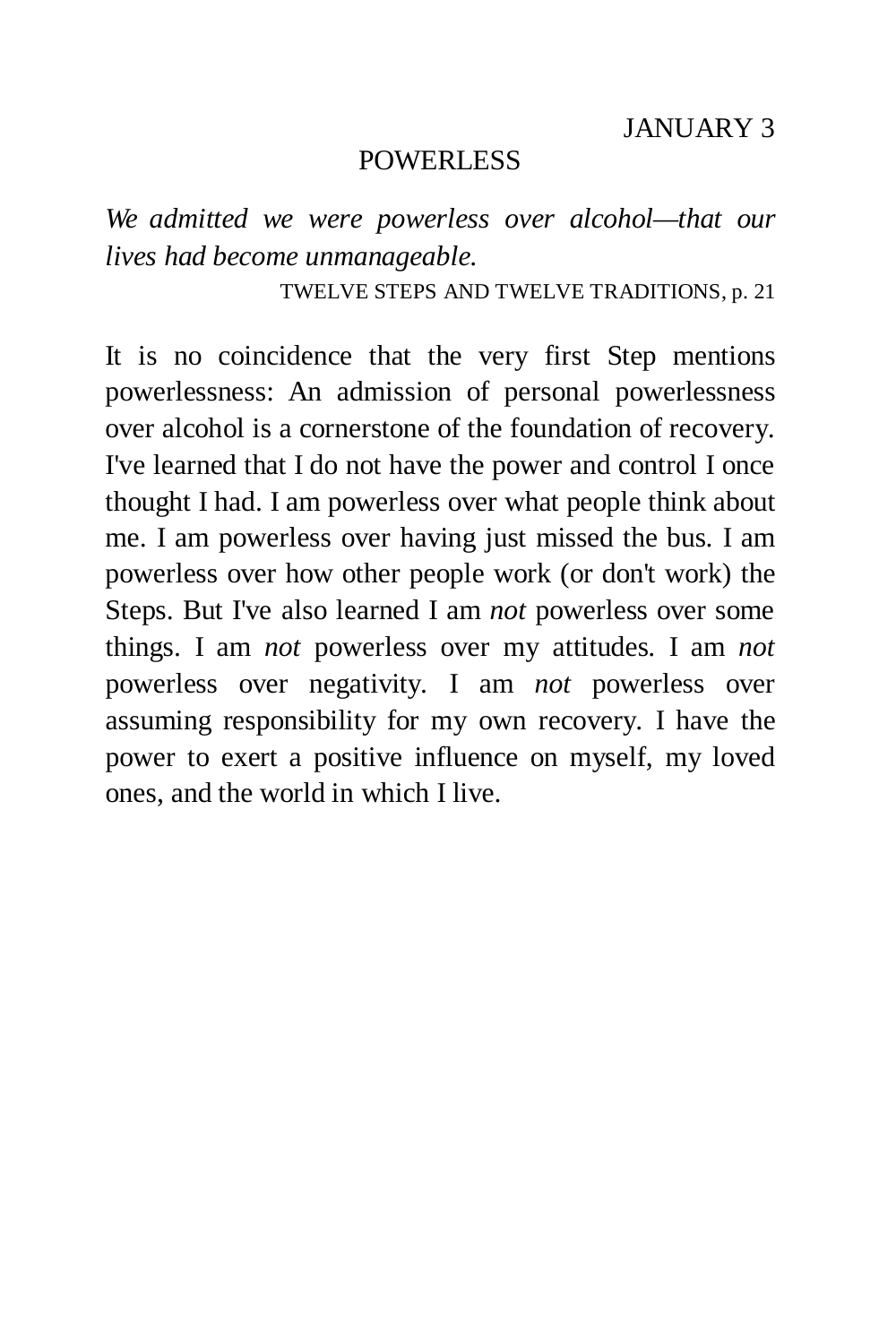#### BEGIN WHERE YOU ARE

*We feel that elimination of our drinking is but a beginning. A much more important demonstration of our principles lies before us in our respective homes, occupations and affairs.* 

ALCOHOLICS ANONYMOUS, p. 19

It's usually pretty easy for me to be pleasant to the people in an A.A. setting. While I'm working to stay sober, I'm celebrating with my fellow A.A.S our common release from the hell of drinking. It's often not so hard to spread glad tidings to my old and new friends in the program.

At home or at work, though, it can be a different story. It is in situations arising in both of those areas that the little day-to-day frustrations are most evident, and where it can be tough to smile or reach out with a kind word or an attentive ear. It's outside of the A.A. rooms that I face the real test of the effectiveness of my walk through A.A.'s Twelve Steps.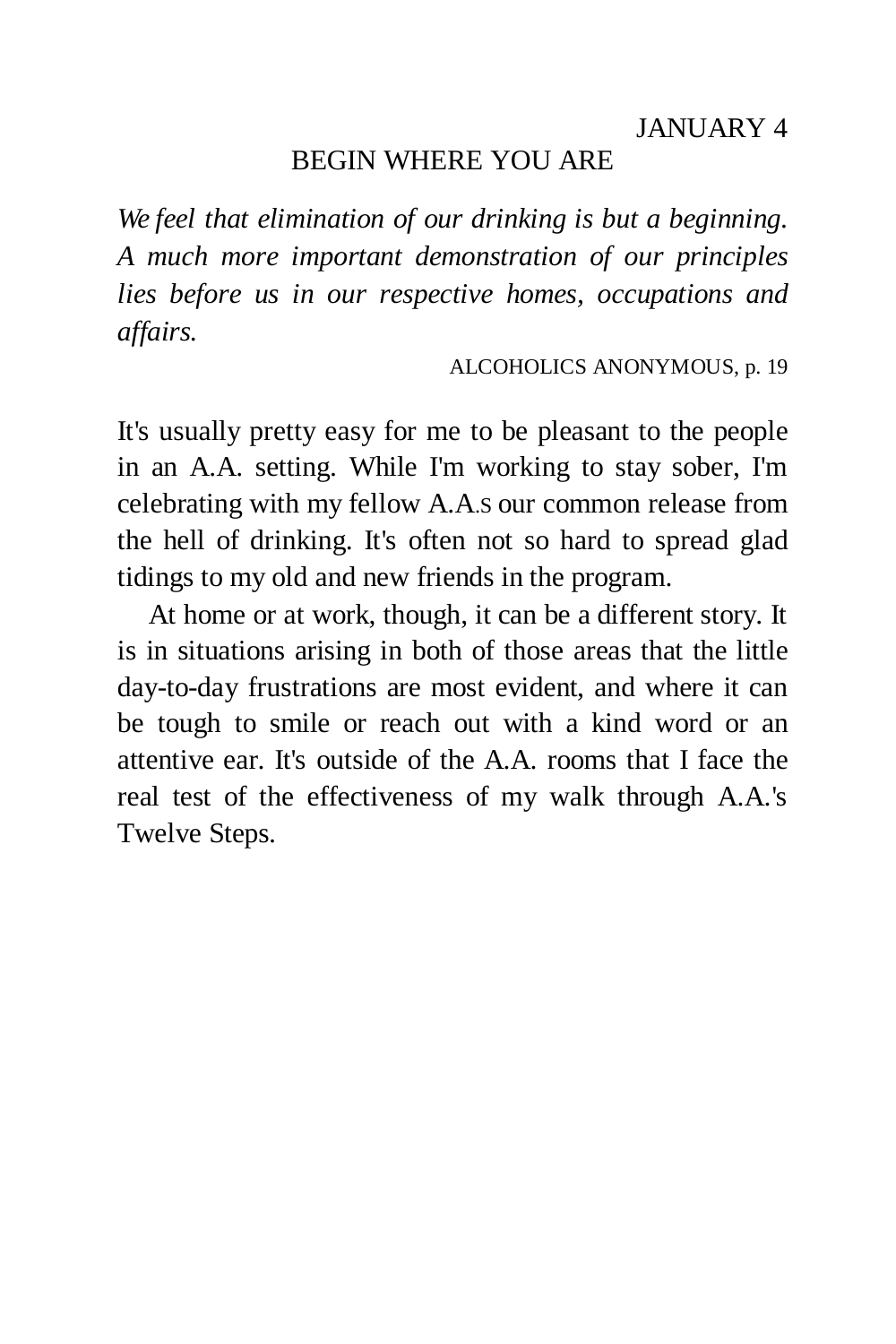### TOTAL ACCEPTANCE

*He cannot picture life without alcohol Some day he will be unable to imagine life either with alcohol or without it. Then he will know loneliness such as few do. He will be at the jumping-off place. He will wish for the end.* 

ALCOHOLICS ANONYMOUS, p. 152

Only an alcoholic can understand the exact meaning of a statement like this one. The double standard that held me captive as an active alcoholic also filled me with terror and confusion: "If I don't get a drink I'm going to die," competed with "If I continue drinking it's going to kill me." Both compulsive thoughts pushed me ever closer to the bottom. That bottom produced a *total* acceptance of my alcoholism—with no reservations whatsoever—and one that was absolutely essential for my recovery. It was a dilemma unlike anything I had ever faced, but as I found out later on, a necessary one if I was to succeed in this program.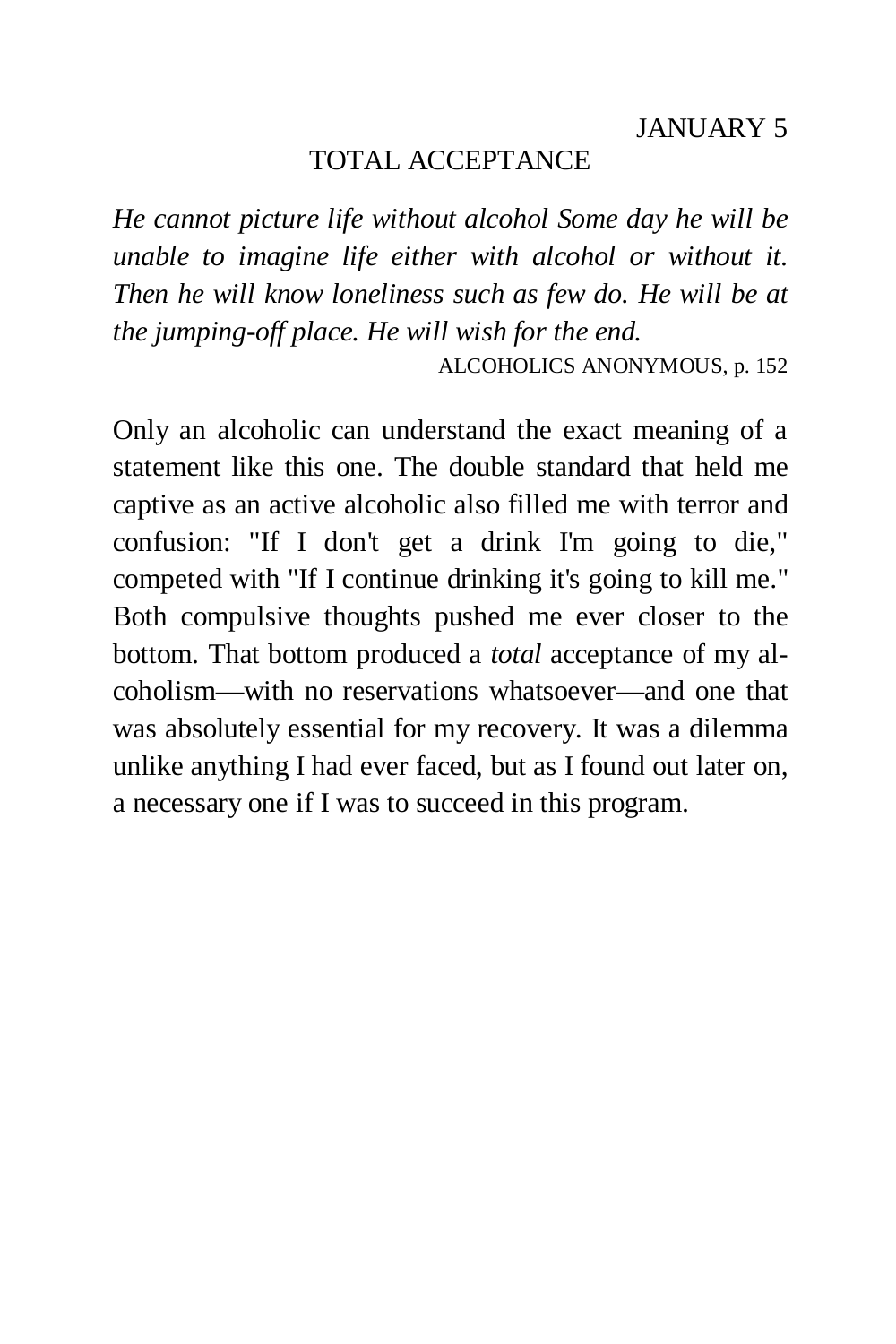## JANUARY 6 THE VICTORY OF SURRENDER

*We perceive that only through utter defeat are we able to take our first steps toward liberation and strength. Our admissions of personal powerlessness finally turn out to be firm bedrock upon which happy and purposeful lives may be built* 

TWELVE STEPS AND TWELVE TRADITIONS, p. 21

When alcohol influenced every facet of my life, when bottles became the symbol of all my self-indulgence and permissiveness, when I came to realize that, by myself, I could do nothing to overcome the power of alcohol, I realized I had no recourse except surrender. In surrender I found victory—victory over my selfish self-indulgence, victory over my stubborn resistance to life as it was given to me. When I stopped fighting anybody or anything, I started on the path to sobriety, serenity and peace.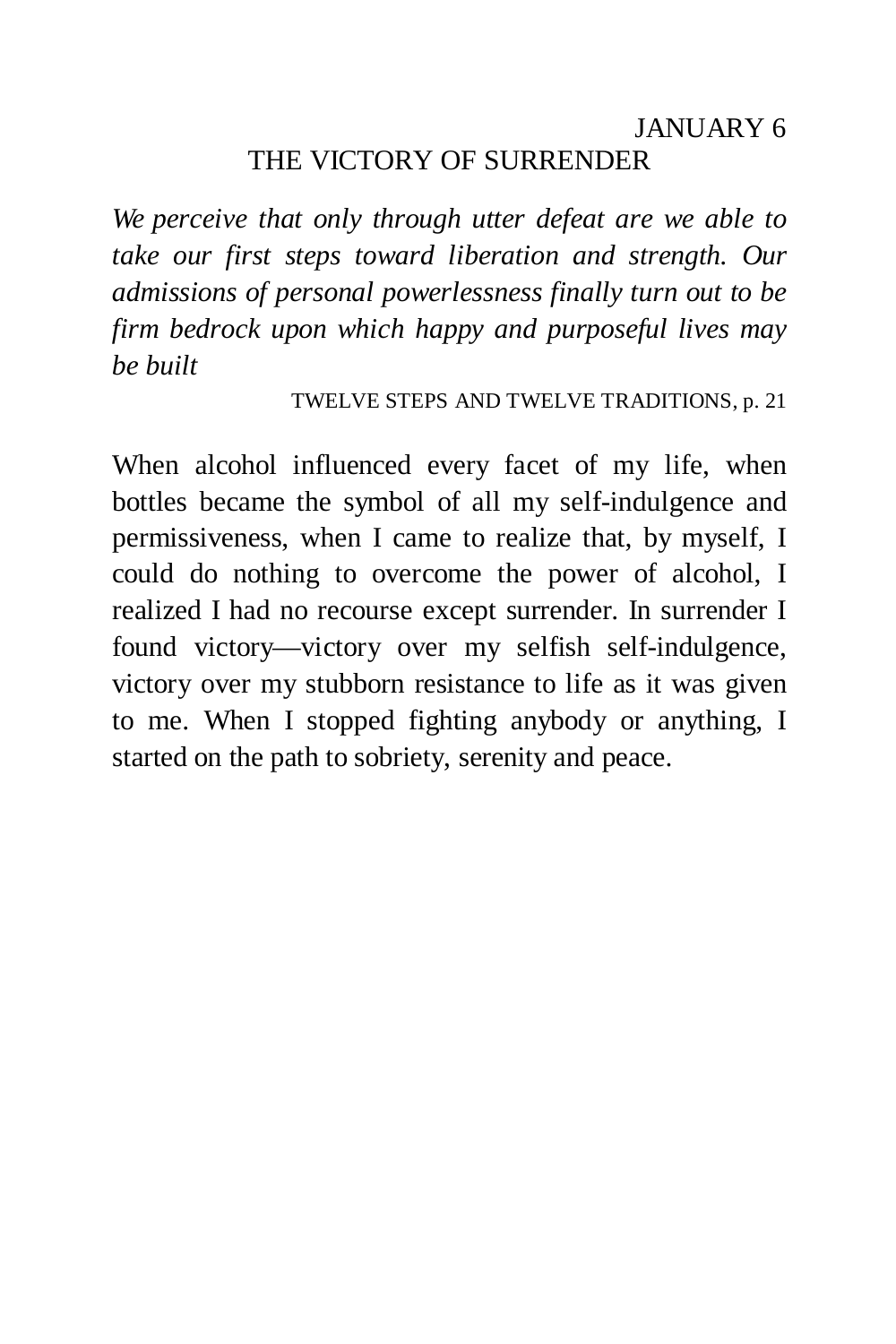### AT THE TURNING POINT

*Half measures availed us nothing. We stood at the turning point. We asked His protection and care with complete abandon.* 

ALCOHOLICS ANONYMOUS, p. 59

Every day I stand at turning points. My thoughts and actions can propel me toward growth or turn me down the road to old habits and to booze. Sometimes turning points are beginnings, as when I decide to start praising, instead of condemning someone. Or when I begin to ask for help instead of going it alone. At other times turning points are endings, such as when I see clearly the need to stop festering resentments or crippling self-seeking. Many shortcomings tempt me daily; therefore, I also have daily opportunities to become aware of them. In one form or another, many of my character defects appear daily: selfcondemnation, anger, running away, being prideful, wanting to get even, or acting out of grandiosity.

Attempting half measures to eliminate these defects merely paralyzes my efforts to change. It is only when I ask God for help, with complete abandon, that I become willing—and able—to change.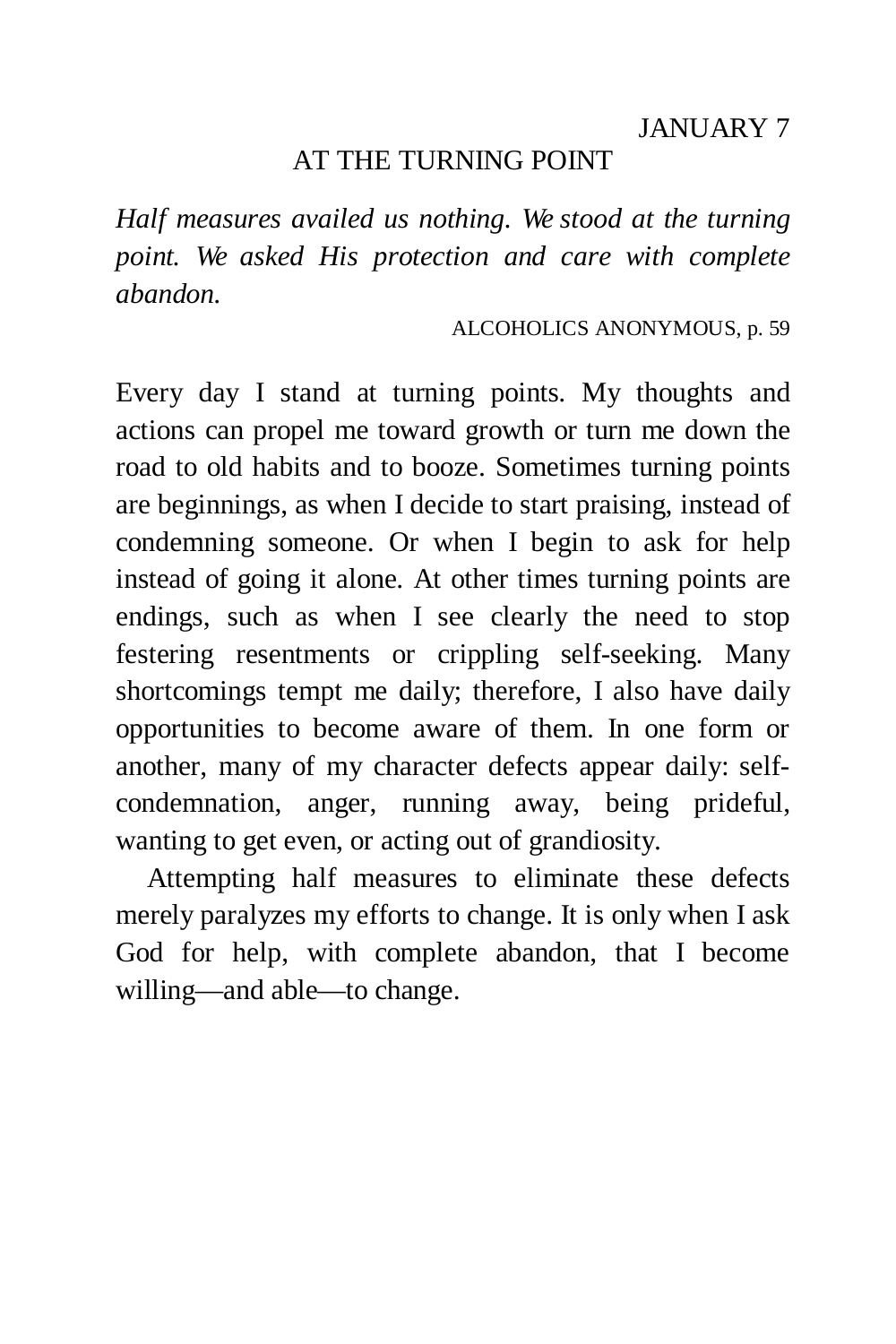#### DO I HAVE A CHOICE?

*The fact is that most alcoholics, for reasons yet obscure, have lost the power of choice in drink. Our so-called will power becomes practically nonexistent.* 

ALCOHOLICS ANONYMOUS, p. 24

My powerlessness over alcohol does not cease when I quit drinking. In sobriety I still have no choice—I can't drink.

The choice I *do have* is to pick up and use the "kit of spiritual tools" *(Alcoholics Anonymous,* p. 25). When I do that, my Higher Power relieves me of my lack of choice and keeps me sober *one more day.* If I could choose *not to*  pick up a drink today, where then would be my need for A.A. or a Higher Power?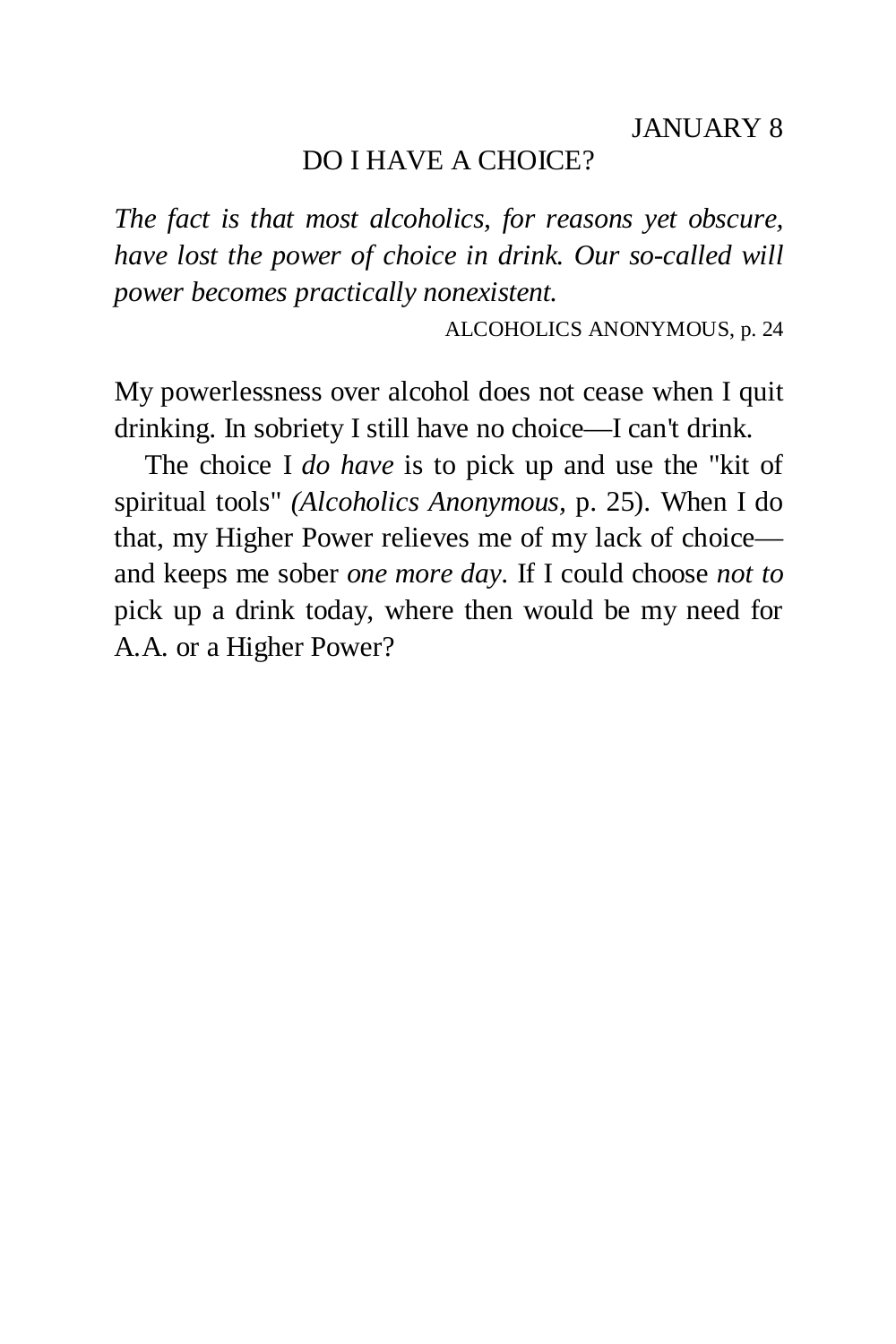#### AN ACT OF PROVIDENCE

*It is truly awful to admit that, glass in hand, we have warped our minds into such an obsession for destructive drinking that only an act of Providence can remove it from us.* 

#### TWELVE STEPS AND TWELVE TRADITIONS, p. 21

My act of Providence, (a manifestation of divine care and direction), came as I experienced the total bankruptcy of active alcoholism—everything meaningful in my life was gone. I telephoned Alcoholics Anonymous and, from that instant, my life has never been the same. When I reflect on that very special moment, I know that God was working in my life long before I was able to acknowledge and accept spiritual concepts. The glass was put down through this one act of Providence and my journey into sobriety began. My life continues to unfold with divine care and direction. Step One, in which I admitted I was powerless over alcohol, that my life had become unmanageable, takes on more meaning for me—one day at a time—in the life-saving, life-giving Fellowship of Alcoholics Anonymous.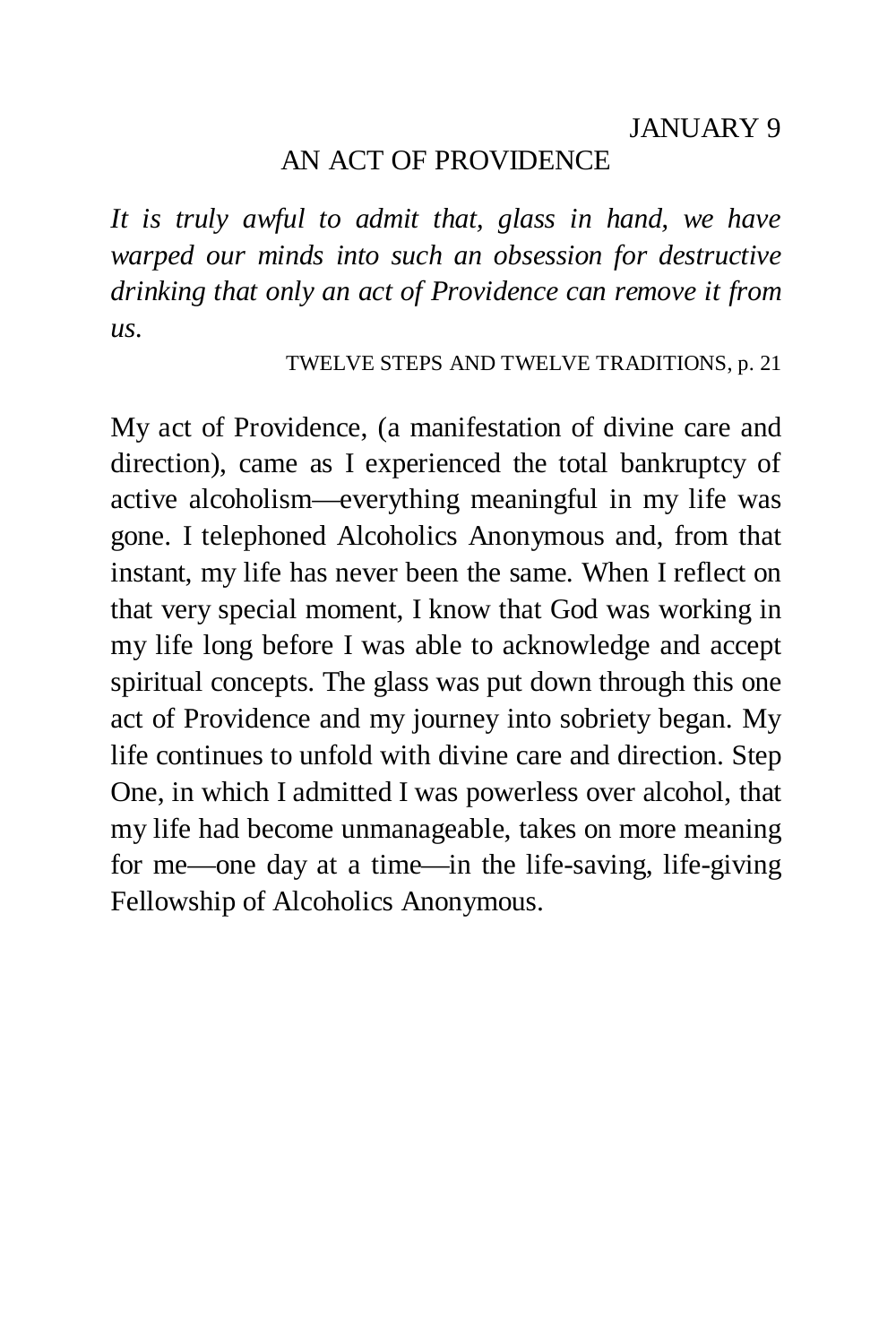### UNITED WE STAND

*We learned that we had to fully concede to our innermost selves that we were alcoholics. This is the first step in recovery. The delusion that we are like other people, or presently may be, has to be smashed.* 

ALCOHOLICS ANONYMOUS, p. 30

I came to Alcoholics Anonymous because I was no longer able to control my drinking. It was either my wife's complaining about my drinking, or maybe the sheriff forced me to go to A.A. meetings, or perhaps I knew, deep down inside, that I couldn't drink like others, but I was unwilling to admit it because the alternative terrified me. Alcoholics Anonymous is a fellowship of men and women united against a common, fatal disease. Each one of our lives is linked to every other, much like the survivors on a life raft at sea. If we all work together, *we can get safely to shore.*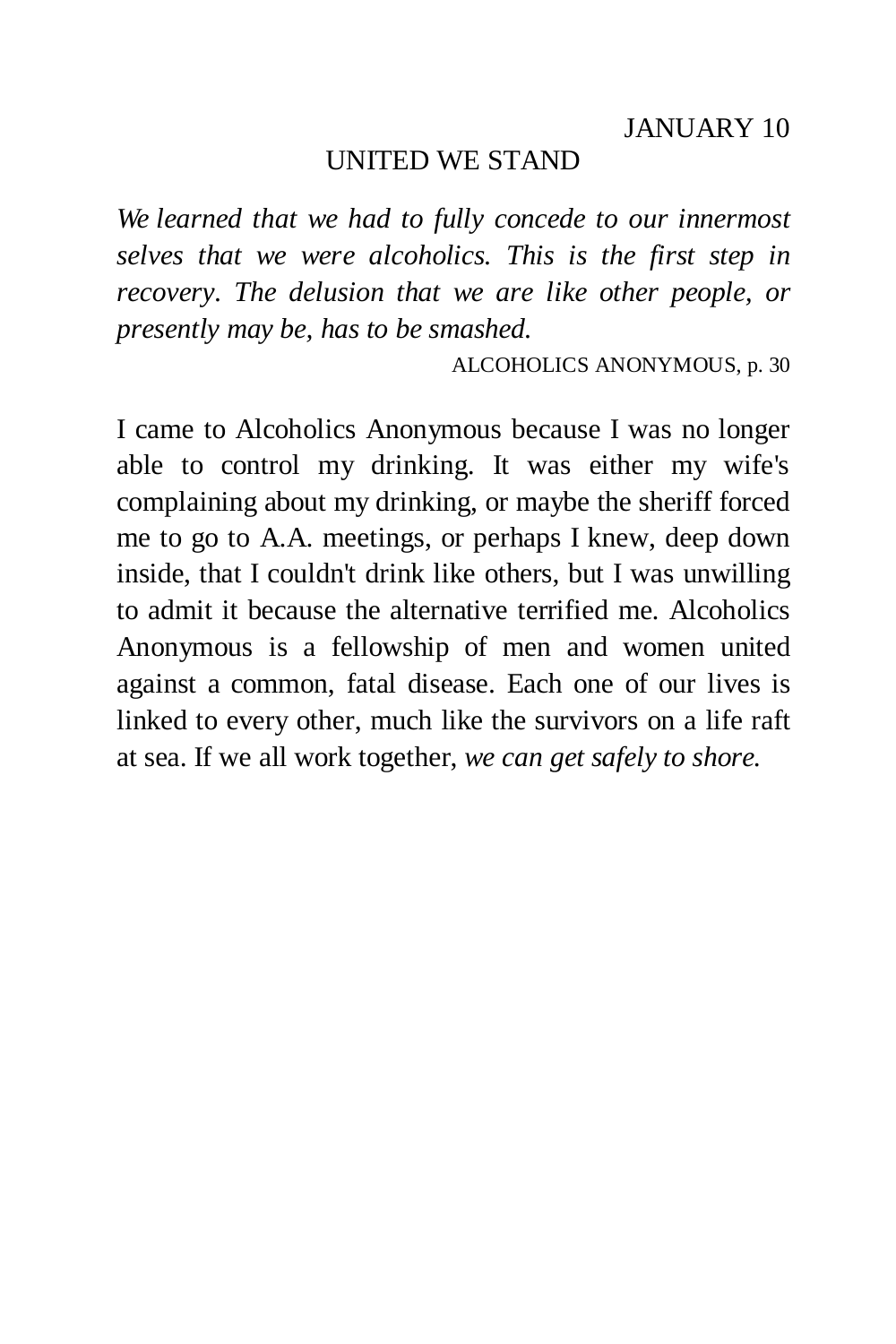#### THE 100% STEP

*Only Step One, where we made the 100 percent admission we were powerless over alcohol can be practiced with absolute perfection.* 

TWELVE STEPS AND TWELVE TRADITIONS, p. 68

Long before I was able to obtain sobriety in A.A., I knew without a doubt that alcohol was killing me, yet even with this knowledge, I was unable to stop drinking. So, when faced with Step One, I found it easy to admit that I lacked the power to not drink. But was my life unmanageable? Never! Five months after coming into A.A., I was drinking again and wondered why.

Later on, back in A.A. and smarting from my wounds, I learned that Step One is the only Step that can be taken 100%. And that the only way to take it 100% is to take 100% of the Step. That was many twenty-four hours ago and I haven't had to take Step One again.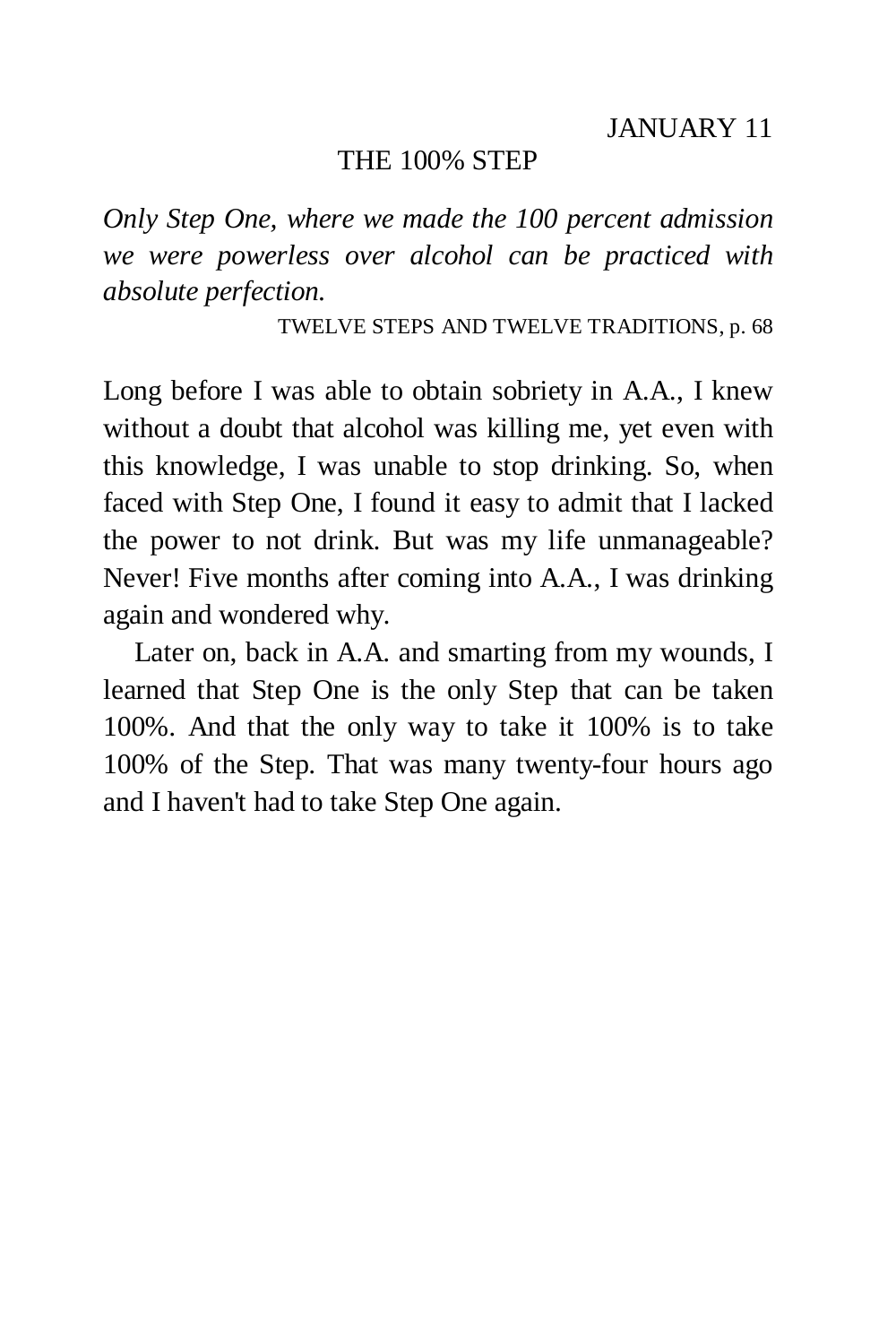## JANUARY 12 ACCEPTING OUR PRESENT **CIRCUMSTANCES**

*Our very first problem is to accept our present circumstances as they are, ourselves as we are, and the people about us as they are. This is to adopt a realistic humility without which no genuine advance can even begin. Again and again, we shall need to return to that unflattering point of departure. This is an exercise in acceptance that we can profitably practice every day of our lives.* 

*Provided we strenuously avoid turning these realistic surveys of the facts of life into unrealistic alibis for apathy or defeatism, they can be the sure foundation upon which increased emotional health and therefore spiritual progress can be built.* 

AS BILL SEES IT, p. 44

When I am having a difficult time accepting people, places or events, I turn to this passage and it relieves me of many an underlying fear regarding others, or situations life presents me. The thought allows me to be human and not perfect, and to regain my peace of mind.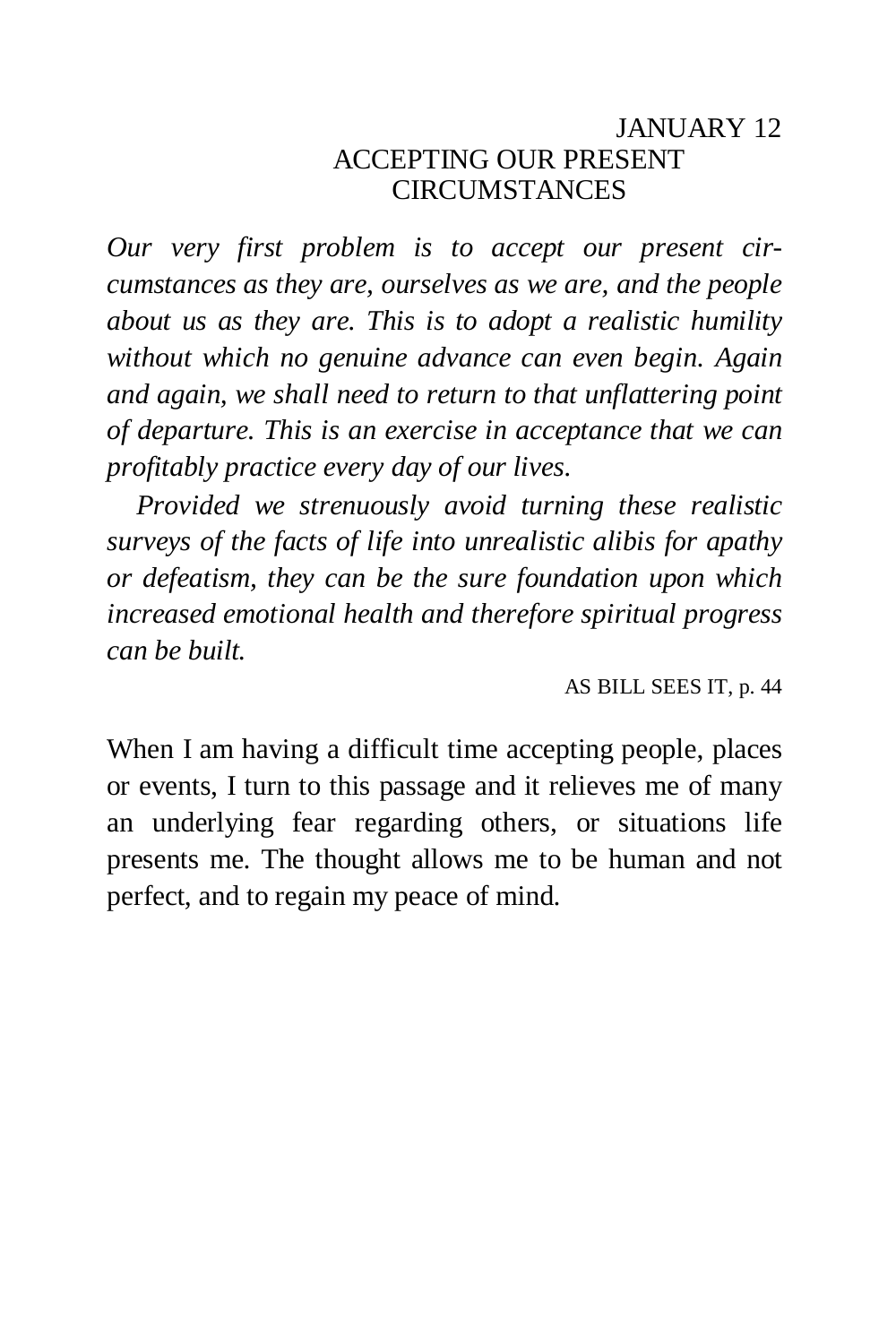## JANUARY 13 IT DOESN'T HAPPEN OVERNIGHT

*We are not cured of alcoholism. What we really have is a daily reprieve contingent on the maintenance of our spiritual condition.* 

ALCOHOLICS ANONYMOUS, p. 85

The most common alcoholic fantasy seems to be: "If I just don't drink, everything will be all right." Once the fog cleared for me, I saw—for the first time—the mess my life had become. I had family, work, financial and legal problems; I was hung up on old religious ideas; there were sides of my character to which I was inclined to stay blind because they easily could have convinced me that I was hopeless and pushed me toward escape again. The Big Book guided me in resolving *all* of my problems. But it didn't happen overnight—and certainly not automatically with no effort on my part. I need always to recognize God's mercy and blessings that shine through any problem I have to face.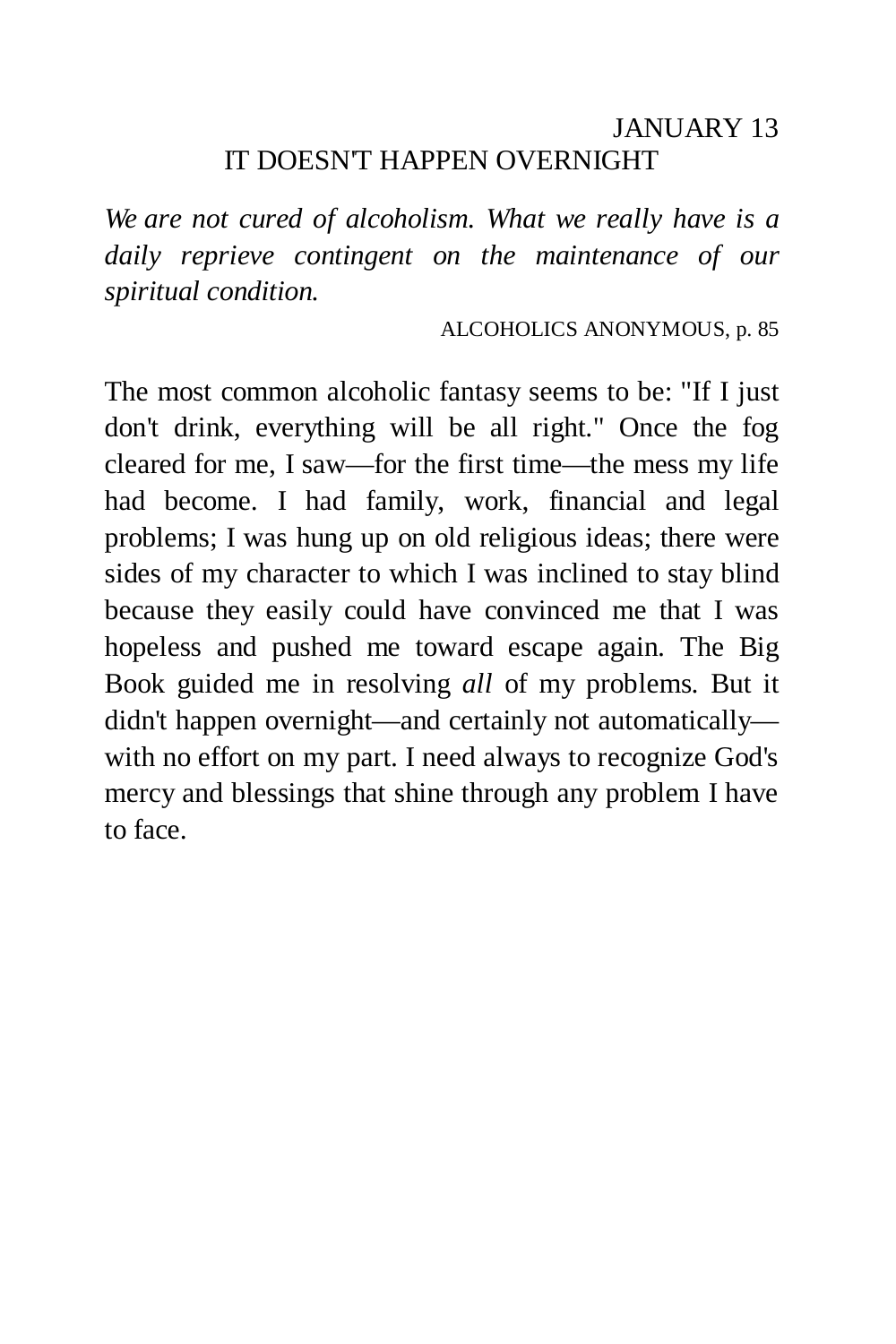### NO REGRETS

*We will not regret the past nor wish to shut the door on it.*  ALCOHOLICS ANONYMOUS, p. 83

Once I became sober, I began to see how wasteful my life had been and I experienced overwhelming guilt and feelings of regret. The program's Fourth and Fifth Steps assisted me enormously in healing those troubling regrets. I learned that my self-centeredness and dishonesty stemmed largely from my drinking and that I drank because I was an alcoholic. Now I see how even my most distasteful past experiences can turn to gold because, as a sober alcoholic, I can share them to help my fellow alcoholics, particularly newcomers. Sober for several years in A.A., I no longer regret the past; I am simply grateful to be conscious of God's love and of the help I can give to others in the Fellowship.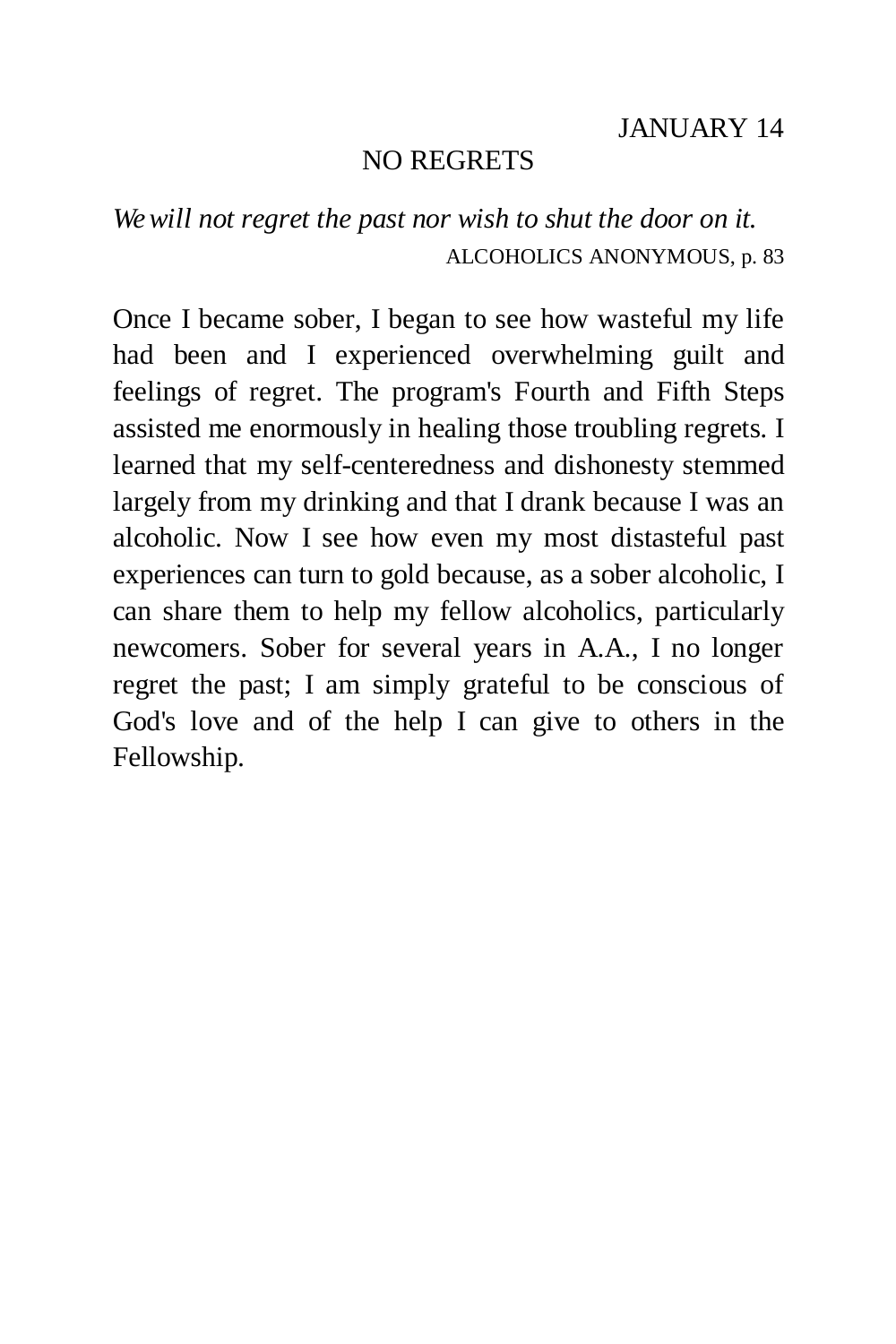## JANUARY 15 AN UNSUSPECTED INNER RESOURCE

*With few exceptions our members find that they have tapped an unsuspected inner resource which they presently identify with their own conception of a Power greater than themselves* 

ALCOHOLICS ANONYMOUS, pp. 569-70

From my first days in A.A., as I struggled for sobriety, I found hope in these words from our founders. I often pondered the phrase: "they have tapped an unsuspected inner resource." How, I asked myself, can I find the Power within myself, since I am so powerless? In time, as the founders promised, it came to me: I have always had the choice between goodness and evil, between unselfishness and selfishness, between serenity and fear. That Power greater than myself is an original gift that I did not recognize until I achieved daily sobriety through living A.A.'s Twelve Steps.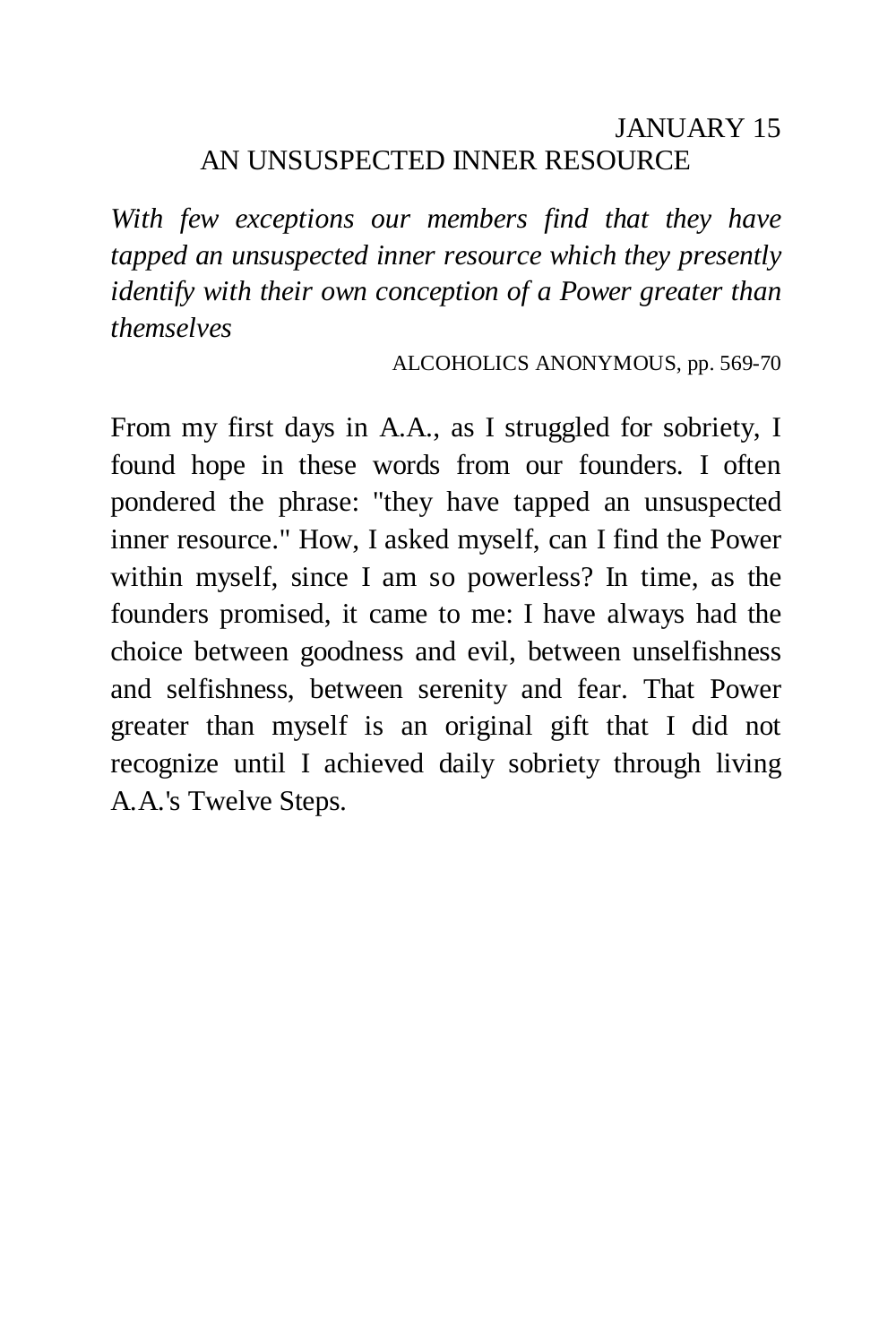### HITTING BOTTOM

*Why all this insistence that every A.A. must hit bottom first? The answer is that few people will sincerely try to practice the A.A. program unless they have hit bottom. For practicing A. A. 's remaining eleven Steps means the adoption of attitudes and actions that almost no alcoholic who is still drinking can dream of taking.* 

TWELVE STEPS AND TWELVE TRADITIONS, p. 24

Hitting bottom opened my mind and I became willing to try something different. What I tried was A.A. My new life in the Fellowship was a little like learning how to ride a bike for the first time: A.A. became my training wheels *and* my supporting hand. It's not that I wanted the help so much at the time; I simply did not want to hurt like that again. My desire to avoid hitting bottom again was more powerful than my desire to drink. In the beginning that was what kept me sober. But after a while I found myself working the Steps to the best of my ability. I soon realized that my attitudes and actions were changing—if ever so slightly. One Day at a Time, I became comfortable with myself, and others, and my hurting started to heal. Thank God for the training wheels and supporting hand that I choose to call Alcoholics Anonymous.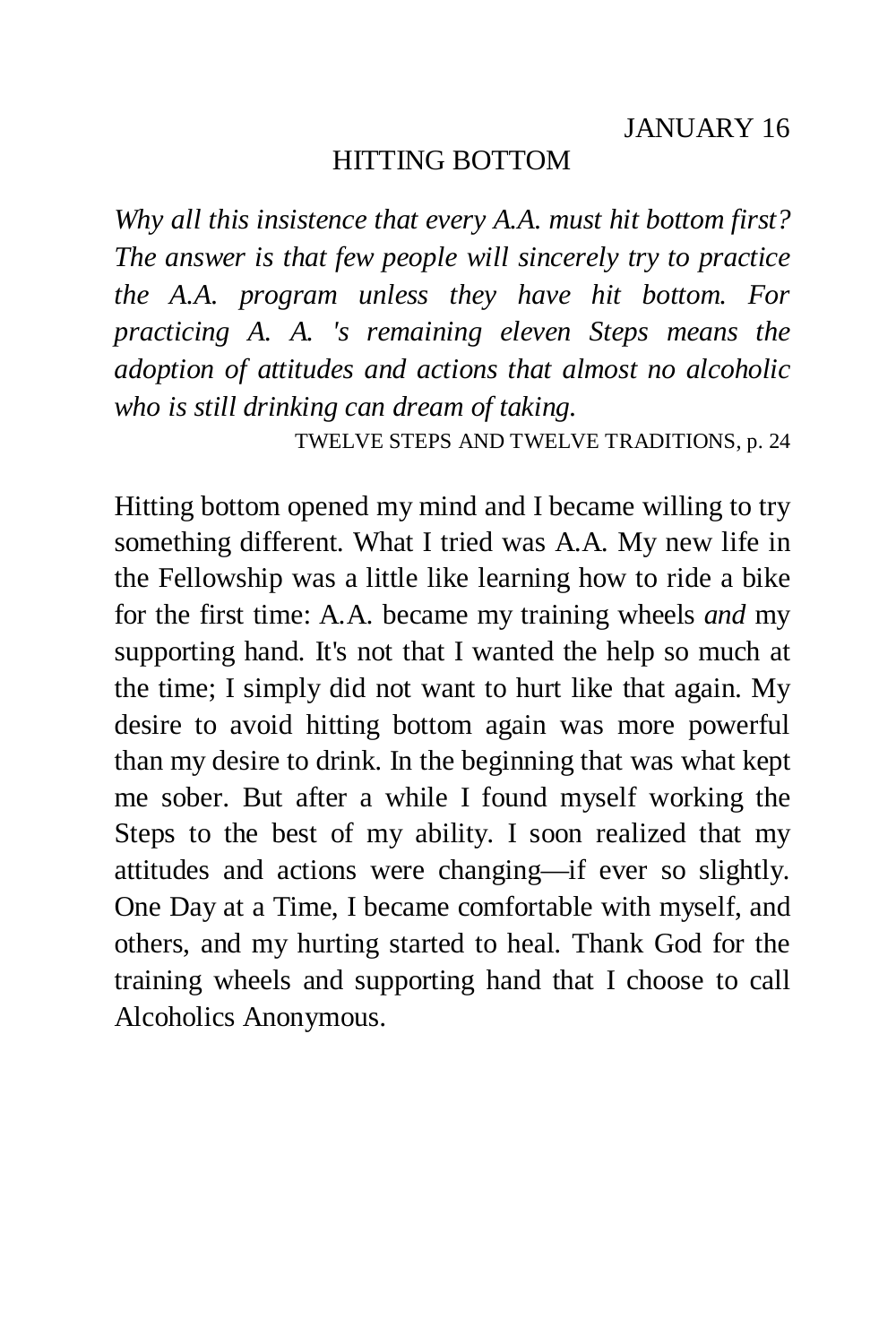## JANUARY 17 HAPPINESS COMES QUIETLY

*"The trouble with us alcoholics was this: We demanded that the world give us happiness and peace of mind in just the particular order we wanted to get it—by the alcohol route. And we weren't successful. But when we take time to find out some of the spiritual laws, and familiarize ourselves with them, and put them into practice, then we do get happiness and peace of mind. . . . There seem to be some rules that we have to follow, but happiness and peace of mind are always here, open and free to anyone."* 

DR. BOB AND THE GOOD OLDTIMERS, p. 308

The simplicity of the A. A. program teaches me that happiness isn't something I can "demand." It comes upon me quietly, while I serve others. In offering my hand to the newcomer or to someone who has relapsed, I find that my own sobriety has been recharged with indescribable gratitude and happiness.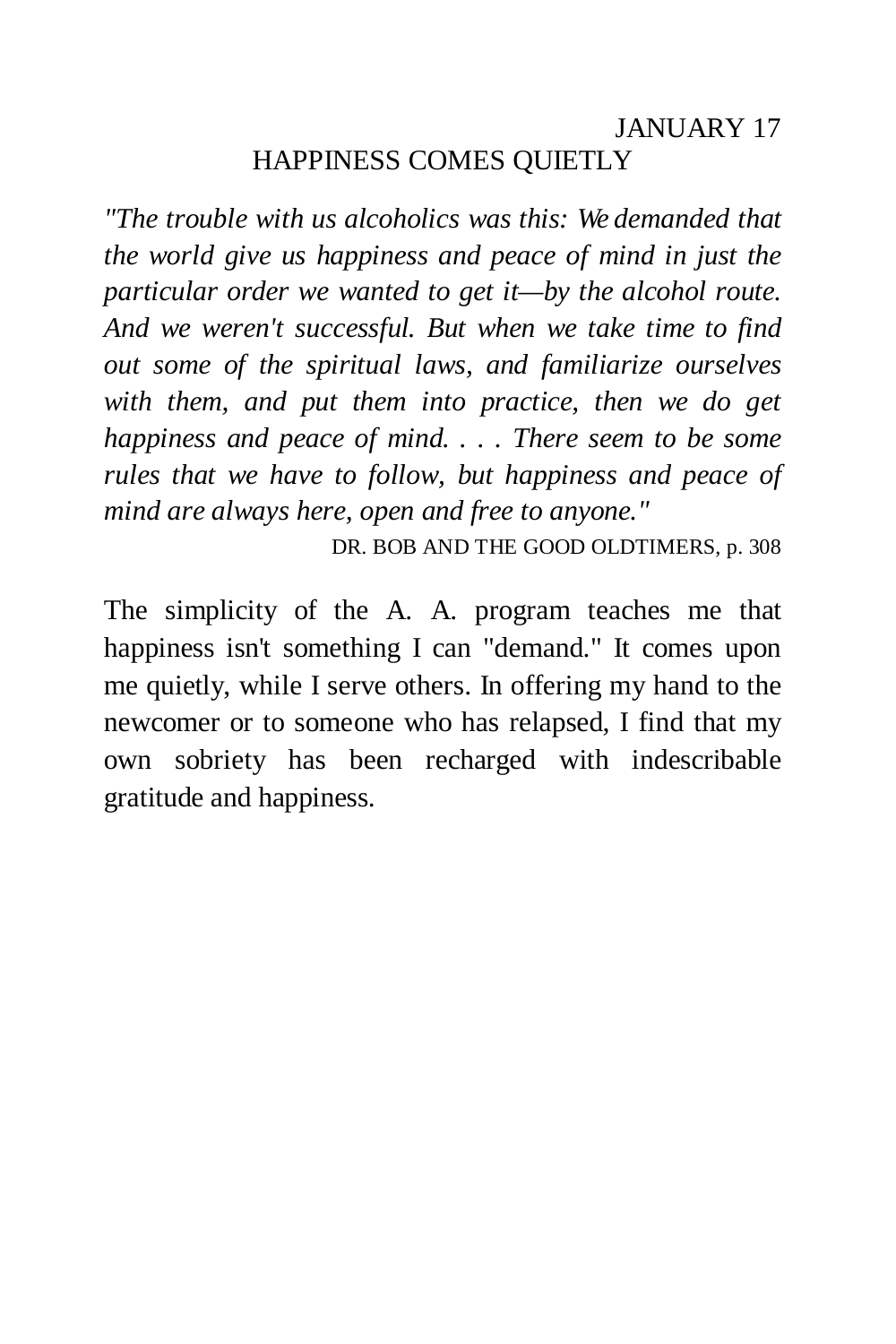#### WOULD A DRINK HELP?

*By going back in our own drinking histories, we could show that years before we realized it we were out of control, that our drinking even then was no mere habit, that it was indeed the beginning of a fatal progression.* 

TWELVE STEPS AND TWELVE TRADITIONS, p. 23

When I was still drinking, I couldn't respond to any of life's situations the way other, more healthy, people could. The smallest incident triggered a state of mind that believed I had to have a drink to numb my feelings. But the numbing did not improve the situation, so I sought further escape in the bottle. Today I must be aware of my alcoholism. I cannot afford to believe that I have gained control of my drinking—or again I will think I have gained control of my life. Such a feeling of control is fatal to my recovery.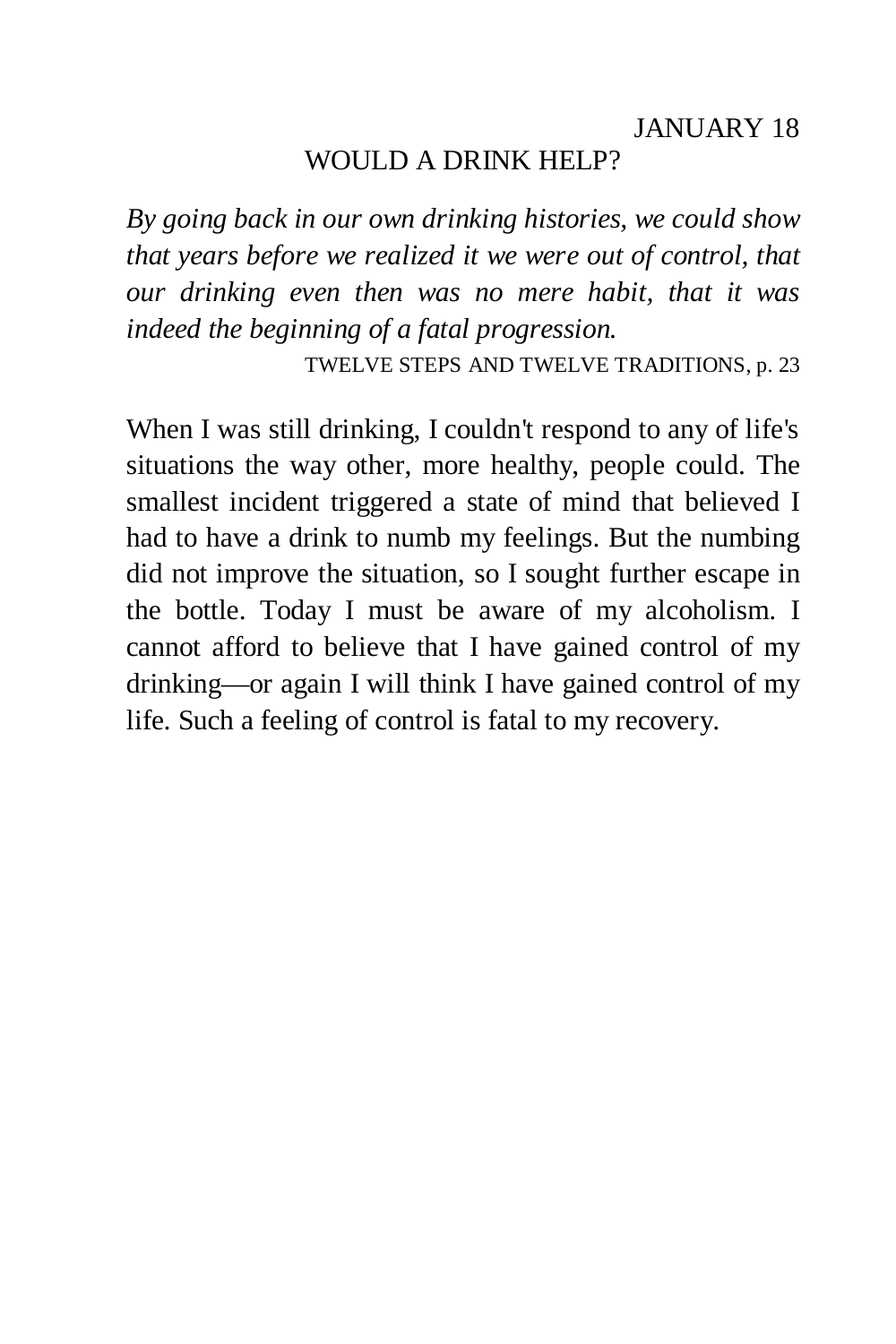## JANUARY 19 ROUND-THE-CLOCK FAITH

*Faith has to work twenty-four hours a day in and through us, or we perish.* 

ALCOHOLICS ANONYMOUS, p. 16

The essence of my spirituality, and my sobriety, rests on a round-the-clock faith in a Higher Power. I need to remember and rely on the God of my understanding as I pursue all of my daily activities. How comforting for me is the concept that God works in and through people. As I pause in my day, do I recall specific concrete examples of God's presence? Am I amazed and uplifted by the number of times this power is evident? I am overwhelmed with gratitude for my God's presence in my life of recovery. Without this omnipotent force in my every activity, I would again fall into the depths of my disease—and death.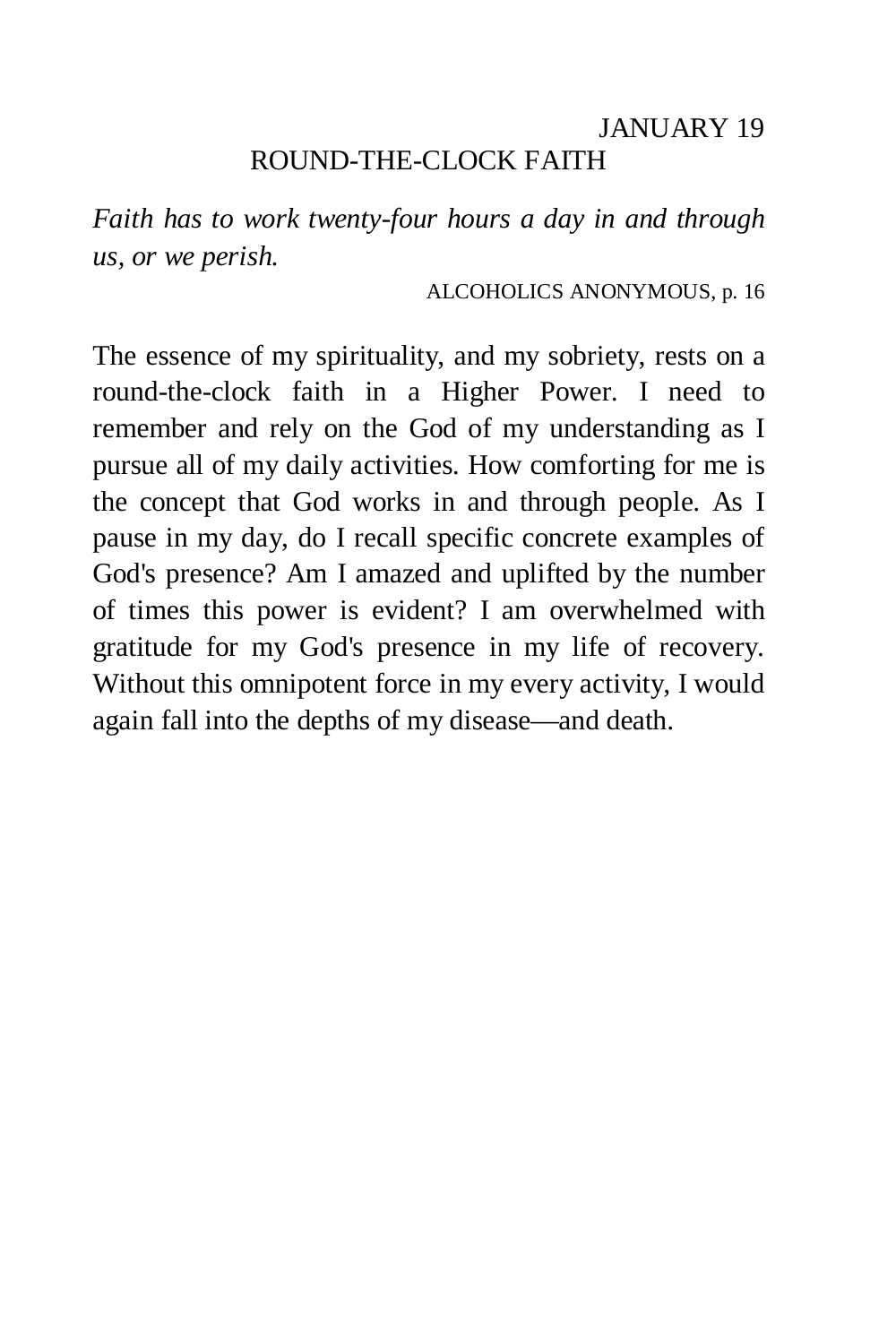# "WE PAUSE . . . AND ASK"

*As we go through the day we pause, when agitated or doubtful, and ask for the right thought or action.*  ALCOHOLICS ANONYMOUS, p. 87

Today I humbly ask my Higher Power for the grace to find the space between my impulse and my action; to let flow a cooling breeze when I would respond with heat; to interrupt fierceness with gentle peace; to accept the moment which allows judgment to become discernment; to defer to silence when my tongue would rush to attack or defend.

I promise to watch for every opportunity to turn toward my Higher Power for guidance. I know where this power is: it resides within me, as clear as a mountain brook, hidden in the hills—it is the unsuspected Inner Resource.

I thank my Higher Power for this world of light and truth I see when I allow it to direct my vision. I trust it today and hope it trusts me to make all effort to find the right thought or action today.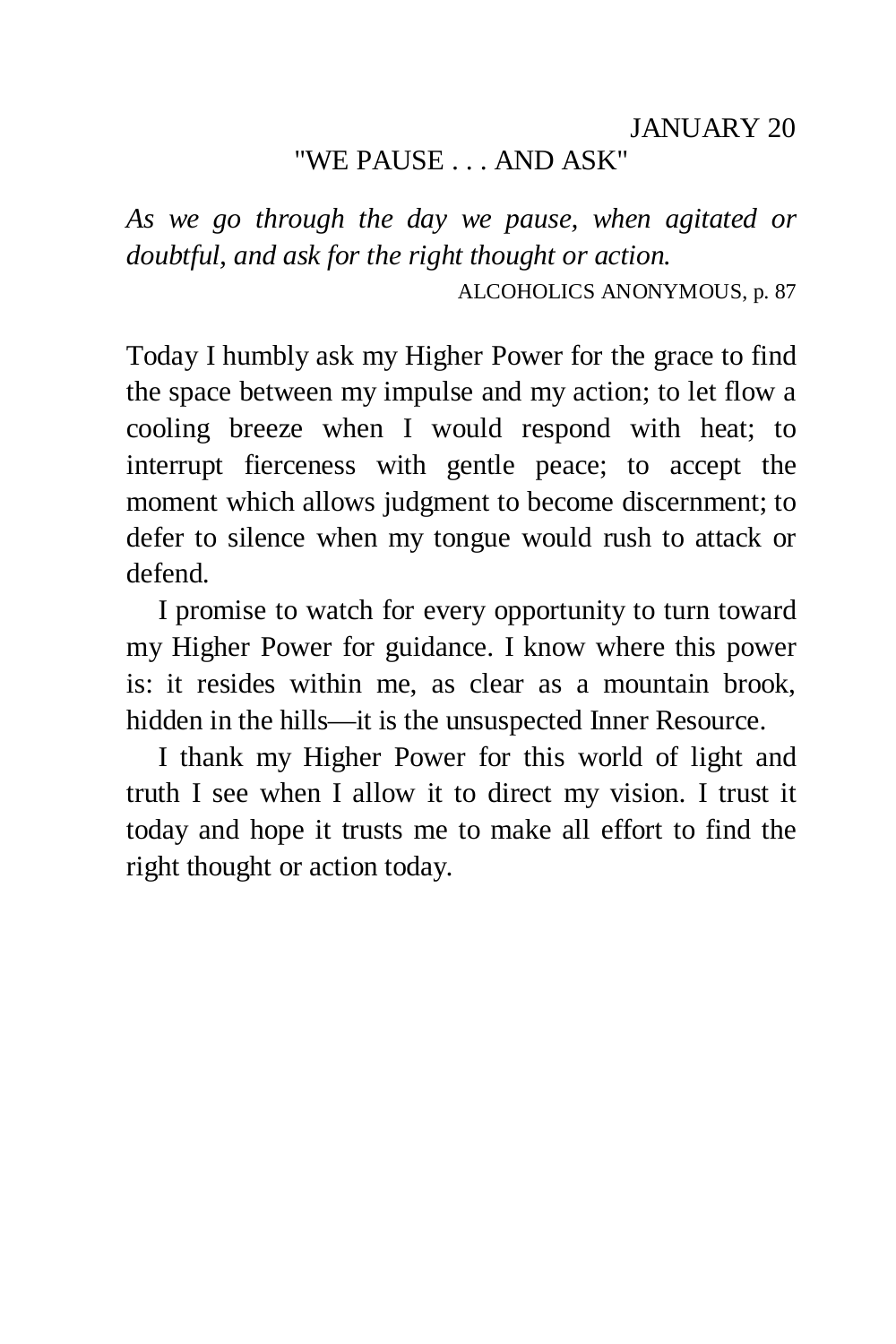#### SERVING MY BROTHER

*The member talks to the newcomer not in a spirit of power but in a spirit of humility and weakness.* 

ALCOHOLICS ANONYMOUS COMES OF AGE p. 279

As the days pass in A.A., I ask God to guide my thoughts and the words that I speak. In this labor of continuous participation in the Fellowship, I have numerous opportunities to speak. So I frequently ask God to help me watch over my thoughts and my words, that they may be the true and proper reflections of our program; to focus my aspirations once again to seek His guidance; to help me be truly kind and loving, helpful and healing, yet always filled with humility, and free from any trace of arrogance.

Today I may very well have to deal with disagreeable attitudes or utterances—the typical stock-in-trade attitude of the still-suffering alcoholic. If this should happen, I will take a moment to center myself in God, so that I will be able to respond from a perspective of composure, strength and sensibility.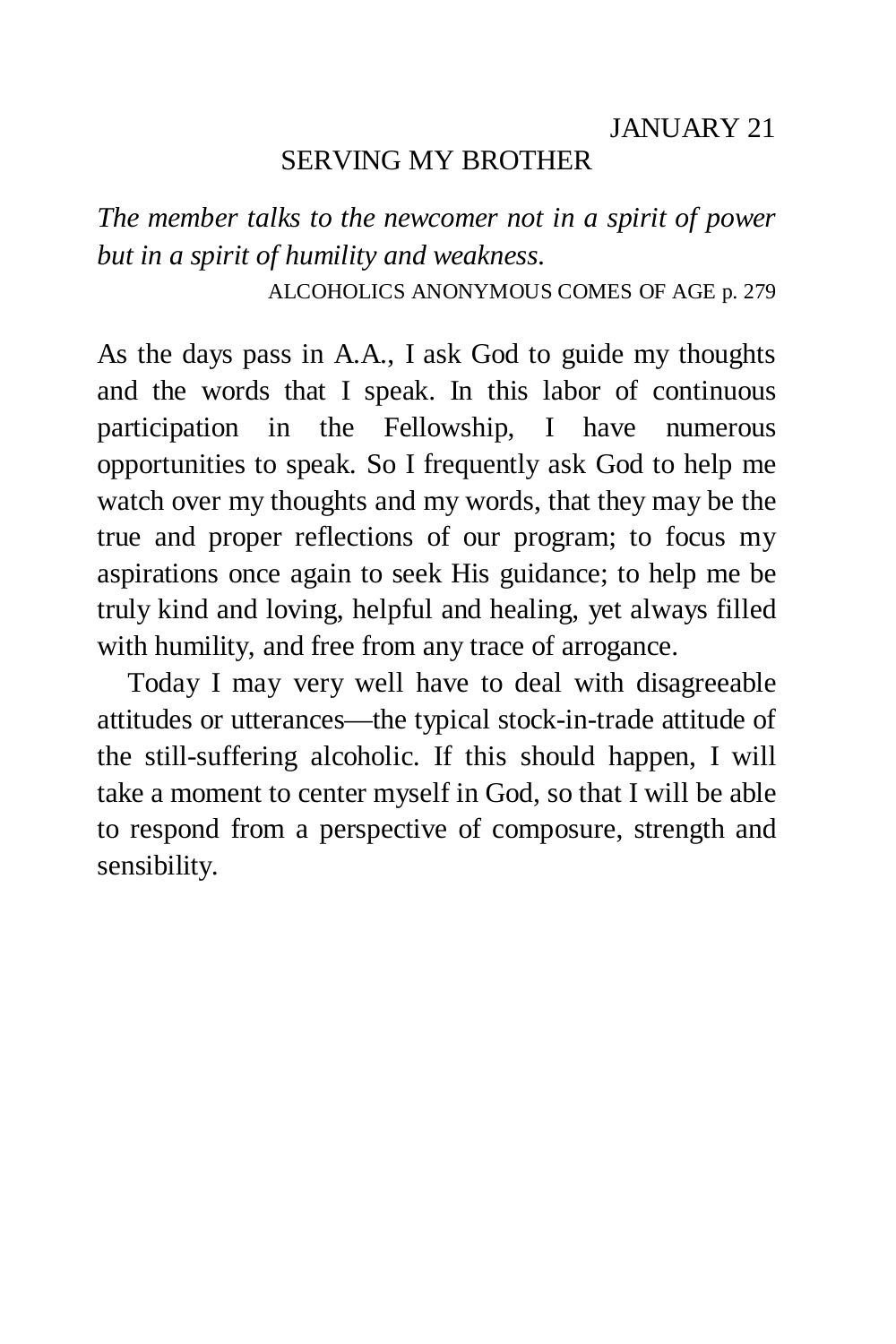### "LET'S KEEP IT SIMPLE"

*A few hours later I took my leave of Dr. Bob. . . . The wonderful, old, broad smile was on his face as he said almost jokingly, "Remember, Bill, let's not louse this thing up. Let's keep it simple!" I turned away, unable to say a word. That was the last time I ever saw him.* 

ALCOHOLICS ANONYMOUS COMES OF AGE, p. 214

After years of sobriety I occasionally ask myself: "Can it be this simple?" Then, at meetings, I see former cynics and skeptics who have walked the A. A. path out of hell by packaging their lives, without alcohol, into twenty-four hour segments, during which they practice a few principles to the best of their individual abilities. And then I know again that, while it isn't always easy, if I keep it simple, it works.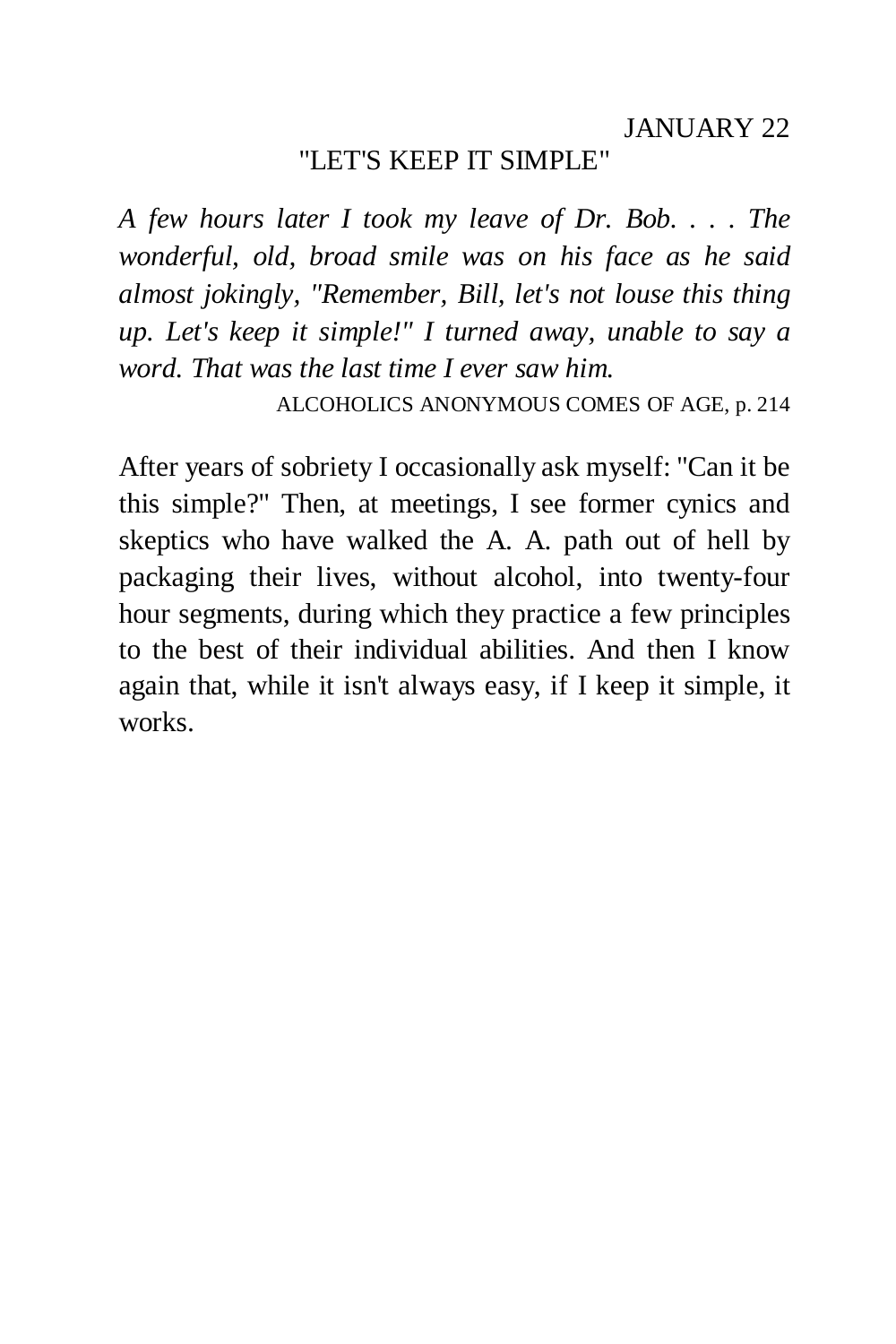#### HAVING FUN YET?

*. . . we aren't a glum lot. If newcomers could see no joy or fun in our existence, they wouldn't want it. We absolutely insist on enjoying life. We try not to indulge in cynicism over the state of the nations, nor do we carry the world's troubles on our shoulders* 

ALCOHOLICS ANONYMOUS, p. 132

When my own house is in order, I find the different parts of my life are more manageable. Stripped from the guilt and remorse that cloaked my drinking years, I am free to assume my proper role in the universe, but this condition requires maintenance. I should stop and ask myself, *Am I having fun yet?* If I find answering that question difficult or painful, perhaps I'm taking myself too seriously—and finding it difficult to admit that I've strayed from my practice of working the program to keep my house in order. I think the pain I experience is one way my Higher Power has to get my attention, coaxing me to take stock of my performance. The slight time and effort it takes to work the program—a spot-check inventory, for example, or the making of amends, whatever is appropriate—are well worth the effort.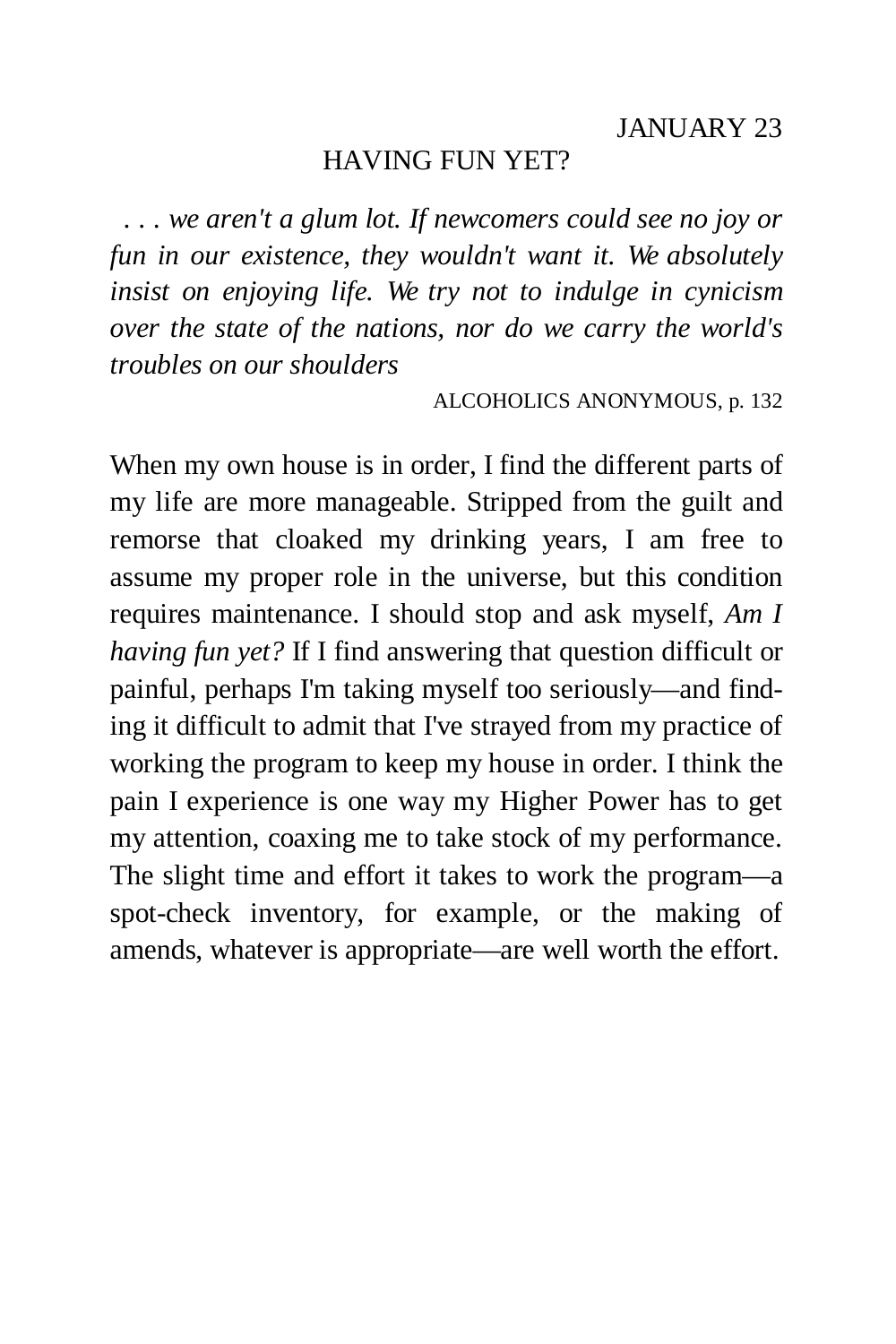### GETTING INVOLVED

*There is action and more action. "Faith without works is dead." . . . To be helpful is our only aim.*  ALCOHOLICS ANONYMOUS, pp. 88-89

I understand that service is a vital part of recovery but I often wonder, "What can I do?" Simply start with what I have today! I look around to see where there is a need. Are the ashtrays full? Do I have hands and feet to empty them? Suddenly I'm involved! The best speaker may make the worst coffee; the member who's best with newcomers may be unable to read; the one willing to clean up may make a mess of the bank account—yet every one of these people and jobs is essential to an active group. The miracle of service is this: when I use what I have, I find there is more available to me than I realized before.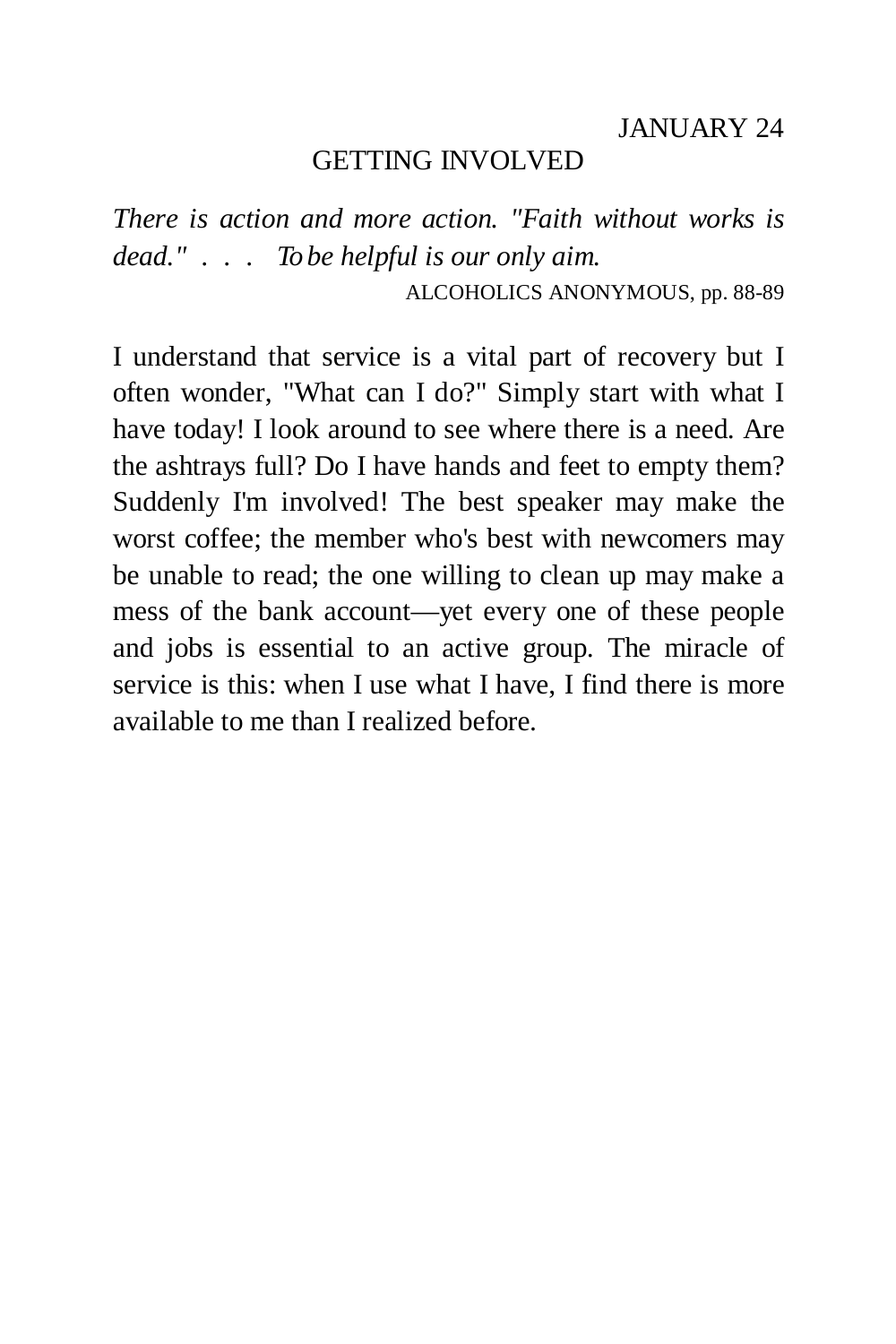## JANUARY 25 WHAT WE NEED—EACH OTHER

*. . . A.A. is really saying to every serious drinker, "You are an A.A. member if* you *say so . . . nobody can keep you out."* 

TWELVE STEPS AND TWELVE TRADITIONS, p. 139

For years, whenever I reflected on Tradition Three ("The only requirement for A.A. membership is a desire to stop drinking"), I thought it valuable only to newcomers. It was their guarantee that no one could bar them from A.A. Today I feel enduring gratitude for the spiritual development the Tradition has brought me. I don't seek out people obviously different from myself. Tradition Three, concentrating on the one way I am similar to others, brought me to know and help every kind of alcoholic, just as they have helped me. Charlotte, the atheist, showed me higher standards of ethics and honor; Clay, of another race, taught me patience; Winslow, who is gay, led me by example into true compassion; Young Megan says that seeing me at meetings, sober thirty years, keeps her coming back. Tradition Three insured that we would get what we need—each other.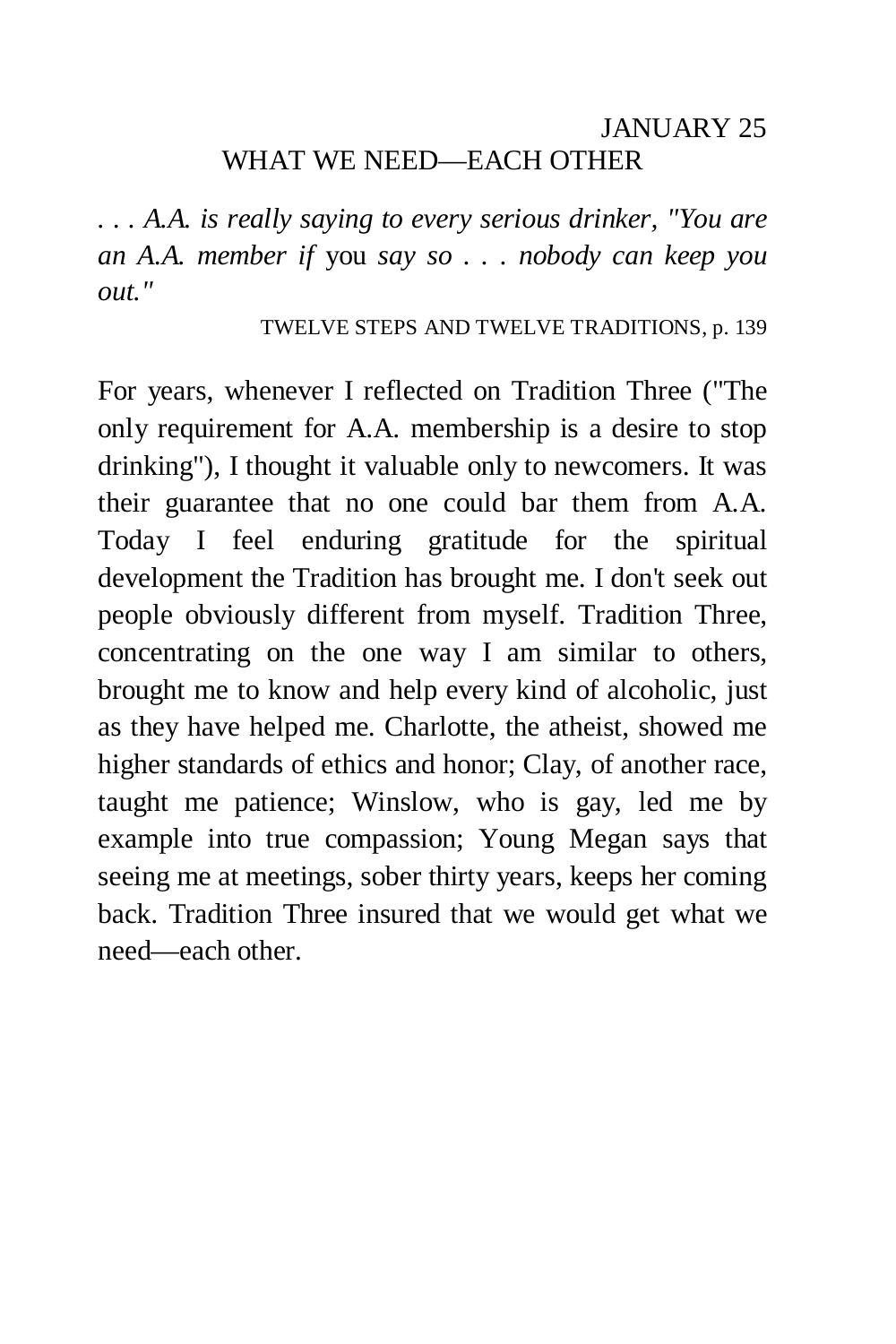## RIGOROUS HONESTY

*Who wishes to be rigorously honest and tolerant? Who wants to confess his faults to another and make restitution for harm done? Who cares anything about a Higher Power, let alone meditation and prayer? Who wants to sacrifice time and energy in trying to carry A.A. 's message to the next sufferer? No, the average alcoholic, self-centered in the extreme, doesn't care for this prospect—unless he has to do these things in order to stay alive himself.* 

TWELVE STEPS AND TWELVE TRADITIONS, p. 24

I am an alcoholic. If I drink I will die. My, what power, energy, and emotion this simple statement generates in me! But it's really all I need to know for today. Am I willing to stay alive today? Am I willing to stay sober today? Am I willing to ask for help and am I willing to be a help to another suffering alcoholic today? Have I discovered the fatal nature of my situation? What must I do, today, to stay sober?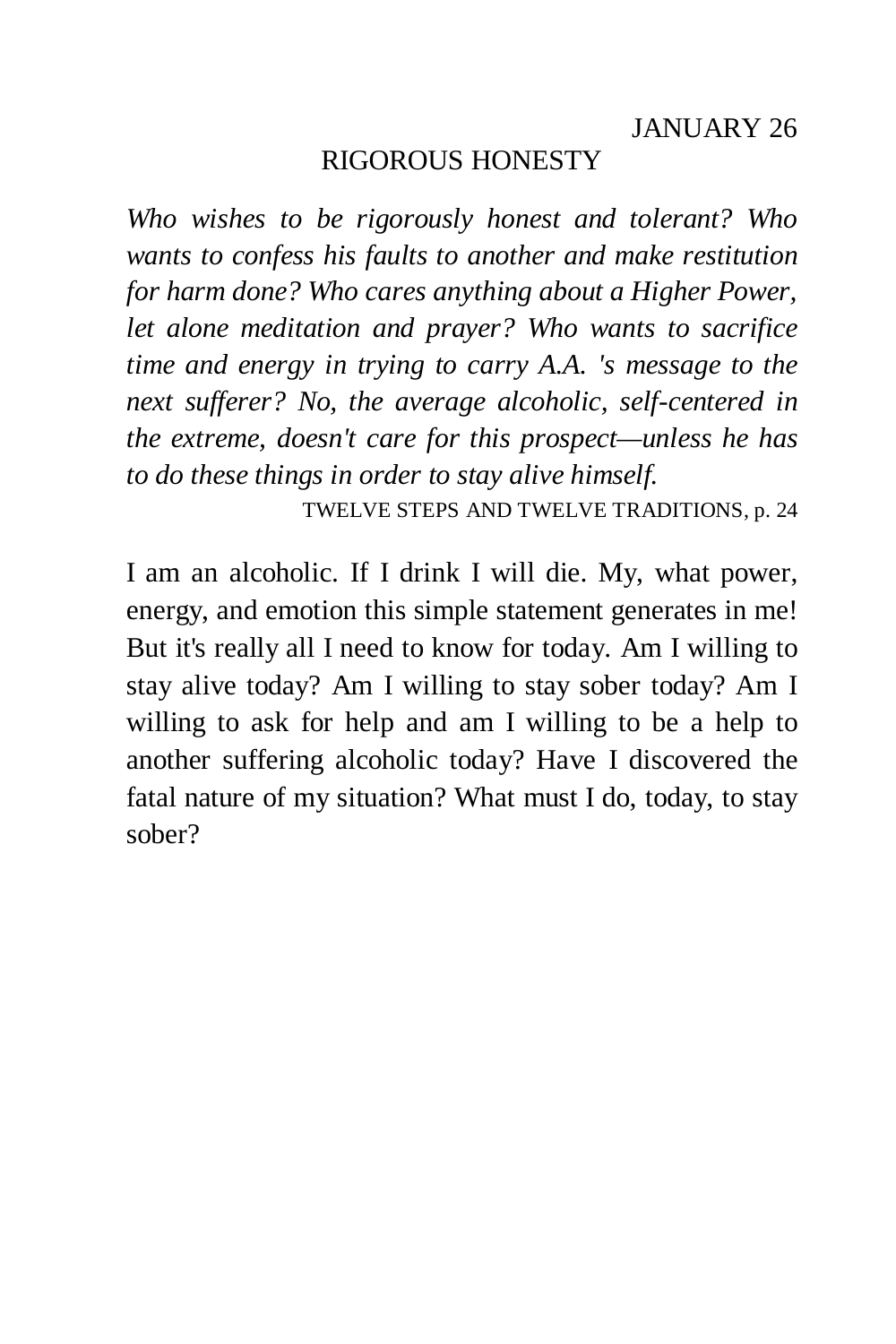## JANUARY 27 FREEDOM FROM GUILT

*Where other people were concerned, we had to drop the word "blame" from our speech and thought.*  TWELVE STEPS AND TWELVE TRADITIONS, p. 47

When I become willing to accept my own powerlessness, I begin to realize that blaming myself for all the trouble in my life can be an ego trip back into hopelessness. Asking for help and listening deeply to the messages inherent in the Steps and Traditions of the program make it possible to change those attitudes which delay my recovery. Before joining A.A., I had such a desire for approval from people in powerful positions that I was willing to sacrifice myself, and others, to gain a foothold in the world. I invariably came to grief. In the program I find true friends who love, understand, and care to help me learn the truth about myself. With the help of the Twelve Steps, I am able to build a better life, free of guilt and the need for selfjustification.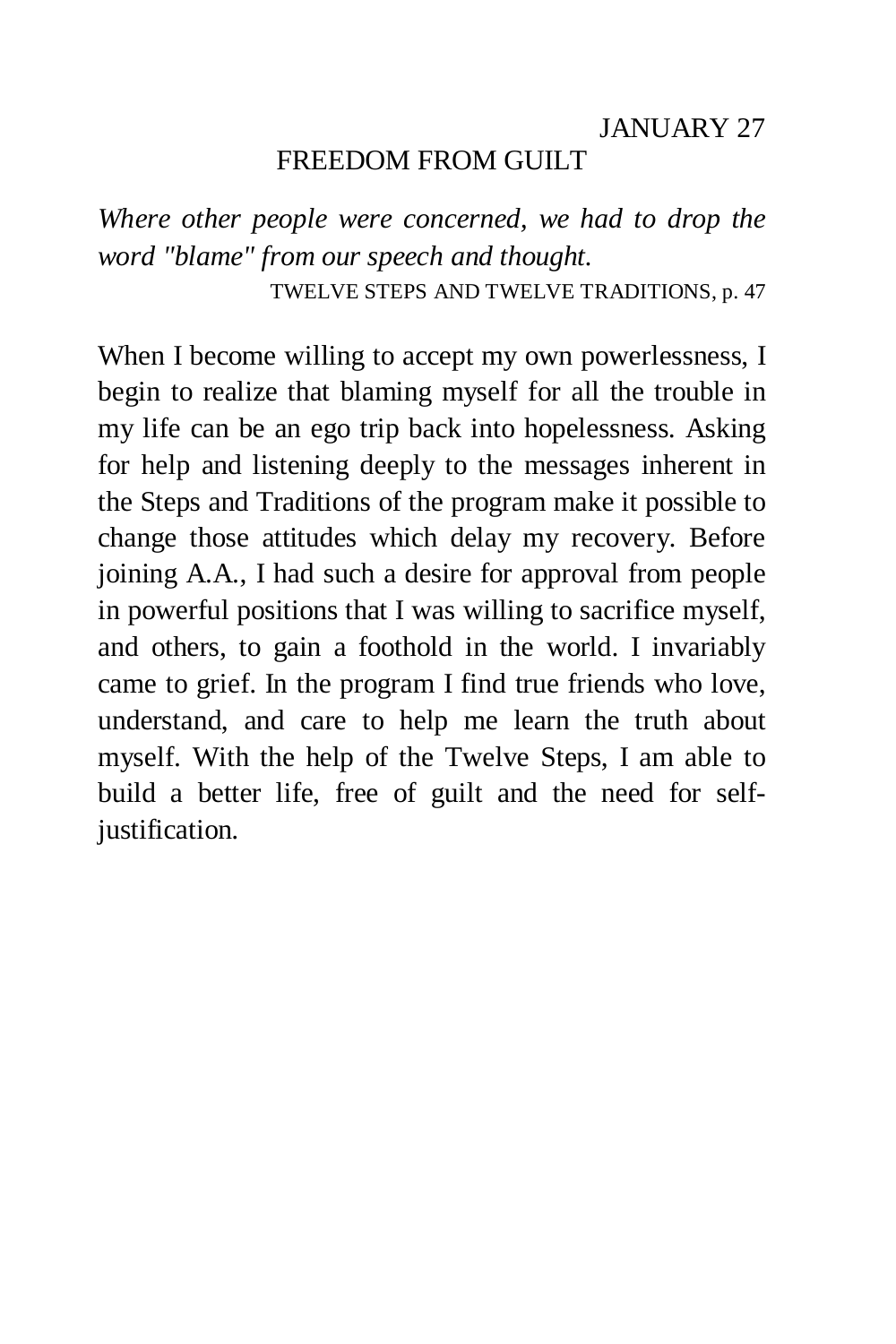## JANUARY 28 THE TREASURE OF THE PAST

*Showing others who suffer how we were given help is the very thing which makes life seem so worth while to us now. Cling to the thought that, in God's hands, the dark past is the greatest possession you have—the key to life and happiness for others. With it you can avert death and misery for them.* 

ALCOHOLICS ANONYMOUS, p. 124

What a gift it is for me to realize that all those seemingly useless years were not wasted. The most degrading and humiliating experiences turn out to be the most powerful tools in helping others to recover. In knowing the depths of shame and despair, I can reach out with a loving and compassionate hand, and know that the grace of God is available to me.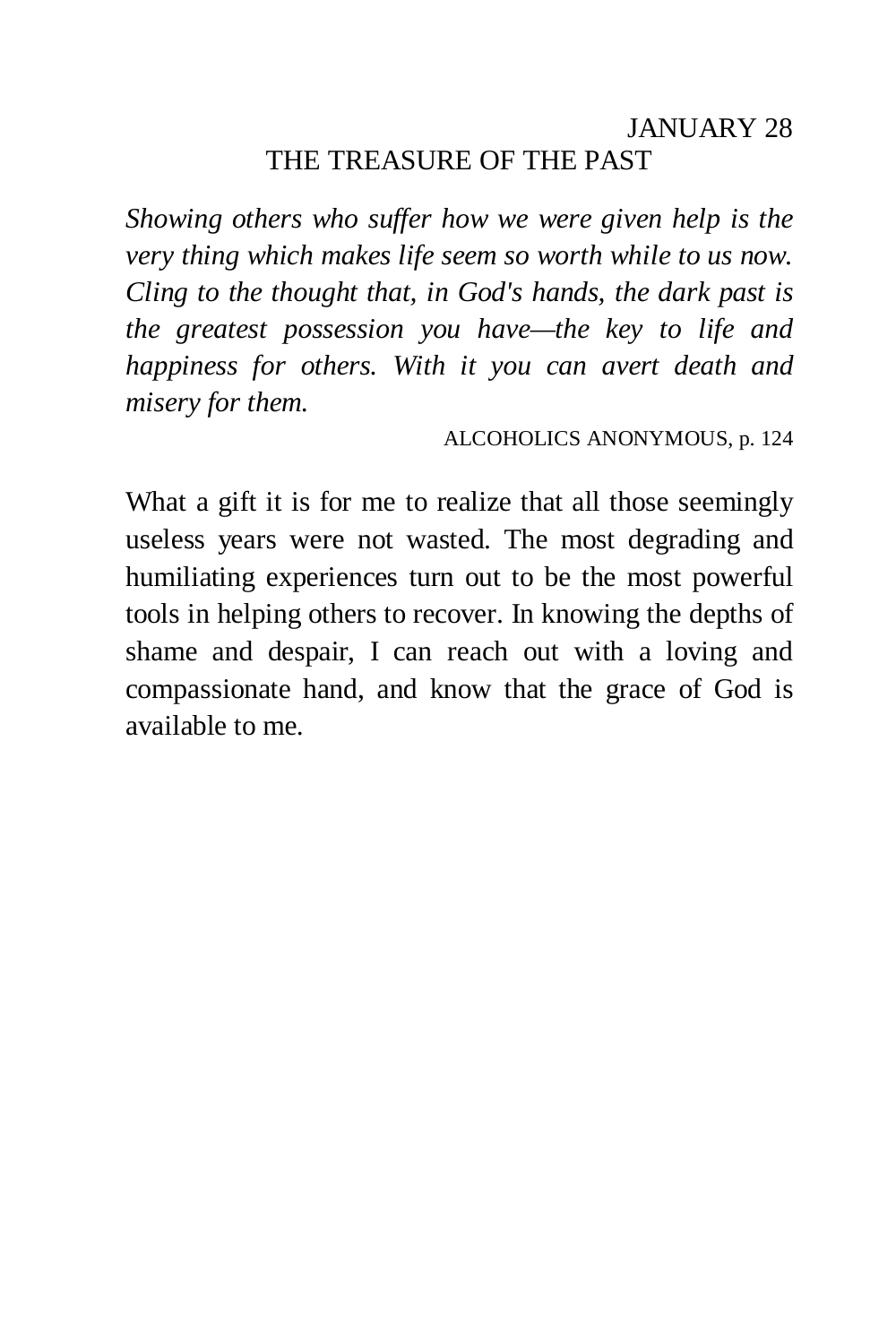### THE JOY OF SHARING

*Life will take on new meaning. To watch people recover, to see them help others, to watch loneliness vanish, to see a fellowship grow up about you, to have a host of friends this is an experience you must not miss. We know you will not want to miss it. Frequent contact with newcomers and with each other is the bright spot of our lives.* 

ALCOHOLICS ANONYMOUS, p. 89

To know that each newcomer with whom I share has the opportunity to experience the relief that I have found in this Fellowship fills me with joy and gratitude. I feel that all the things described in A.A. will come to pass for them, as they have for me, if they seize the opportunity and embrace the program fully.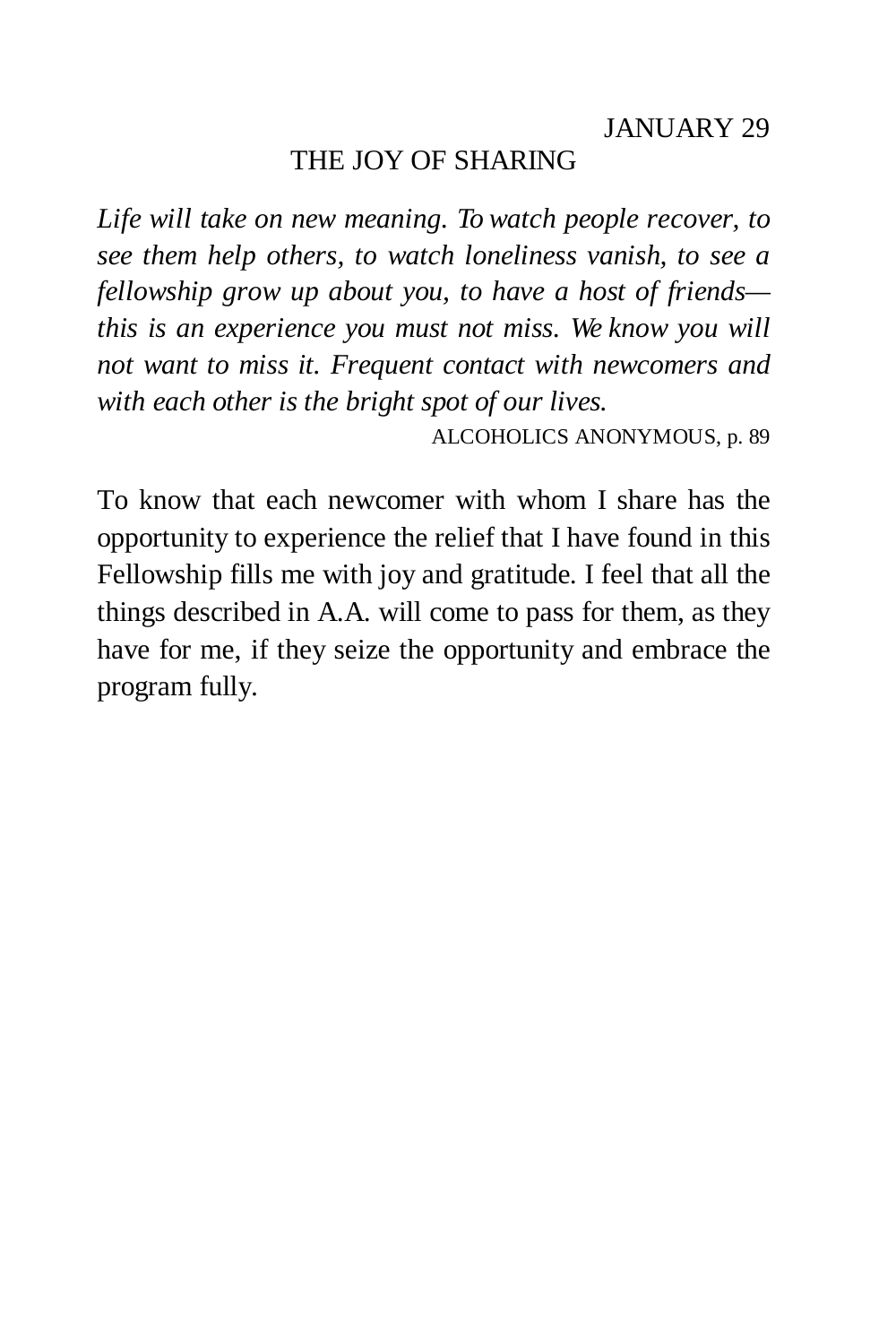## JANUARY 30 FREEDOM FROM . . . FREEDOM TO

*We are going to know a new freedom. . . .*  ALCOHOLICS ANONYMOUS, p. 83

Freedom for me is both freedom *from* and freedom *to.* The first freedom I enjoy is freedom from the slavery of alcohol. What a relief! Then I begin to experience freedom *from* fear—fear of people, of economic insecurity, of commitment, of failure, of rejection. Then I begin to enjoy freedom *to*—freedom to *choose* sobriety for today, freedom to be myself, freedom to express my opinion, to experience peace of mind, to love and be loved, and freedom to grow spiritually. But how can I achieve these freedoms? The Big Book clearly says that before I am halfway through making amends, I will begin to know a "new" freedom; not the old freedom of doing what I pleased, without regard to others, but the new freedom that allows fulfillment of the promises in my life. What a joy to be free!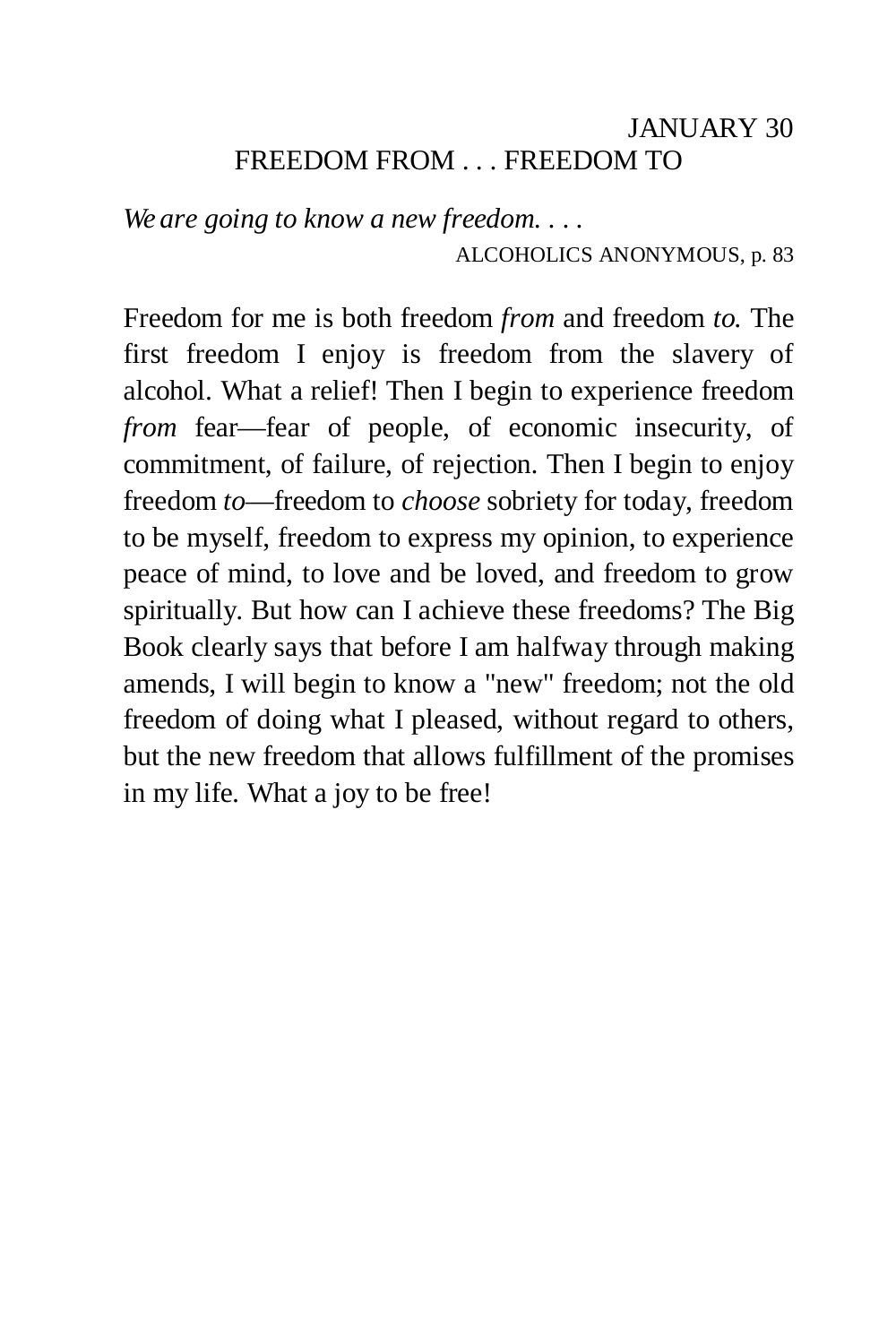## JANUARY 31 OUR COMMON WELFARE COMES FIRST

*The unity of Alcoholics Anonymous is the most cherished quality our Society has . . . We stay whole, or A. A. dies*  TWELVE STEPS AND TWELVE TRADITIONS, p. 129

Our Traditions are key elements in the ego deflation process necessary to achieve and maintain sobriety in Alcoholics Anonymous. The First Tradition reminds me not to take credit, or authority, for my recovery. Placing our common welfare first reminds me not to become a healer in this program; I am still one of the patients. Selfeffacing elders built the ward. Without it, I doubt I would be alive. Without the group, few alcoholics would recover.

The active role in renewed surrender of will enables me to step aside from the need to dominate, the desire for recognition, both of which played so great a part in my active alcoholism. Deferring my personal desires for the greater good of group growth contributes toward A.A. unity that is central to all recovery. It helps me to remember that the whole is greater than the sum of all its parts.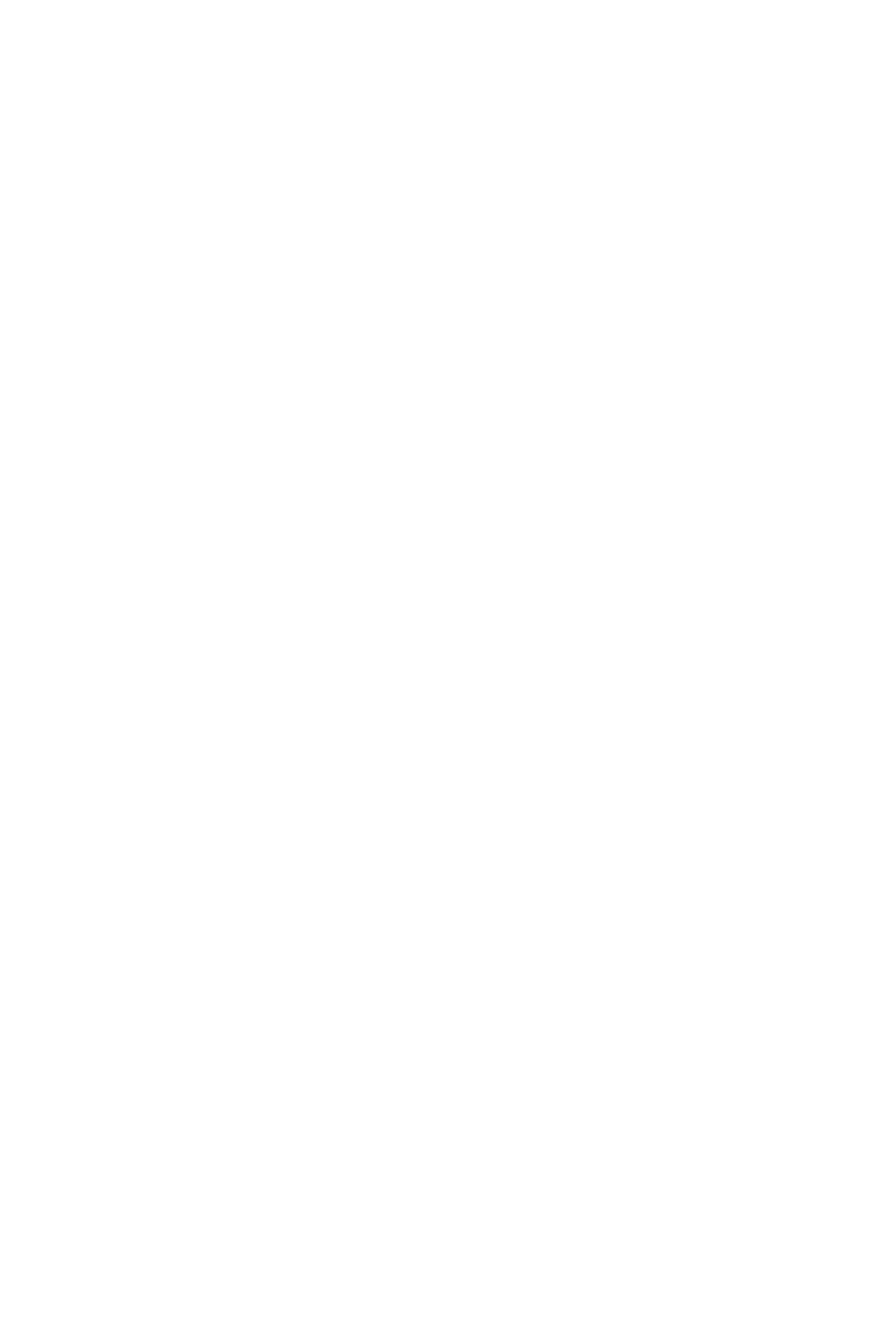#### FEBRUARY 1

### GOAL: SANITY

*". . . Step Two gently and very gradually began to infiltrate my life. I can't say upon what occasion or upon what day I came to believe in a Power greater than myself, but I certainly have that belief now."* 

TWELVE STEPS AND TWELVE TRADITIONS, p. 27

"Came to believe!" I gave lip service to my belief when I felt like it or when I thought it would look good. I didn't really trust God. I didn't believe He cared for me. I kept trying to change things I couldn't change. Gradually, in disgust, I began to turn it all over, saying: "You're so omnipotent, you take care of it." He did. I began to receive answers to my deepest problems, sometimes at the most unusual times: driving to work, eating lunch, or when I was sound asleep. I realized that I hadn't thought of those solutions—a Power greater than myself had given them to me. I came to believe.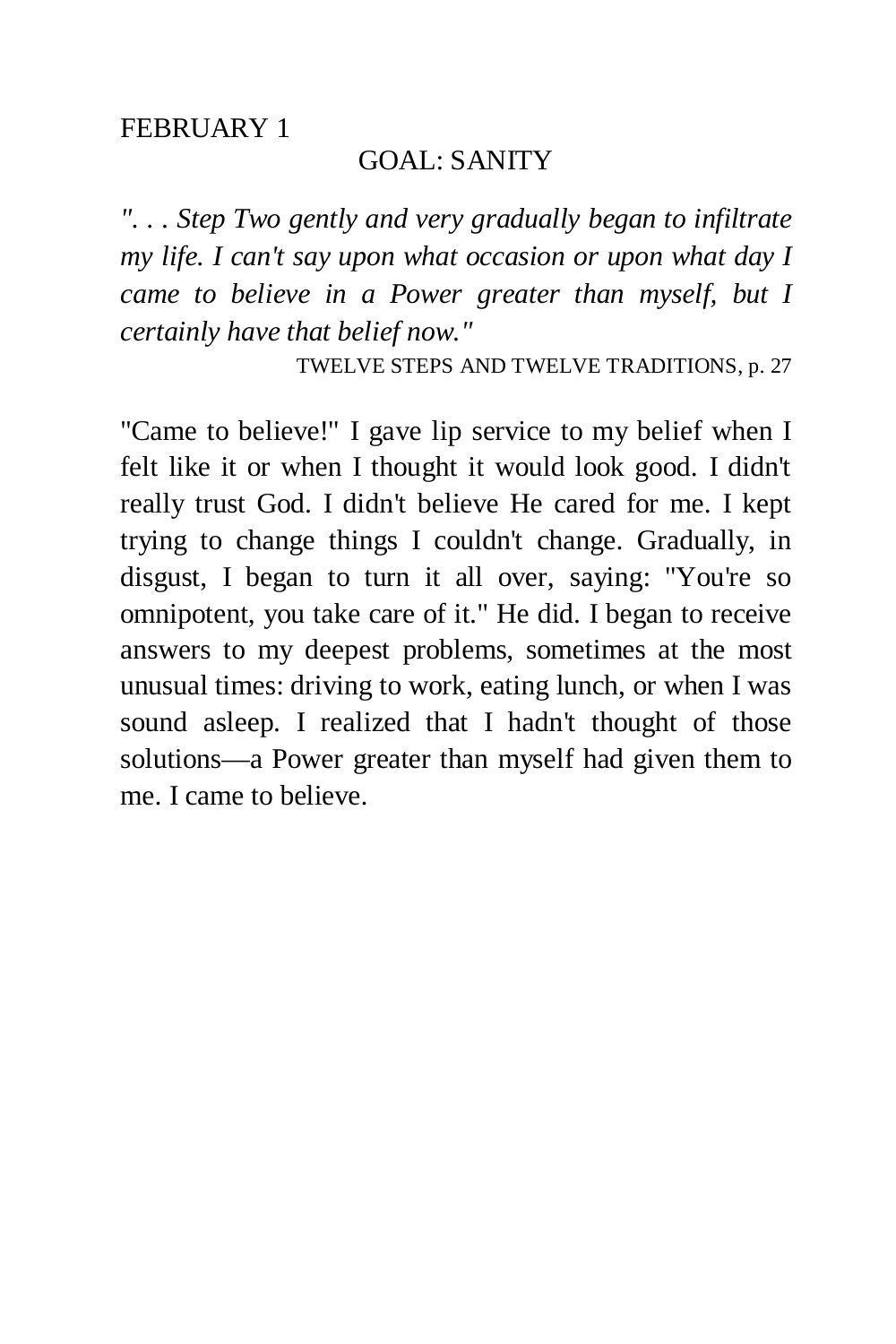## FEBRUARY 2 RESCUED BY SURRENDERING

*Characteristic of the so-called typical alcoholic is a narcissistic egocentric core, dominated by feelings of omnipotence, intent on maintaining at all costs its inner integrity. . . . Inwardly the alcoholic brooks no control from man or God He, the alcoholic, is and must be the master of his destiny. He will fight to the end to preserve that position.* 

A.A. COMES OF AGE, p. 311

The great mystery is: "Why do some of us die alcoholic deaths, fighting to preserve the 'independence' of our ego, while others seem to sober up effortlessly in A.A.?" Help from a Higher Power, the gift of sobriety, came to me when an otherwise unexplained desire to stop drinking coincided with my willingness to accept the suggestions of the men and women of A.A. I had to surrender, for only by reaching out to God and my fellows could I be rescued.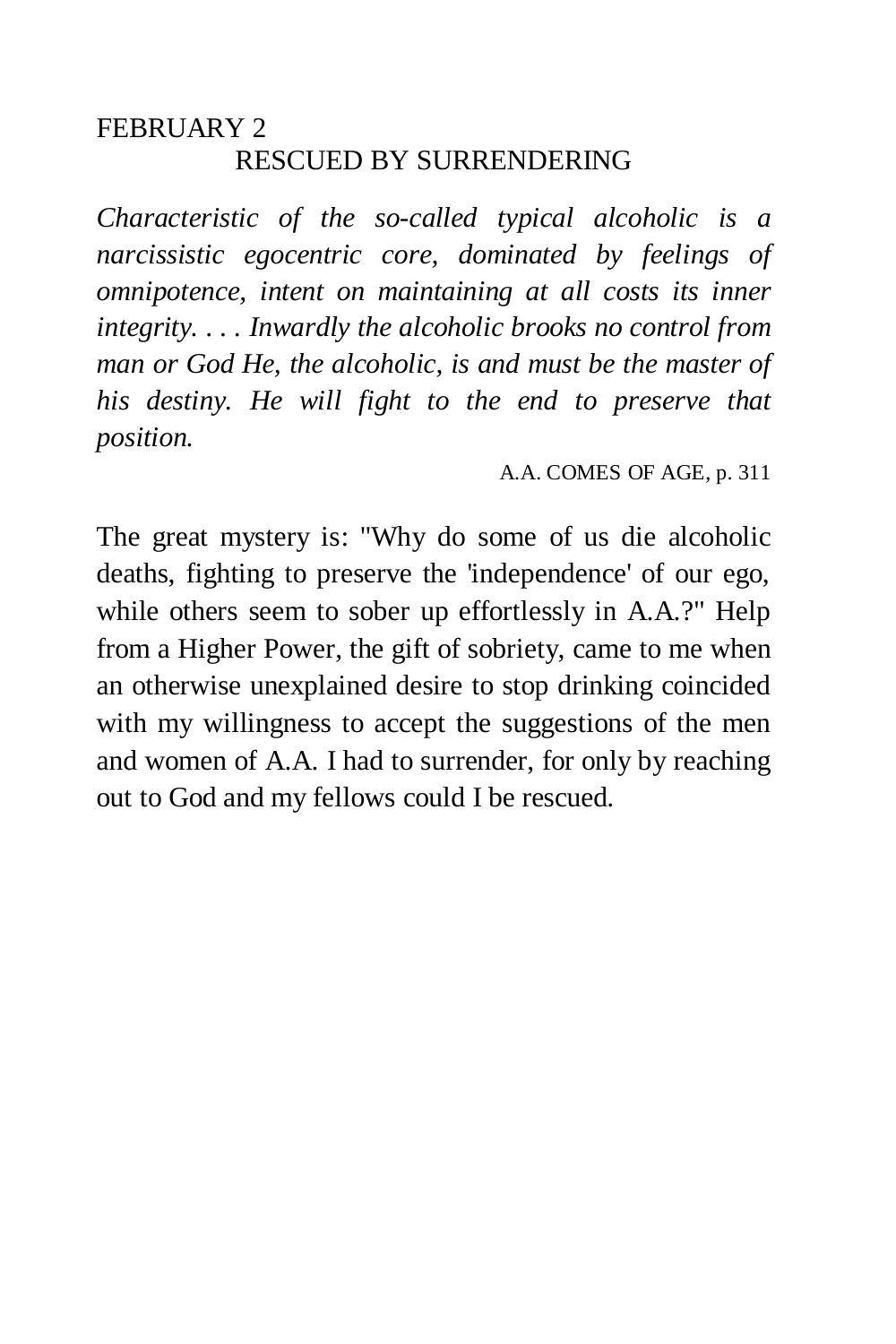### FILLING THE VOID

*We needed to ask ourselves but one short question. "Do I now believe, or am I even willing to believe, that there is a Power greater than myself?" As soon as a man can say that he does believe, or is willing to believe, we emphatically assure him that he is on his way.* 

ALCOHOLICS ANONYMOUS, p. 47

I was always fascinated with the study of scientific principles. I was emotionally and physically distant from people while I pursued Absolute Knowledge. God and spirituality were meaningless academic exercises. I was a modern man of science, knowledge was my Higher Power. Given the right set of equations, life was merely another problem to solve. Yet my inner self was dying from my outer man's solution to life's problems and the solution was alcohol. In spite of my intelligence, alcohol became my Higher Power. It was through the unconditional love which emanated from A.A. people and meetings that I was able to discard alcohol as my Higher Power. The great void was filled. I was no longer lonely and apart from life. I had found a true power greater than myself, I had found God's love. There is only one equation which really matters to me now: God is in A.A.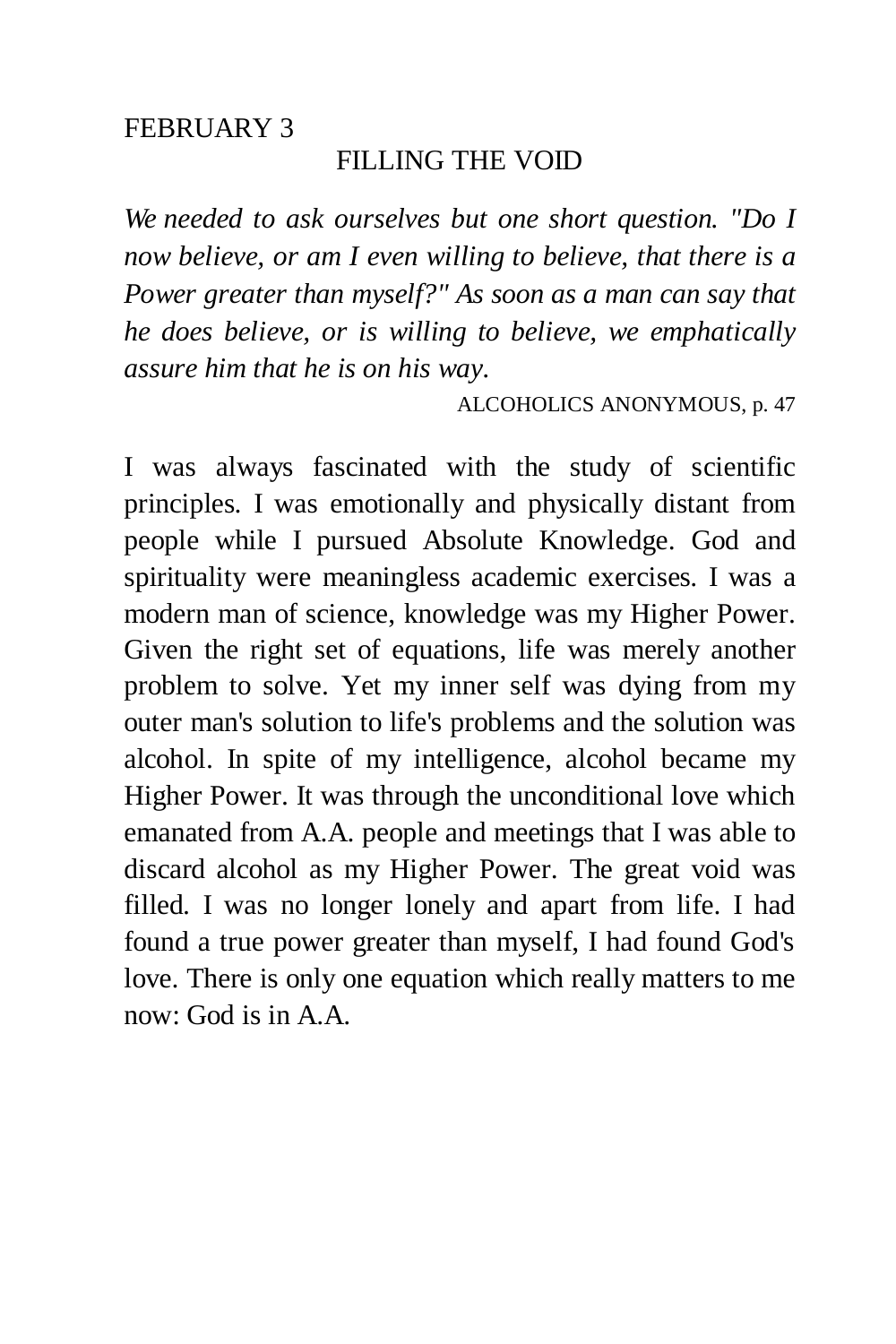## FEBRUARY 4 WHEN FAITH IS MISSING

*Sometimes A.A. comes harder to those who have lost or rejected faith than to those who never had any faith at all, for they think they have tried faith and found it wanting. They have tried the way of faith and the way of no faith.*  TWELVE STEPS AND TWELVE TRADITIONS, p. 28

I was so sure God had failed me that I became ultimately defiant, though I knew better, and plunged into a final drinking binge. My faith turned bitter and that was no coincidence. Those who once had great faith hit bottom harder. It took time to rekindle my faith, though I came to A.A. I was grateful intellectually to have survived such a great fall, but my heart felt callous. Still, I stuck with the A.A. program; the alternatives were too bleak! I kept coming back and gradually my faith was resurrected.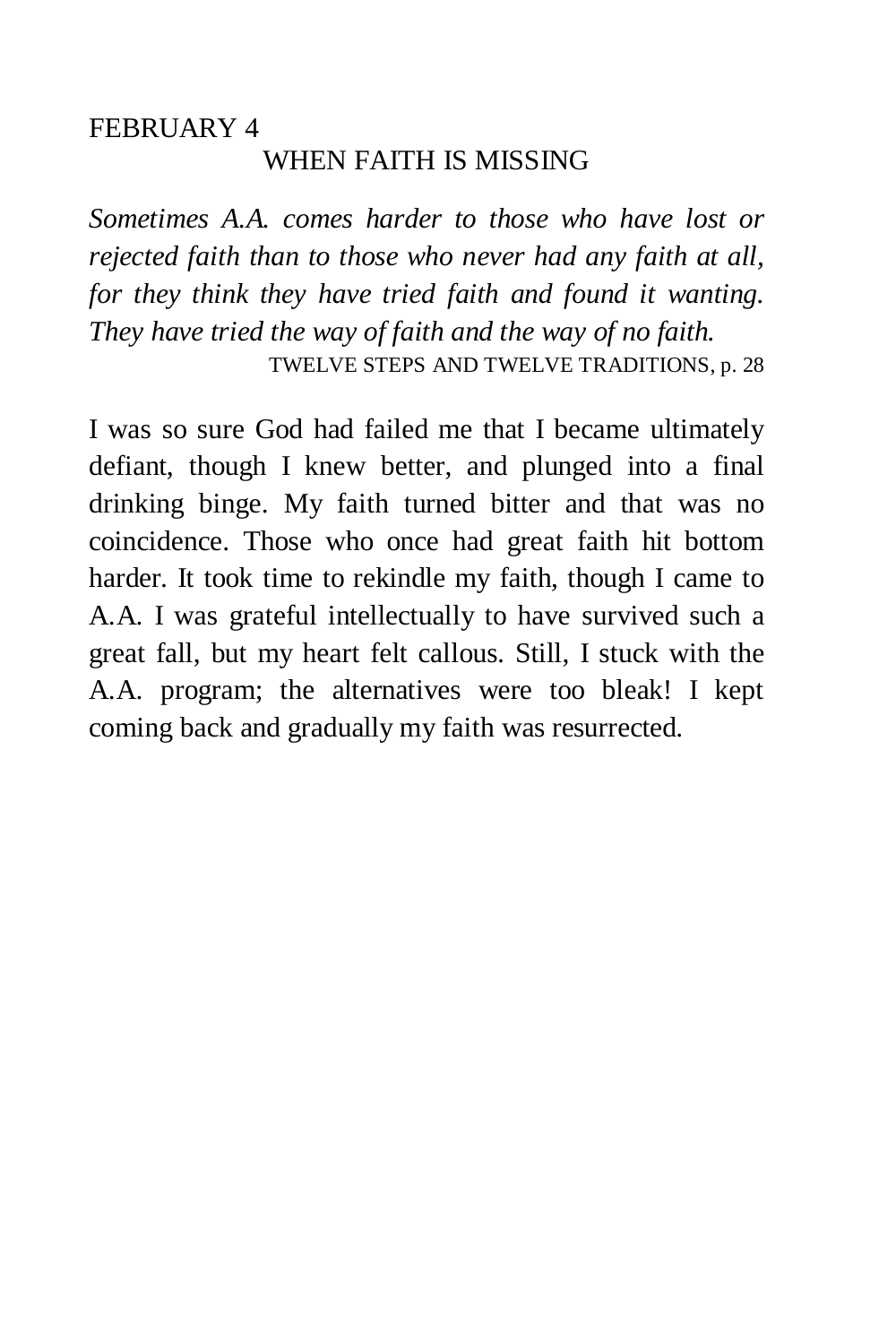## FEBRUARY 5 A GLORIOUS RELEASE

*"The minute I stopped arguing, I could begin to see and feel Right there, Step Two gently and very gradually began to infiltrate my life. I can't say upon what occasion or upon what day I came to believe in a Power greater than myself, but I certainly have that belief now. To acquire it, I had only to stop fighting and practice the rest of A.A. 's program as enthusiastically as I could."* 

TWELVE STEPS AND TWELVE TRADITIONS, p. 27

After years of indulging in a "self-will run riot," Step Two became for me a glorious release from being all alone. Nothing is so painful or insurmountable in my journey now. Someone is always there to share life's burdens with me. Step Two became a reinforcement with God, and I now realize that my insanity and ego were curiously linked. To rid myself of the former, I must give up the latter to one with far broader shoulders than my own.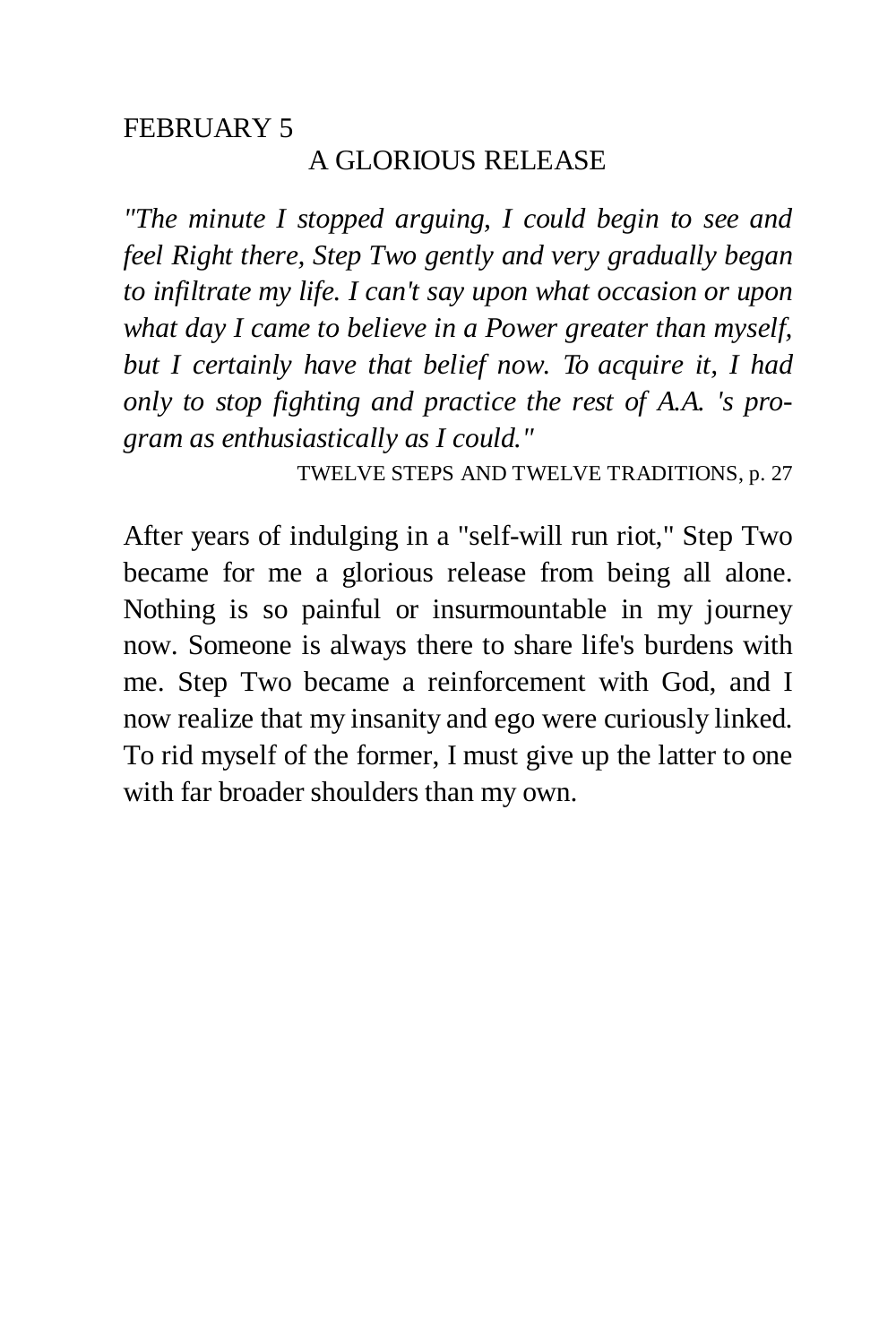### A RALLYING POINT

*Therefore, Step Two is the rallying point for all of us. Whether agnostic, atheist, or former believer, we can stand together on this Step.* 

TWELVE STEPS AND TWELVE TRADITIONS, p. 33

I feel that A.A. is a God-inspired program and that God is at every A.A. meeting. I see, believe, and have come to know that A.A. works, because I have stayed sober today. I am turning my life over to A.A. and to God by going to an A.A. meeting. If God is in my heart and everyone else's, then I am a small part of a whole and I am not unique. If God is in my heart and He speaks to me through other people, then I must be a channel of God to other people. I should seek to do His will by living spiritual principles and my reward will be sanity and emotional sobriety.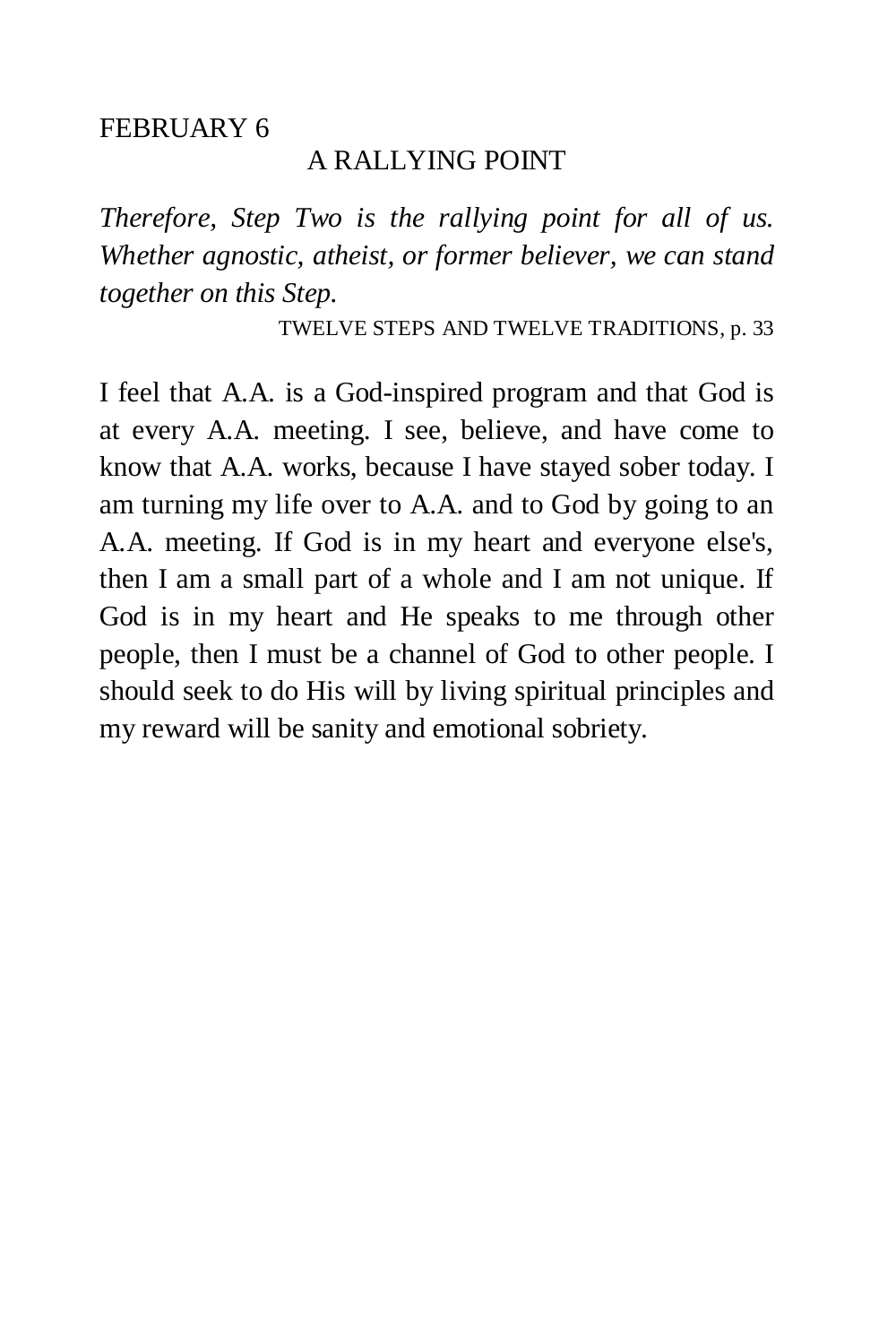### A PATH TO FAITH

*True humility and an open mind can lead us to faith, and every A.A. meeting is an assurance that God will restore us to sanity if we rightly relate ourselves to Him.* 

TWELVE STEPS AND TWELVE TRADITIONS, p. 33

My last drunk had landed me in the hospital, totally broken. It was then that I was able to see my past float in front of me. I realized that, through drinking, I had lived every nightmare I had ever had. My own self-will and obsession to drink had driven me into a dark pit of hallucinations, blackouts and despair. Finally beaten, I asked for God's help. His presence told me to believe. My obsession for alcohol was taken away and my paranoia has since been lifted. I am no longer afraid. I know my life is healthy and sane.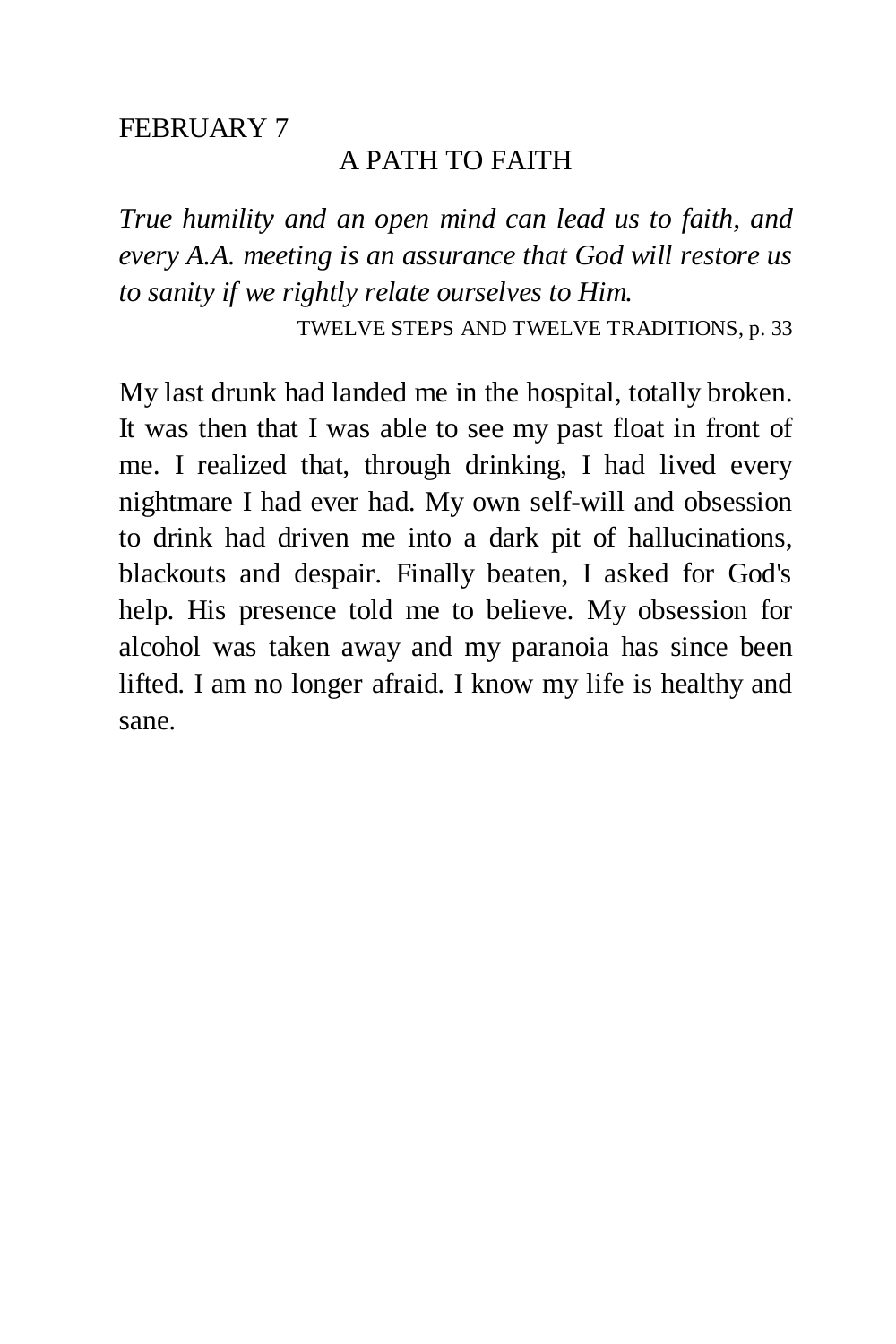## FEBRUARY 8 CONVINCING "MR. HYDE"

*Even then, as we hew away, peace and joy will still elude us. That's the place so many of us A. A. oldsters have come to. And it's a hell of a spot, literally. How shall our unconscious—from which so many of our fears, compulsions and phony aspirations still stream —be brought into line with what we actually believe, know and want! How to convince our dumb, raging and hidden "Mr. Hyde" becomes our main task.* 

THE BEST OF BILL, pp. 42-43

Regular attendance at meetings, serving and helping others is the recipe that many have tried and found to be successful. Whenever I stray from these basic principles, my old habits resurface and my old self also comes back with all its fears and defects. The ultimate goal of each A.A. member is permanent sobriety, achieved One Day at a Time.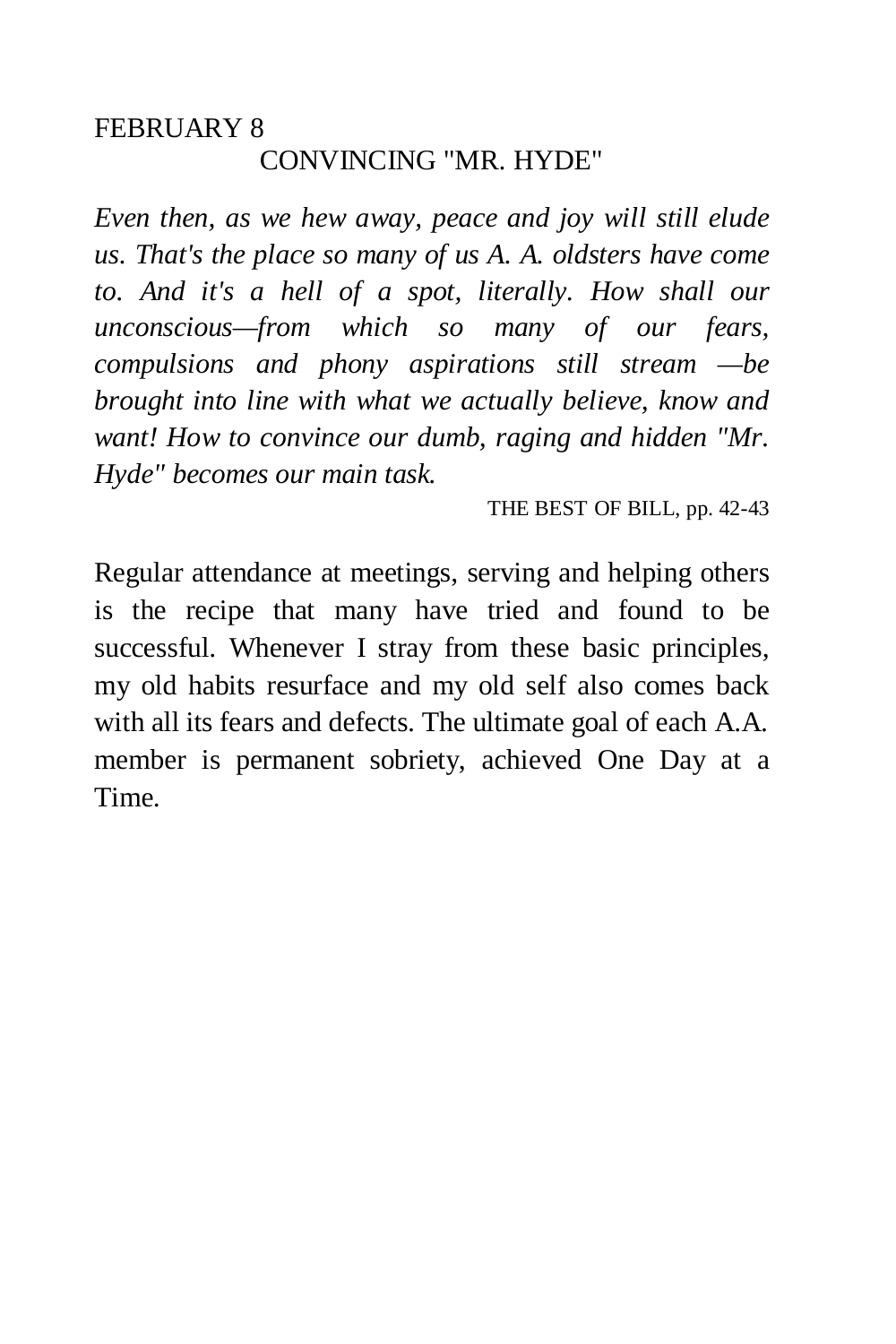## FEBRUARY 9 GETTING THE "SPIRITUAL ANGLE"

*How often do we sit in AA meetings and hear the speaker declare, "But I haven't yet got the spiritual angle." Prior to this statement, he had described a miracle of transformation which had occurred in him—not only his release from alcohol, but a complete change in his whole attitude toward life and the living of it It is apparent to nearly everyone else present that he has received a great gift; " . . . except that he doesn't seem to know it yet!" We well know that this questioning individual will tell us six months or a year hence that he has found faith in God.* 

LANGUAGE OF THE HEART, p. 275

A spiritual experience can be the realization that a life which once seemed empty and devoid of meaning is now joyous and full. In my life today, daily prayer and meditation, coupled with living the Twelve Steps, has brought about an inner peace and feeling of belonging which was missing when I was drinking.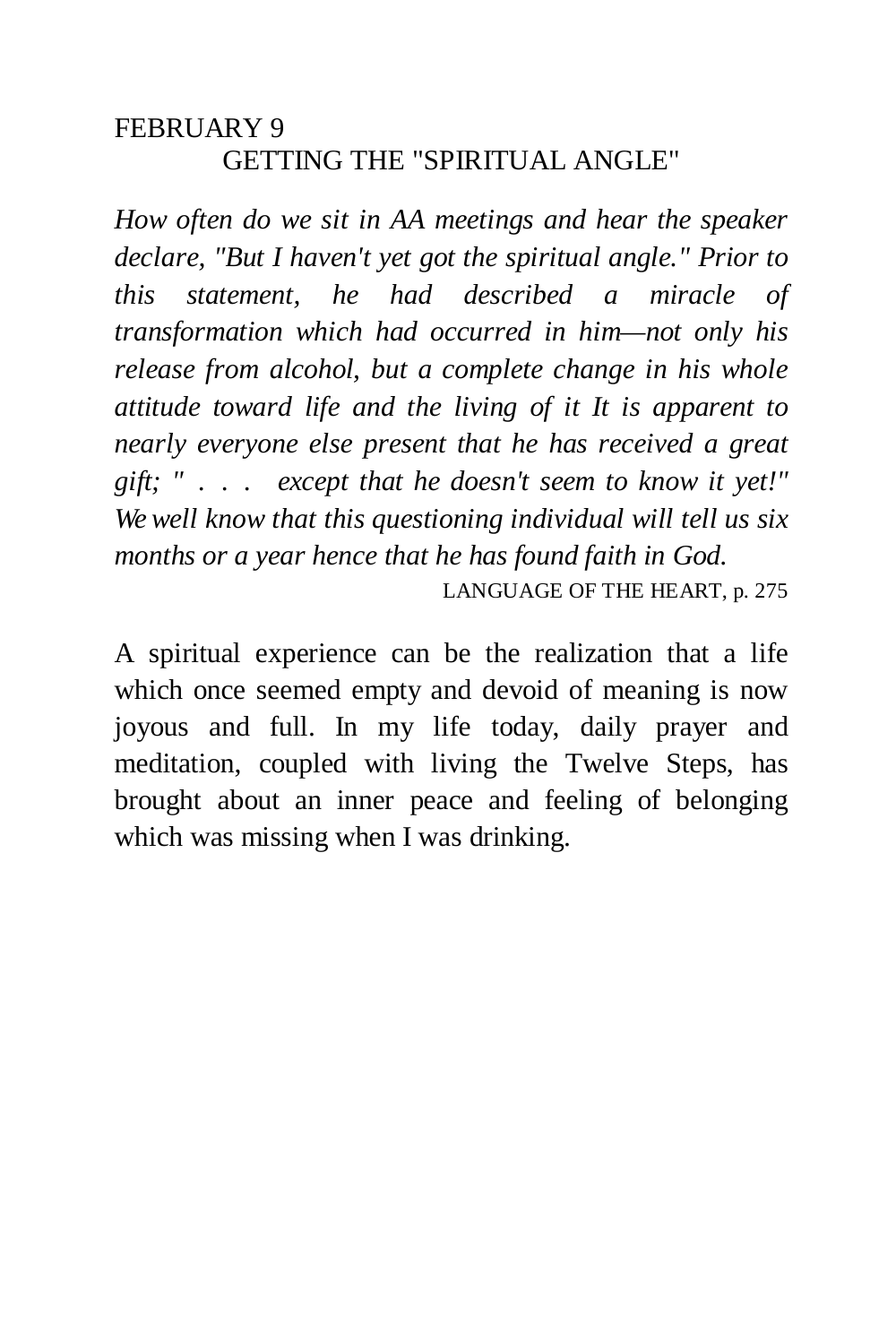## FEBRUARY 10 I DON'T RUN THE SHOW

*When we became alcoholics, crushed by a self-imposed crisis we could not postpone or evade, we had to fearlessly face the proposition that either God is everything or else He is nothing. God either is, or He isn't What was our choice to be?* 

ALCOHOLICS ANONYMOUS, p. 53

Today my choice is God. He is everything. For this I am truly grateful. When I think I am running the show I am blocking God from my life. I pray I can remember this when I allow myself to get caught up into self. The most important thing is that today I am willing to grow along spiritual lines, and that God is everything. When I was trying to quit drinking on my own, it never worked; with God and A.A., it is working. This seems to be a simple thought for a complicated alcoholic.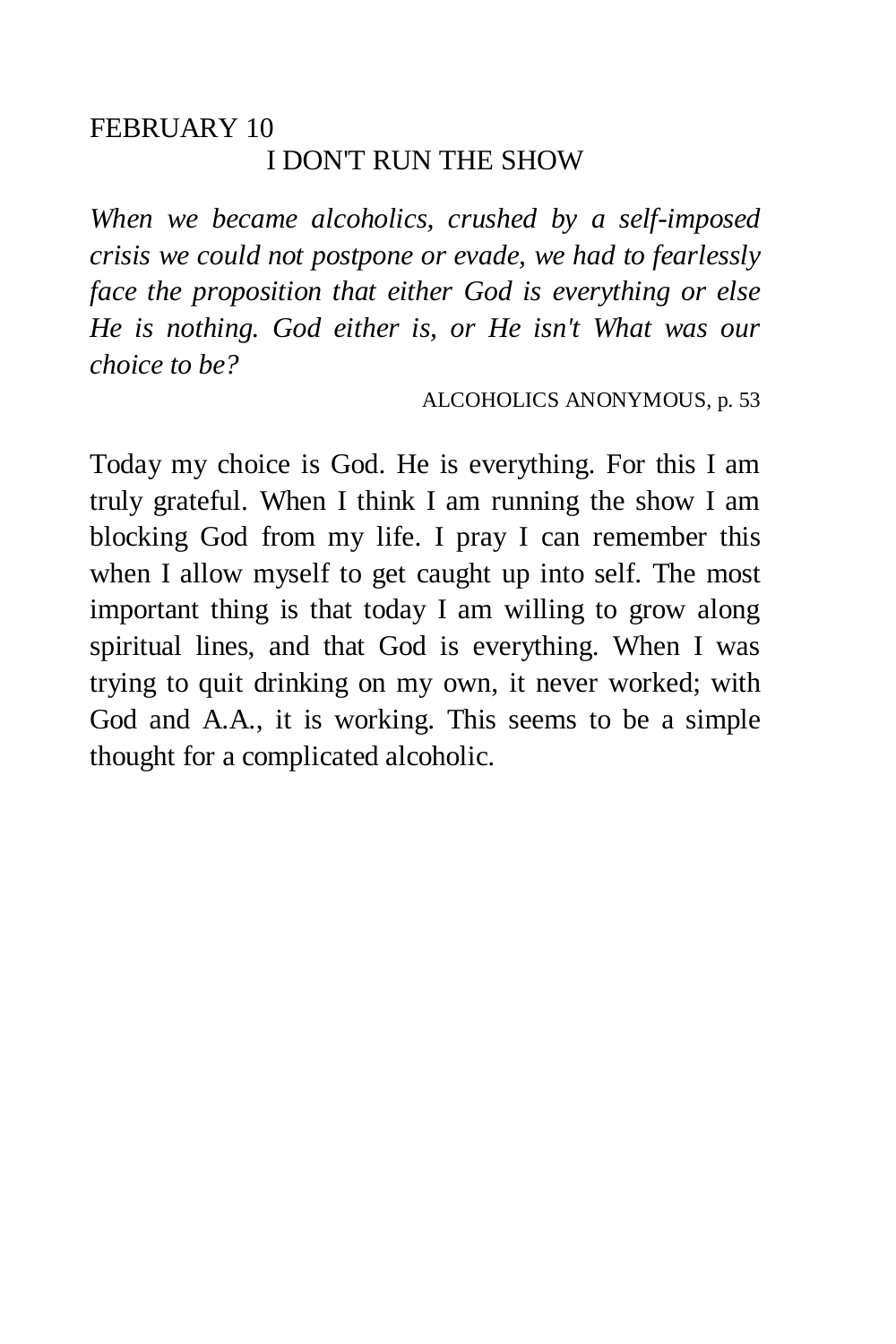# FEBRUARY 11 THE LIMITS OF SELF-RELIANCE

We asked ourselves why we had them [fears]. Wasn't it *because self-reliance failed us?* 

ALCOHOLICS ANONYMOUS, p. 68

All of my character defects separate me from God's will. When I ignore my association with Him I face the world and my alcoholism alone and must depend on self-reliance. I have never found security and happiness through self-will and the only result is a life of fear and discontent. God provides the path back to Him and to His gift of serenity and comfort. First, however, I must be willing to acknowledge my fears and understand their source and power over me. I frequently ask God to help me understand how I separate myself from Him.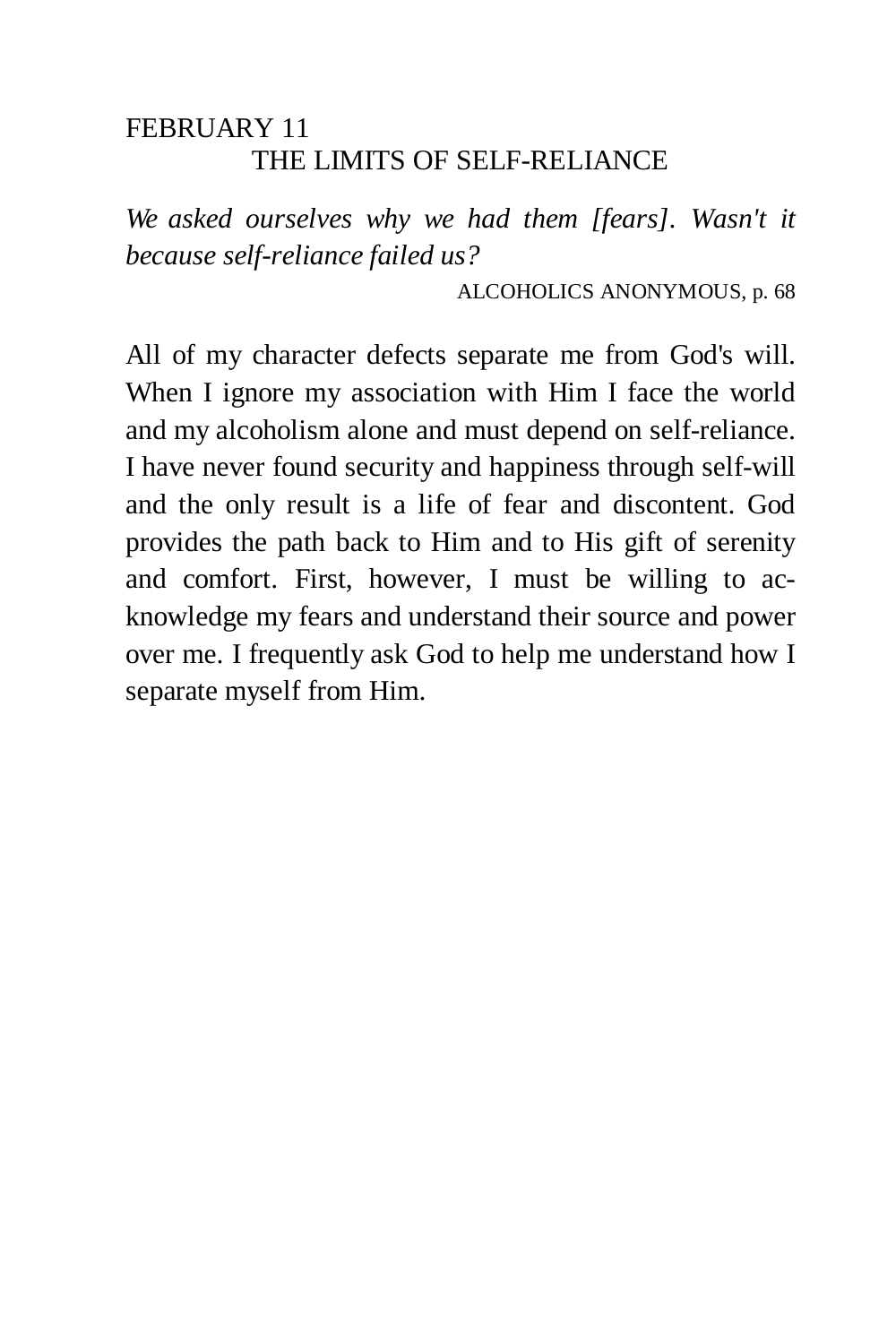# FEBRUARY 12 "THE ROOT OF OUR TROUBLES"

*Selfishness—self-centeredness! That, we think, is the root of our troubles.* 

ALCOHOLICS ANONYMOUS, p. 62

How amazing the revelation that the world, and everyone in it, can get along just fine with or without me. What a relief to know that people, places and things will be perfectly okay without my control and direction. And how wordlessly wonderful to come to believe that a power greater than me exists separate and apart from myself. I believe that the feeling of separation I experience between me and God will one day vanish. In the meantime, faith must serve as the pathway to the center of my life.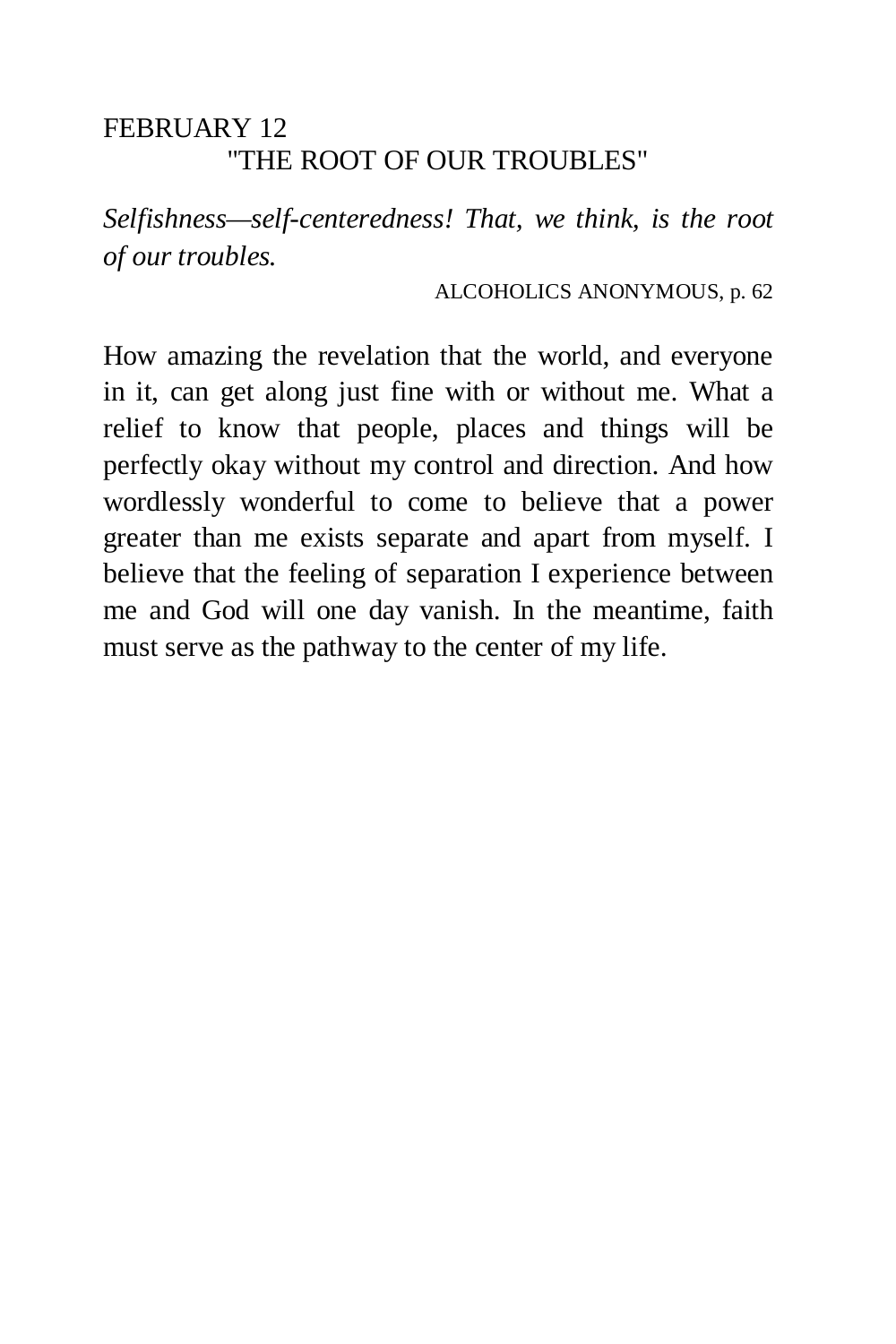## FEBRUARY 13 WE CAN'T THINK OUR WAY SOBER

*To the intellectually self-sufficient man or woman, many A. A.'s can say, "Yes, we were like you—far too smart for our own good. . . . Secretly, we felt we could float above the rest of the folks on our brain power alone."* 

AS BILL SEES IT, p. 60

Even the most brilliant mind is no defense against the disease of alcoholism. I can't think my way sober. I try to remember that intelligence is a God-given attribute that I may use, a joy—like having a talent for dancing or drawing or carpentry. It does not make me better than anyone else, and it is not a particularly reliable tool for recovery, for it is a power greater than myself who will restore me to sanity—not a high IQ or a college degree.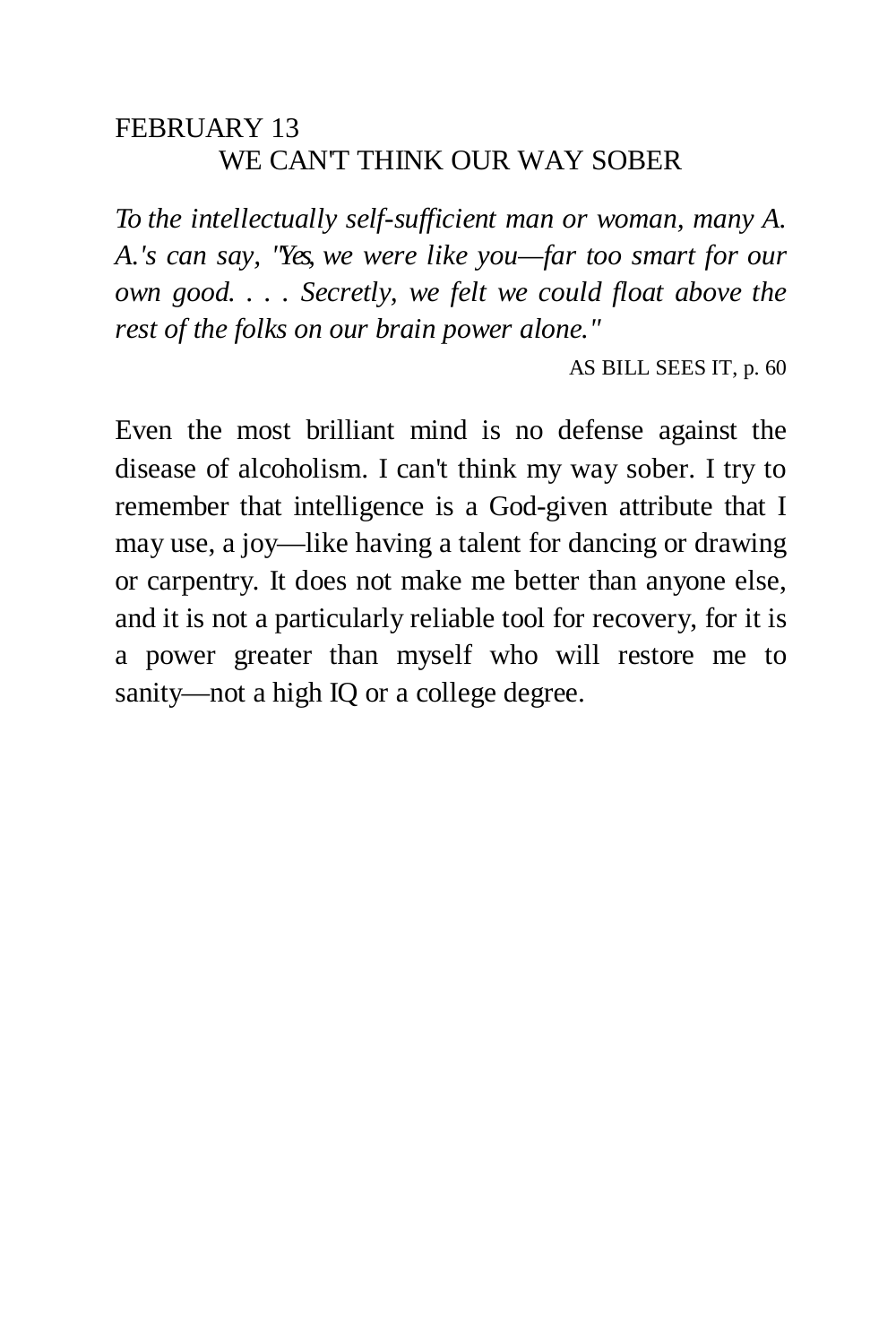## FEBRUARY 14 EXPECTATIONS vs. DEMANDS

*Burn the idea into the consciousness of ever, man that he can get well regardless of anyone. The only condition is that he trust in God and clean house.* 

ALCOHOLICS ANONYMOUS, p. 98

Dealing with expectations is a frequent topic at meetings. It isn't wrong to expect progress of myself, good things from life, or decent treatment from others. Where I get into trouble is when my expectations become demands. I will fall short of what I wish to be and situations will go in ways I do not like, because people will let me down sometimes. The only question is: "What am I going to do about it?" Wallow in self-pity or anger; retaliate and make a bad situation worse; or will I trust in God's power to bring blessings on the messes in which I find myself? Will I ask Him what I should be learning; do I keep on doing the right things I know how to do, no matter what; do I take time to share my faith and blessings with others?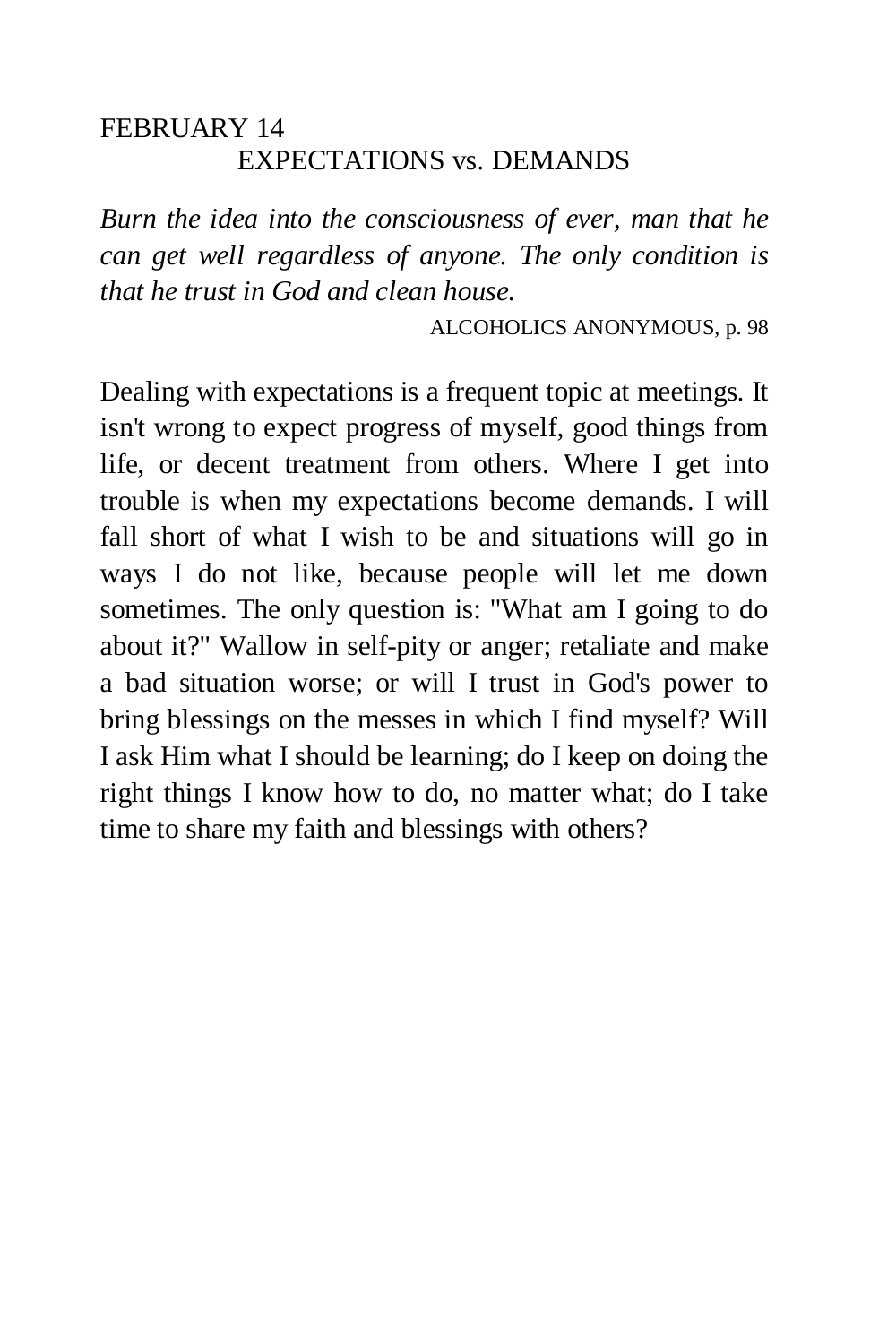### TAKING ACTION

*Are these extravagant promises? We think not They are being fulfilled among us—sometimes quickly, sometimes slowly. They will always materialize if we work for them.* 

ALCOHOLICS ANONYMOUS, p. 84

One of the most important things A.A. has given me, in addition to freedom from booze, is the ability to take "right action." It says the promises will *always* materialize if I *work* for them. Fantasizing about them, debating them, preaching about them and faking them just won't work. I'll remain a miserable, rationalizing dry drunk. By taking action and working the Twelve Steps in all my affairs, I'll have a life beyond my wildest dreams.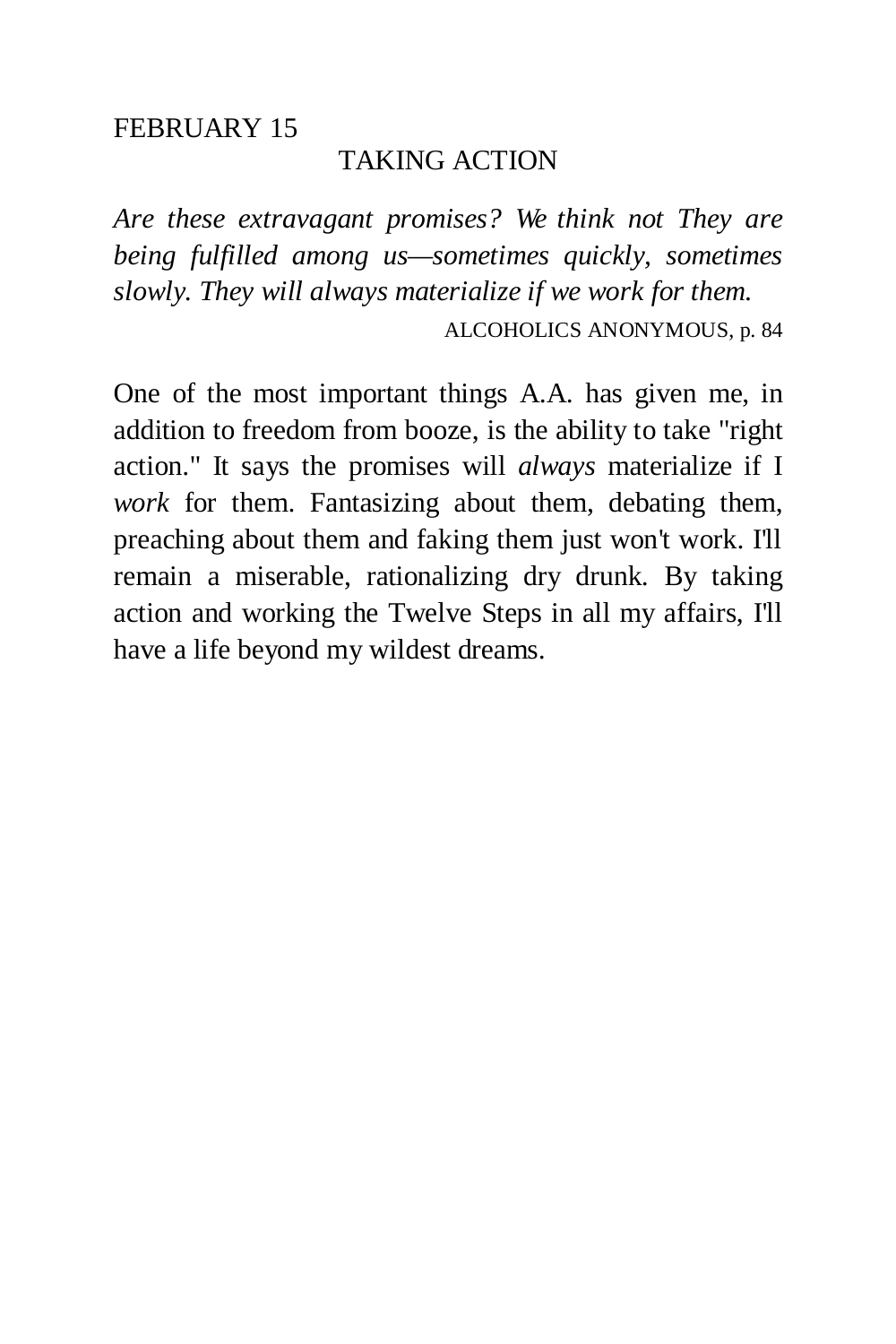### COMMITMENT

*Understanding is the key to right principles and attitudes, and right action is the key to good living.* 

TWELVE STEPS AND TWELVE TRADITIONS, p. 125

There came a time in my program of recovery when the third stanza of the Serenity Prayer—"The wisdom to know the difference"—became indelibly imprinted in my mind. From that time on, I had to face the ever-present knowledge that my every action, word and thought was within, or outside, the principles of the program. I could no longer hide behind self-rationalization, nor behind the insanity of my disease. The only course open to me, if I was to attain a joyous life for myself (and subsequently for those I love), was one in which I imposed on myself an effort of commitment, discipline, and responsibility.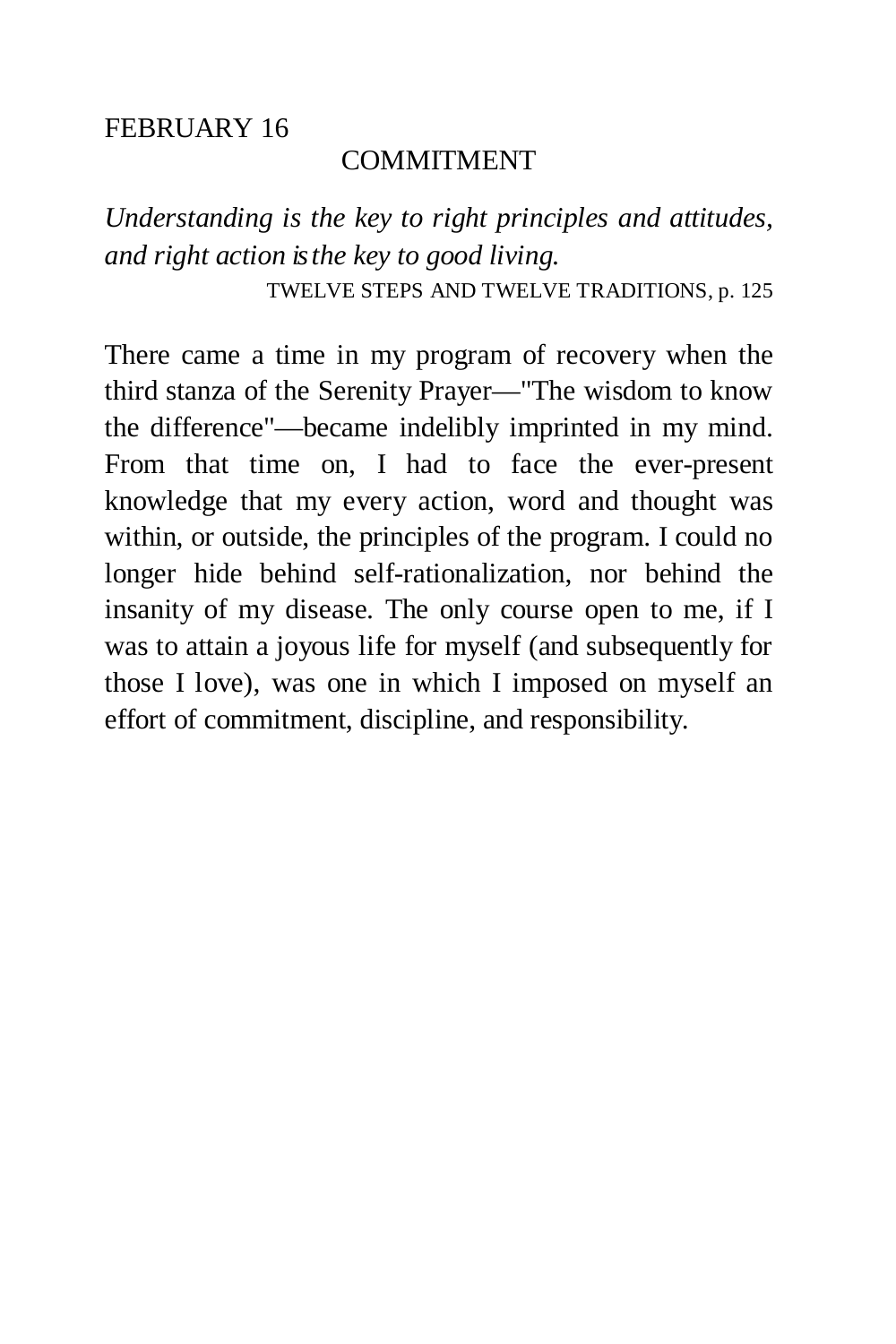# FEBRUARY 17 THE LOVE IN THEIR EYES

*Some of us* won't *believe in God, others can't, and still others who do believe that God exists have no faith whatever He will perform this miracle.* 

TWELVE STEPS AND TWELVE TRADITIONS, p. 25

It was the changes I saw in the new people who came into the Fellowship that helped me lose my fear, and change my negative attitude to a positive one. I could see the love in their eyes and I was impressed by how much their "One Day at a Time" sobriety meant to them. They had looked squarely at Step Two and came to believe that a power greater than themselves was restoring them to sanity. That gave me faith in the Fellowship, and hope that it could work for me too. I found that God was a loving God, not that punishing God I feared before coming to A.A. I also found that He had been with me during all those times I had been in trouble before I came to A.A. I know today that He was the one who led me to A.A. and that I am a miracle.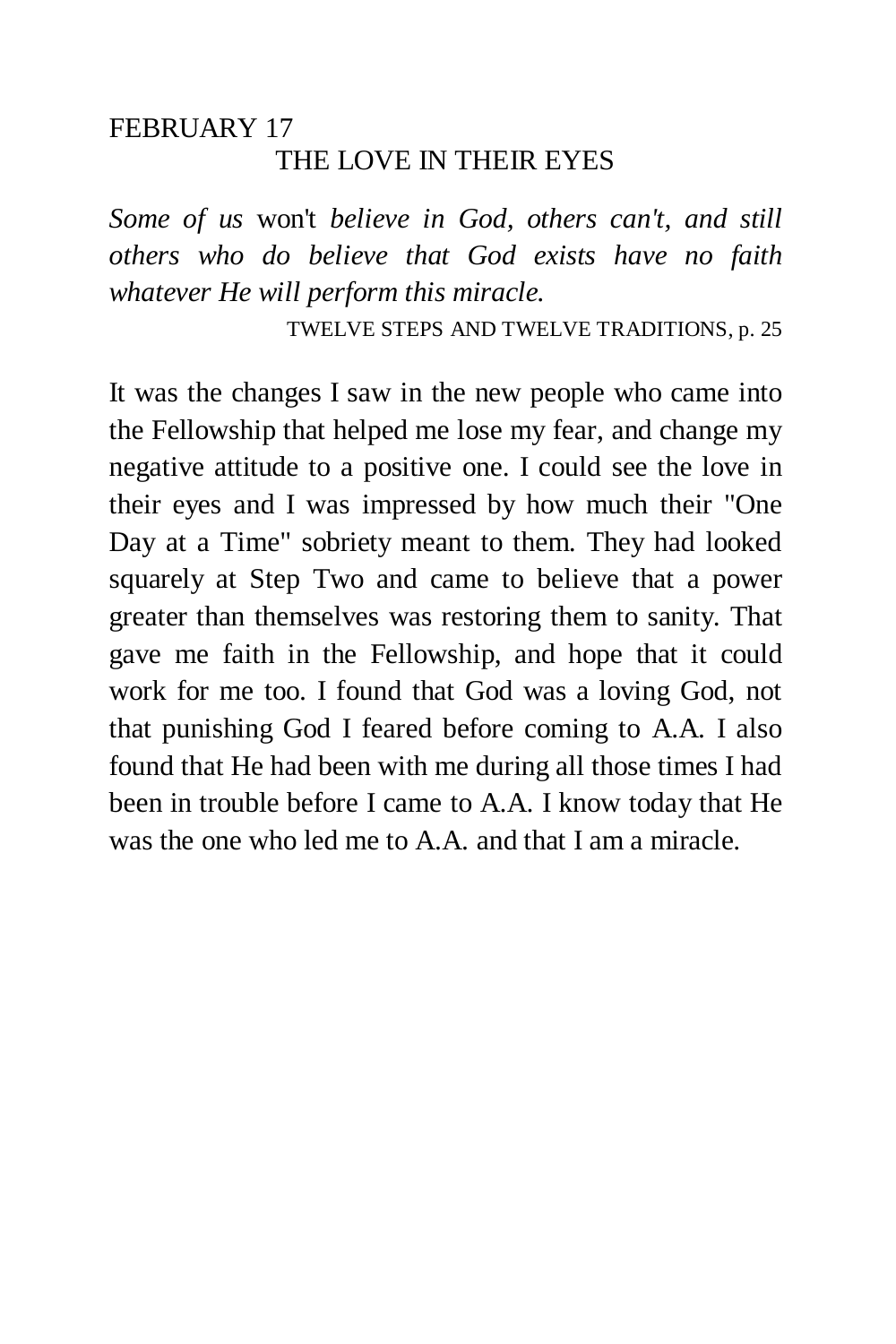## FEBRUARY 18 OUR PATHS ARE OUR OWN

*. . . there was nothing left for us but to pick up the simple kit of spiritual tools laid at our feet.* 

ALCOHOLICS ANONYMOUS, p. 25

My first attempt at the Steps was one of obligation and necessity, which resulted in a deep feeling of discouragement in the face of all those adverbs: courageously; completely; humbly; directly; and only. I considered Bill W. fortunate to have gone through such a major, even sensational, spiritual experience. I had to discover, as time went on, that my path was my own. After a few twenty-four hours in the A.A. Fellowship, thanks especially to the sharing of members in the meetings, I understood that everyone gradually finds his or her own pace in moving through the Steps. Through progressive means, I try to live according to these suggested principles. As a result of these Steps, I can say today that my attitude towards life, people, and towards anything having to do with God, has been transformed and improved.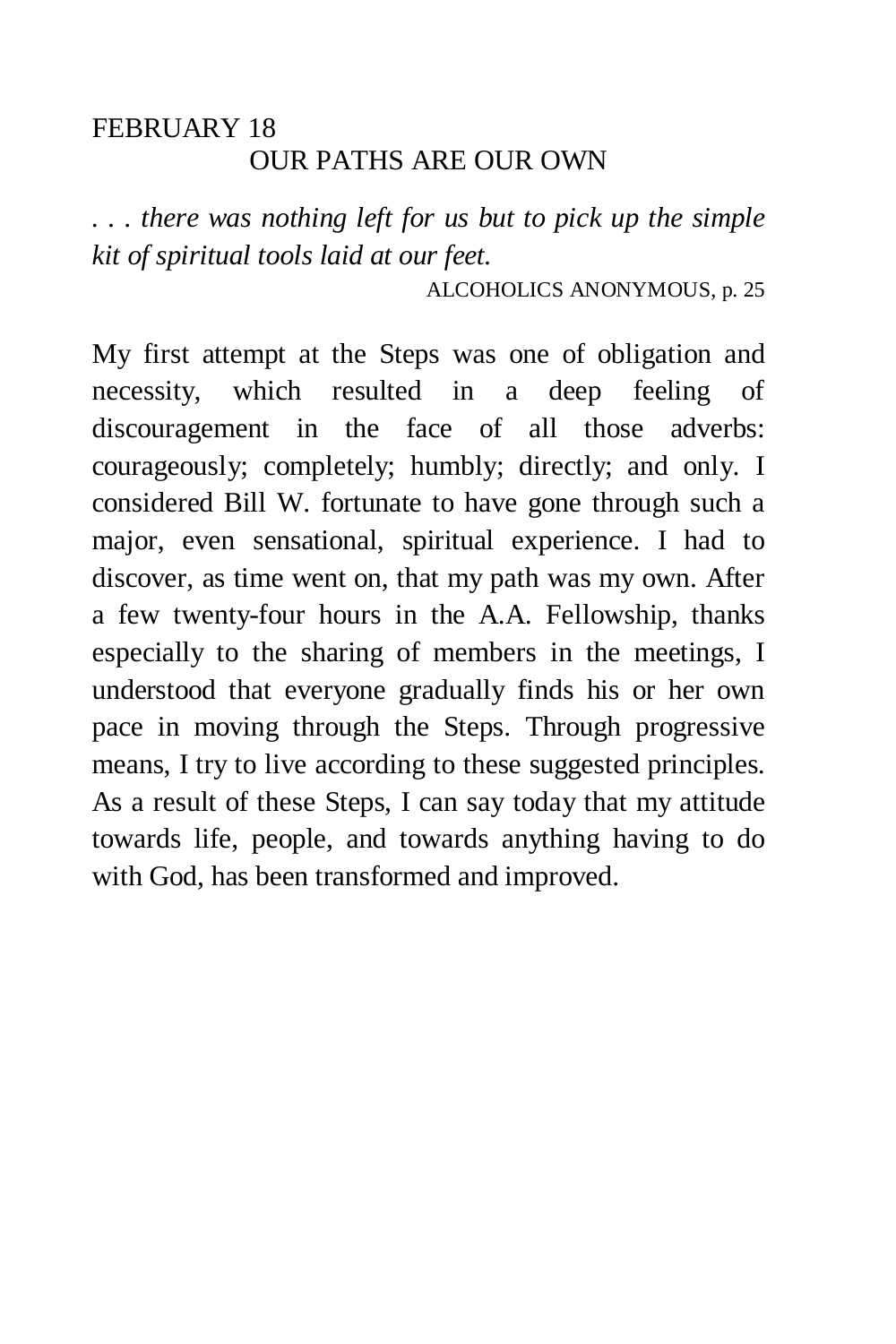### I'M NOT DIFFERENT

*In the beginning, it was four whole years before A. A. brought permanent sobriety to even one alcoholic woman. Like the "high bottoms," the women said they were different; . . . The Skid-Rower said he was different . . . so did the artists and the professional people, the rich, the poor, the religious, the agnostic, the Indians and the Eskimos, the veterans, and the prisoners . . . nowadays all of these, and legions more, soberly talk about how very much alike all of us alcoholics are when we admit that the chips are finally down.* 

AS BILL SEES IT, p. 24

I cannot consider myself "different" in A. A.; if I do I isolate myself from others and from contact with my Higher Power. If I feel isolated in A.A., it is not something for which others are responsible. It is something I've created by feeling I'm "different" in some way. Today I practice being just another alcoholic in the worldwide Fellowship of Alcoholics Anonymous.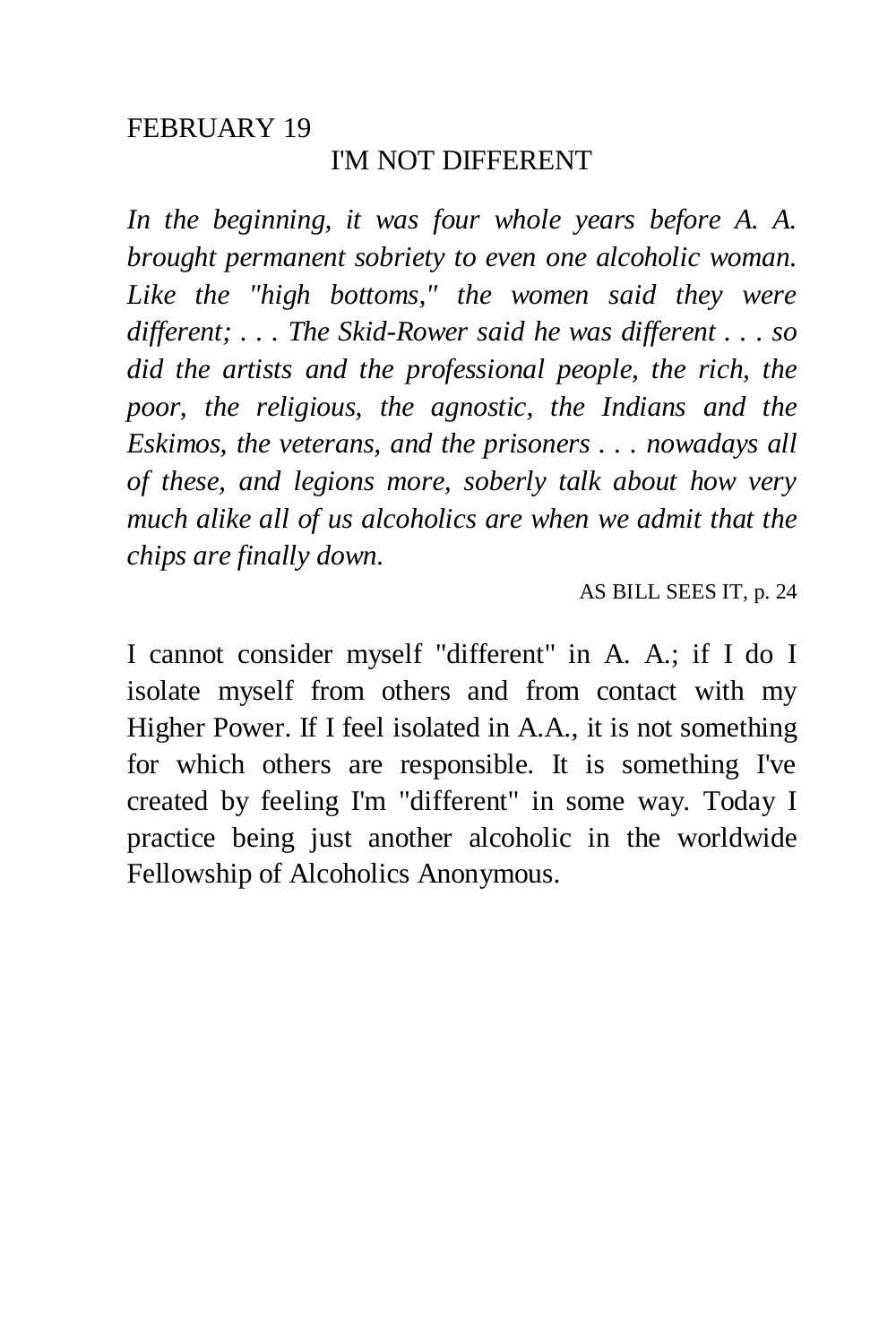## FEBRUARY 20 THE GIFT OF LAUGHTER

# *At this juncture, his A.A. sponsor usually laughs.*  TWELVE STEPS AND TWELVE TRADITIONS, p. 26

Before my recovery from alcoholism began, laughter was one of the most painful sounds I knew. I never laughed and I felt that anyone else's laughter was directed at me! My self-pity and anger denied me the simplest of pleasures or lightness of heart. By the end of my drinking not even alcohol could provoke a drunken giggle in me.

When my A.A. sponsor began to laugh and point out my self-pity and ego-feeding deceptions, I was annoyed and hurt, but it taught me to lighten up and focus on my recovery. I soon learned to laugh at myself and eventually I taught those I sponsor to laugh also. Every day I ask God to help me stop taking myself too seriously.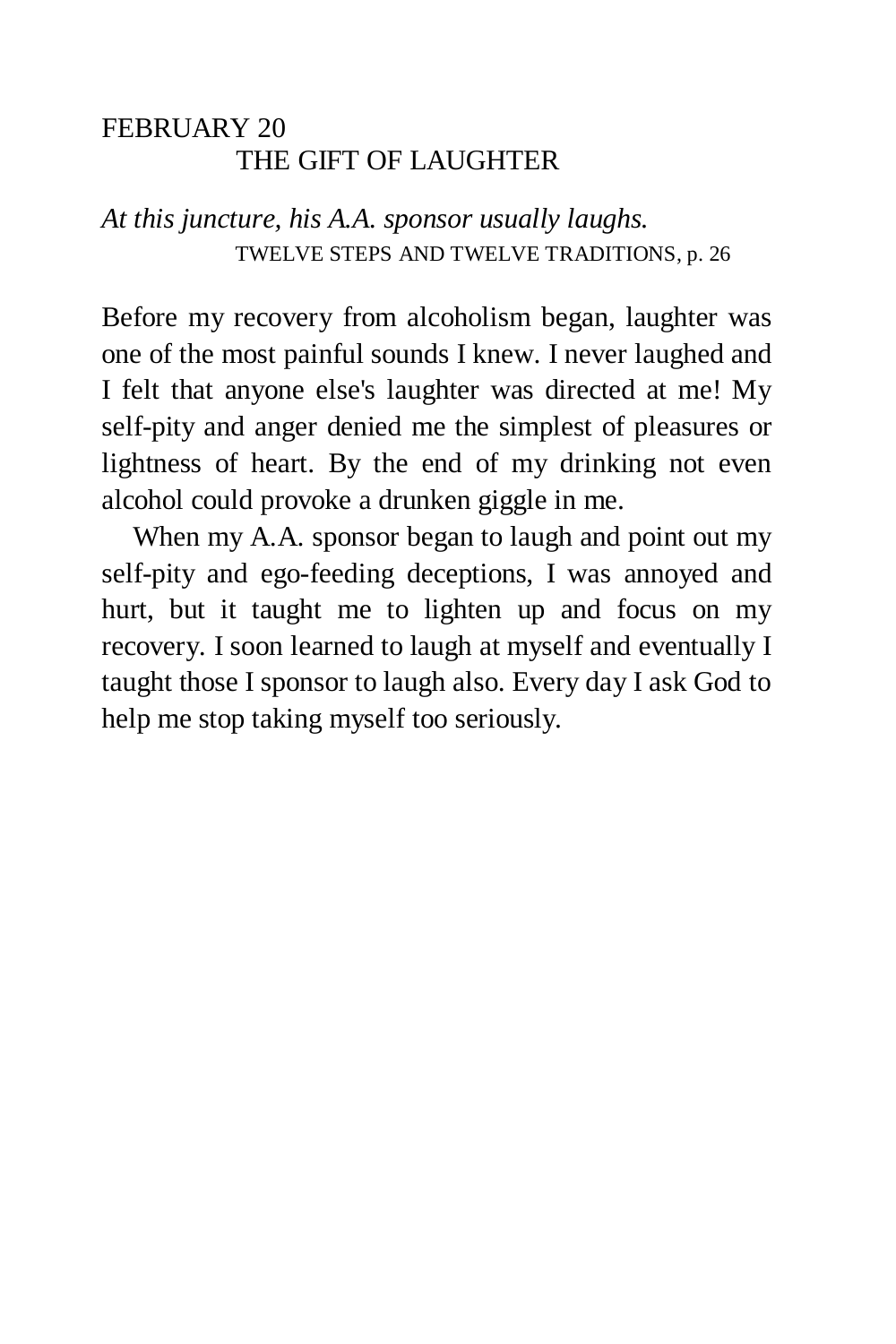# FEBRUARY 21 I'M PART OF THE WHOLE

*At once, I became a part—if only a tiny part—of a cosmos. . . .* 

#### AS BILL SEES IT, p. 225

When I first came to A.A., I decided that "they" were very nice people—perhaps a little naive, a little too friendly, but basically decent, earnest people (with whom I had nothing in common). I saw "them" at meetings—after all, that was where "they" existed. I shook hands with "them" and, when I went out the door, I forgot about "them."

Then one day my Higher Power, whom I did not then believe in, arranged to create a community project outside of A.A., but one which happened to involve many A.A. members. We worked together, I got to know "them" as people. I came to admire "them," even to like "them" and, in spite of myself, to enjoy "them." "Their" practice of the program in their daily lives—not just in talk at meetings attracted me and I wanted what they had. Suddenly the "they" became "we." I have not had a drink since.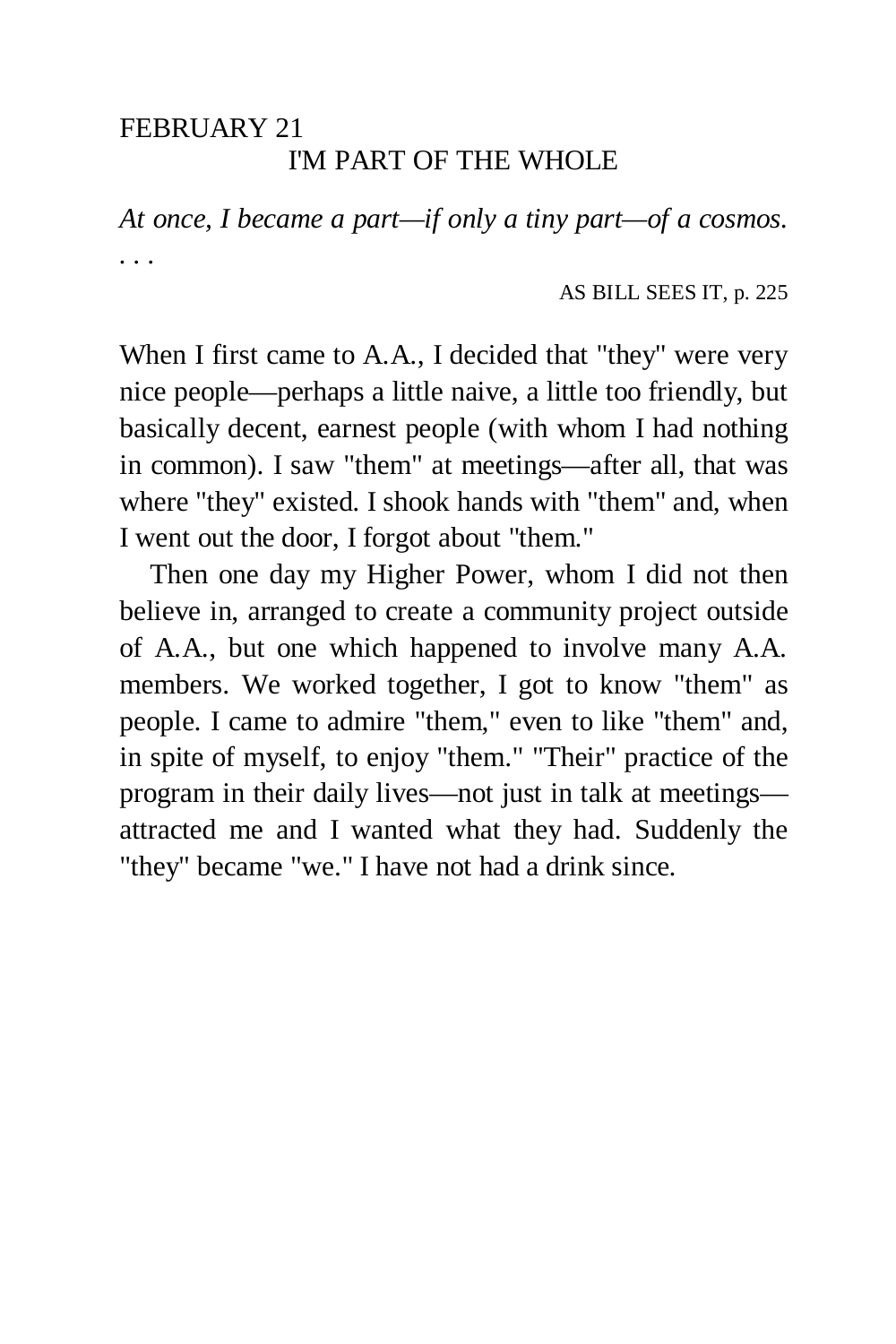#### GUIDANCE

*. . . this means a belief in a Creator who is all power, justice, and love; a God who intends for me a purpose, a meaning, and a destiny to grow, however . . . haltingly, toward His own likeness and image.* 

AS BILL SEES IT, p. 51

As I began to understand my own powerlessness and my dependence on God, as I understand Him, I began to see that there was a life which, if I could have it, I would have chosen for myself from the beginning. It is through the continuing work of the Steps and the life in the Fellowship that I've learned to see that there is truly a better way into which I am being guided. As I come to know more about God, I am able to trust His ways and His plans for the development of His character in me. Quickly or not so quickly, I grow toward His own image and likeness.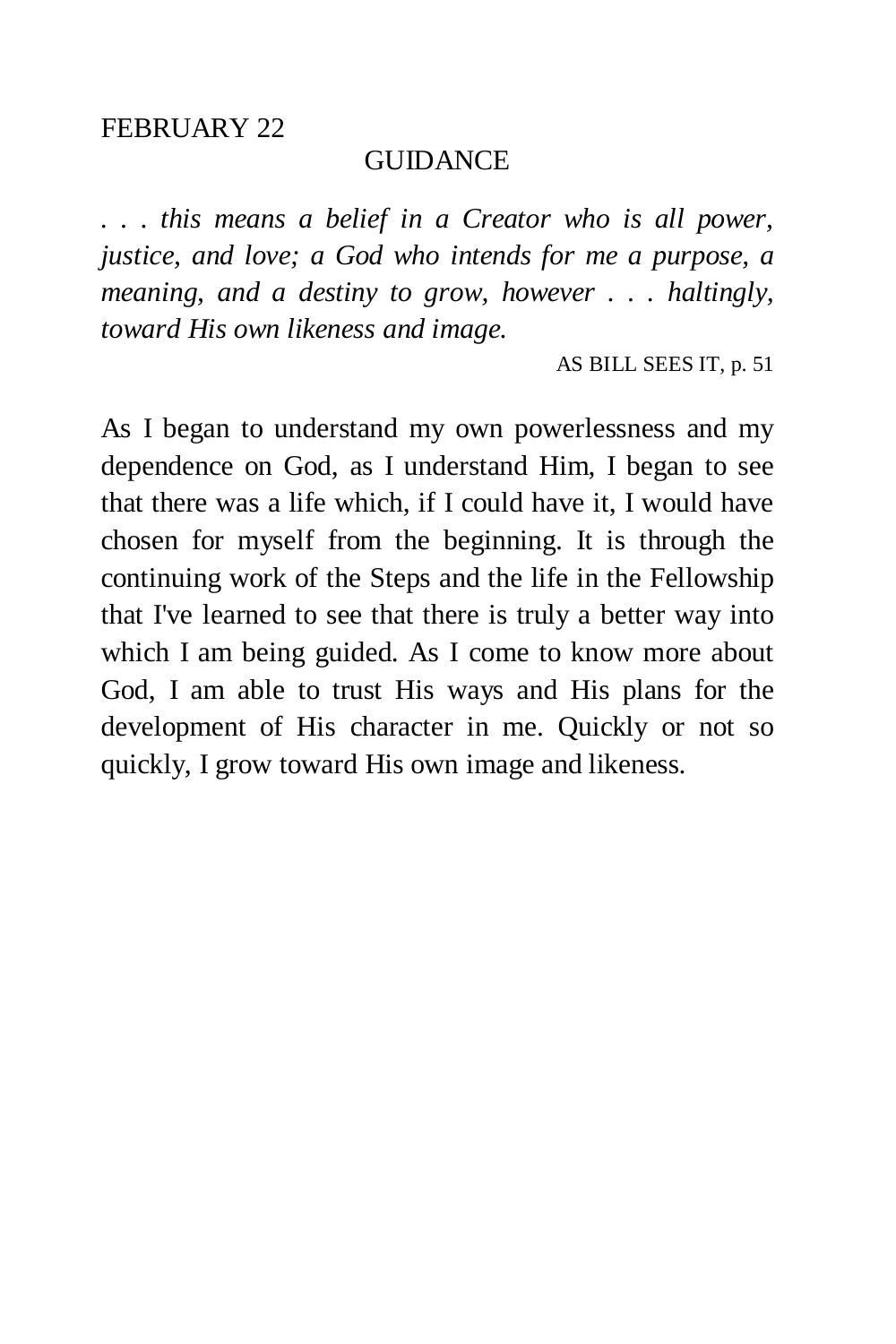## FEBRUARY 23 MYSTERIOUS PARADOXES

*Such is the paradox of A.A. regeneration: strength arising out of complete defeat and weakness, the loss of one's old life as a condition for finding a new one.* 

A.A. COMES OF AGE, p. 46

What glorious mysteries paradoxes are! They do not compute, yet when recognized and accepted, they reaffirm something in the universe beyond human logic. When I face a fear, I am given courage; when I support a brother or sister, my capacity to love myself is increased; when I accept pain as part of the growing experience of life, I realize a greater happiness; when I look at my dark side, I am brought into new light; when I accept my vulnerabilities and surrender to a Higher Power, I am graced with unforeseen strength. I stumbled through the doors of A.A. in disgrace, expecting nothing from life, and I have been given hope and dignity. Miraculously, the only way to keep the gifts of the program is to pass them on.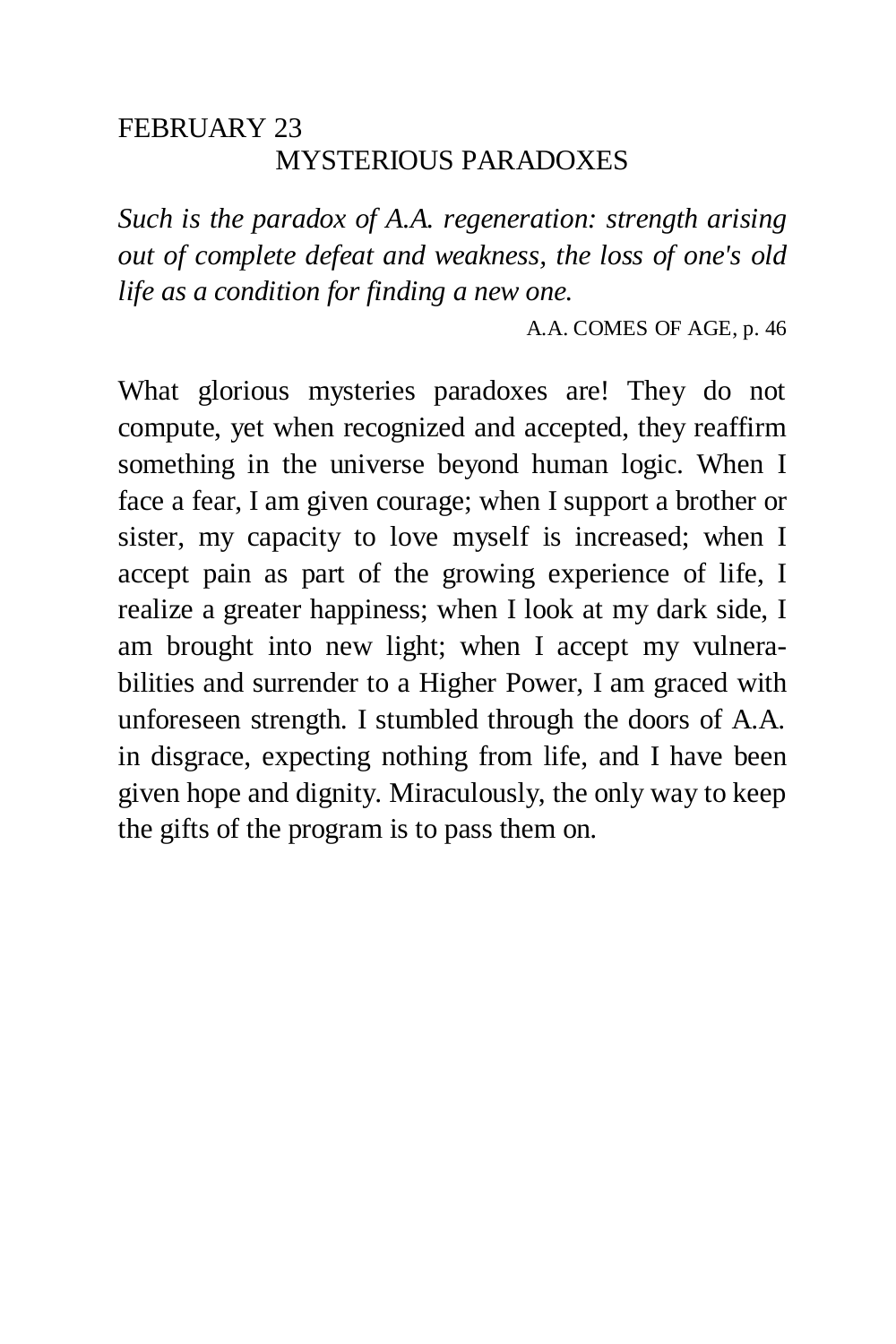### A THANKFUL HEART

*/ try to hold fast to the truth that a full and thankful heart cannot entertain great conceits. When brimming with gratitude, one's heartbeat must surely result in outgoing love, the finest emotion that we can ever know.* 

AS BILL SEES IT, p. 37

My sponsor told me that I should be a grateful alcoholic and always have "an attitude of gratitude"—that gratitude was the basic ingredient of humility, that humility was the basic ingredient of anonymity and that "anonymity was the spiritual foundation of all our Traditions, ever reminding us to place principles before personalities." As a result of this guidance, I start every morning on my knees, thanking God for three things: I'm alive, I'm sober, and I'm a member of Alcoholics Anonymous. Then I try to live an "attitude of gratitude" and thoroughly enjoy another twenty-four hours of the A.A. way of life. A.A. is not something I joined; it's something I live.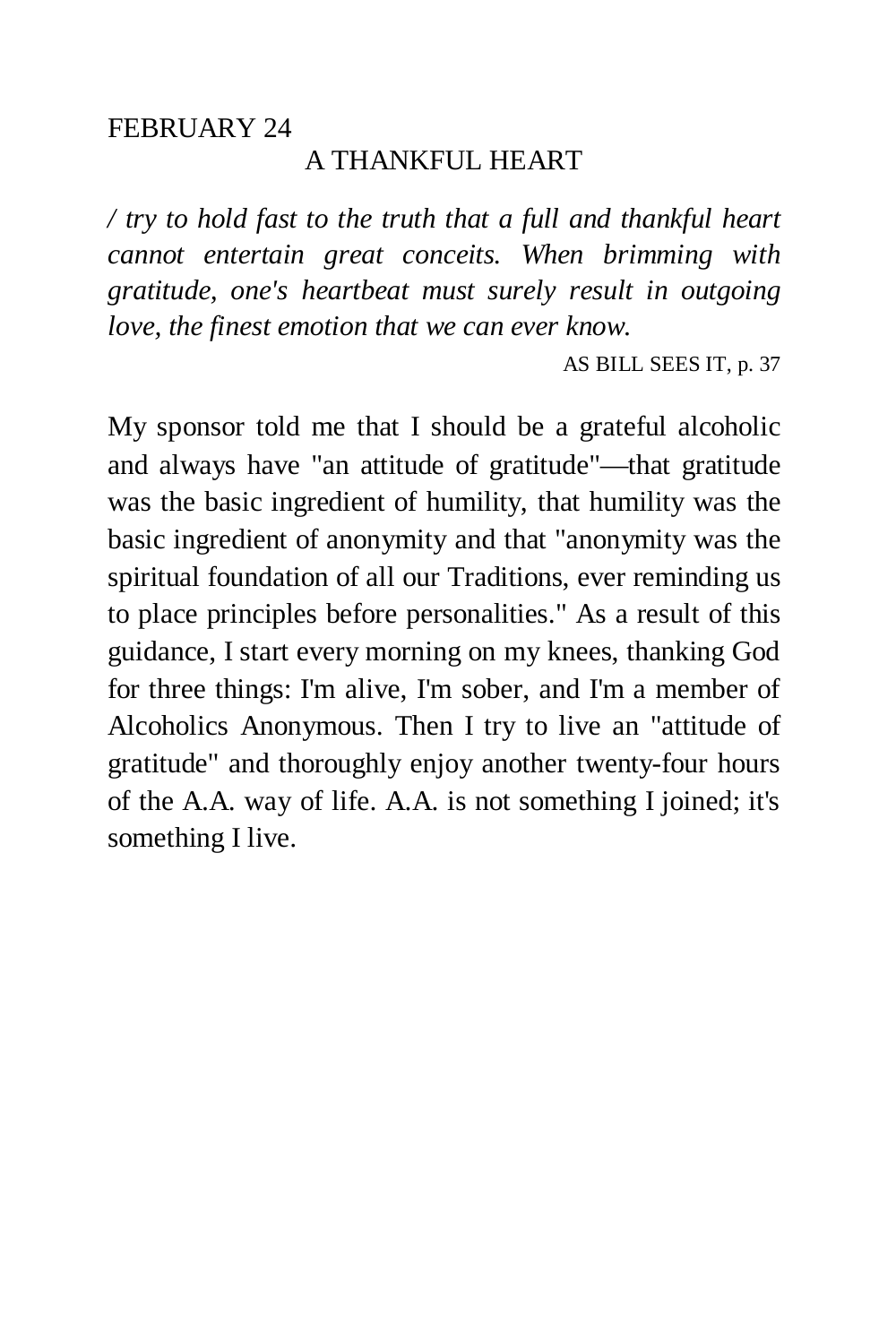# FEBRUARY 25 THE CHALLENGE OF FAILURE

*In God's economy, nothing is wasted. Through failure, we learn a lesson in humility which is probably needed, painful though it is.* 

AS BILL SEES IT, p. 31

How thankful I am today, to know that *all* my past failures were necessary for me to be where I am now. Through much pain came experience and, in suffering, I became obedient. When I sought God, as I understand Him, He shared His treasured gifts. Through experience and obedience, growth started, followed by gratitude. Yes, then came peace of mind—living in and sharing sobriety.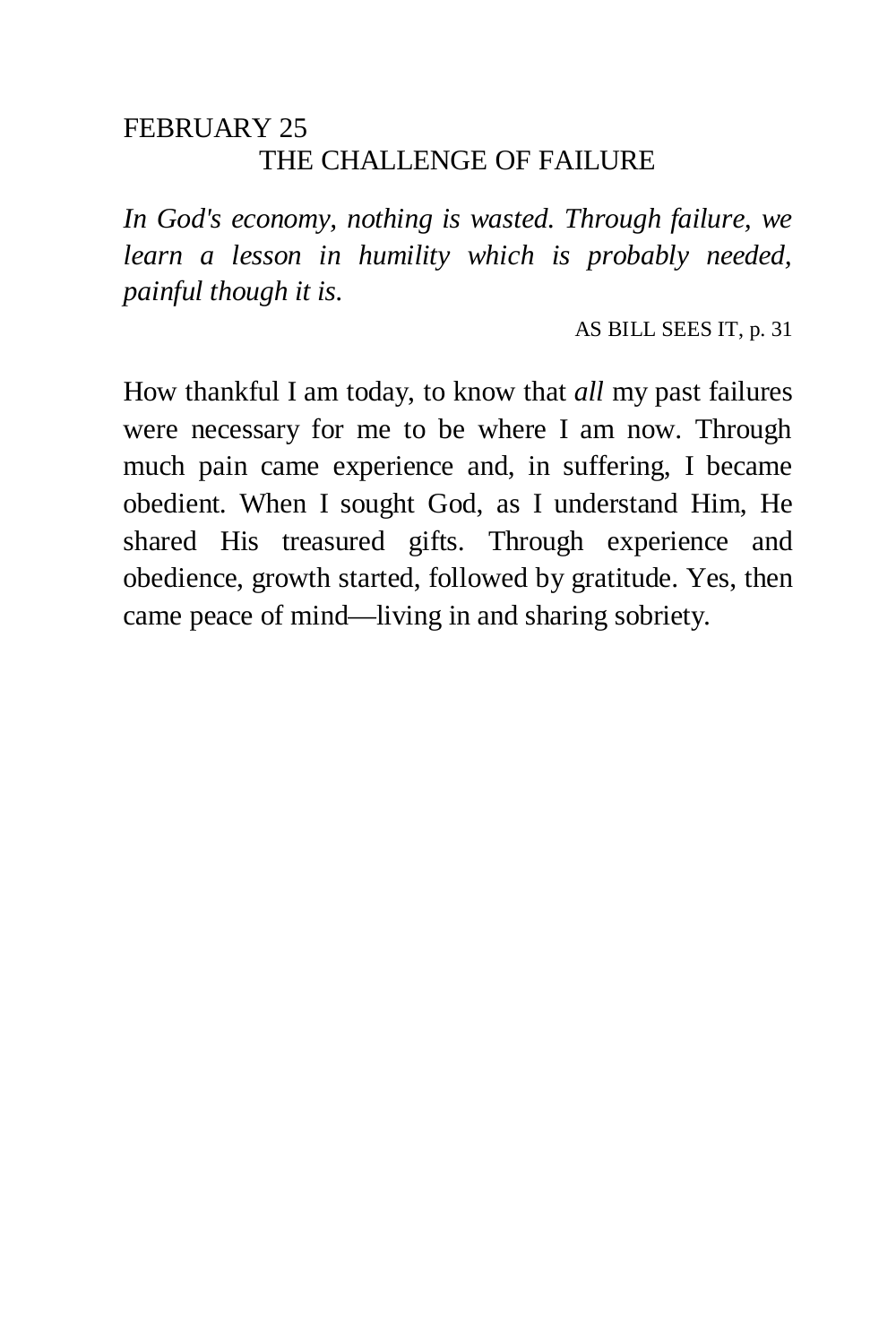## FEBRUARY 26 NO ORDINARY SUCCESS STORY

*A.A. is no success story in the ordinary sense of the word. It is a story of suffering transmuted, under grace, into spiritual progress.* 

AS BILL SEES IT, p. 35

Upon entering A.A. I listened to others talk about the reality of their drinking: loneliness, terror and pain. As I listened further, I soon heard a description of a very different kind—the reality of sobriety. It is a reality of freedom and happiness, of purpose and direction, and of serenity and peace with God, ourselves and others. By attending meetings I am reintroduced to that reality, over and over. I see it in the eyes and hear it in the voices of those around me. By working the program I find the direction and strength with which to make it mine. The joy of A.A. is that this new reality is available to me.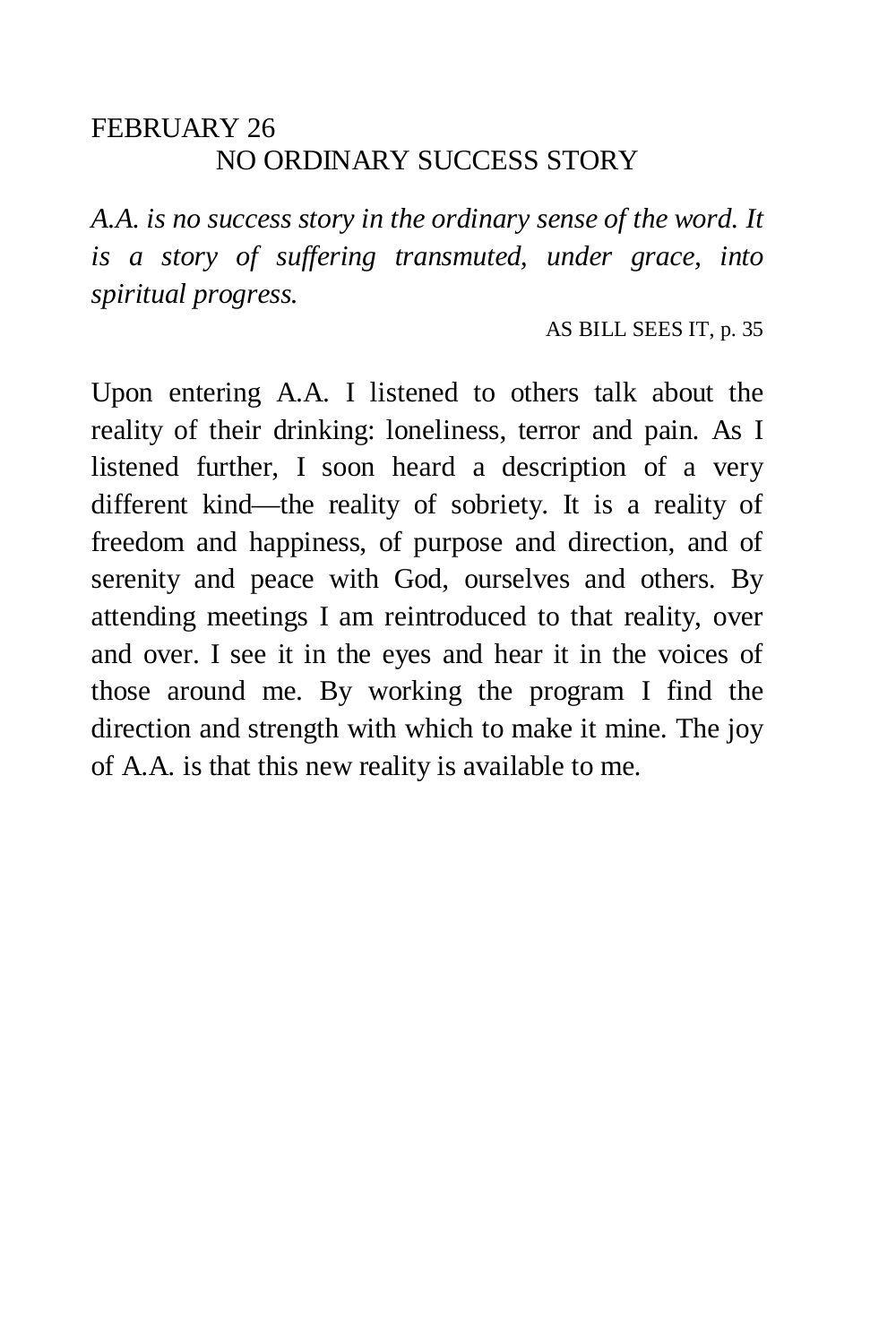# FEBRUARY 27 A UNIQUE STABILITY

*Where does A.A. get its direction? . . . These practical folk then read Tradition Two, and learn that the sole authority in A.A. is a loving God as He may express Himself in the group conscience. . . . The elder statesman is the one who sees the wisdom of the group's decision, who holds no resentment over his reduced status, whose judgment, fortified by considerable experience, is sound, and who is willing to sit quietly on the sidelines patiently awaiting developments* 

TWELVE STEPS AND TWELVE TRADITIONS, pp. 132, 135

Into the fabric of recovery from alcoholism are woven the Twelve Steps and the Twelve Traditions. As my recovery progressed, I realized that the new mantle was tailor-made for me. The elders of the group gently offered suggestions when change seemed impossible. Everyone's shared experiences became the substance for treasured friendships. I know that the Fellowship is ready and equipped to aid each suffering alcoholic at all crossroads in life. In a world beset by many problems, I find this assurance a unique stability. I cherish the gift of sobriety. I offer God my gratitude for the strength I receive in a Fellowship that truly exists for the good of all members.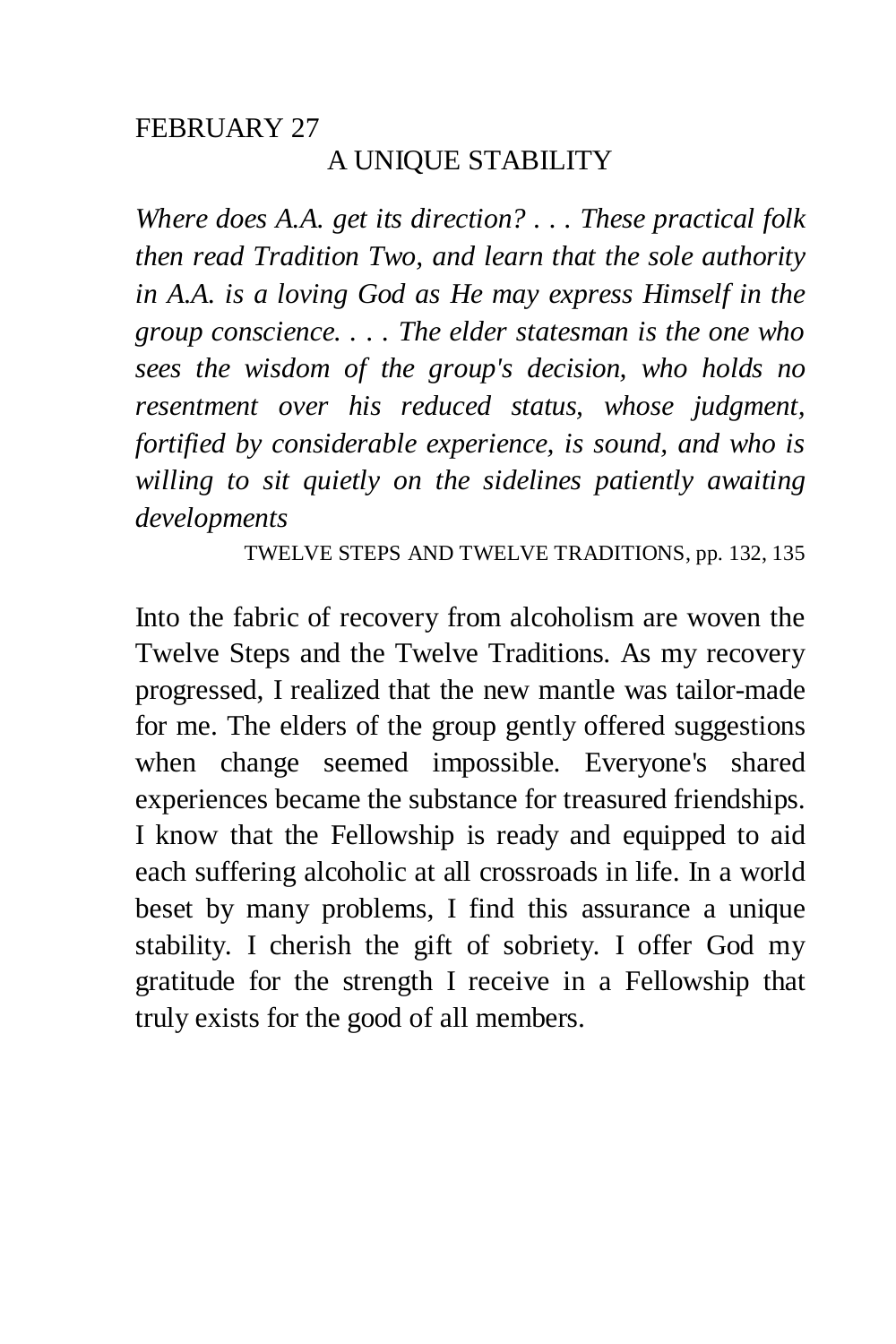### FEBRUARY 28 WHAT? NO PRESIDENT?

*When told that our Society has no president having authority to govern it, no treasurer who can compel the payment of any dues, . . . our friends gasp and exclaim, "This simply can't be. . . ."* 

TWELVE STEPS AND TWELVE TRADITIONS, p. 132

When I finally made my way to A.A., I could not believe that there was no treasurer to "compel the payment of dues." I could not imagine an organization that didn't require monetary contributions in return for a service. It was my first and, thus far, only experience with getting "something for nothing." Because I did not feel used or conned by those in A.A., I was able to approach the program free from bias and with an open mind. They wanted nothing from me. What could I lose? I thank God for the wisdom of the early founders who knew so well the alcoholic's disdain for being manipulated.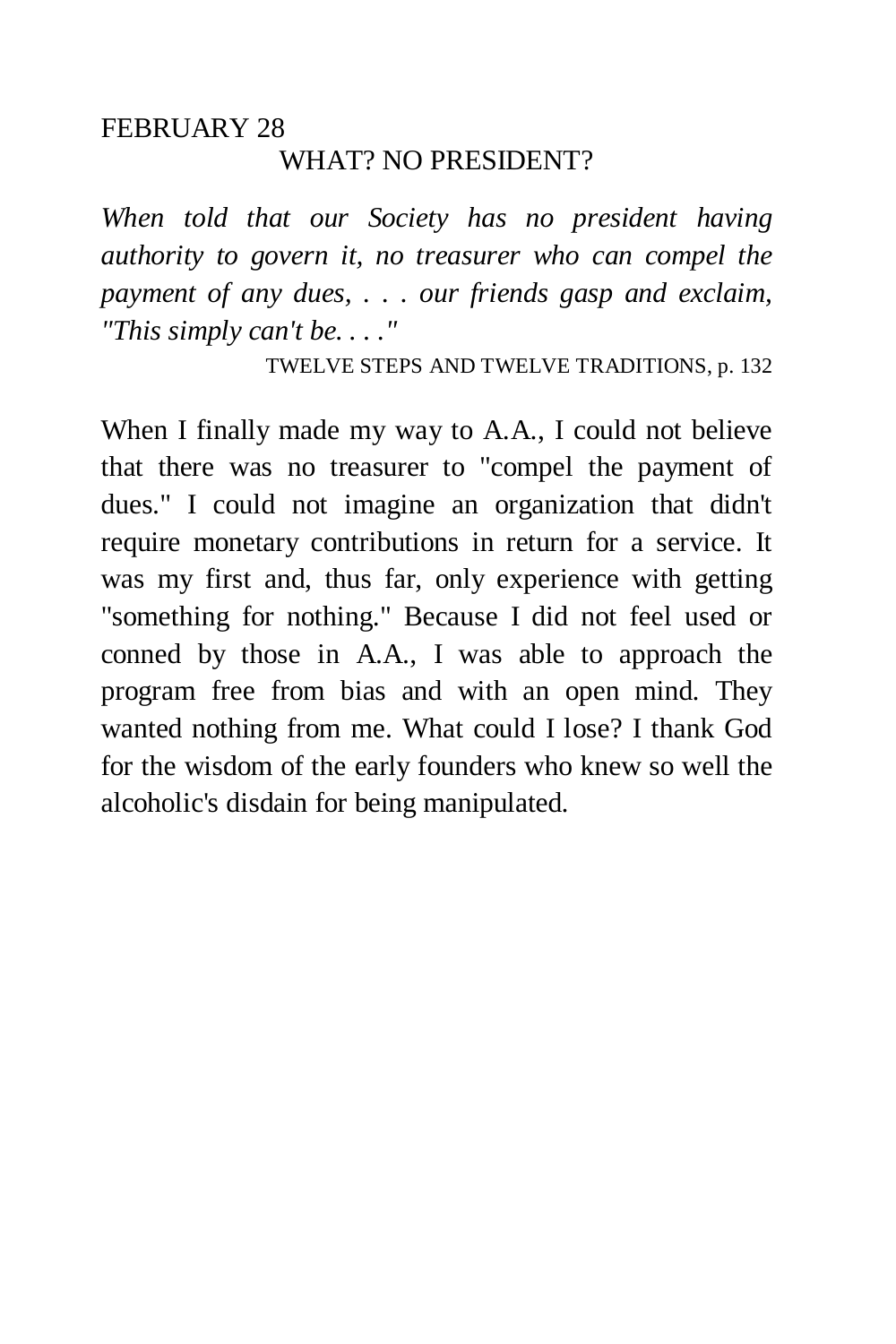### ONE A.A. MIRACLE

Slave *for a few brief moments of temptation the thought of drink has never returned; and at such times a great revulsion has risen up in him. Seemingly he could not drink even if he would. God had restored his sanity.* 

ALCOHOLICS ANONYMOUS, p. 57

The word "God" was frightening to me when I first saw it associated with A.A.'s Twelve Steps. Having tried all the means I could to stop drinking, I found that it was not possible for me to sustain that desire over a period of time. Yet, how could I believe in a "God" that had allowed me to sink to the deep despair that engulfed me—whether drinking or dry?

The answer was in finally admitting that it *might* be possible for me to know the mercy of a Power greater than myself who could grant me sobriety contingent on my willingness to "come to believe." By finally admitting that I was one among many, and by following the example of my sponsor and other A.A. members in practicing faith I did not have, my life has been given meaning, direction and purpose.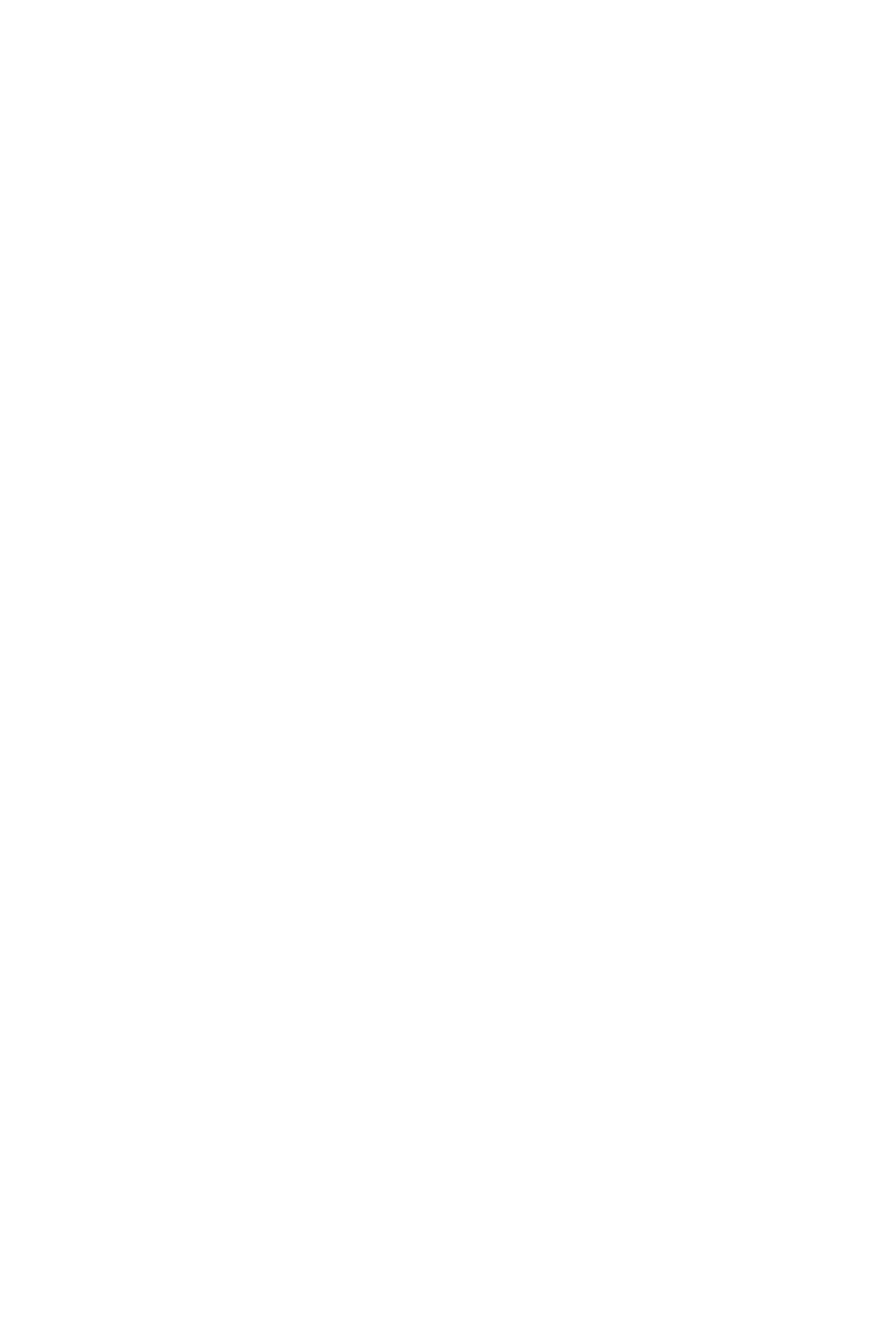### IT WORKS

### *It works—it really does.*  ALCOHOLICS ANONYMOUS, p. 88

When I got sober I initially had faith only in the program of Alcoholics Anonymous. Desperation and fear kept me sober (and maybe a caring and/or tough sponsor helped!). Faith in a Higher Power came much later. This faith came slowly at first, after I began listening to others share at meetings about their experiences—experiences that I had never faced sober, but that they were facing with strength from a Higher Power. Out of their sharing came hope that I too would—and could—"get" a Higher Power. In time, I learned that a Higher Power—a faith that works under all conditions—is possible. Today this faith, plus the honesty, open-mindedness and willingness to work the Steps of the program, gives me the serenity that I seek. It works—it really does.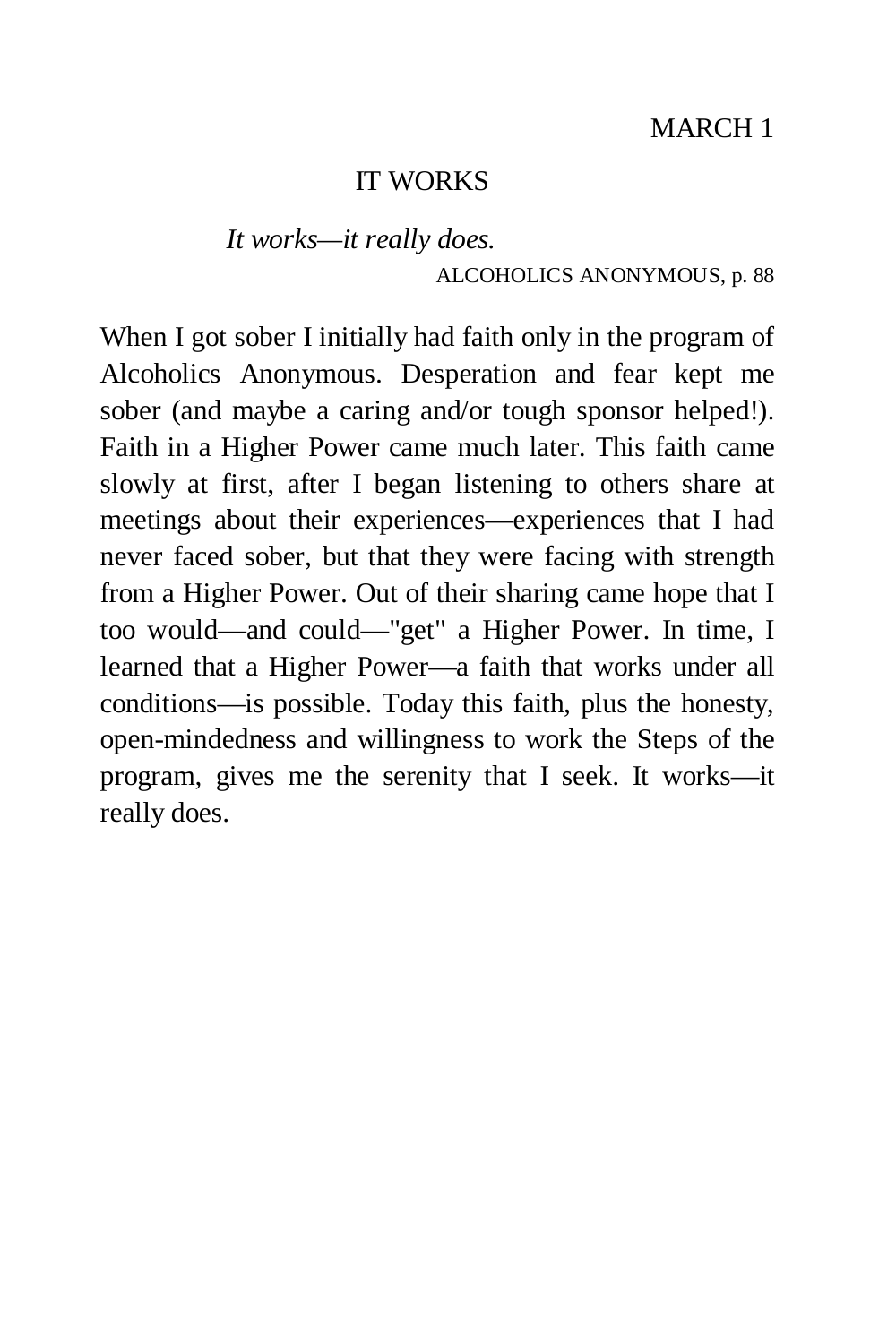MARCH<sub>2</sub>

#### HOPE

*Do not be discouraged.* 

### ALCOHOLICS ANONYMOUS, p. 60

Few experiences are of less value to me than fast sobriety. Too many times discouragement has been the bonus for unrealistic expectations, not to mention self-pity or fatigue from my wanting to change the world by the weekend. Discouragement is a warning signal that I may have wandered across the God line. The secret of fulfilling my potential is in acknowledging my limitations and believing that time is a gift, not a threat.

Hope is the key that unlocks the door of discouragement. The program promises me that if I do not pick up the first drink today, I will always have hope. Having come to believe that I keep what I share, every time I encourage, I receive courage. It is with others that, with the grace of God and the Fellowship of A.A., I trudge the road of happy destiny. May I always remember that the power within me is far greater than any fear before me. May I always have patience, for I am on the right road.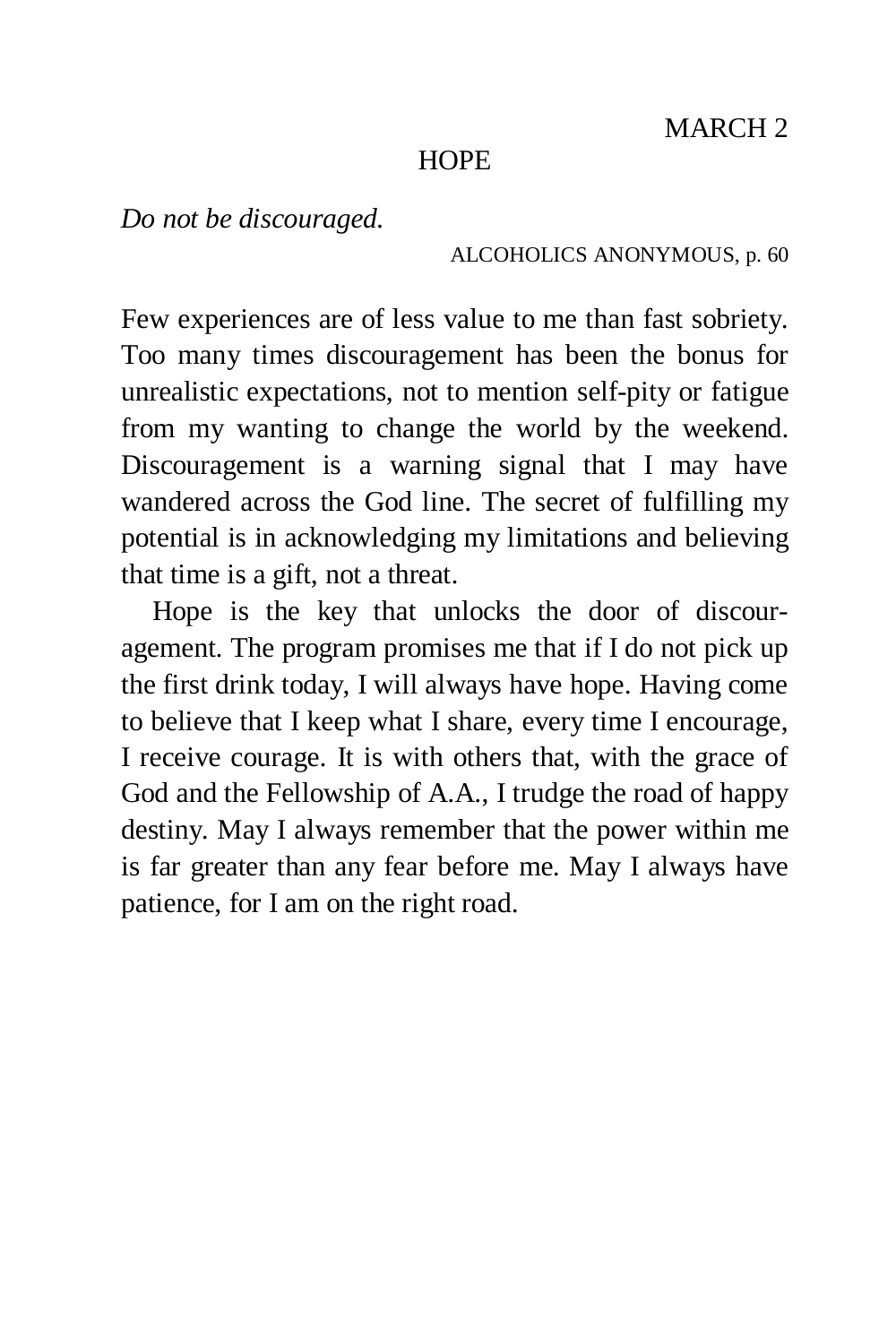#### OVERCOMING SELF-WILL

*So our troubles, we think, are basically of our own making. They arise out of ourselves, and the alcoholic is an extreme example of self-will run riot, though he usually doesn't think so. Above everything, we alcoholics must be rid of this selfishness. We must, or it kills us!* 

ALCOHOLICS ANONYMOUS, p. 62

For so many years my life revolved solely around myself. I was consumed with self in all forms—self-centeredness, self-pity, self-seeking, all of which stemmed from pride. Today I have been given the gift, through the Fellowship of Alcoholics Anonymous, of practicing the Steps and Traditions in my daily life, of my group and sponsor, and the capacity—if I so choose—to put my pride aside in all situations which arise in my life.

Until I could honestly look at myself and see that I was the problem in many situations and react appropriately inside and out; until I could discard my expectations and understand that my serenity was directly proportional to them, I could not experience serenity and sound sobriety.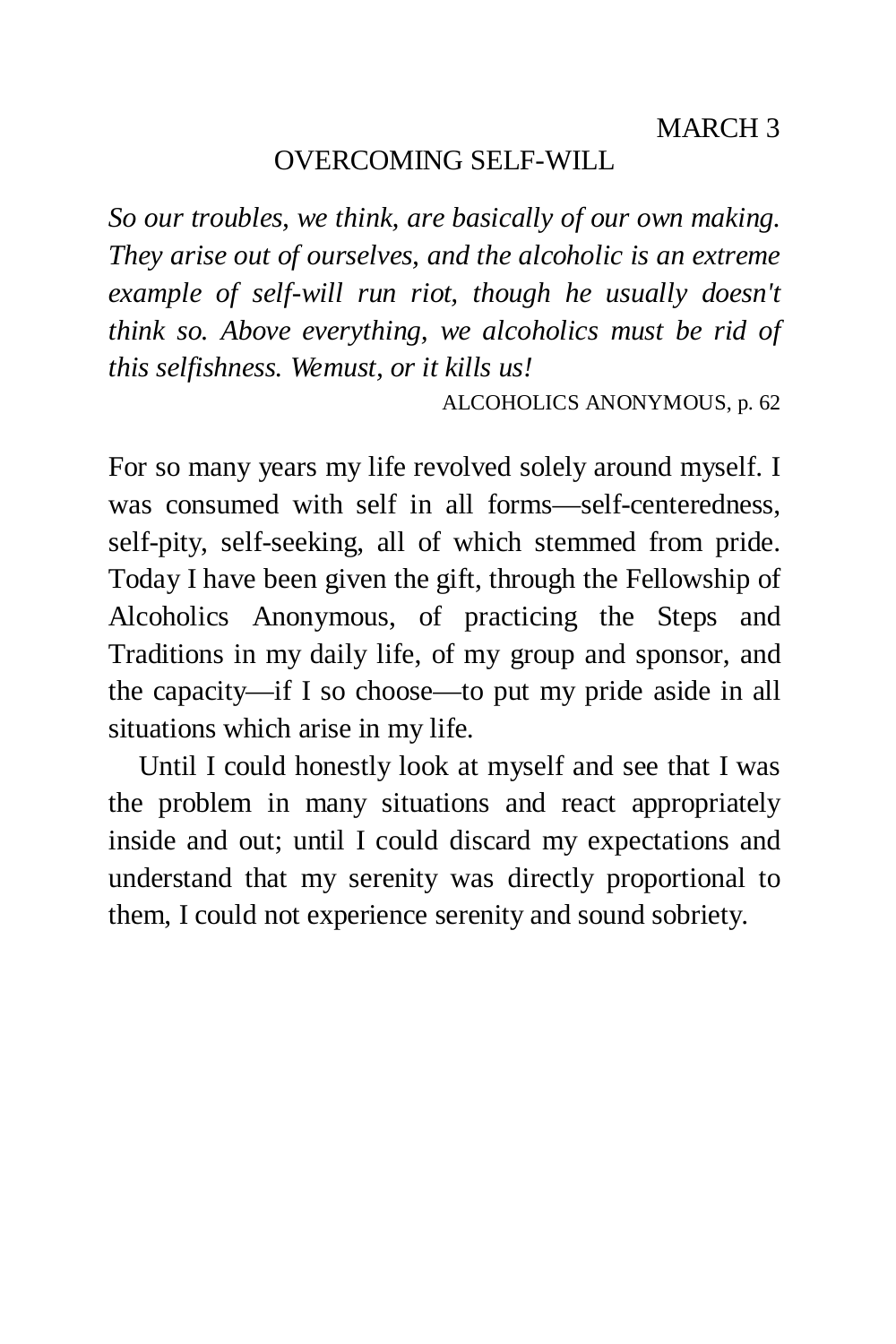#### WEEDING THE GARDEN

*The essence of all growth is a willingness to make a change for the better and then an unremitting willingness to shoulder whatever responsibility this entails.* 

AS BILL SEES IT, p. 115

By the time I had reached Step Three I had been freed of my dependence on alcohol, but bitter experience has shown me that continuous sobriety requires continuous effort.

Every now and then I pause to take a good look at my progress. More and more of my garden is weeded each time I look, but each time I also find new weeds sprouting where I thought I had made my final pass with the blade. As I head back to get the newly sprouted weed (it's easier when they are young), I take a moment to admire how lush the growing vegetables and flowers are, and my labors are rewarded. My sobriety grows and bears fruit.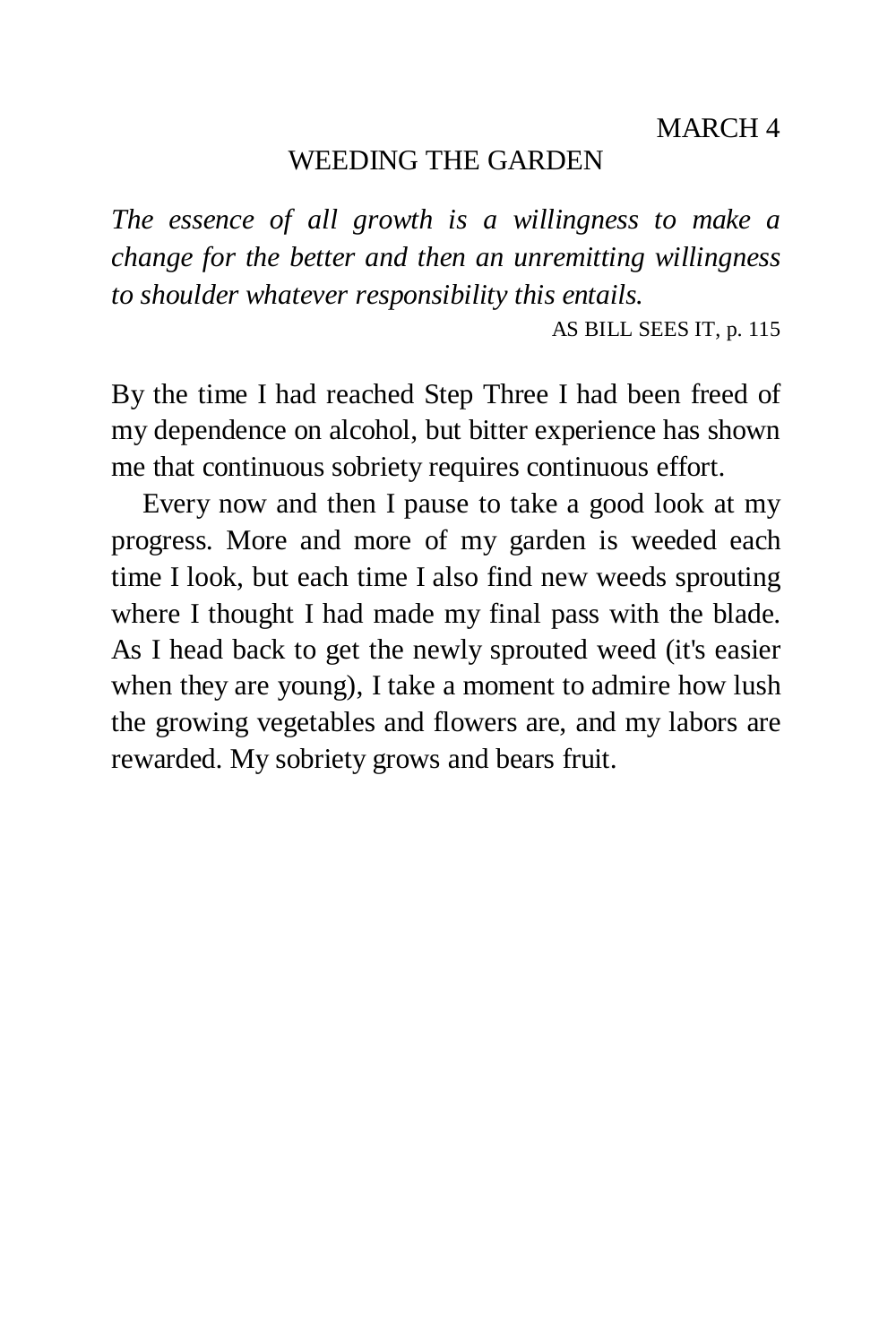### A LIFELONG TASK

*"But just how, in these circumstances, does a fellow 'take it easy?' That's what I want to know."* 

TWELVE STEPS AND TWELVE TRADITIONS, p. 26

I was never known for my patience. How many times have I asked, "Why should I wait, when I can have it all right now?" Indeed, when I was first presented the Twelve Steps, I was like the proverbial "kid in a candy store." I couldn't wait to get to Step Twelve; it was surely just a few months' work, or so I thought! I realize now that living the Twelve Steps of A.A. is a lifelong undertaking.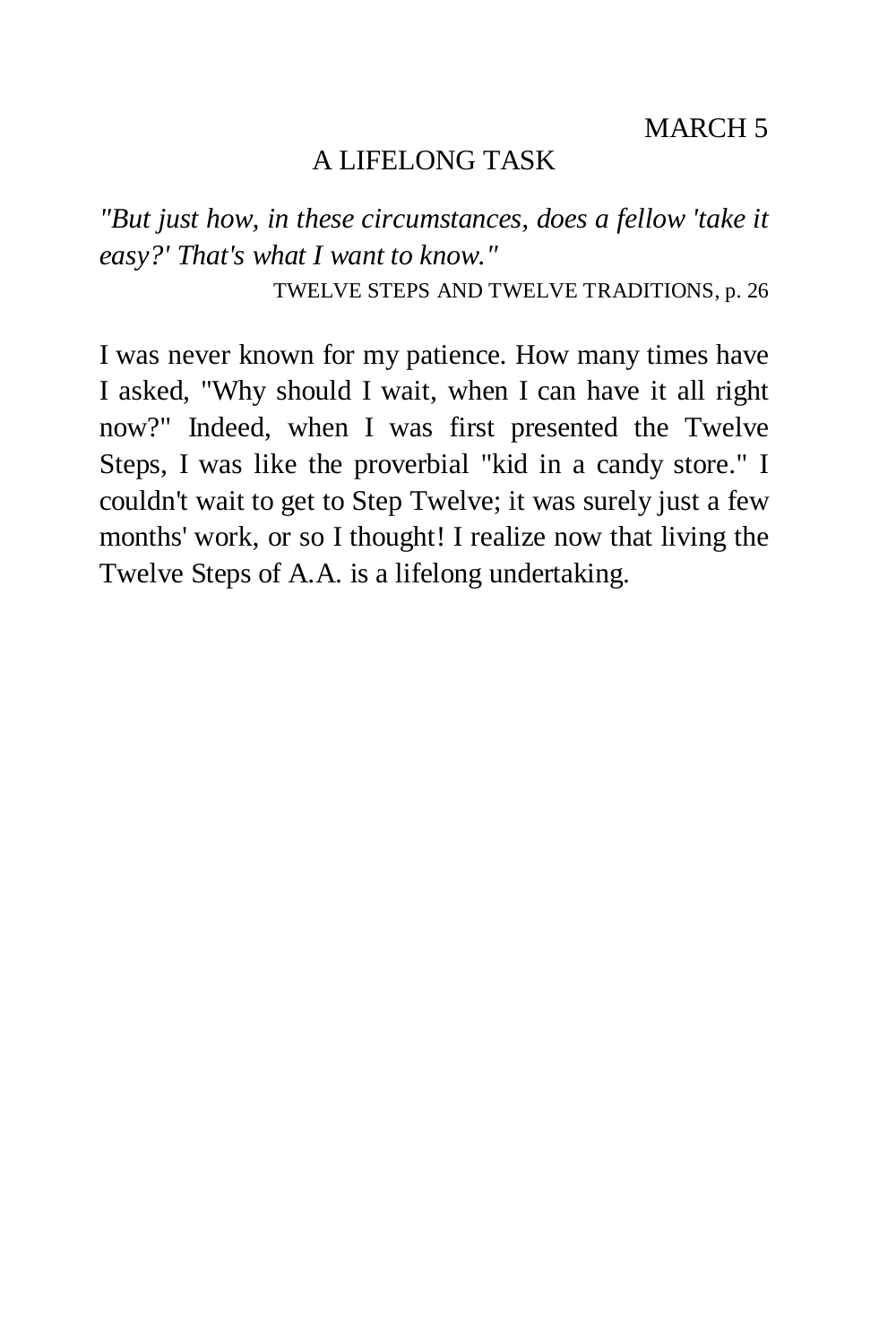### THE IDEA OF FAITH

*Do not let any prejudice you may have against spiritual terms deter you from honestly asking yourself what they mean to you.* 

ALCOHOLICS ANONYMOUS, p. 47

The idea of faith is a very large chunk to swallow when fear, doubt and anger abound in and around me. Sometimes just the idea of doing something different, something I am not accustomed to doing, can eventually become an act of faith if I do it regularly, and do it without debating whether it's the right thing to do. When a bad day comes along and everything is going wrong, a meeting or a talk with another drunk often distracts me just enough to persuade me that everything is not quite as impossible, as overwhelming as I had thought. In the same way, going to a meeting or talking to a fellow alcoholic are acts of faith; I believe I'm arresting my disease. These are ways I slowly move toward faith in a Higher Power.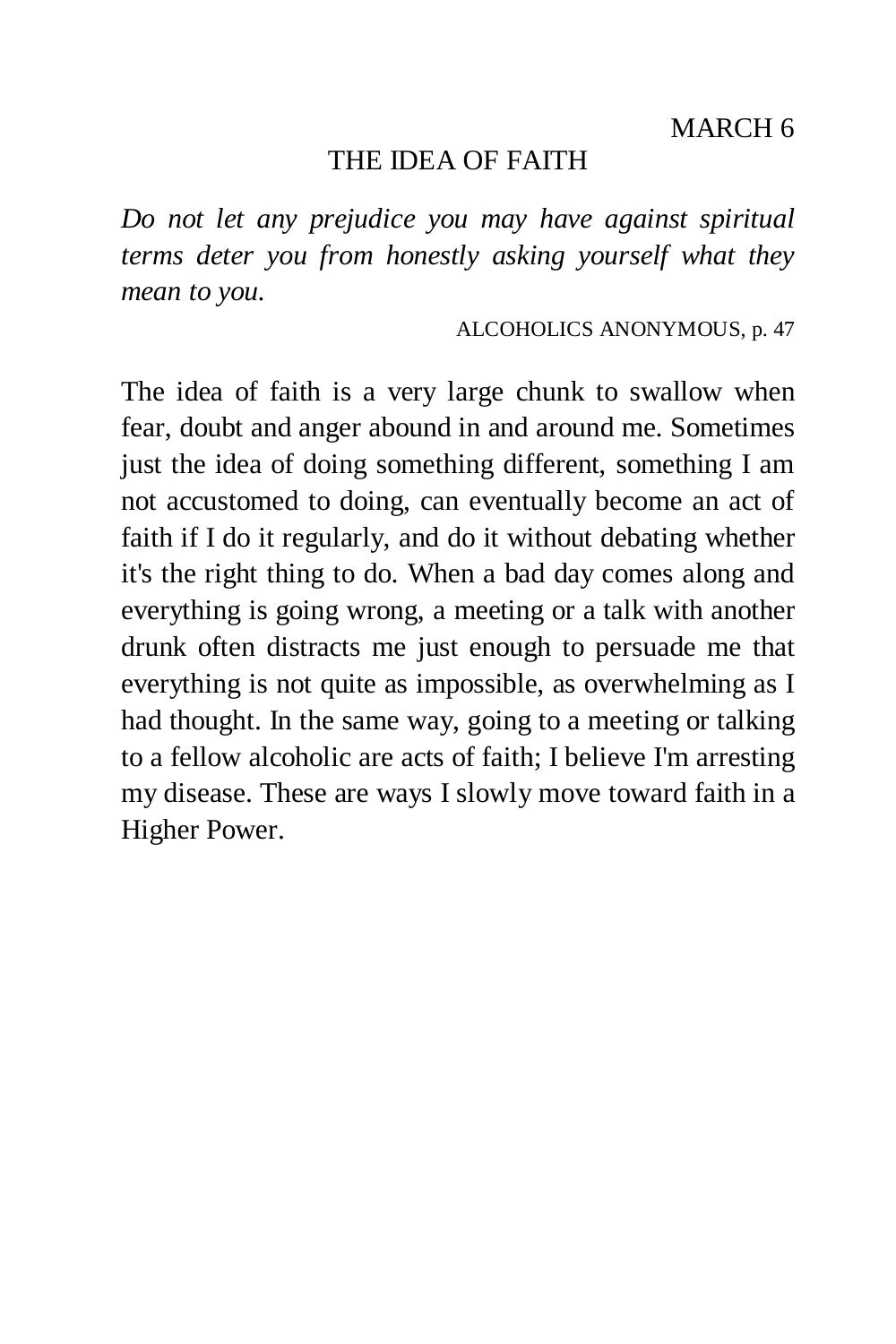#### THE KEY IS WILLINGNESS

*Once we have placed the key of willingness in the lock and have the door ever so slightly open, we find that we can always open it some more.* 

TWELVE STEPS AND TWELVE TRADITIONS, p. 35

The willingness to give up my pride and self-will to a Power greater than myself has proved to be the only ingredient absolutely necessary to solve all of my problems today. Even the smallest amount of willingness, if sincere, is sufficient to allow God to enter and take control over any problem, pain, or obsession. My level of comfort is in direct relation to the degree of willingness I possess at any given moment to give up my self-will, and allow God's will to be manifested in my life. With the key of willingness, my worries and fears are powerfully transformed into serenity.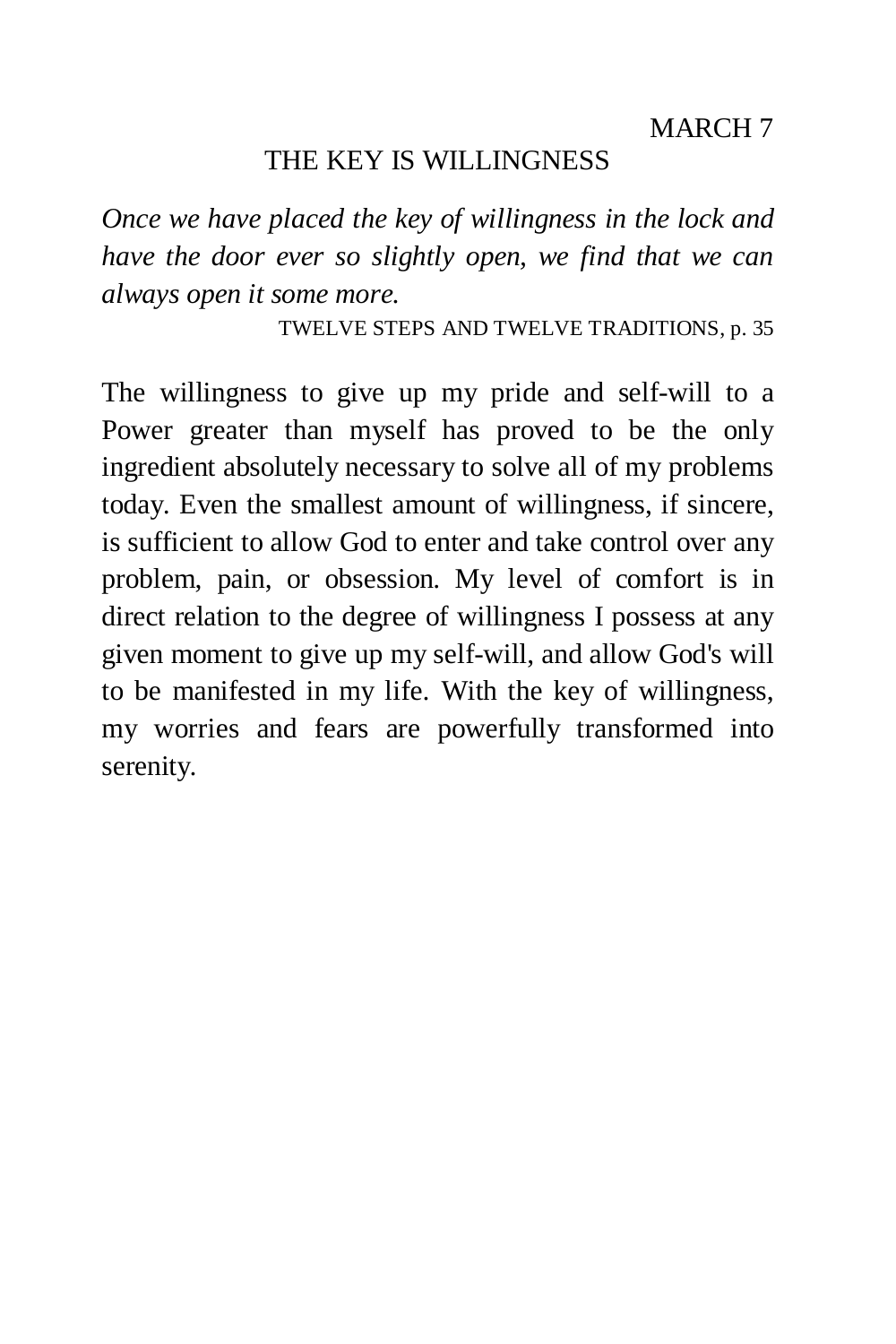### TURNING IT OVER

*Every man and woman who has joined A.A. and intends to stick has, without realizing it, made a beginning on Step Three. Isn't it true that in all matters touching upon alcohol, each of them has decided to turn his or her life over to the care, protection, and guidance of Alcoholics Anonymous? . . . Any willing newcomer feels sure A.A. is the only safe harbor for the foundering vessel he has become. Now if this is not turning one's will and life over to a newfound Providence, then what is it?* 

TWELVE STEPS AND TWELVE TRADITIONS, p. 35

Submission to God was the first step to my recovery. I believe our Fellowship seeks a spirituality open to a new kinship with God. As I exert myself to follow the path of the Steps, I sense a freedom that gives me the ability to think for myself. My addiction confined me without any release and hindered my ability to be released from my selfconfinement, but A.A. assures me of a way to go forward. Mutual sharing, concern and caring for others is our natural gift to each other and mine is strengthened as my attitude toward God changes. I learn to submit to God's will in my life, to have self-respect, and to keep both of these attitudes by giving away what I receive.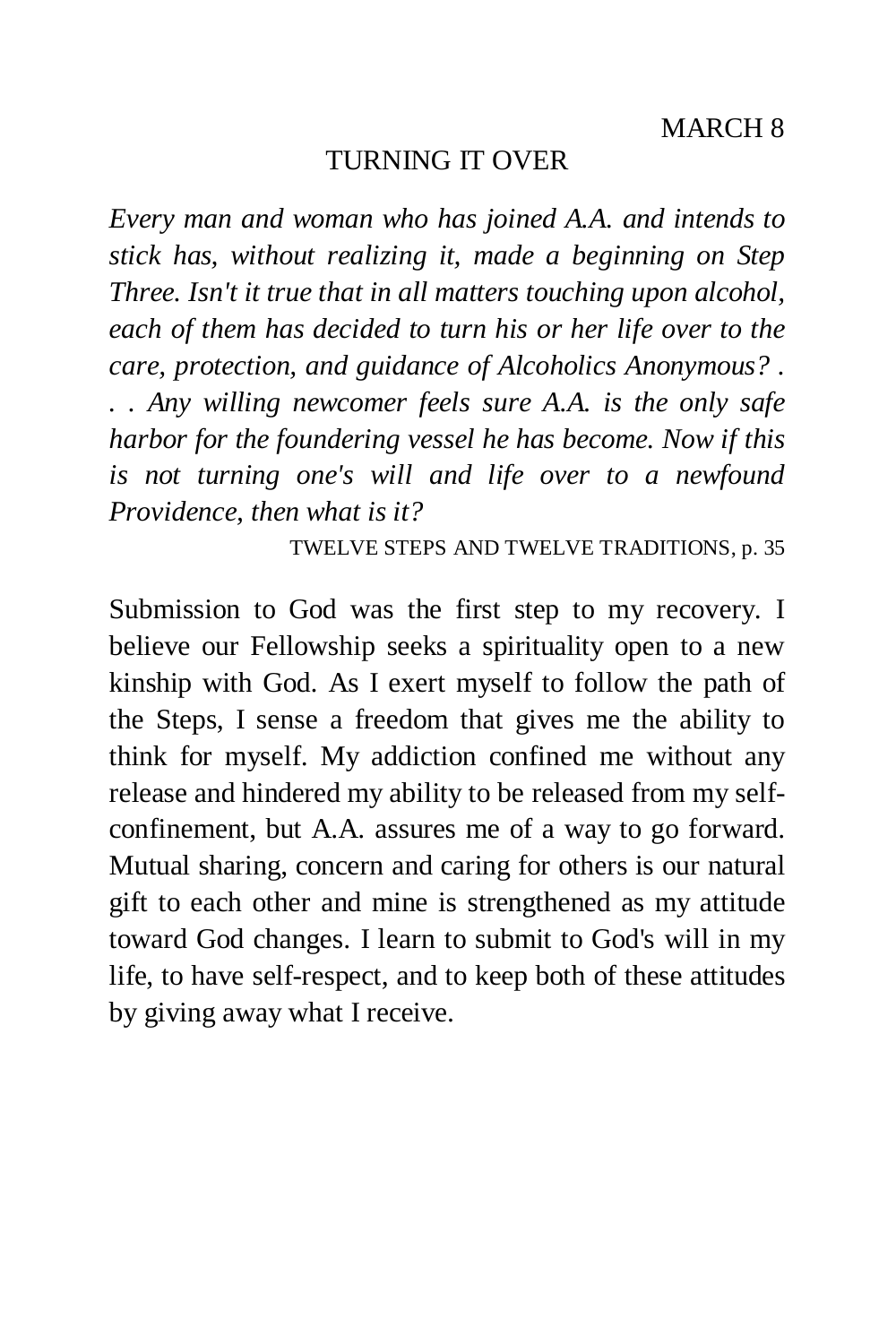## SURRENDERING SELF-WILL

*Made a decision to turn our will and our lives over to the care of God* as we understood Him.

TWELVE STEPS AND TWELVE TRADITIONS, p. 34

No matter how much one wishes to try, exactly how can one turn his own will and his own life over to the care of whatever God he thinks there is? In my search for the answer to this question, I became aware of the wisdom with which it was written: that this is a two-part Step.

I could see many times where I should have died, or at least been injured, during my previous style of living, and it never happened. Someone, or something, was looking after me. I choose to believe my life has always been in God's care. He alone controls the number of days I will be granted until physical death.

The matter of will (self-will or God's will) is the more difficult part of the Step for me. It is only when I have experienced enough emotional pain, through failed attempts to fix myself, that I become willing to surrender to God's will for my life. Surrender is like the calm after the storm. When my will is in line with God's will for me, there is peace within.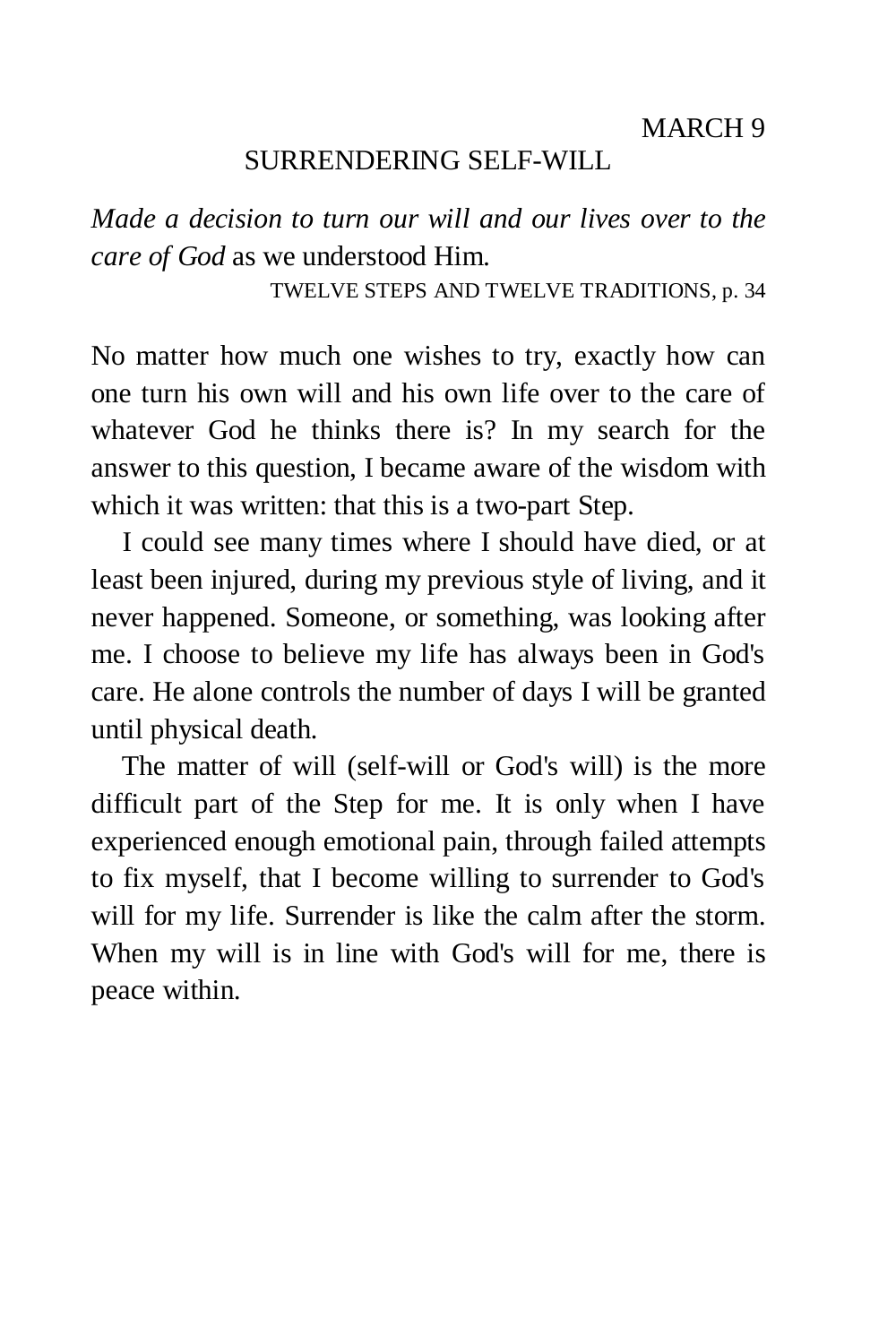### TODAY, IT'S MY CHOICE

*. . . we invariably find that at some time in the past we have made decisions based on self which later placed us in a position to be hurt.* 

ALCOHOLICS ANONYMOUS, p. 62

With the realization and acceptance that I had played a part in the way my life had turned out came a dramatic change in my outlook. It was at this point that the A.A. program began to work for me. In the past I had always blamed others, either God or other people, for my circumstances. I never felt that I had a choice in altering my life. My decisions had been based on fear, pride, or ego. As a result, those decisions led me down a path of self-destruction. Today I try to allow my God to guide me on the road to sanity. I am responsible for my action—or inaction whatever the consequences may be.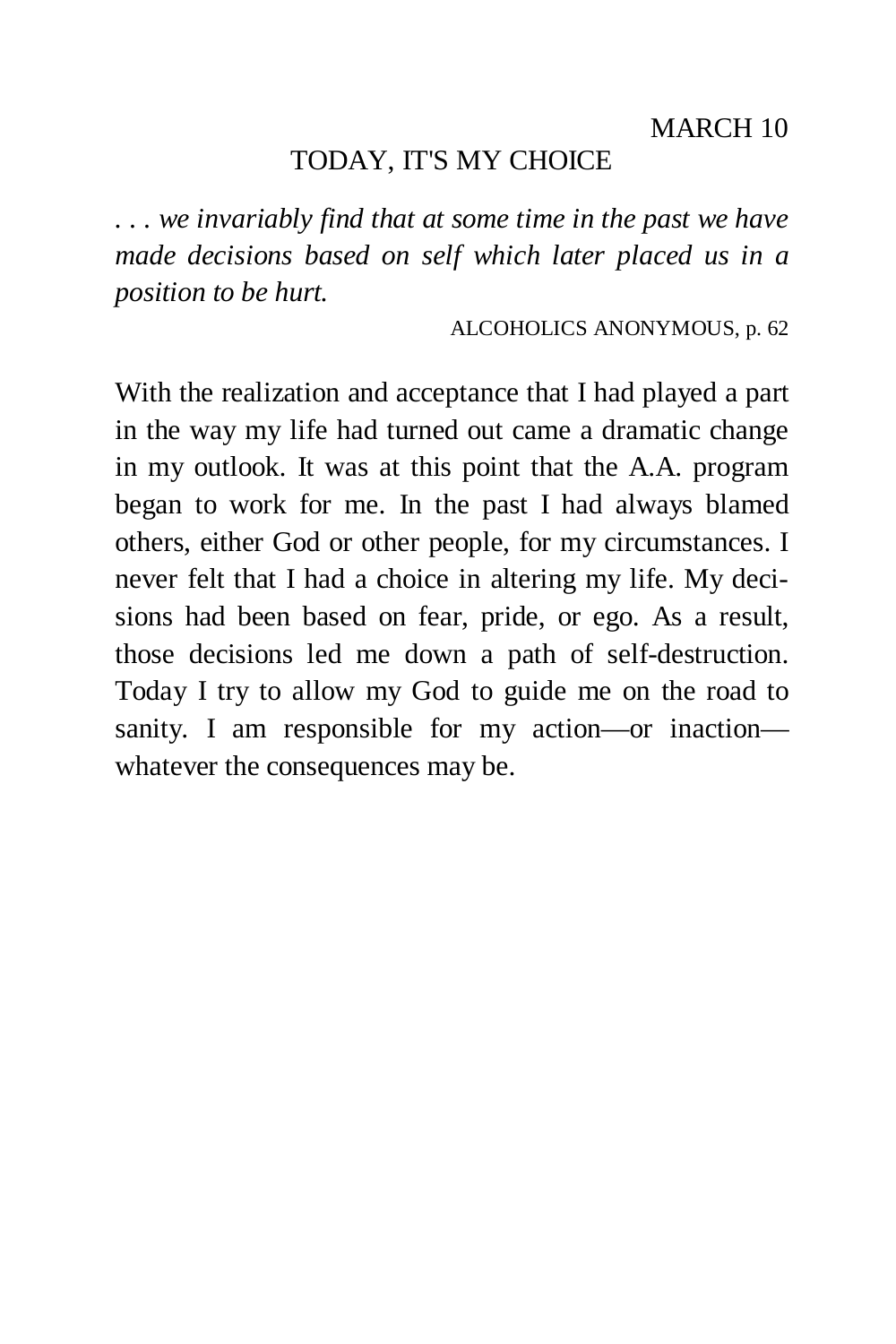# GOOD ORDERLY DIRECTION

*It is when we try to make our will conform with God's that we begin to use it rightly. To all of us, this was a most wonderful revelation.* Our whole trouble had been the misuse of willpower. We had tried to bombard our problems with it instead of attempting to bring it into agreement with God's intention for us. *To make this increasingly possible is the purpose of A.A.'s Twelve Steps, and Step Three opens the door.* 

TWELVE STEPS AND TWELVE TRADITIONS, p. 40

All I have to do is look back at my past to see where my self-will has led me. I just don't know what's best for me and I believe my Higher Power does. G.O.D., which I define as "Good Orderly Direction," has never let me down, but I have let myself down quite often. Using my self-will in a situation usually has the same result as forcing the wrong piece into a jigsaw puzzle—exhaustion and frustration.

Step Three opens the door to the rest of the program. When I ask God for guidance I know that whatever happens is the best possible situation, things are exactly as they are supposed to be, even if they aren't what I want or expect. God *does* do for me what I cannot do for myself, if I let Him.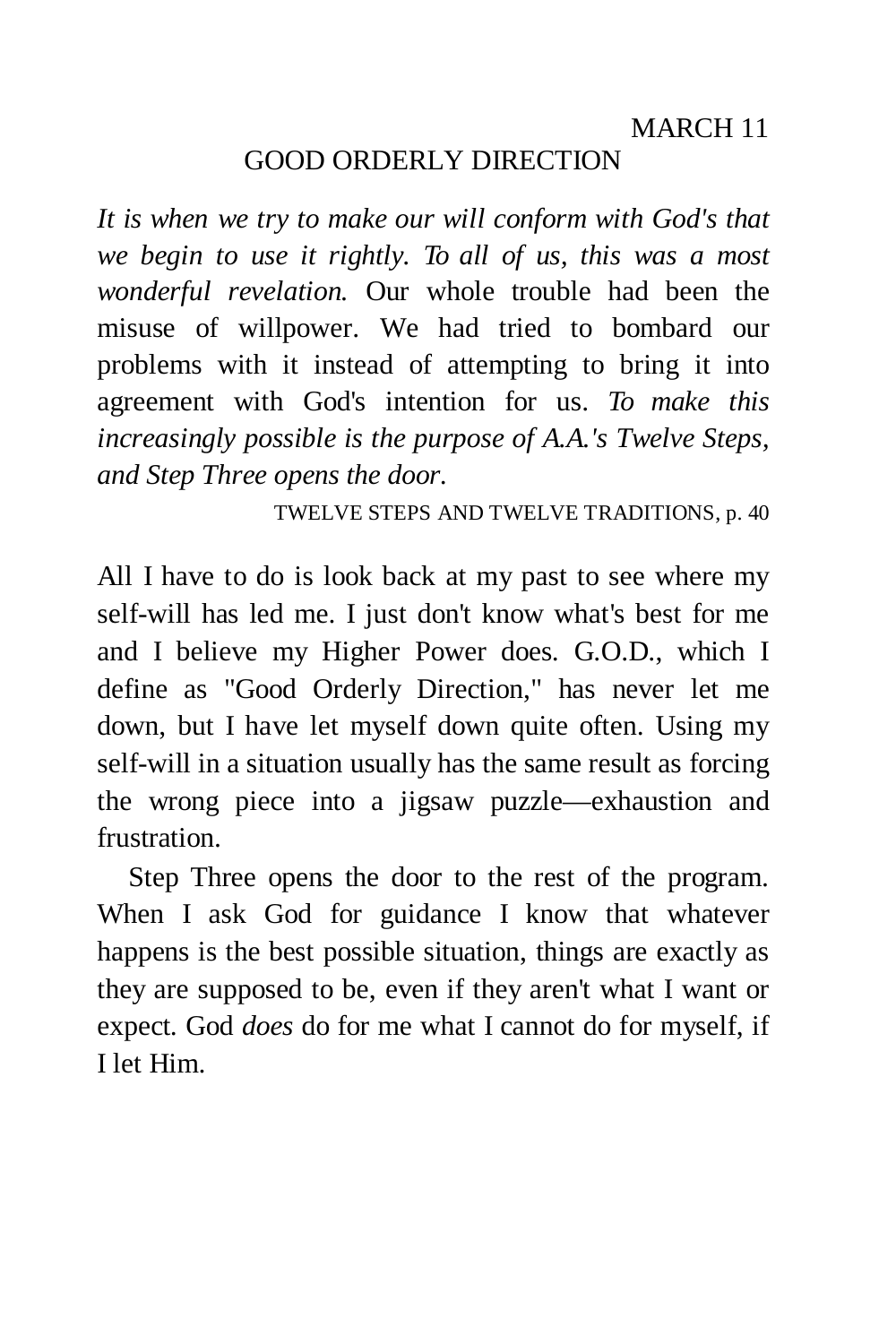# A DAY'S PLAN

*On awakening let us think about the twenty-four hours ahead. We consider our plans for the day. Before we begin, we ask God to direct our thinking, especially asking that it be divorced from self-pity, dishonest or self-seeking motives*  ALCOHOLICS ANONYMOUS, p. 86

Every day I ask God to kindle within me the fire of His love, so that love, burning bright and clear, will illuminate my thinking and permit me to better do His will. Throughout the day, as I allow outside circumstances to dampen my spirits, I ask God to sear my consciousness with the awareness that I can start my day over any time I choose; a hundred times, if necessary.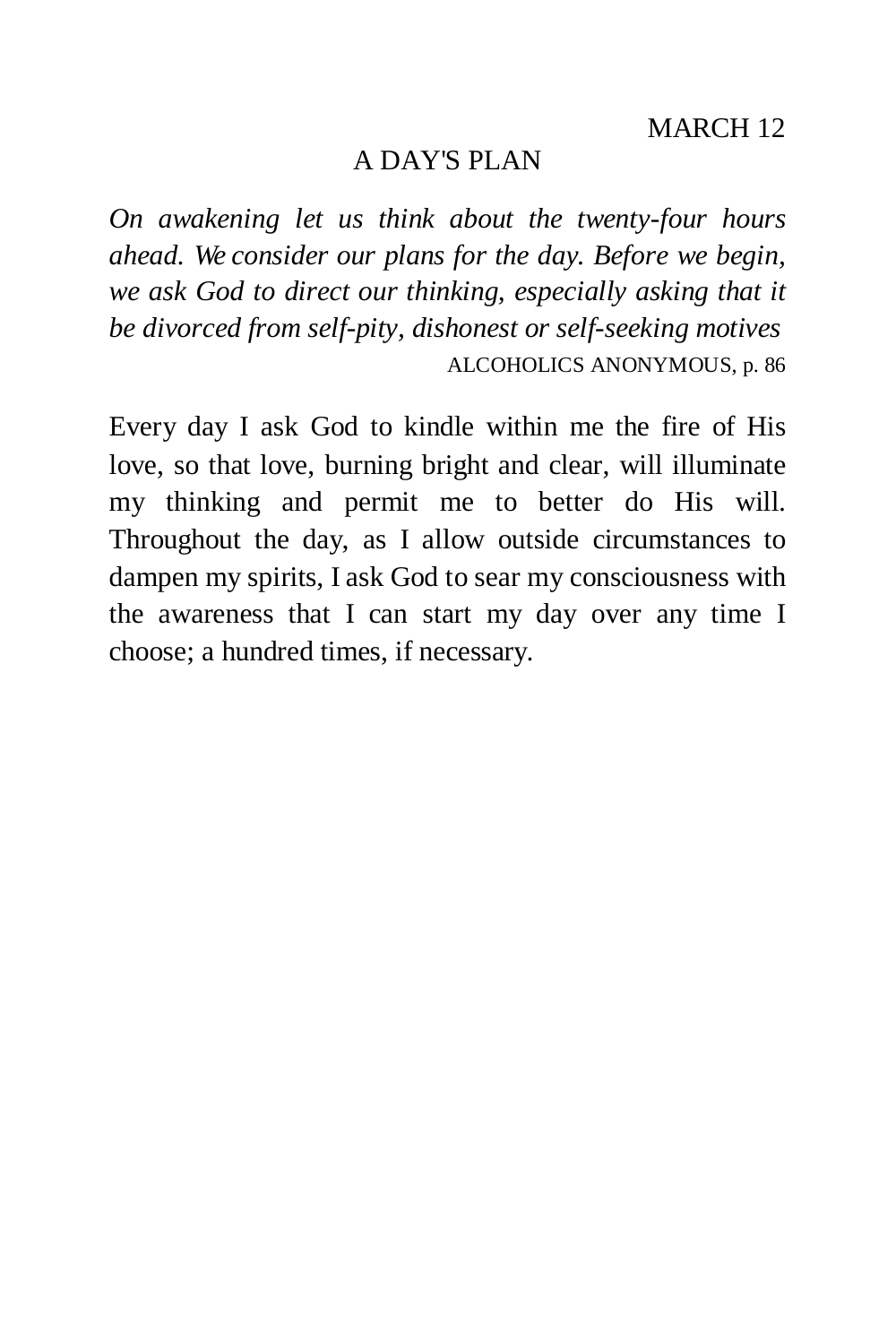## A WORLD OF THE SPIRIT

*We have entered the world of the Spirit. Our next function is to grow in understanding and effectiveness. This is not an overnight matter. It should continue for our lifetime.* 

ALCOHOLICS ANONYMOUS, p. 84

The word "entered" . . . and the phrase "entered into the world of the Spirit" are very significant. They imply action, a beginning, getting into, a prerequisite to maintaining my spiritual growth, the "Spirit" being the immaterial part of me. Barriers to my spiritual growth are self-centeredness and a materialistic focus on worldly things. Spirituality means devotion to spiritual instead of worldly things, it means obedience to God's will for me. I understand spiritual things to be: unconditional love, joy, patience, kindness, goodness, faithfulness, self-control and humility. Any time I allow selfishness, dishonesty, resentment and fear to be a part of me, I block out spiritual things. As I maintain my sobriety, growing spiritually becomes a lifelong process. My goal is spiritual growth, accepting that I'll never have spiritual perfection.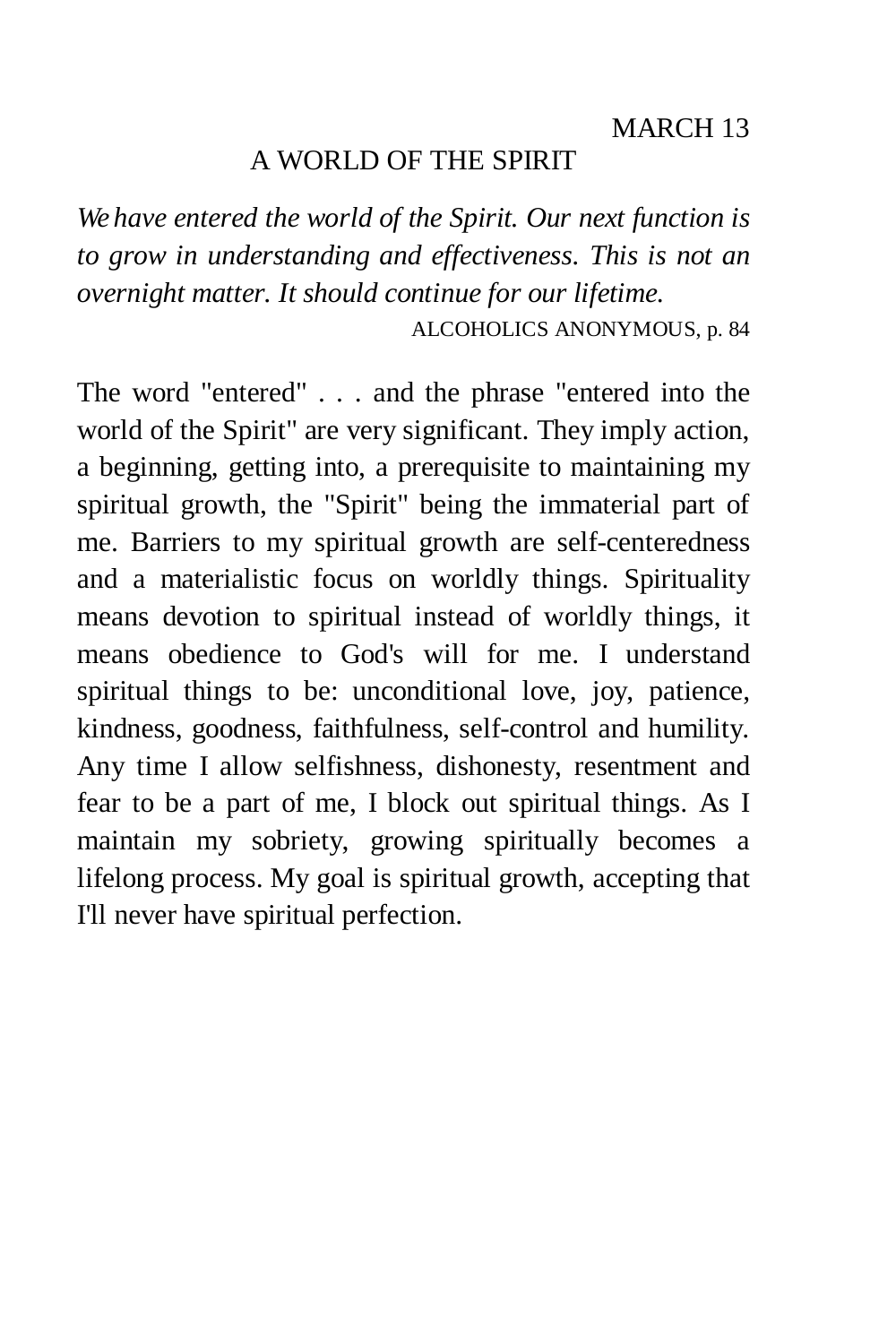# THE KEYSTONE

*He is the Father, and we are His children. Most good ideas are simple, and this concept was the keystone of the new and triumphant arch through which we passed to freedom.*  ALCOHOLICS ANONYMOUS, p. 62

A keystone is the wedge-shaped piece at the highest part of an arch that locks the other pieces in place. The "other pieces" are Steps One, Two, and Four through Twelve. In one sense this sounds like Step Three is the most important Step, that the other eleven depend on the third for support. In reality however, Step Three is just one of twelve. It is the keystone, but without eleven other stones to build the base and arms, keystone or not, there will be no arch. Through daily working of all Twelve Steps, I find that triumphant arch waiting for me to pass through to another day of freedom.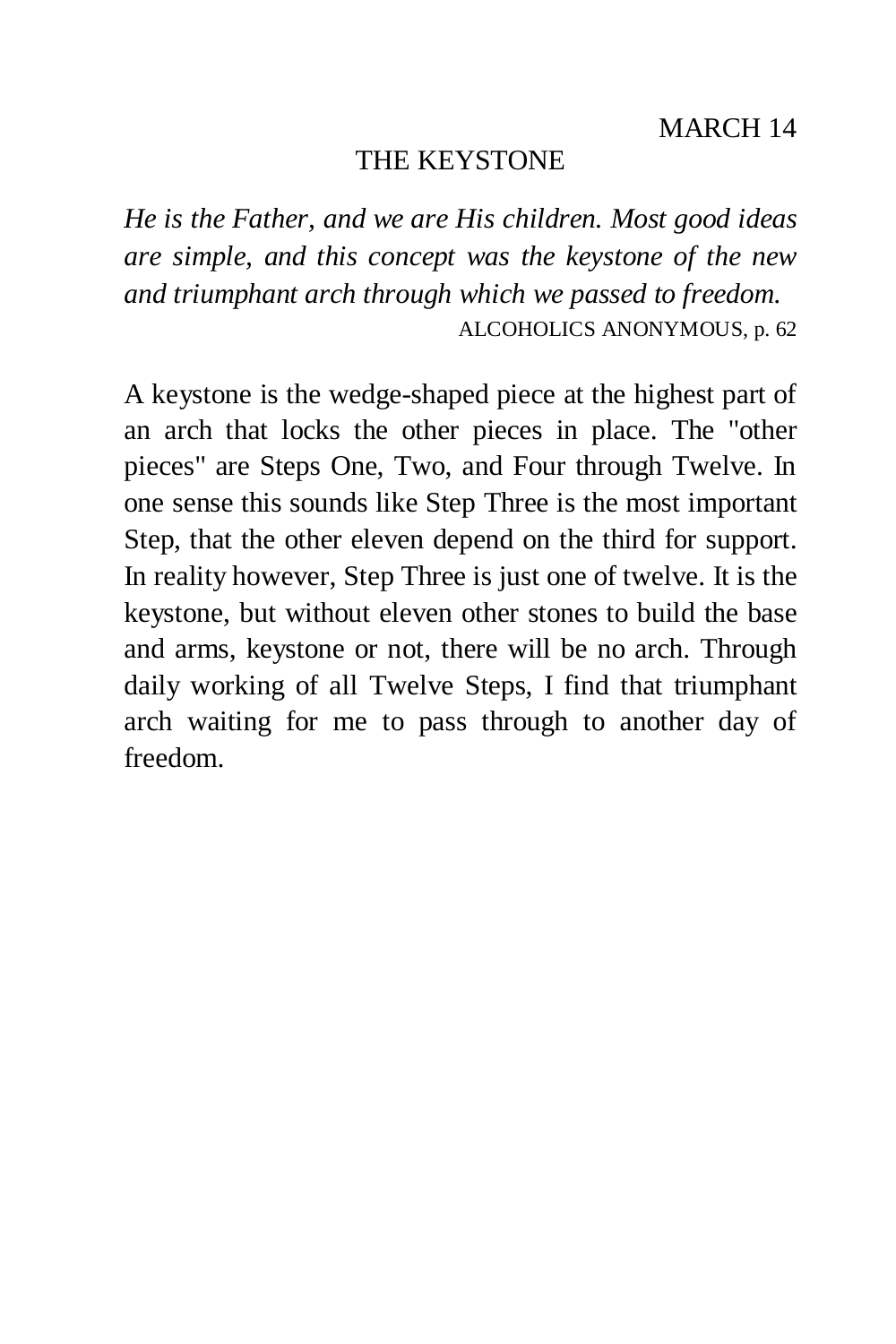## THE GOD IDEA

*When we saw others solve their problems by a simple reliance upon the Spirit of the Universe, we had to stop doubting the power of God. Our ideas did not work. But the God idea did.* 

ALCOHOLICS ANONYMOUS, p. 52

Like a blind man gradually being restored to sight, I slowly groped my way to the Third Step. Having realized that only a Power greater than myself could rescue me from the hopeless abyss I was in, I knew that this was a Power that I had to grasp, and that it would be my anchor in the midst of a sea of woes. Even though my faith at that time was minuscule, it was big enough to make me see that it was time for me to discard my reliance on my prideful ego and replace it with the steadying strength that could only come from a Power far greater than myself.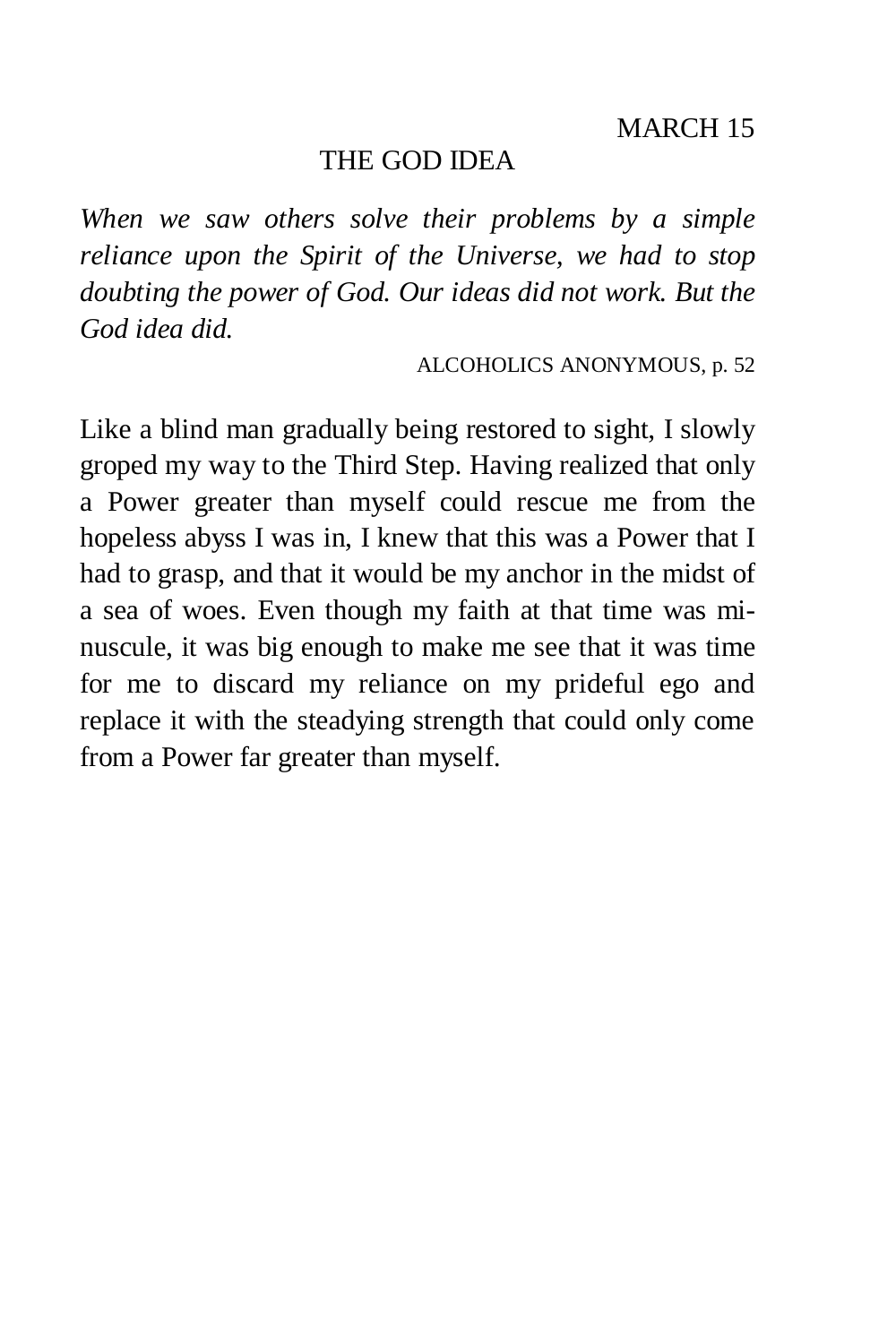# AS WE UNDERSTAND HIM

*My friend suggested what then seemed a novel idea. . . .*  "Why don't you choose your own conception of God?" *That statement hit me hard. It melted the icy intellectual mountain in whose shadow I had lived and shivered many years I stood in the sunlight at last.* It was only a matter of being willing to believe in a Power greater than myself. Nothing more was required of me to make my beginning.

ALCOHOLICS ANONYMOUS, p. 12

I remember the times I looked up into the sky and reflected on who started it all, and how. When I came to A.A., an understanding of some description of the spiritual dimension became a necessary adjunct to a stable sobriety. After reading a variety of versions, including the scientific, of a great explosion, I went for simplicity and made the God of my understanding the Great Power that made the explosion possible. With the vastness of the universe under His command, He would, no doubt, be able to guide my thinking and actions if I was prepared to accept His guidance. But I could not expect help if I turned my back on that help and went my own way. I became willing to believe and I have had 26 years of stable and satisfying sobriety.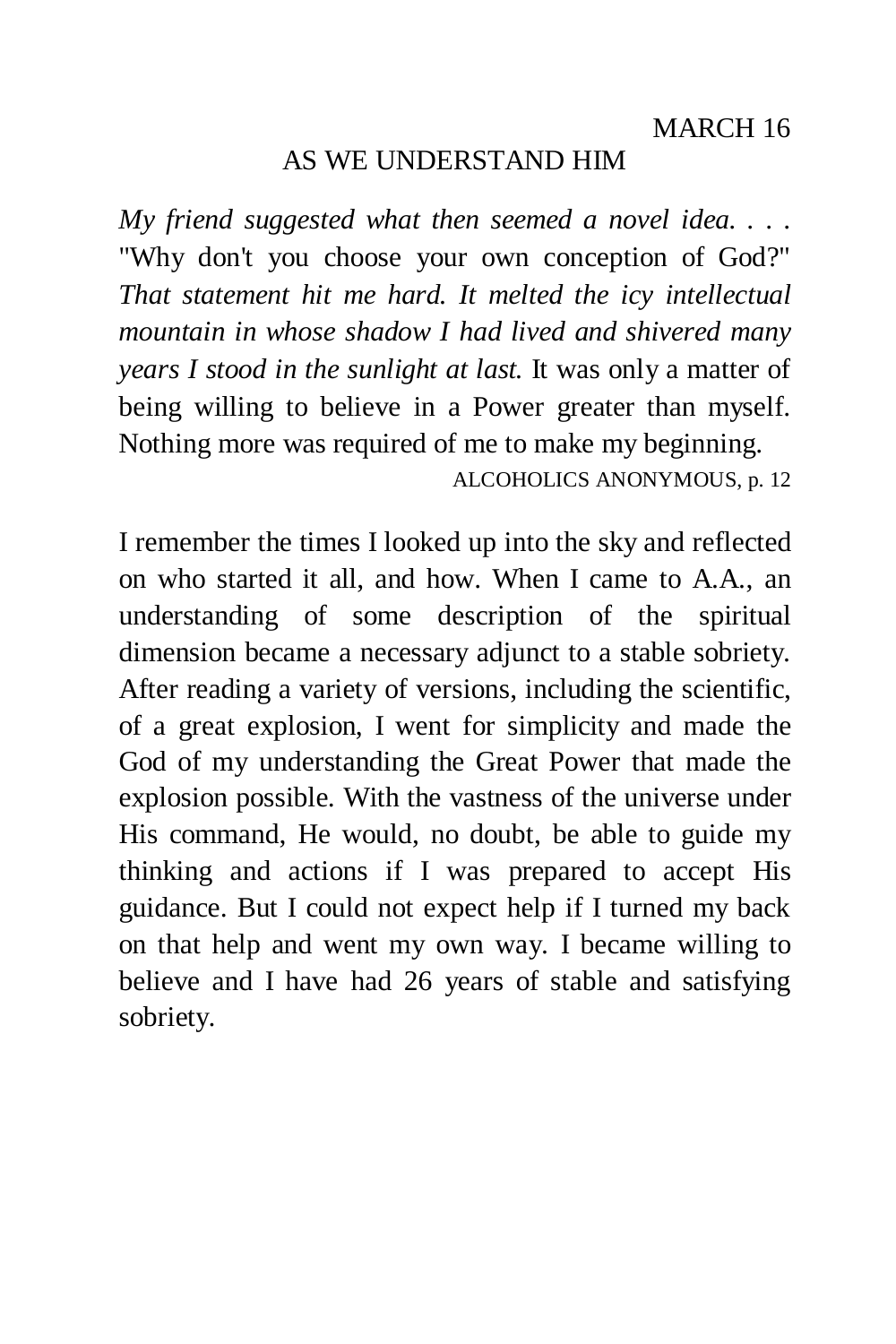# MYSTERIOUS WAYS

*. . . out of every season of grief or suffering when the hand of God seemed heavy or even unjust, new lessons for living were learned, new resources of courage were uncovered, and that finally, inescapably, the conviction came that God*  does *"move in a mysterious way His wonders to perform."*  TWELVE STEPS AND TWELVE TRADITIONS, p. 105

After losing my career, family and health, I remained unconvinced that my way of life needed a second look. My drinking and other drug use were killing me, but I had never met a recovering person or an A.A. member. I thought I was destined to die alone and that I deserved it. At the peak of my despair, my infant son became critically ill with a rare disease. Doctors' efforts to help him proved useless. I redoubled my efforts to block my feelings, but now the alcohol had stopped working. I was left staring into God's eyes, begging for help. My introduction to A.A. came within days, through an odd series of coincidences, and I have remained sober ever since. My son lived and his disease is in remission. The entire episode convinced me of my powerlessness and the unmanageability of my life. Today my son and I thank God for His intervention.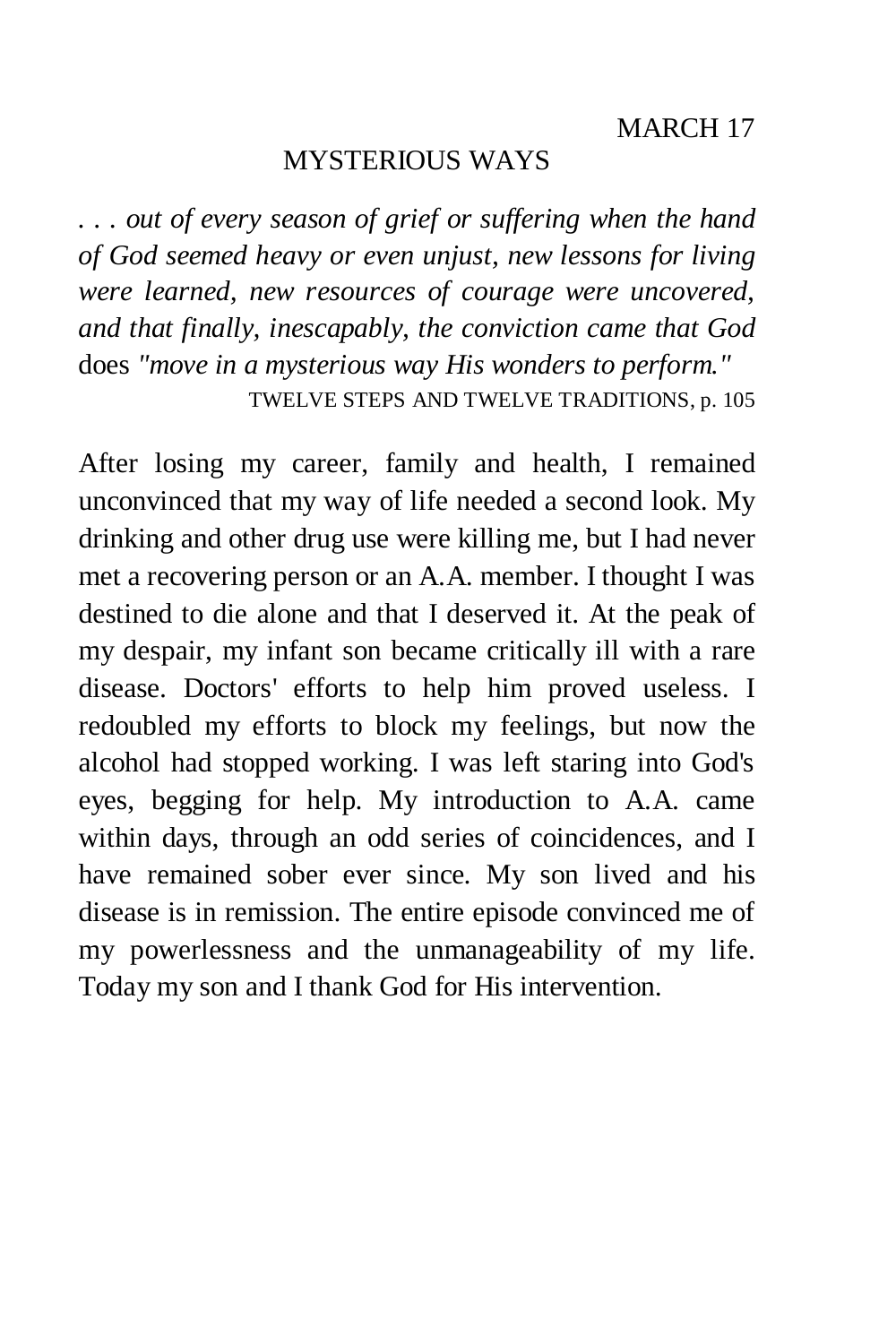## REAL INDEPENDENCE

*The more we become willing to depend upon a Higher Power, the more independent we actually are.* 

TWELVE STEPS AND TWELVE TRADITIONS, p. 36

I start with a little willingness to trust God and He causes that willingness to grow. The more willingness I have, the more trust I gain, and the more trust I gain, the more willingness I have. My dependence on God grows as my trust in Him grows. Before I became willing, I depended on myself for all my needs and I was restricted by my incompleteness. Through my willingness to depend upon my Higher Power, whom I choose to call God, all my needs are provided for by Someone Who knows me better than I know myself—even the needs I may not realize, as well as the ones yet to come. Only Someone Who knows me that well could bring me to be myself and to help me fill the need in someone else that only I am meant to fill. There never will be another exactly like me. And that is real independence.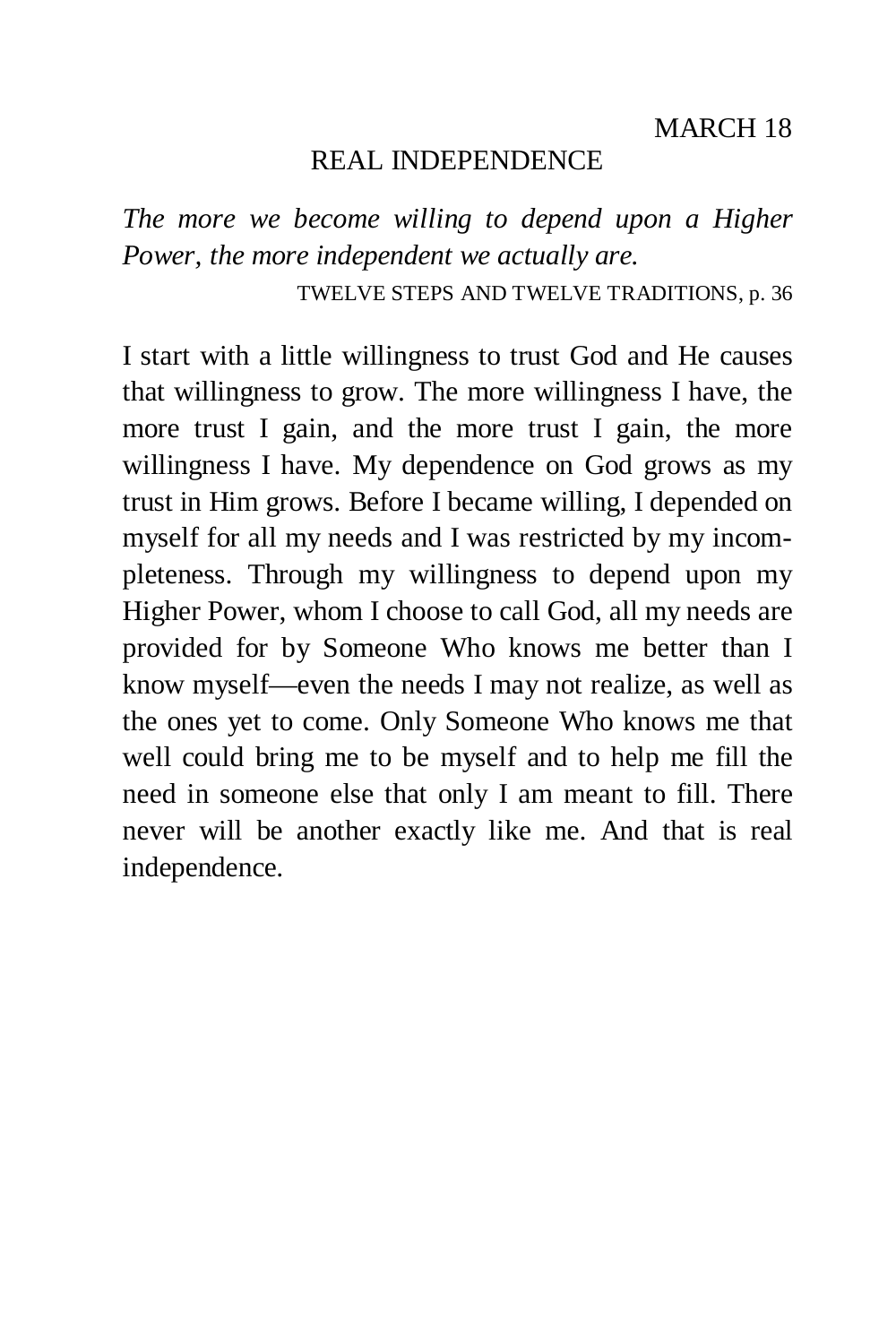# PRAYER: IT WORKS

*It has been well said that "almost the only scoffers at prayer are those who never tried it enough."* 

TWELVE STEPS AND TWELVE TRADITIONS, p. 97

Having grown up in an agnostic household, I felt somewhat foolish when I first tried praying. I knew there was a Higher Power working in my life—how else was I staying sober?—but I certainly wasn't convinced he/she/it wanted to hear my prayers. People who had what I wanted said prayer was an important part of practicing the program, so I persevered. With a commitment to daily prayer, I was amazed to find myself becoming more serene and comfortable with my place in the world. In other words, life became easier and less of a struggle. I'm still not sure who, or what, listens to my prayers, but I'd never stop saying them for the simple reason that they work.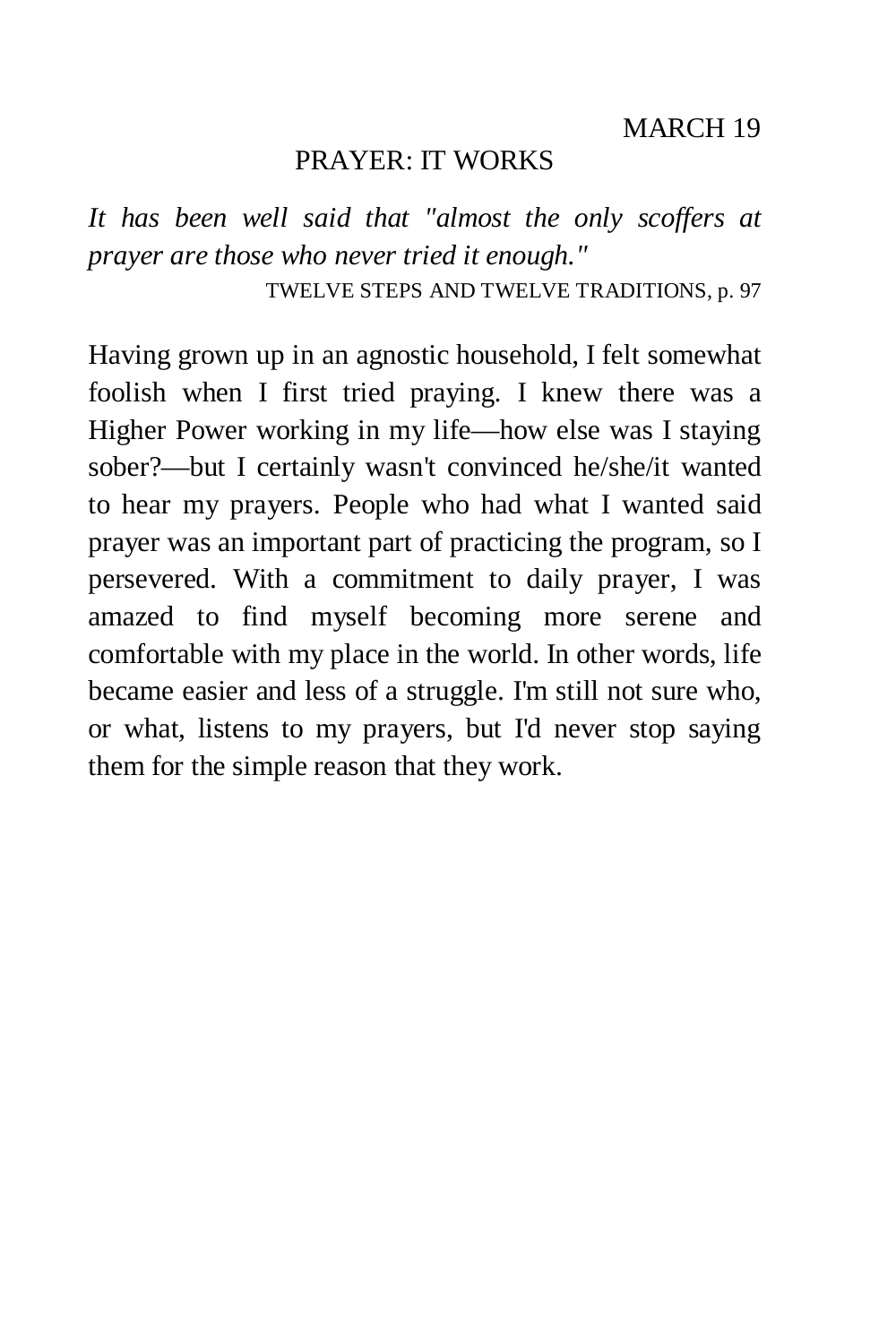# LOVE AND TOLERANCE

*Love and tolerance of others is our code.*  ALCOHOLICS ANONYMOUS, p. 84

I have found that I have to forgive others in all situations to maintain any real spiritual progress. The vital importance of forgiving may not be obvious to me at first sight, but my studies tell me that every great spiritual teacher has insisted strongly upon it.

I must forgive injuries, not just in words, or as a matter of form, but in my heart. I do this not for the other persons' sake, but for my own sake. Resentment, anger, or a desire to see someone punished, are things that rot my soul. Such things fasten my troubles to me with chains. They tie me to other problems that have nothing to do with my original problem.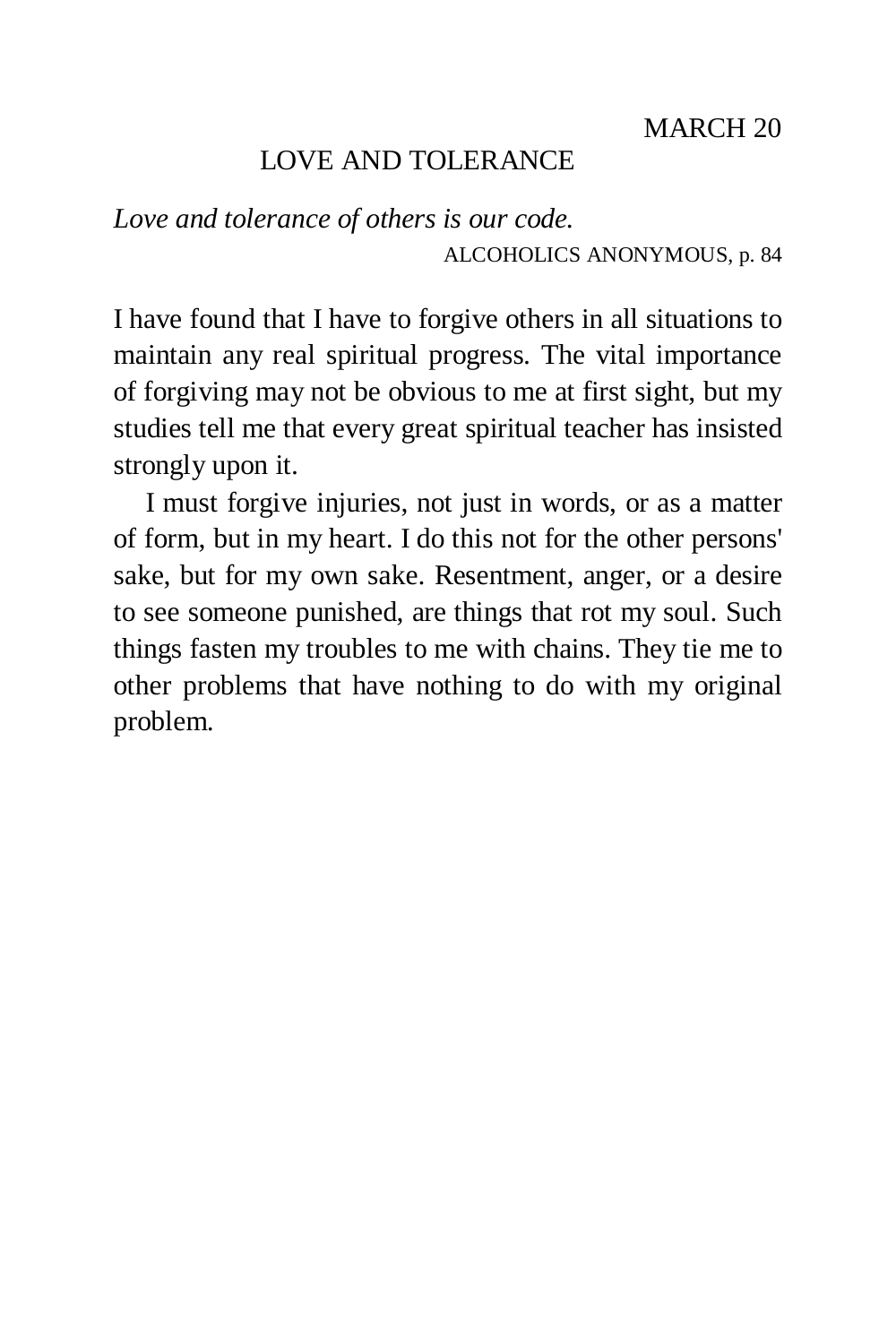# MARCH 21 MATERIAL AND SPIRITUAL WELL-BEING

*Fear . . . of economic insecurity will leave us.*  ALCOHOLICS ANONYMOUS, p. 84

Having fear reduced or eliminated and having economic circumstances improve, are two different things. When I was new in A.A., I had those two ideas confused. I thought fear would leave me only when I started making money. However, another line from the Big Book jumped off the page one day when I was chewing on my financial difficulties: "For us, material well-being always followed spiritual progress; it never preceded." (p. 127). I suddenly understood that this promise was a guarantee. I saw that it put priorities in the correct order, that spiritual progress would diminish that terrible fear of being destitute, just as it diminished many other fears.

Today I try to use the talents God gave me to benefit others. I've found that is what others valued all along. I try to remember that I no longer work for myself. I only get the use of the wealth God created, I never have "owned" it. My life's purpose is much clearer when I just work to help, not to possess.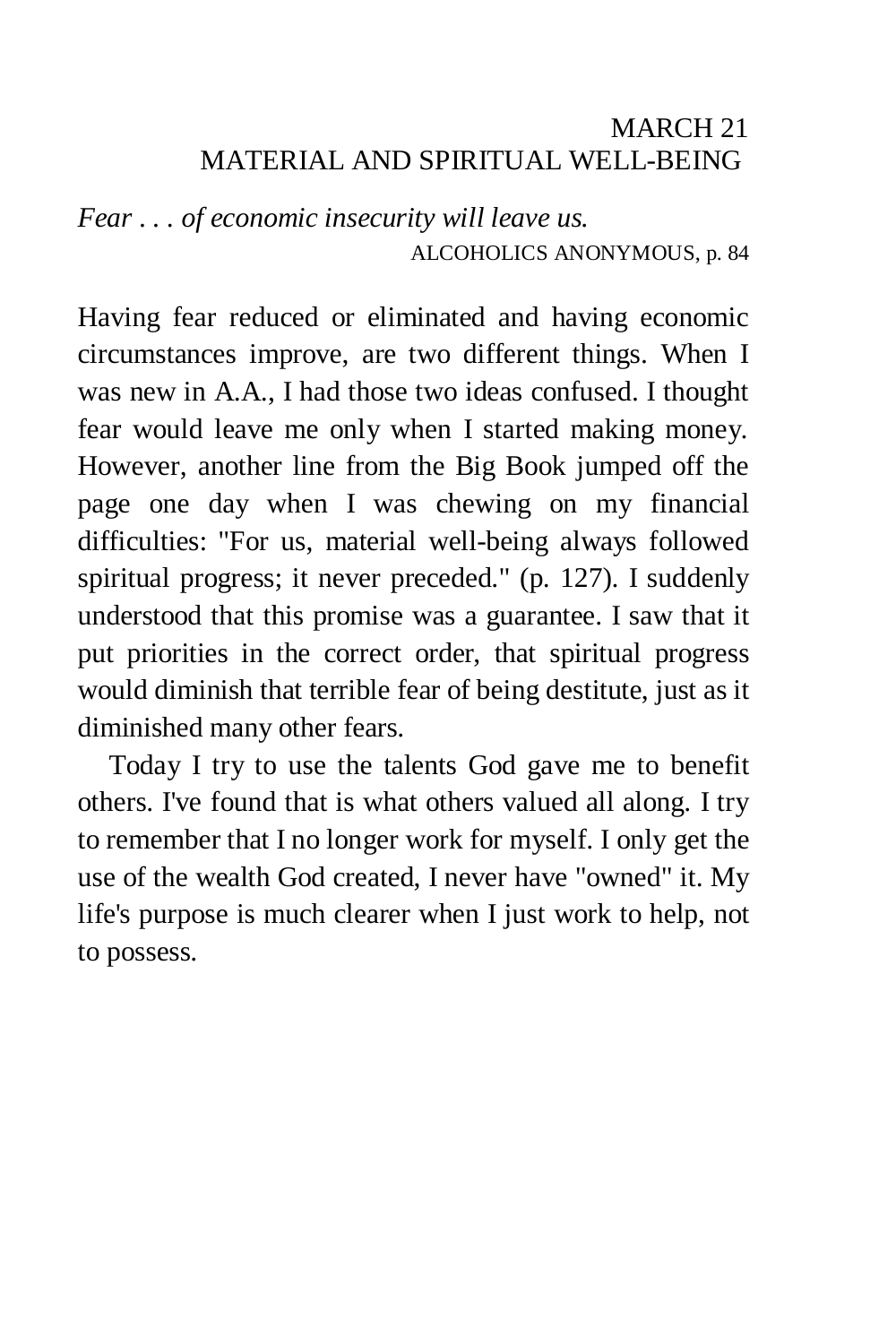# NO MORE STRUGGLE. . .

*And we have ceased fighting anything or anyone— even alcohol.* 

ALCOHOLICS ANONYMOUS, p. 84

When A.A. found me, I thought I was in for a struggle, and that A.A. might provide the strength I needed to beat alcohol. Victorious in that fight, who knows what other battles I could win. I would need to be strong, though. All my previous experience with life proved that. Today I do not have to struggle or exert my will. If I take those Twelve Steps and let my Higher Power do the real work, my alcohol problem disappears all by itself. My living problems also cease to be struggles. I just have to ask whether acceptance—or change—is required. It is not my will, but His, that needs doing.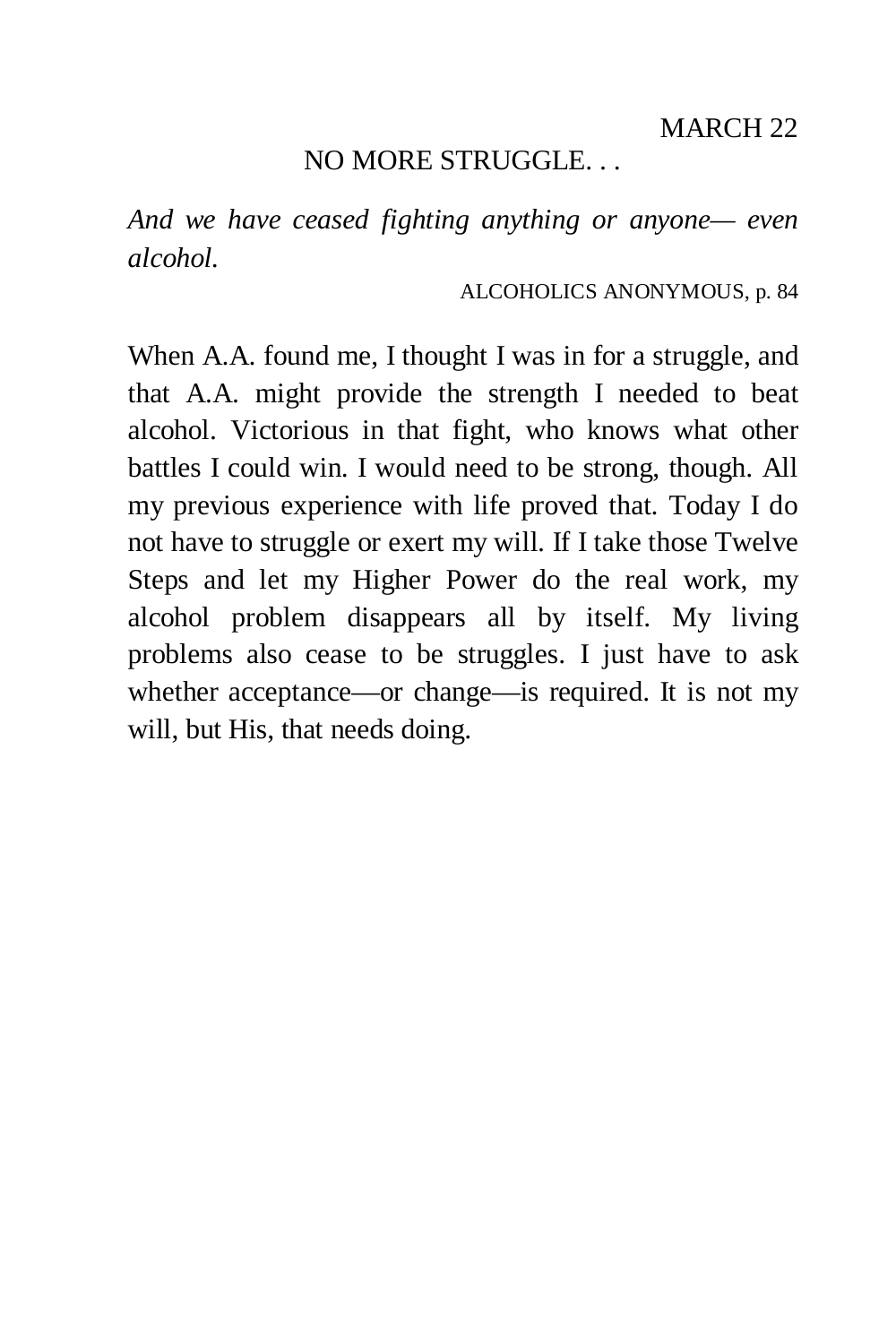# MARCH 23 . . . AND NO MORE RESERVATIONS

*We have seen the truth again and again: "Once an alcoholic, always an alcoholic.". . . If we are planning to stop drinking, there must be no reservation of any kind, nor any lurking notion that someday we will be immune to alcohol. . . . To be gravely affected, one does not necessarily have to drink a long time nor take the quantities some of us have. This is particularly true of women. Potential female alcoholics often turn into the real thing and are gone beyond recall in a few years.* 

ALCOHOLICS ANONYMOUS, p. 33

These words are underlined in my book. They are true for men and women alcoholics. On many occasions I've turned to this page and reflected on this passage. I need never fool myself by recalling my sometimes differing drinking patterns, or by believing I am "cured." I like to think that, if sobriety is God's gift to me, then my sober life is my gift to God. I hope God is as happy with His gift as I am with mine.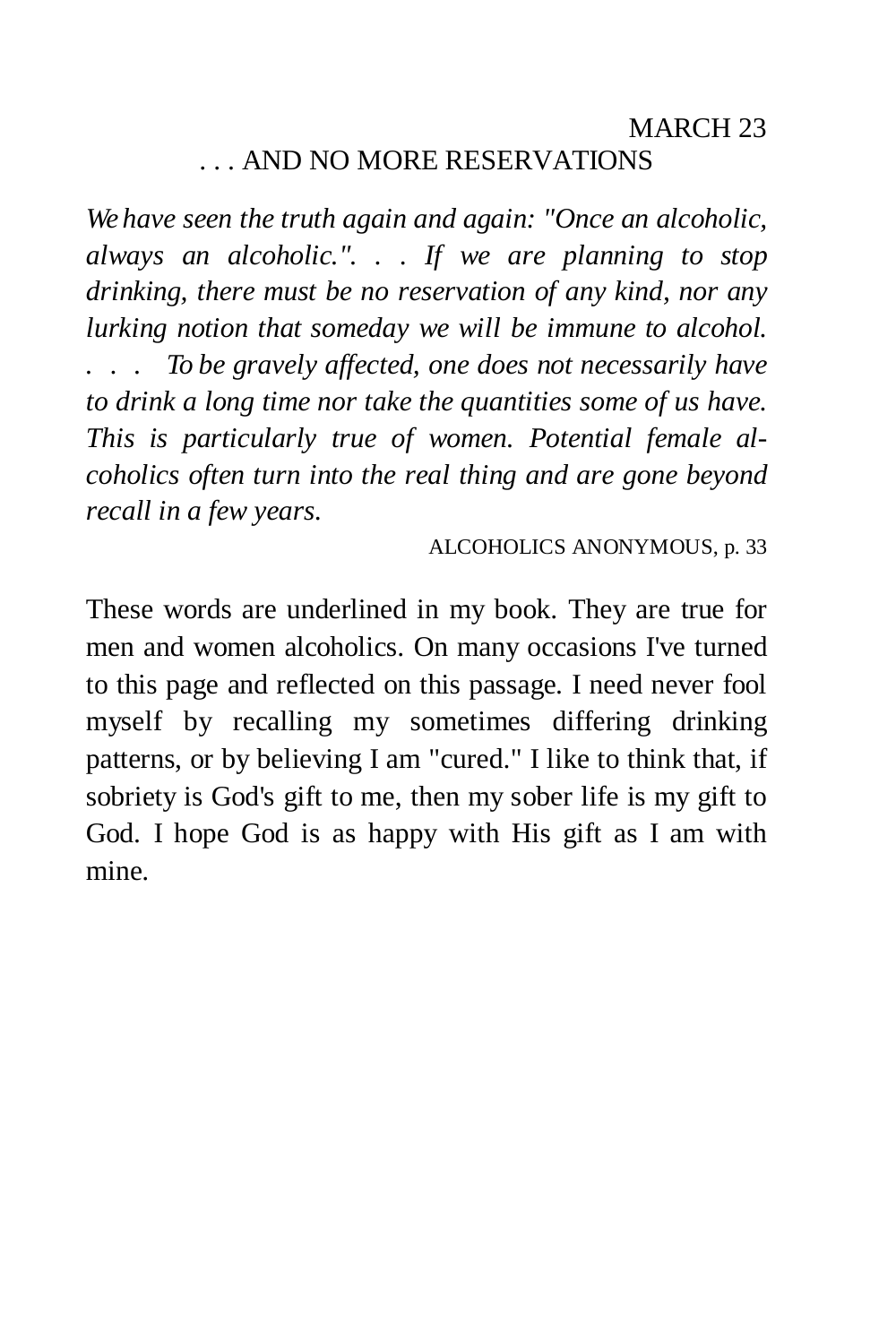# ACTIVE, NOT PASSIVE

*Man is supposed to think, and act He wasn't made in God's image to be an automaton.* 

AS BILL SEES IT, p. 55

Before I joined A.A., I often did not think, and reacted to people and situations. When not reacting I acted in a mechanical fashion. After joining A. A., I started seeking daily guidance from a Power greater than myself, and learning to listen for that guidance. Then I began to make decisions and act on them, rather than react to them. The results have been constructive; I no longer allow others to make decisions for me and then criticize me for it.

Today—and every day—with a heart full of gratitude, and a desire for God's will to be done through me, my life is worth sharing, especially with my fellow alcoholics! Above all, if I do not make a religion out of anything, even A.A., then I can be an open channel for God's expression.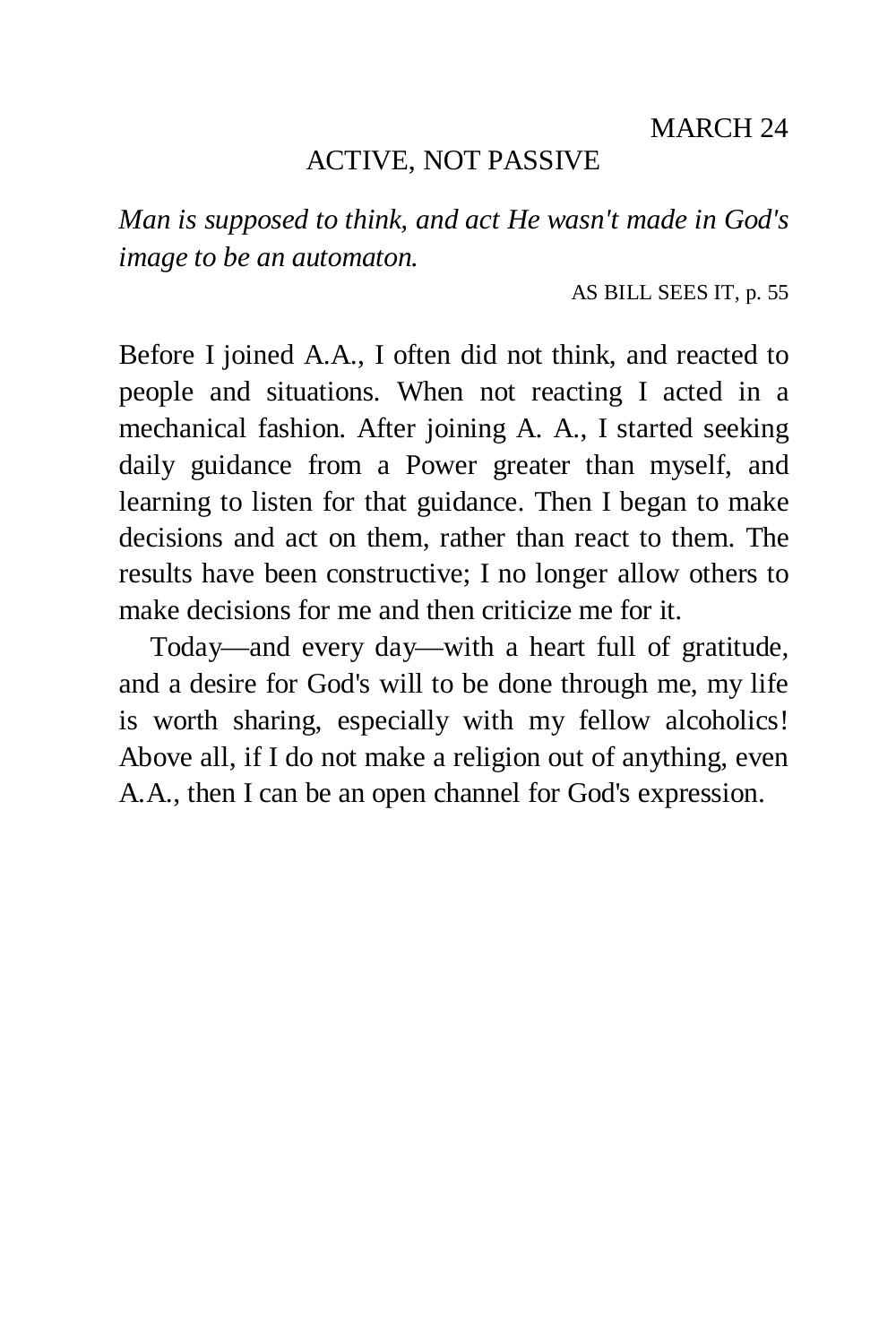# MARCH 25 A FULL AND THANKFUL HEART

*/ try hard to hold fast to the truth that a full and thankful heart cannot entertain great conceits. When brimming with gratitude, one's heartbeat must surely result in outgoing love, the finest emotion that we can ever know.* 

AS BILL SEES IT, p. 37

I believe that we in Alcoholics Anonymous are fortunate in that we are constantly reminded of the need to be grateful and of how important gratitude is to our sobriety. I am truly grateful for the sobriety God has given me through the A.A. program and am glad I can give back what was given to me freely. I am grateful not only for sobriety, but for the quality of life my sobriety has brought. God has been gracious enough to give me sober days *and* a life blessed with peace and contentment, as well as the ability to give and receive love, and the opportunity to serve others—in our Fellowship, my family and my community. For all of this, I have "a full and thankful heart."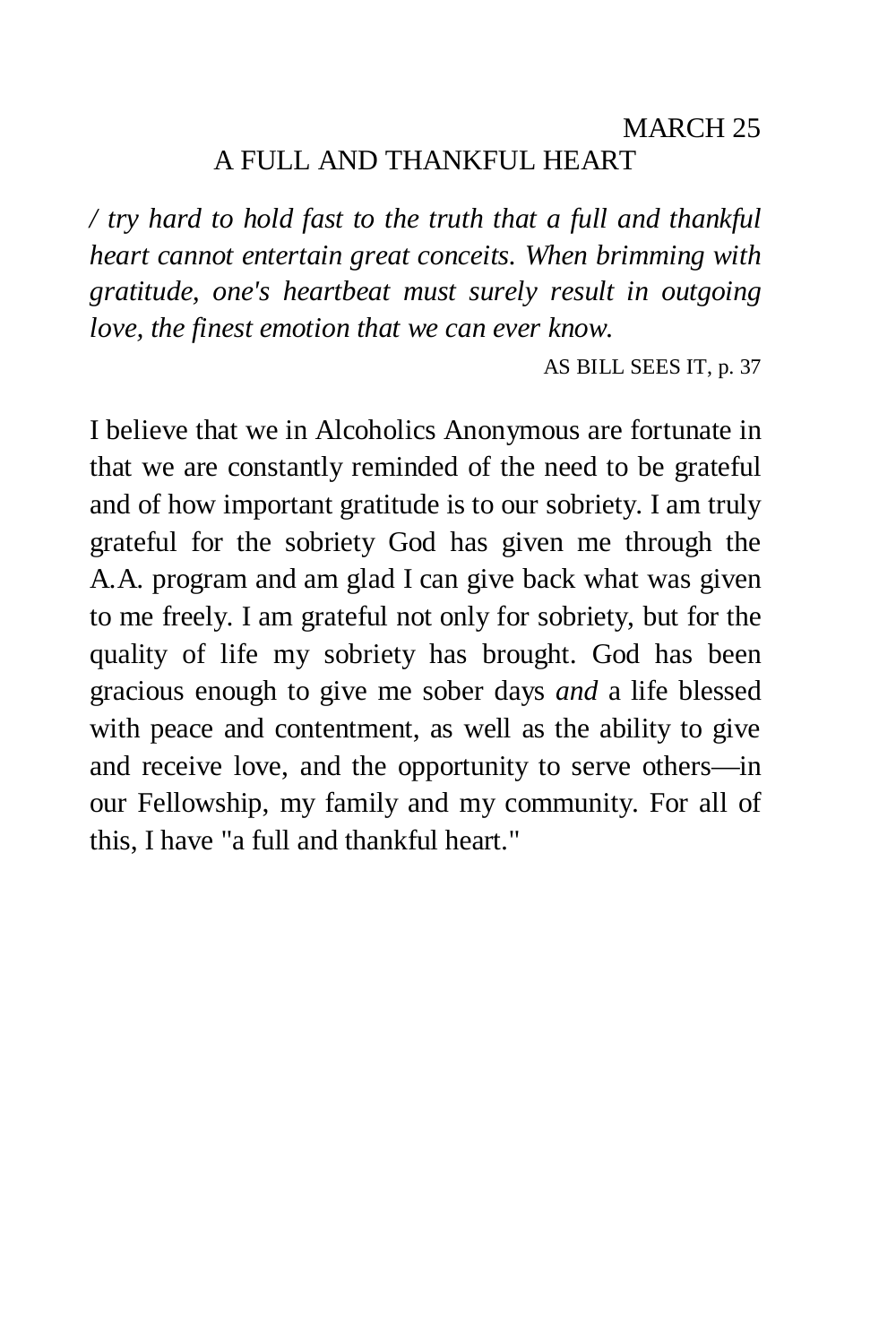# MARCH 26 THE TEACHING IS NEVER OVER

*Abandon yourself to God as you understand God. Admit your faults to Him and to your fellows. Clear away the wreckage of your past Give freely of what you find and join us. We shall be with you in the Fellowship of the Spirit, and you will surely meet some of us as you trudge the Road of Happy Destiny. May God bless you and keep you—until then.* 

#### ALCOHOLICS ANONYMOUS, p. 164

These words put a lump in my throat each time I read them. In the beginning it was because I felt, "Oh no! The teaching is over. Now I'm on my own. It will never be this new again." Today I feel deep affection for our A.A. pioneers when I read this passage, realizing that it sums up all of what I believe in, and strive for, and that—with God's blessing—the teaching is never over, I'm never on my own, and every day is brand new.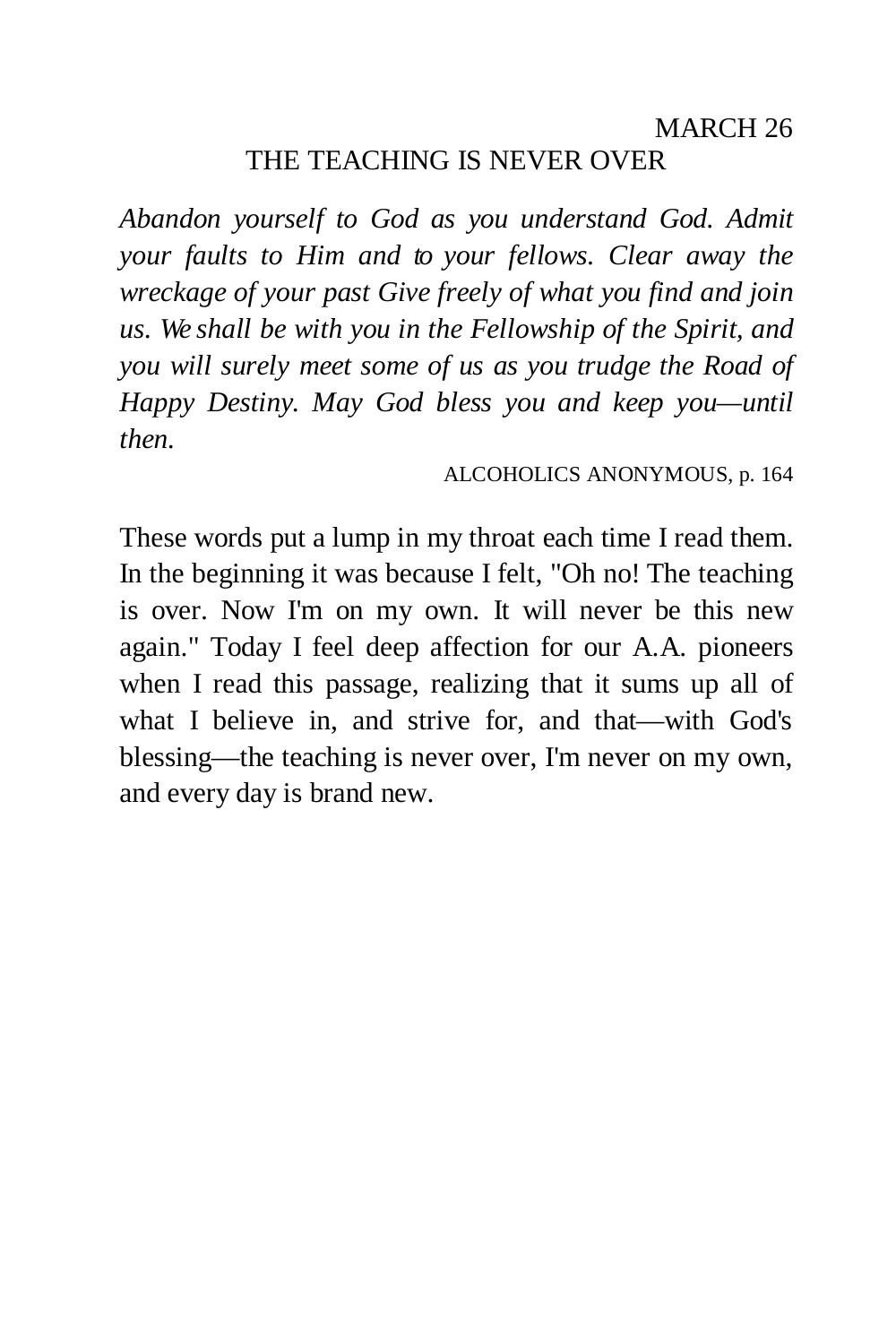## A.A.'s FREEDOMS

*We trust that we already know what our several freedoms truly are; that no future generation of AAs will ever feel compelled to limit them. Our AA freedoms create the soil in which genuine love can grow. . . .* 

LANGUAGE OF THE HEART, p. 303

I craved freedom. First, freedom to drink; later, freedom from drink. The A.A. program of recovery rests on a foundation of free choice. There are no mandates, laws or commandments. A.A.'s spiritual program, as outlined in the Twelve Steps, and by which I am offered even greater freedoms, is only suggested. I can take it or leave it. Sponsorship is offered, not forced, and I come and go as I will. It is these and other freedoms that allow me to recapture the dignity that was crushed by the burden of drink, and which is so dearly needed to support an enduring sobriety.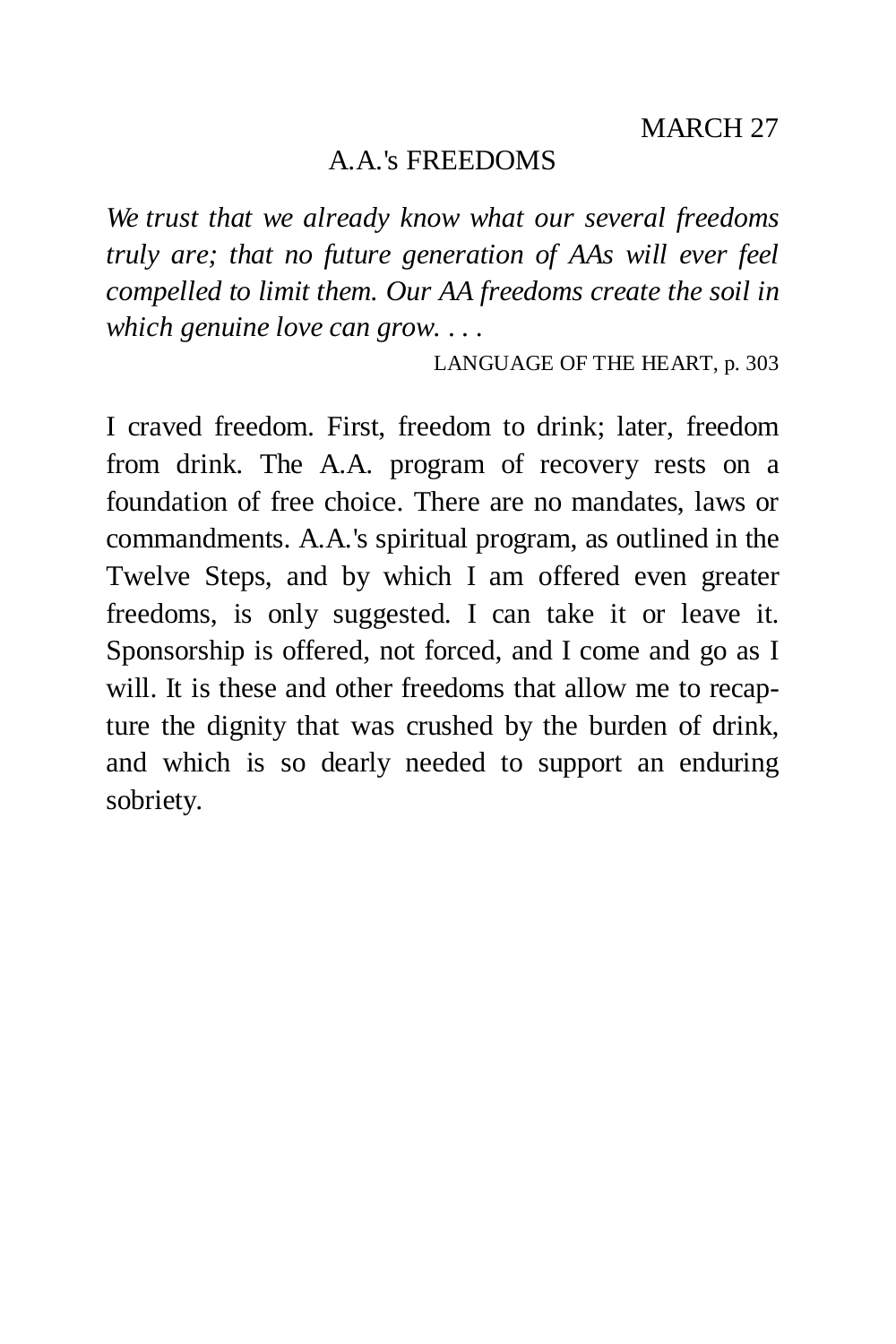# EQUALITY

*Our membership ought to include all who suffer from alcoholism Hence we may refuse none who wish to recover. Nor ought A.A. membership ever depend upon money or conformity. Any two or three alcoholics gathered together for sobriety may call themselves an A.A. group, provided that, as a group, they have no other affiliation.* 

ALCOHOLICS ANONYMOUS, p. 565

Prior to A.A., I often felt that I didn't "fit in" with the people around me. Usually "they" had more/ less money than I did, and my points of view didn't jibe with "theirs." The amount of prejudice I had experienced in society only proved to me just how phony some self-righteous people were. After joining A. A., I found the way of life I had been searching for. In A.A. no member is better than any other member; we're just alcoholics trying to recover from alcoholism.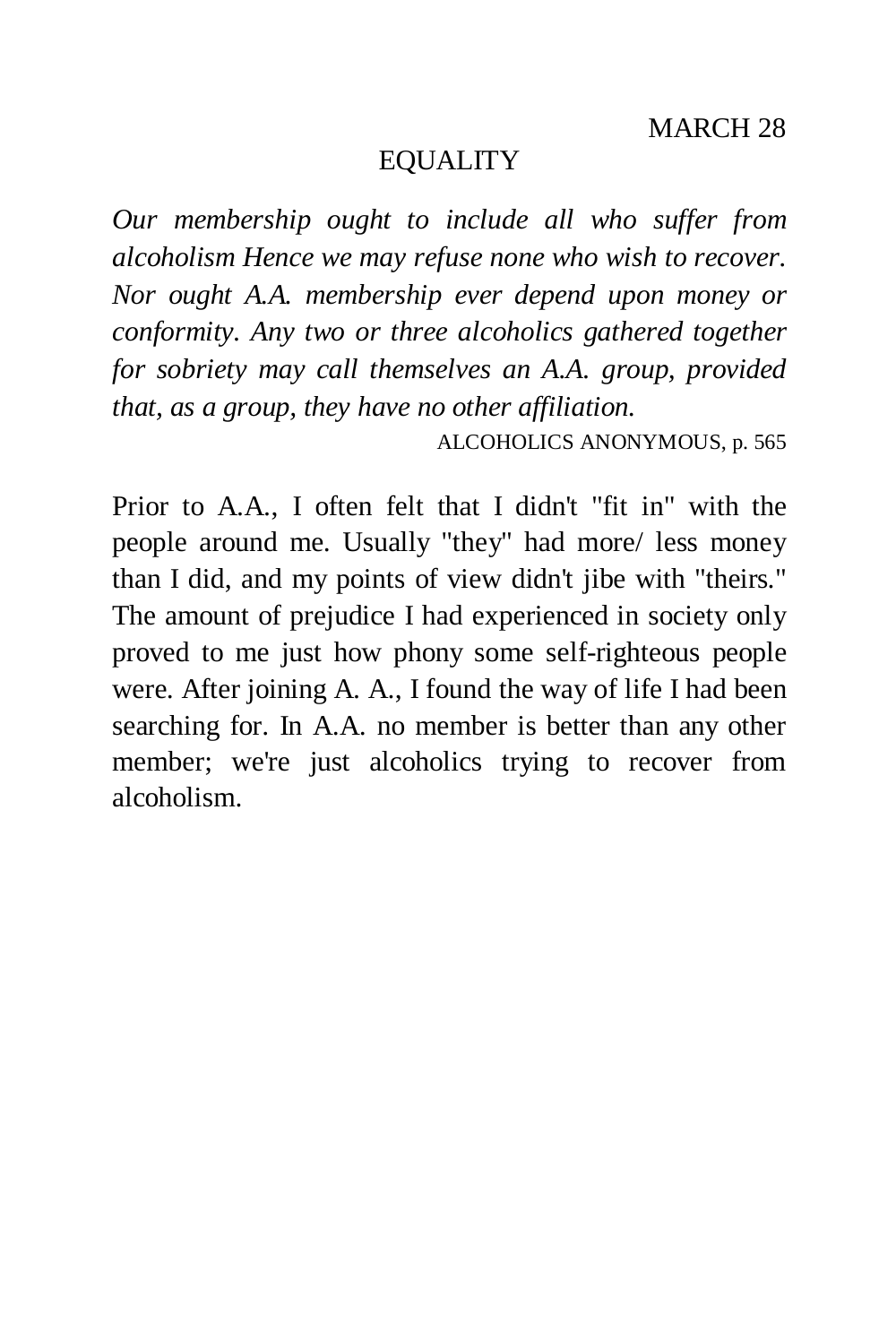## TRUSTED SERVANTS

*They are servants. Theirs is the sometimes thankless privilege of doing the group's chores* 

TWELVE STEPS AND TWELVE TRADITIONS, p. 134

In *Zorba the Greek,* Nikos Kazantzakis describes an encounter between his principal character and an old man busily at work planting a tree. "What is it you are doing?" Zorba asks. The old man replies: "You can see very well what I'm doing, my son, I'm planting a tree." "But why plant a tree," Zorba asks, "if you won't be able to see it bear fruit?" And the old man answers: "I, my son, live as though I were never going to die." The response brings a faint smile to Zorba's lips and, as he walks away, he exclaims with a note of irony: "How strange—I live as though I were going to die tomorrow!"

As a member of Alcoholics Anonymous, I have found that the Third Legacy is a fertile soil in which to plant the tree of my sobriety. The fruits I harvest are wonderful: peace, security, understanding and twenty-four hours of eternal fulfillment; and with the soundness of mind to listen to the voice of my conscience when, in silence, it gently speaks to me, saying: You must let go in service. There are others who must plant and harvest.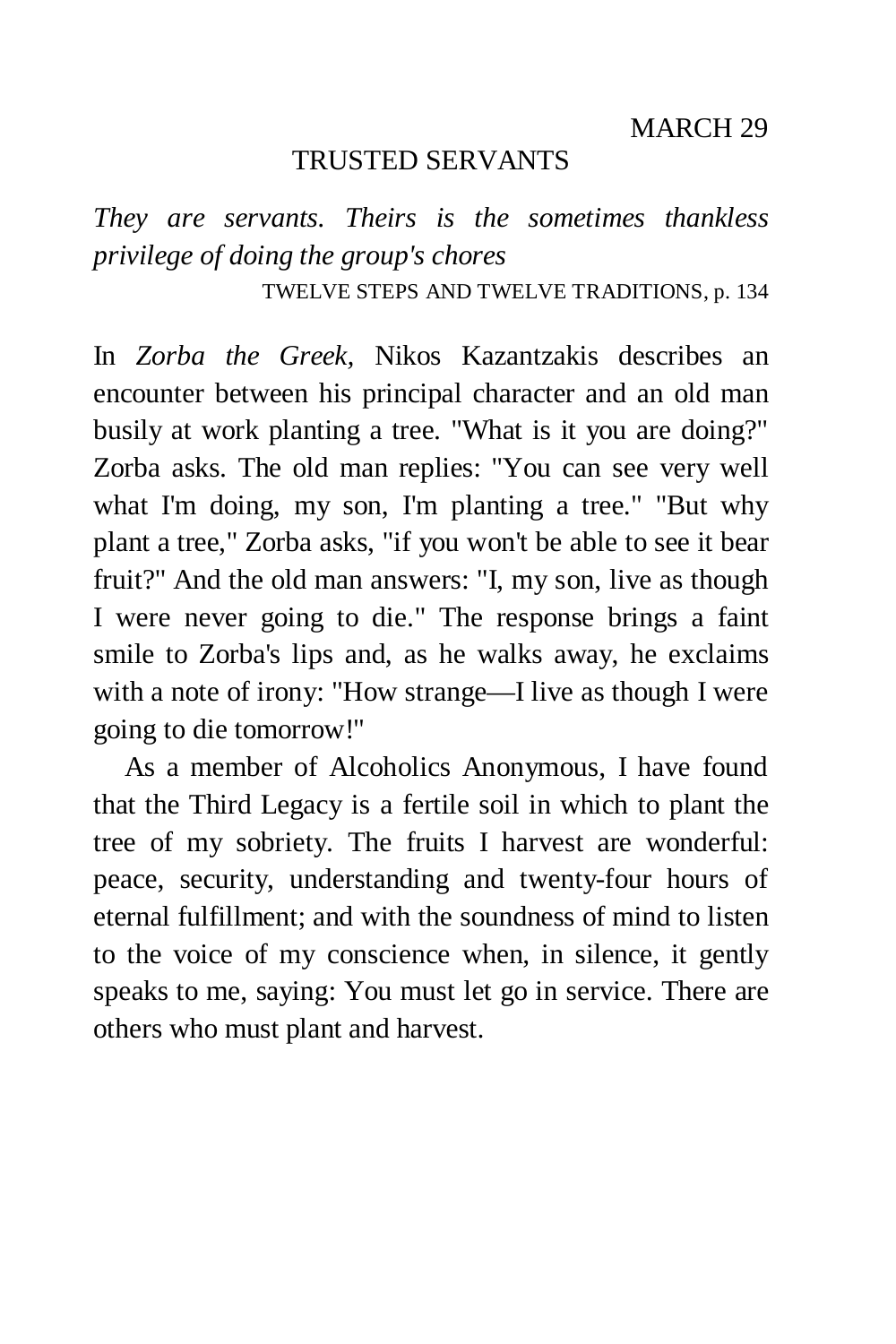MARCH<sub>30</sub>

# OUR GROUP CONSCIENCE

# *". . . sometimes the good is the enemy of the best"*  ALCOHOLICS ANONYMOUS COMES OF AGE P- 101

I think these words apply to every area of A.A.'s Three Legacies: Recovery, Unity and Service! I want them etched in my mind and life as I "trudge the Road of Happy Destiny" *(Alcoholics Anonymous, p. 164).* These words, often spoken by co-founder Bill W., were appropriately said to him as the result of the group's conscience. It brought home to Bill W. the essence of our Second Tradition: "Our leaders are but trusted servants; they do not govern."

Just as Bill W. was originally urged to remember, I think that in our group discussions we should never settle for the "good," but always strive to attain the "best." These common strivings are yet another example of a loving God, as we understand Him, expressing Himself through the group conscience. Experiences such as these help me to stay on the proper path of recovery. I learn to combine initiative with humility, responsibility with thankfulness, and thus relish the joys of living my twenty-four hour program.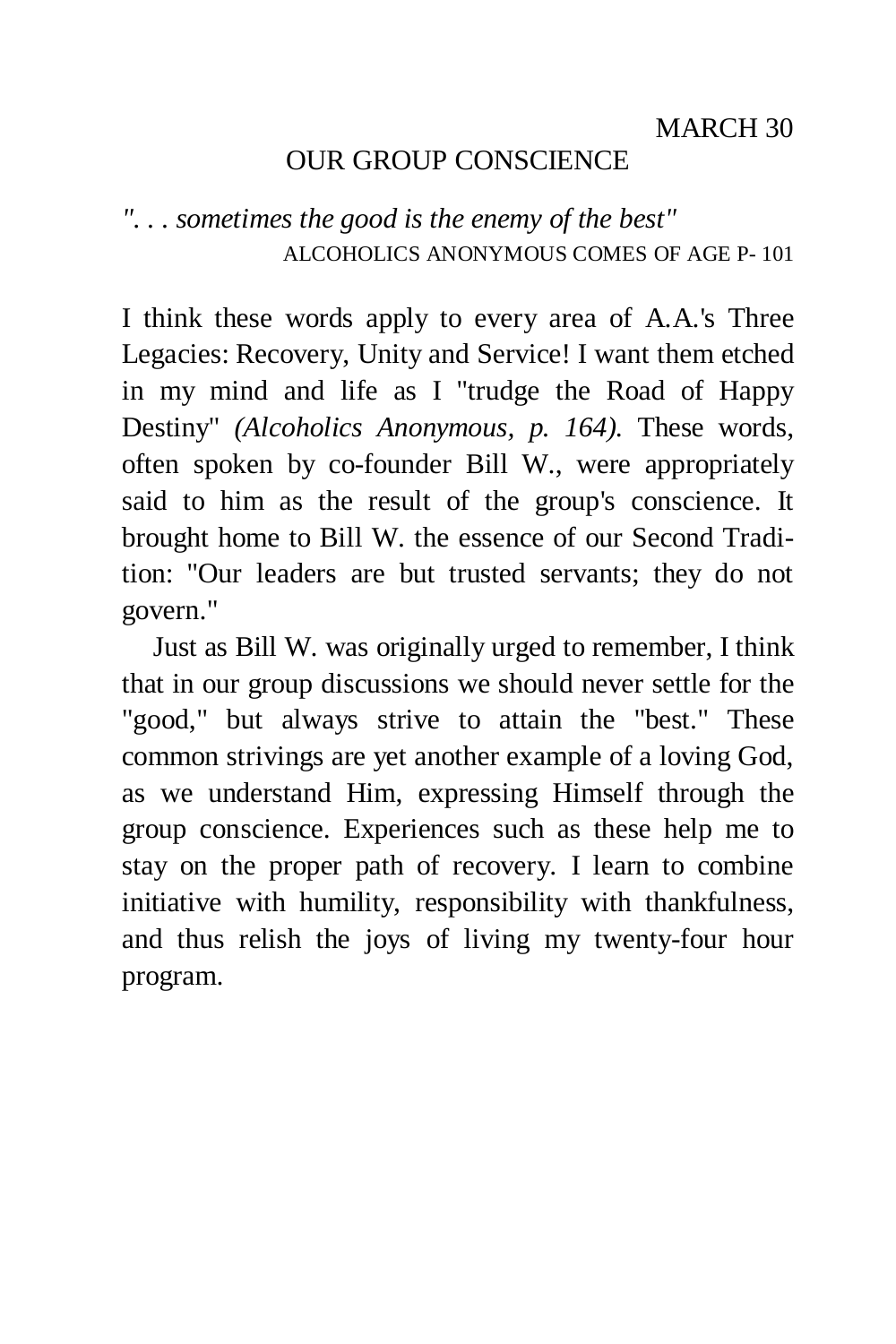# NO ONE DENIED ME LOVE

*On the A. A. calendar it was Year Two. . . . A newcomer appeared at one of these groups. . . . He soon proved that his was a desperate case, and that above all he wanted to get well . . . [He said], "Since I am the victim of another addiction even worse stigmatized than alcoholism, you may not want me among you."* 

TWELVE STEPS AND TWELVE TRADITIONS, pp. 141-42

I came to you—a wife, mother, woman who had walked out on her husband, children, family. I was a drunk, a pill-head, a nothing. Yet no one denied me love, caring, a sense of belonging. Today, by God's grace and the love of a good sponsor and a home group, I can say that—through you in Alcoholics Anonymous—I am a wife, a mother, a grandmother and a woman. Sober. Free of pills. Responsible.

Without a Higher Power I found in the Fellowship, my life would be meaningless. I am full of gratitude to be a member of good standing in Alcoholics Anonymous.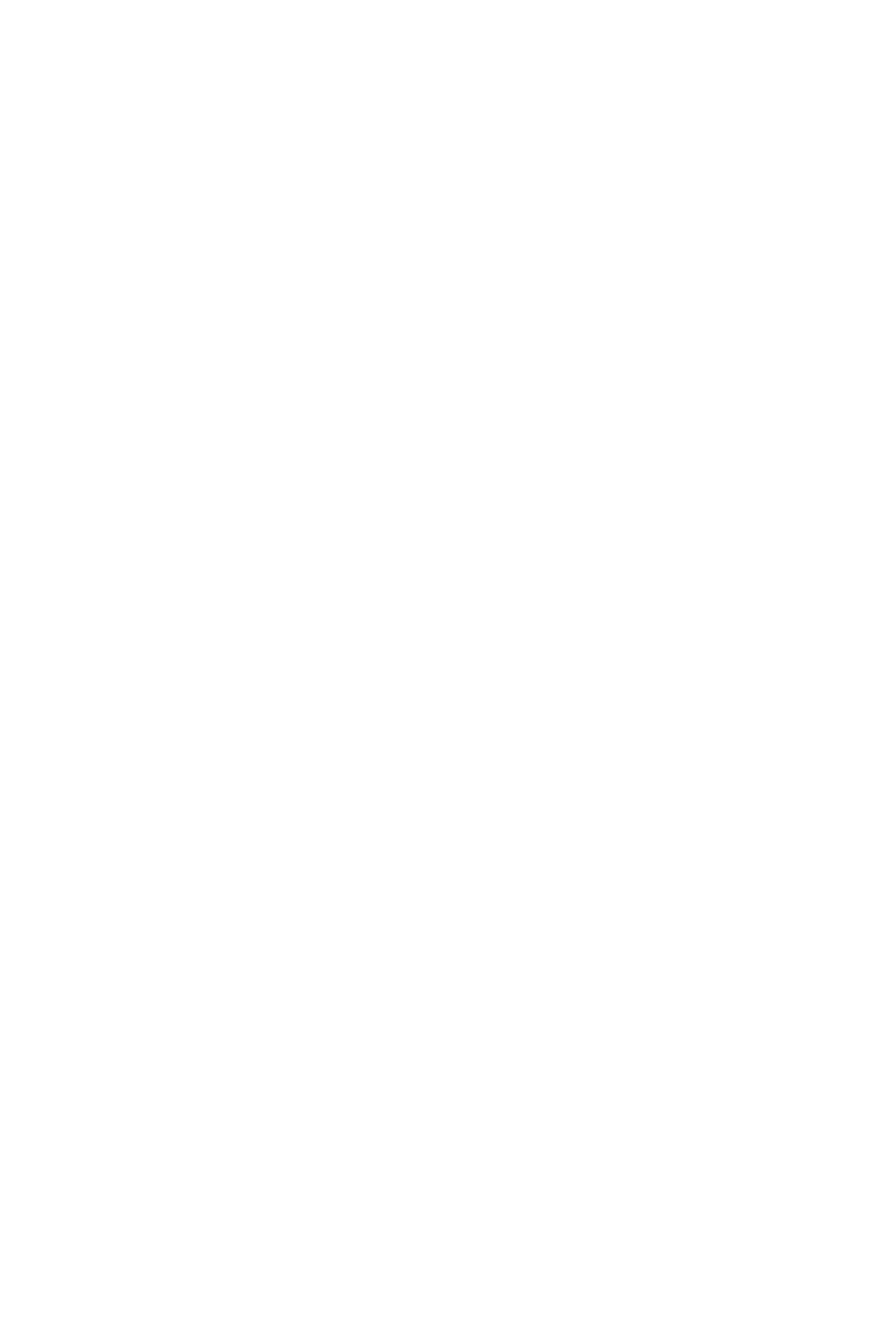## LOOKING WITHIN

*Made a searching and fearless moral inventory of ourselves.* 

TWELVE STEPS AND TWELVE TRADITIONS, p. 42

Step Four is the vigorous and painstaking effort to discover what the liabilities in each of us have been, and are. I want to find exactly how, when, and where my natural desires have warped me. I wish to look squarely at the unhappiness this has caused others and myself. By discovering what my emotional deformities are, I can move toward their correction. Without a willing and persistent effort to do this, there can be little sobriety or contentment for me.

To resolve ambivalent feelings, I need to feel a strong and helpful sense of myself. Such an awareness doesn't happen overnight, and no one's self-awareness is permanent. Everyone has the capacity for growth, and for self-awareness, through an honest encounter with reality. When I don't avoid issues but meet them directly, always trying to resolve them, they become fewer and fewer.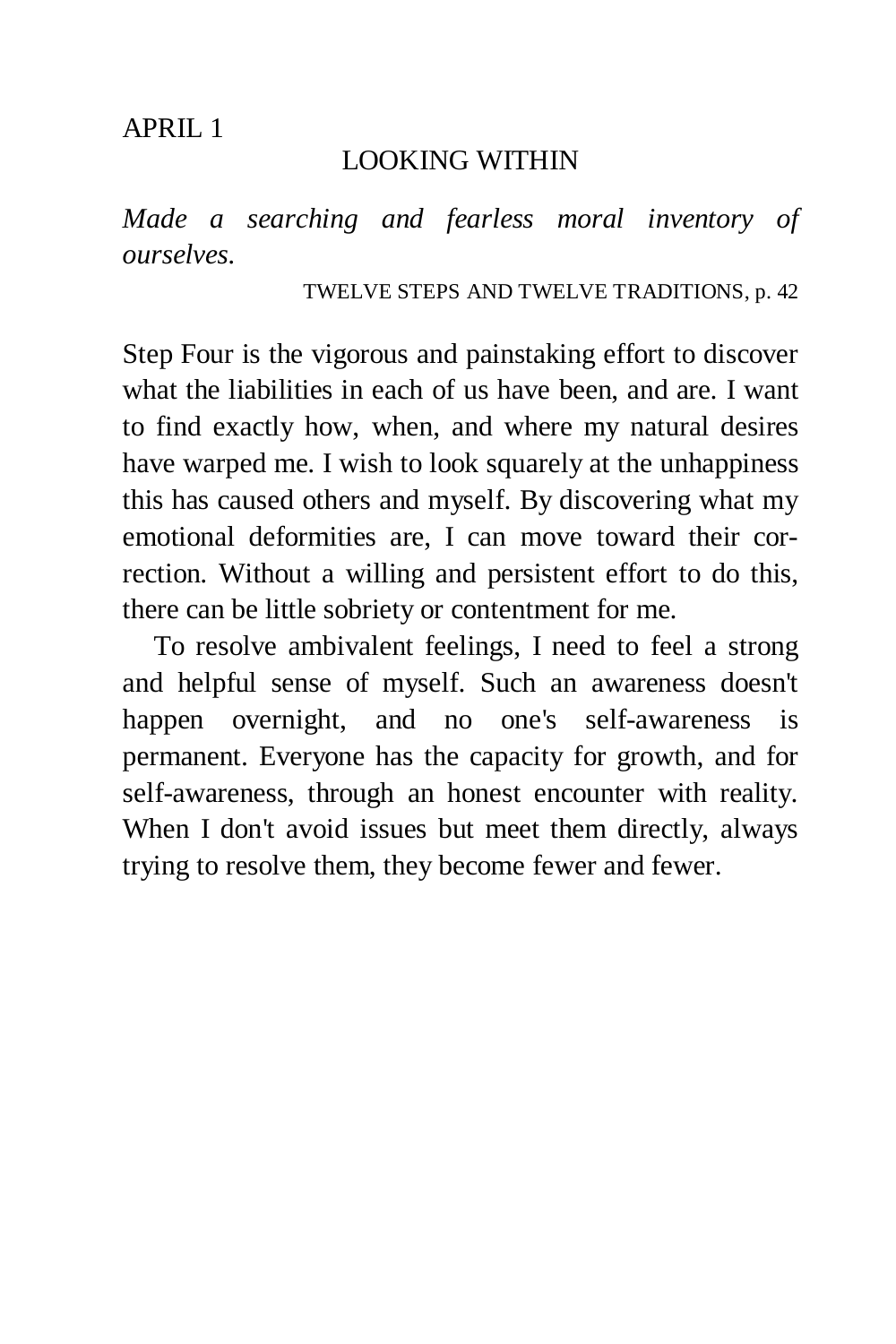#### APRIL<sub>2</sub>

## CHARACTER BUILDING

*Demands made upon other people for too much attention, protection, and love can only invite domination or revulsion. . . .* 

TWELVE STEPS AND TWELVE TRADITIONS, p. 44

When I uncovered my need for approval in the Fourth Step, I didn't think it should rank as a character defect. I wanted to think of it more as an asset (that is, the desire to please people). It was quickly pointed out to me that this "need" can be very crippling. Today I still enjoy getting the approval of others, but I am not willing to pay the price I used to pay to get it. I will not bend myself into a pretzel to get others to like me. If I get your approval, that's fine; but if I don't, I will survive without it. I am responsible for speaking what I perceive to be the truth, not what I think others may want to hear.

Similarly, my false pride always kept me overly concerned about my reputation. Since being enlightened in the A.A. program, my aim is to improve my character.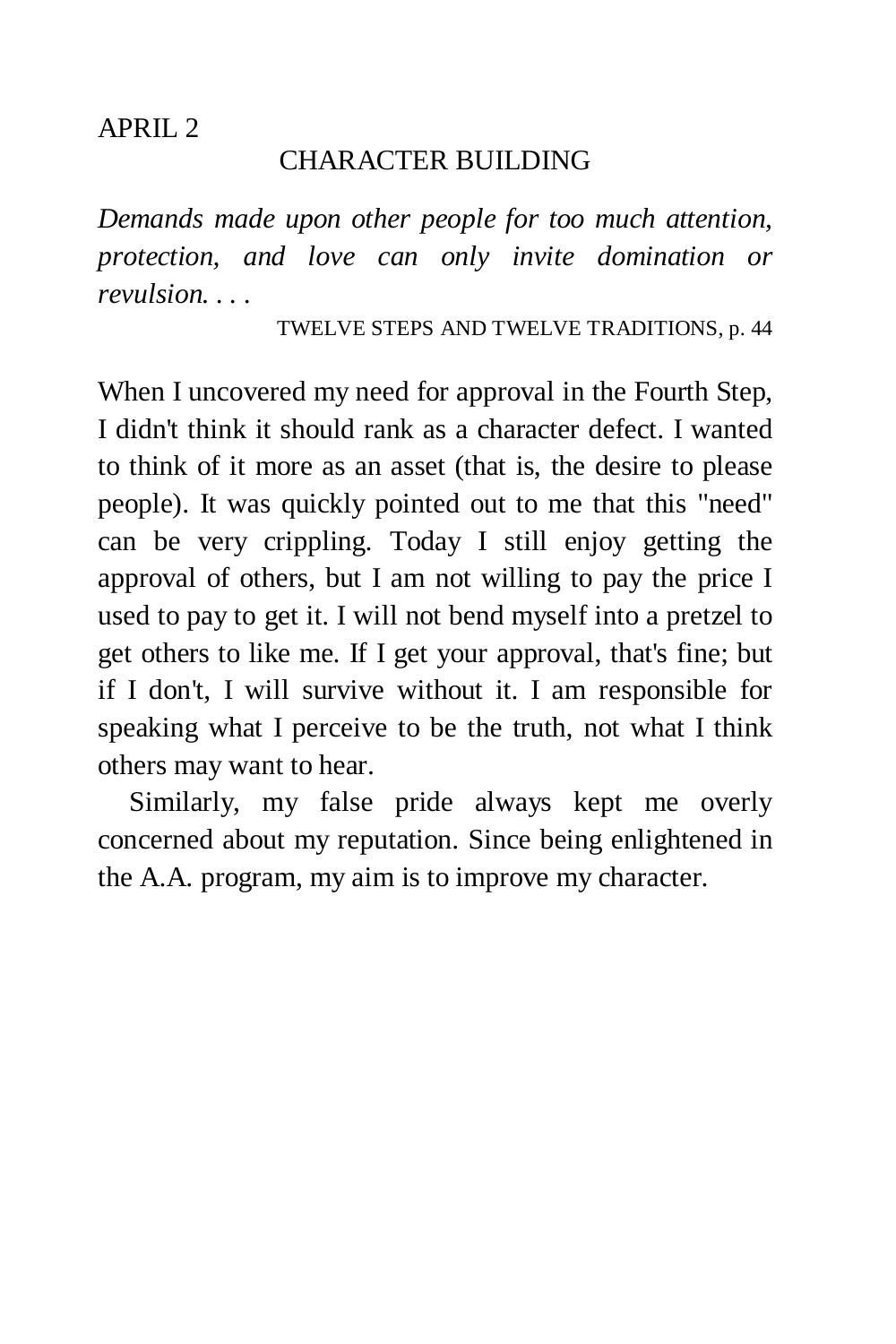## ACCEPTING OUR HUMANNESS

*We finally saw that the inventory should be ours, not the other man's So we admitted our wrongs honestly and became willing to set these matters straight.* 

AS BILL SEES IT, p. 222

Why is it that the alcoholic is so unwilling to accept responsibility? I used to drink because of the things that other people did to me. Once I came to A.A. I was told to look at where I had been wrong. What did I have to do with all these different matters? When I simply accepted that I had a part in them, I was able to put it on paper and see it for what it was —humanness. I am not expected to be perfect! I have made errors before and I will make them again. To be honest about them allows me to accept them—and myself—and those with whom I had the differences; from there, recovery is just a short distance ahead.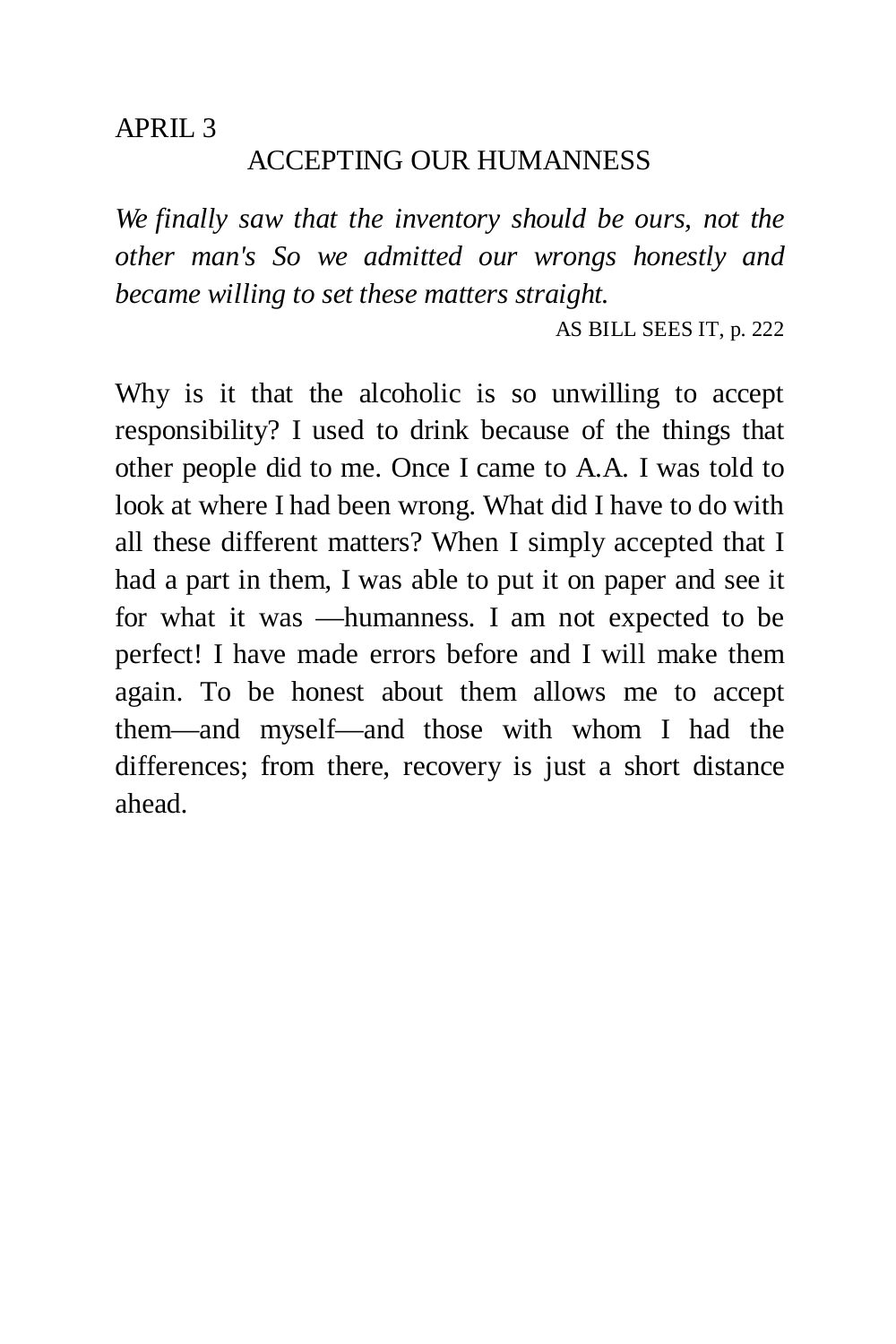### CRYING FOR THE MOON

*"This very real feeling of inferiority is magnified by his childish sensitivity and it is this state of affairs which generates in him that insatiable, abnormal craving for selfapproval and success in the eyes of the world. Still a child, he cries for the moon. And the moon, it seems, won't have him!"* 

LANGUAGE OF THE HEART, p. 102

While drinking I seemed to vacillate between feeling totally invisible and believing I was the center of the universe. Searching for that elusive balance between the two has become a major part of my recovery. The moon I constantly cried for is, in sobriety, rarely full; it shows me instead its many other phases, and there are lessons in them all. True learning has often followed an eclipse, a time of darkness, but with each cycle of my recovery, the light grows stronger and my vision is clearer.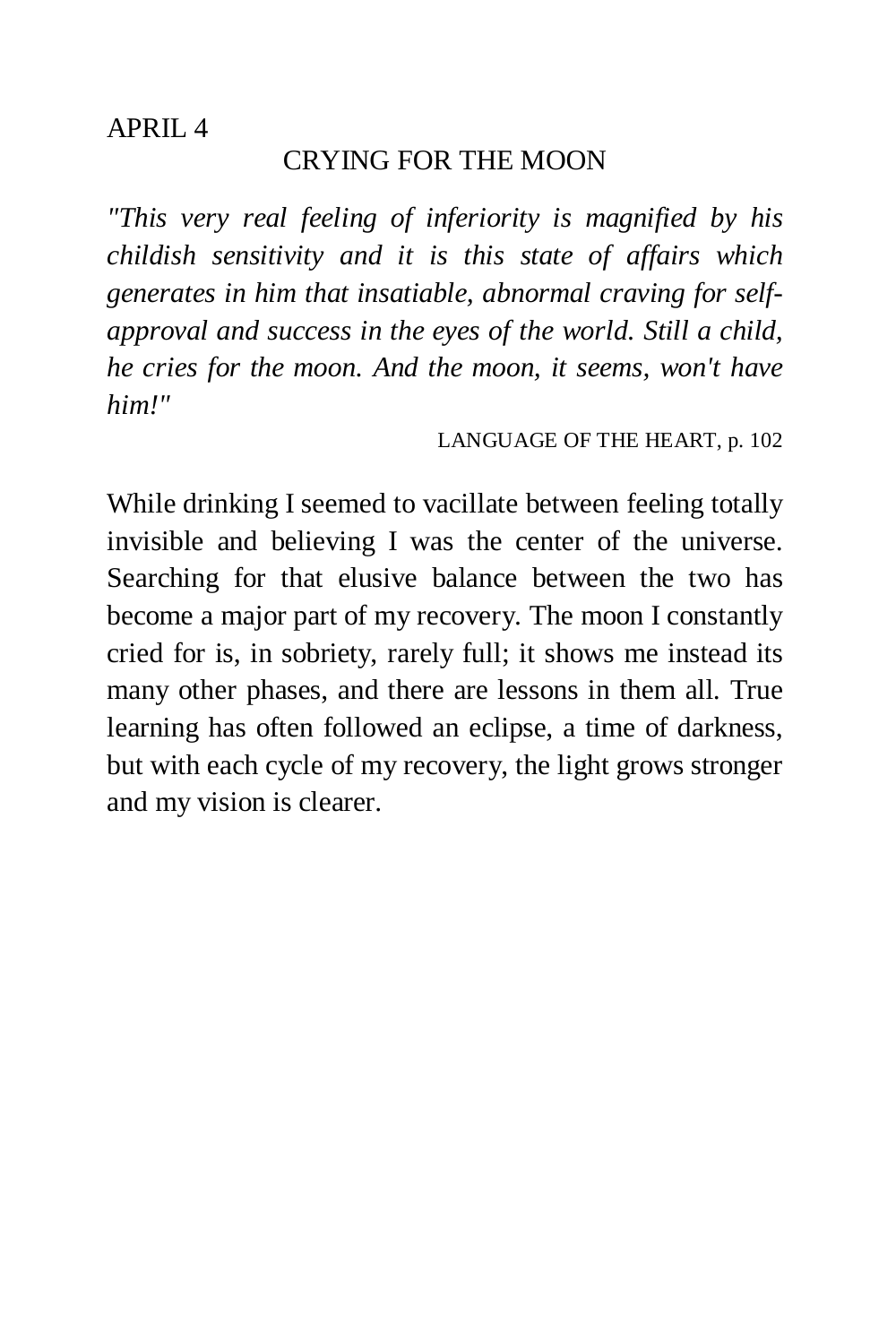# TRUE BROTHERHOOD

*We have not once sought to be one in a family, to be a friend among friends, to be a worker among workers, to be a useful member of society. Always we tried to struggle to the top of the heap, or to hide underneath it This self-centered behavior blocked a partnership relation with any one of those about us. Of true brotherhood we had small comprehension.* 

#### TWELVE STEPS AND TWELVE TRADITIONS, p. 53

This message contained in Step Four was the first one I heard loud and clear; I hadn't seen myself in print before! Prior to my coining into A.A., I knew of no place that could teach me how to become a person among persons. From my very first meeting, I saw people doing just that and I wanted what they had. One of the reasons that I'm a happy, sober alcoholic today is that I'm learning this most important lesson.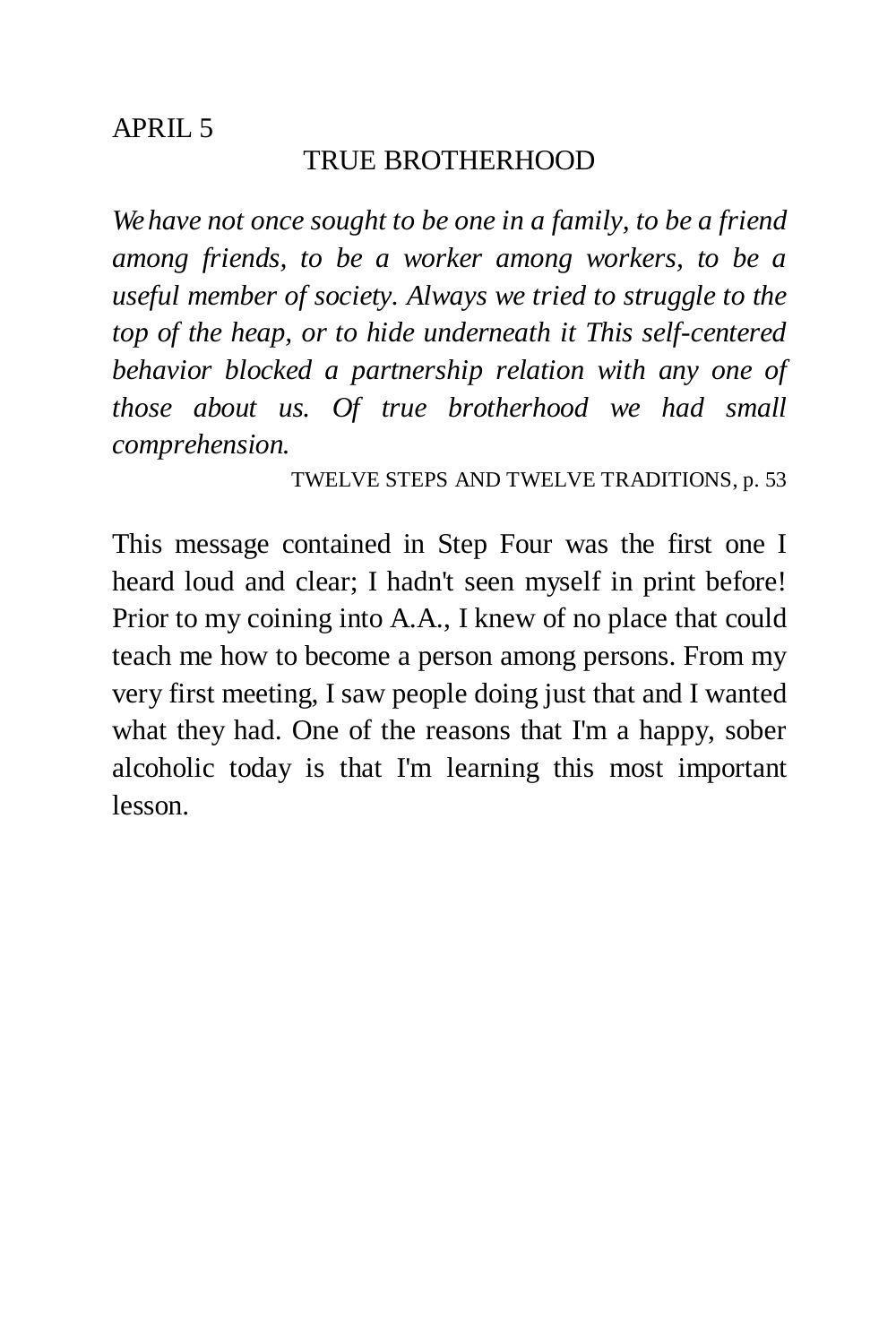### A LIFETIME PROCESS

*We were having trouble with personal relationships, we couldn't control our emotional natures, we were a prey to misery and depression, we couldn't make a living, we had a feeling of uselessness, we were full of fear, we were unhappy, we couldn't seem to be of real help to other people. . . .* 

ALCOHOLICS ANONYMOUS, p. 52

These words remind me that I have more problems than alcohol, that alcohol is only a symptom of a more pervasive disease. When I stopped drinking I began a lifetime process of recovery from unruly emotions, painful relationships, and unmanageable situations. This process is too much for most of us without help from a Higher Power and our friends in the Fellowship. When I began working the Steps of the A.A. program, many of these tangled threads unraveled but, little by little, the most broken places of my life straightened out. One day at a time, almost imperceptibly, I healed. Like a thermostat being turned down, my fears diminished. I began to experience moments of contentment. My emotions became less volatile. I am now once again a part of the human family.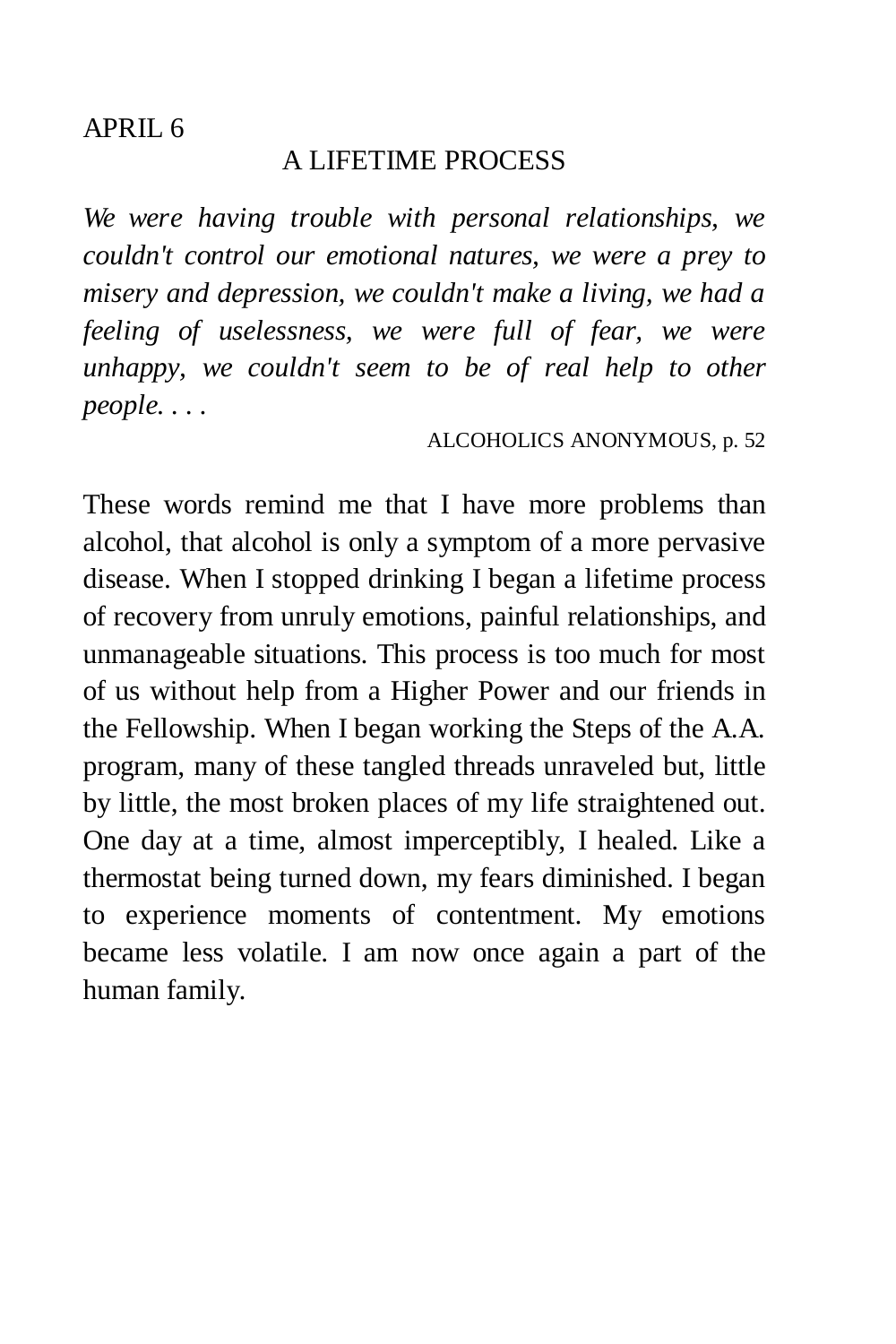## A WIDE ARC OF GRATITUDE

*And, speaking for Dr. Bob and myself, I gratefully declare that had it not been for our wives, Anne and Lois, neither of us could have lived to see A.A.'s beginning.* 

THE A.A. WAY OF LIFE, p. 67

Am I capable of such generous tribute and gratitude to *my*  wife, parents and friends, without whose support I might never have survived to reach A.A.'s doors? I will work on this and try to see the plan my Higher Power is showing me which links our lives together.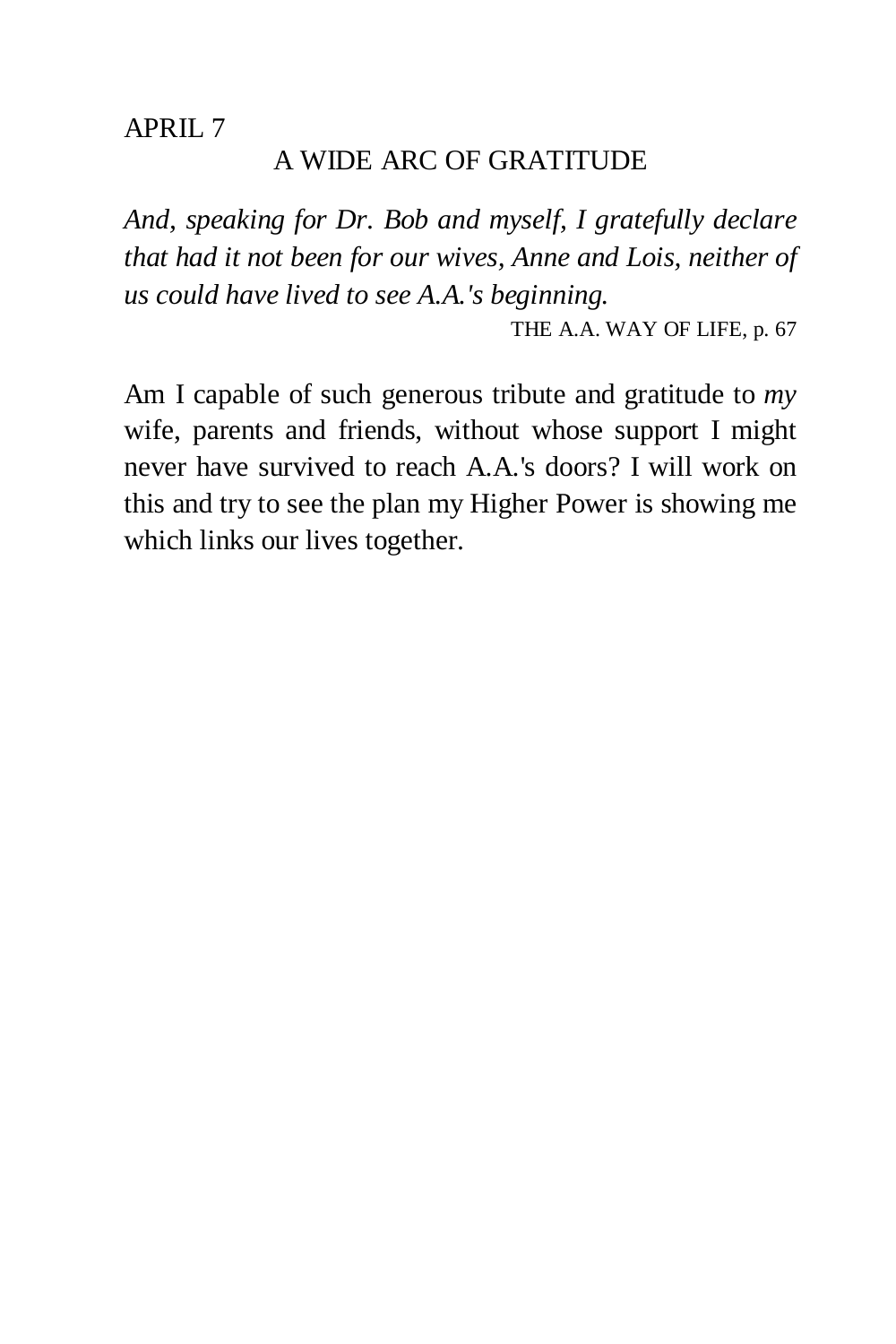### AN INSIDE LOOK

*We want to find exactly how, when, and where our natural desires have warped us We wish to look squarely at the unhappiness this has caused others and ourselves By discovering what our emotional deformities are, we can move toward their correction.* 

TWELVE STEPS AND TWELVE TRADITIONS, p. 43

Today I am no longer a slave to alcohol, yet in so many ways enslavement still threatens—my self, my desires, even my dreams. Yet without dreams I cannot exist; without dreams there is nothing to keep me moving forward.

I must look inside myself, to free myself. I must call upon God's power to face the person I've feared the most, the true me, the person God created me to be. Unless I can or until I do, I will always be running, and never be truly free. I ask God daily to show me such a freedom!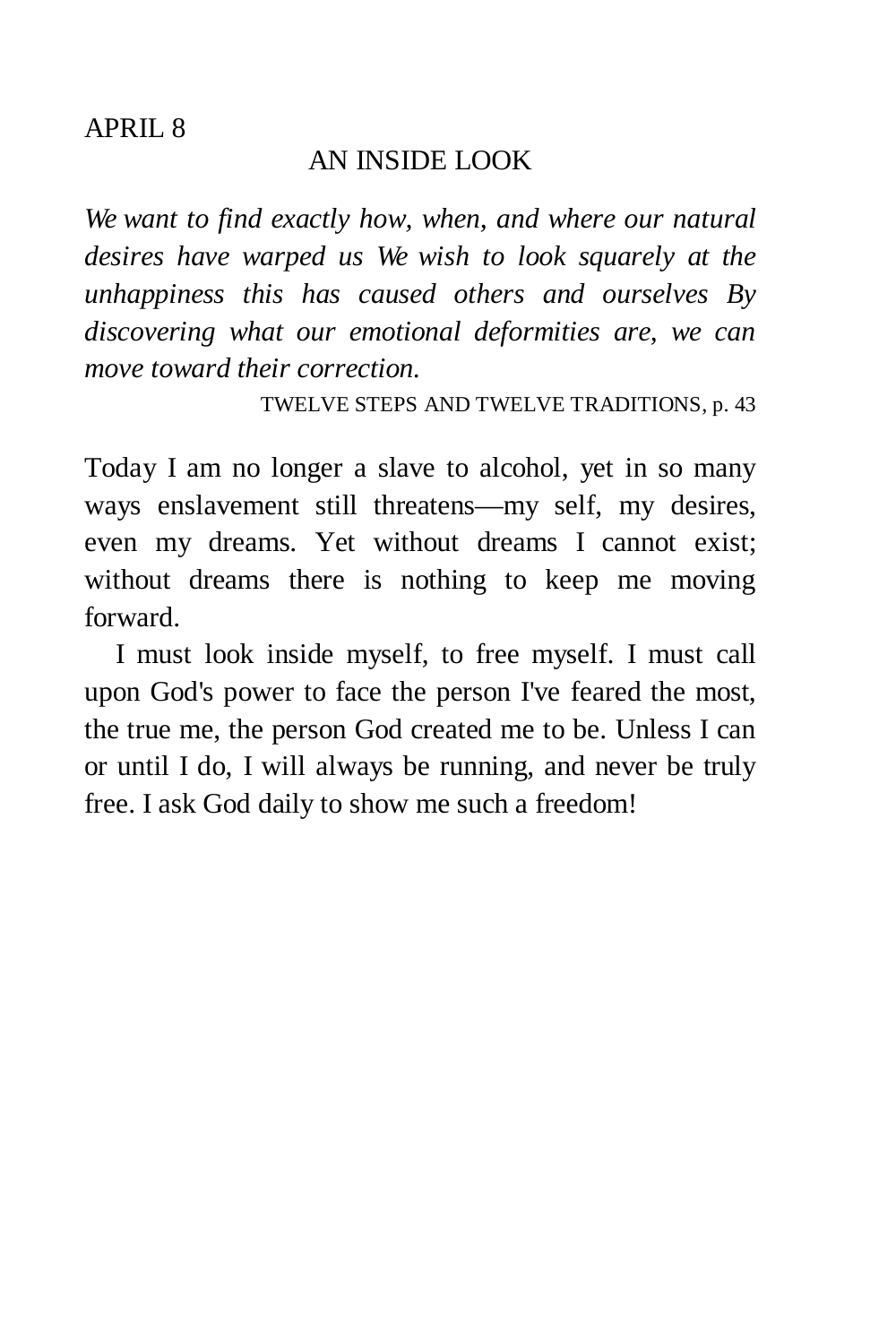# APRIL 9 FREEDOM FROM "KING ALCOHOL"

*. . . let us not suppose even for an instant that we are not under constraint. . . . Our former tyrant, King Alcohol, always stands ready again to clutch us to him Therefore, freedom from alcohol is the great "must" that has to be achieved, else we go mad or die.* 

AS BILL SEES IT, p. 134

When drinking, I lived in spiritual, emotional, and sometimes, physical confinement. I had constructed my prison with bars of self-will and self-indulgence, from which I could not escape. Occasional dry spells that seemed to promise freedom would turn out to be little more than hopes of a reprieve. True escape required a willingness to follow whatever right actions were needed to turn the lock. With that willingness and action, both the lock and the bars themselves opened for me. Continued willingness and action keep me free—in a kind of extended daily probation—that need never end.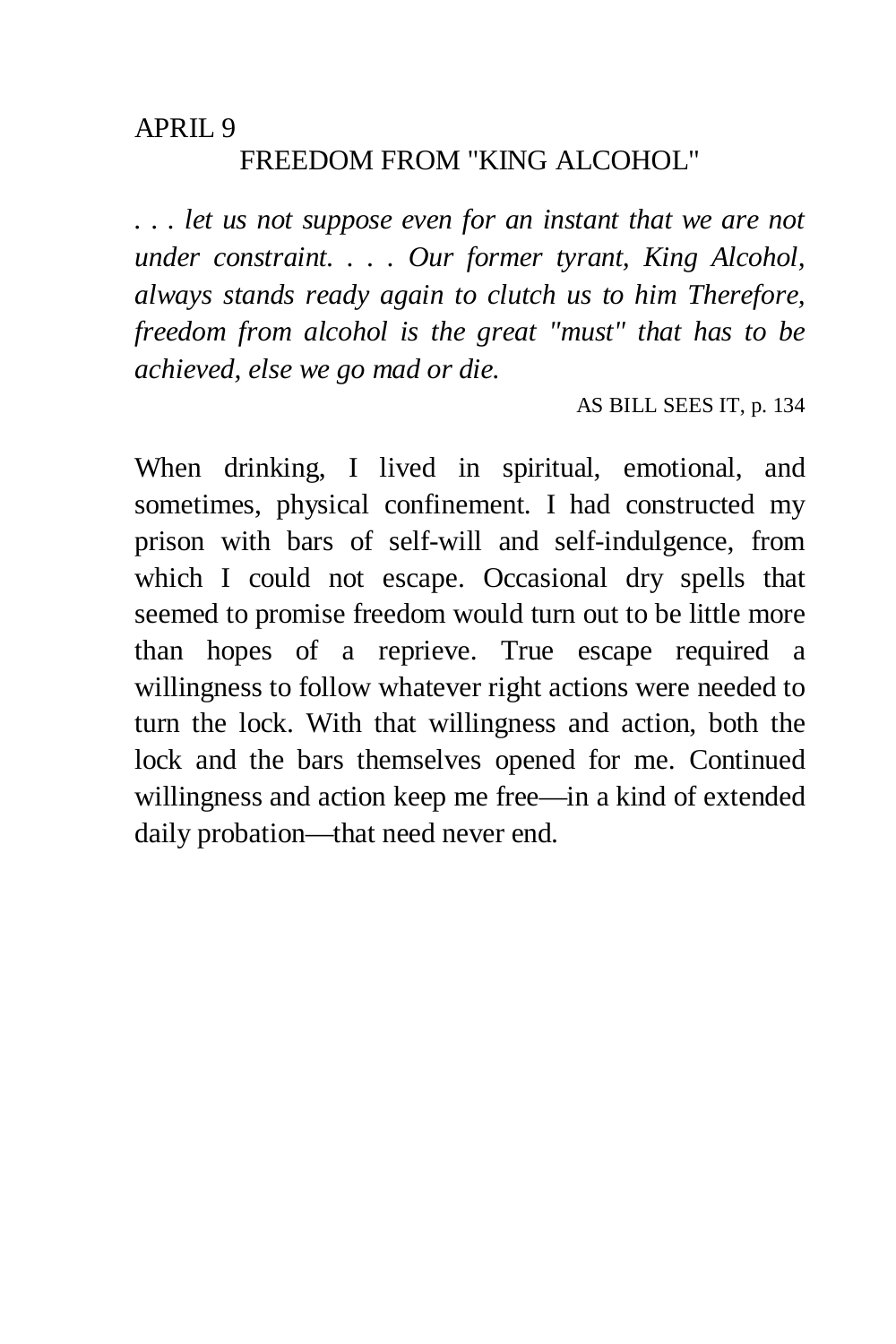## GROWING UP

*The essence of all growth is a willingness to change for the better and then an unremitting willingness to shoulder whatever responsibility this entails.* 

AS BILL SEES IT, p. 115

Sometimes when I've become willing to do what I should have been doing all along, I want praise and recognition. I don't realize that the more I'm willing to act differently, the more exciting my life is. The more I am willing to help others, the more rewards I receive. That's what practicing the principles means to me. Fun and benefits for me are in the willingness to do the actions, not to get immediate results. Being a little kinder, a little slower to anger, a little more loving makes my life better— day by day.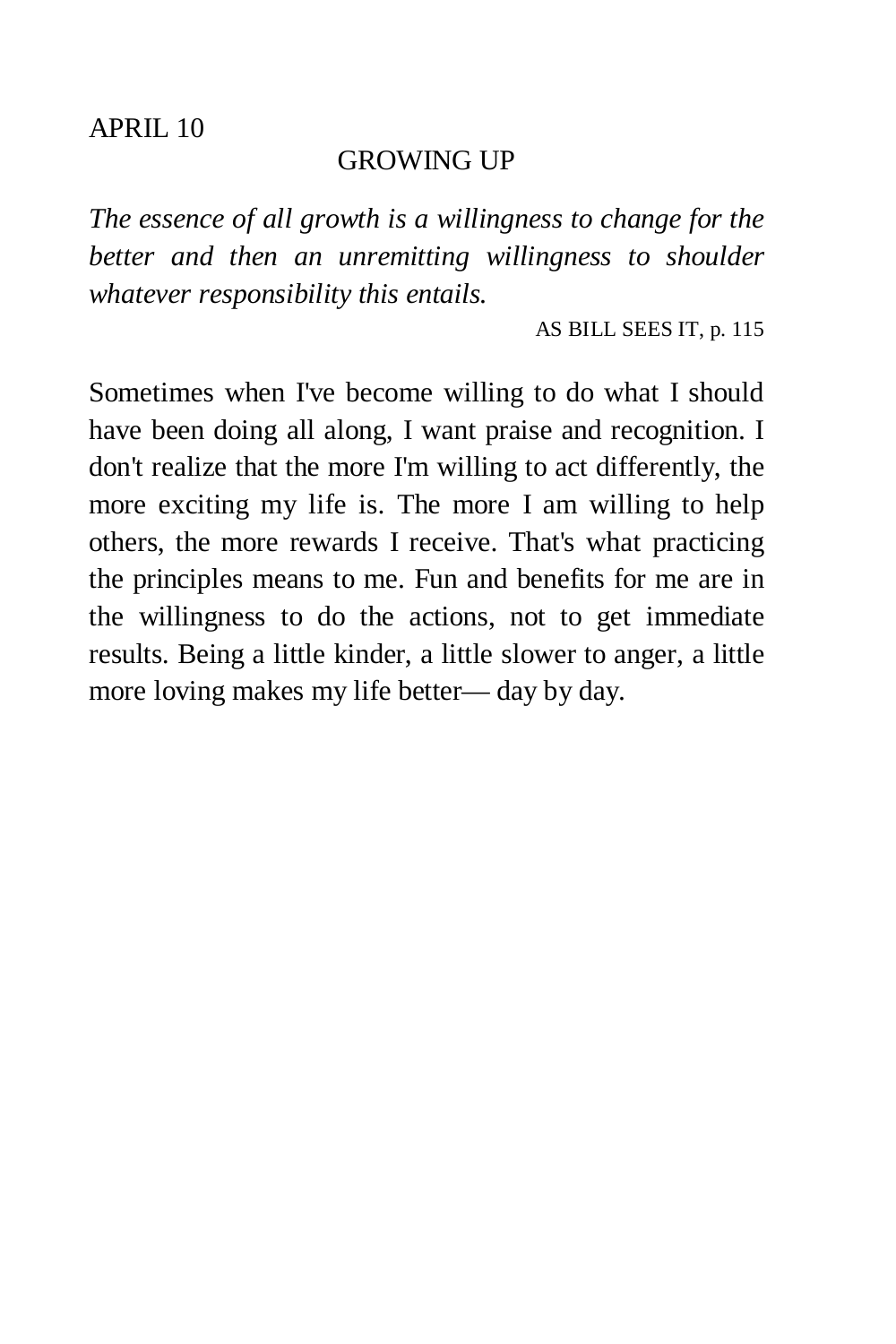# A WORD TO DROP: "BLAME"

*To see how erratic emotions victimized us often took a long time. We could perceive them quickly in others, but only slowly in ourselves First of all, we had to admit that we had many of these defects, even though such disclosures were painful and humiliating. Where other people were concerned, we had to drop the word "blame" from our speech and thought* 

TWELVE STEPS AND TWELVE TRADITIONS, p. 47

When I did my Fourth Step, following the Big Book guidelines, I noticed that my grudge list was filled with my prejudices and my blaming others for my not being able to succeed and to live up to my potential. I also discovered I felt different because I was black. As I continued to work on the Step, I learned that I always had drunk to rid myself of those feelings. It was only when I sobered up and worked on my inventory, that I could no longer blame anyone.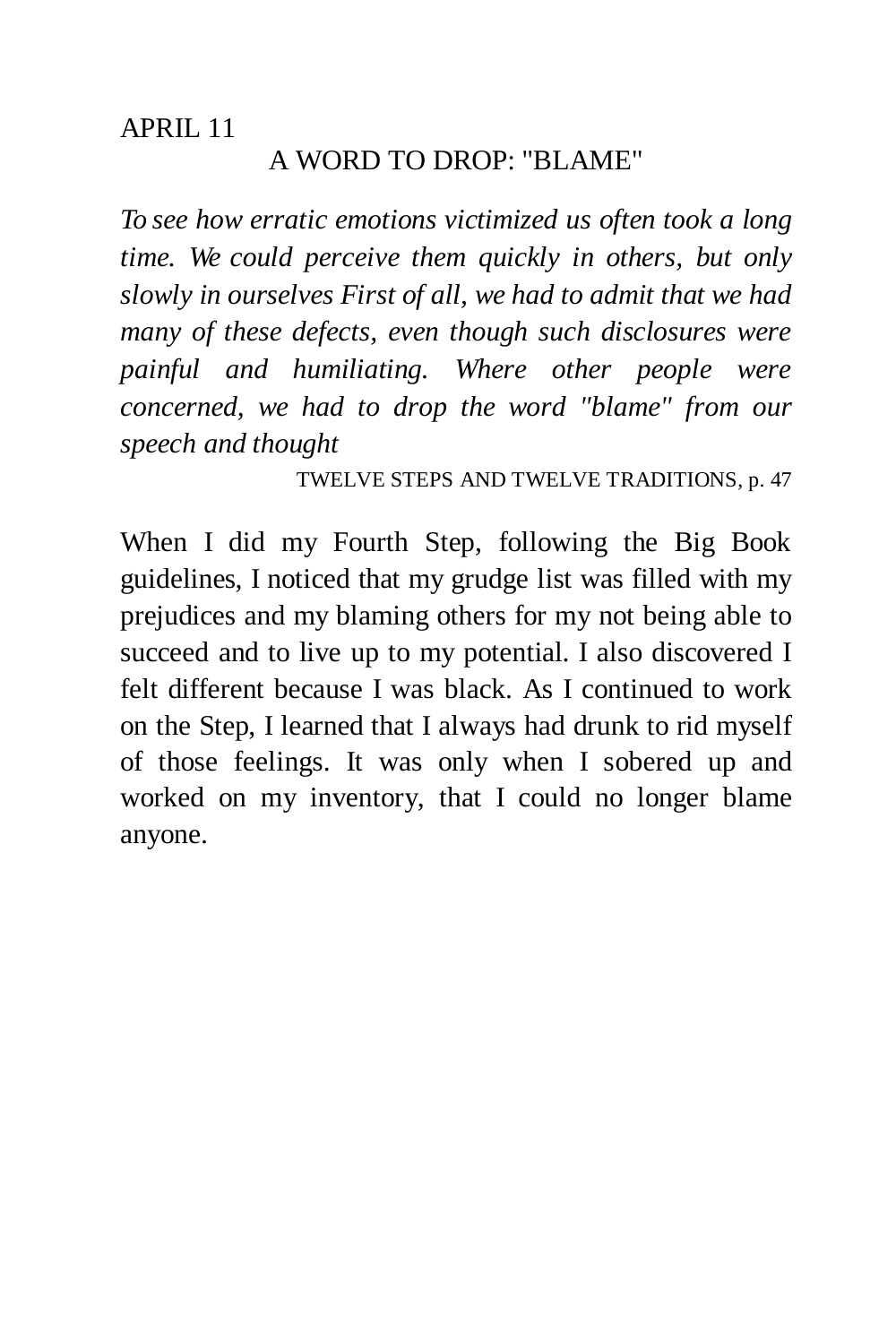## GIVING UP INSANITY

*. . . where alcohol has been involved, we have been strangely insane.* 

ALCOHOLICS ANONYMOUS, p. 38

Alcoholism required me to drink, whether I wanted to or not. Insanity dominated my life and was the essence of my disease. It robbed me of the freedom of choice over drinking and, therefore, robbed me of all other choices. When I drank, I was unable to make effective choices in any part of my life and life became unmanageable.

I ask God to help me understand and accept the full meaning of the disease of alcoholism.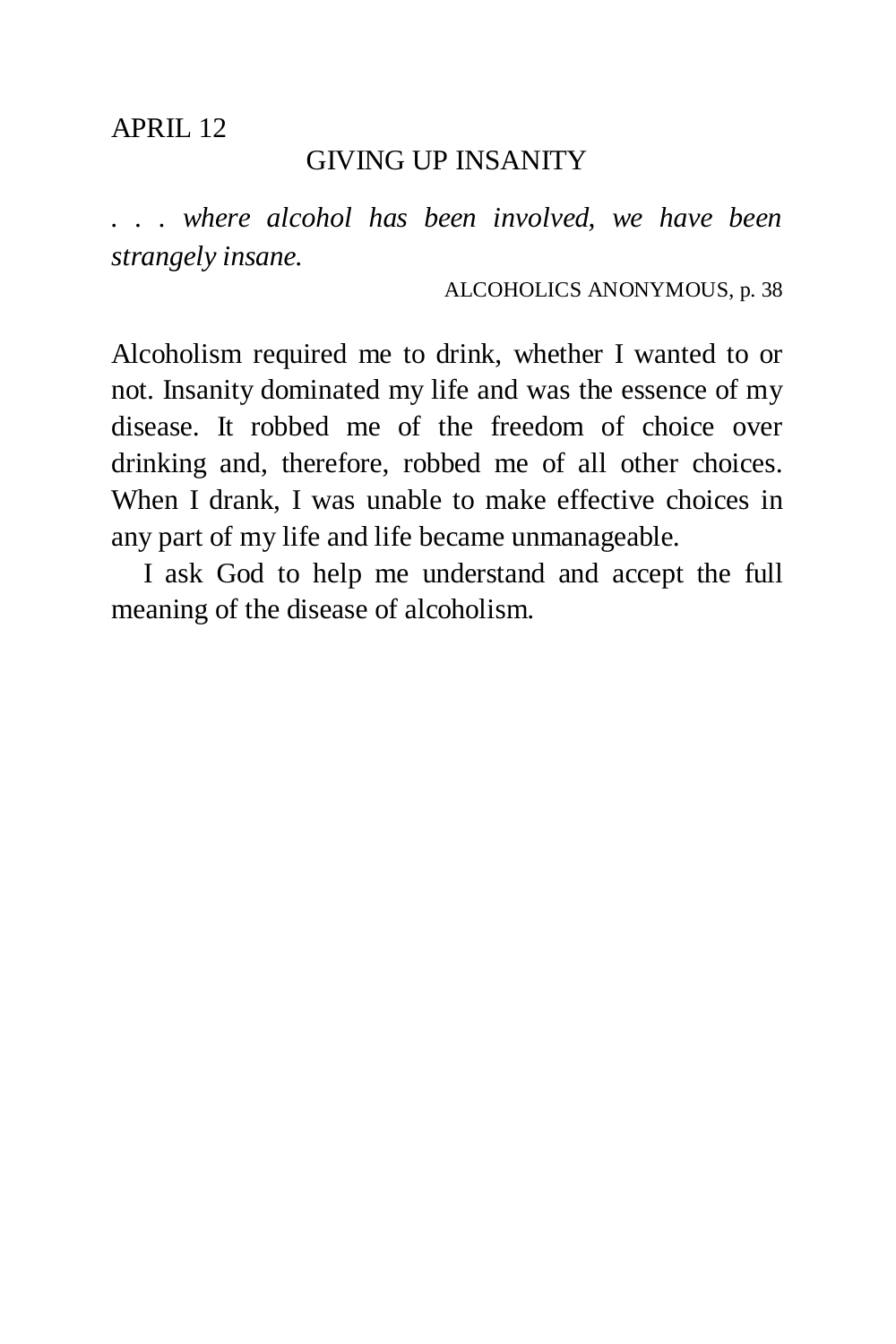# APRIL 13 THE FALSE COMFORT OF SELF-PITY

*Self-pity is one of the most unhappy and consuming defects that we know. It is a bar to all spiritual progress and can cut off all effective communication with our fellows because of its inordinate demands for attention and sympathy. It is a maudlin form of martyrdom, which we can ill afford.* 

AS BILL SEES IT, p. 238

The false comfort of self-pity screens me from reality only momentarily and then demands, like a drug, that I take an ever bigger dose. If I succumb to this it could lead to a relapse into drinking. What can I do? One certain antidote is to turn my attention, however slightly at first, toward others who are genuinely less fortunate than I, preferably other alcoholics. In the same degree that I actively demonstrate my empathy with them, I will lessen my own exaggerated suffering.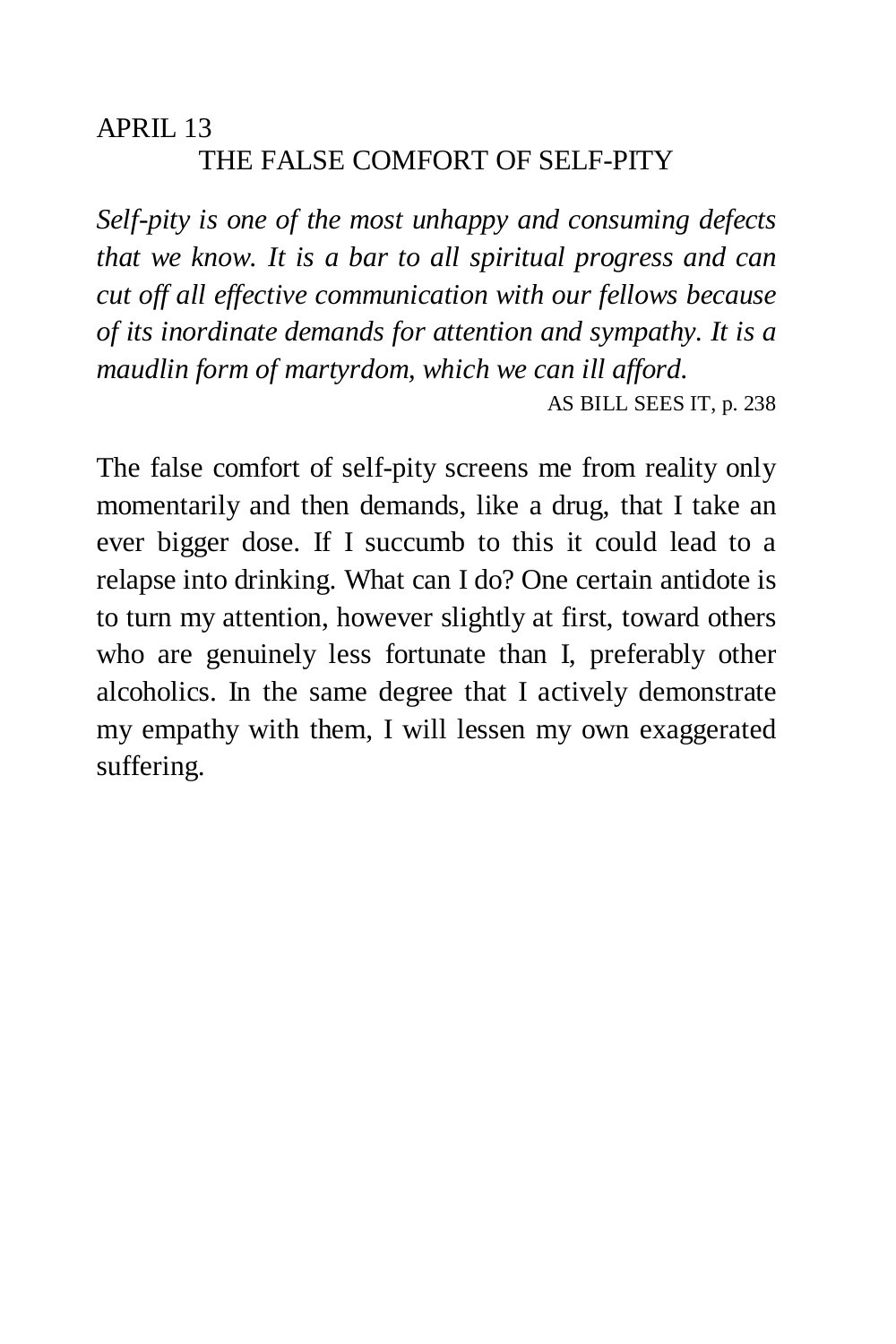# THE "NUMBER ONE OFFENDER"

*Resentment is the "number one" offender. It destroys more alcoholics than anything else. From it stem all forms of spiritual disease, for we have been not only mentally and physically ill, we have been spiritually sick.* 

ALCOHOLICS ANONYMOUS, p. 64

As I look at myself practicing the Fourth Step, it is easy to gloss over the wrong that I have done, because I can easily see it as a question of "getting even" for a wrong done to me. If I continue to relive my old hurt, it is a resentment and resentment bars the sunlight from my soul. If I continue o relive hurts and hates, I will hurt and hate myself. After years in the dark of resentments, I have bund the sunlight. I must let go of resentments; I cannot afford them.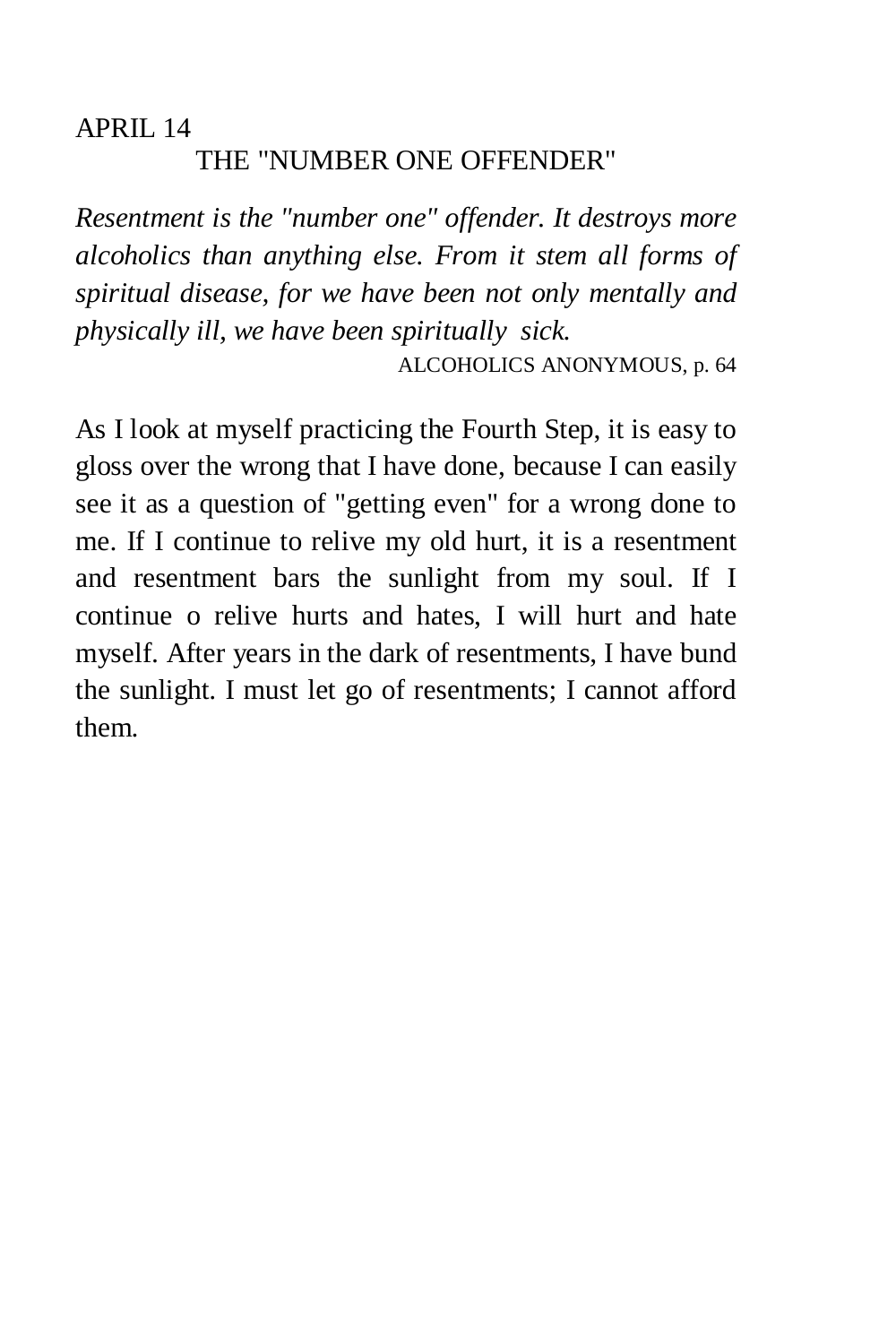# APRIL 15 THE BONDAGE OF RESENTMENTS

*. . . harboring resentment is infinitely grave. For then we shut ourselves off from the sunlight of the spirit.* 

AS BILL SEES IT, p. 5

It has been said, "Anger is a luxury I cannot afford." Does this suggest I ignore this human emotion? I believe not. Before I learned of the A.A. program, I was a slave to the behavior patterns of alcoholism. I was chained to negativity, with no hope of cutting loose.

The Steps offered me an alternative. Step Four was the beginning of the end of my bondage. The process of "letting go" started with an inventory. I needed not be frightened, for the previous Steps assured me I was not alone. My Higher Power led me to this door and gave me the gift of choice. Today I can choose to open the door to freedom and rejoice in the sunlight of the Steps, as they cleanse the spirit within me.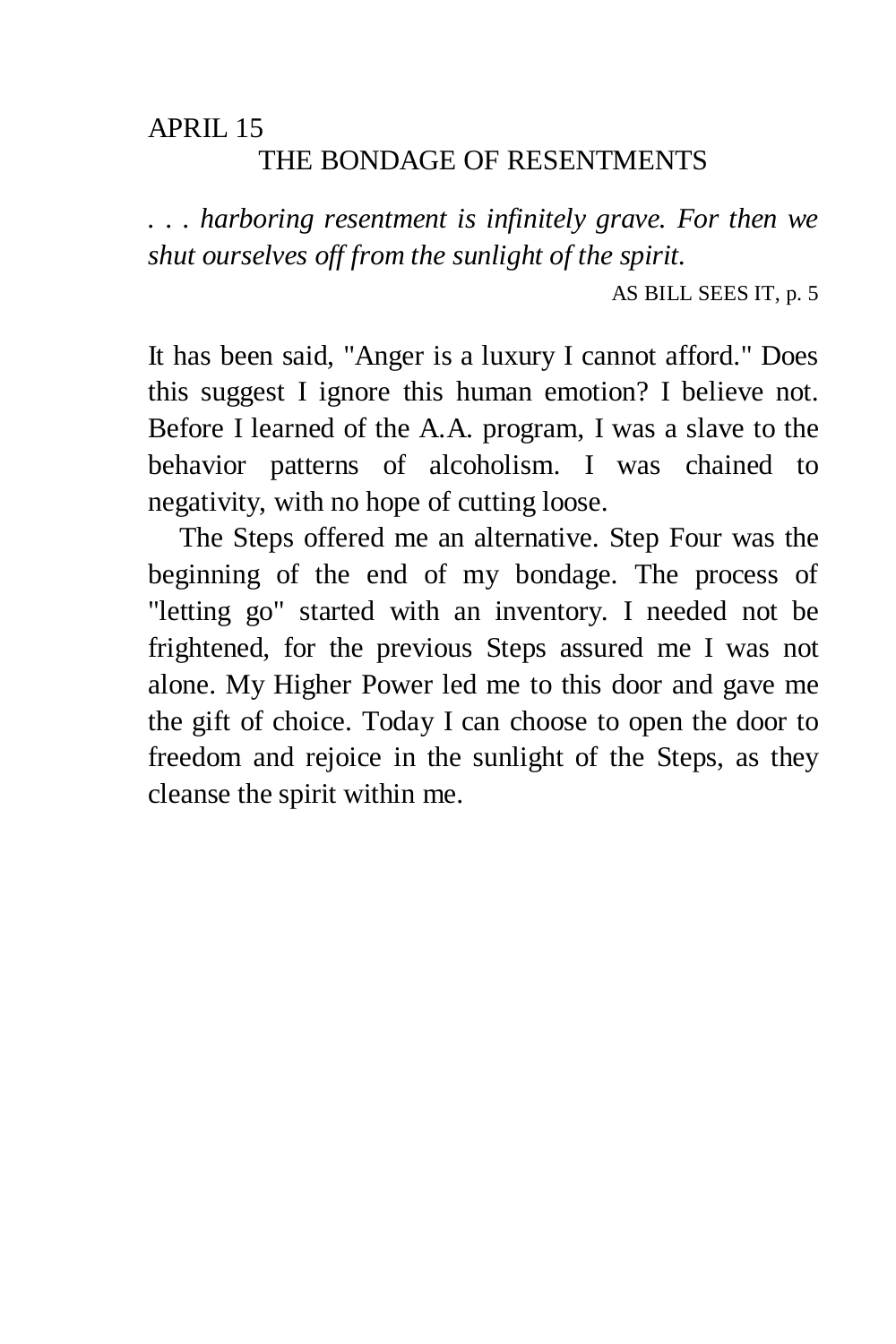# ANGER: A "DUBIOUS LUXURY"

*If we were to live, we had to be free of anger. The grouch and the brainstorm were not for us. They may be the dubious luxury of the normal men, but for alcoholics these things are poison.* 

ALCOHOLICS ANONYMOUS, p. 66

"Dubious luxury." How often have I remembered those words. It's not just anger that's best left to nonalcoholics; I built a list including justifiable resentment, self-pity, judgmentalism, self-righteousness, false pride and false humility. I'm always surprised to read the actual quote. So well have the principles of the program been drummed into me that I keep thinking all of these defects are listed too. Thank God I can't afford them—or I surely would indulge in them.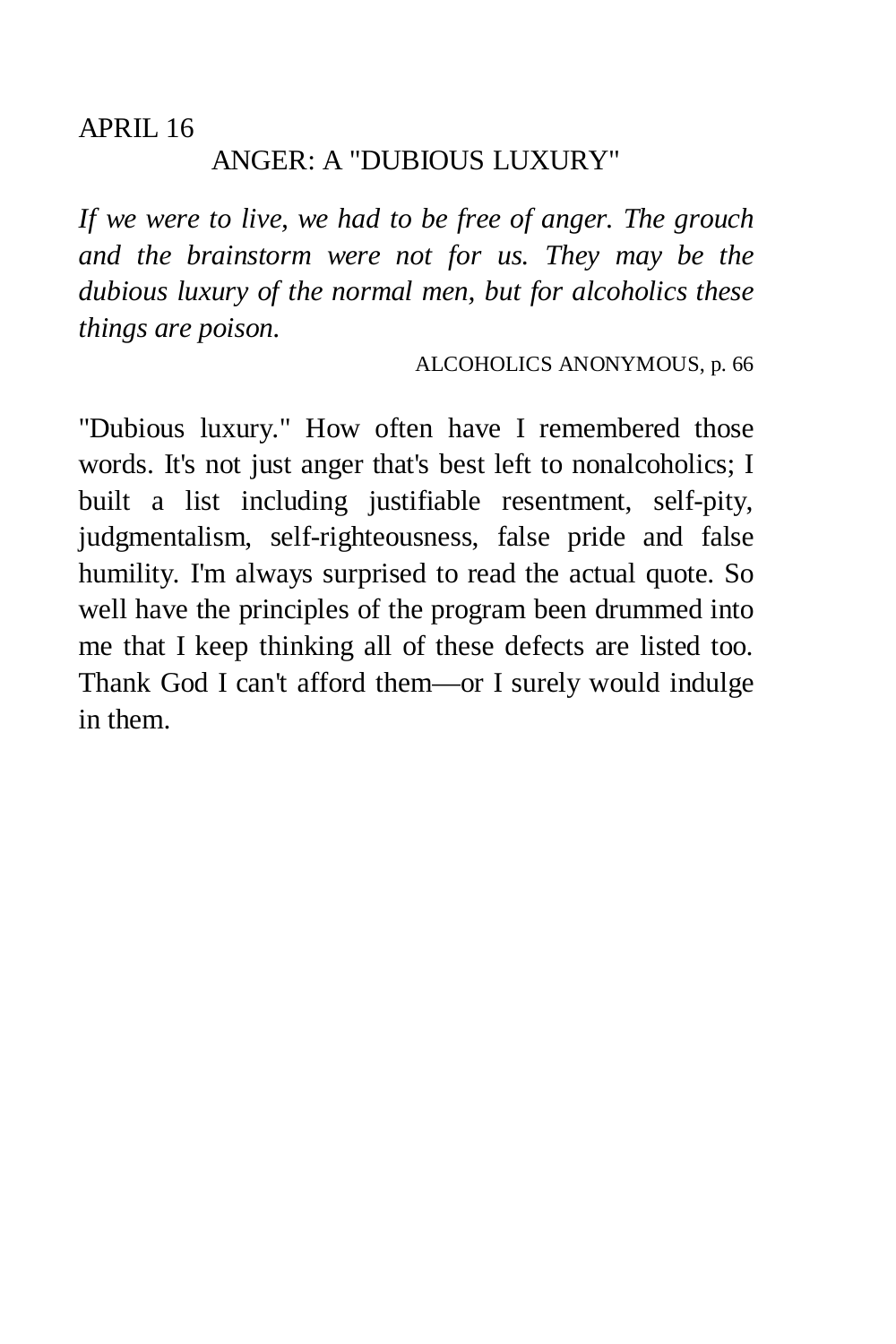### LOVE AND FEAR AS OPPOSITES

*All these failings generate fear, a soul-sickness in its own right.* 

TWELVE STEPS AND TWELVE TRADITIONS, p. 49

"Fear knocked at the door; faith answered; no one was there." I don't know to whom this quote should be attributed, but it certainly indicates very clearly that fear is an illusion. I create the illusion myself.

I experienced fear early in my life and I mistakenly thought that the mere presence of it made me a coward. I didn't know that one of the definitions of "courage" is "the willingness to do the right thing in spite of fear." Courage, then, is not necessarily the absence of fear.

During the times I didn't have love in my life I most assuredly had fear. To fear God is to be afraid of joy. In looking back, I realize that, during the times I feared God most, there was no joy in my life. As I learned not to fear God, I also learned to experience joy.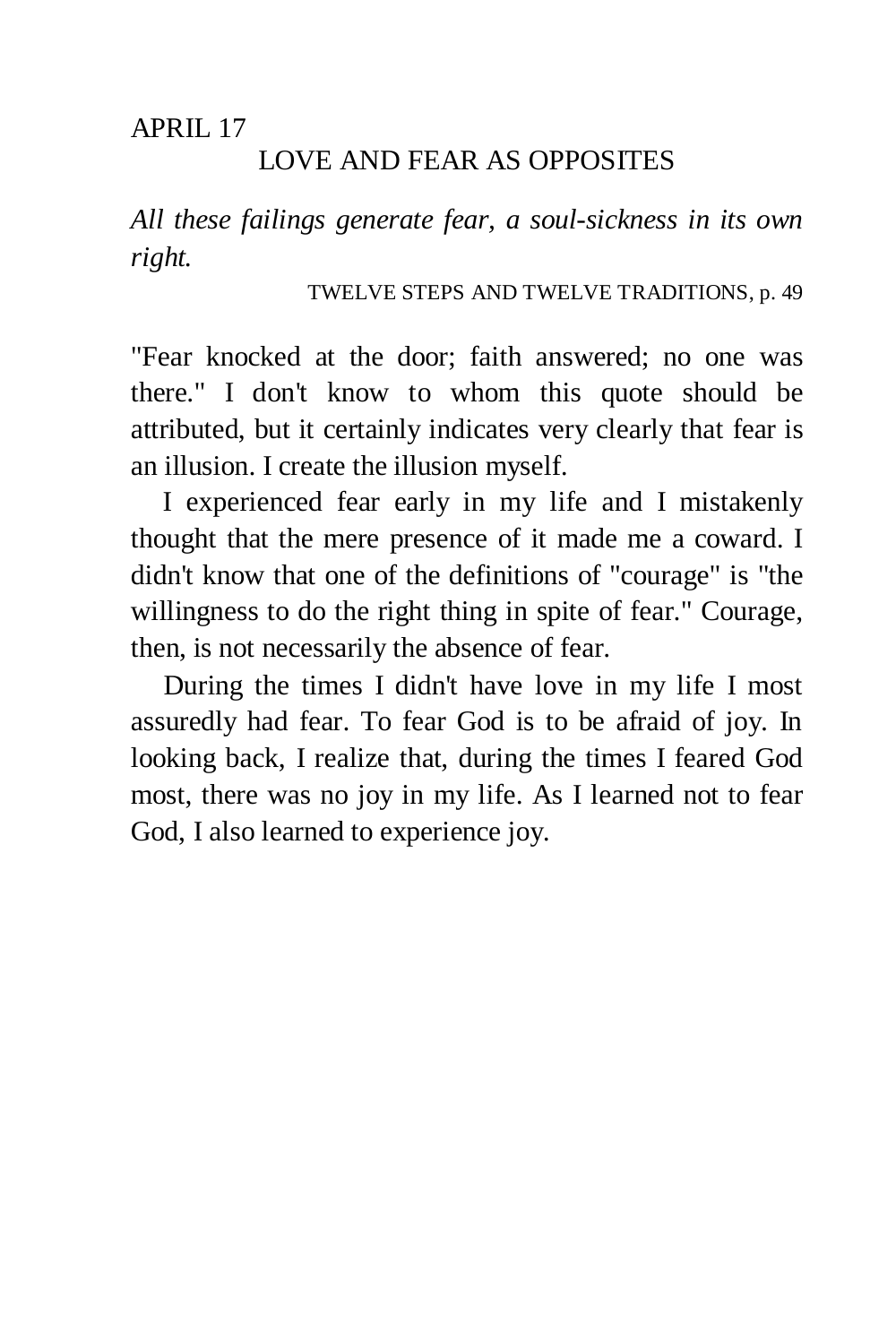#### SELF-HONESTY

*The deception of others is nearly always rooted in the deception of ourselves. . . . When we are honest with another person, it confirms that we have been honest with ourselves and with God.* 

AS BILL SEES IT, p. 17

When I was drinking, I deceived myself about reality, rewriting it to what I wanted it to be. Deceiving others is a character defect—even if it is just stretching the truth a bit or cleaning up my motives so others would think well of me. My Higher Power can remove this character defect, but first I have to help myself become willing to receive that help by not practicing deception. I need to remember each day that deceiving myself about myself is setting myself up for failure or disappointment in life and in Alcoholics Anonymous. A close, *honest* relationship with a Higher Power is the only solid foundation I've found for honesty with self and with others.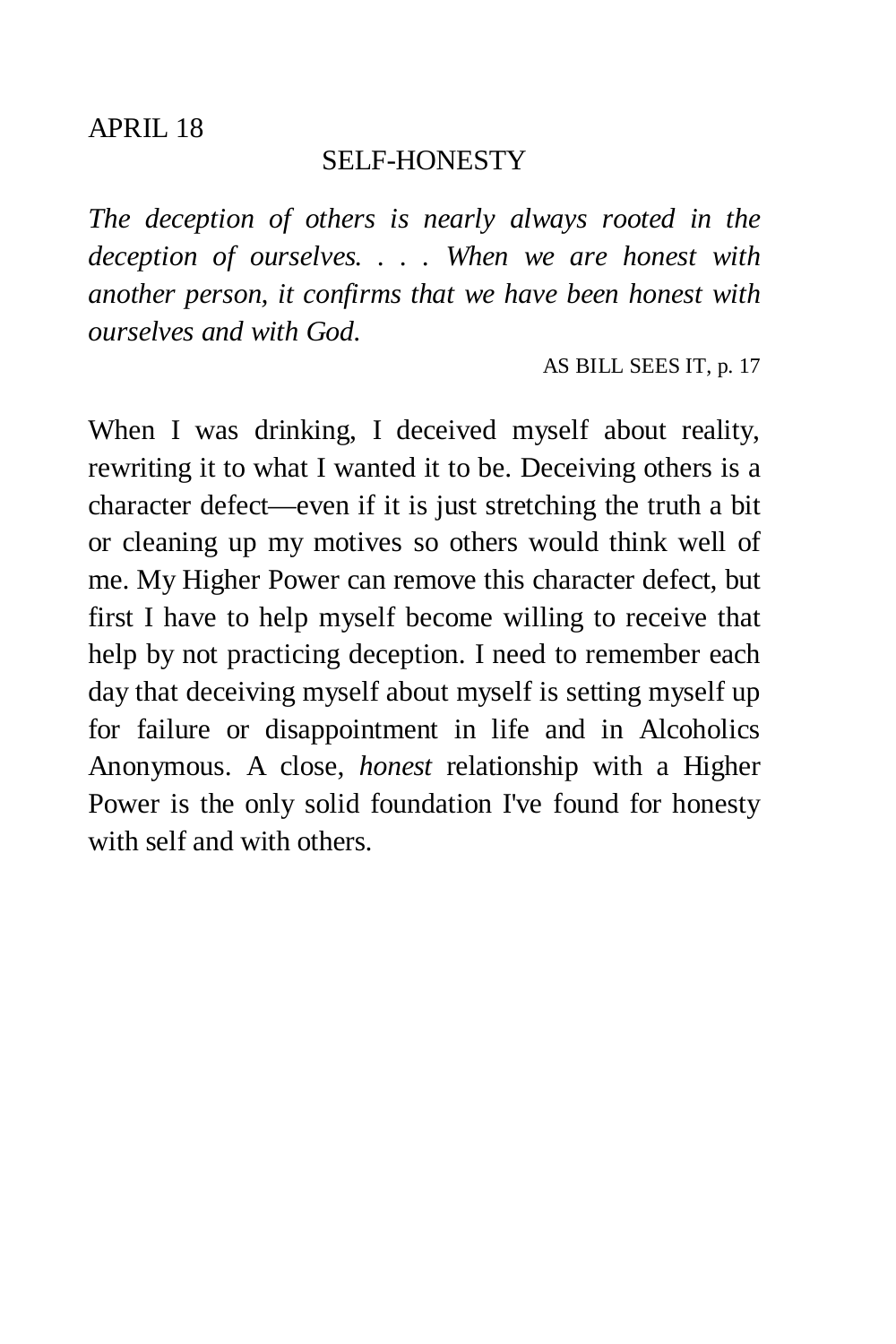#### BROTHERS IN OUR DEFECTS

*We recovered alcoholics are not so much brothers in virtue as we are brothers in our defects, and in our common strivings to overcome them* 

AS BILL SEES IT, p. 167

The identification that one alcoholic has with another is mysterious, spiritual—almost incomprehensible. But it is there. I "feel" it. Today I feel that I can help people and that they can help me.

It is a new and exciting feeling for me to care for someone; to care what they are feeling, hoping for, praying for; to know their sadness, joy, horror, sorrow, grief; to want to share those feelings so that someone can have relief. I never knew how to do this—or how to try. I never even cared. The Fellowship of A.A., and God, are teaching me how to care about others.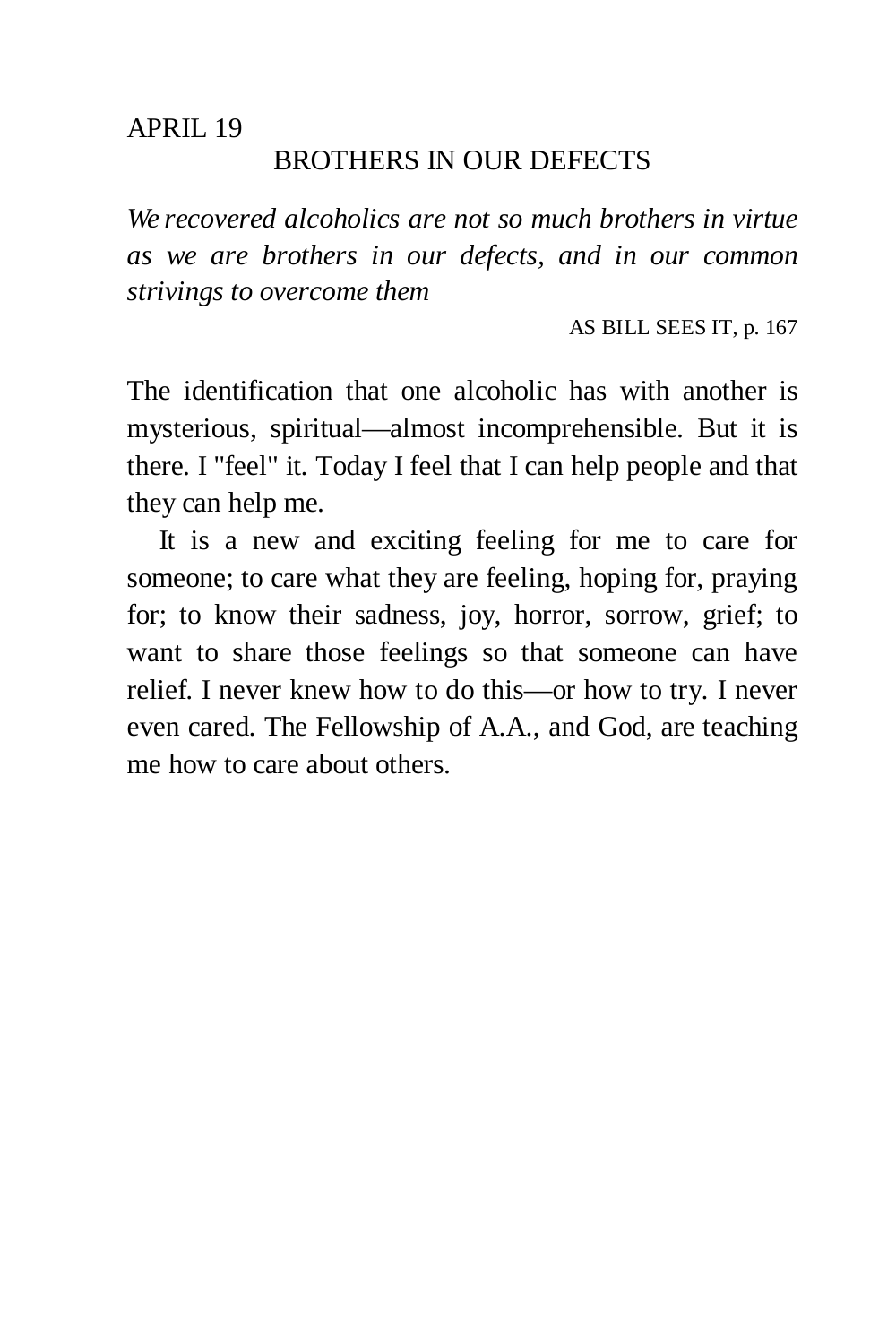#### SELF-EXAMINATION

*. . . we ask God to direct our thinking, especially asking that it be divorced from self-pity, dishonest or self-seeking motives.* 

ALCOHOLICS ANONYMOUS, p. 86

When said sincerely, this prayer teaches me to be truly unselfish and humble, for even in doing good deeds I often used to seek approval and glory for myself. By examining my motives in all that I do, I can be of service to God and others, helping them do what they want to do. When I put God in charge of my thinking, much needless worry is eliminated and I believe He guides me throughout the day. When I eliminate thoughts of self-pity, dishonesty and selfcenteredness as soon as they enter my mind, I find peace with God, my neighbor and myself.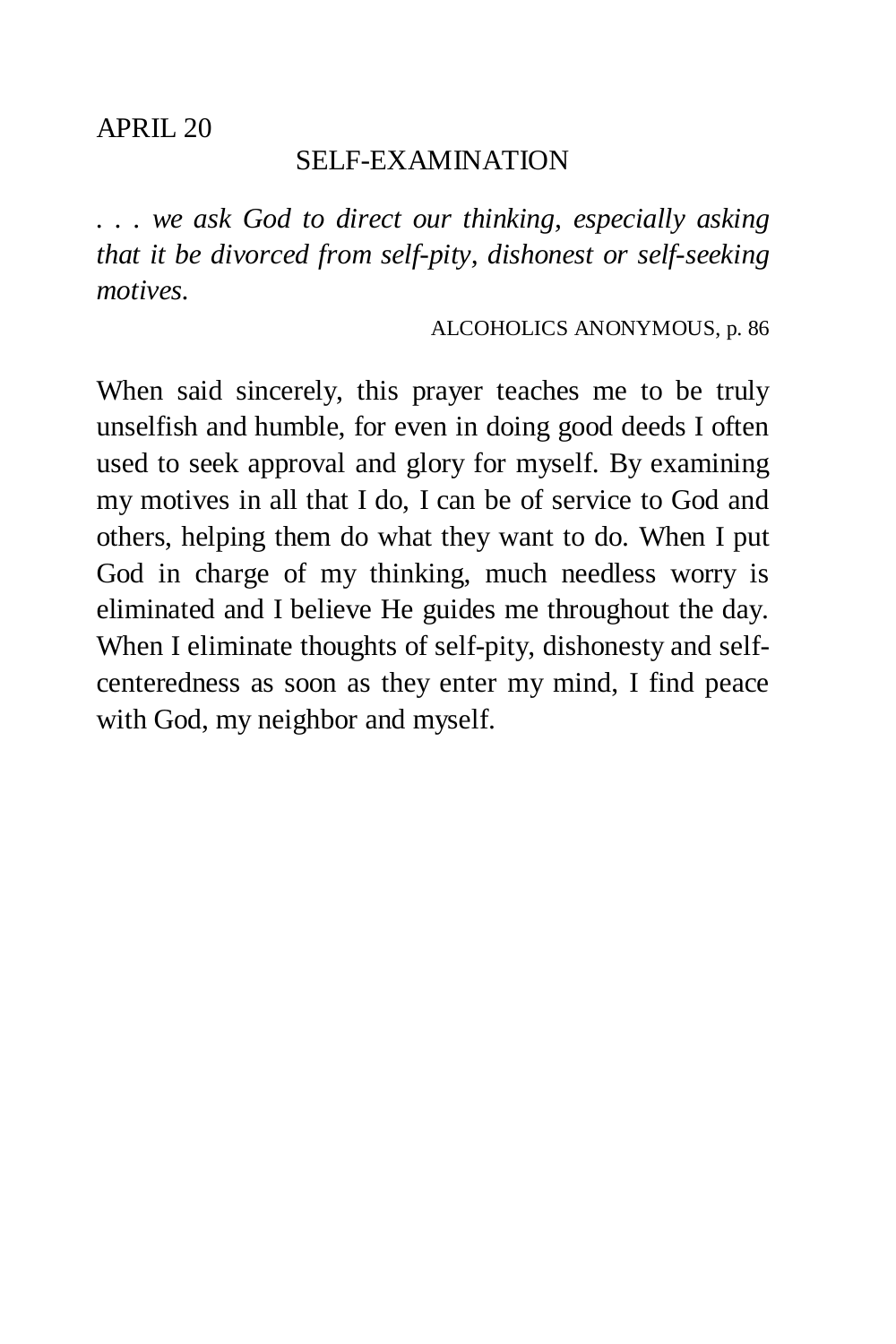# CULTIVATING FAITH

*"I don't think we can do anything very well in this world unless we practice it And I don't believe we do A.A. too well unless we practice it. . . . We should practice . . . acquiring the spirit of service. We should attempt to acquire some faith, which isn't easily done, especially for the person who has always been very materialistic, following the standards of society today. But I think faith can be acquired; it can be acquired slowly; it has to be cultivated. That was not easy for me, and I assume that it is difficult for everyone else. ..."* 

DR. BOB AND THE GOOD OLDTIMERS, pp. 307-08

Fear is often the force that prevents me from acquiring and cultivating the power of faith. Fear blocks my appreciation of beauty, tolerance, forgiveness, service, and serenity.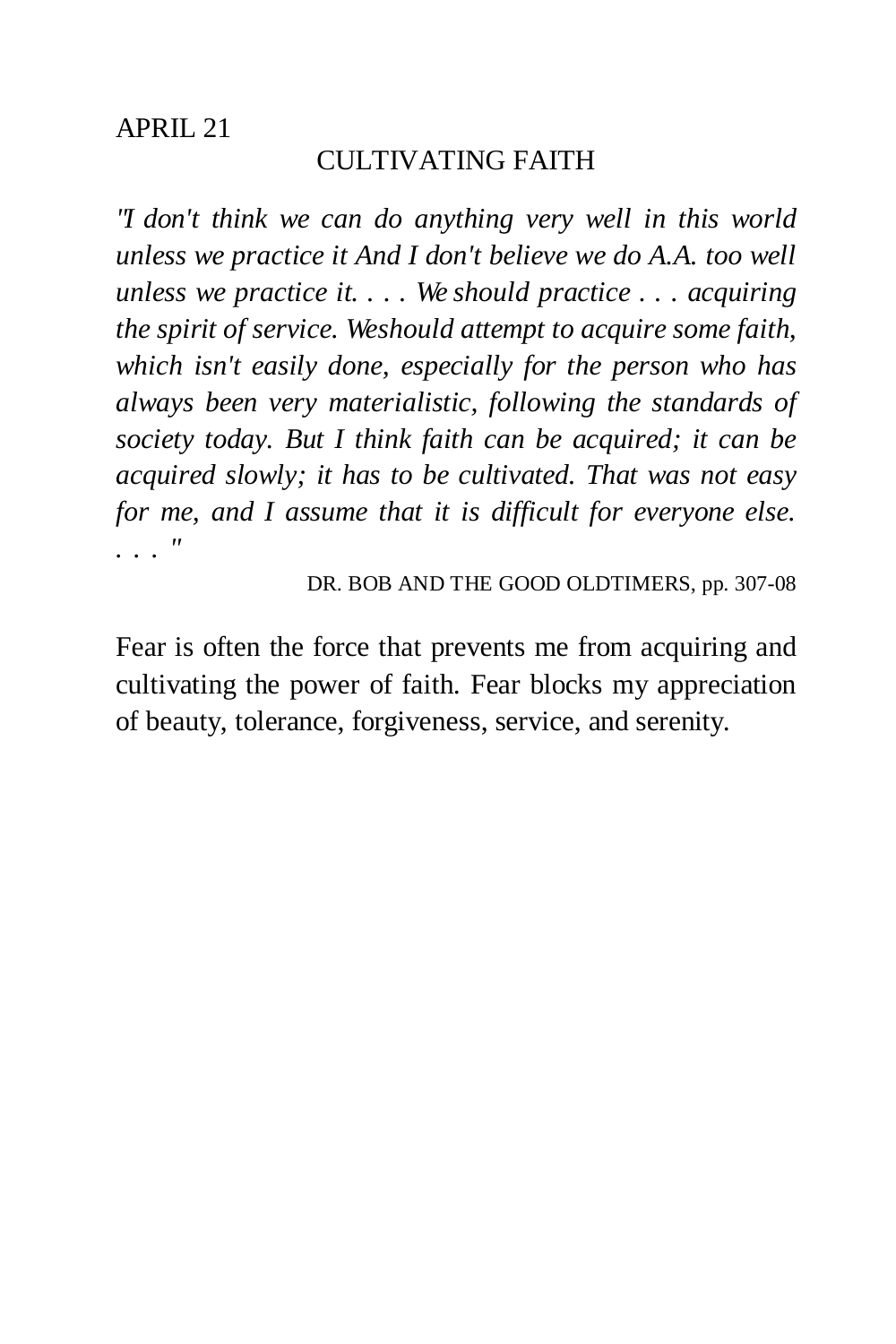APRIL<sub>22</sub>

# NEW SOIL . . . NEW ROOTS

*Moments of perception can build into a lifetime of spiritual serenity, as I have excellent reason to know, loots of reality, supplanting the neurotic underbrush, will hold fast despite the high winds of the forces which would destroy us, or which we would use to destroy ourselves.* 

AS BILL SEES IT, p. 173

[ came to A.A. green—a seedling quivering with exposed taproots. It was for survival but it was a >beginning. I stretched, developed, twisted, but with he help of others, my spirit eventually burst up from the roots. I was free. I acted, withered, went inside, prayed, acted again, understood anew, as one moment of perception struck. Up from my roots, spirit-arms lengthened into strong, green .hoots: high-springing servants stepping skyward.

Here on earth God unconditionally continues the legacy of higher love. My A.A. life put me "on a different footing . . . [my] roots grasped a new soil" *(Alcoholics Anonymous,*  p. 12).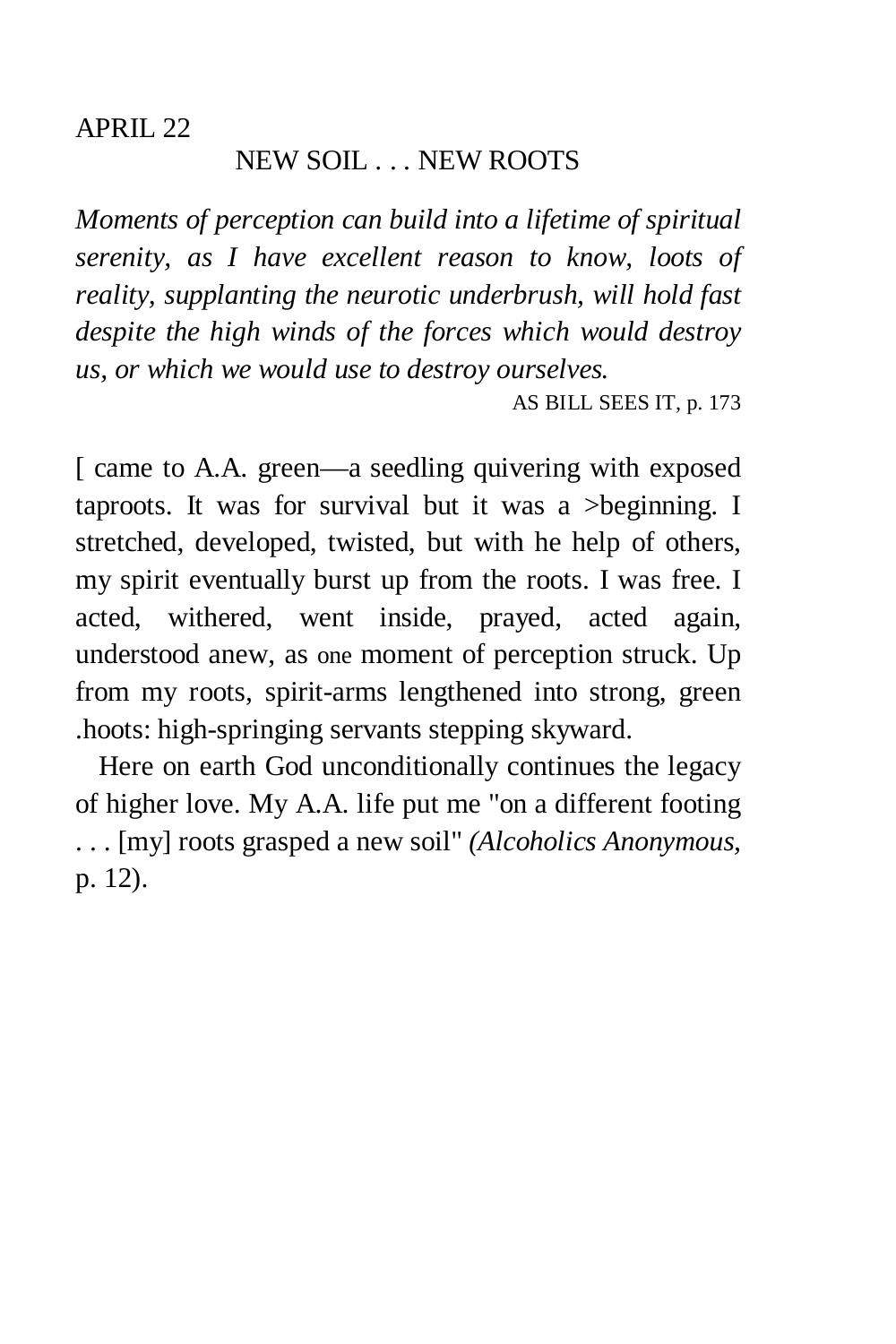# A.A. IS NOT A CURE-ALL

*It would be a product of false pride to claim that A. A. is a cure-all, even for alcoholism* 

AS BILL SEES IT, p. 285

In my early years of sobriety I was full of pride, thinking that A. A. was the only source of treatment for a good and happy life. It certainly was the basic ingredient for my sobriety and even today, with over twelve years in the program, I am very involved in meetings, sponsorship and service. During the first four years of my recovery, I found it necessary to seek professional help, since my emotional health was extremely poor. There are those folks too, who have found sobriety and happiness in other organizations. A.A. taught me that I had a choice: to go to any lengths to enhance my sobriety. A.A. may not be a cure-all for everything, but it is the center of my sober living.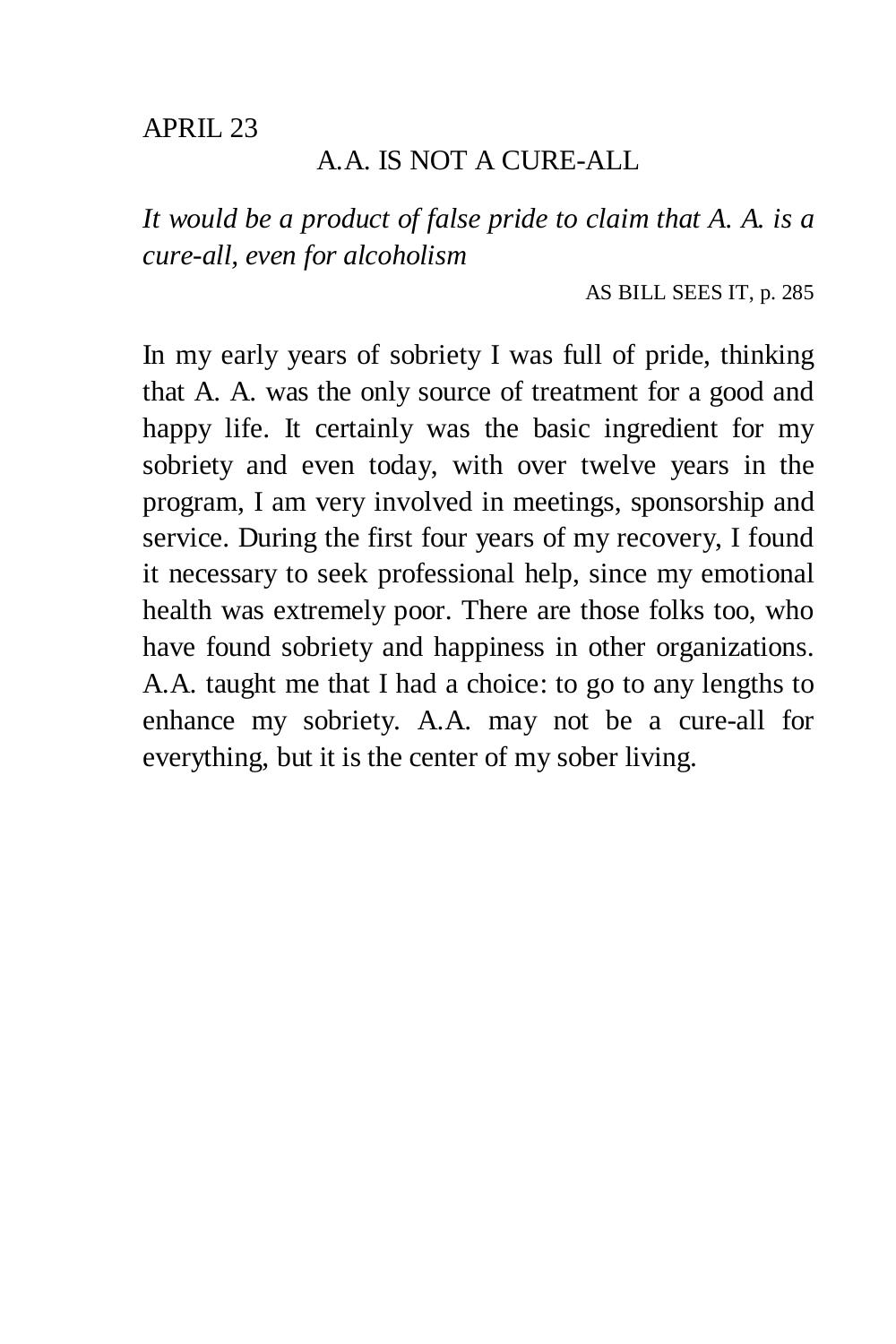# LEARNING TO LOVE OURSELVES

*Alcoholism was a lonely business, even though we were surrounded by people who loved us . . . We were trying to find emotional security either by dominating or by being dependent upon others . . . We still vainly tried to be secure by some unhealthy sort of domination or dependence.* 

AS BILL SEES IT, p. 252

When I did my personal inventory I found that I had unhealthy relationships with most people in my life—my friends and family, for example. I always felt isolated and lonely. I drank to dull emotional pain.

It was through staying sober, having a good sponsor and working the Twelve Steps that I was able to build up my low self-esteem. First the Twelve Steps taught me to become my own best friend, and then, when I was able to love myself, I could reach out and love others.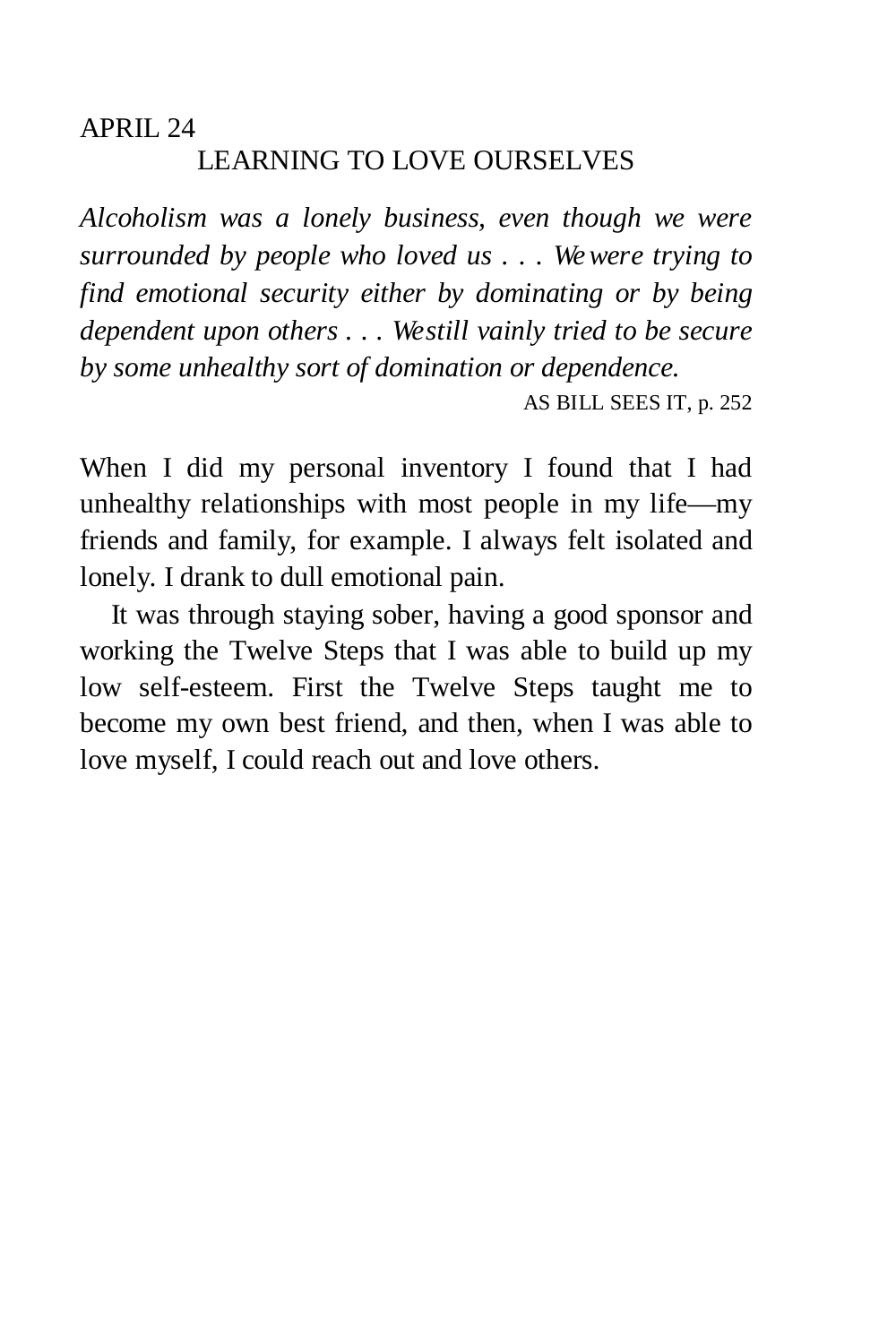## ENTERING A NEW DIMENSION

*In the late stages of our drinking the will to resist has fled. Yet when we admit complete defeat and when we become entirely ready to try A. A. principles, our obsession leaves us and we enter a new dimension—freedom under God as we understand Him.* 

AS BILL SEES IT, p. 283

I am fortunate to be among the ones who have had this awesome transformation in my life. When I entered the doors of A.A., alone and desperate, I had been beaten into willingness to believe anything I heard. One of the things I heard was, "This *could* be your last hangover, or you can keep going round and round." The man who said this obviously was a whole lot better off than 1.1 liked the idea of admitting defeat and I have been free ever since! My heart heard what my mind never could: "Being powerless over alcohol is no big deal." I'm free and I'm grateful!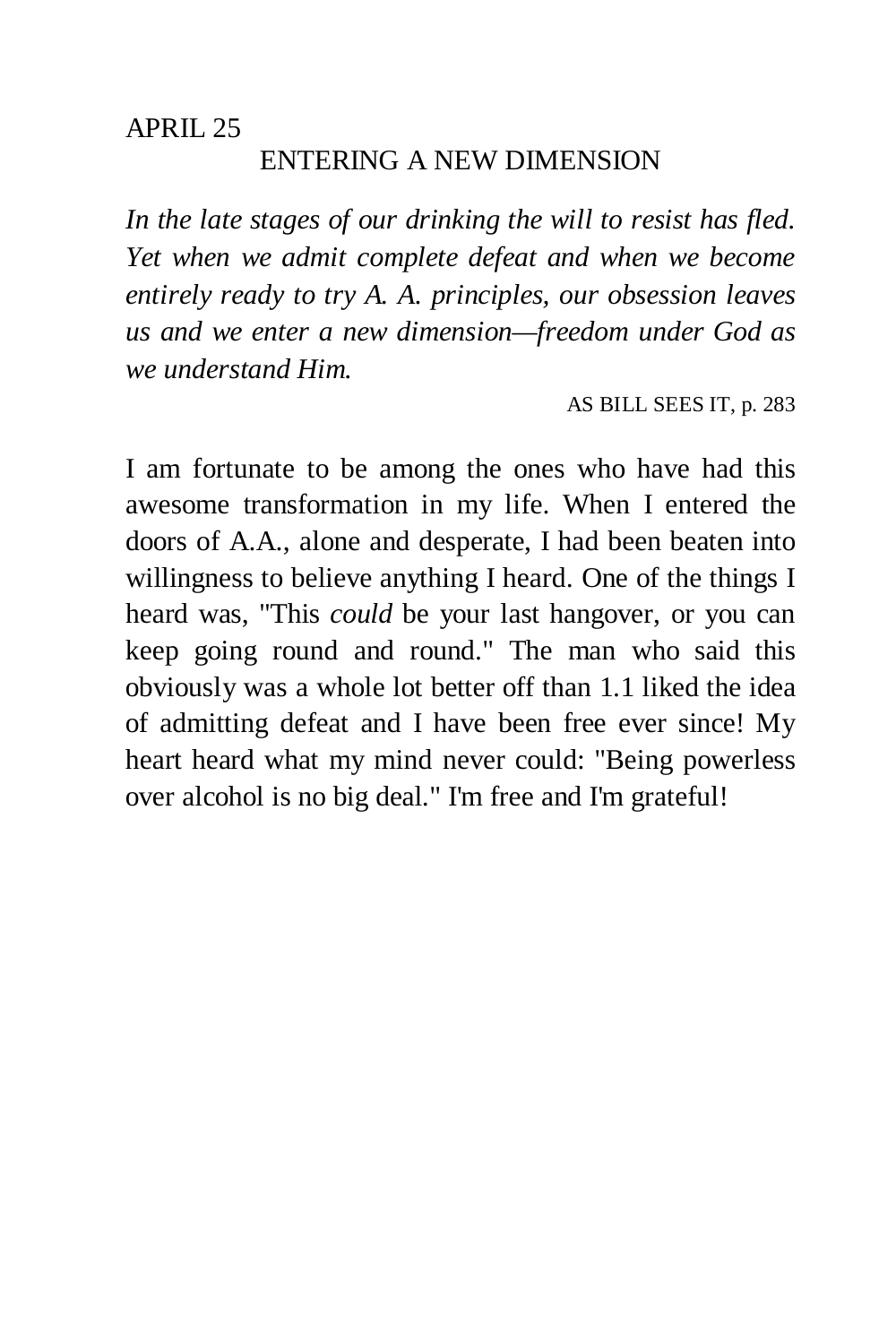# APRIL 26 HAPPINESS IS NOT THE POINT

*/ don't think happiness or unhappiness is the point. How do we meet the problems we face? How do we best learn from them and transmit what we have learned to others, if they would receive the knowledge?* 

AS BILL SEES IT, p. 306

In my search "to be happy," I changed jobs, married and divorced, took geographical cures, and ran myself into debt—financially, emotionally and spiritually. In A.A., I'm learning to grow up. Instead of demanding that people, places and things make me happy, I can ask God for selfacceptance. When a problem overwhelms me, A.A.'s Twelve Steps will help me grow through the pain. The knowledge I gain can be a gift to others who suffer with the same problem. As Bill said, "When pain comes, we are expected to learn from it willingly, and help others to learn. When happiness comes, we accept it as a gift, and thank God for it." *(As Bill Sees It,* p. 306)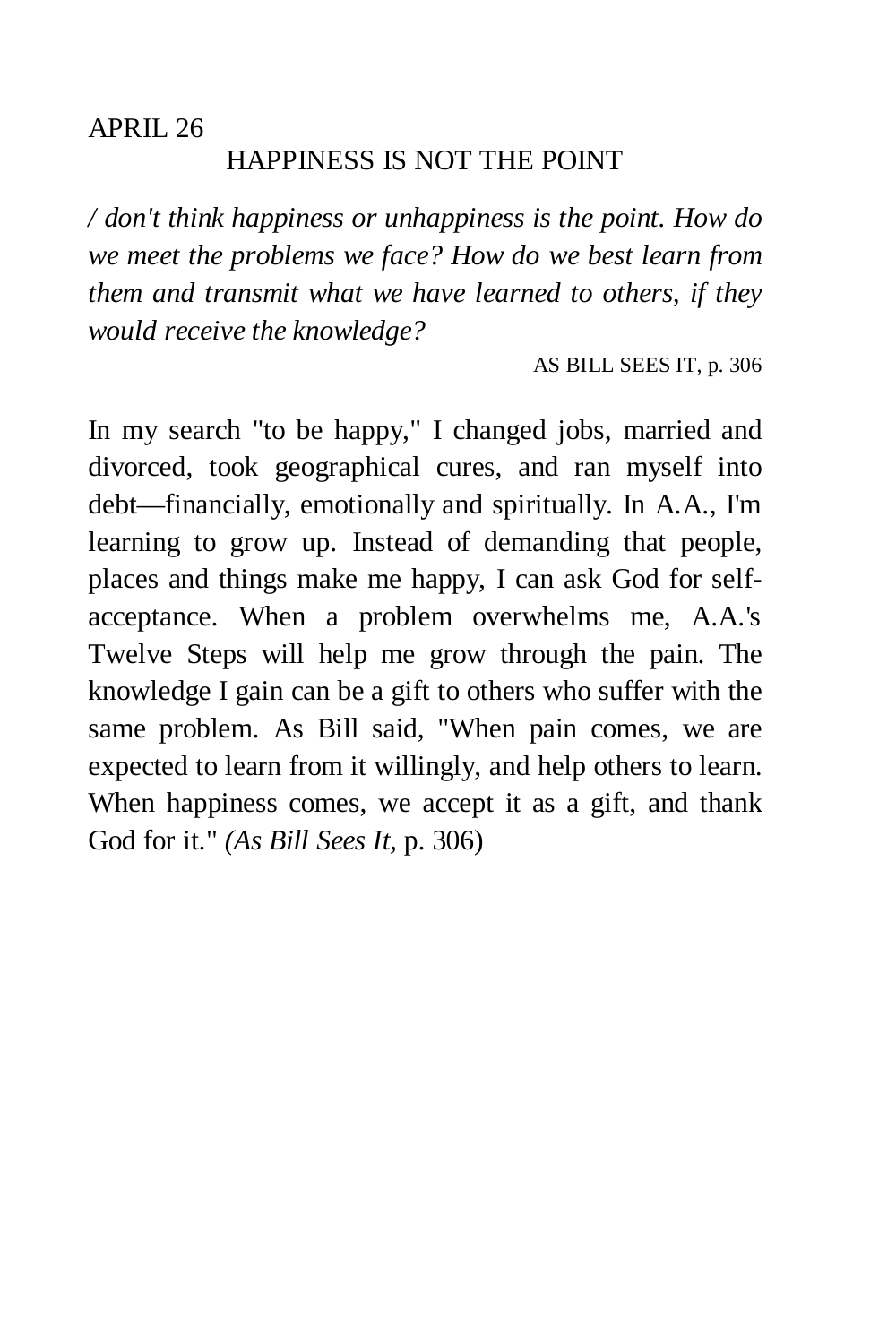# JOYFUL DISCOVERIES

*We realize we know only a little. God will constantly disclose more to you and to us. Ask Him in your morning meditation what you can do each day for the man who is still sick. The answers will come, if your own house is in order. But obviously you cannot transmit something you haven't got. See to it that your relationship with Him is right, and great events will come to pass for you and countless others. This is the Great Fact for us.* 

ALCOHOLICS ANONYMOUS, p. 164

Sobriety is a journey of joyful discovery. Each day brings new experience, awareness, greater hope, deeper faith, broader tolerance. I must maintain these attributes or I will have nothing to pass on.

Great events for this recovering alcoholic are the normal everyday joys found in being able to live another day in God's grace.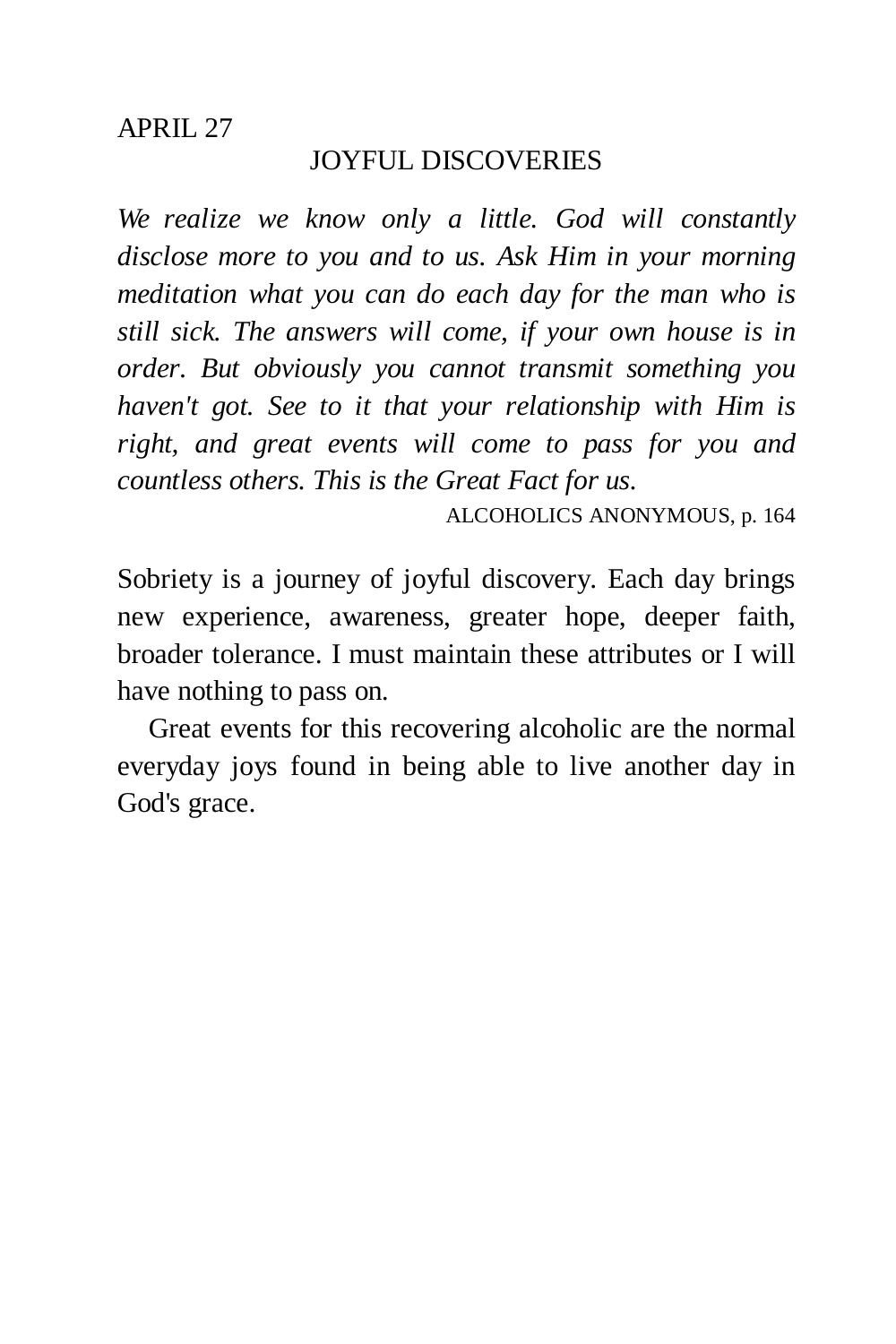# APRIL 28 TWO "MAGNIFICENT STANDARDS"

*All A.A. progress can be reckoned in terms of just two words: humility and responsibility. Our whole spiritual development can be accurately measured by our degree of adherence to these magnificent standards.* 

AS BILL SEES IT, p. 271

To acknowledge and respect the views, accomplishments and prerogatives of others and to accept being wrong shows me the way of *humility.* To practice the principles of A.A. in all my affairs guides me to be *responsible.* Honoring these precepts gives credence to Tradition Four—and to all other Traditions of the Fellowship. Alcoholics Anonymous has evolved a philosophy of life full of valid motivations, rich in highly relevant principles and ethical values, a view of life which can be extended beyond the confines of the alcoholic population. To honor these precepts I need only to pray, and care for my fellow man as if each one were my brother.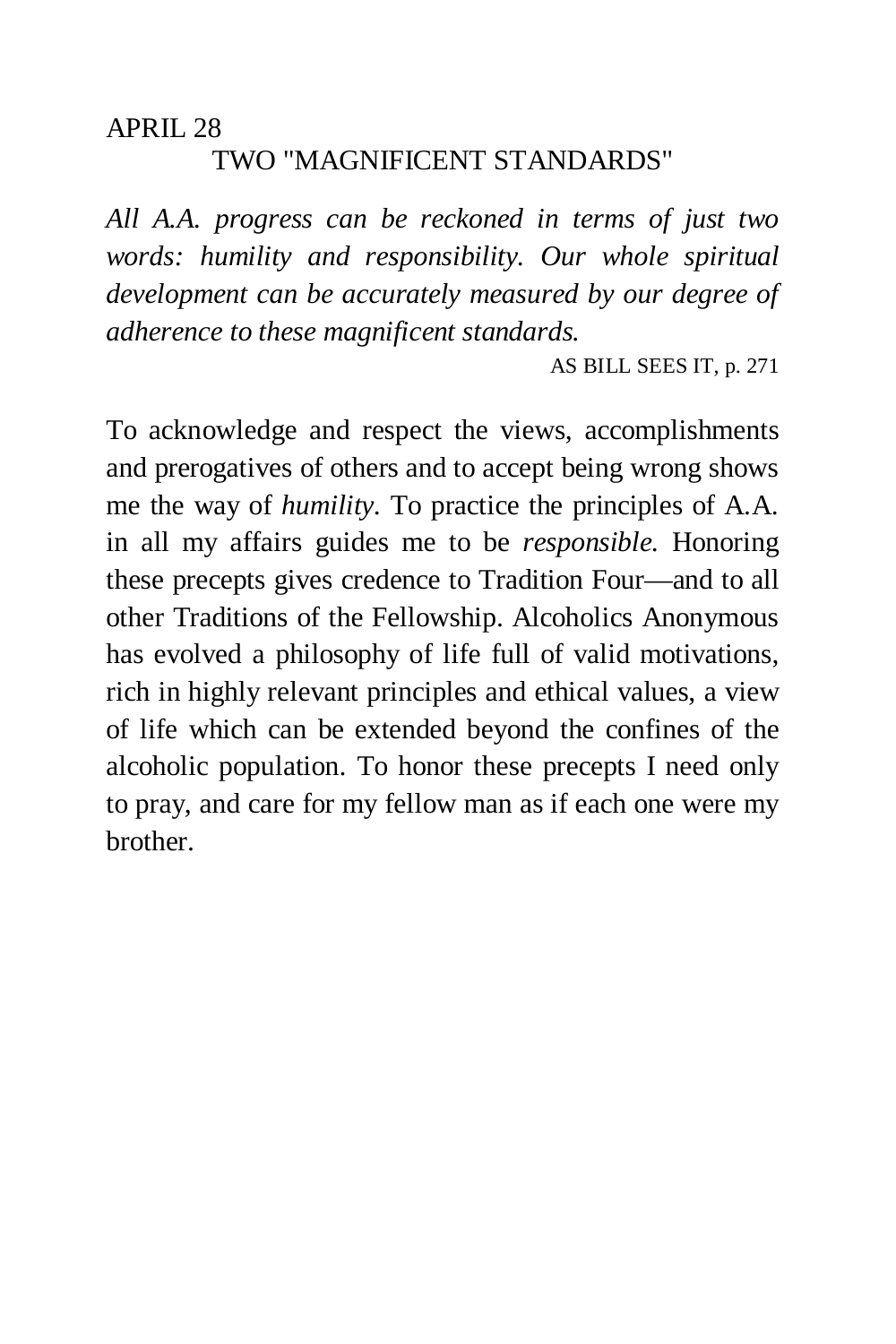## GROUP AUTONOMY

*Some may think that we have carried the principle of group autonomy to extremes. For example, in its original "long form," Tradition Four declares: "Any two or three gathered together for sobriety may call themselves an A.A. group, provided that as a group they have no other affiliation. "\* . . . But this ultra-liberty is not so risky as it looks.* 

A.A. COMES OF AGE PP 104-05

As an active alcoholic, I abused every liberty that life afforded. How could A.A. expect me to respect the "ultraliberty" bestowed by Tradition Four? Learning respect has become a lifetime job.

A.A. has made me fully accept the necessity of discipline and that, if I do not assert it from within, then I will pay for it. This applies to groups too. Tradition Four points me in a spiritual direction, in spite of my alcoholic inclinations.

\* This is a misquote; Bill quoted the Third Tradition, but was referring to Tradition Four.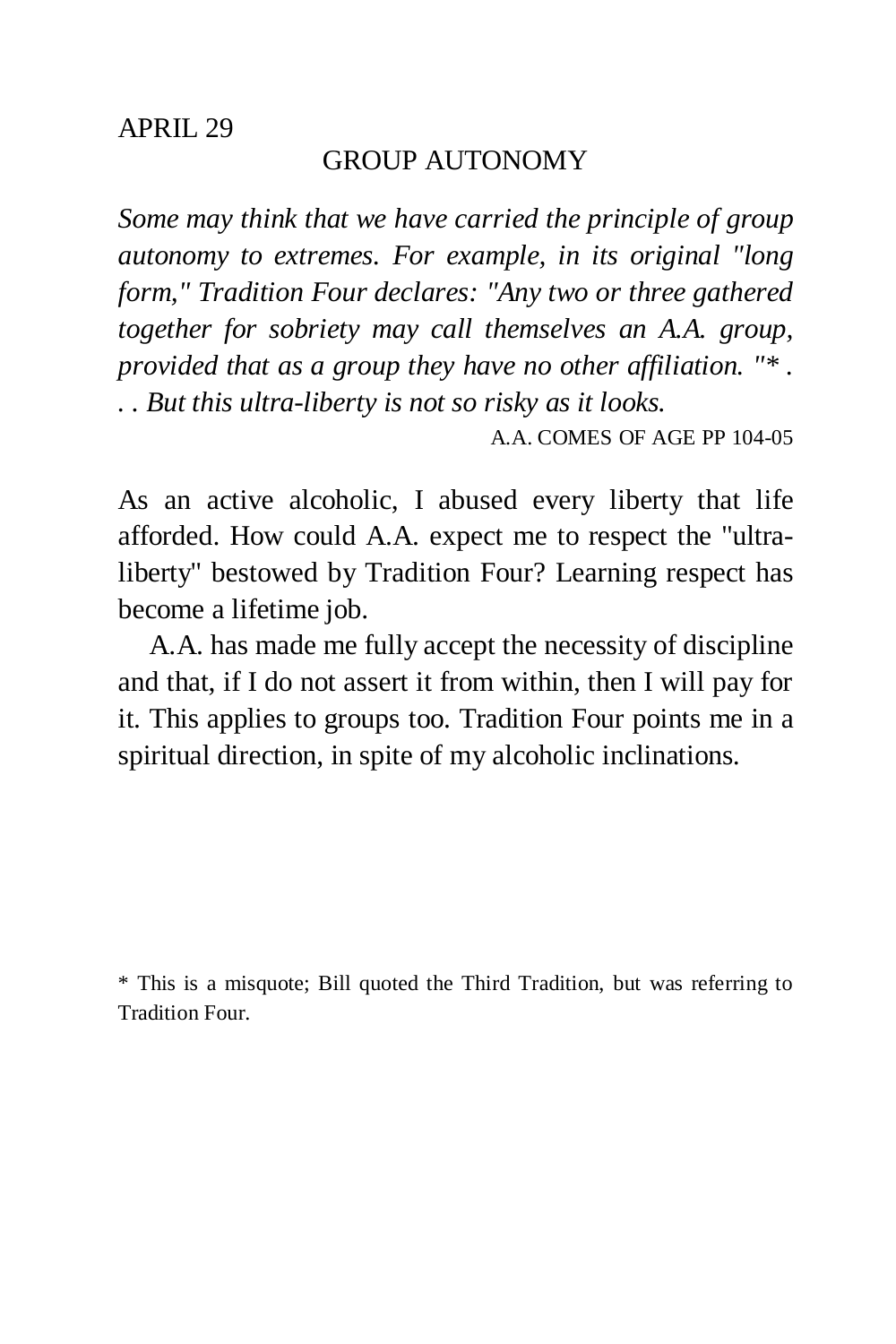# A GREAT PARADOX

*These legacies of suffering and of recovery are easily passed among alcoholics, one to the other. This is our gift from God, and its bestowal upon others like us is the one aim that today animates A.A.'s all around the globe.* 

TWELVE STEPS AND TWELVE TRADITIONS, p. 151

The great paradox of A.A. is that I know I cannot keep the precious gift of sobriety unless I give it away.

My primary purpose is to stay sober. In A.A. I have no other goal, and the importance of this is a matter of life or death for me. If I veer from this purpose I lose. But A.A. is not only for me; it is for the alcoholic who still suffers. The legions of recovering alcoholics stay sober by sharing with fellow alcoholics. The way to my recovery is to show others in A.A. that when I share with them, we both grow in the grace of the Higher Power, and both of us are on the road to a happy destiny.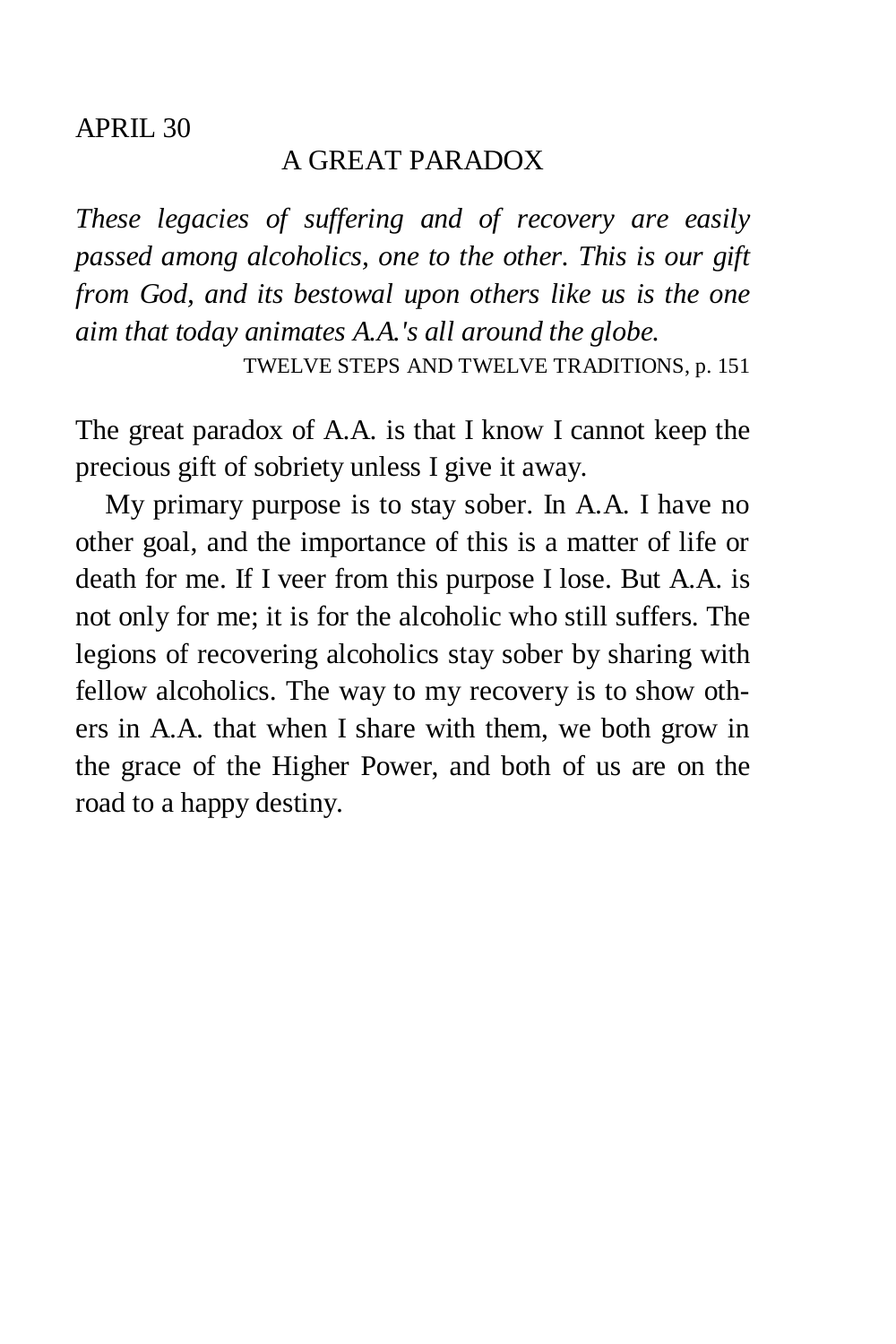### HEALING HEART AND MIND

*Admitted to God, to ourselves, and to another human being the exact nature of our wrongs.* 

TWELVE STEPS AND TWELVE TRADITIONS, p. 55

Since it is true that God comes to me through people, I can see that by keeping people at a distance I also keep God at a distance. God is nearer to me than I think and I can experience Him by loving people and allowing people to love me. But I can neither love nor be loved if I allow my secrets to get in the way.

It's the side of myself that I refuse to look at that rules me. I must be willing to look at the dark side in order to heal my mind and heart because that is the road to freedom. I must walk into darkness to find the light and walk into fear to find peace.

By revealing my secrets—and thereby ridding myself of guilt—I can actually change my thinking; by altering my thinking, I can change myself. My thoughts create my future. What I will be tomorrow is determined by what I think today.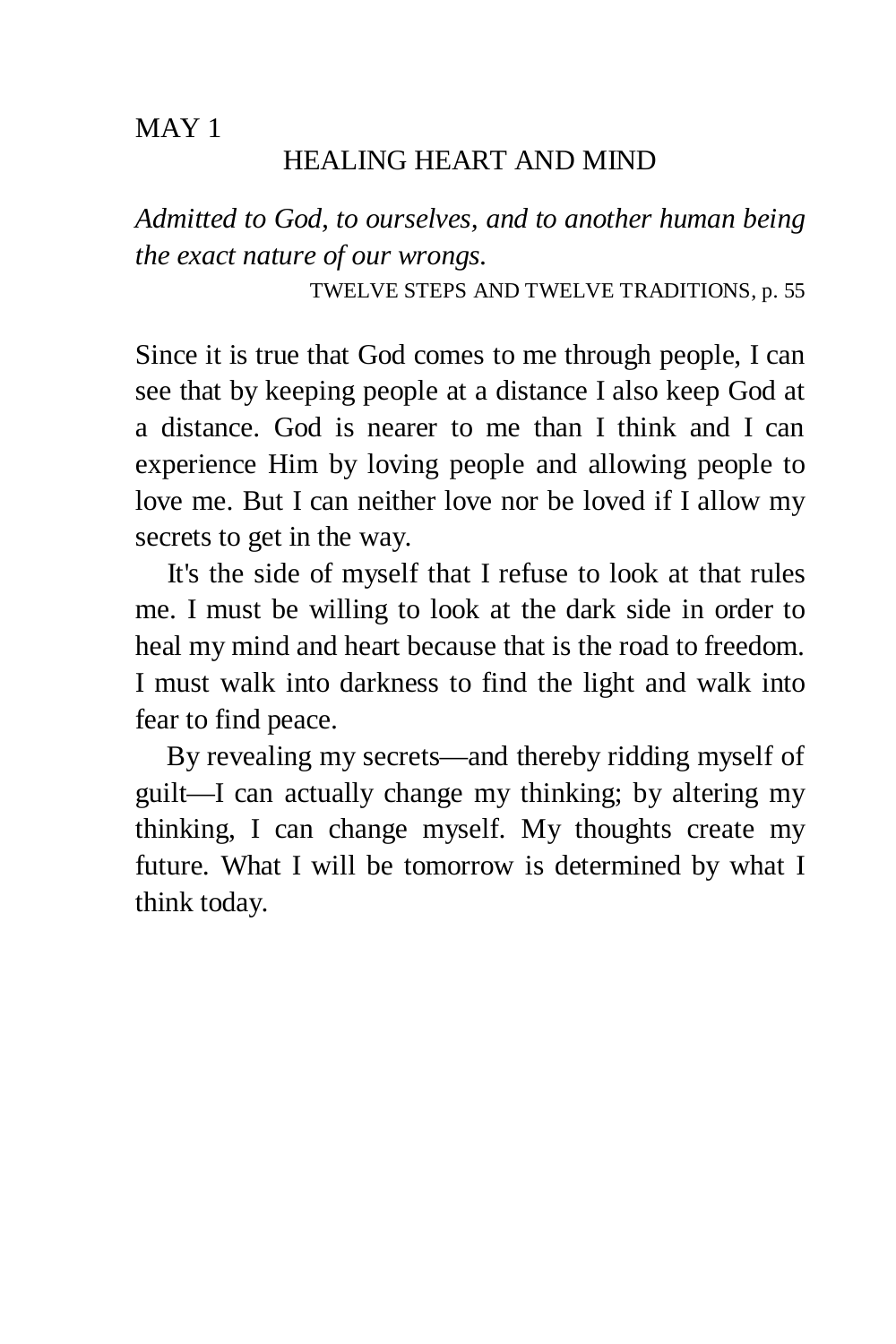#### MAY<sub>2</sub>

# LIGHTING THE DARK PAST

*Cling to the thought that, in God's hands, the dark past is the greatest possession you have—the key to life and happiness for others. With it you can avert death and misery for them.* 

ALCOHOLICS ANONYMOUS, p. 124

No longer is my past an autobiography; it is a reference book to be taken down, opened and shared. Today as I report for duty, the most wonderful picture comes through. For, though this day be dark— as some days must be—the stars will shine even brighter later. My witness that they do shine will be called for in the very near future. All my past will this day be a part of me, because it is the key, not the lock.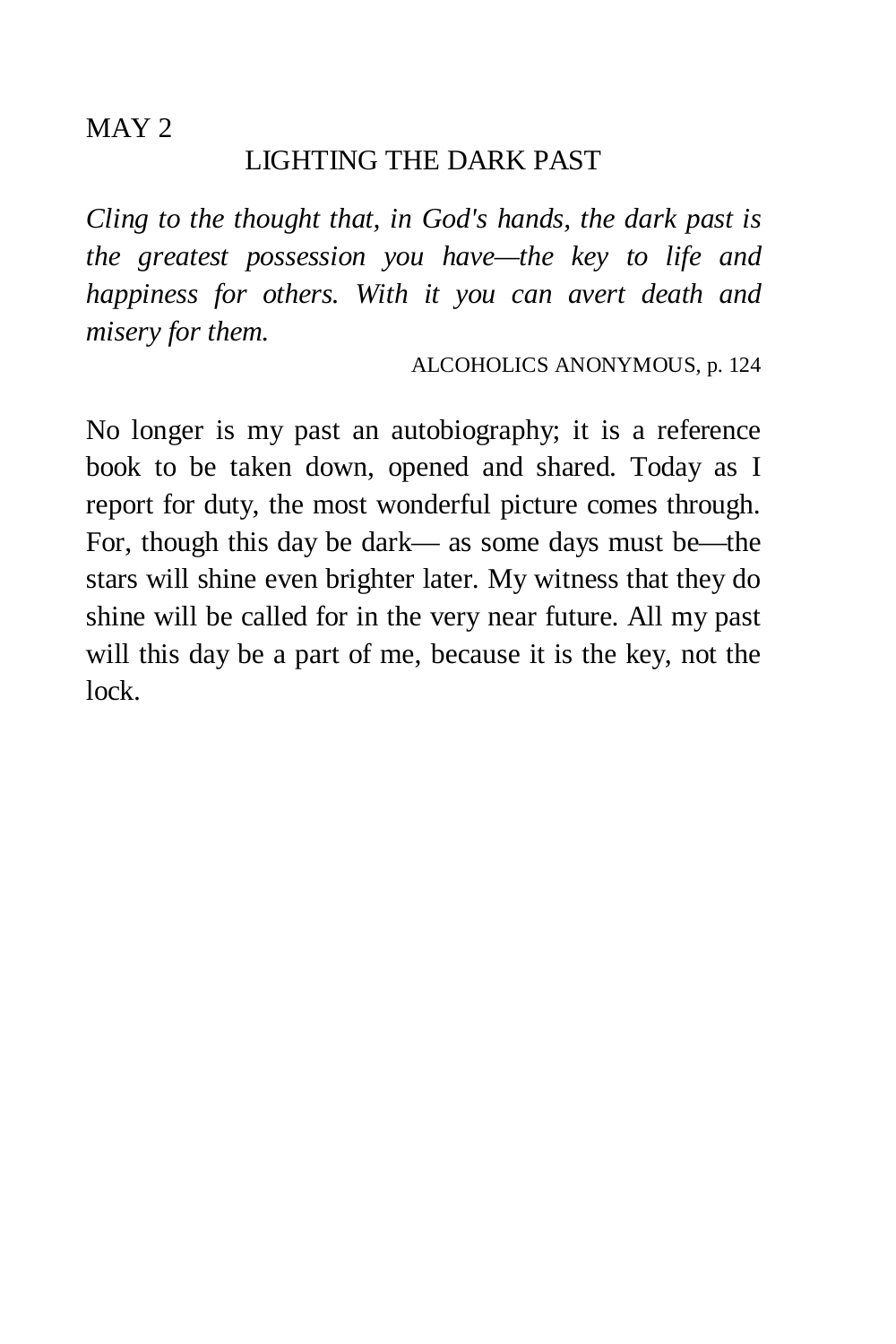# CLEANING HOUSE

*Somehow, being alone with God doesn't seem as embarrassing as facing up to another person. Until we actually sit down and talk aloud about what we have so long hidden, our willingness to clean house is still largely theoretical.* 

TWELVE STEPS AND TWELVE TRADITIONS, p. 60

It wasn't unusual for me to talk to God, and myself, about my character defects. But to sit down, face to face, and openly discuss these intimacies with another person was much more difficult. I recognized in the experience, however, a similar relief to the one I had experienced when I first admitted I was an alcoholic. I began to appreciate the spiritual significance of the program and that this Step was just an introduction to what was yet to come in the remaining seven Steps.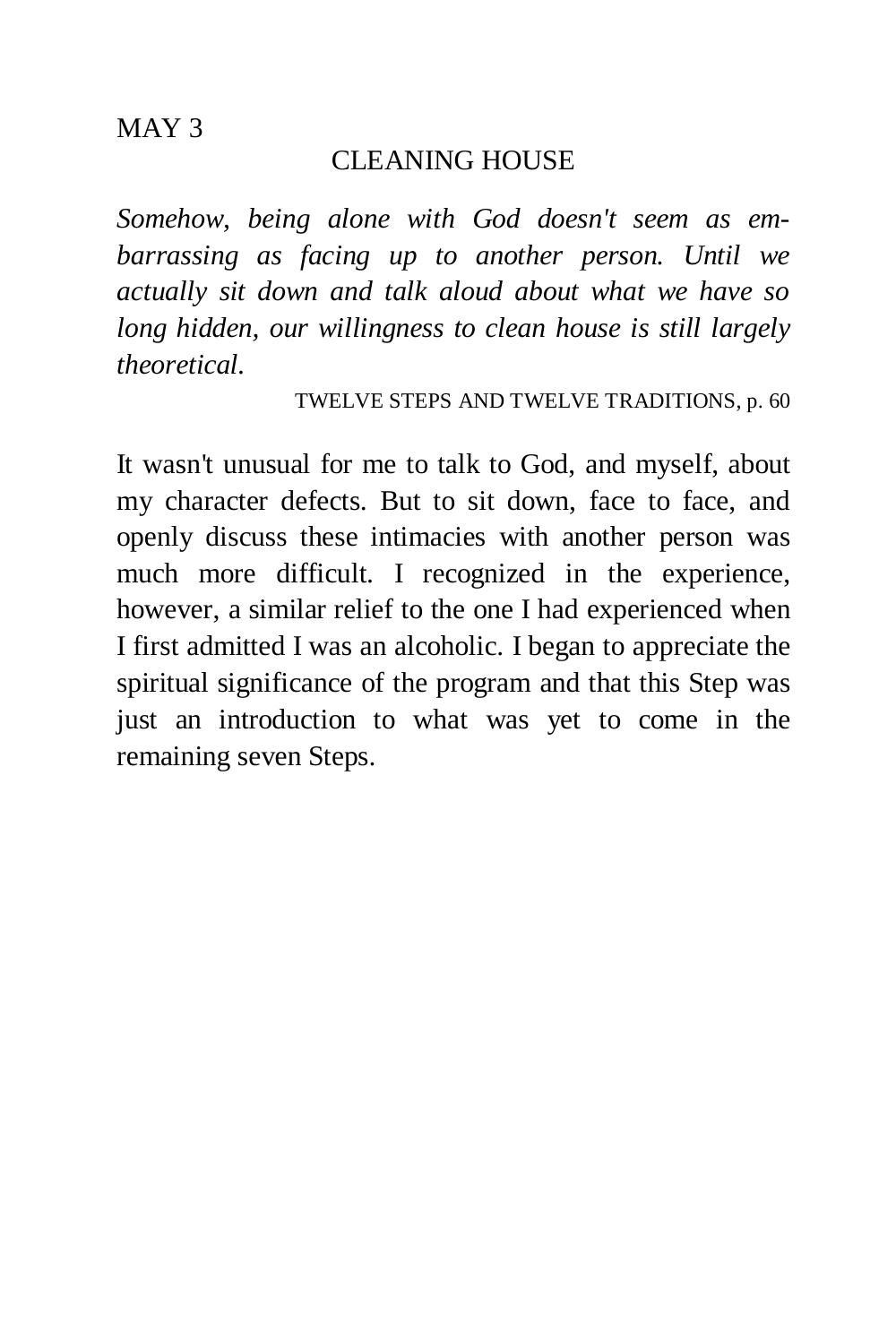# "ENTIRELY HONEST"

*We must be entirely honest with somebody if we expect to live long or happily in this world.* 

ALCOHOLICS ANONYMOUS, p. 73-74

Honesty, like all virtues, is to be shared. It began after I shared "... [my] whole life's story with someone ... " in order to find my place in the Fellowship. Later I shared my life in order to help the newcomer find his place with us. This sharing helps me to learn honesty in all my dealings and to know that God's plan for me comes true through honest openness and willingness.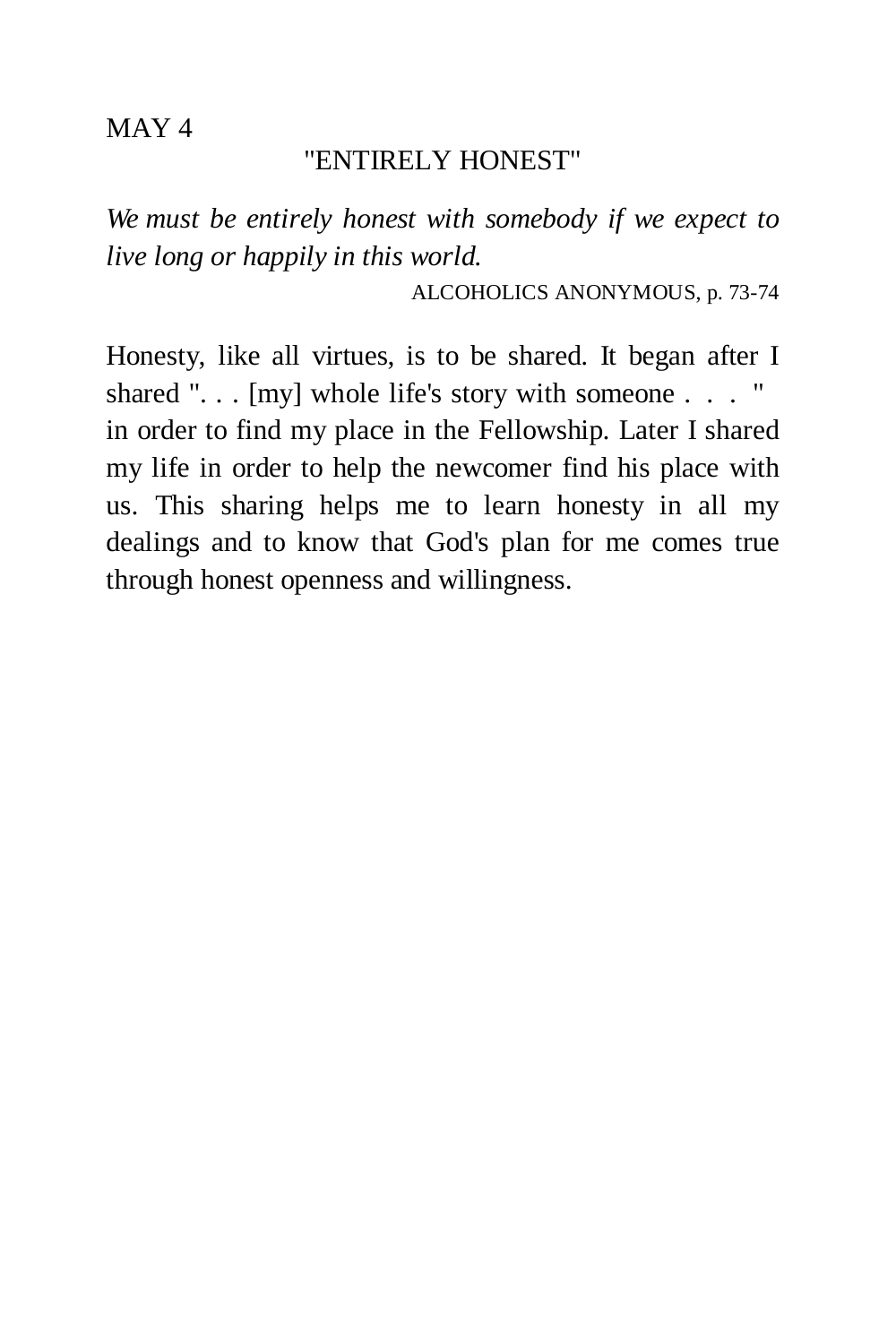### THE FOREST *AND* THE TREES

*. . . what comes to us alone may be garbled by our own rationalization and wishful thinking. The benefit of talking to another person is that we can get his direct comment and counsel on our situation. . . .* 

TWELVE STEPS AND TWELVE TRADITIONS, p. 60

I cannot count the times when I have been angry and frustrated and said to myself, "I can't see the forest for the trees!" I finally realized that what I needed when I was in such pain was someone who could guide me in separating the forest and the trees; who could suggest a better path to follow; who could assist me in putting out fires; and help me avoid the rocks and pitfalls.

I ask God, when I'm in the forest, to give me the courage to call upon a member of A.A.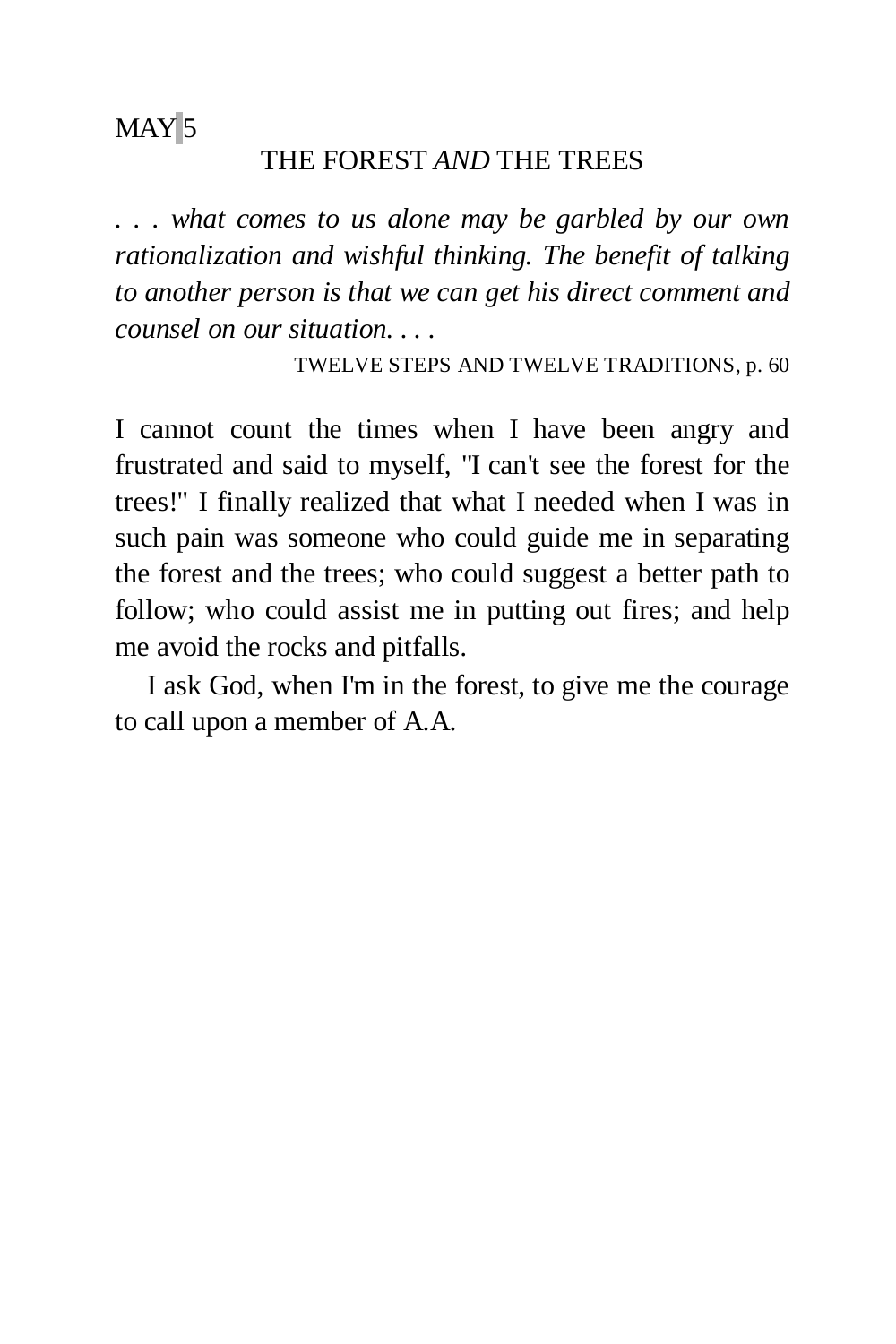# "HOLD BACK NOTHING"

*The real tests of the situation are your own willingness to confide and your full confidence in the one with whom you share your first accurate self-survey. . . . Provided you hold back nothing, your sense of relief will mount from minute to minute. The dammed-up emotions of years break out of their confinement, and miraculously vanish as soon as they are exposed. As the pain subsides, a healing tranquility takes its place.* 

TWELVE STEPS AND TWELVE TRADITIONS, p. 61-62

A tiny kernel of locked-in feelings began to unfold when I first attended A.A. meetings and self-knowledge then became a learning task for me. This new self-understanding brought about a change in my responses to life's situations. I realized I had the right to make choices in my life, and the inner dictatorship of habits slowly lost its grip.

I believe that if I seek God I can find a better way to live and I ask Him daily to assist me in living a sober life.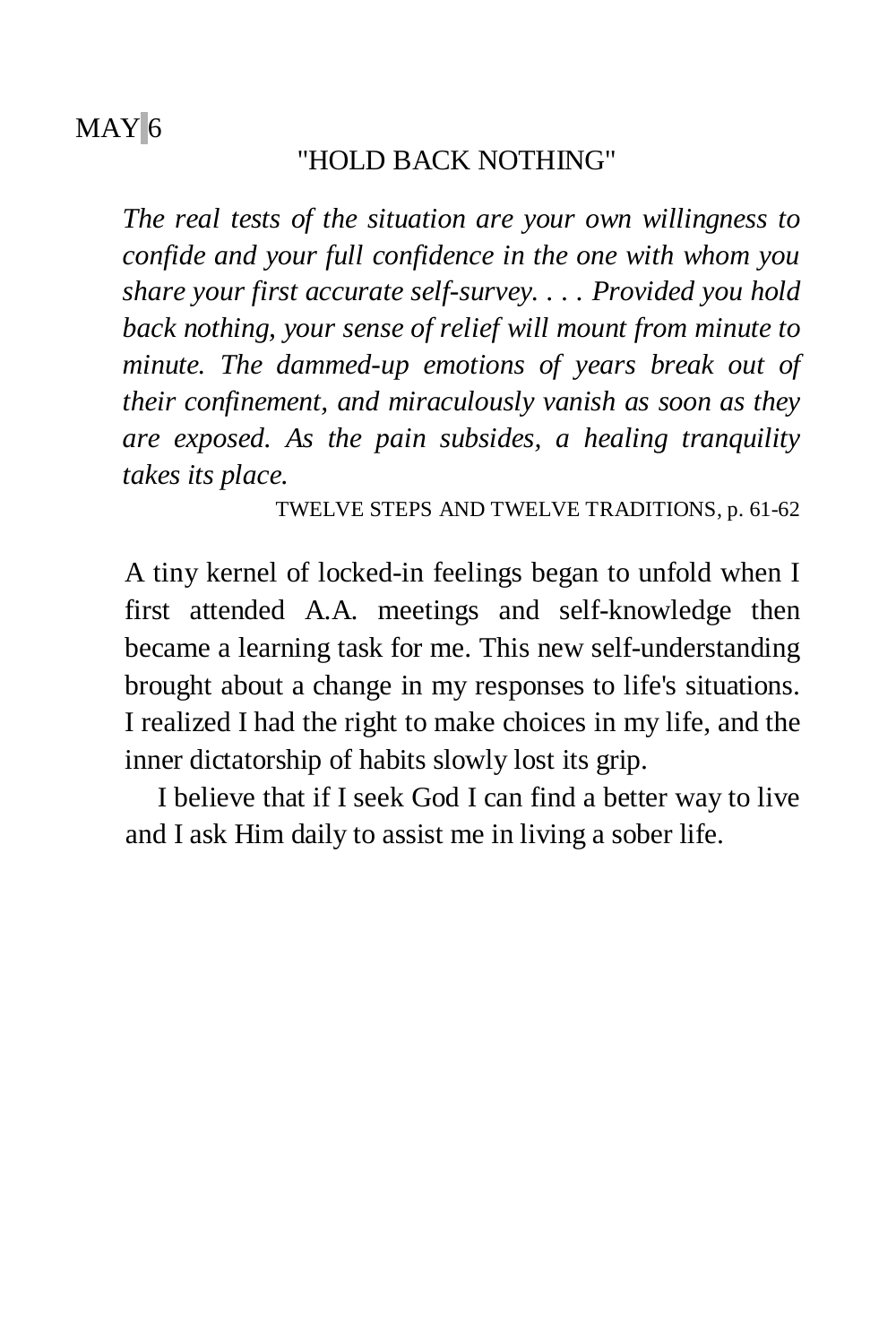# MAY<sub>7</sub>

## RESPECT FOR OTHERS

*Such parts of our story we tell to someone who will understand, yet be unaffected. The rule is we must be hard on ourself, but always considerate of others.* 

ALCOHOLICS ANONYMOUS, p. 74

Respect for others is the lesson that I take out of this passage. I must go to any lengths to free myself if I wish to find that peace of mind that I have sought for so long. However, none of this must be done at another's expense. Selfishness has no place in the A.A. way of life.

When I take the Fifth Step it's wiser to choose a person with whom I share common aims because if that person does not understand me, my spiritual progress may be delayed and I could be in danger of a relapse. So I ask for divine guidance before choosing the man or woman whom I take into my confidence.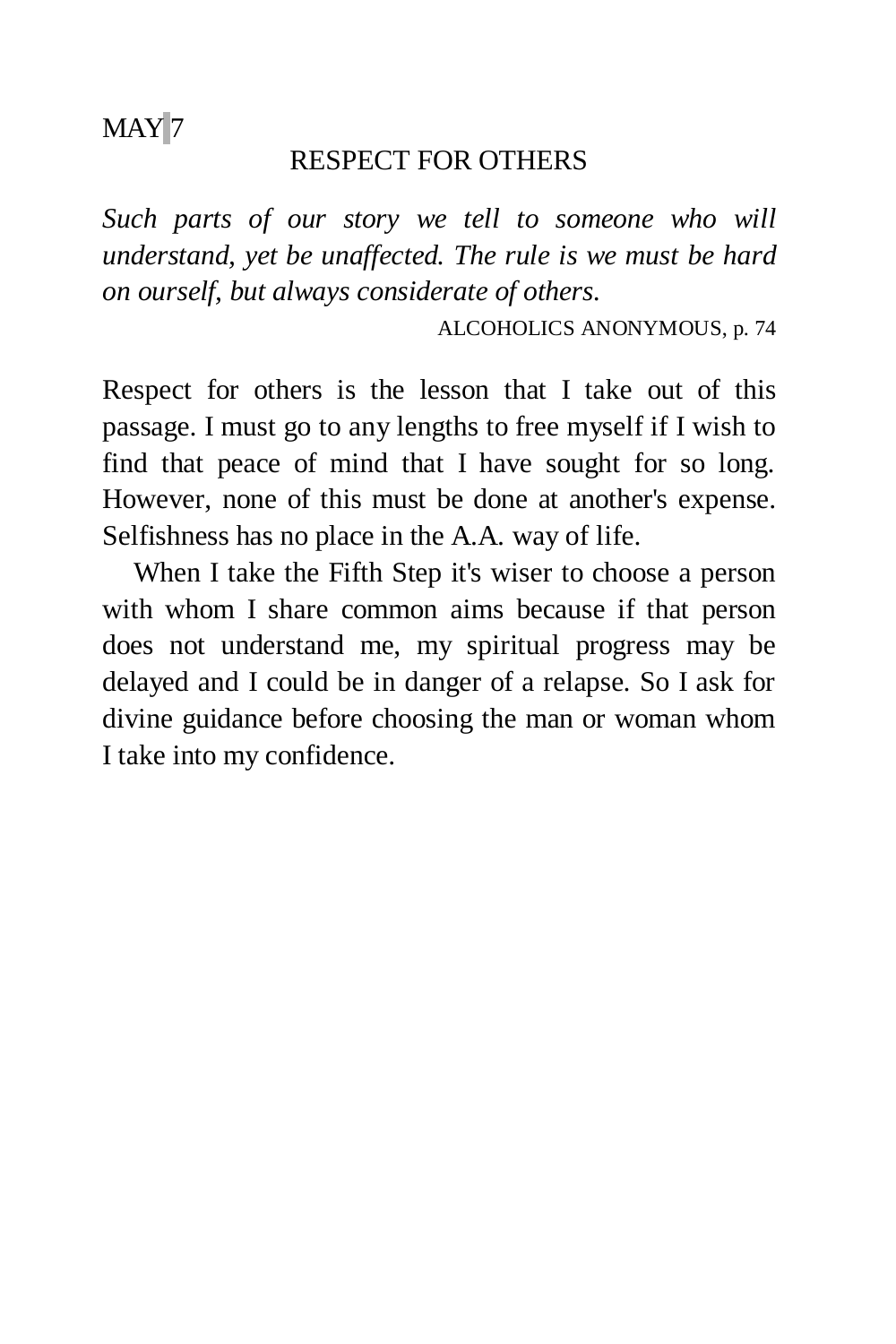# $MAY$ <sup> $8$ </sup>

# A RESTING PLACE

*All of A.A. 's Twelve Steps ask us to go contrary to our natural desires . . . they all deflate our egos. When it comes to ego deflation, few Steps are harder to take than Five. But scarcely any Step is more necessary to longtime sobriety and peace of mind than this one.* 

TWELVE STEPS AND TWELVE TRADITIONS, p. 55

After writing down my character defects, I was unwilling to talk about them, and decided it was time to stop carrying this burden alone. I needed to confess those defects to someone else. I had read—and been told—I could not stay sober unless I did. Step Five provided me with a feeling of belonging, with humility and serenity when I practiced it in my daily living. It was important to admit my defects of character in the order presented in Step Five: "to God, to ourselves and to another human being." Admitting to God first paved the way for admission to myself and to another person. As the taking of the Step is described, a feeling of being at one with God and my fellow man brought me to a resting place where I could prepare myself for the remaining Steps toward a full and meaningful sobriety.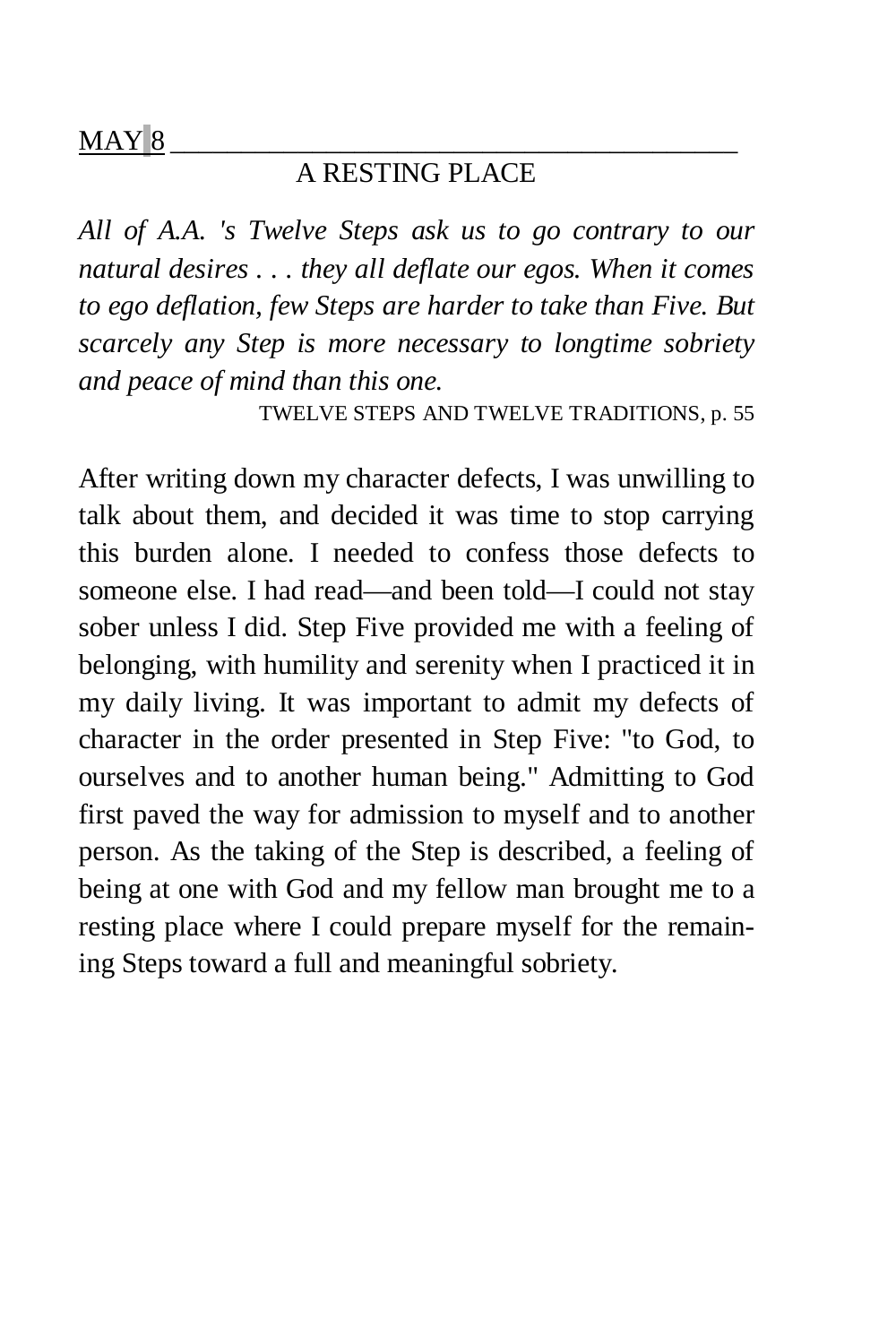# WALKING THROUGH FEAR

*If we still cling to something we will not let go, we ask God to help us be willing.* 

ALCOHOLICS ANONYMOUS, p. 76

When I had taken my Fifth Step, I became aware that all my defects of character stemmed from my need to feel secure and loved. To use *my* will alone to work on them would have been trying obsessively to solve the problem. In the Sixth Step I intensified the action I had taken in the first three Steps—meditating on the Step by saying it over and over, going to meetings, following my sponsor's suggestions, reading and searching within myself. During the first three years of sobriety I had a fear of entering an elevator alone. One day I decided I must walk through this fear. I asked for God's help, entered the elevator, and there in the corner was a lady crying. She said that since her husband had died she was deathly afraid of elevators. I forgot my fear and comforted her. This spiritual experience helped me to see how willingness was the key to working the rest of the Twelve Steps to recovery. God helps those who help themselves.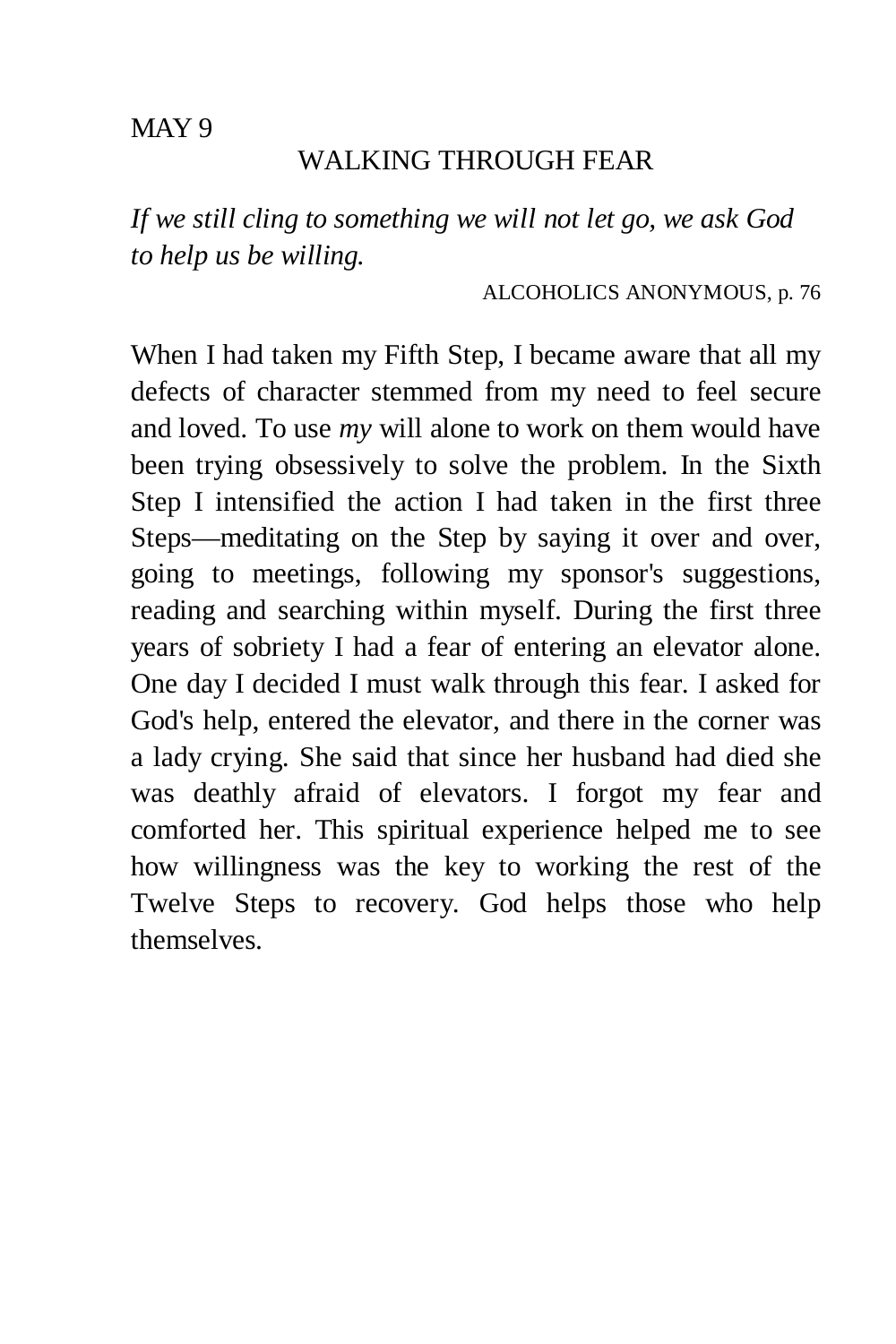# $MAX <sub>10</sub>$

# FREE AT LAST

*Another great dividend we may expect from confiding our defects to another human being is humility —a word often misunderstood. . . . it amounts to a clear recognition of what and who we really are, followed by a sincere attempt to become what we could be.* 

TWELVE STEPS AND TWELVE TRADITIONS, p. 58

I knew deep inside that if I were ever to be joyous, happy and free, I had to share my past life with some other individual. The joy and relief I experienced after doing so were beyond description. Almost immediately after taking the Fifth Step, I felt free from the bondage of self and the bondage of alcohol. That freedom remains after 36 years, a day at a time. I found that God could do for me what I couldn't do for myself.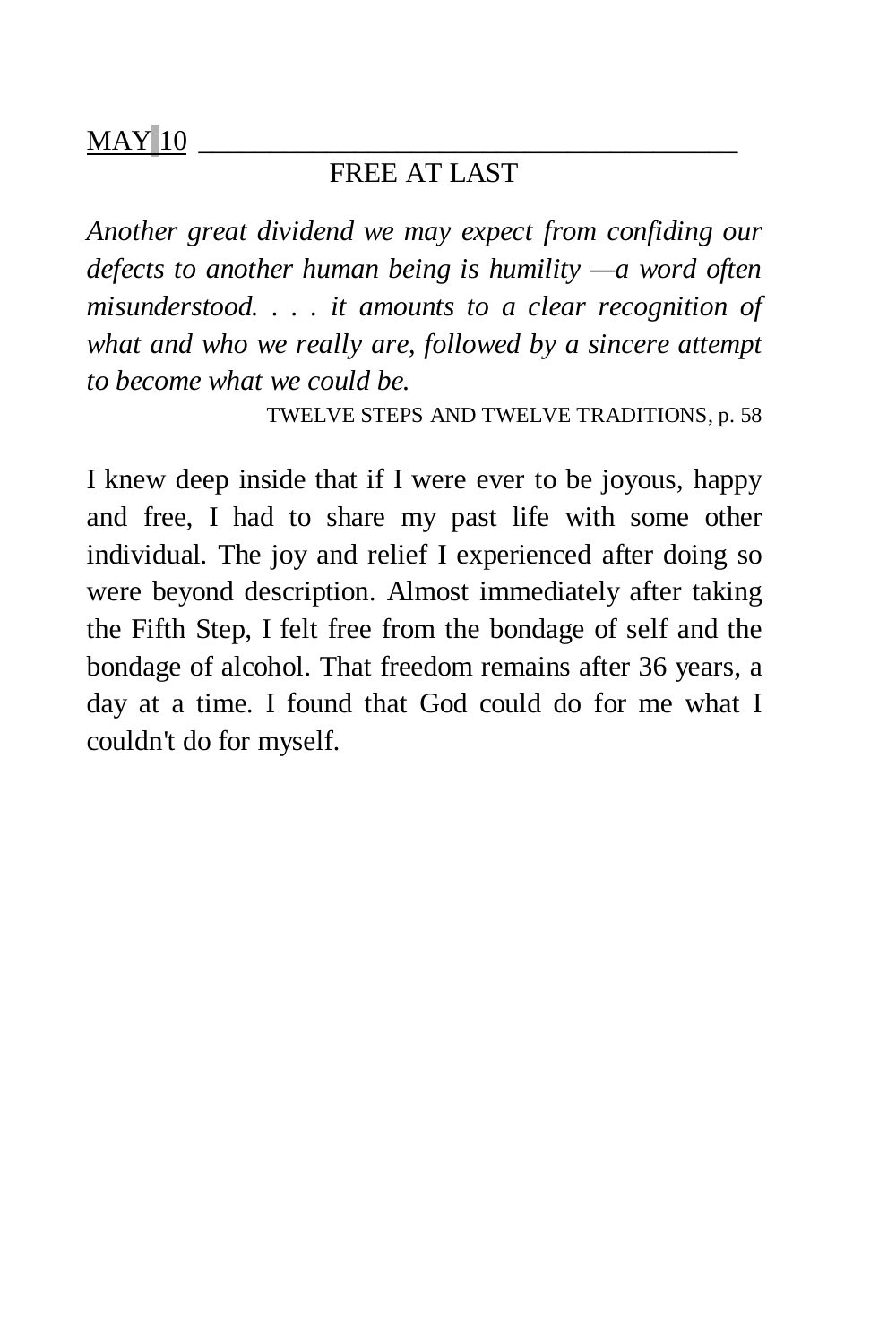# A NEW SENSE OF BELONGING

*Until we had talked with complete candor of our conflicts, and had listened to someone else do the same thing, we still didn't belong.* 

TWELVE STEPS AND TWELVE TRADITIONS, p. 57

After four years in A.A. I was able to discover the freedom from the burden of buried emotions that had caused me so much pain. With the help of A.A., and extra counseling, the pain was released and I felt a complete sense of belonging and peace. I also felt a joy and a love of God that I had never experienced before. I am in awe of the power of Step Five.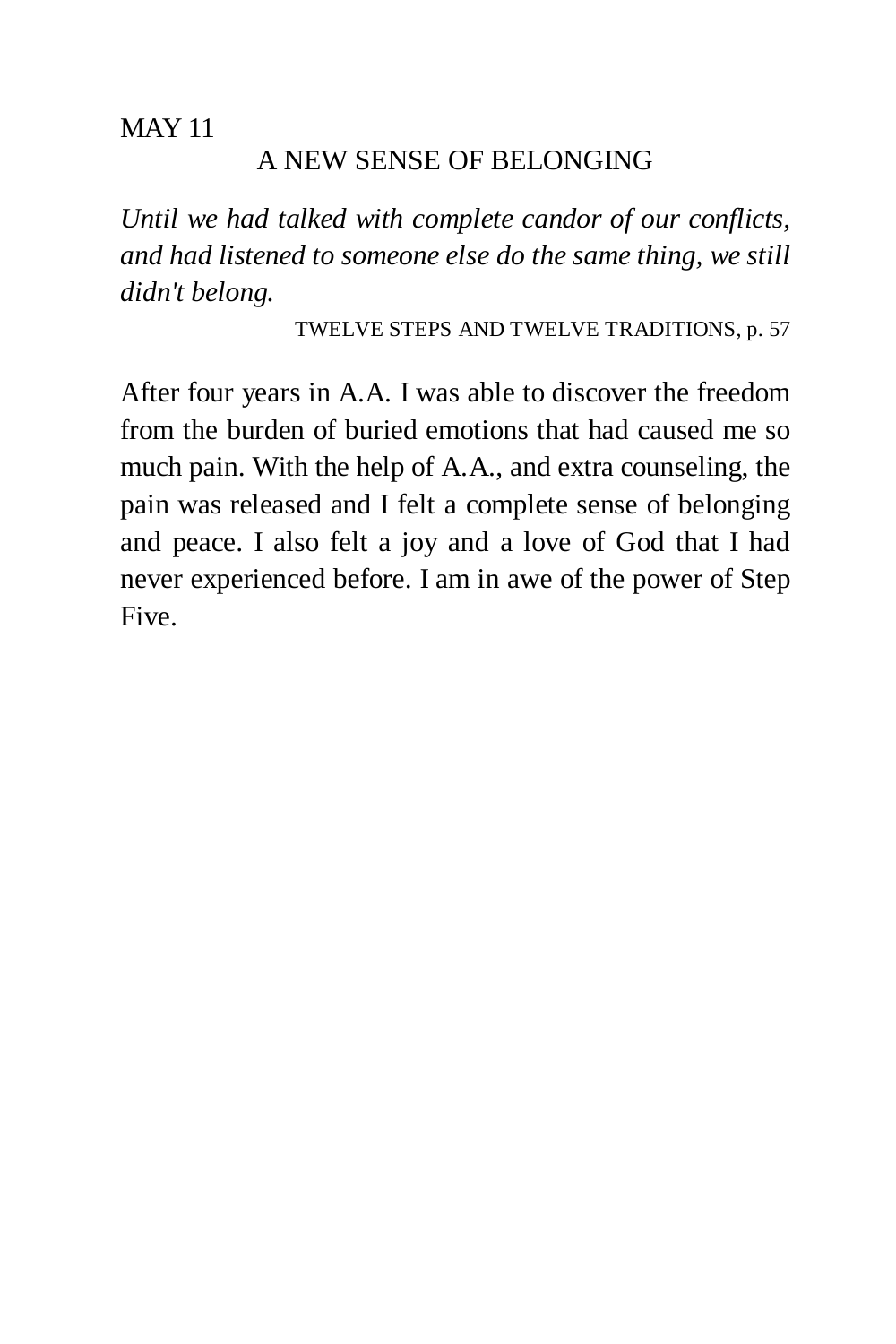### THE PAST IS OVER

*A.A. experience has taught us we cannot live alone with our pressing problems and the character defects which cause or aggravate them. If. . . Step Four . . . has revealed in stark relief those experiences we'd rather not remember . . . then the need to quit living by ourselves with those tormenting ghosts of yesterday gets more urgent than ever. We have to talk to somebody about them.* 

TWELVE STEPS AND TWELVE TRADITIONS, p. 55

Whatever is done is over. It cannot be changed. But my attitude about it can be changed through talking with those who have gone before and with sponsors. I can wish the past never was, but if I change my actions in regard to what I have done, my attitude will change. I won't have to wish the past away. I can change my feelings and attitudes, but only through my actions and the help of my fellow alcoholics.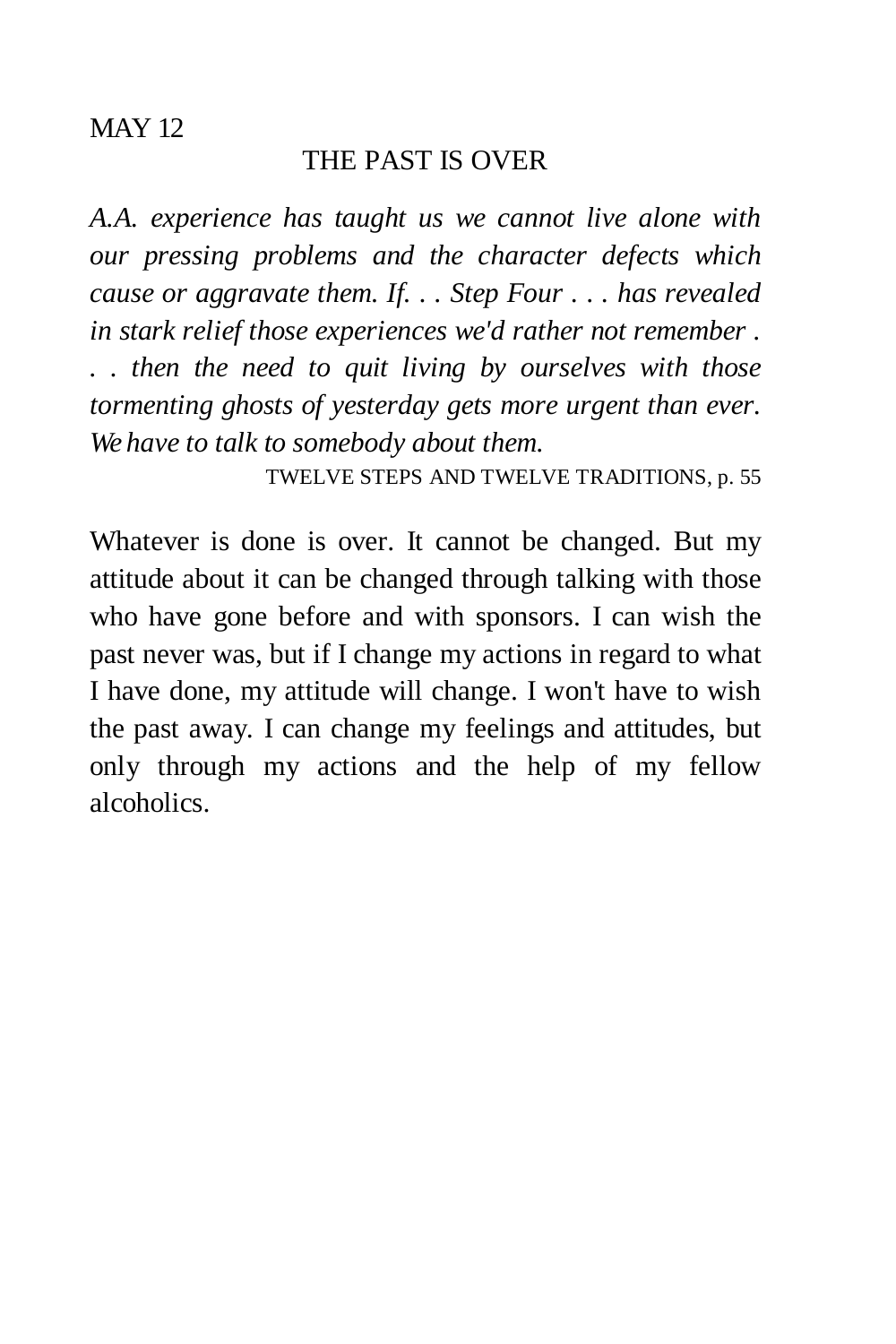# THE EASIER, SOFTER WAY

*If we skip this vital step, we may not overcome drinking.*  ALCOHOLICS ANONYMOUS, p. 72

I certainly didn't leap at the opportunity to face who I was, especially when the pains of my drinking days hung over me like a dark cloud. But I soon heard at the meetings about the fellow member who just didn't want to take Step Five and kept coming back to meetings, trembling from the horrors of reliving his past. *The easier, softer way* is to take these Steps to freedom from our fatal disease, and to put our faith in the Fellowship and our Higher Power.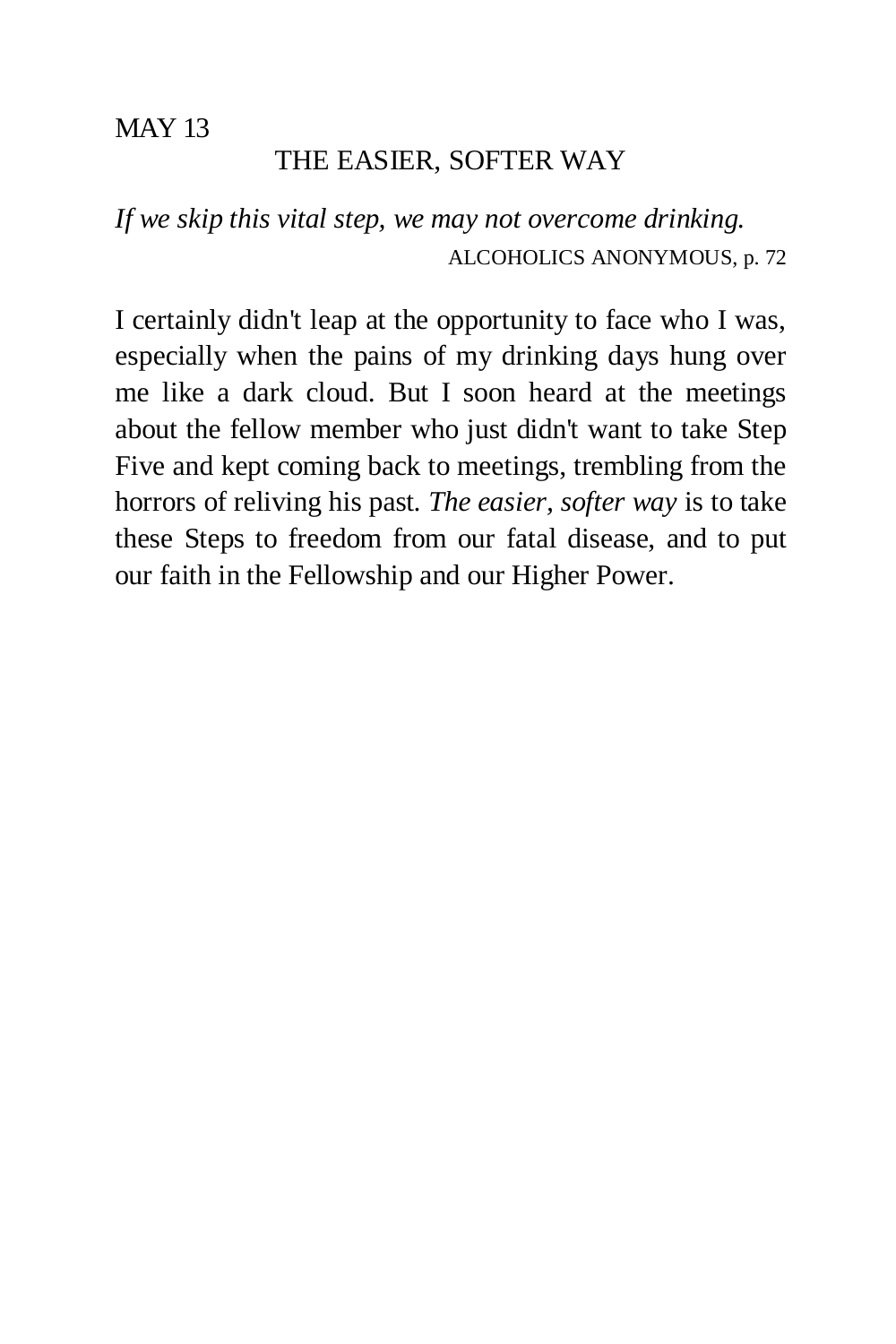#### IT'S OKAY TO BE ME

*Time after time newcomers have tried to keep to themselves certain facts about their lives. . . . they have turned to easier methods. . . . But they had not learned enough humility. . . .* 

ALCOHOLICS ANONYMOUS, pp. 72-73

Humility sounds so much like humiliation, but it really is the ability to look at myself—and honestly accept what I find. I no longer need to be the "smartest" or "dumbest" or any other "est." Finally, it is okay to be me. It is easier for me to accept myself if I share my whole life. If I cannot share in meetings, then I had better have a sponsor someone with whom I can share those "certain facts" that could lead me back to a drunk, to death. I need to take all the Steps. I need the Fifth Step to learn true humility. Easier methods do not work.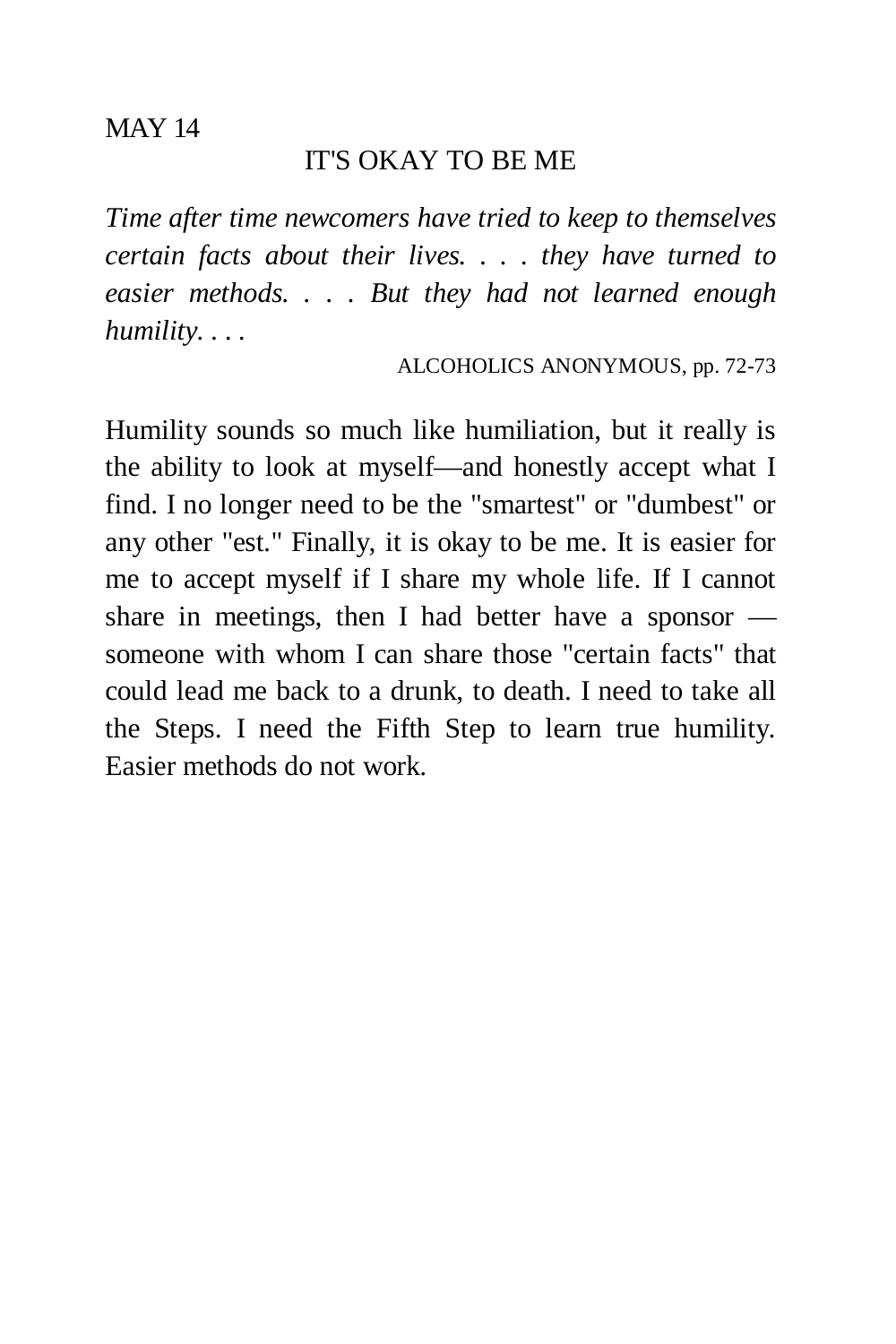# KNOW GOD; KNOW PEACE

*It is plain that a life which includes deep resentment leads only to futility and unhappiness. . . . But with the alcoholic, whose hope is the maintenance and growth of a spiritual experience, this business of resentment is infinitely grave.*  ALCOHOLICS ANONYMOUS, p. 66

> Know God; Know peace. No God; No peace.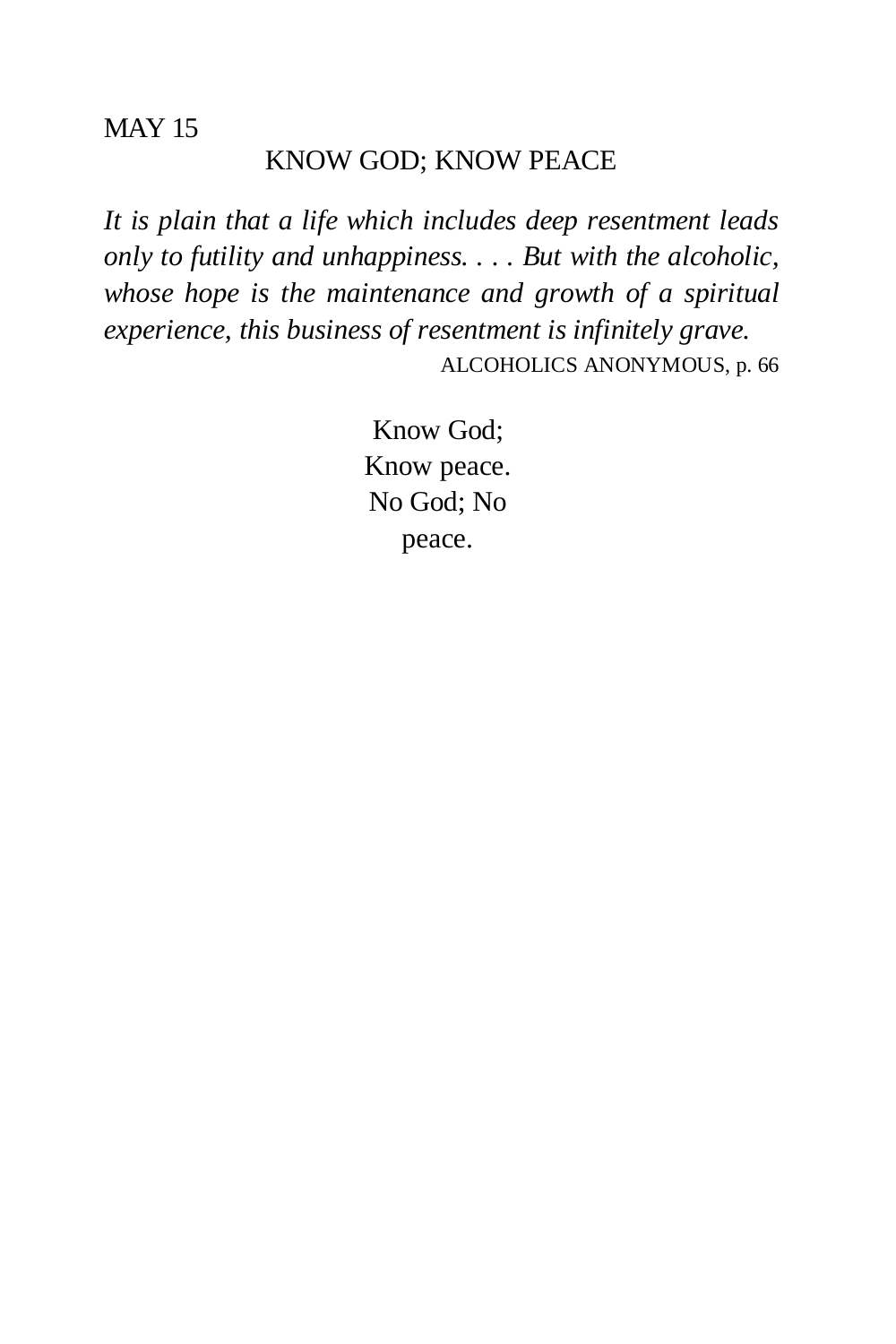# WE FORGIVE . . .

*Often it was while working on this Step with our sponsors or spiritual advisers that we first felt truly able to forgive others, no matter how deeply we felt hey had wronged us. Our moral inventory had persuaded us that all-round forgiveness was desirable, but it was only when we resolutely tackled Step Five hat we inwardly* knew *we'd be able to receive forgiveness and give it, too.* 

TWELVE STEPS AND TWELVE TRADITIONS, p. 58

What a great feeling forgiveness is! What a revelation about my emotional, psychological and spiritual nature. All it takes is willingness to forgive; 5od will do the rest.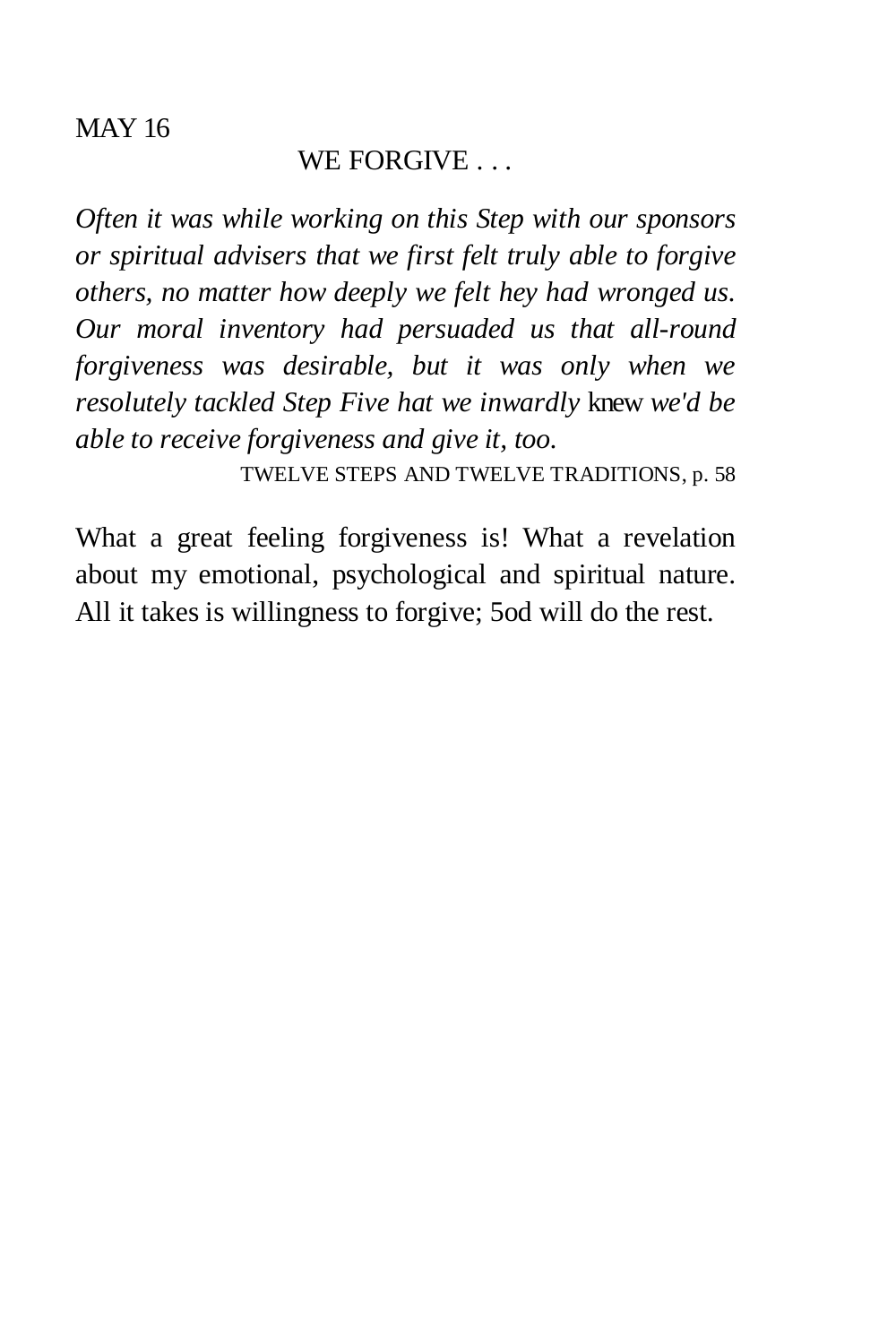# . . . AND FORGIVE

*Under very trying conditions I have had, again and again, to forgive others—also myself* 

AS BILL SEES IT, p. 268

Forgiveness of self and forgiveness of others are just two currents in the same river, both hindered or shut off completely by the dam of resentment. Once that dam is lifted, both currents can flow. The Steps of A.A. allow me to see how resentment has built up and subsequently blocked off this flow in my life. The Steps provide a way by which my resentments may—by the grace of God as I understand Him— be lifted. It is as a result of this solution that I can find the necessary grace which enables me to forgive myself and others.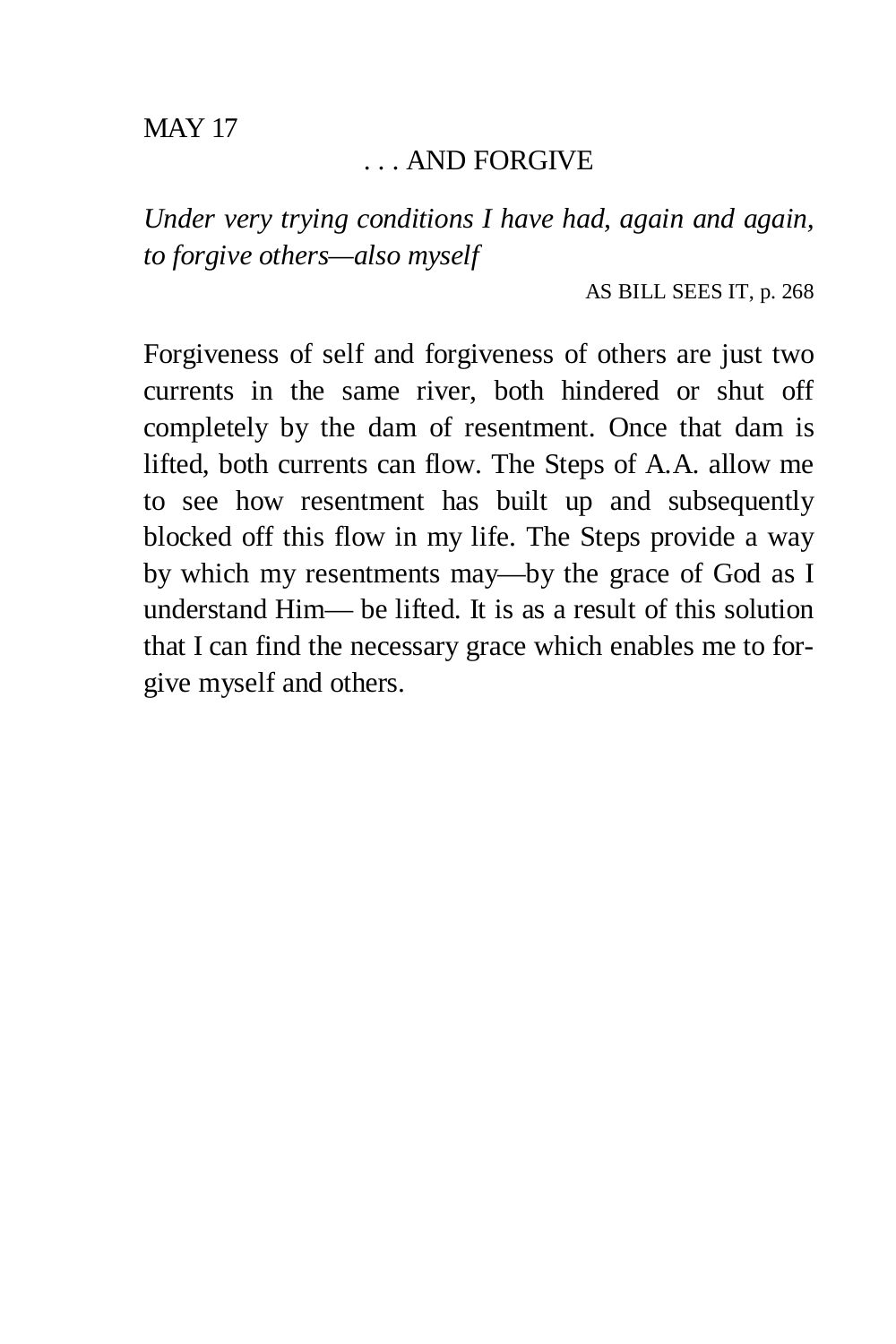## FREEDOM TO BE ME

*If we are painstaking about this phase of our development, we will be amazed before we are half way through. We are going to know a new freedom and a new happiness* 

ALCOHOLICS ANONYMOUS, p. 83

My first true freedom is the freedom not to have to take a drink today. If I truly want it, I will work the Twelve Steps and the happiness of this freedom will come to me through the Steps—sometimes quickly, sometimes slowly. Other freedoms will follow, and inventorying them is a new happiness. I had a new freedom today, the freedom to be me. I have the freedom to be the best me I have ever been.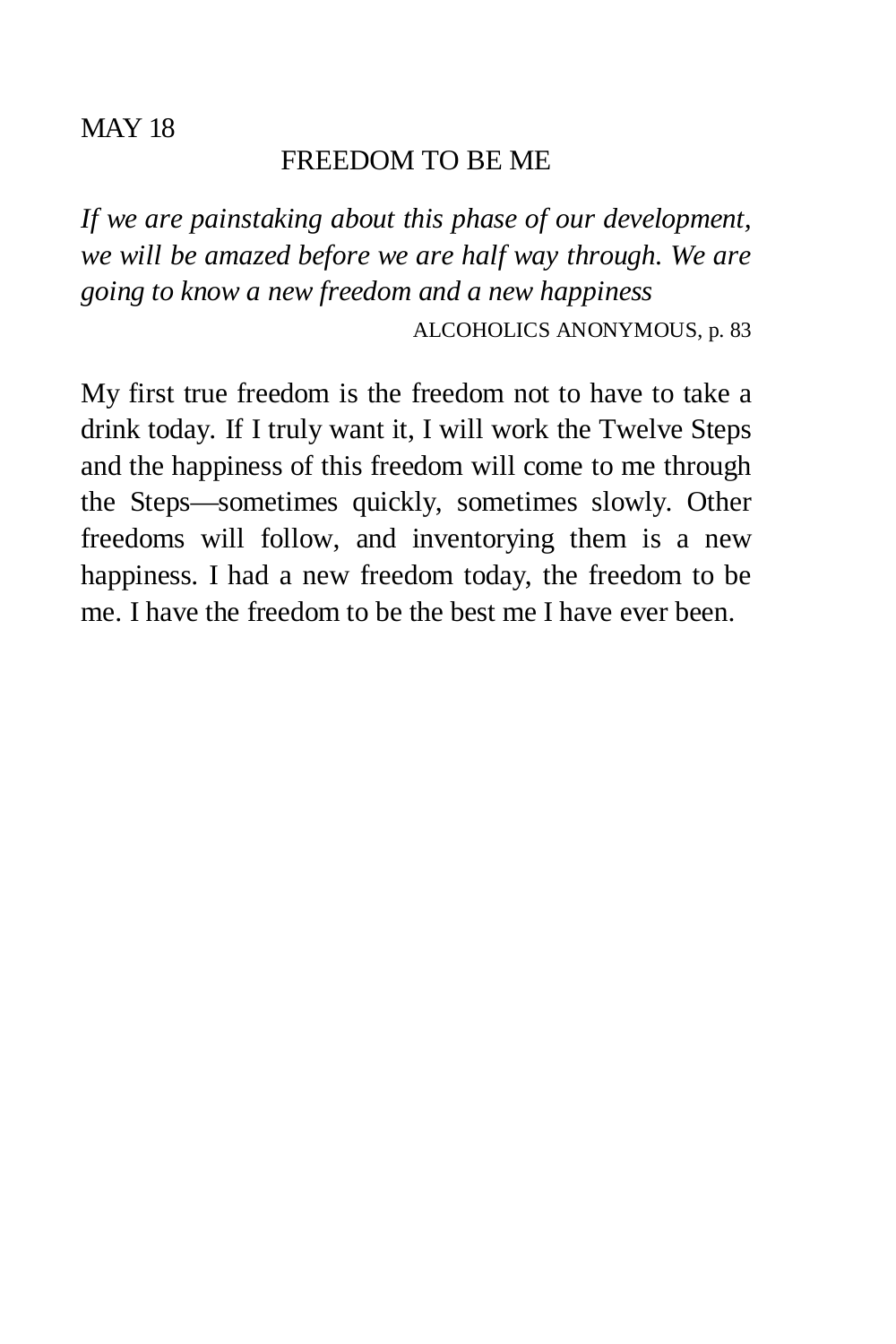#### GIVING WITHOUT STRINGS

*And he well knows that his own life has been made richer, as an extra dividend of giving to another without any demand for a return.* 

AS BILL SEES IT, p. 69

The concept of giving without strings was hard to understand when I first came into the program. I was suspicious when others wanted to help me. I thought, "What do they want in return?" But I soon learned the joy of helping another alcoholic and I understood why they were there for me in the beginning. My attitudes changed and I wanted to help others. Sometimes I became anxious, as I wanted them to know the joys of sobriety, that life can be beautiful. When my life is full of a loving God of my understanding and I give that love to my fellow alcoholic, I feel a special richness that is hard to explain.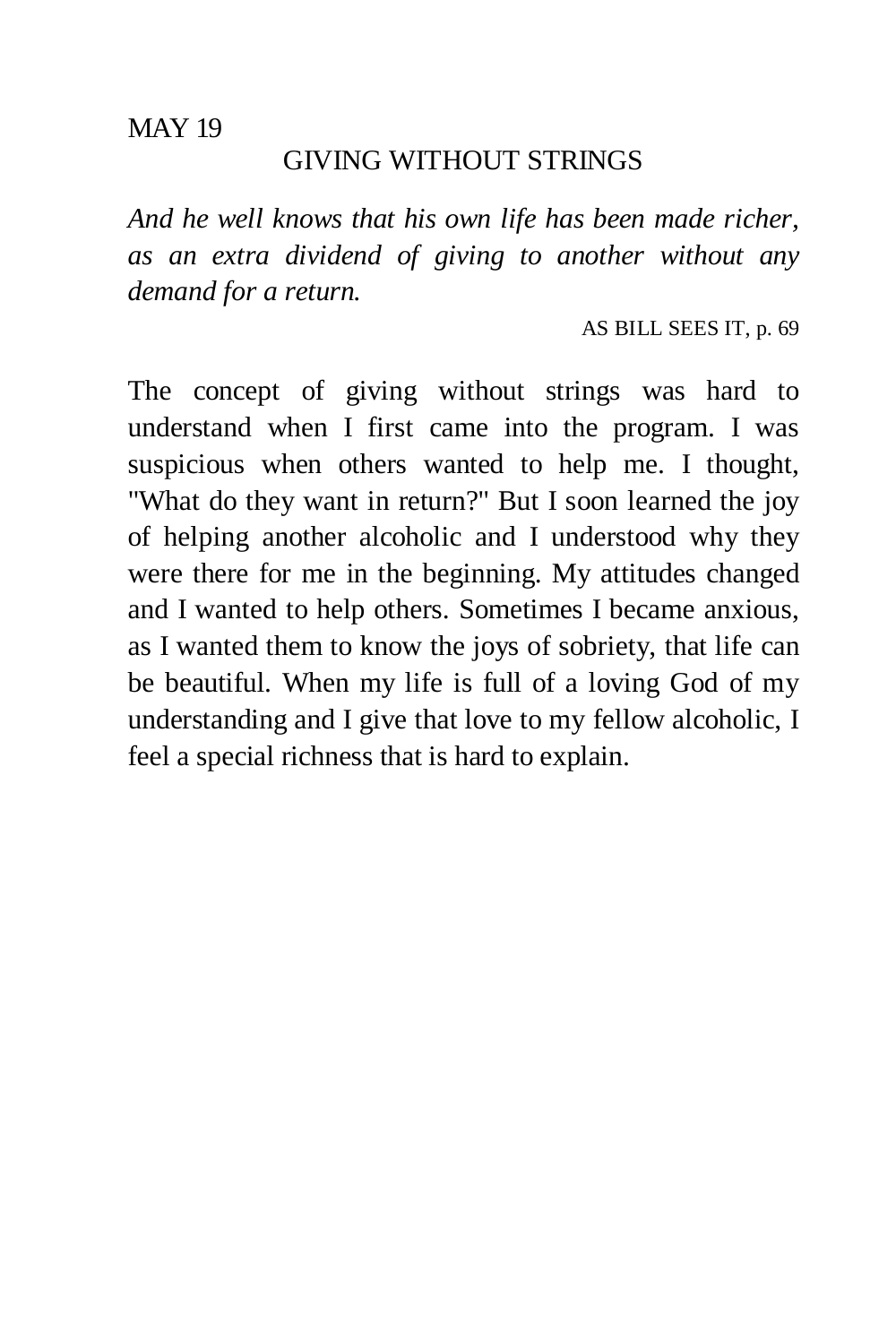## ONE DAY AT A TIME

*Above all, take it one day at a time.* 

AS BILL SEES IT, p. 11

Why do I kid myself that I must stay away from a drink for only one day, when I know perfectly well I must never drink again as long as I live? I am not kidding myself because one day at a time is probably the only way I can reach the long-range objective of staying sober.

If I determine that I shall never drink again as long as I live, I set myself up. How can I be sure I won't drink when I have no idea what the future may hold?

On a day-at-a-time basis, I am confident I can stay away from a drink for one day. So I set out with confidence. At the end of the day, I have the reward of achievement. Achievement feels good and that makes me want more!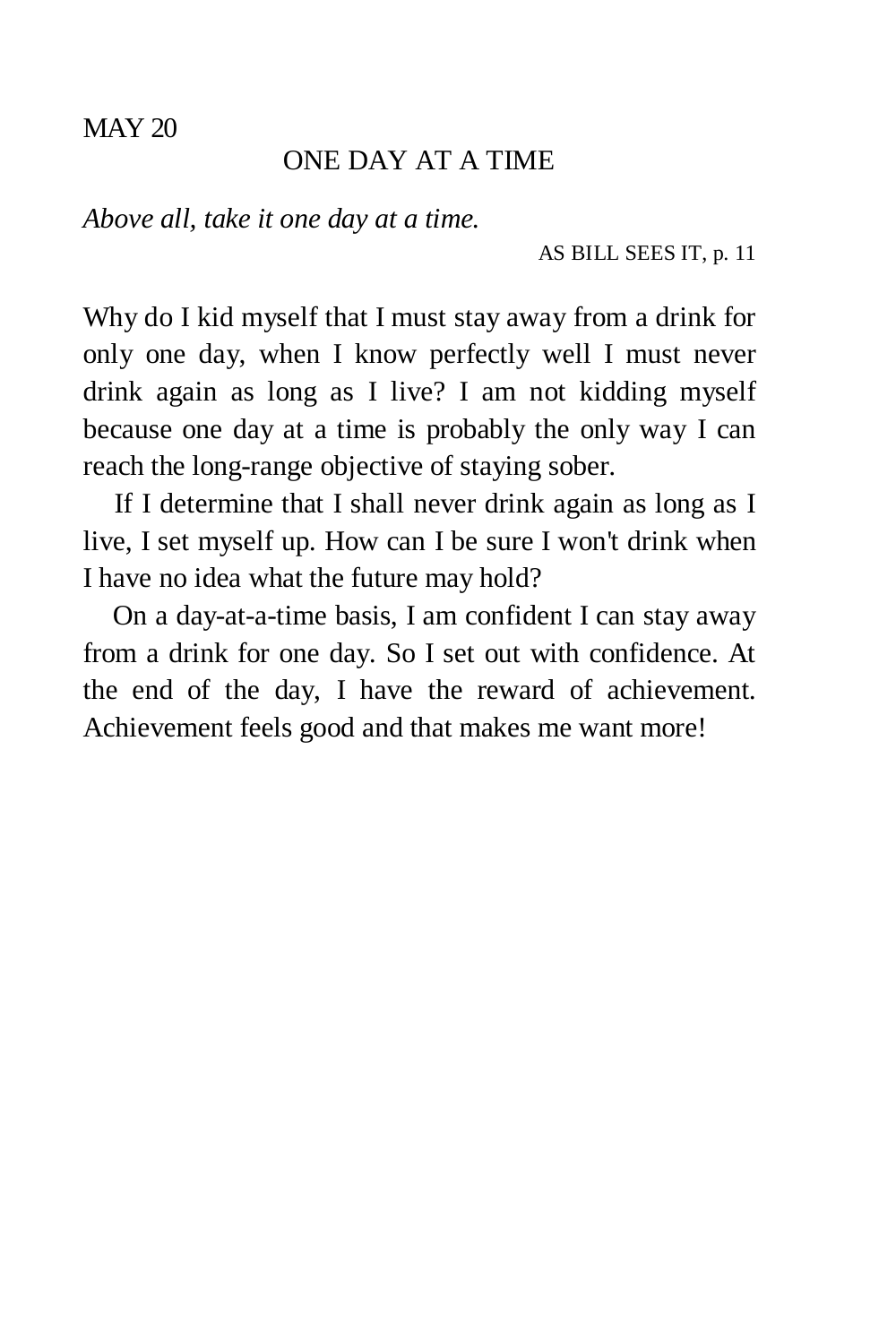### A LIST OF BLESSINGS

*One exercise that I practice is to try for a full inventory of my blessings. . . .* 

AS BILL SEES IT, p. 37

What did I have to be grateful for? I shut myself up and started listing the blessings for which I was in no way responsible, beginning with having been born of sound mind and body. I went through seventy-four years of living right up to the present moment. The list ran to two pages, and took two hours to compile; I included health, family, money, A.A. —the whole gamut.

Every day in my prayers, I ask God to help me remember my list, and to be grateful for it throughout the day. When I remember my gratitude list, it's very hard to conclude that God is picking on me.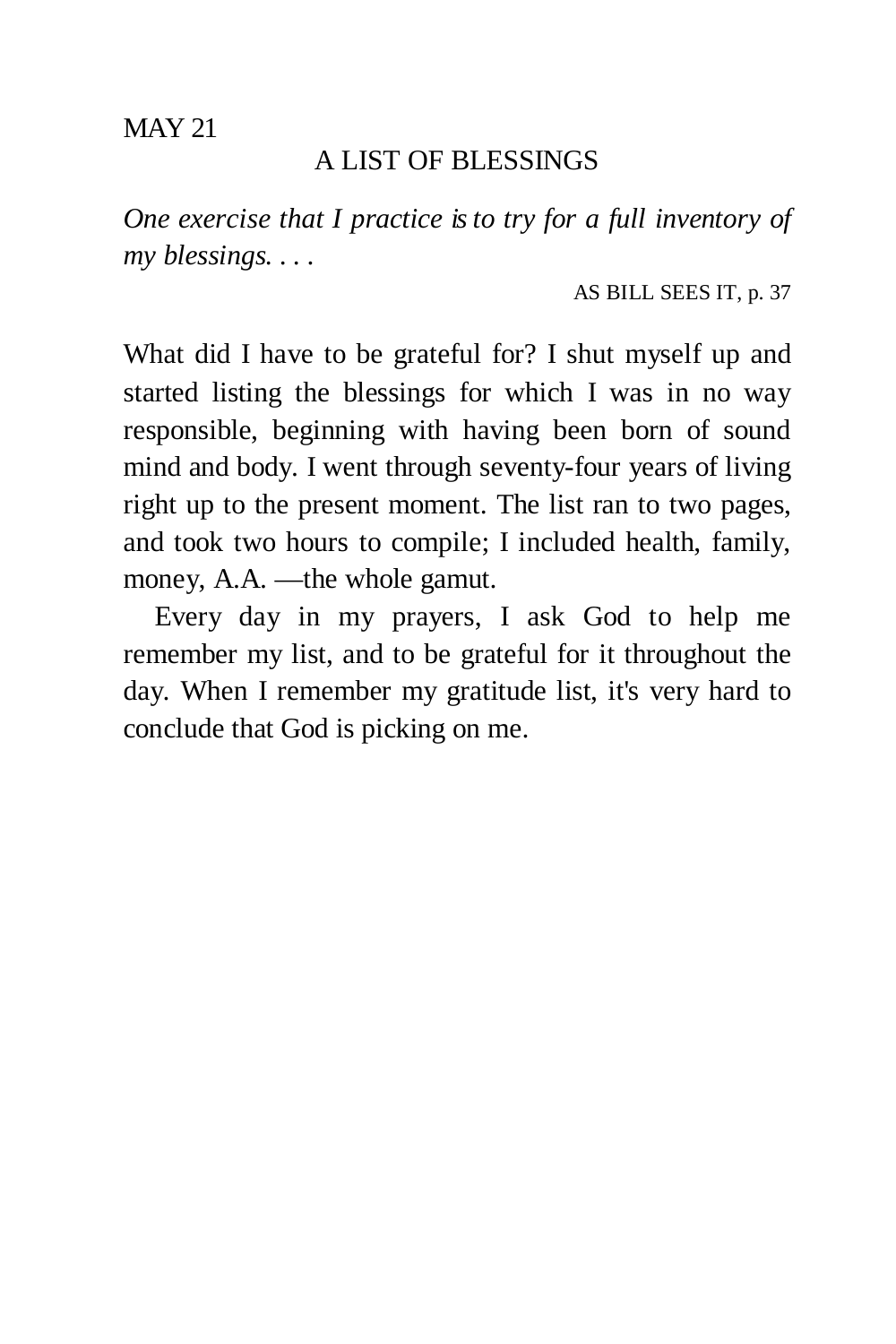# STEP ONE

# *WE . . . (The first word of the First Step)*  TWELVE STEPS AND TWELVE TRADITIONS, p. 21

When I was drinking all I could ever think about was "I, I, I," or "Me, Me, Me." Such painful obsession of self, such soul sickness, such spiritual selfishness bound me to the bottle for more than half my life.

The journey to find God and to do His will one day at a time began with the first word of the First Step . . . "We." There was power in numbers, there was strength in numbers, there was safety in numbers, and for an alcoholic like me, there was life in numbers. If I had tried to recover alone I probably would have died. With God and another alcoholic I have a divine purpose in my life . . . I have become a channel for God's healing love.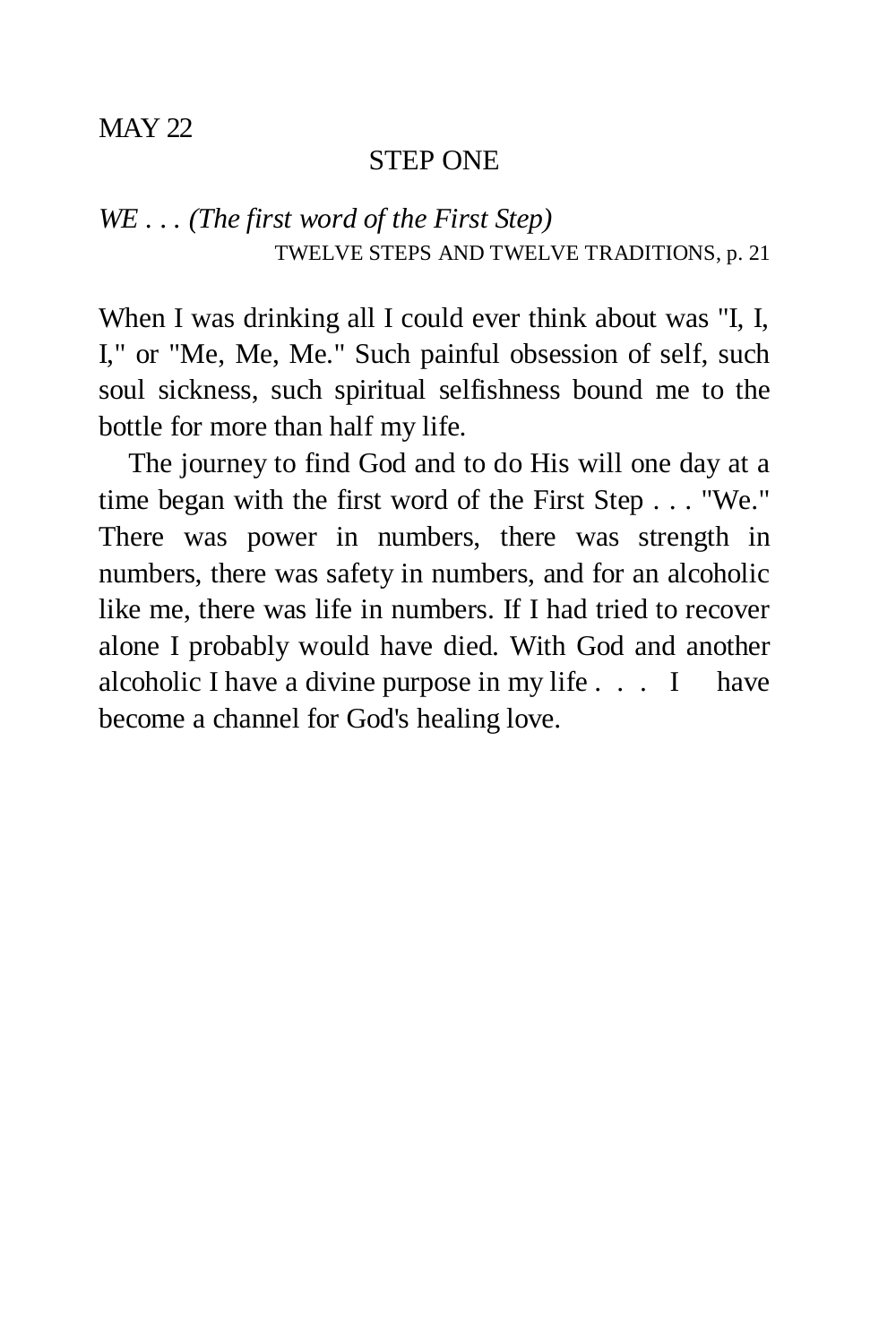### SPIRITUAL HEALTH

*When the spiritual malady is overcome, we straighten out mentally and physically.* 

ALCOHOLICS ANONYMOUS, p. 64

It is very difficult for me to come to terms with my spiritual illness because of my great pride, disguised by my material successes and my intellectual power. Intelligence is not incompatible with humility, provided I place humility first. To seek prestige and wealth is the ultimate goal for many in the modern world. To be fashionable and to seem better than I really am is a spiritual illness.

To recognize and to admit my weaknesses is the beginning of good spiritual health. It is a sign of spiritual health to he able to ask God every day to enlighten me, to recognize His will, and to have the strength to execute it. My spiritual health is excellent when I realize that the better I get, the more I discover how much help I need from others.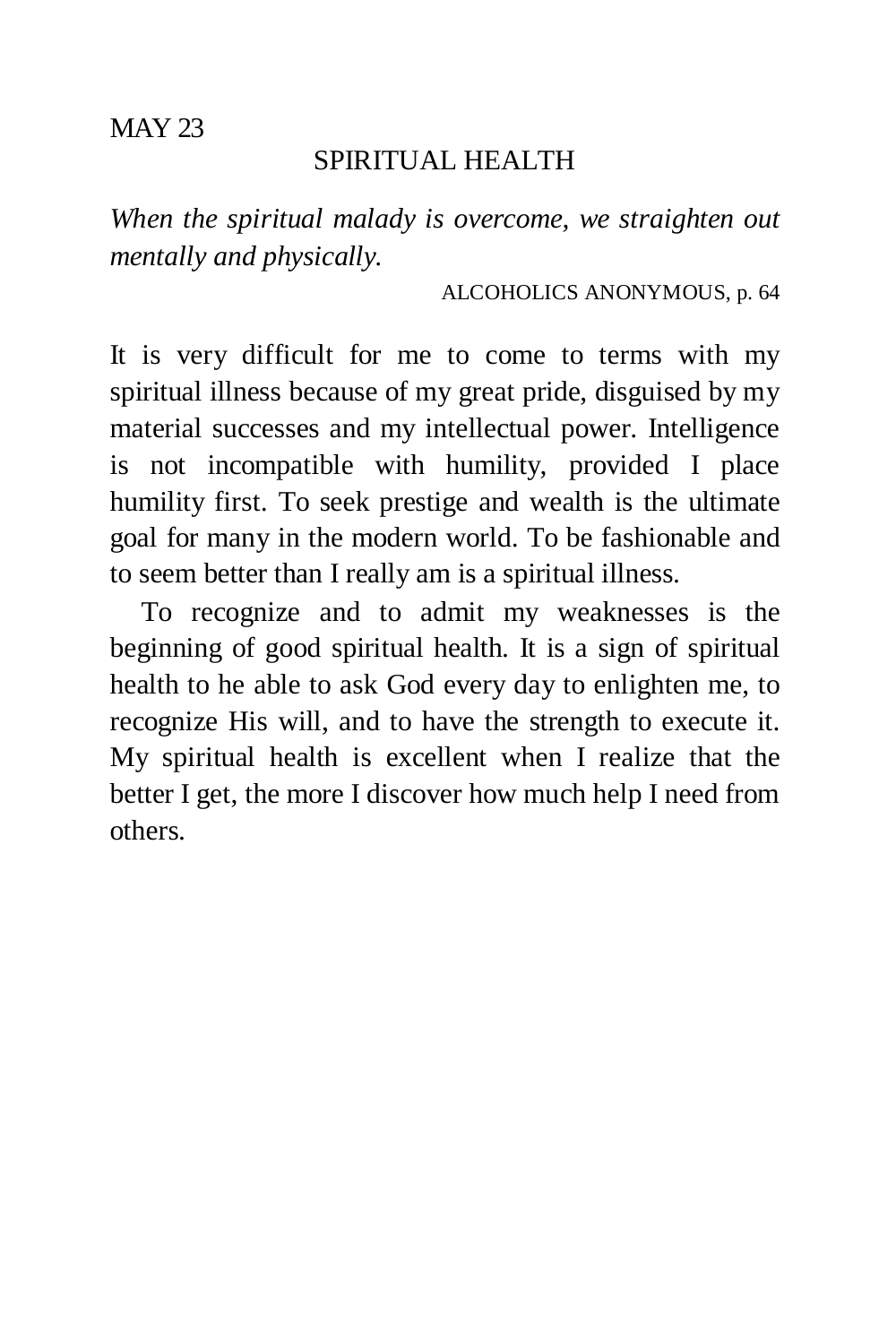# "HAPPY, JOYOUS AND FREE"

*We are sure God wants us to be happy, joyous, and free. We cannot subscribe to the belief that this life is vale of tears, though it once was just that for many f us. But it is clear that we made our own misery, rod didn't do it. Avoid then, the deliberate manufacture of misery, but if trouble comes, cheerfully capitalize it as an opportunity to demonstrate His omnipotence.* 

ALCOHOLICS ANONYMOUS, p. 133

For years I believed in a punishing God and blamed him for my misery. I have learned that I must lay down the "weapons" of self in order to pick up the "tools" of the A.A. program. I do not struggle with he program because it is a gift and I have never struggled when receiving a gift. If I sometimes keep  $M$  struggling, it is because I'm still hanging onto my old ideas and " . . . the results are nil."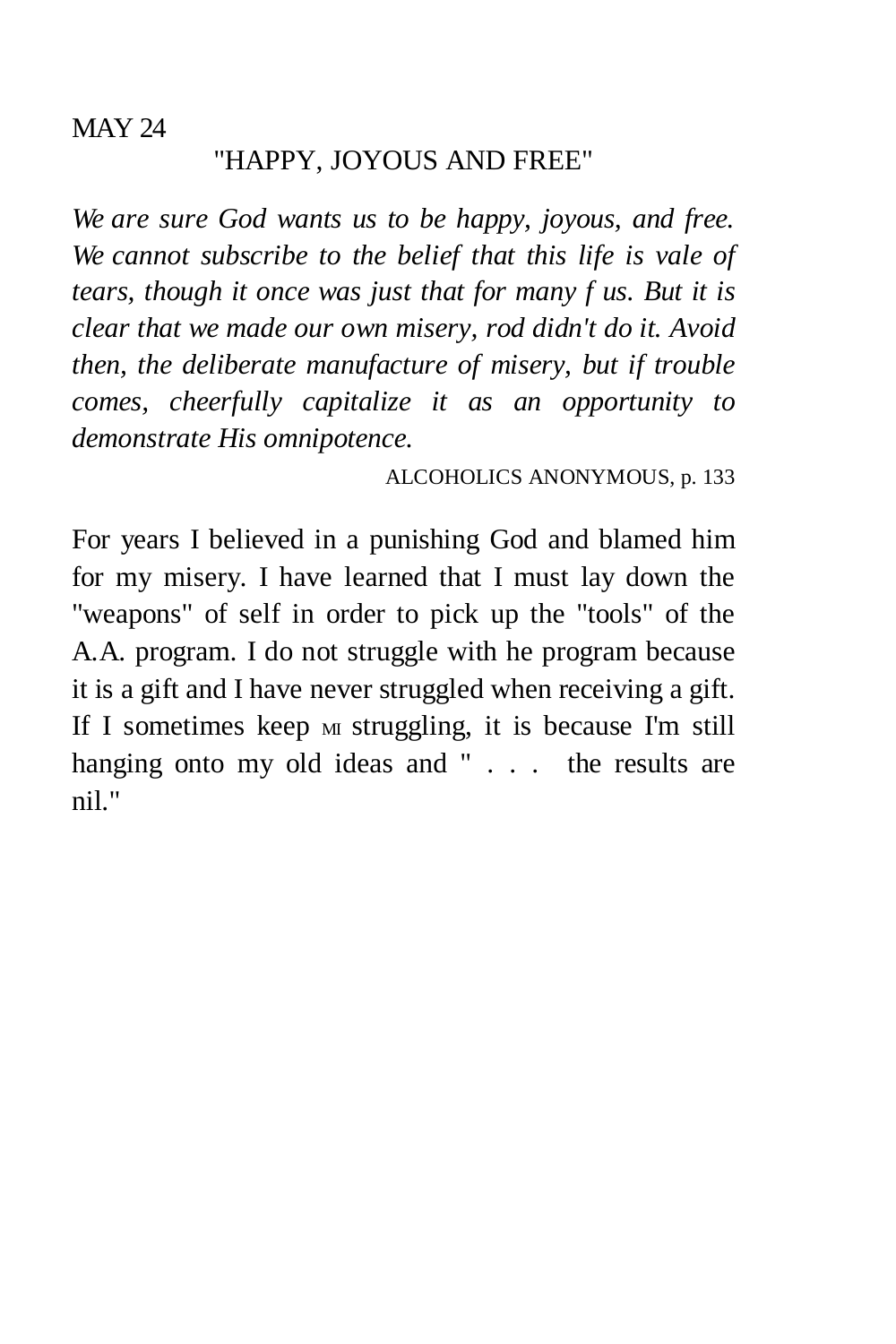# PROGRESSIVE GRATITUDE

*Gratitude should go forward, rather than backward.* AS BILL SEES IT, p. 29

I am very grateful that my Higher Power has given me a second chance to live a worthwhile life. Through Alcoholics Anonymous, I have been restored to sanity. The promises are being fulfilled in my life. I am grateful to be free from the slavery of alcohol. I am grateful for peace of mind and the opportunity to grow, but my gratitude should go forward rather than backward. I cannot stay sober on yesterday's meetings or past Twelfth-Step calls; I need to put my gratitude into action *today.* Our co-founder said our gratitude can best be shown by carrying the message to others. Without action, my gratitude is just a pleasant emotion. I need to put it into action by working Step Twelve, by carrying the message and practicing the principles in all my affairs. I am grateful for the chance to carry the message today!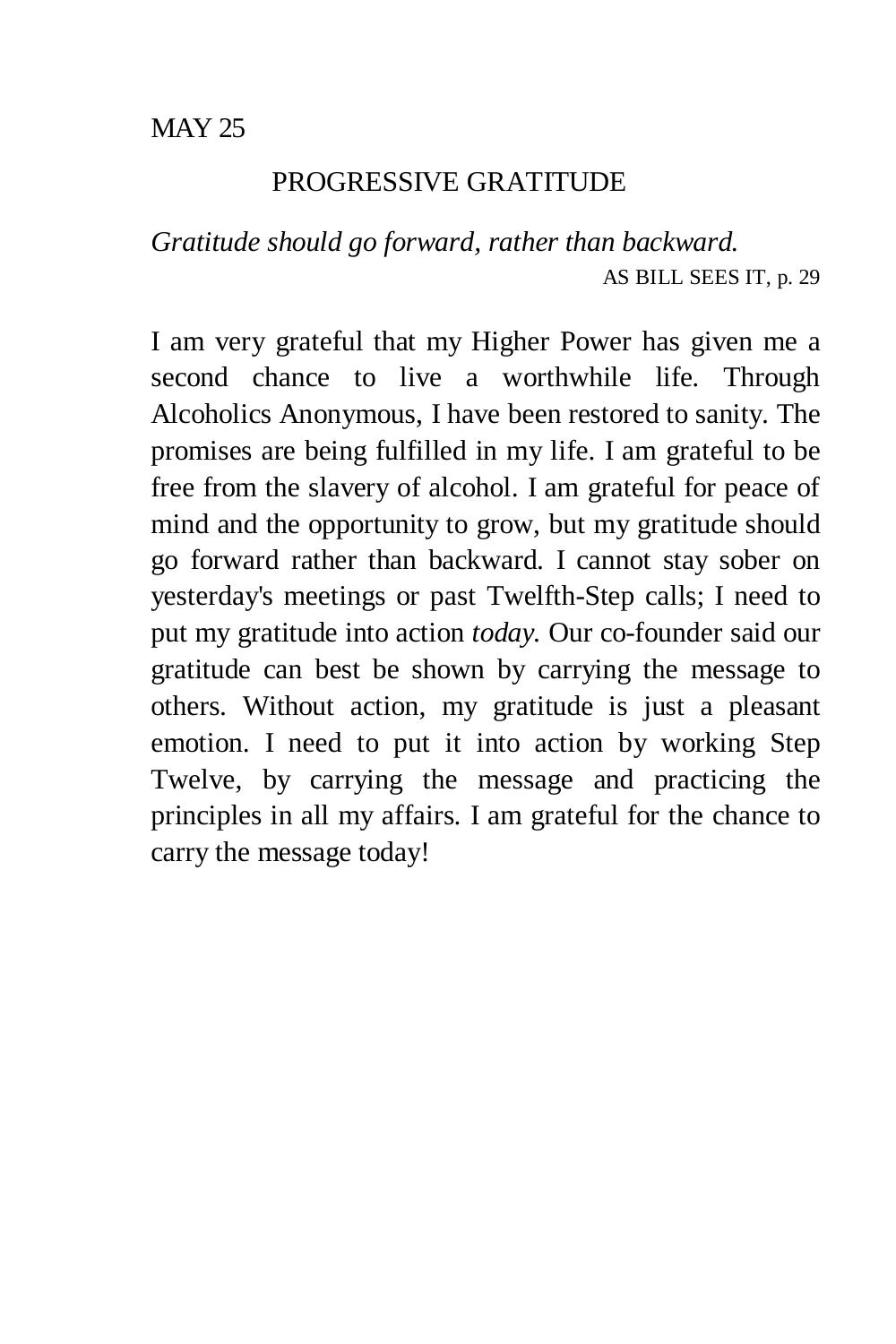# TURNING NEGATIVE TO POSITIVE

*Our spiritual and emotional growth in A.A. does not depend so deeply upon success as it does upon our failures and setbacks. If you will bear this in mind, I think that your slip will have the effect of kicking you upstairs, instead of down.*  AS BILL SEES IT, p. 184

In keeping with the pain and adversity which our founders encountered and overcame in establishing A.A., Bill W. sent us a clear message: a relapse can provide a positive experience toward abstinence and a lifetime of recovery. A relapse brings truth to what we hear repeatedly in meetings—"Don't take that first drink!" It reinforces the belief in the progressive nature of the disease, and it drives home the need for, and beauty of, humility in our spiritual program. Simple truths come in complicated ways to me when I become ego driven.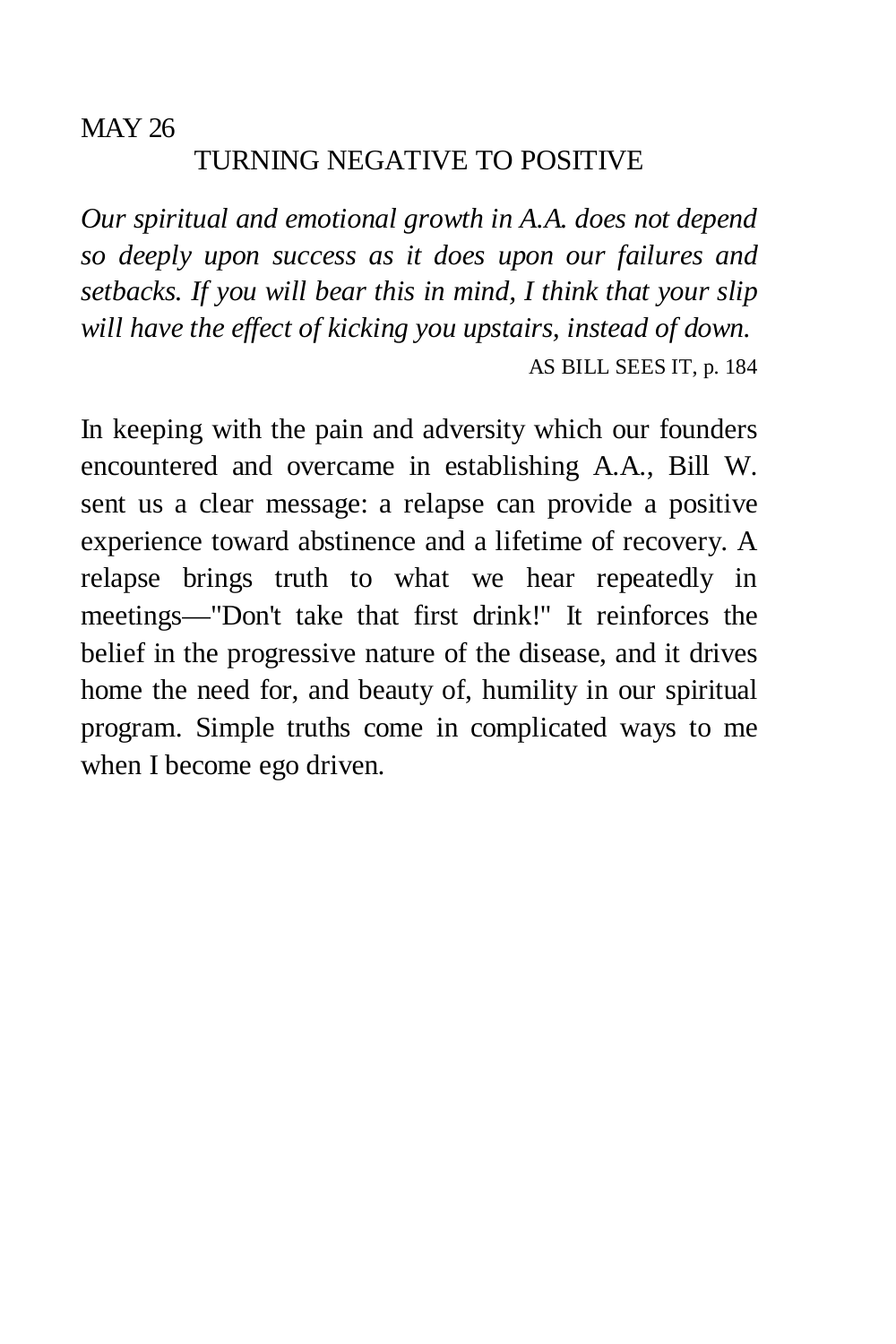## NO MAUDLIN GUILT

*Day by day, we try to move a little toward God's perfection. So we need not be consumed by maudlin guilt. . . .*  AS BILL SEES IT, p. 15

When I first discovered that there is not a single "don't" in the Twelve Steps of A.A., I was disturbed because this discovery swung open a giant portal. Only then was I able to realize what A.A. is for me:

A.A. is not a program of "don'ts, but of "do's." A.A. is not martial law; it is freedom. A.A. is not tears over defects, but sweat over fixing them. A.A. is not penitence; it is salvation. A.A. is not "Woe to me" for my sins, past and present. A.A. is "Praise God" for the progress I am making today.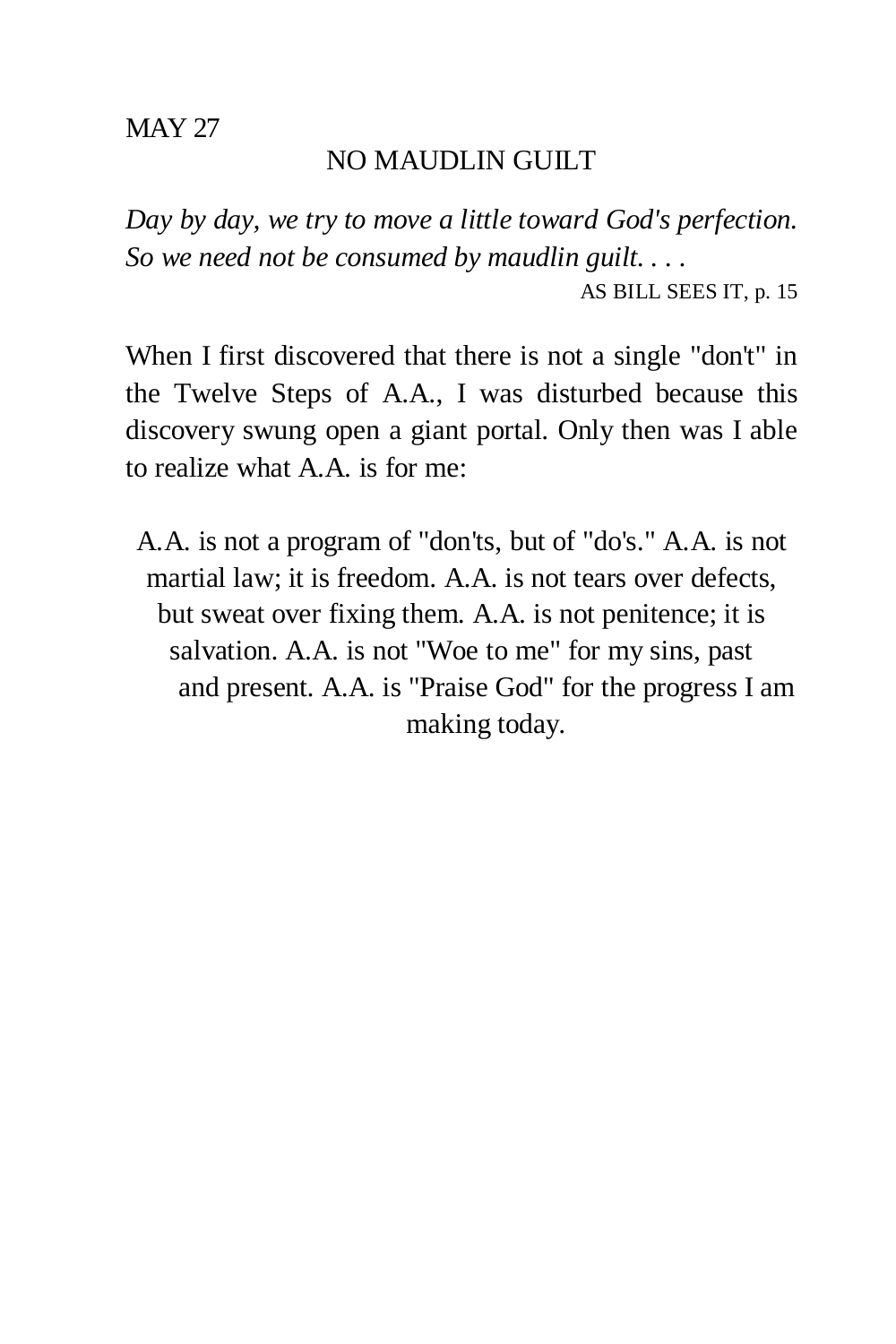## EQUAL RIGHTS

*At one time or another most A.A. groups go on rulemaking benders. . . . After a time fear and intolerance subside, [and we realize] We do not wish to deny anyone his chance to recover from alcoholism. We wish to be just as inclusive as we can, never exclusive.* 

"A.A. TRADITION: HOW IT DEVELOPED," pp. 10, 11, 12

A.A. offered me complete freedom and accepted me into the Fellowship for myself. Membership did not depend upon conformity, financial success or education and I am so grateful for that. I often ask myself if I extend the same equality to others or if I deny them the freedom to be different. Today I try to replace my fear and intolerance with faith, patience, love and acceptance. I can bring these strengths to my A.A. group, my home and my office. I make an effort to bring my positive attitude everywhere that I go.

I have neither the right, nor the responsibility, to judge others. Depending on my attitude I can view newcomers to A.A., family members and friends as menaces or as teachers. When I think of some of my past judgments, it is clear how my self-righteousness caused me spiritual harm.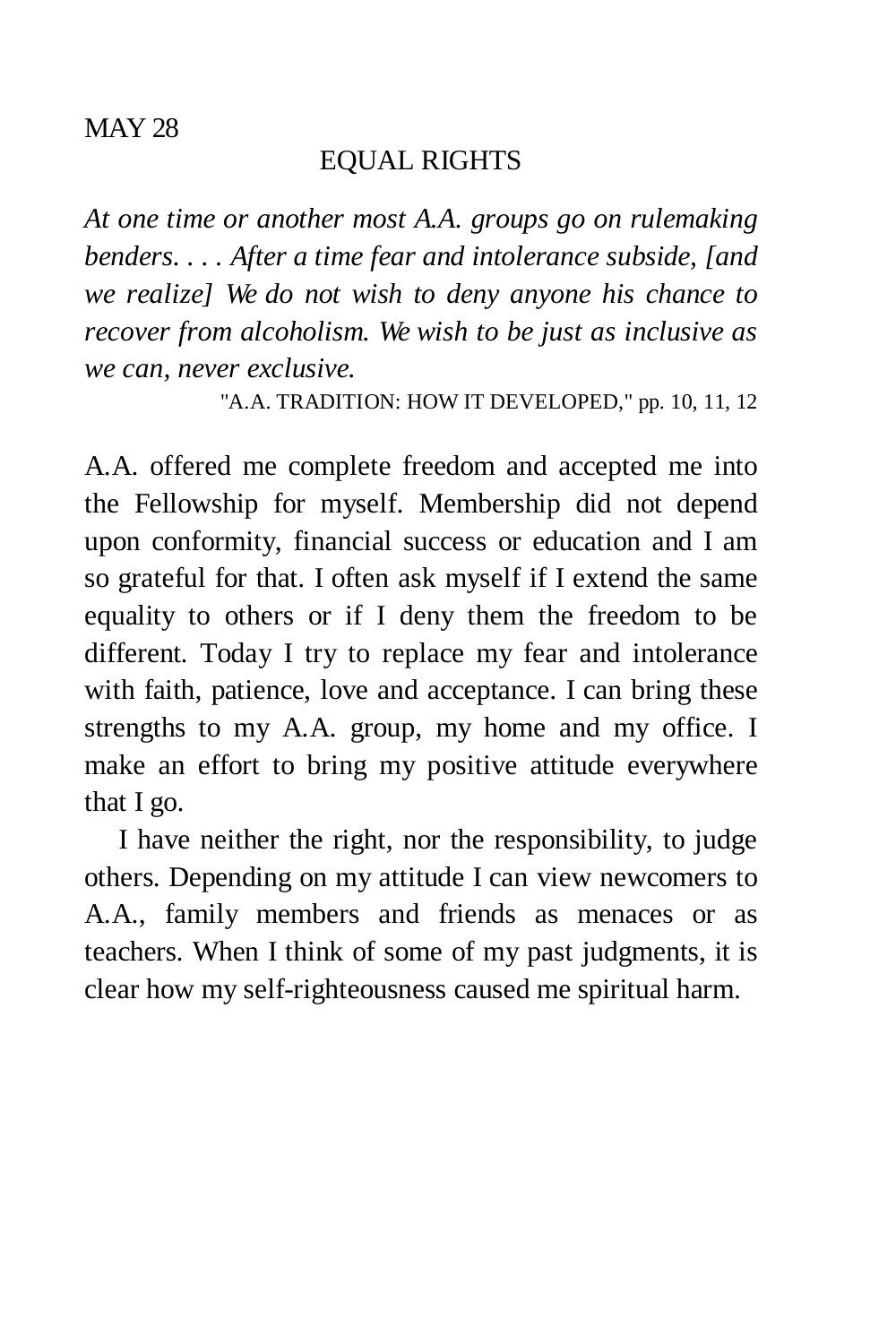# TRUE TOLERANCE

*The only requirement for A.A. membership is a desire to stop drinking.* 

TWELVE STEPS AND TWELVE TRADITIONS, p. 139

I first heard the short form of the Third Tradition in the Preamble. When I came to A.A. I could not accept myself, my alcoholism, or a Higher Power. If there had been any physical, mental, moral, or religious requirements for membership, I would be dead today. Bill W. said in his tape on the Traditions that the Third Tradition is a charter for individual freedom. The most impressive thing to me was the feeling of acceptance from members who were practicing the Third Tradition by tolerating and accepting me. I feel acceptance is love and love is God's will for us.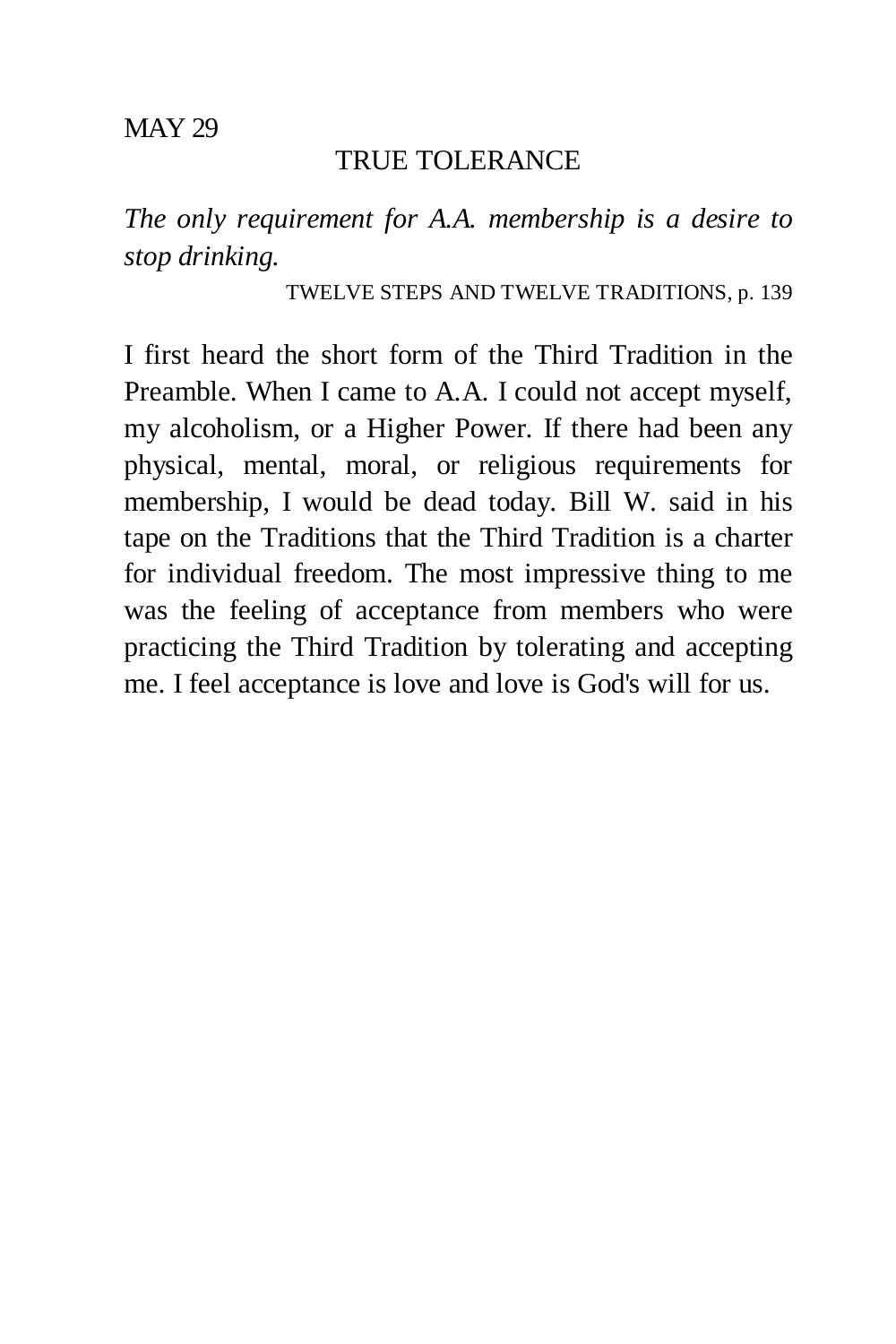## OUR PRIMARY PURPOSE

*The more A.A. sticks to its primary purpose, the greater will be its helpful influence everywhere.* 

*A.A.* COMES OF AGE, p. 109

It is with gratitude that I reflect on the early days of our Fellowship and those wise and loving "foresteppers" who proclaimed that we should not be diverted from our primary purpose, that of carrying the message to the alcoholic who still suffers.

I desire to impart respect to those who labor in the field of alcoholism, being ever mindful that A.A. endorses no causes other than its own. I must remember that A.A. has no monopoly on miracle-making and I remain humbly grateful to a loving God who made A.A. possible.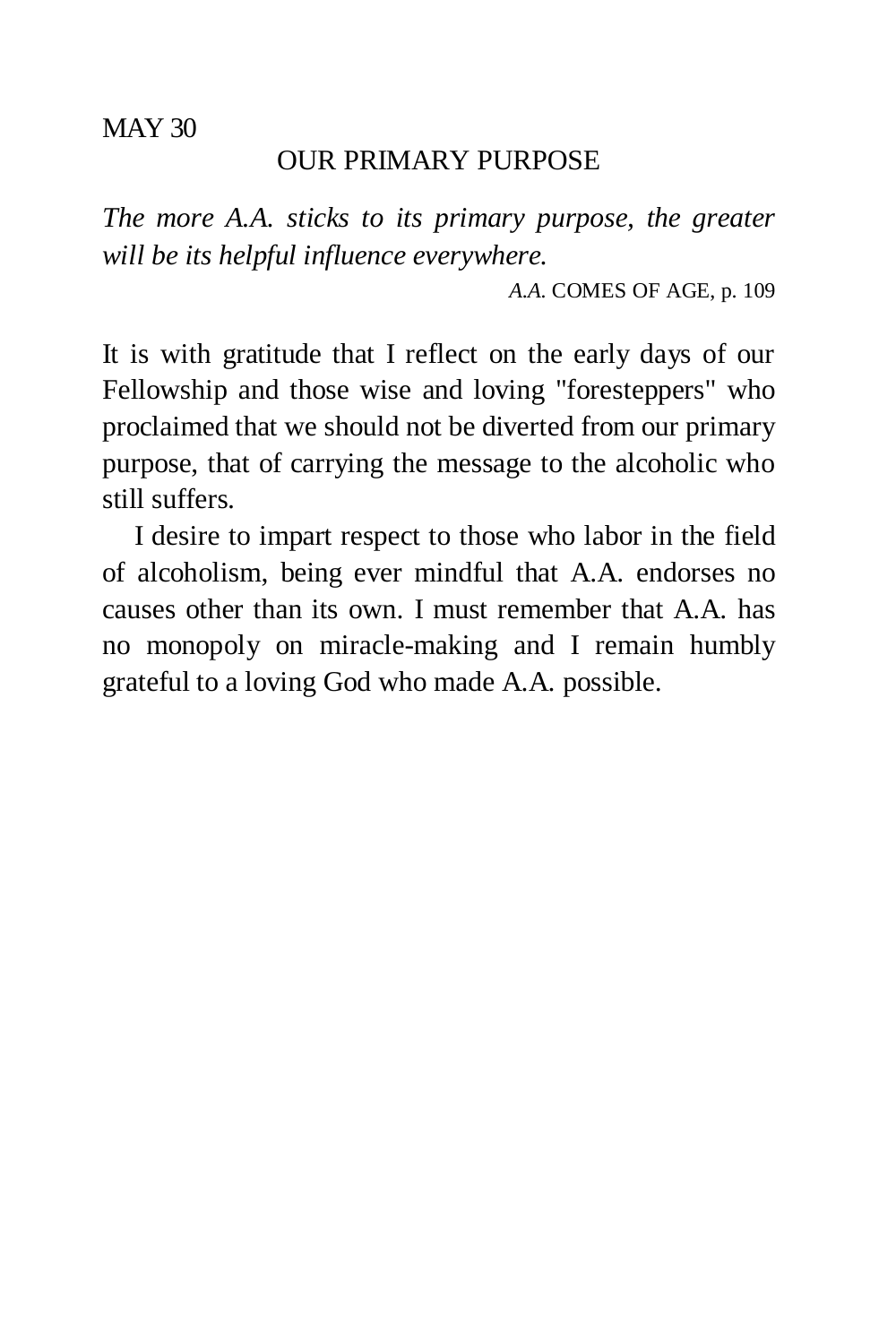### READINESS TO SERVE OTHERS

*. . . our Society has concluded that it has but one high mission—to carry the A.A. message to those who don't know there's a way out* 

TWELVE STEPS AND TWELVE TRADITIONS, p. 151

The "Light" to freedom shines bright on my fellow alcoholics as each one of us challenges the other to grow. The "Steps" to self-improvement have small beginnings, but each Step builds the "ladder" out of the pit of despair to new hope. Honesty becomes my "tool" to unfurl the "chains" which bound me. A sponsor, who is a caring listener, can help me to truly hear the message guiding me to freedom.

I ask God for the courage to live in such a way that the Fellowship may be a testimony to His favor. This mission frees me to share my gifts of wellness through a spirit of readiness to serve others.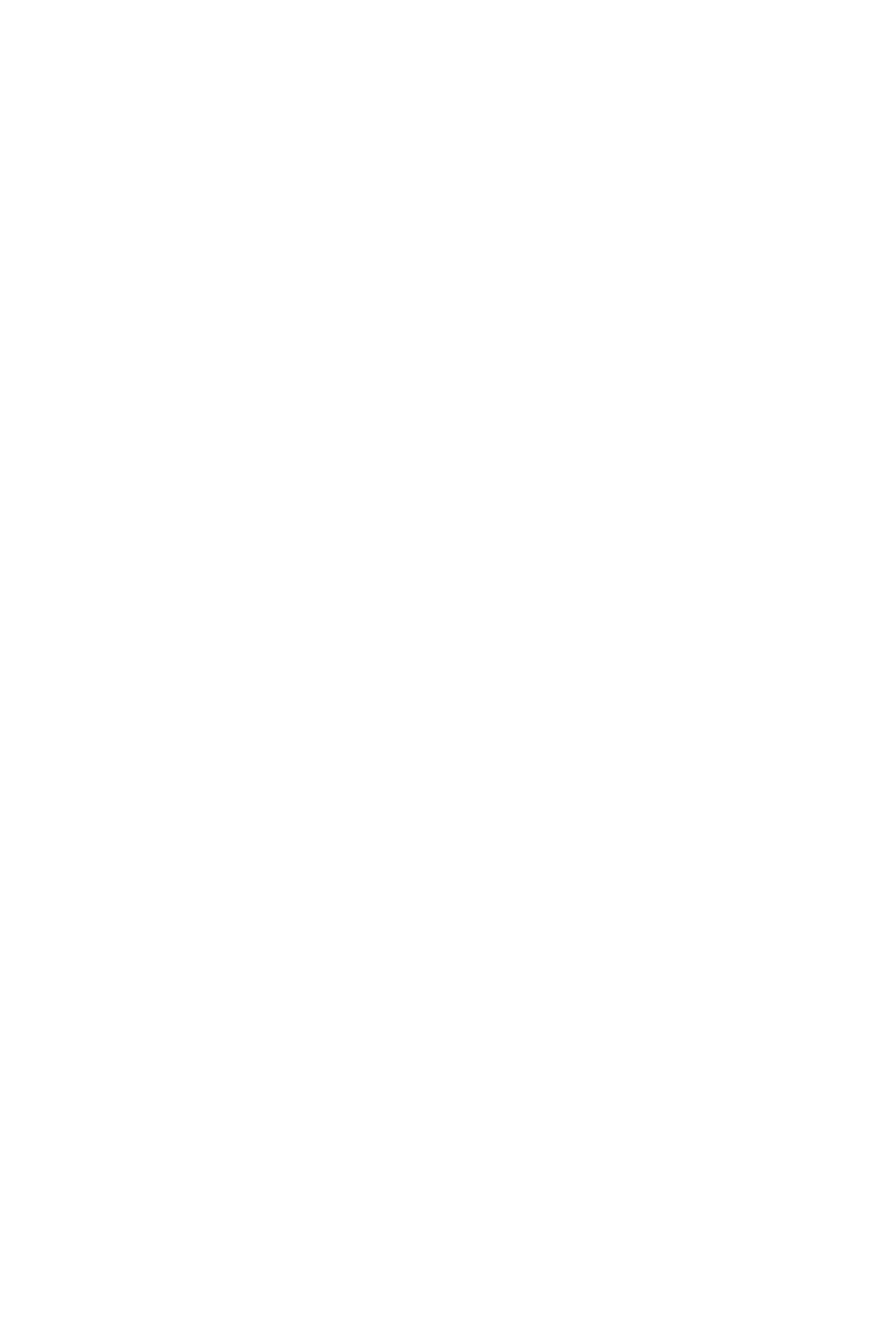# A CHANGED OUTLOOK

*Our whole attitude and outlook upon life will change.*  ALCOHOLICS ANONYMOUS, p. 84

When I was drinking, my attitude was totally selfish, totally self-centered; my pleasure and my comfort came first. Now that I am sober, self-seeking has started to slip away. My whole attitude toward life and other people is changing. For me, the first "A" in our name stands for *attitude.* My attitude is changed by the second "A" in our name, which stands for *action.* By working the Steps, attending meetings, and carrying the message, I can be restored to sanity. Action is the magic word! With a positive, helpful attitude and regular A.A. action, I can stay sober and help others to achieve sobriety. My attitude now is that I am willing to go to any length to stay sober!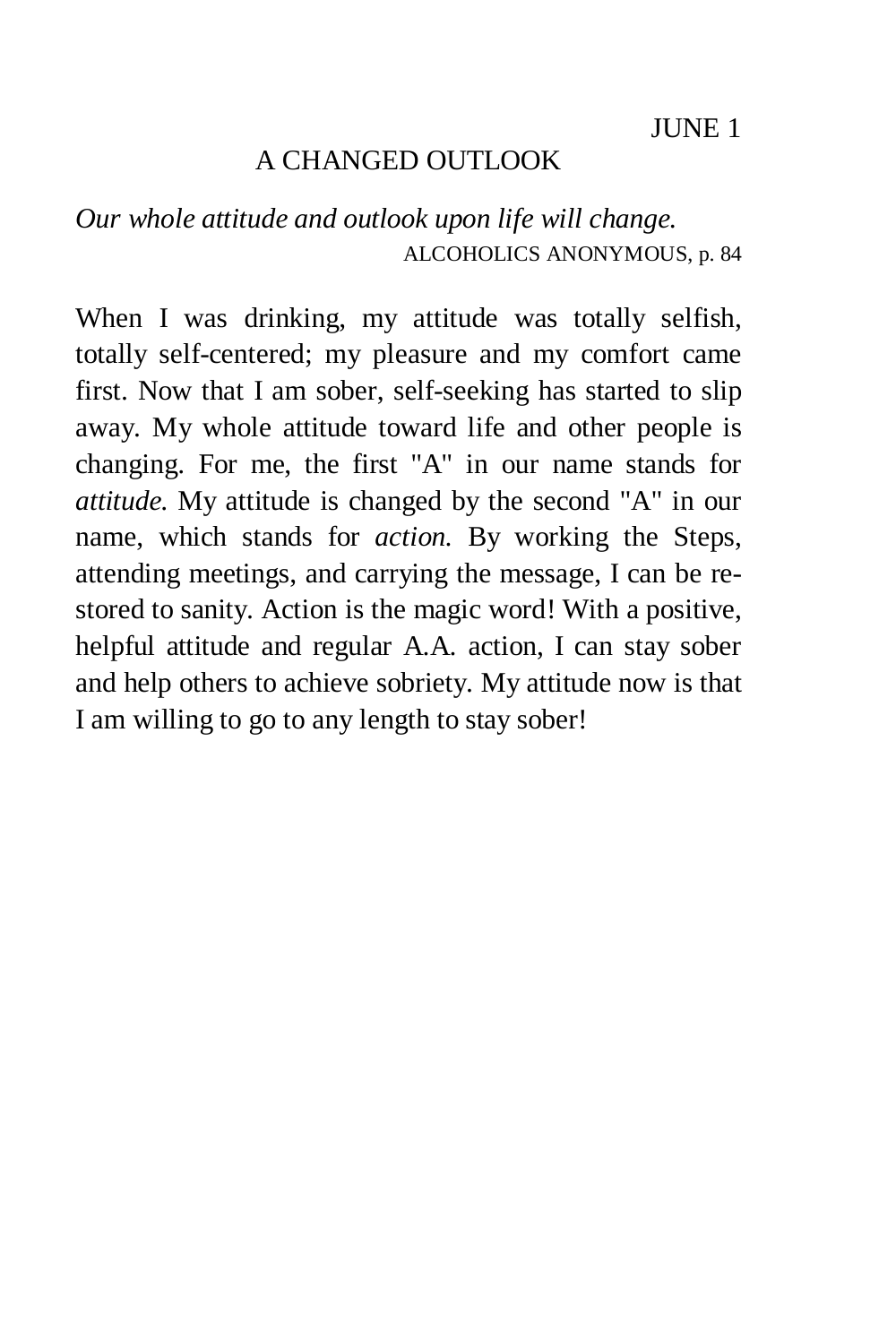### THE UPWARD PATH

*Here are the steps we took. . . .* 

ALCOHOLICS ANONYMOUS, p. 59

These are the words that lead into the Twelve Steps. In their direct simplicity they sweep aside all psychological and philosophical considerations about the lightness of the Steps. They describe what I did: I took the Steps and sobriety was the result. These words do not imply that I should walk the well-trodden path of those who went before, but rather that there is a way for me to become sober and that it is a way I shall have to find. It is a new path, one that leads to infinite light at the top of the mountain. The Steps advise me about the footholds that are safe and about chasms to avoid. They provide me with the tools I need during the many parts of the solitary journey of my soul. When I speak of this journey, I share my experience, strength and hope with others.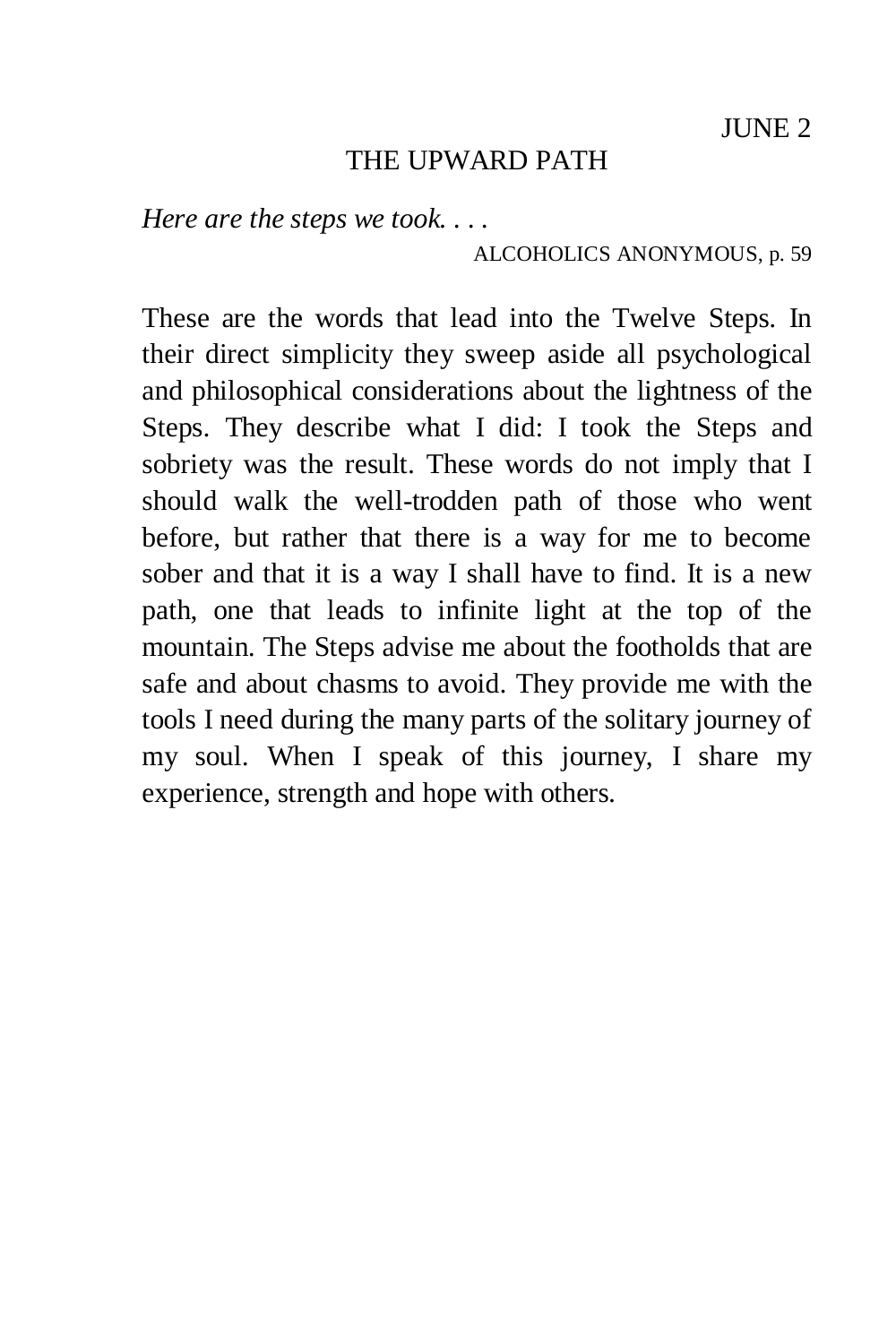# ON A WING AND A PRAYER

*. . . we then look at* Step Six. *We have emphasized willingness as being indispensable.* 

ALCOHOLICS ANONYMOUS, p. 76

Steps Four and Five were difficult, but worthwhile. Now I was stuck on Step Six and, in despair, I picked up the Big Book and read this passage. I was outside, praying for willingness, when I raised my eyes and saw a huge bird rising in the sky. I watched it suddenly give itself up to the powerful air currents of the mountains. Swept along, swooping and soaring, the bird did things seemingly impossible for mortal birds to do. It was an inspiring example of a fellow creature "letting go" to a power greater than itself. I realized that if the bird "took back his will" and tried to fly with less trust, on its power alone, it would spoil its apparent free flight. That insight granted me the willingness to pray the Seventh Step prayer.

It's not easy to know God's will in each circumstance. I must search out and be ready for the currents, and that's where prayer and meditation help! Because I am, of myself, nothing, I ask God to grant me the knowledge of His will and the power and courage to carry it out—today.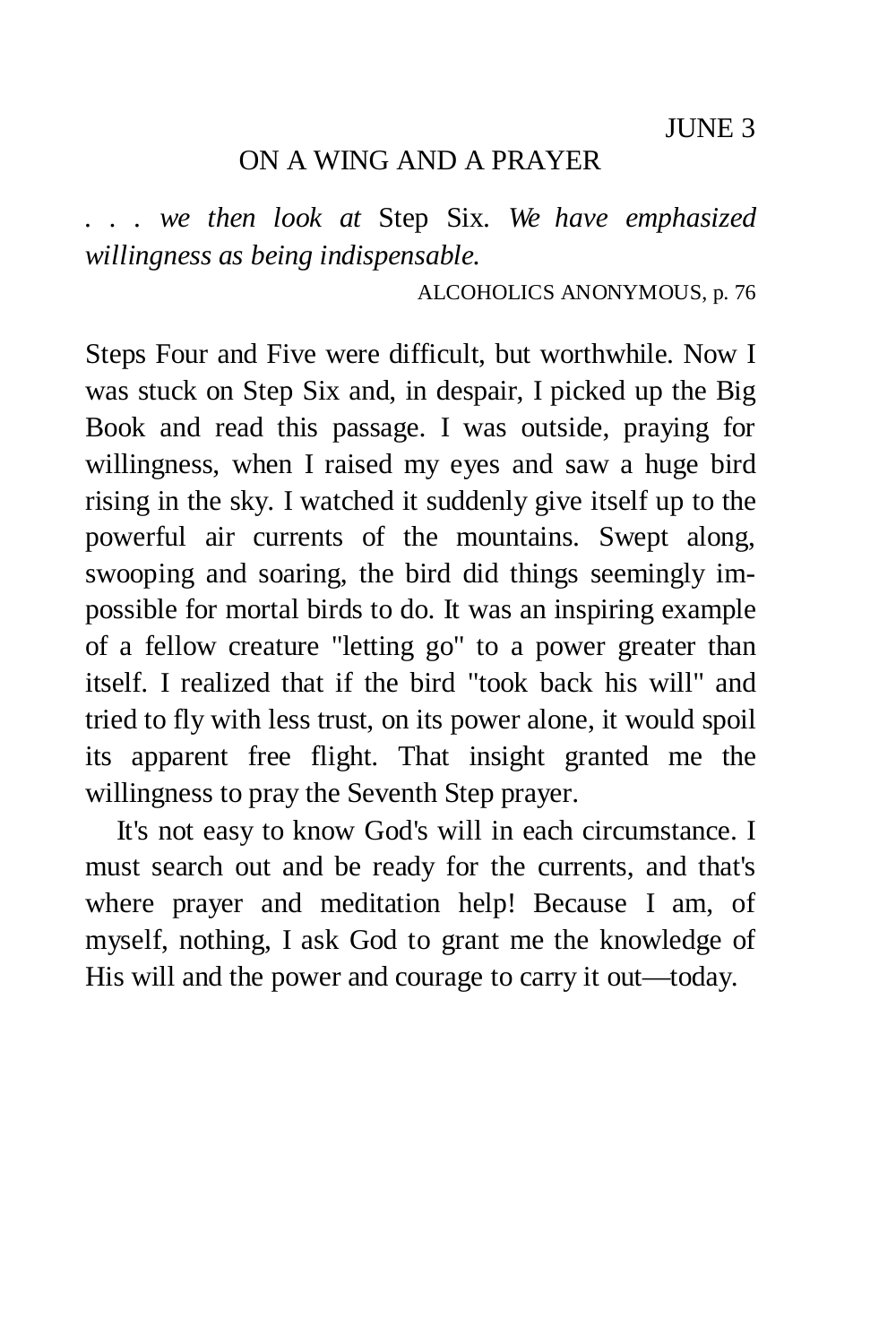# LETTING GO OF OUR OLD SELVES

*Carefully reading the first five proposals we ask if we have omitted anything for we are building an arch through which we shall walk a free man at last. . . . Are we now ready to let God remove from us all the things which we have admitted are objectionable?* 

ALCOHOLICS ANONYMOUS, pp. 75, 76

The Sixth Step is the last "preparation" Step. Although I have already used prayer extensively, I have made no formal request of my Higher Power in the first Six Steps. I have identified my problem, come to believe that there is a solution, made a decision to seek this solution, and have "cleaned house." I now ask: Am I willing to live a life of sobriety, of change, to let go of my old self? I must determine if I am truly ready to change. I review what I have done and become willing for God to remove all my defects of character; for in the next Step, I will tell my Creator I am willing and will ask for help. If I have been thorough in the preparation of my foundation and feel that I am willing to change, I am then ready to continue with the next Step. "If we still cling to something we will not let go, we ask God to help us be willing." *(Alcoholics Anonymous,*  p. 76)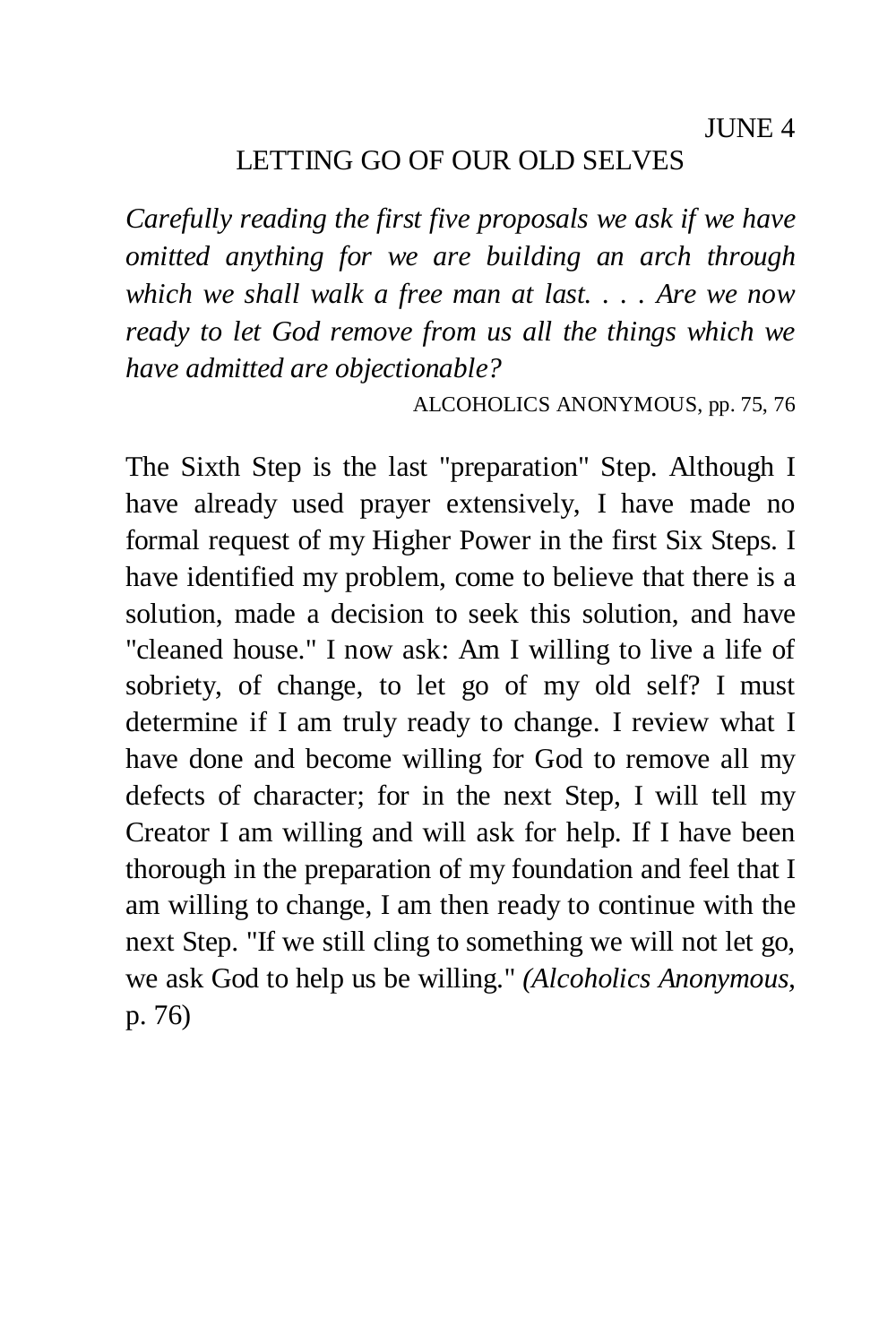### ENTIRELY READY?

*"This is the Step that separates the men from the boys " . . . the difference between "the boys and the men" is the difference between striving for a self-determined objective and for the perfect objective which is of God. . . . It is suggested that we ought to become entirely willing to aim toward perfection. . . . The moment we say, "No, never!" our minds close against the grace of God. . . . This is the exact point at which we abandon limited objectives, and move toward God's will for us* 

TWELVE STEPS AND TWELVE TRADITIONS, pp. 63, 68, 69

Am I entirely ready to have God remove these defects of character? Do I know at long last that I cannot save myself? I have come to believe that I cannot. If I am unable, if my best intentions go wrong, if my desires are selfishly motivated and if my knowledge and will are limited—then I am ready to embrace God's will for my life.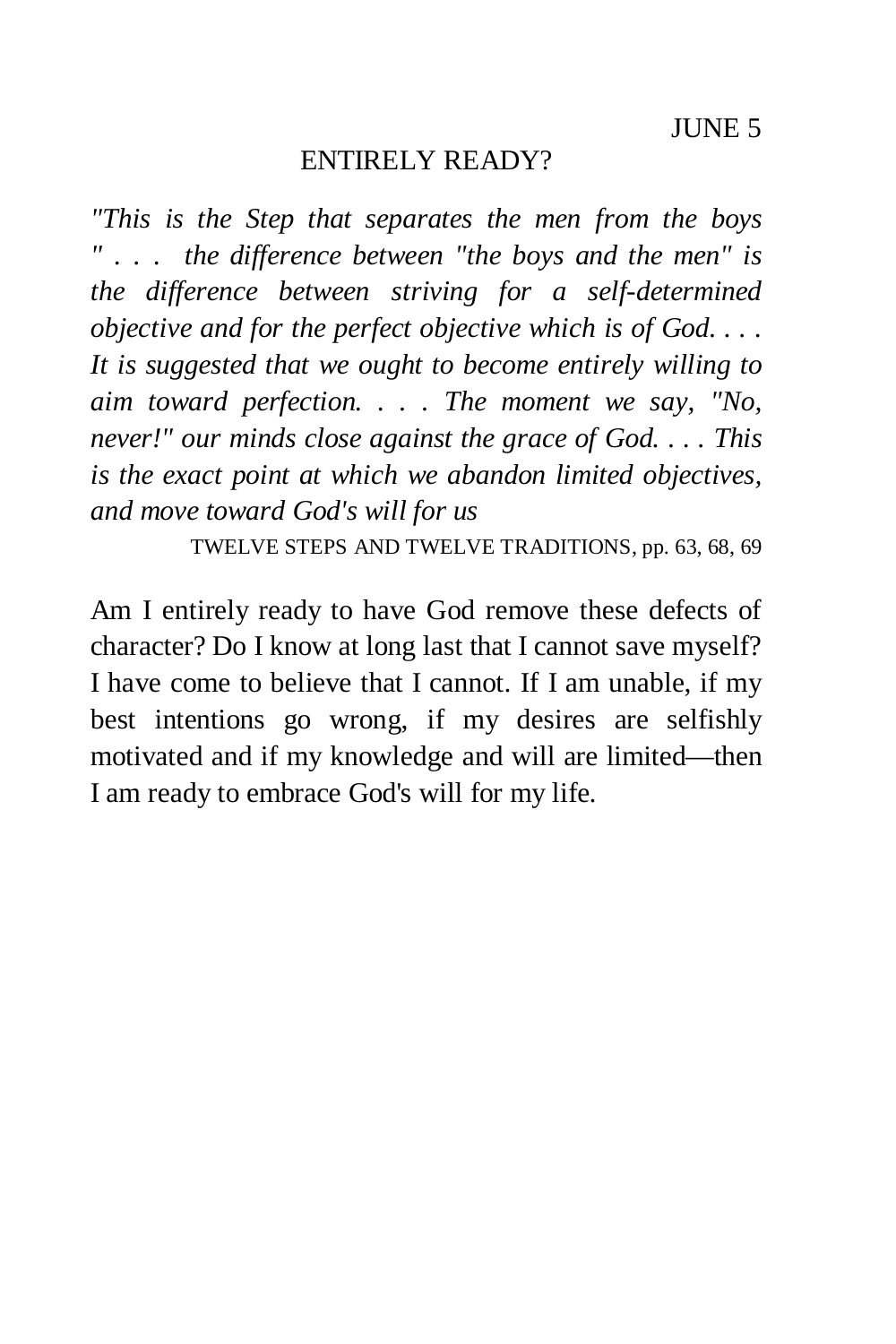# ALL WE DO IS TRY

*Can He now take them all—every one?*  ALCOHOLICS ANONYMOUS, p. 76

In doing Step Six it helped me a lot to remember that I am striving for "spiritual progress." Some of my character defects may be with me for the rest of my life, but most have been toned down or eliminated. All that Step Six asks of me is to become willing to name my defects, claim them as my own, and be willing to discard the ones I can, just for today. As I grow in the program, many of my defects become more objectionable to me than previously and, therefore, I need to repeat Step Six so that I can become happier with myself and maintain my serenity.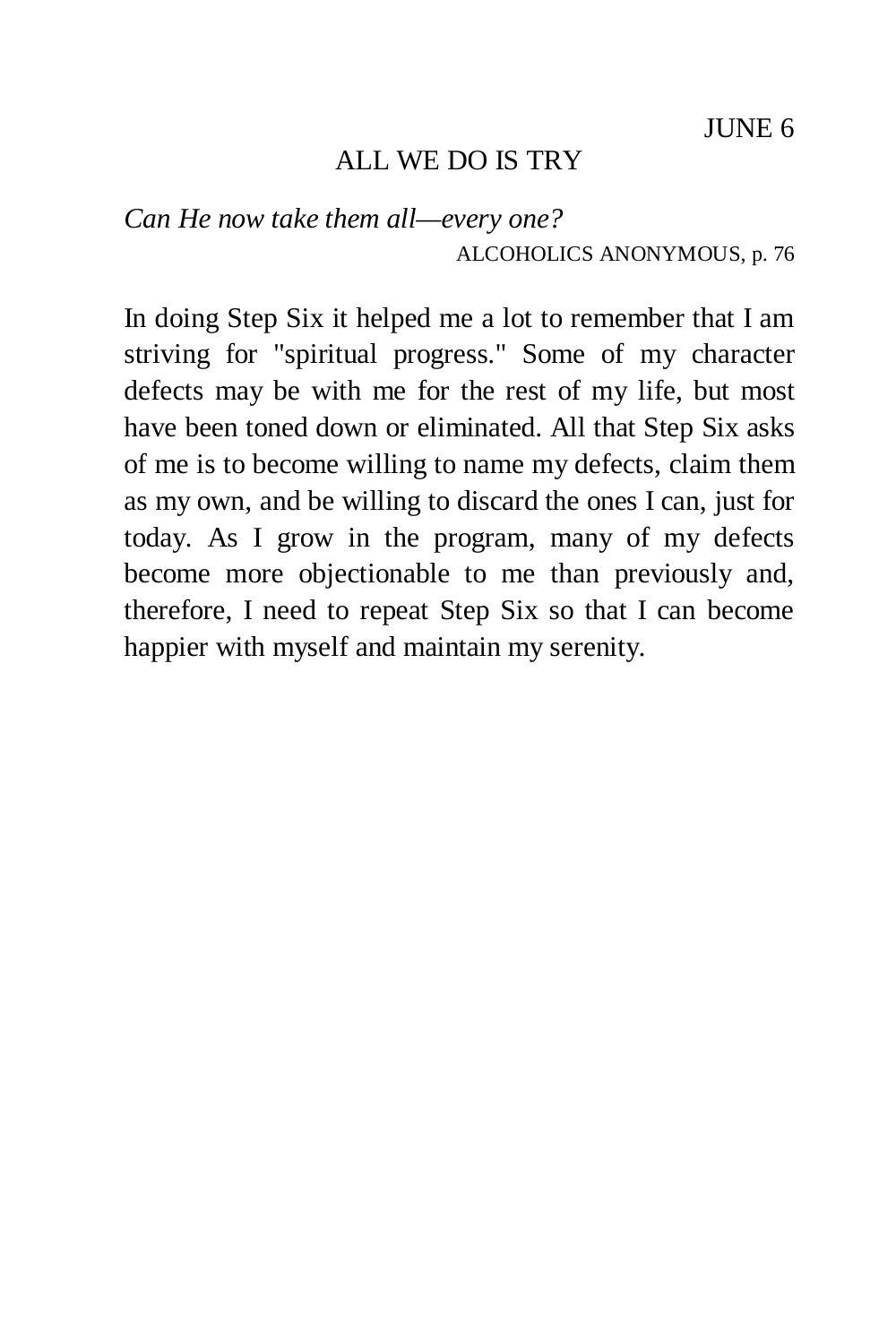## LONG-TERM HOPE

*Since most of us are born with an abundance of natural desires, it isn't strange that we often let these far exceed their intended purpose. When they drive us blindly, or we willfully demand that they supply us with more satisfactions or pleasures than are possible or due us, that is the point at which we depart from the degree of perfection that God wishes for us here on earth. That is the measure of our character defects, or, if you wish, of our sins.* 

TWELVE STEPS AND TWELVE TRADITIONS, p. 65

This is where long-term hope is born and perspective is gained, both of the nature of my illness and the path of my recovery. The beauty of A.A. lies in knowing that my life, with God's help, will improve. The A.A. journey becomes richer, the understanding becomes truth, the dreams become realities—and today becomes forever.

As I step into the A.A. light, my heart fills with the presence of God.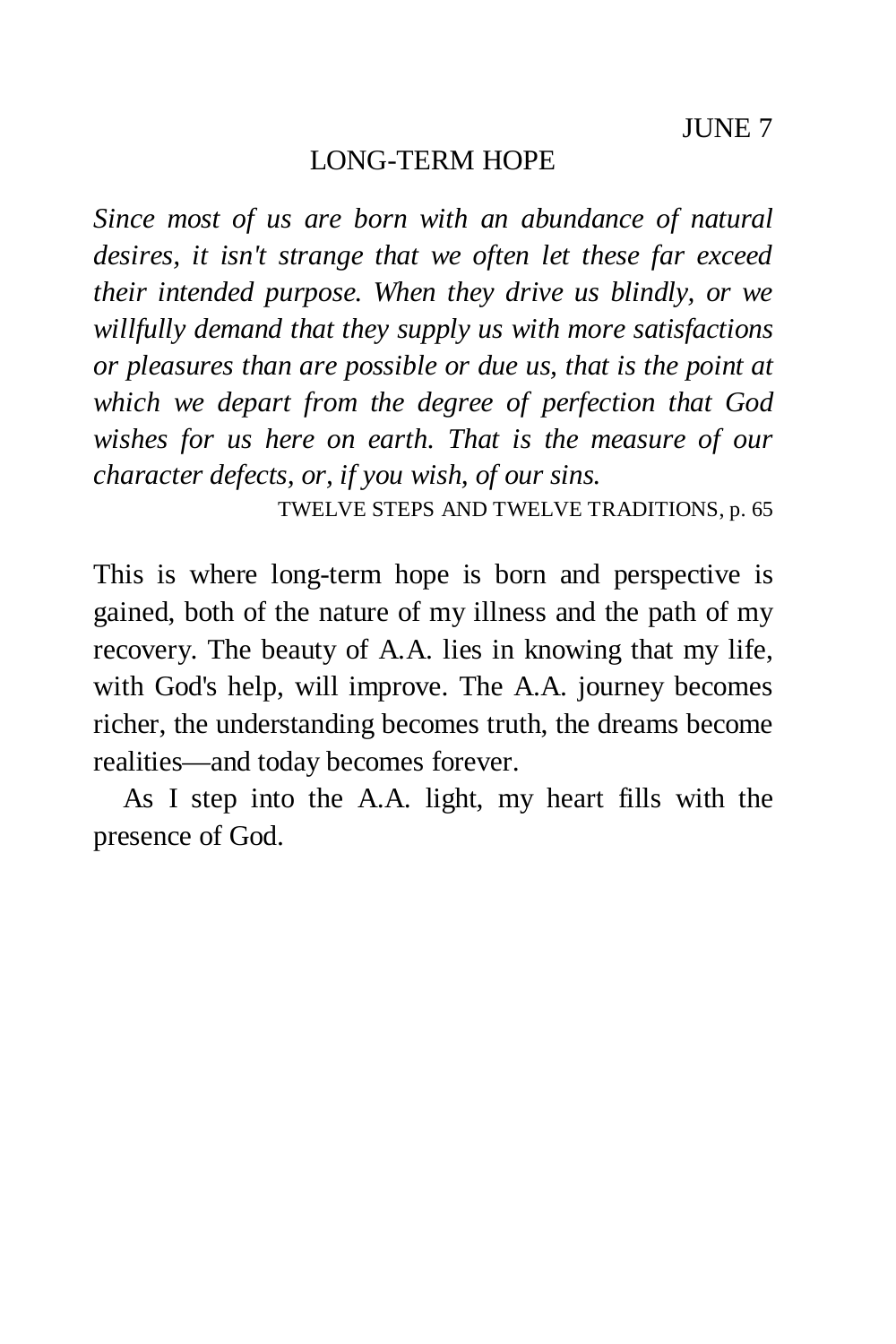## OPENING UP TO CHANGE

*Self-searching is the means by which we bring new vision, action, and grace to bear upon the dark and negative side of our natures With it comes the development of that kind of humility that makes it possible for us to receive God's help. . . . we find that bit by bit we can discard the old life—the one that did not work—for a new life that can and does work under any conditions whatever.* 

AS BILL SEES IT, pp. 10, 8

I have been given a daily reprieve contingent upon my spiritual condition, provided I seek progress, not perfection. To become ready for change, I practice willingness, opening myself to possibilities of change. If I realize there are defects that hinder my usefulness in A.A. and toward others, I become ready by meditating and receiving direction. "Some of us have tried to hold on to our old ideas and the result was nil until we let go absolutely" *(Alcoholics Anonymous,* p. 58). To let go and let God, I need only surrender my old ways to Him; I no longer fight nor do I try to control, but simply believe that, with God's help, I am changed and affirming this belief makes me ready. I empty myself to be full of awareness, light, and love, and I am ready to face each day with hope.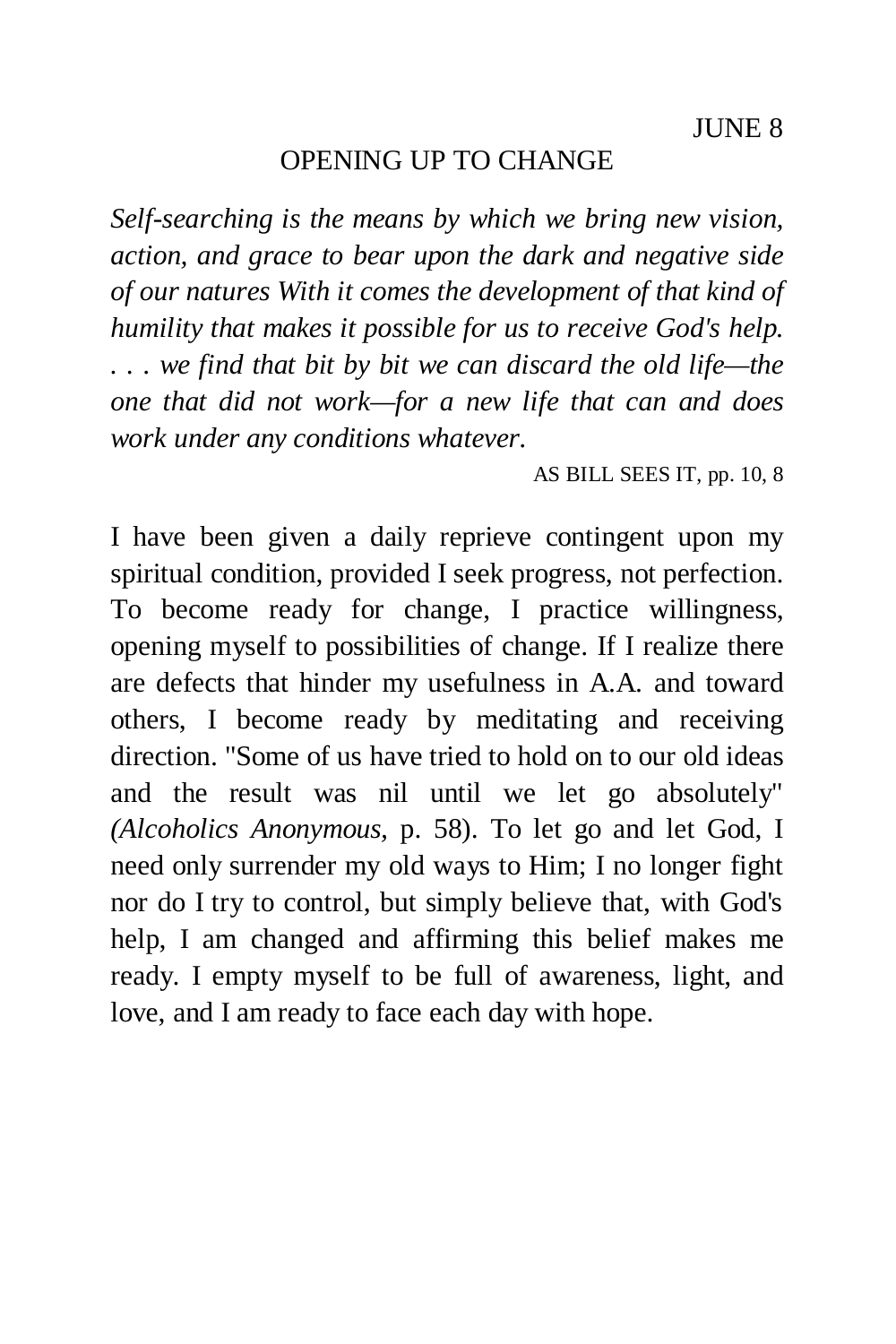### LIVING IN THE NOW

*First, we try living in the now just in order to stay sober and it works Once the idea has become a part of our thinking we find that living life in 24-hour segments is an effective and satisfying way to handle many other matters as well* 

LIVING SOBER, p. 7

"One Day At A Time." To a newcomer this and other oneliners of A.A. may seem ridiculous. The passwords of the A.A. Fellowship can become lifelines in moments of stress. Each day can be like a rose unfurling according to the plan of a Power greater than myself. My program should be planted in the right location, just as it will need to be groomed, nourished, and protected from disease. My planting will require patience, and my realizing that some flowers will be more perfect than others. Each stage of the petals' unfolding can bring wonder and delight if I do not interfere or let my expectations override my acceptance and this brings serenity.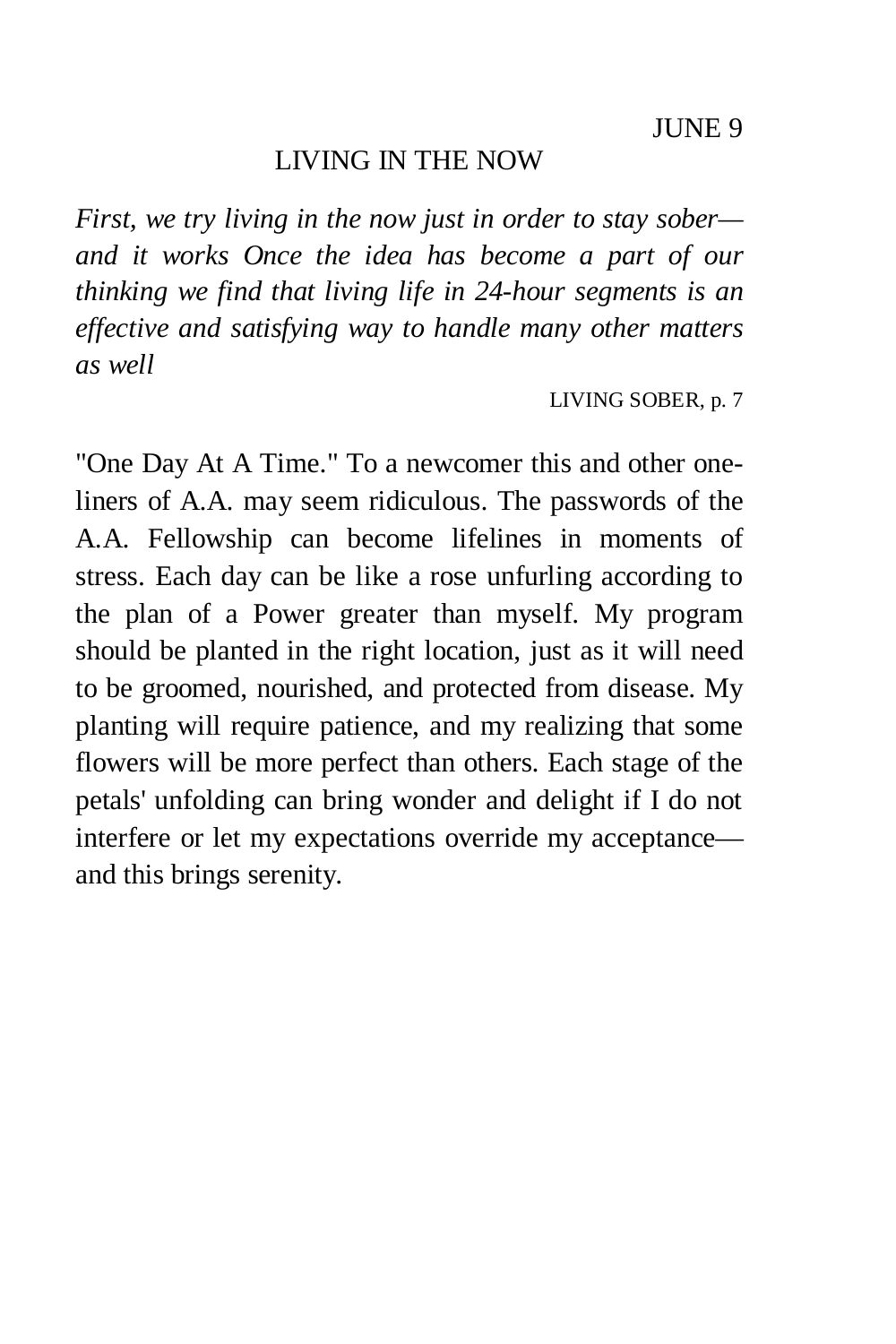# IMPATIENT? TRY LEVITATING

*We reacted more strongly to frustrations than normal people.* 

#### AS BILL SEES IT, p. I11

Impatience with other people is one of my principal failings. Following a slow car in a no-passing lane, or waiting in a restaurant for the check, drives me to distraction. Before I give God a chance to slow me down, I explode, and that's what I call being quicker than God. That repeated experience gave me an idea. I thought if I could look down on these events from God's point of view, I might better control my feelings and behavior. I tried it and when I encountered the next slow driver, I levitated and looked down on the other car and upon myself. I saw an elderly couple driving along, happily chatting about their grandchildren. They were followed by me—bug-eyed and red of face—who had no time schedule to meet anyway. I looked so silly that I dropped back into reality and slowed down. Seeing things from God's angle of vision can be very relaxing.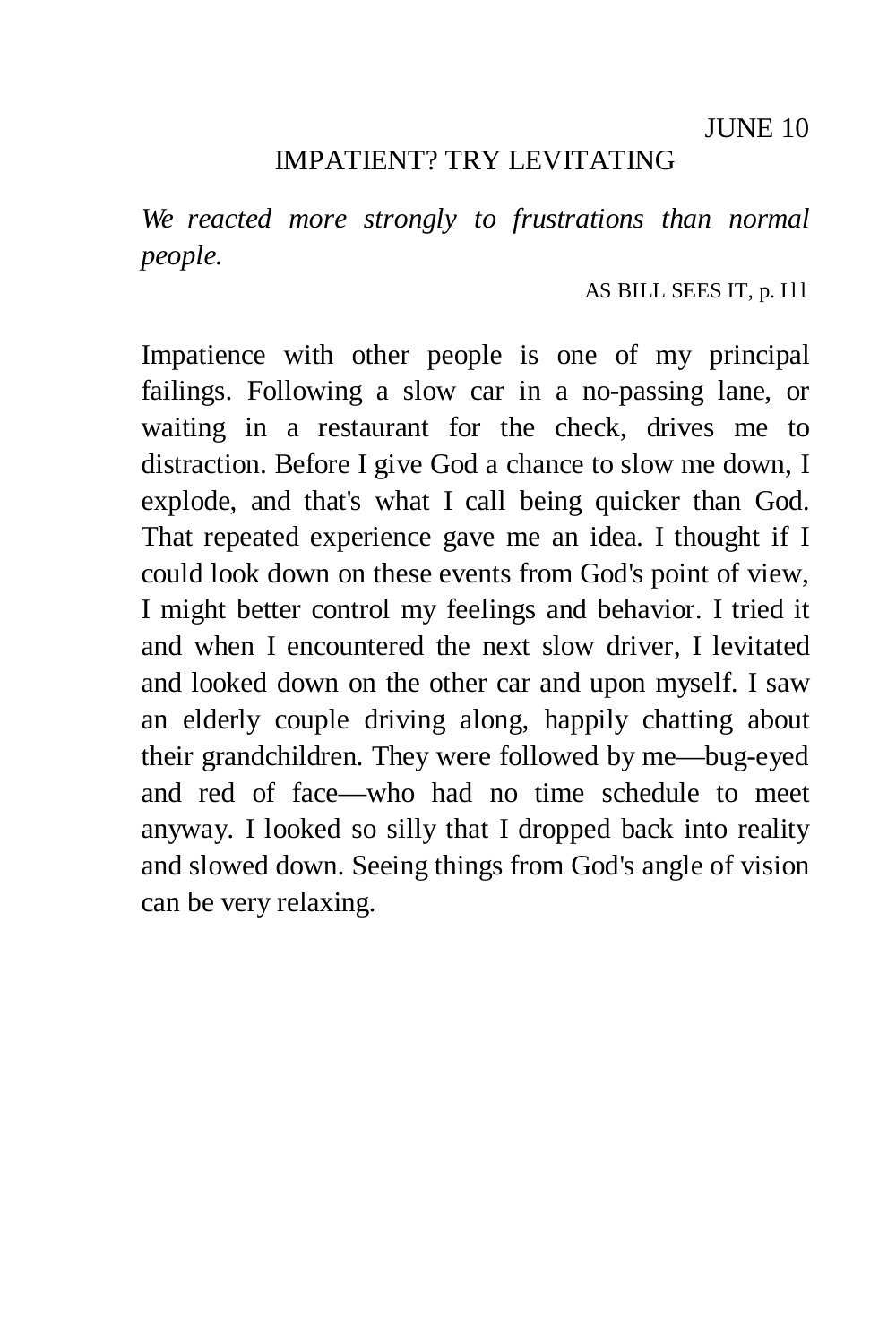# FAMILY OBLIGATIONS

*. . . a spiritual life which does not include . . . family obligations may not be so perfect after all.*  ALCOHOLICS ANONYMOUS, p. 129

I can be doing great in the program—applying it at meetings, at work, and in service activities—and find that things have gone to pieces at home. I expect my loved ones to understand, but they cannot. I expect them to see and value my progress, but they don't—unless I *show* them. Do I neglect their needs and desires for my attention and concern? When I'm around them, am I irritable or boring? Are my "amends" a mumbled "Sorry," or do they take the form of patience and tolerance? Do I preach to them, trying to reform or "fix" them? Have I ever really cleaned house with *them!* "The spiritual life is not a theory. *We have to live it" (Alcoholics Anonymous,* p. 83).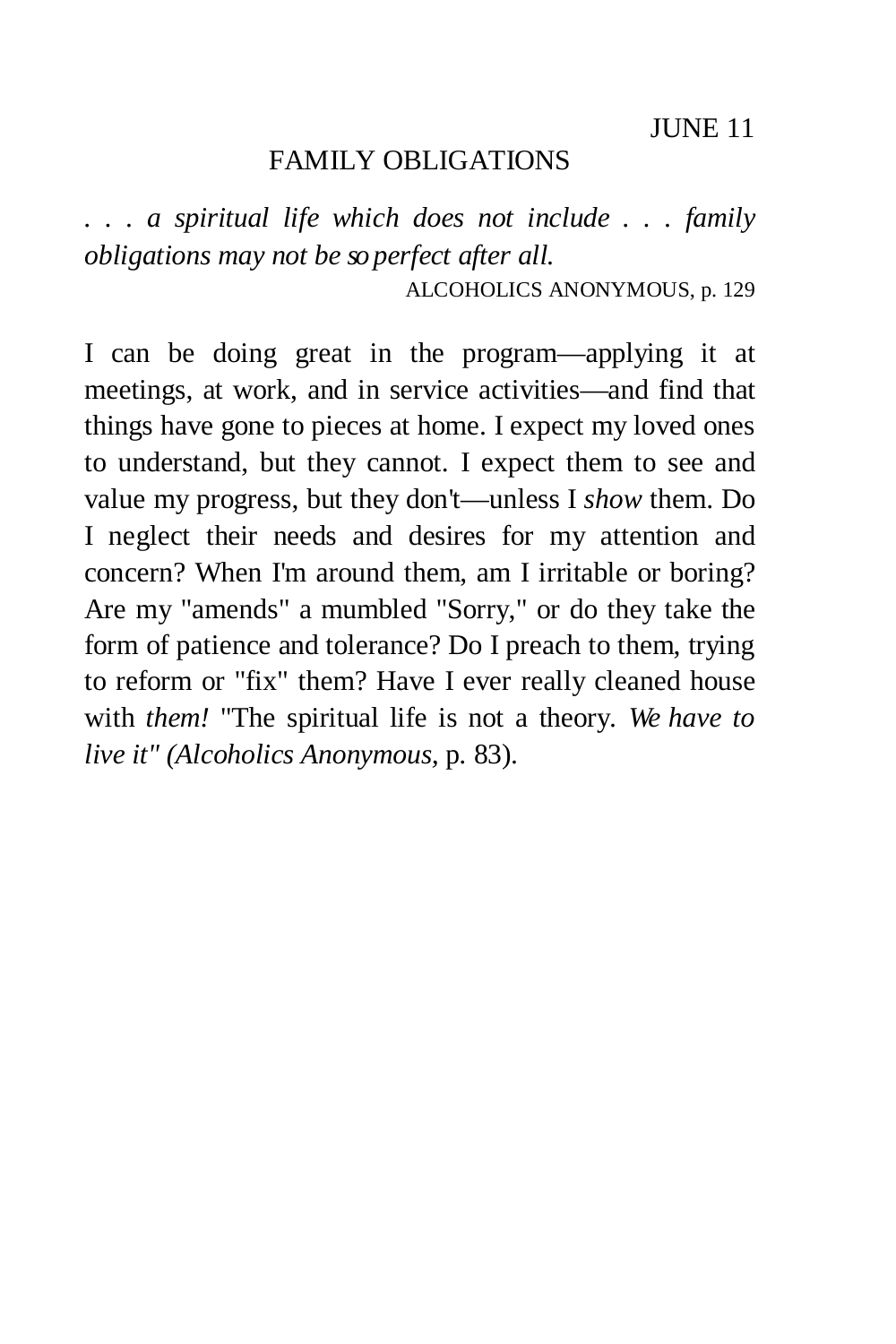# FORMING TRUE PARTNERSHIPS

*But it is from our twisted relations with family, friends, and society at large that many of us have suffered the most. We have been especially stupid and stubborn about them. The primary fact that we fail to recognize is our total inability to form a true partnership with another human being.*  TWELVE STEPS AND TWELVE TRADITIONS, p. 53

Can these words apply to me, am I *still* unable to form a true partnership with another human being? What a terrible handicap that would be for me to carry into my sober life! In my sobriety I will meditate and pray to discover how I may be a trusted friend and companion.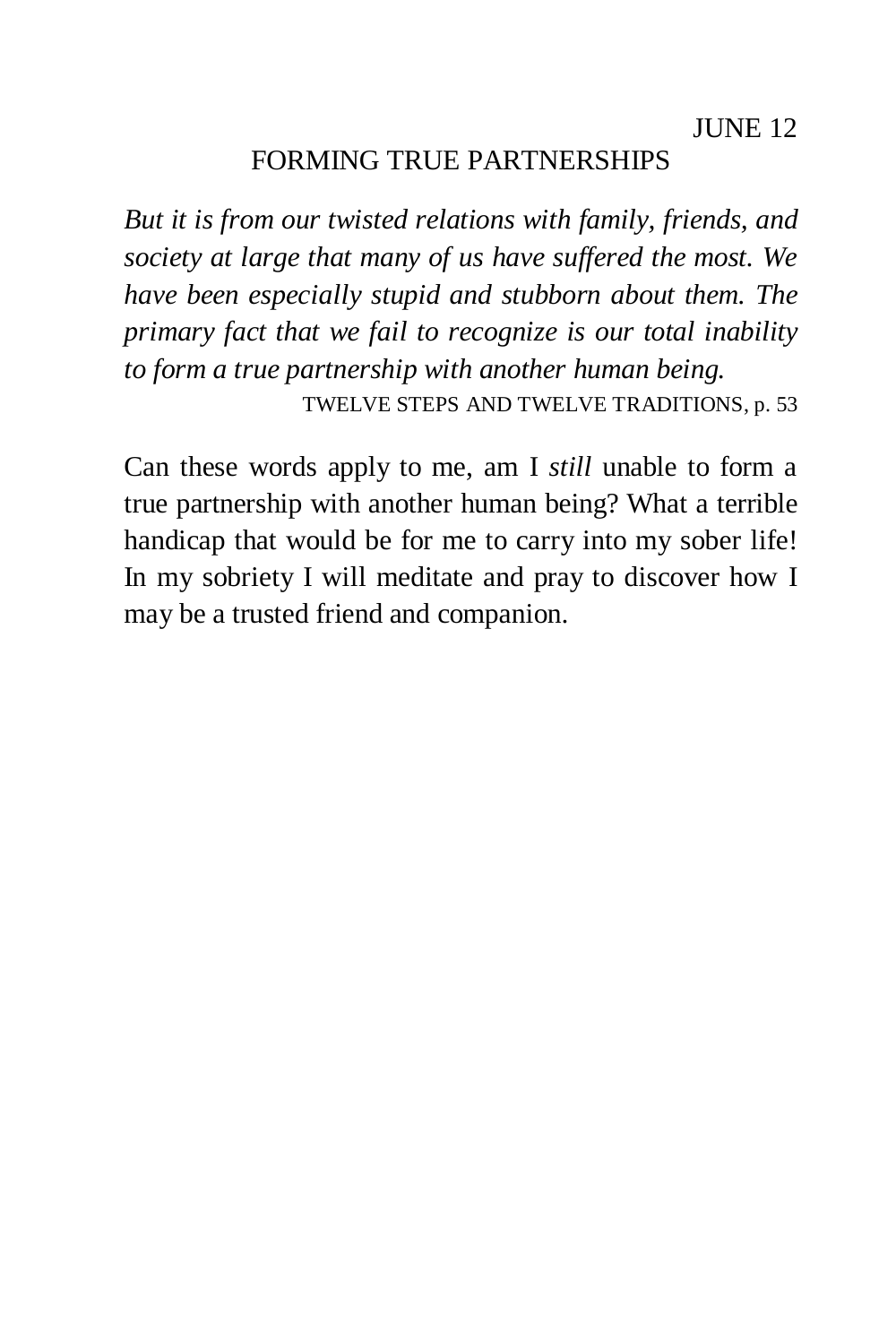# LIVING OUR AMENDS

*"Years of living with an alcoholic is almost sure to make any wife or child neurotic. The entire family is, to some extent, ill."* 

ALCOHOLICS ANONYMOUS, p. 122

It is important for me to realize that, as an alcoholic, I not only hurt myself, but also those around me. Making amends to my family, and to the families of alcoholics still suffering, will always be important. Understanding the havoc I created and trying to repair the destruction, will be a lifelong endeavor. The example of my sobriety may give others hope, and faith to help themselves.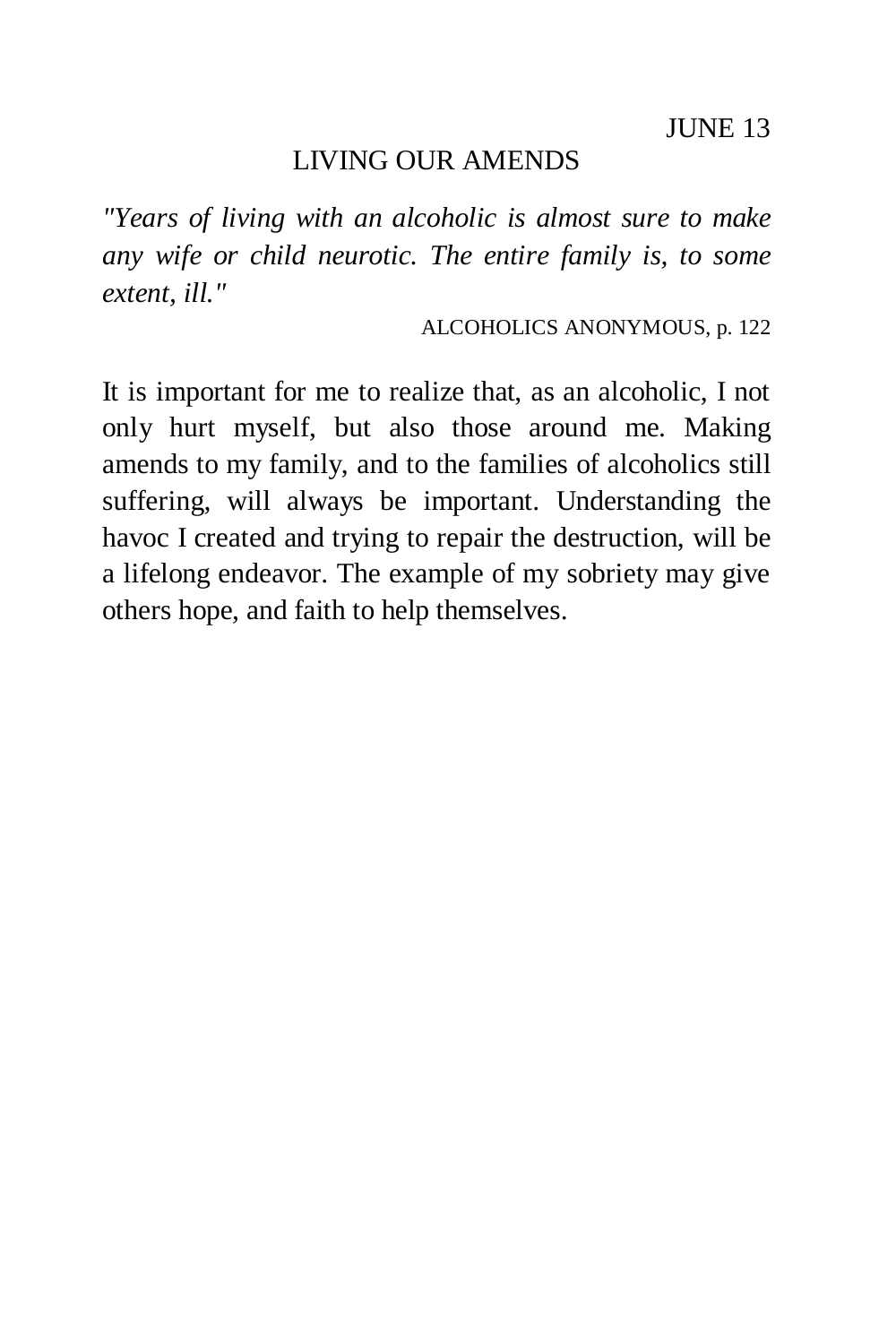# WHEN THE GOING GETS ROUGH *It is a design*

*for living that works in rough going.* 

ALCOHOLICS ANONYMOUS, p. 15

When I came to A.A., I realized that A.A. worked wonderfully to help keep me sober. But could it work on real life problems, not concerned with drinking? I had my doubts. After being sober for more than two years I got my answer. I lost my job, developed physical problems, my diabetic father lost a leg, and someone I loved left me for another —and all of this happened during a two-week period. Reality crashed in, yet A.A. was there to support, comfort, and strengthen me. The principles I had learned during my early days of sobriety became a mainstay of my life for not only did I come through, but I never stopped being able to help newcomers. A.A. taught me not to be overwhelmed, but rather to accept and understand my life as it unfolded.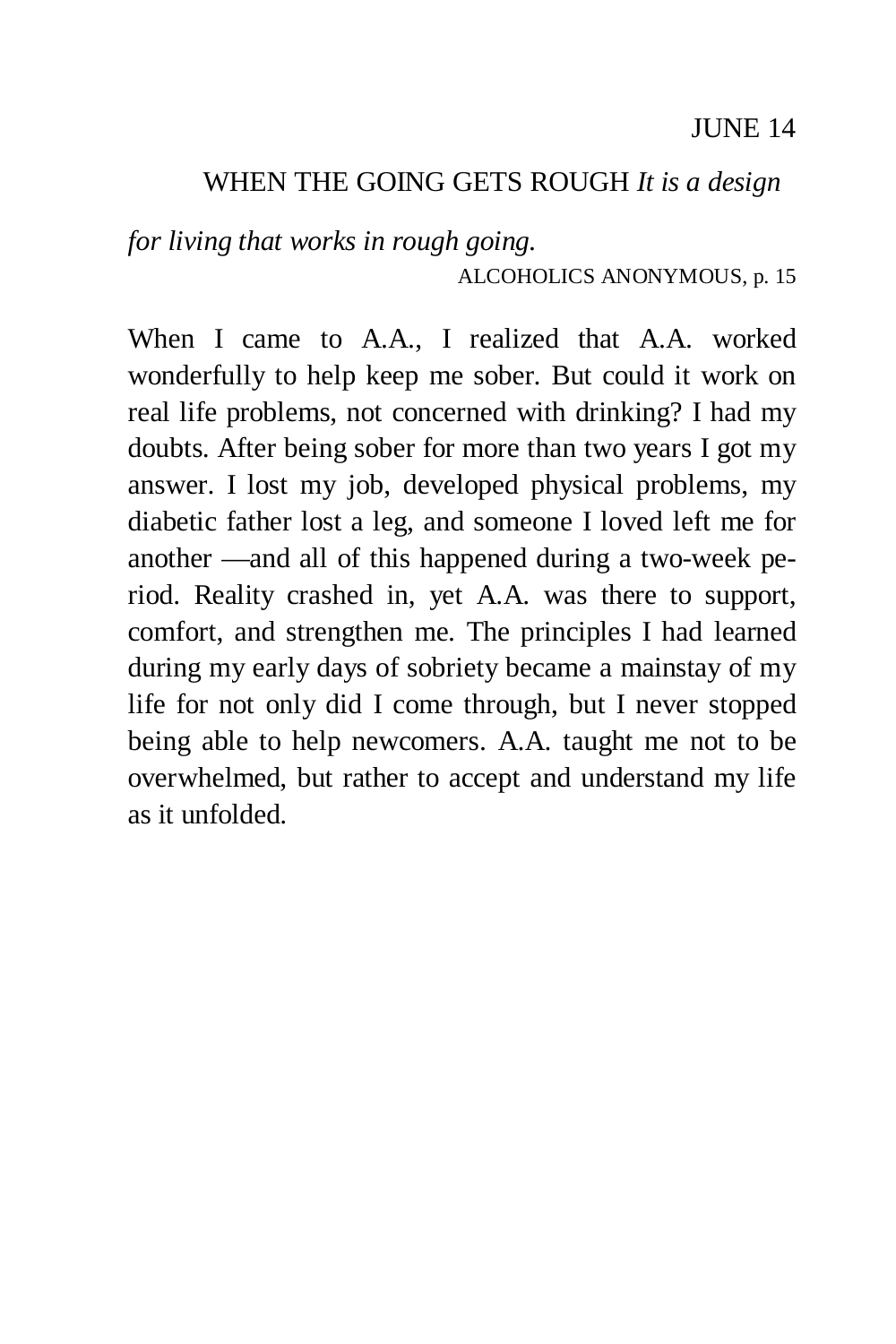# MAKING A.A. YOUR HIGHER POWER

*". . . You can . . . make A.A. itself your 'higher power.' Here's a very large group of people who have solved their alcohol problem. . . . many members . . . have crossed the threshold just this way. . . . their faith broadened and deepened. . . . transformed, they came to believe in a Higher Power. . . . "* 

TWELVE STEPS AND TWELVE TRADITIONS, pp. 27-28

No one was greater than I, at least in my eyes, when I was drinking. Nevertheless, I couldn't smile at myself in the mirror, so I came to A.A. where, with others, I heard talk of a Higher Power. I couldn't accept the concept of a Higher Power because I believed God was cruel and unloving. In desperation I chose a table, a tree, then my A.A. group, as my Higher Power. Time passed, my life improved, and I began to wonder about this Higher Power. Gradually, with patience, humility and a lot of questions, I came to believe in God. Now my relationship with my Higher Power gives me the strength to live a happy, sober life.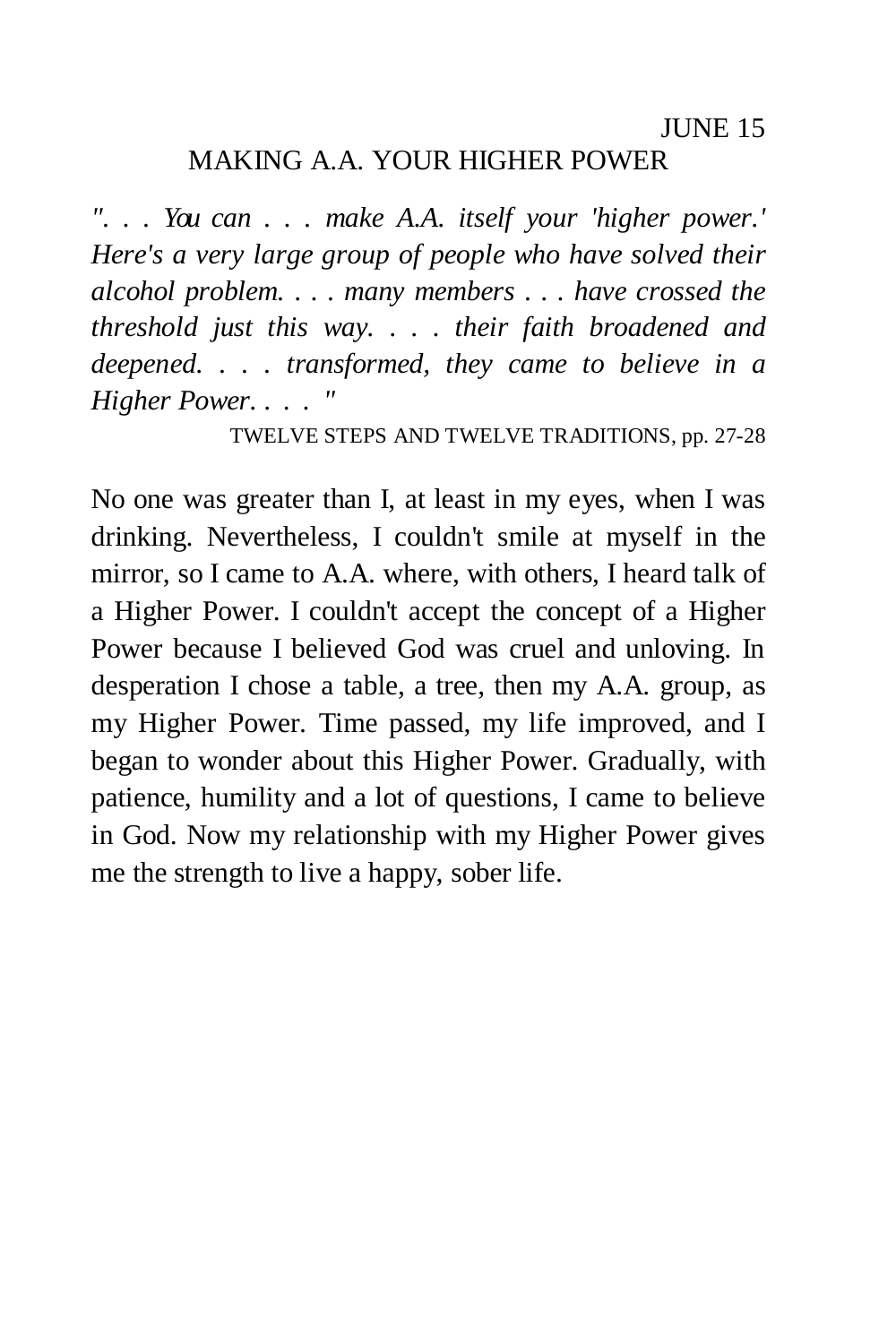### OPEN-MINDEDNESS

*We have found that God does not make too hard terms with those who seek Him. To us, the realm of spirit is broad, roomy, all inclusive, never exclusive or forbidding to those who earnestly seek. It is open, we believe, to all men.*  AS BILL SEES IT, p. 7

Open-mindedness to concepts of a Higher Power can open doors to the spirit. Often I find the human spirit in various dogmas and faiths. I can be spiritual in the sharing of myself. The sharing of self joins me to the human race and brings me closer to God, as I understand Him.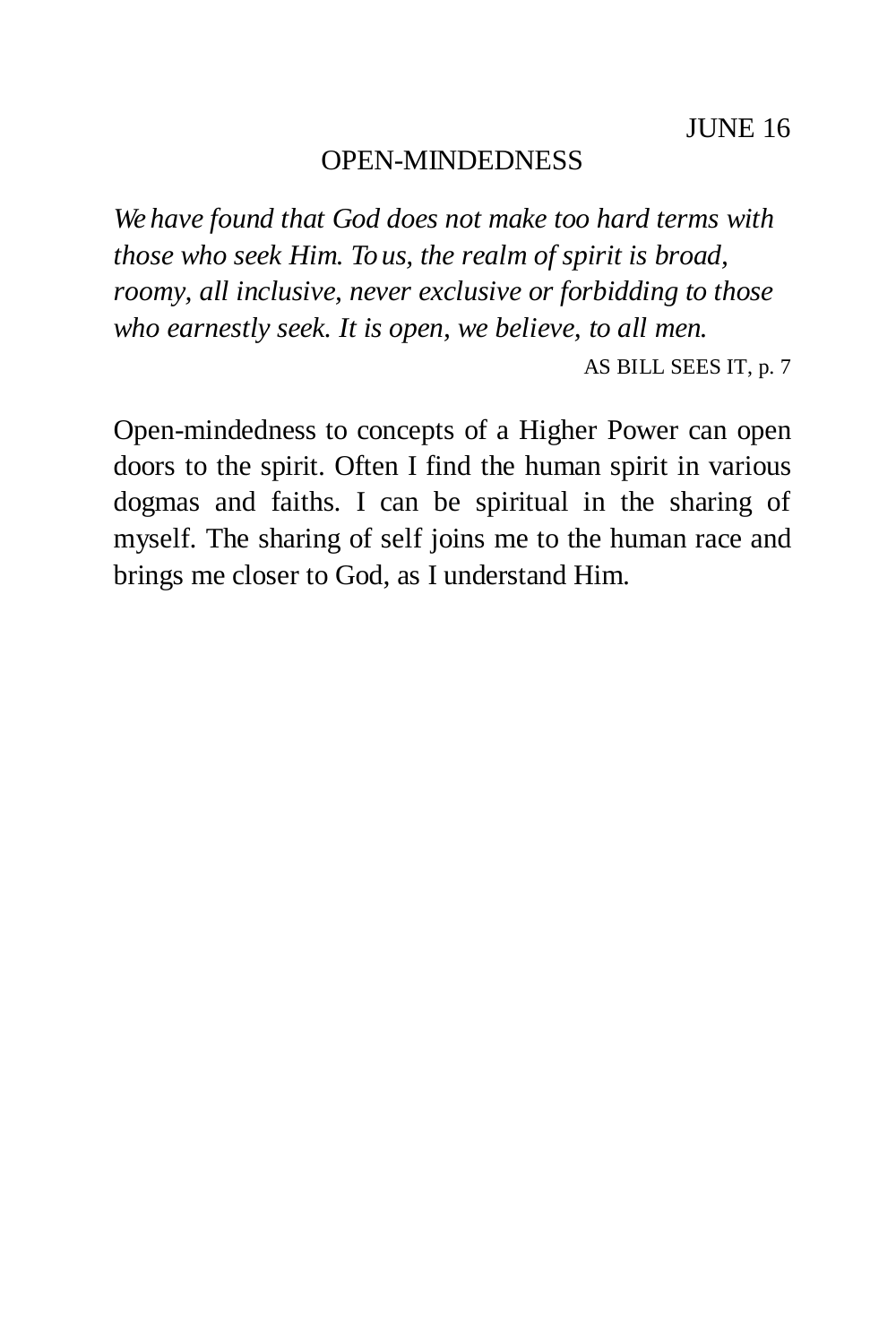### "DEEP DOWN WITHIN US"

*We found the Great Reality deep down within us. In the last analysis it is only there that He may be found. . . . search diligently within yourself. . . . With this attitude you cannot fail. The consciousness of your belief is sure to come to you.* 

ALCOHOLICS ANONYMOUS, p. 55

It was out of the depths of loneliness, depression and despair that I sought the help of A.A. As I recovered and began to face the emptiness and ruin of my life, I began to open myself to the possibility of the healing that recovery offers through the A.A. program. By coining to meetings, staying sober, and taking the Steps, I had the opportunity to listen with increasing attentiveness to the depths of my soul. Daily I waited, in hope and gratitude, for that sure belief and steadfast love I had longed for in my life. In this process, I met my God, as I understand Him.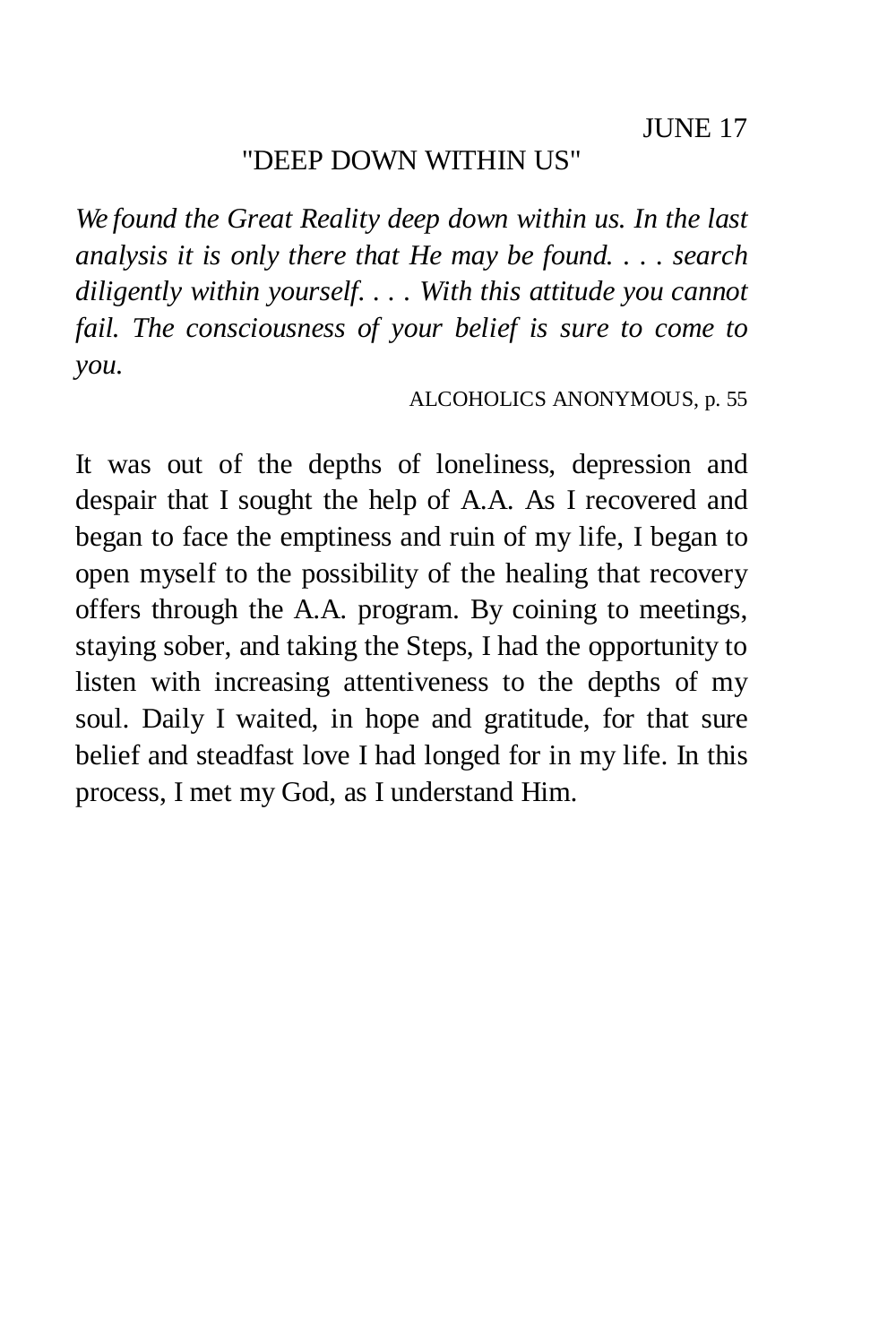## A FELLOWSHIP OF FREEDOM

*. . . if only men were granted absolute liberty, and were compelled to obey no one, they would then voluntarily associate themselves in the common interest* 

AS BILL SEES IT, p. 50

When I no longer live under the dictates of another or of alcohol, I live in a new freedom. When I release the past and all the excess baggage I have carried for so very long, I come to know freedom. I have been introduced into a life and a fellowship of freedom. The Steps are a "recommended" way of finding a new life, there are no commands or dictates in A.A. I am free to serve from desire rather than decree. There is the understanding that I will benefit from the growth of other members and I take what I learn and bring it back to the group. The "common welfare" finds room to grow in the society of personal freedom.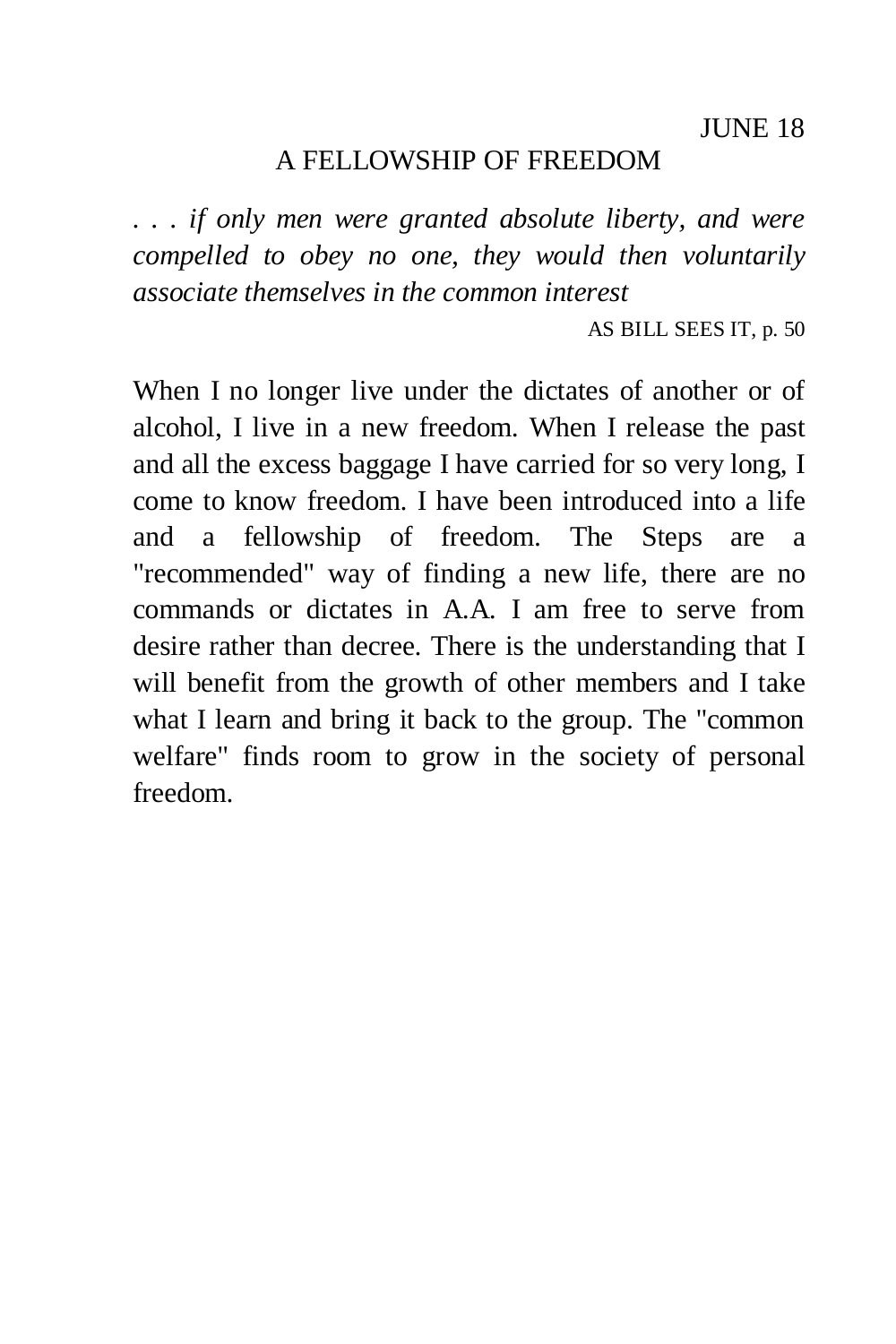# "A.A. REGENERATION"

*Such is the paradox of A.A. regeneration: strength arising out of complete defeat and weakness, the loss of one's old life as a condition for finding a new one.* 

A.A. COMES OF AGE, p. 46

A thousand beatings by John Barleycorn did not encourage me to admit defeat. I believed it was my moral obligation to conquer my "enemy-friend." At my first A.A. meeting I was blessed with a *feeling* that it was all right to admit defeat to a disease which had nothing to do with my "moral fiber." I knew instinctively that I was in the presence of a great love when I entered the doors of A.A. With no effort on my part, I became aware that to love myself was good and right, as God had intended. My feelings set me free, where my thoughts had held me in bondage. I am grateful.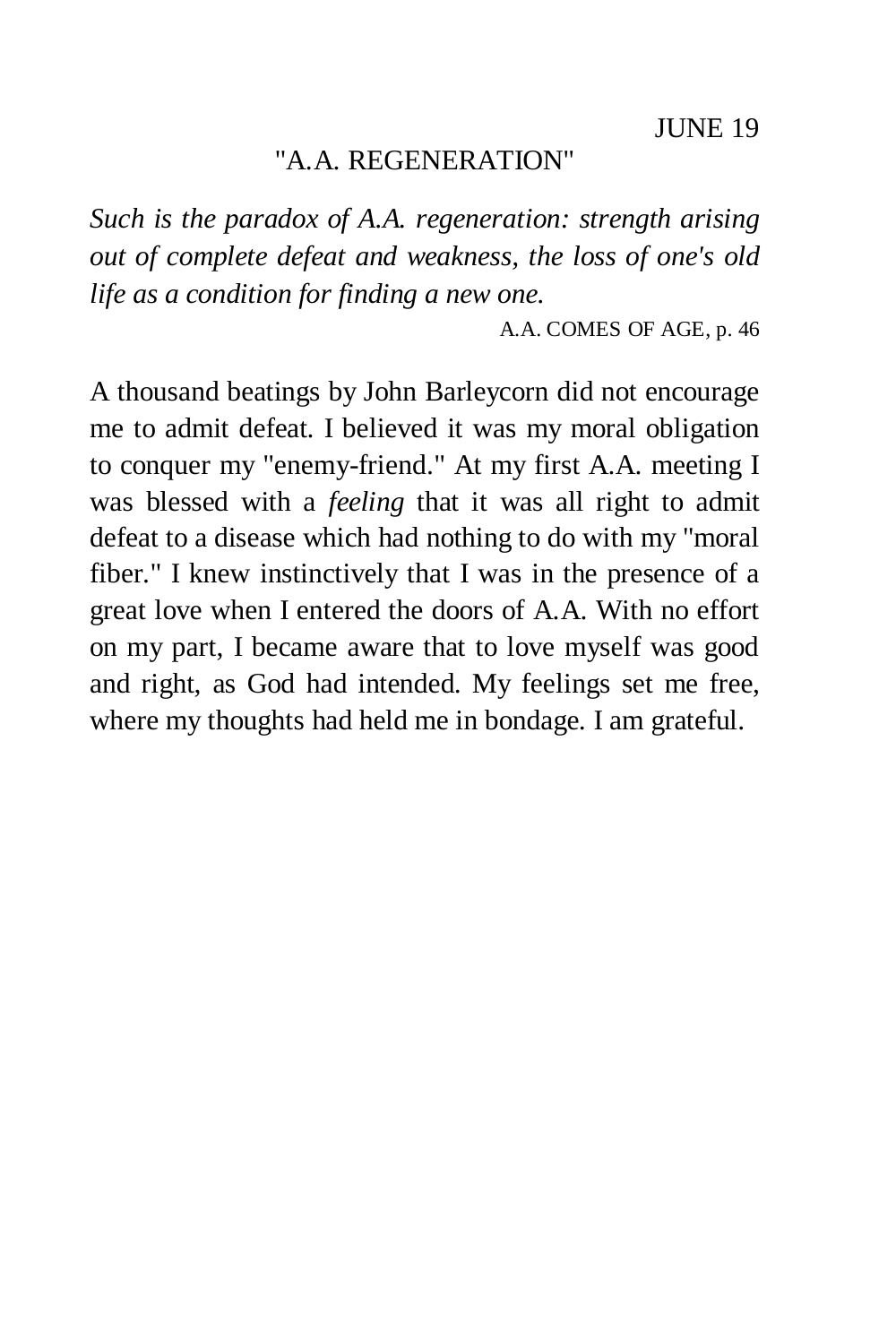### RELEASE FROM FEAR

*The problem of resolving fear has two aspects. We shall have to try for all the freedom from fear that is possible for us to attain. Then we shall need to find both the courage and grace to deal constructively with whatever fears remain.* 

AS BILL SEES IT, p. 61

Most of my decisions were based on fear. Alcohol made life easier to face, but the time came when alcohol was no longer an alternative to fear. One of the greatest gifts in A.A. for me has been the courage to take action, which I can do with God's help. After five years of sobriety I had to deal with a heavy dose of fear. God put the people in my life to help me do that and, through my working the Twelve Steps, I am becoming the whole person I wish to be and, for that, I am deeply grateful.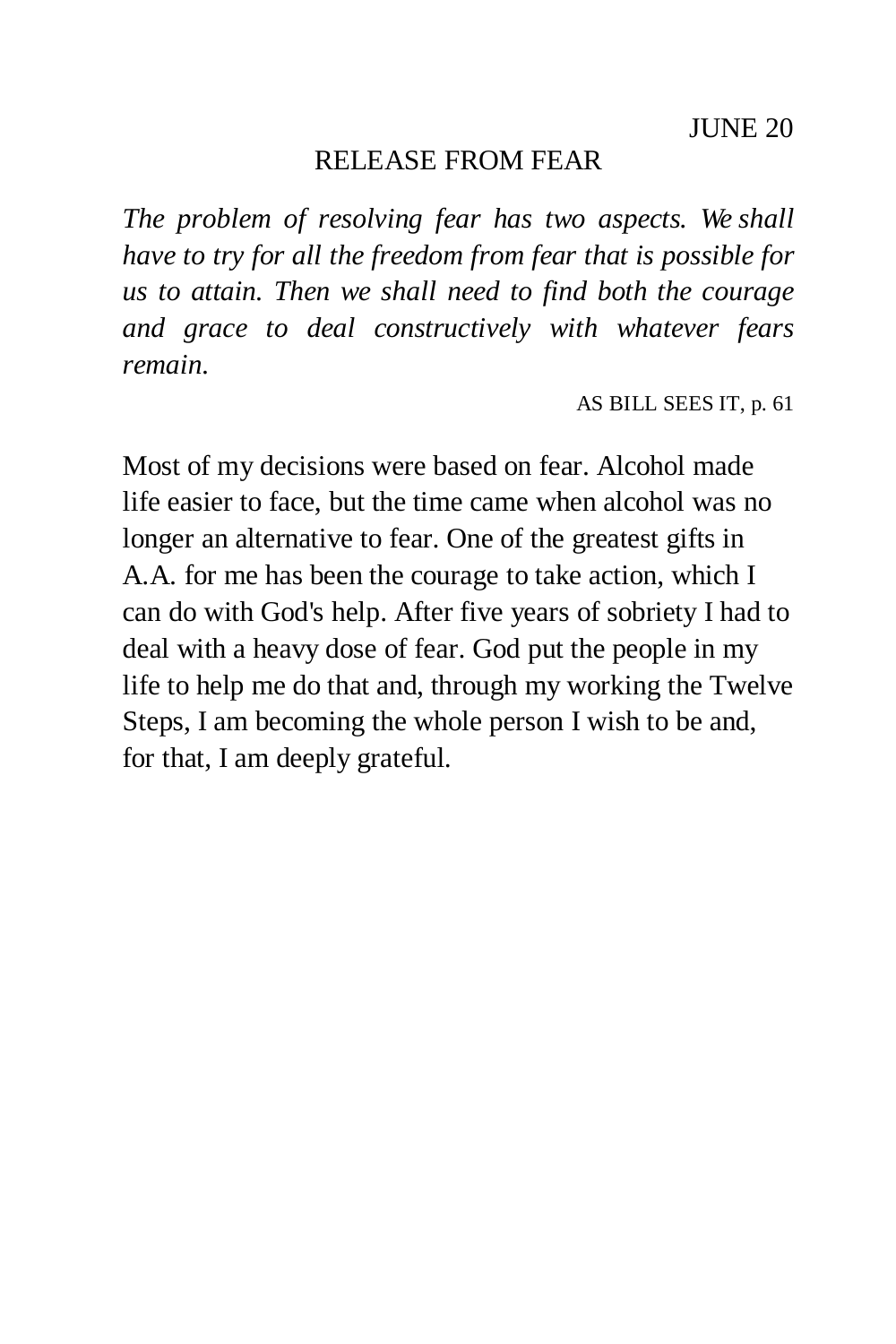*The achievement of freedom from fear is a lifetime undertaking, one that can never be wholly completed. When under heavy attack, acute illness, or in other conditions of serious insecurity, we shall all act to this emotion—well or badly, as the case may be. Only the self-deceived will claim perfect freedom from fear.* 

AS BILL SEES IT, p. 263

Fear has caused suffering when I could have had more faith. There are times when fear suddenly tears me apart, just when I'm experiencing feelings of joy, happiness and a lightness of heart. Faith— and a feeling of self-worth toward a Higher Power—helps me endure tragedy and ecstasy. When I choose to give all of my fears over to my Higher Power, I will be free.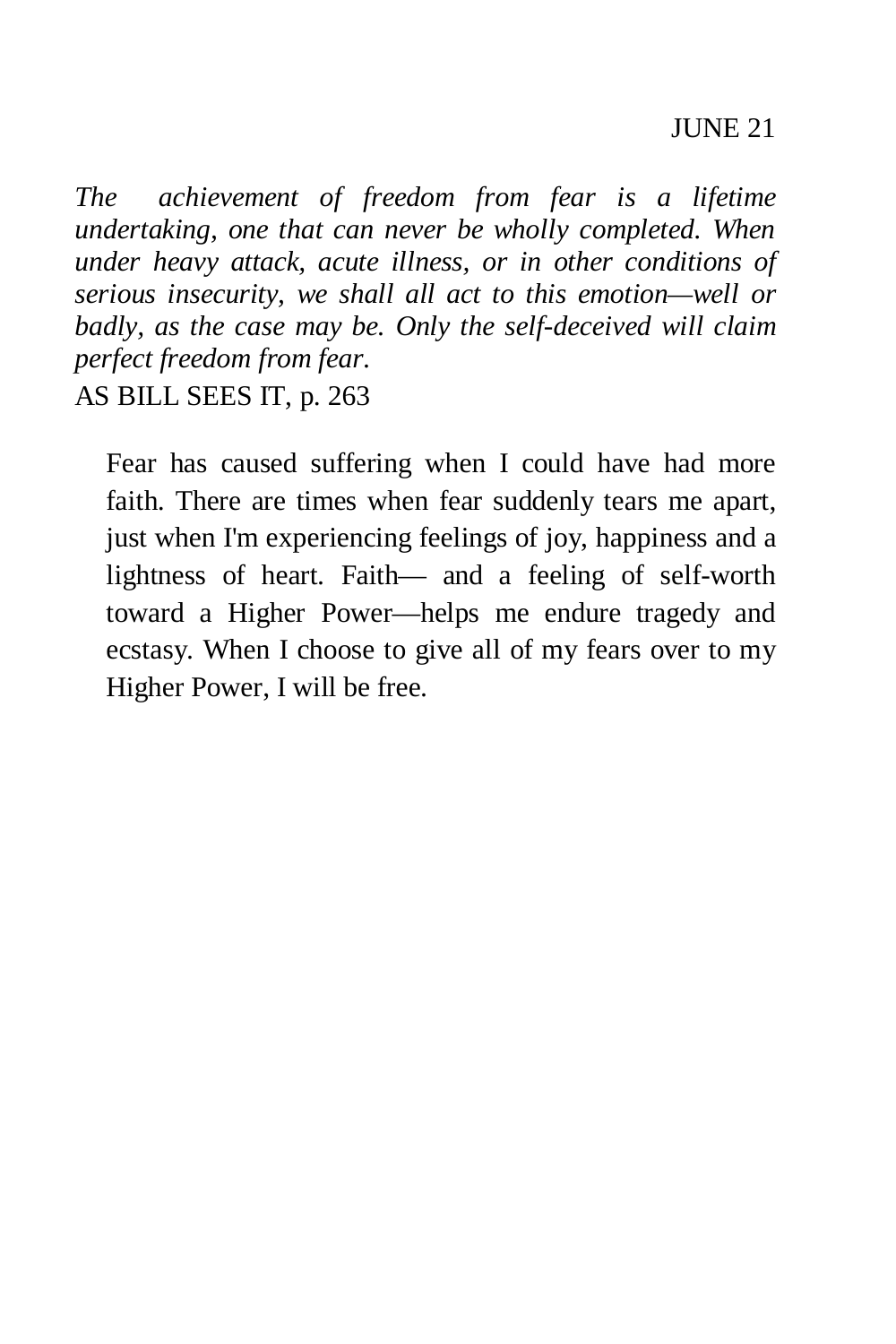# TODAY, I'M FREE

*This brought me to the good healthy realization that there were plenty of situations left in the world over which I had no personal power—that if I was so ready to admit that to be the case with alcohol, so I must make the same admission with respect to much else. I would have to be still and know that He, not I, was God.* 

AS BILL SEES IT, p. 114

I am learning to practice acceptance in all circumstances of my life, so that I may enjoy peace of mind. At one time life was a constant battle because I felt I had to go through each day fighting myself, and everyone else. Eventually, this became a losing battle. I ended up getting drunk and crying over my misery. When I began to let go and let God take over my life I began to have peace of mind. Today, I am free. I do not have to fight anybody or anything anymore.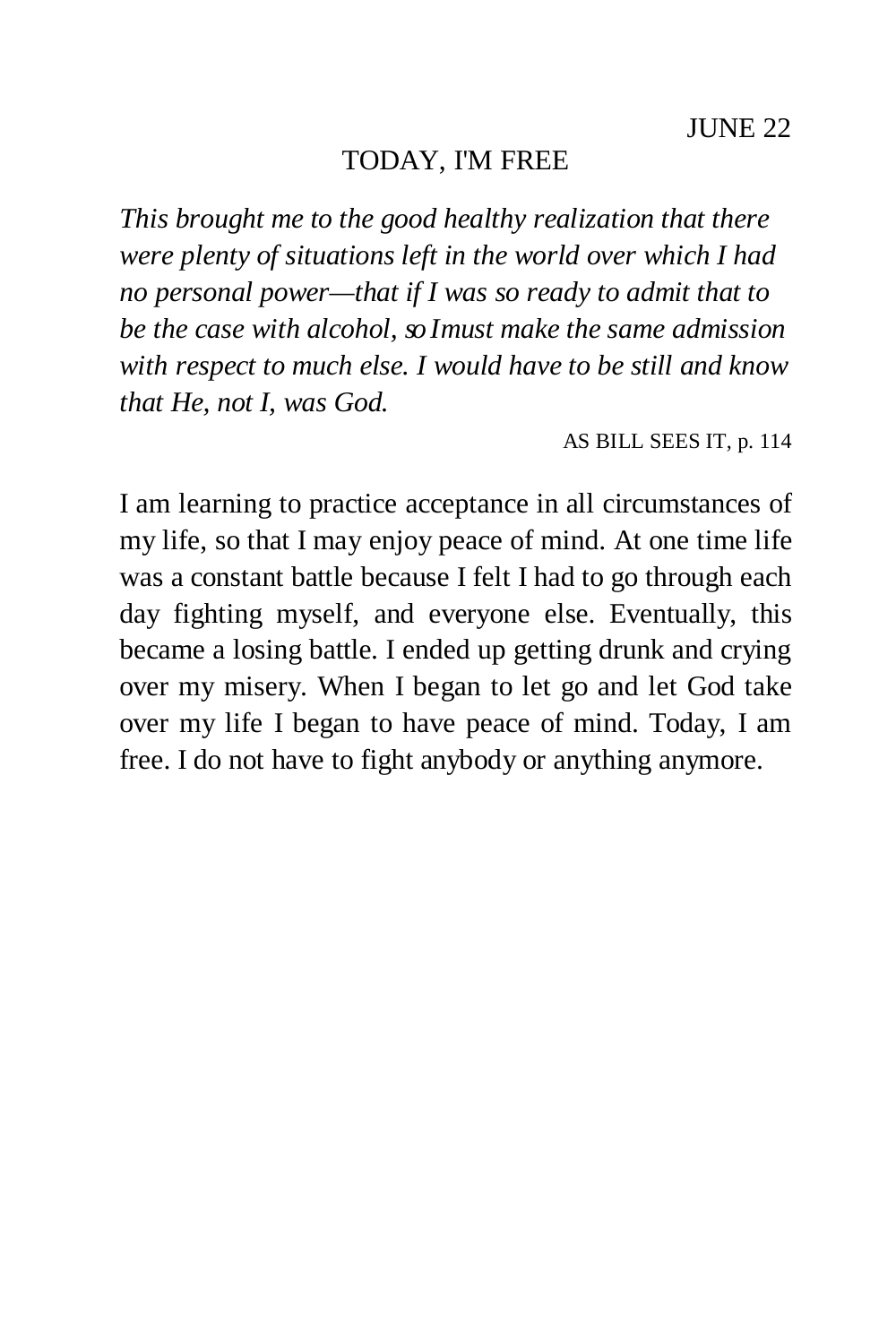## TRUSTING OTHERS

*But does trust require that we be blind to other people's motives or, indeed, to our own? Not at all; this would be folly. Most certainly, we should assess the capacity for harm as well as the capability for good in every person that we would trust. Such a private inventory can reveal the degree of confidence we should extend in any given situation.* 

AS BILL SEES IT, p. 144

I am not a victim of others, but rather a victim of my expectations, choices and dishonesty. When I expect others to be what I want them to be and not who they are, when they fail to meet my expectations, I am hurt. When my choices are based on self-centeredness, I find I am lonely and distrustful. I gain confidence in myself, however, when I practice honesty in all my affairs. When I search my motives and am honest and trusting, I am aware of the capacity for harm in situations and can avoid those that are harmful.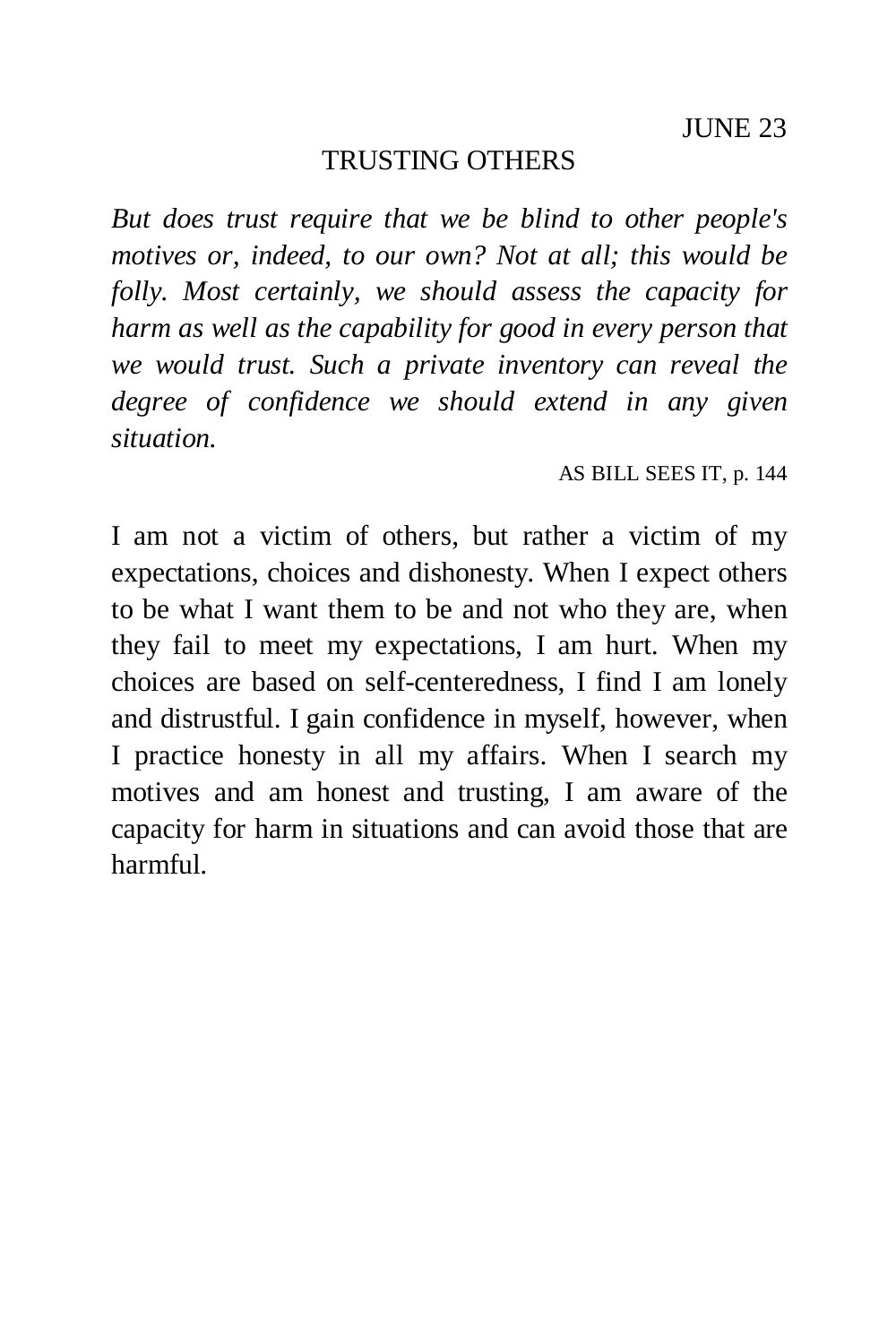## A SPIRITUAL KINDERGARTEN

*We are only operating a spiritual kindergarten in which people are enabled to get over drinking and find the grace to go on living to better effect* 

AS BILL SEES IT, p. 95

When I came to A.A., I was run down by the bottle and wanted to lose the obsession to drink, but I didn't really know how to do that. I decided to stick around long enough to find out from the ones who went before me. All of a sudden I was thinking about God! I was told to get a Higher Power and I had no idea what one looked like. I found out there are many Higher Powers. I was told to find God, as I understand Him, that there was no doctrine of the Godhead in A.A. I found what worked for me and then asked that Power to restore me to sanity. The obsession to drink was removed and—one day at a time—my life went on, and I learned how to five sober.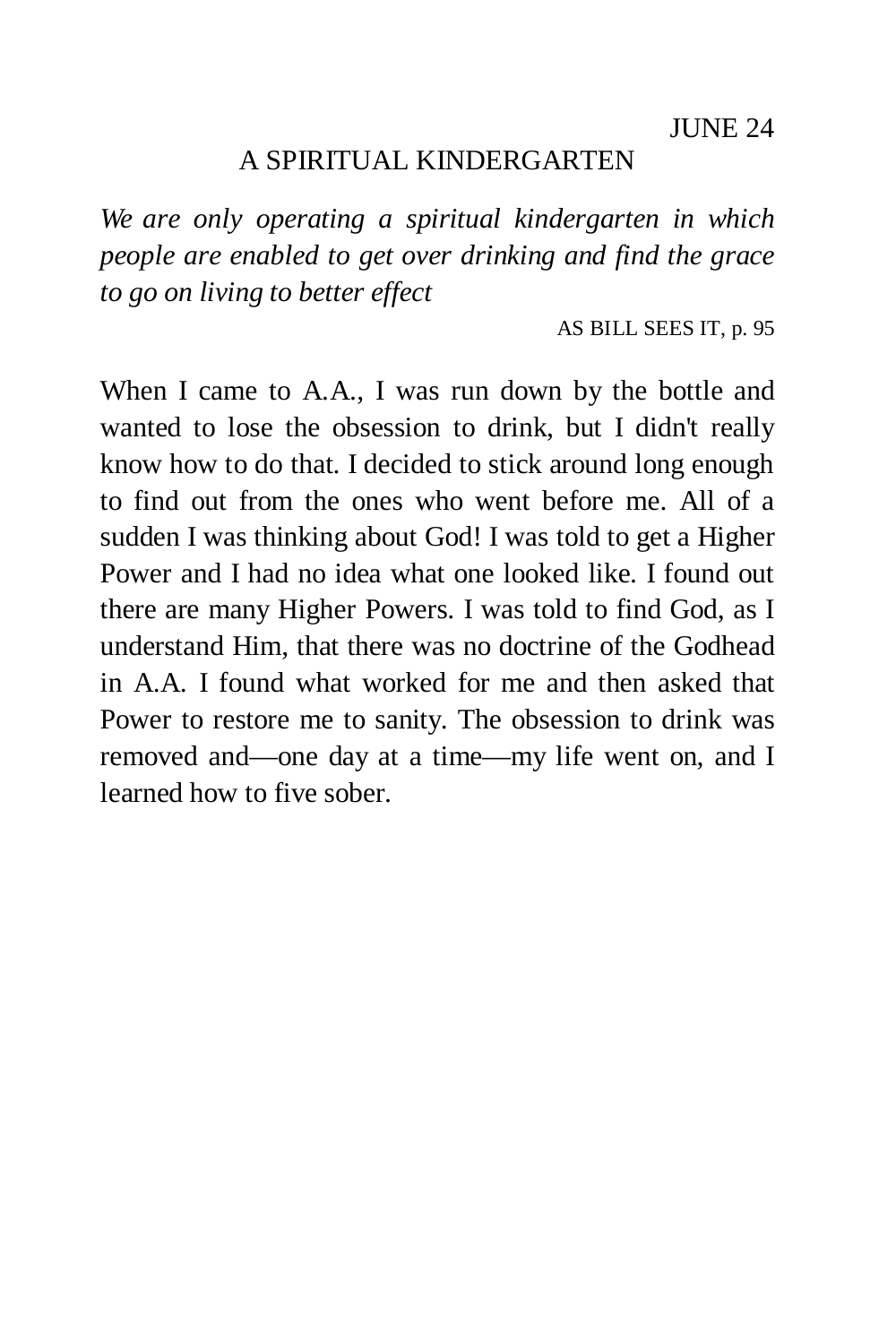### A TWO-WAY STREET

*If we ask, God will certainly forgive our derelictions. But in no case does He render us white as snow and keep us that way without our cooperation.* 

TWELVE STEPS AND TWELVE TRADITIONS, p. 65

When I prayed, I used to omit a lot of things for which I needed to be forgiven. I thought that if I didn't mention these things to God, He would never know about them. I did not know that if I had just forgiven myself for some of my past deeds, God would forgive me also. I was always taught to prepare for the journey through life, never realizing until I came to A.A.—when I honestly became willing to be taught forgiveness and forgiving—that life itself is the journey. The journey of life is a very happy one, as long as I am willing to accept change and responsibility.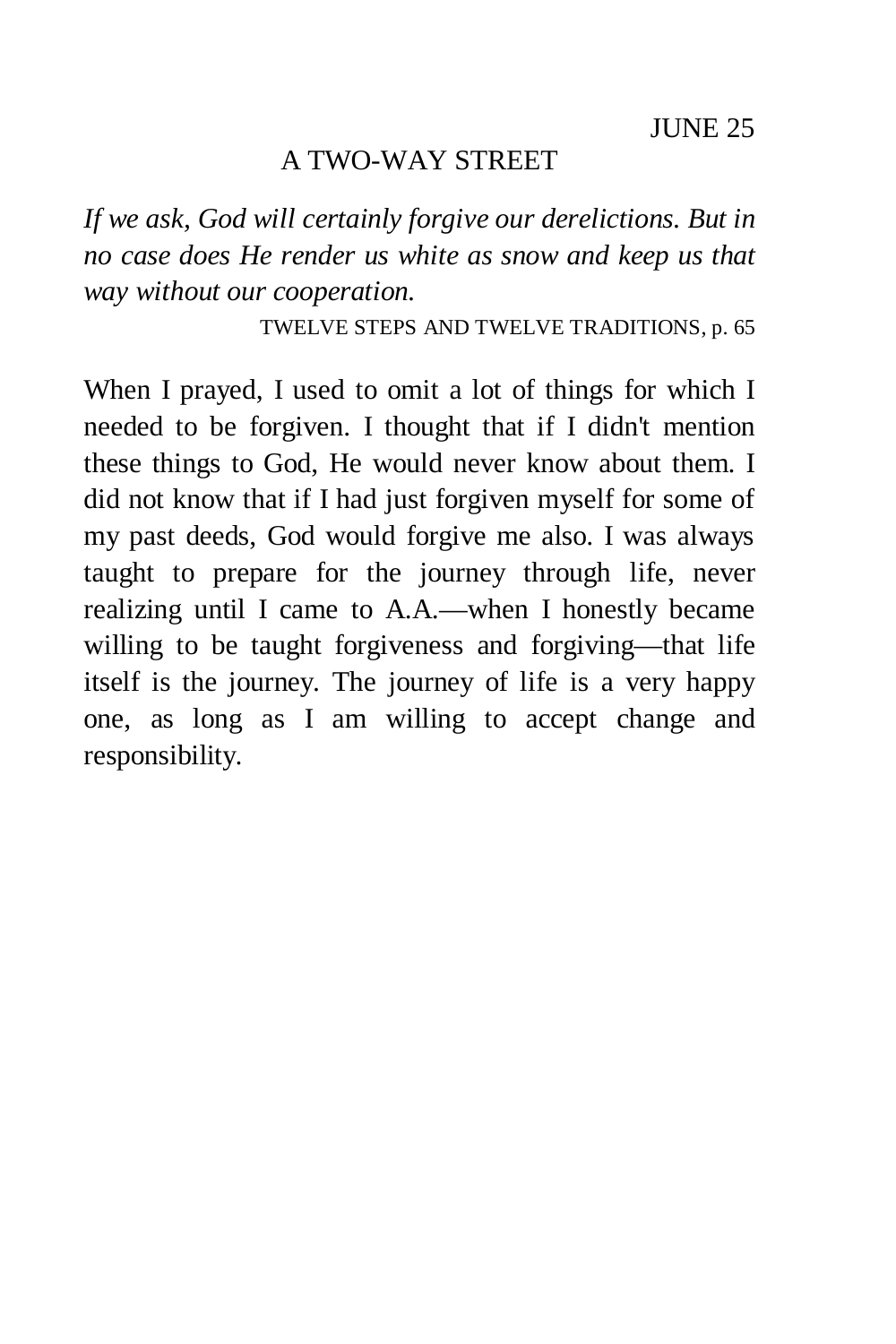### A GIFT THAT GROWS WITH TIME

*For most normal folks, drinking means conviviality, companionship and colorful imagination. It means release from care, boredom and worry. It is joyous intimacy with friends and a feeling that life is good* 

ALCOHOLICS ANONYMOUS, p. 151

The longer I chased these elusive feelings with alcohol, the more out of reach they were. However, by applying this passage to my sobriety, I found that it described the magnificent new life made available to me by the A.A. program. "It" truly does "get better" one day at a time. The warmth, the love and the joy so simply expressed in these words grow in breadth and depth each time I read it. Sobriety is a gift that grows with time.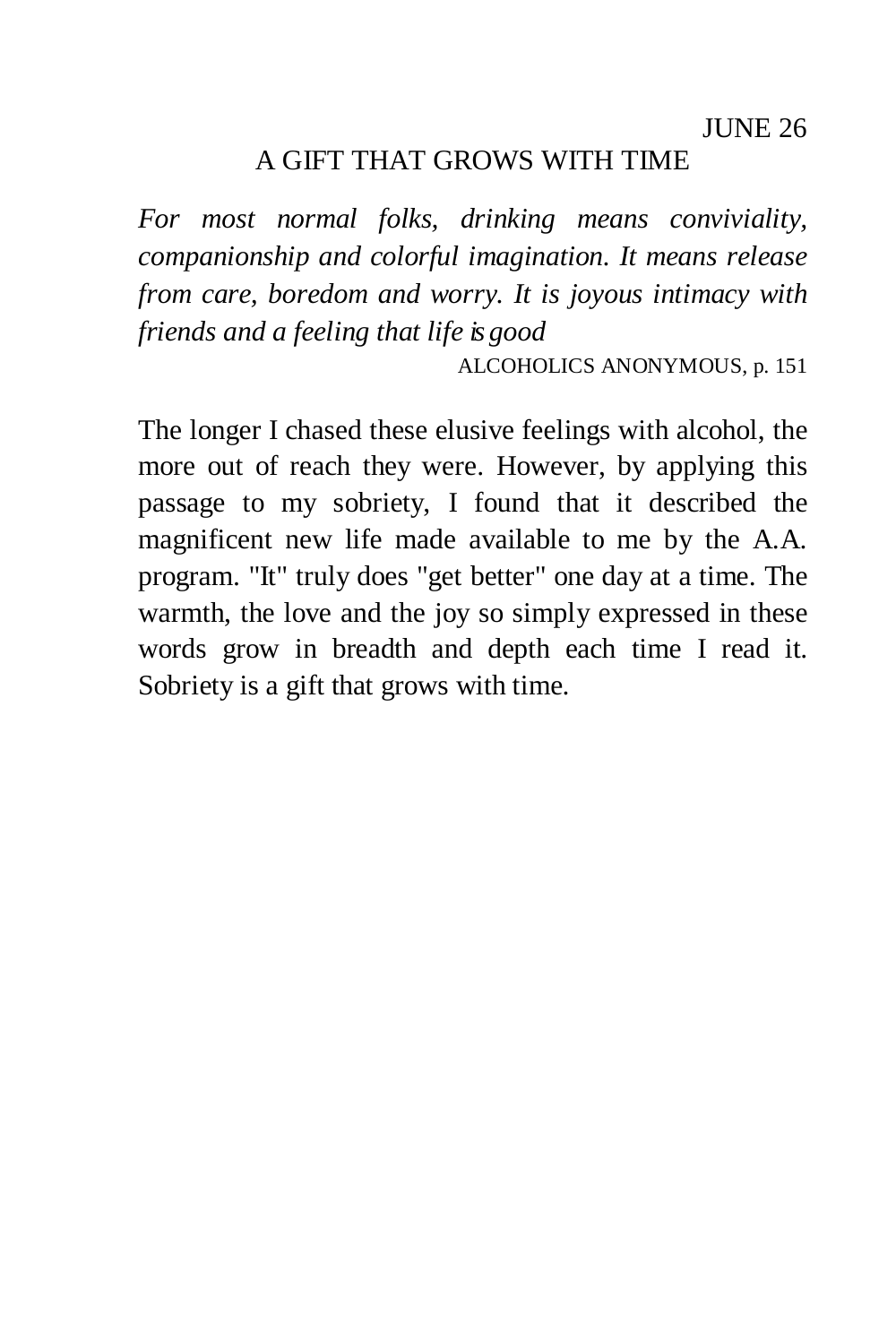### CONFORMING TO THE A.A. WAY

*We obey A.A. 's Steps and Traditions because we really want them for ourselves. It is no longer a question of good or evil; we conform because we genuinely want to conform Such is our process of growth in unity and function. Such is the evidence of God's grace and love among us.* 

A.A. COMES OF AGE, p. 106

It is fun to watch myself grow in A.A. I fought conformity to A.A. principles from the moment I entered, but I learned from the pain of my belligerence that, in choosing to live the A. A. way of life, I opened myself to God's grace and love. Then I began to know the full meaning of being a member of Alcoholics Anonymous.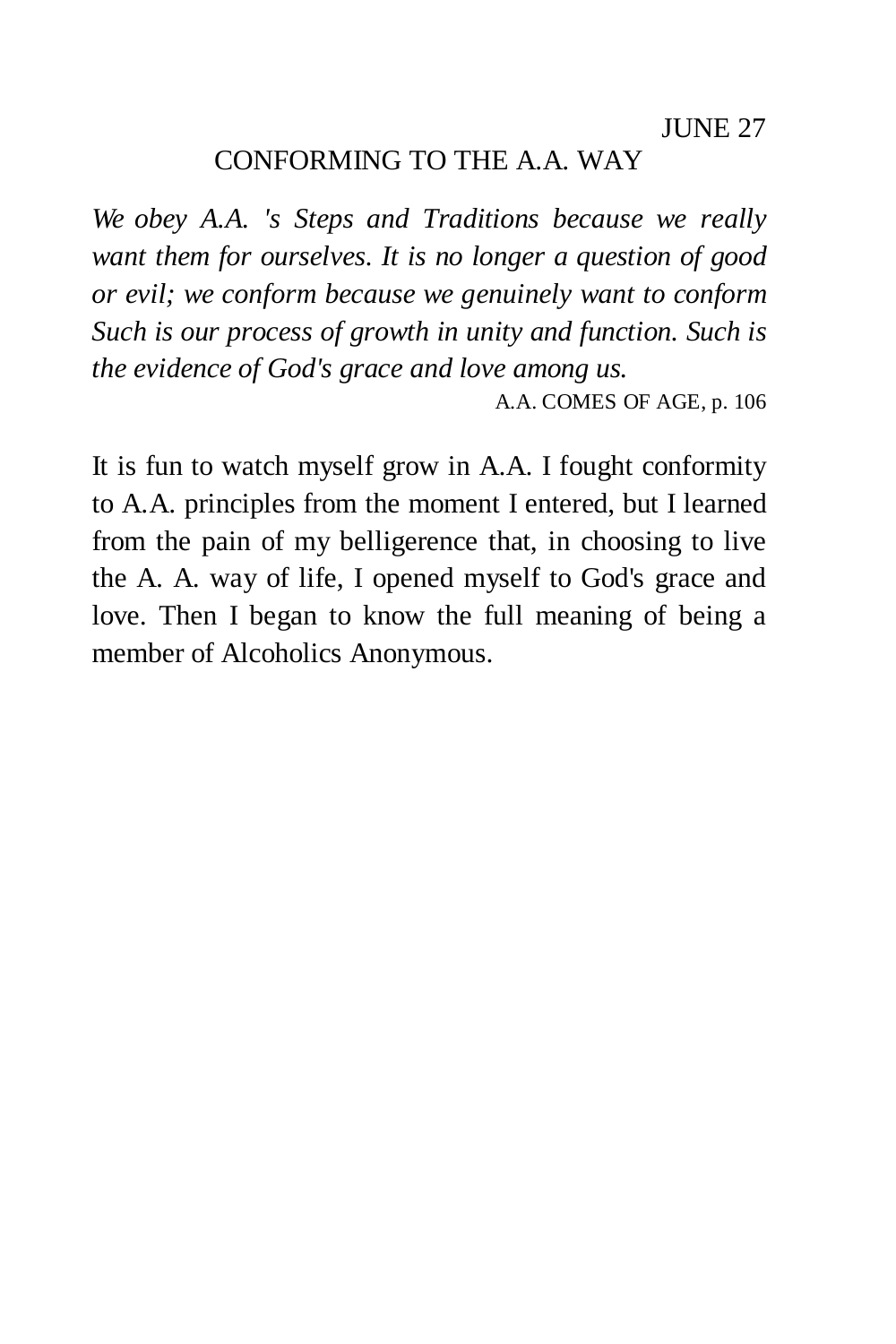# JUNE 28 THE DETERMINATION OF OUR FOUNDERS

*A year and six months later these three had succeeded with seven more.* 

#### ALCOHOLICS ANONYMOUS, p. 159

If it had not been for the fierce determination of our founders, A.A. would have quickly faded like so many other so-called good causes. I look at the hundreds of meetings weekly in the city where I five and I know A.A. is available twenty-four hours a day. If I had had to hang on with nothing but hope and a desire not to drink, experiencing rejection wherever I went, I would have sought the easier, softer way and returned to my previous way of life.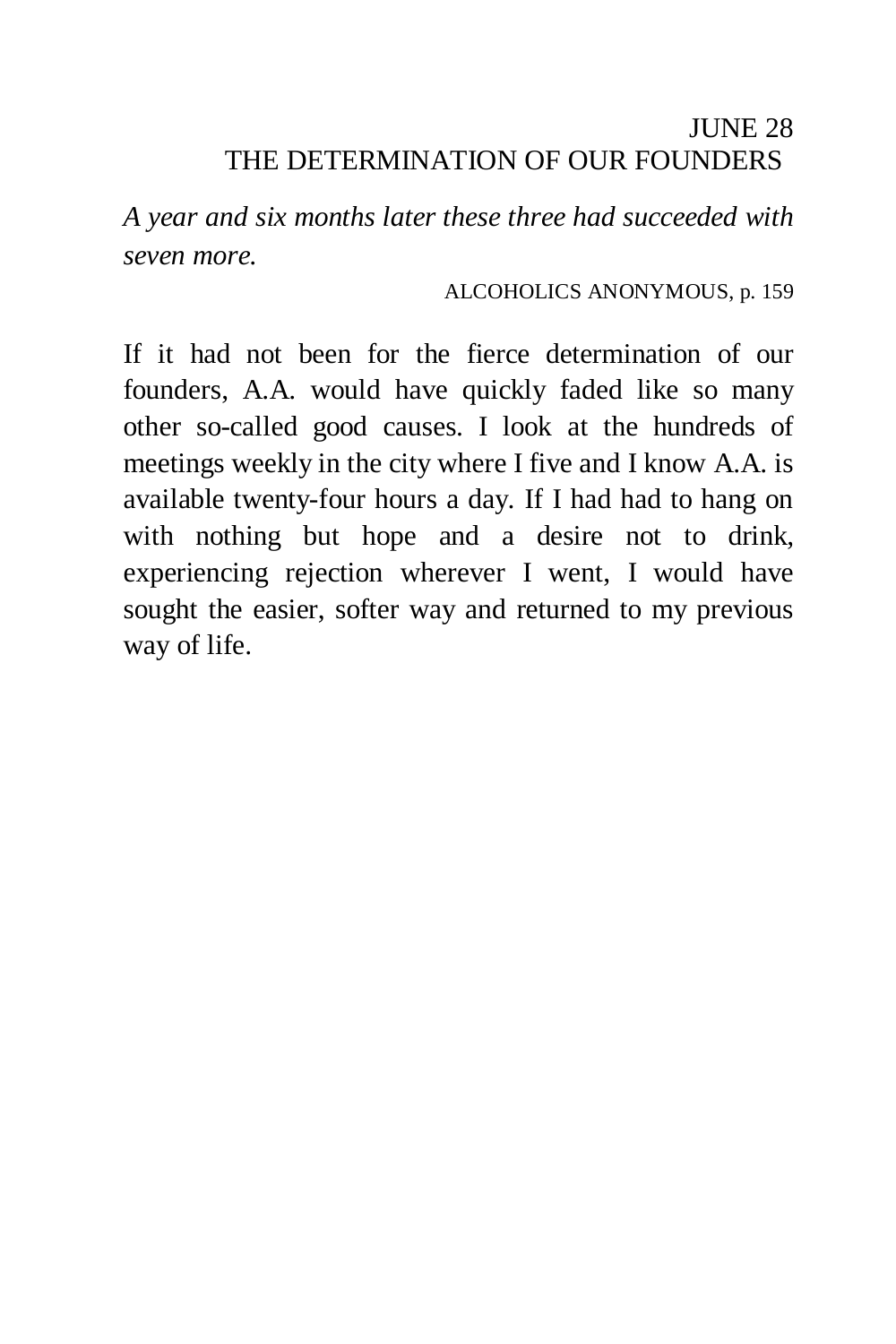### A RIPPLING EFFECT

*Having learned to live so happily, we'd show everyone else how. . . . Yes, we of A.A. did dream those dreams. How natural that was, since most alcoholics are bankrupt idealists. . . . So why shouldn't we share our way of life with everyone?* 

TWELVE STEPS AND TWELVE TRADITIONS, p. 156

The great discovery of sobriety led me to feel the need to spread the "good news" to the world around me. The grandiose thoughts of my drinking days returned. Later, I learned that concentrating on my own recovery was a fulltime process. As I became a sober citizen in this world, I observed a rippling effect which, without any conscious effort on my part, reached any "related facility or outside enterprise," without diverting me from my primary purpose of staying sober and helping other alcoholics to achieve sobriety.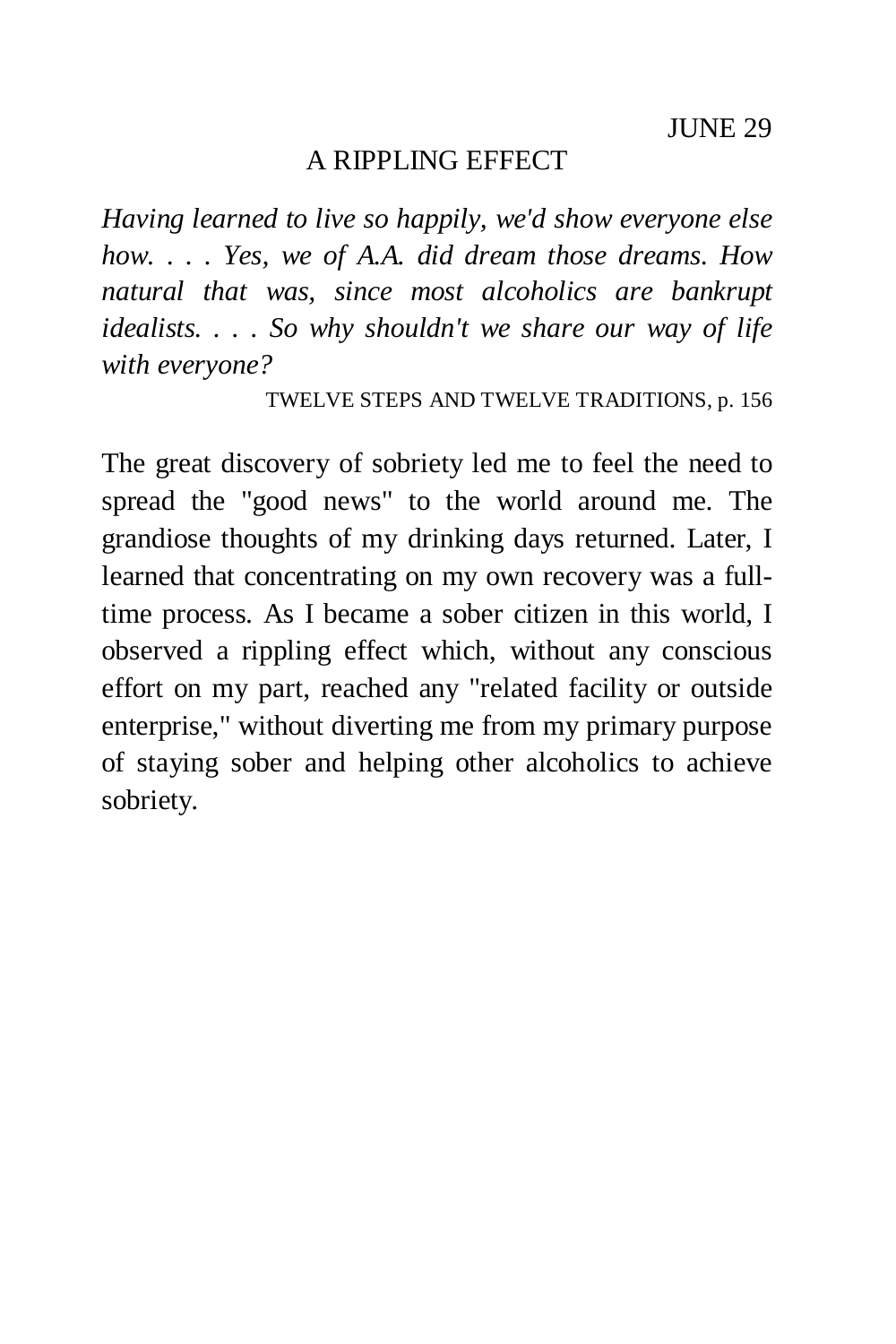#### $SACRIFICE = UNITY = SURVIVAL$

*The unity, the effectiveness, and even the survival of A.A. will always depend upon our continued willingness to give up some of our personal ambitions and desires for the common safety and welfare. Just as sacrifice means survival for the individual alcoholic, so does sacrifice mean unity and survival for the group and for A.A. 's entire Fellowship.* 

AS BILL SEES IT, p. 220

I have learned that I must sacrifice some of my personality traits for the good of A.A. and, as a result, I have been rewarded with many gifts. False pride can be inflated through prestige but, by living Tradition Six, I receive the gift of humility instead. Cooperation without affiliation is often deceiving. If I remain unrelated to outside interests, I am free to keep A.A. autonomous. Then the Fellowship will be here, healthy and strong for generations to come.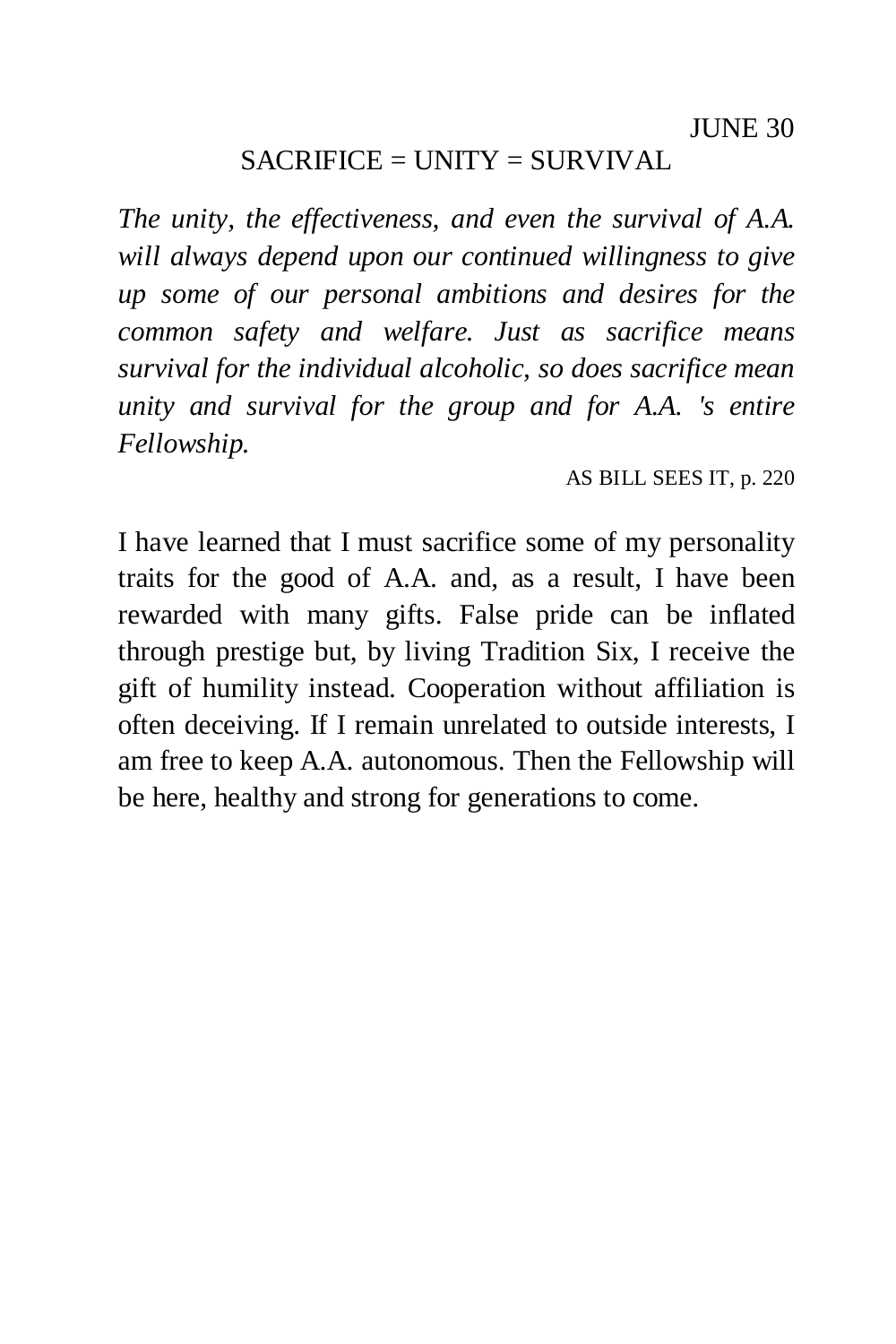### THE BEST FOR TODAY

*The principles we have set down are guides to progress*  ALCOHOLICS ANONYMOUS, p. 60

Just as a sculptor will use different tools to achieve desired effects in creating a work of art, in Alcoholics Anonymous the Twelve Steps are used to bring about results in my own life. I do not overwhelm myself with life's problems, and how much more work needs to be done. I let myself be comforted in knowing that my life is now in the hands of my Higher Power, a master craftsman who is shaping each part of my life into a unique work of art. By working my program I can be satisfied, knowing that "in doing the best that we can for today, we are doing all that God asks of us."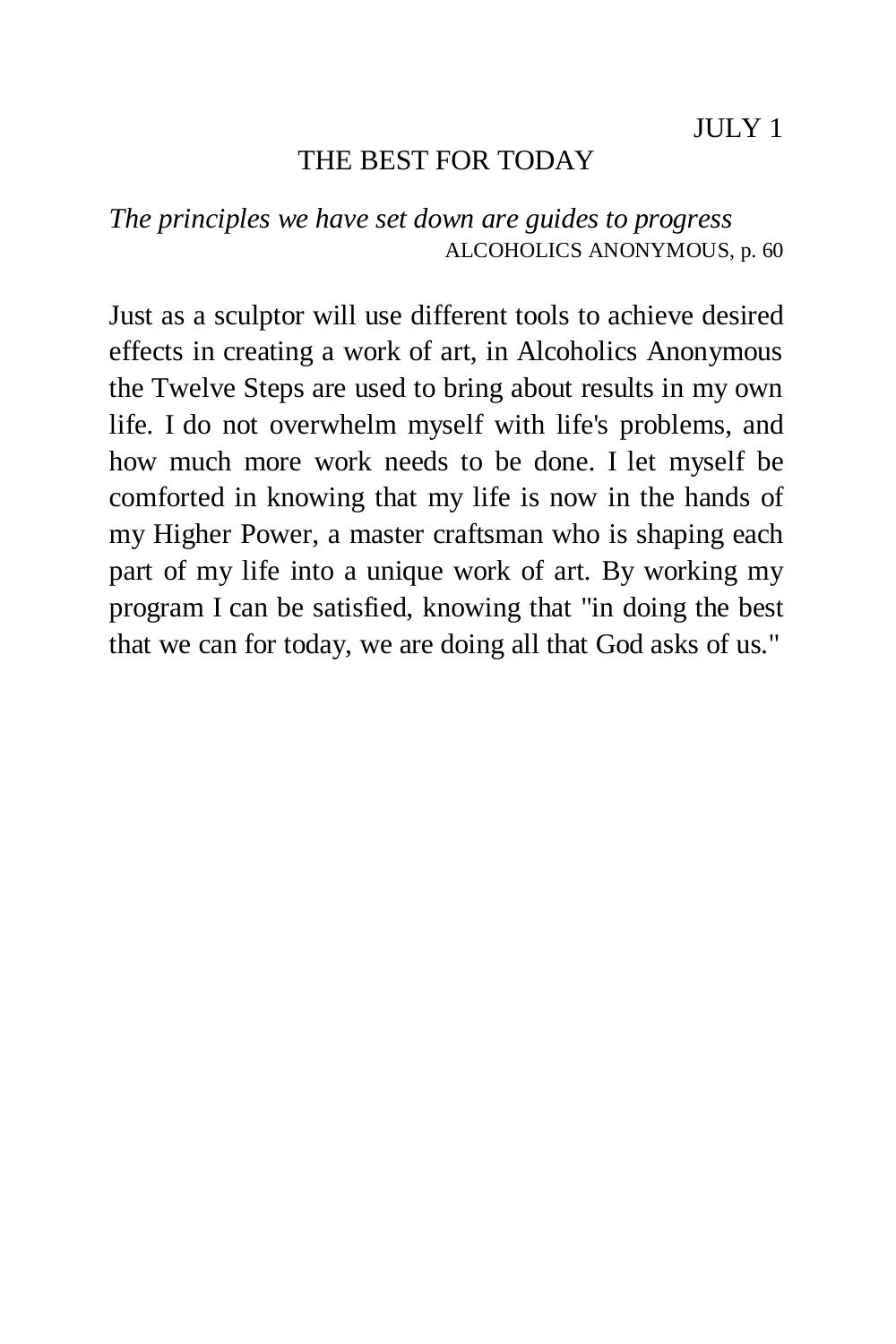$JUIX2$ 

#### THE HEART OF TRUE SOBRIETY

*We find that no one need have difficulty with the spirituality of the program.* Willingness, honesty and open-mindedness are the essentials of recovery. But these are indispensable. ALCOHOLICS ANONYMOUS, p. 570

Am I honest enough to accept myself as I am and let this be the "me" that I let others see? Do I have the willingness to go to any length, to do whatever is necessary to stay sober? Do I have the open-mindedness to hear what I have to hear, to think what I have to think, and to feel what I have to feel?

If my answer to these questions is "Yes," I know enough about the spirituality of the program to stay sober. As I continue to work the Twelve Steps, I move on to the heart of true sobriety: serenity with myself, with others, and with God as I understand Him.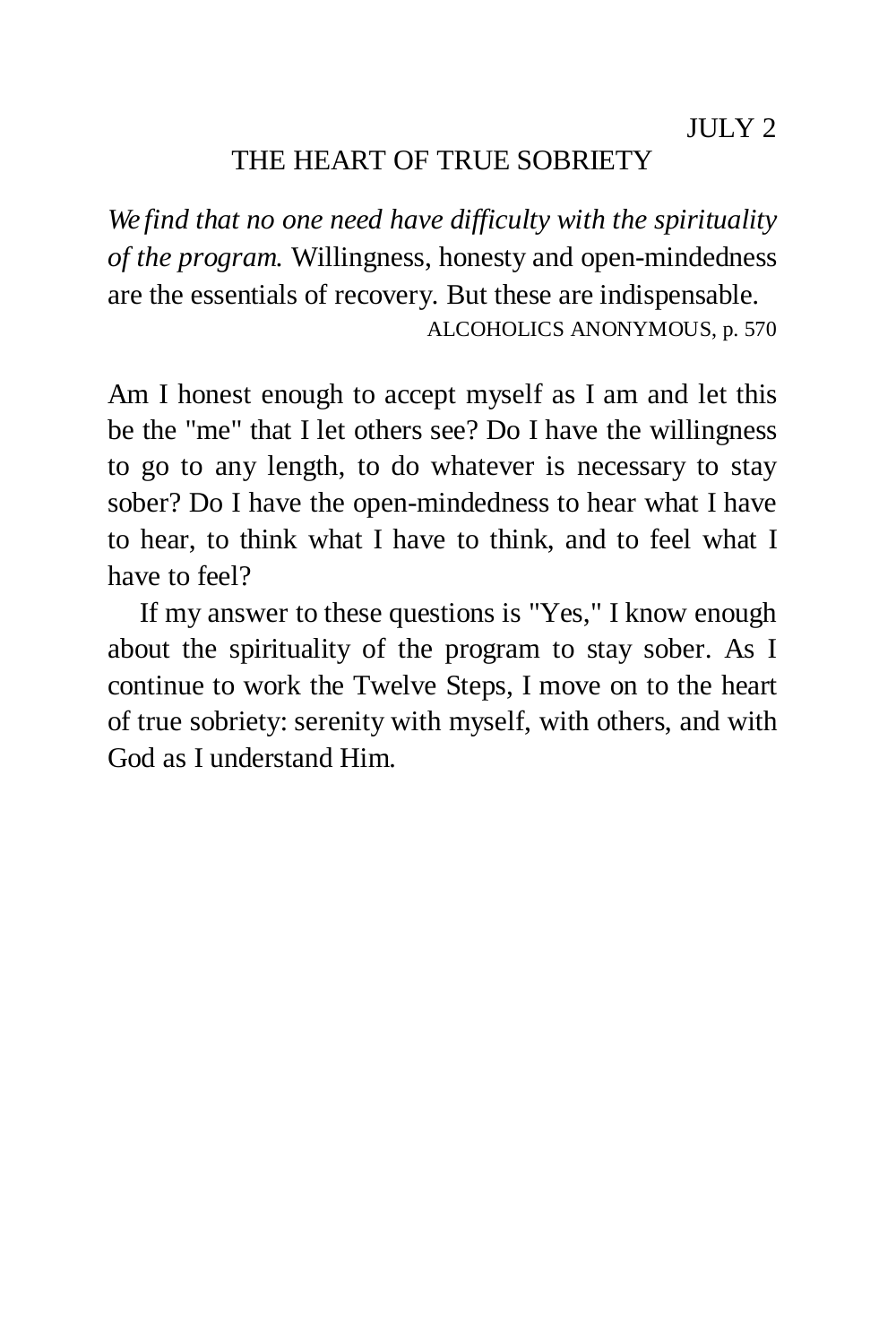$JJJJY3$ 

### EXPERIENCE: THE BEST TEACHER

*Being still inexperienced and having just made conscious contact with God, it is not probable that we are going to be inspired at all times.* 

ALCOHOLICS ANONYMOUS, p. 87

Some say that experience is the best teacher, but I believe that experience is the only teacher. I have been able to learn of God's love for me only by the experience of my dependence on that love. At first I could not be sure of His direction in my life, but now I see that if I am to be bold enough to ask for His guidance, I must act as if He has provided it. I frequently ask God to help me remember that He has a path for me.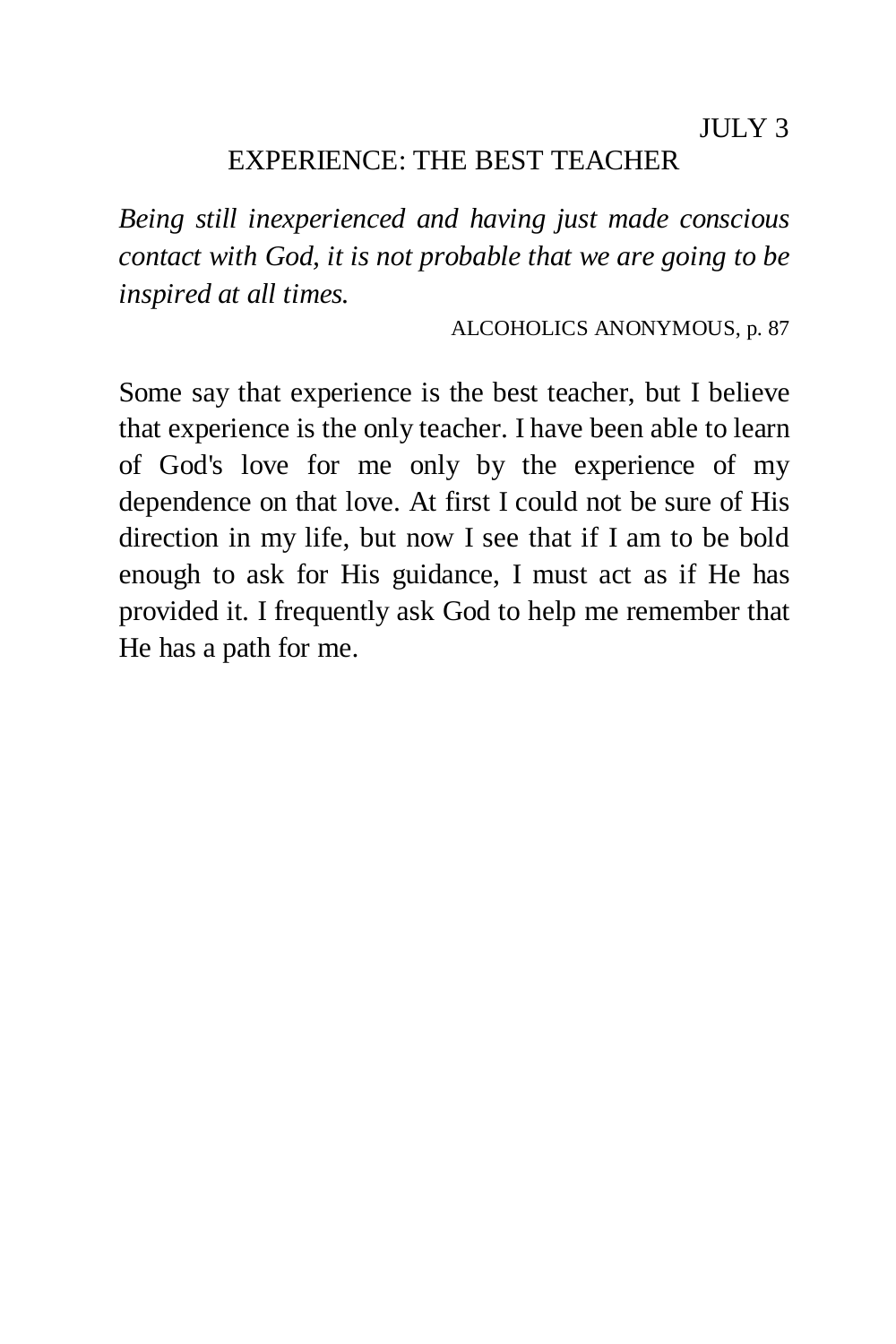$JUIX4$ 

### A NATURAL FAITH

*. . . deep down in every man, woman and child, is the fundamental idea of God. It may be obscured by calamity, by pomp, by worship of other things, but in some form or other it is there. For faith in a Power greater than ourselves, and miraculous demonstrations of that power in human lives, are facts as old as man himself.* 

ALCOHOLICS ANONYMOUS, p. 55

I have seen the workings of the unseen God in A.A. rooms around the country. Miracles of recovery are everywhere in evidence. I now believe that God is in these rooms and in my heart. Today faith is as natural to me, a former agnostic, as breathing, eating and sleeping. The Twelve Steps have helped to change my life in many ways, but none is more effective than the acquisition of a Higher Power.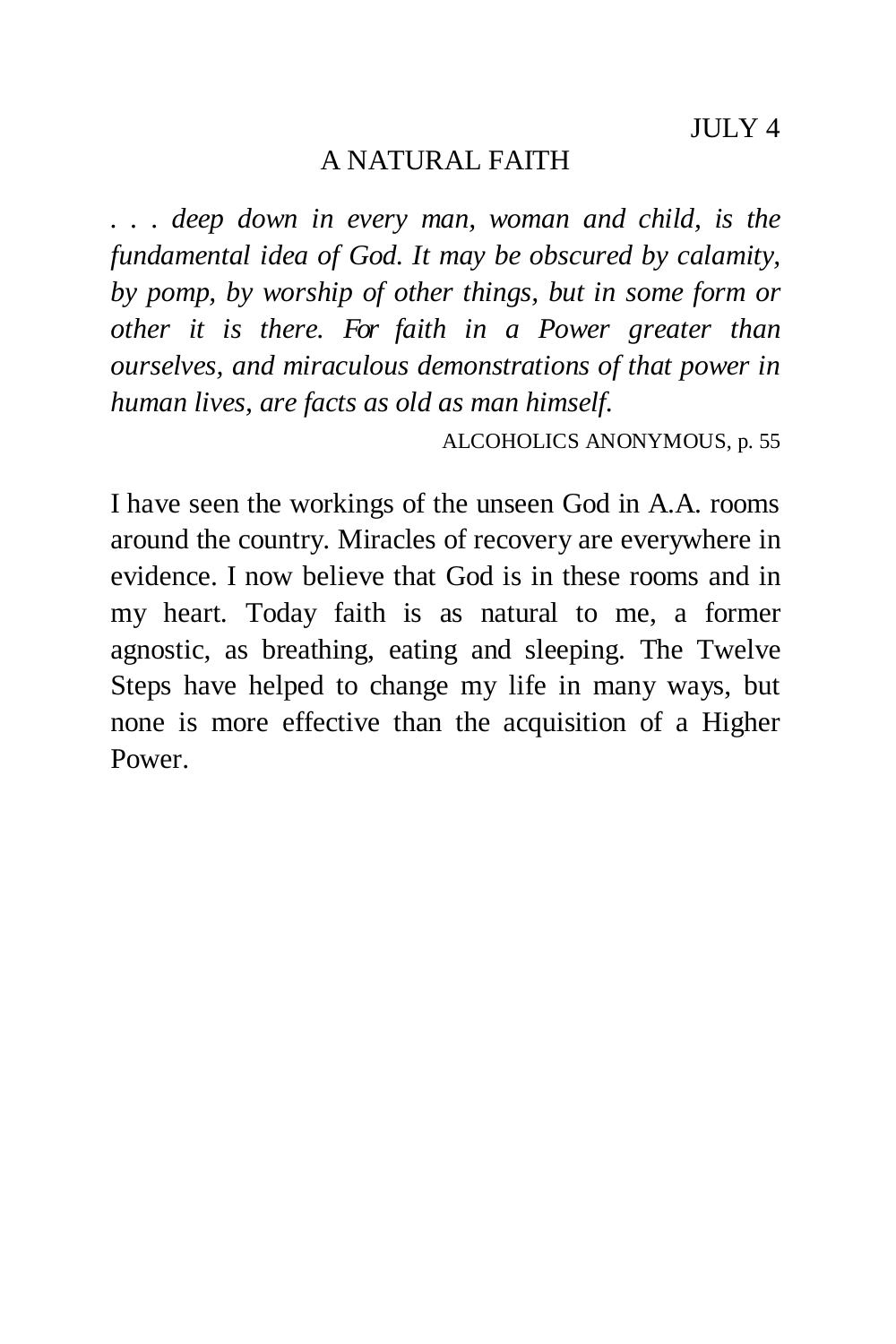$JUIX$  5

#### A NEW DIRECTION

*Our human resources, as marshaled by the will, were not sufficient; they failed utterly. . . . Every day is a day when we must carry the vision of God's will into all our activities.*  ALCOHOLICS ANONYMOUS, pp. 45, 85

I hear talk of the "weak-willed" alcoholic, but I am one of the strongest-willed people on earth! I now know that my incredible strength of will is not enough to save my life. My problem is not one of "weakness," but rather of direction. When I, without falsely diminishing myself, accept my honest limitations and turn to God's guidance, my worst faults become my greatest assets. My strong will, rightly directed, keeps me working until the promises of the program become my daily reality.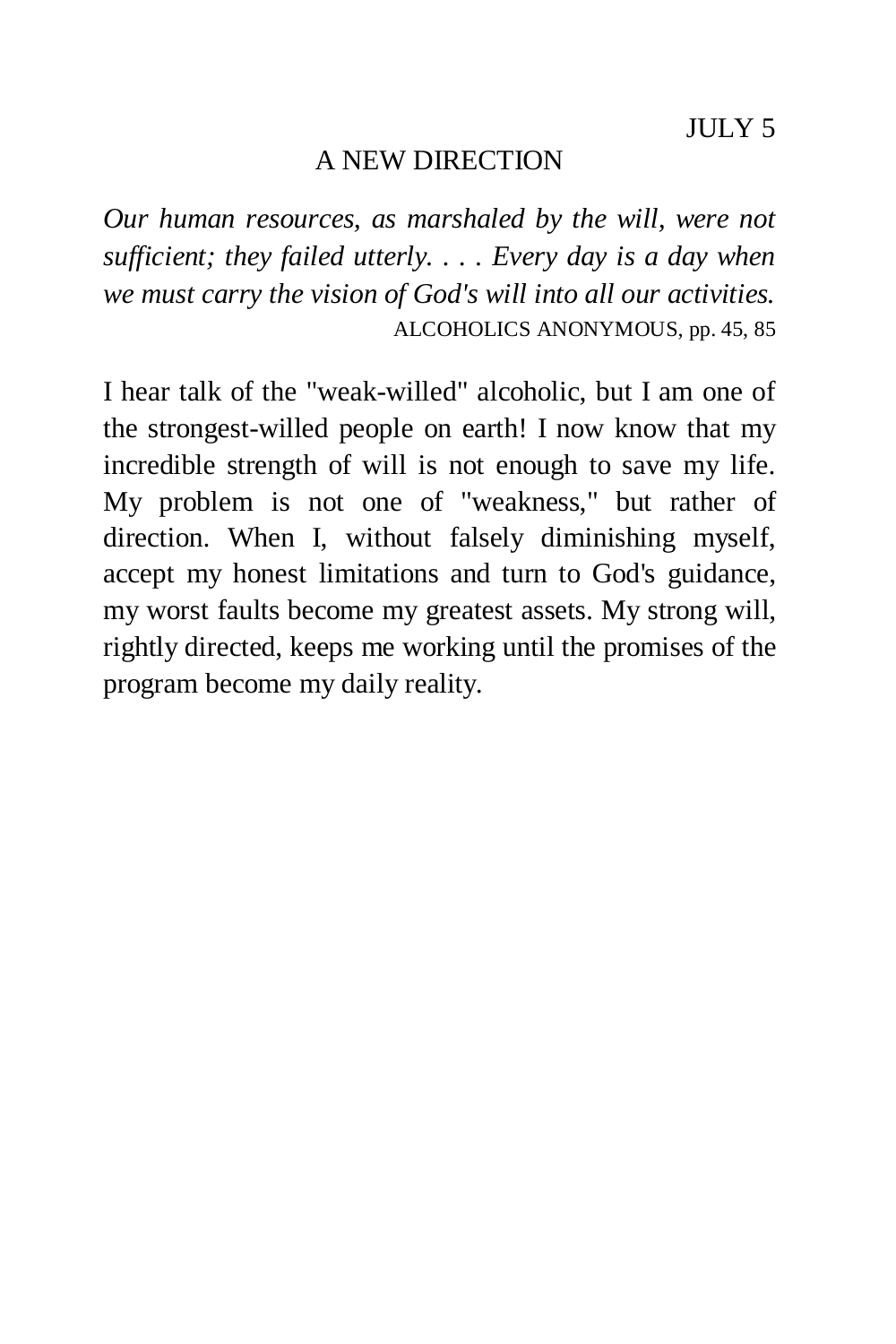$JJJX6$ 

### IDENTIFYING FEAR . . .

*The chief activator of our defects has been self-centered fear. . . .* 

TWELVE STEPS AND TWELVE TRADITIONS, p. 76

When I feel uncomfortable, irritated, or depressed, I look for fear. This "evil and corroding thread" is the root of my distress: Fear of failure; fear of others' opinions; fear of harm, and many other fears. I have found a Higher Power who does not want me to live in fear and, as a result, the experience of A.A. in my life is freedom and joy. I am no longer willing to live with the multitude of character defects that characterized my life while I was drinking. Step Seven is my vehicle to freedom from these defects. I pray for help in identifying the fear underneath the defect, and then I ask God to relieve me of that fear. This method works for me without fail and is one of the great miracles of my life in Alcoholics Anonymous.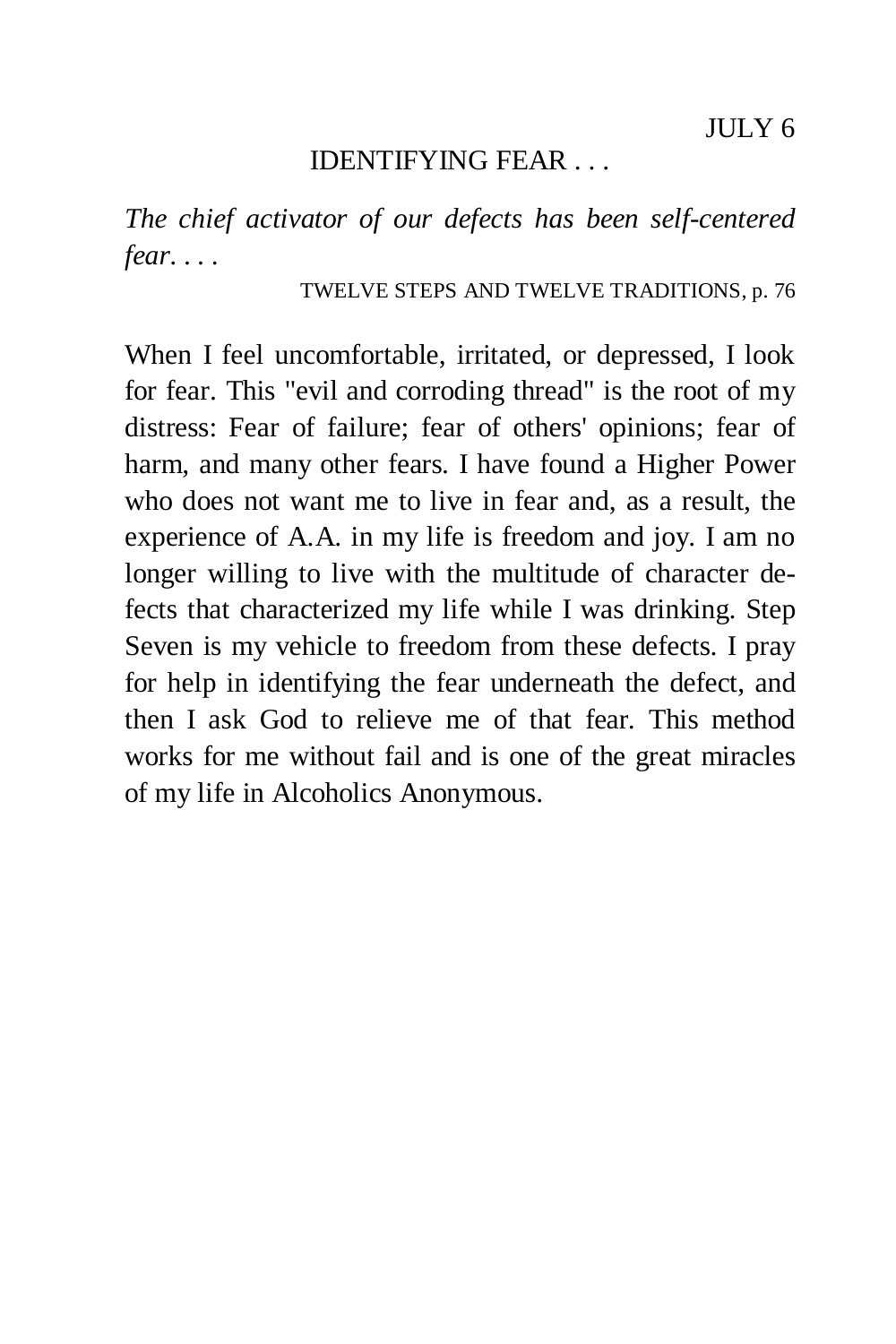# . . . AND LETTING GO OF IT

*. . . primarily fear that we would lose something we already possessed or would fail to get something we demanded. Living upon a basis of unsatisfied demands, we were in a state of continual disturbance and frustration. Therefore, no peace was to be had unless we could find a means of reducing these demands The difference between a demand and a simple request is plain to anyone.* 

TWELVE STEPS AND TWELVE TRADITIONS, p. 76

Peace is possible for me only when I let go of expectations. When I'm trapped in thoughts about what I want and what should be coming to me, I'm in a state of fear or anxious anticipation and this is not conducive to emotional sobriety. I must surrender —over and over—to the reality of my dependence on God, for then I find peace, gratitude and spiritual security.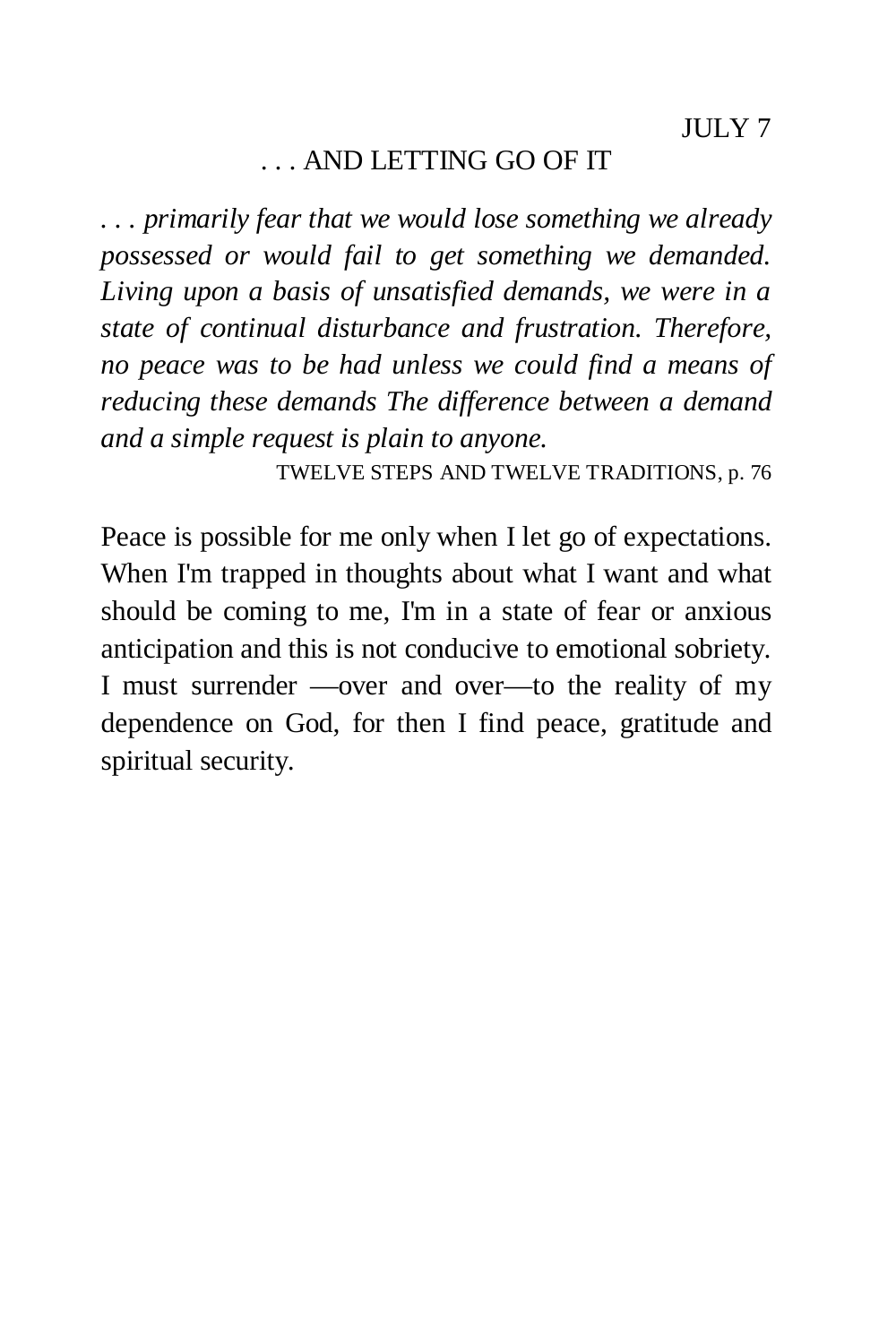#### AN EVER-GROWING FREEDOM

*The Seventh Step is where we make the change in our attitude which permits us, with humility as our guide, to move out from ourselves toward others and toward God.*  TWELVE STEPS AND TWELVE TRADITIONS, p. 76

When I finally asked God to remove those things blocking me from Him and the sunlight of the Spirit, I embarked on a journey more glorious than I ever imagined. I experienced a freedom from those characteristics that had me wrapped up in myself. Because of this humbling Step, I feel clean.

I am especially aware of this Step because I'm now able to be useful to God and to my fellows. I know that He has granted me strength to do His bidding and has prepared me for anyone, and anything, that comes my way today. I am truly in His hands, and I give thanks for the joy that I can be useful today.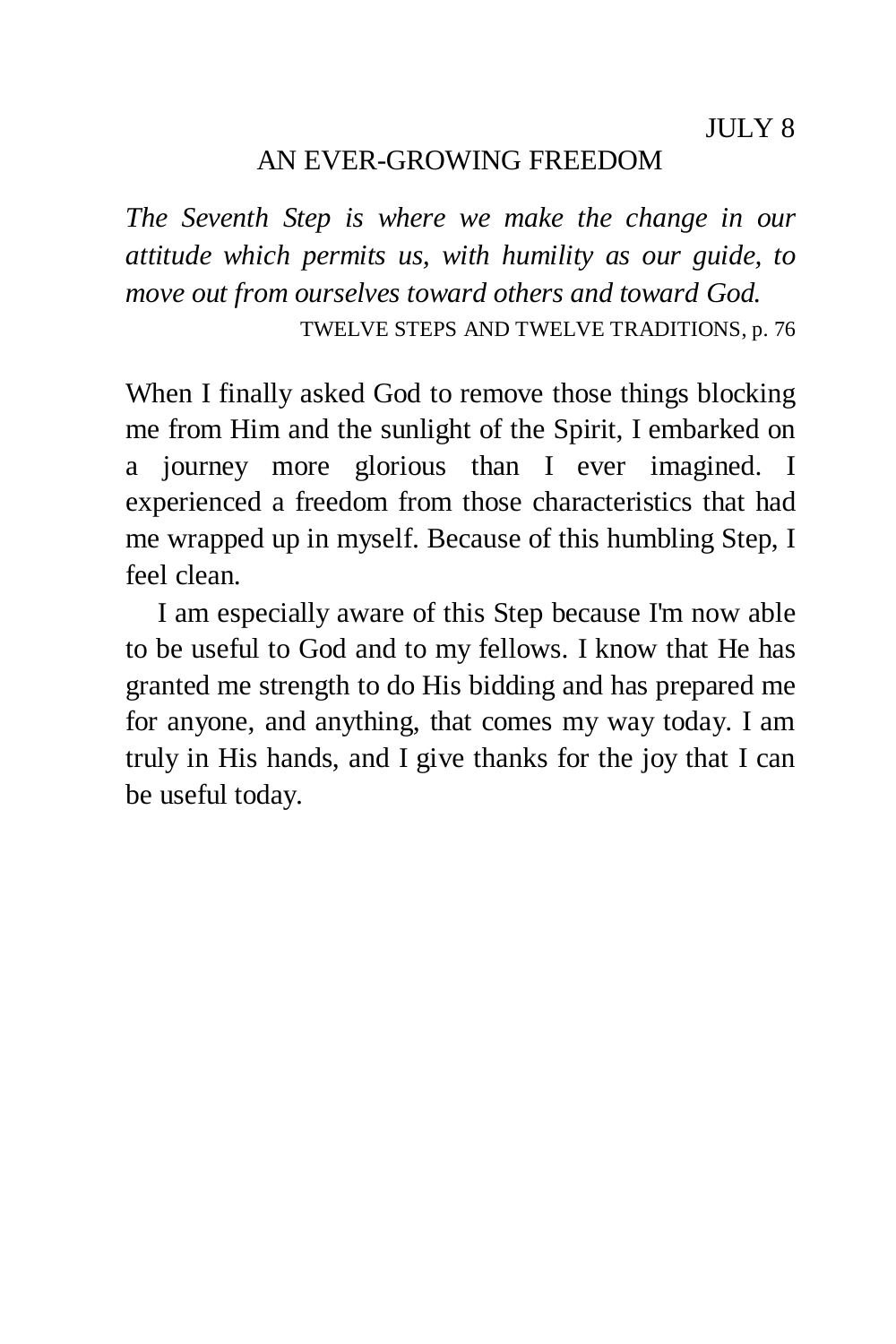# I AM AN INSTRUMENT *Humbly asked Him*

*to remove our shortcomings.* 

TWELVE STEPS AND TWELVE TRADITIONS, p. 70

The subject of humility is a difficult one. Humility is not thinking less of myself than I ought to; it is acknowledging that I do certain things well, it is accepting a compliment graciously.

God can only do *for* me what He can do *through* me. Humility is the result of knowing that God is the doer, not me. In the light of this awareness, how can I take pride in my accomplishments? I am an instrument and any work I seem to be doing is being done by God through me. I ask God on a daily basis to remove my shortcomings, in order that I may more freely go about my A.A. business of "love and service."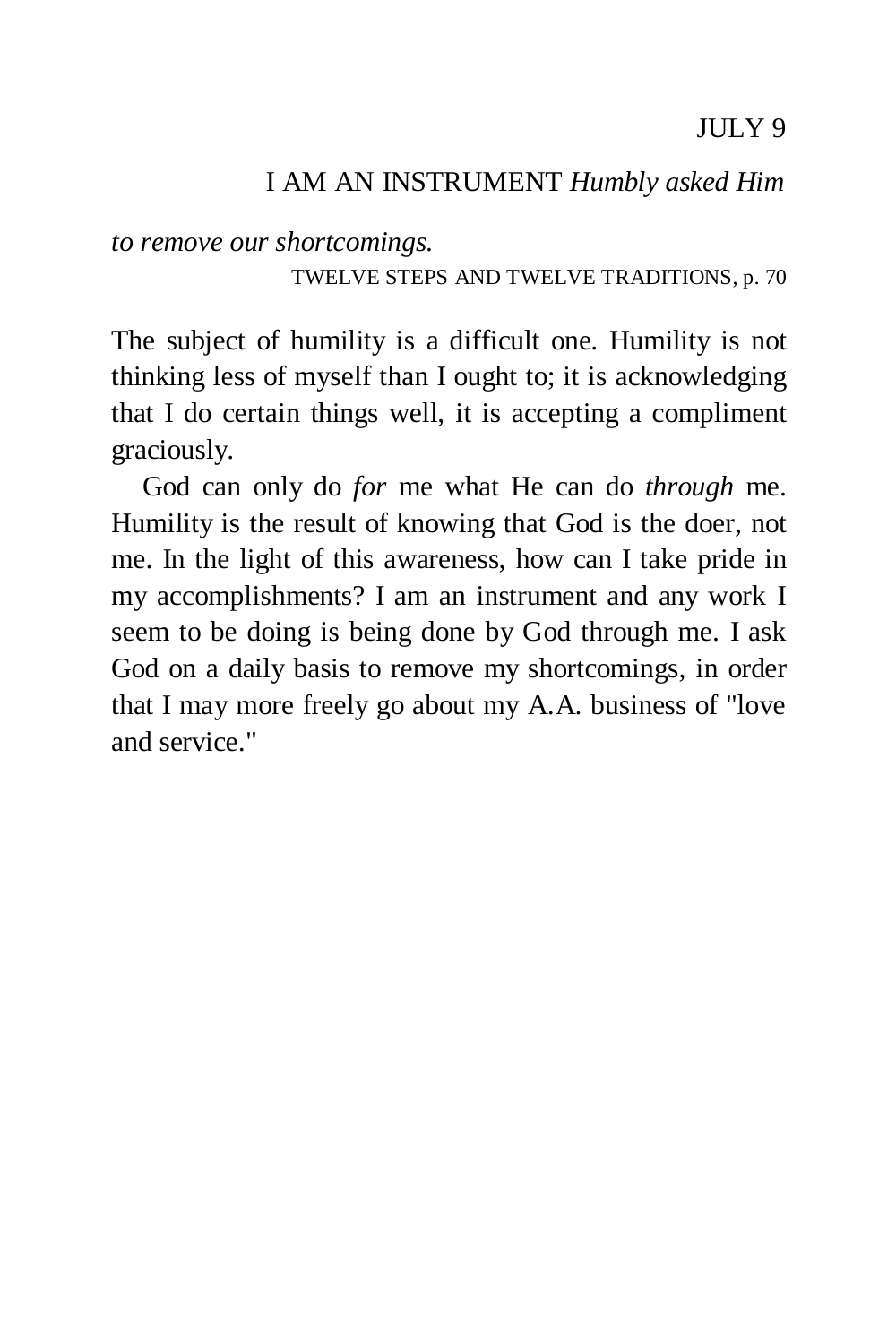#### TOWARD PEACE AND SERENITY

*. . . when we have taken a square look at some of these defects, have discussed them with another, and have become willing to have them removed, our thinking about humility commences to have a wider meaning.* 

TWELVE STEPS AND TWELVE TRADITIONS, p. 74

When situations arise which destroy my serenity, pain often motivates me to ask God for clarity in seeing my part in the situation. Admitting my powerlessness, I humbly pray for acceptance. I try to see how my character defects contributed to the situation. Could I have been more patient? Was I intolerant? Did I insist on having my own way? Was I afraid? As my defects are revealed, I put selfreliance aside and humbly ask God to remove my shortcomings. The situation may not change, but as I practice exercising humility, I enjoy the peace and serenity which are the natural benefits of placing my reliance in a power greater than myself.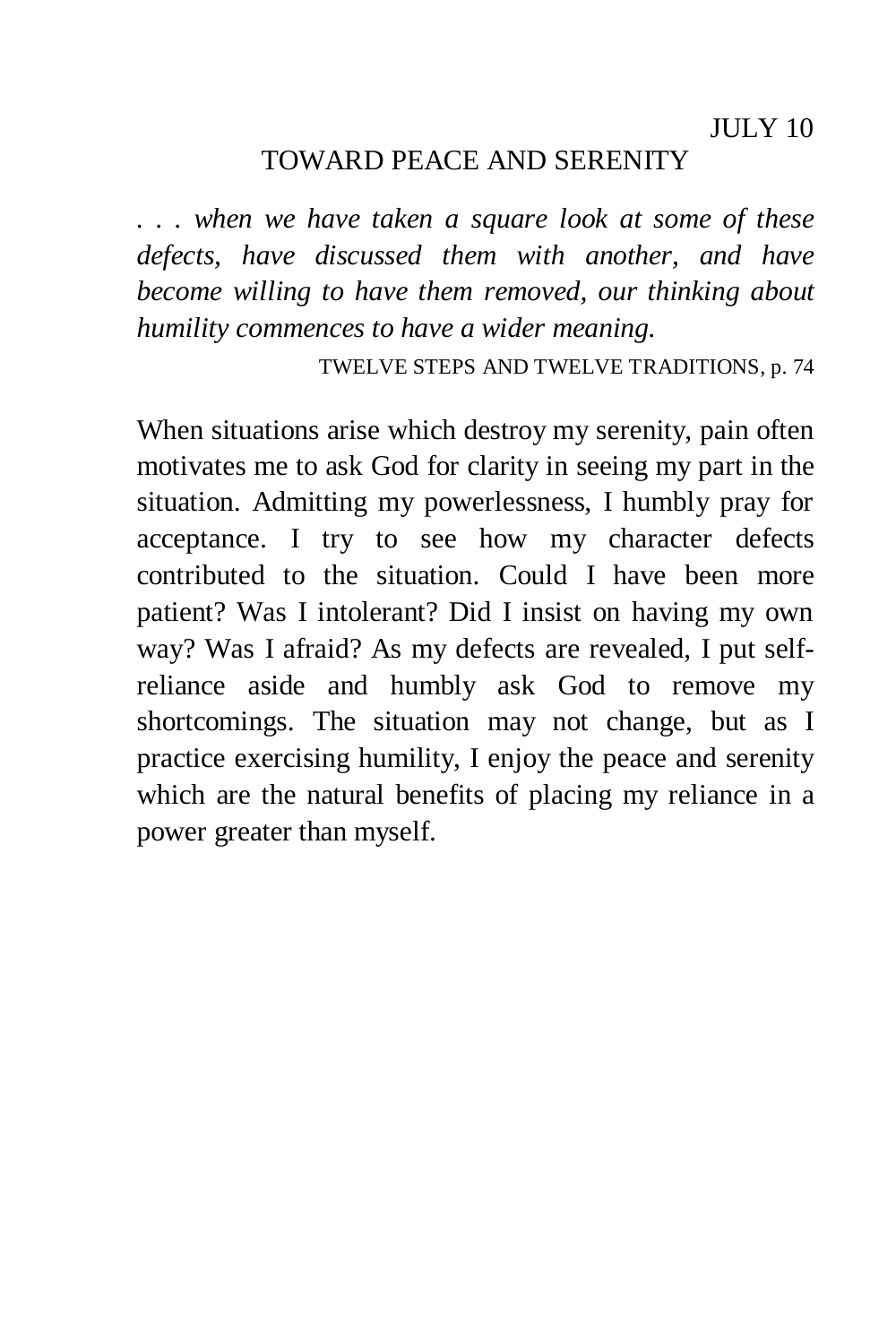### A TURNING POINT

*A great turning point in our lives came when we sought for humility as something we really wanted, rather than as something we* must *have.* 

TWELVE STEPS AND TWELVE TRADITIONS, p. 75

Either the A.A. way of life becomes one of joy or I return to the darkness and despair of alcoholism. Joy comes to me when my attitude concerning God and humility turns to one of desire rather than of burden. The darkness in my life changes to radiant light when I arrive at the realization that being truthful and honest in dealing with my inventory results in my life being filled with serenity, freedom, and joy. Trust in my Higher Power deepens, and the flush of gratitude spreads through my being. I am convinced that being humble is being truthful and honest in dealing with myself and God. It is then that humility is something I "really want," rather than being "something I must have."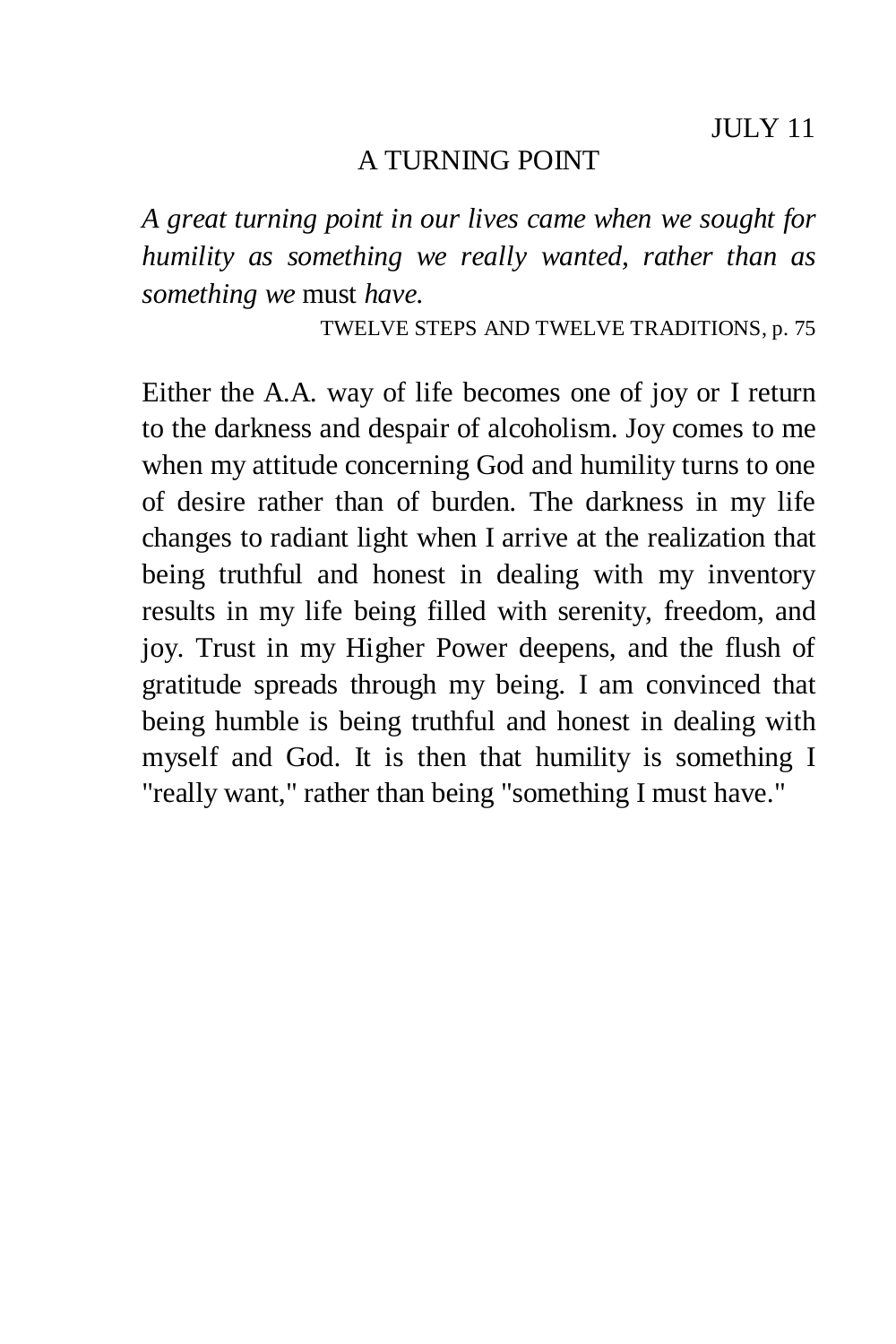#### GIVING UP CENTER STAGE

*For without some degree of humility, no alcoholic can stay sober at all . . . Without it, they cannot live to much useful purpose, or, in adversity, be able to summon the faith that can meet any emergency.* 

TWELVE STEPS AND TWELVE TRADITIONS, p. 70

Why do I balk at the word "humility?" I am not humbling myself toward other people, but toward God, as I understand Him. Humility means "to show submissive respect," and by being humble I realize I am not the center of the universe. When I was drinking, I was consumed by pride and self-centeredness. I felt the entire world revolved around me, that I was master of my destiny. Humility enables me to depend more on God to help me overcome obstacles, to help me with my own imperfections, so that I may grow spiritually. I must solve more difficult problems to increase my proficiency and, as I encounter life's stumbling blocks, I must learn to overcome them through God's help. Daily communion with God demonstrates my humility and provides me with the realization that an entity more powerful than I is willing to help me if I cease trying to play God myself.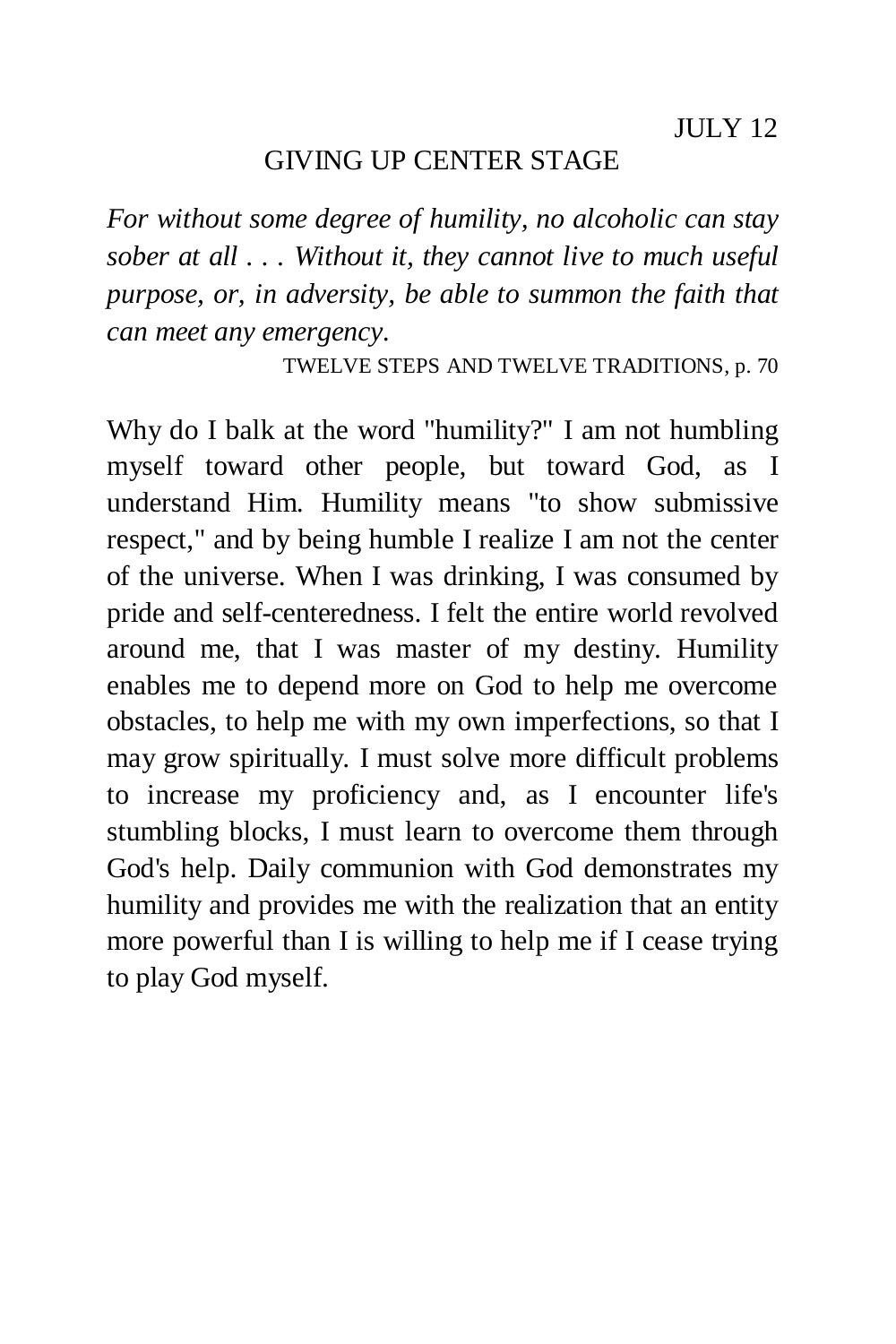### HUMILITY IS A GIFT

*As long as we placed self-reliance first, a genuine reliance upon a Higher Power was out of the question. That basic ingredient of all humility, a desire to seek and do God's will, was missing.* 

TWELVE STEPS AND TWELVE TRADITIONS, p. 72

When I first came to A.A., I wanted to find some of the elusive quality called humility. I didn't realize I was looking for humility because I thought it would help me get what I wanted, and that I would do anything for others if I thought God would somehow reward me for it. I try to remember now that the people I meet in the course of my day are as close to God as I am ever going to get while on this earth. I need to pray for knowledge of God's will today, and see how my experience with hope and pain can help other people; if I can do that, I don't need to search for humility, it has found me.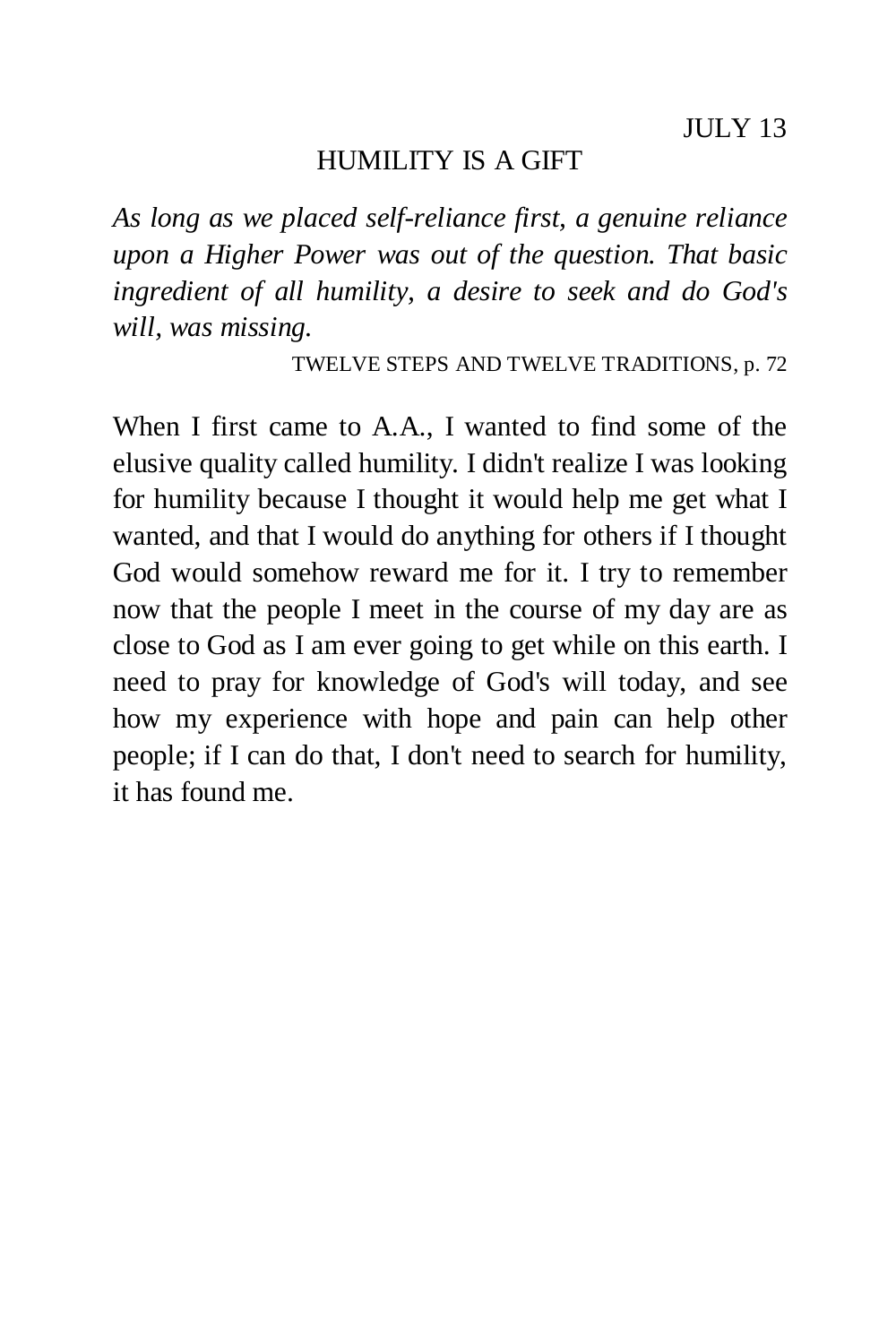### A NOURISHING INGREDIENT

*Where humility had formerly stood for a forced feeding on humble pie, it now begins to mean the nourishing ingredient which can give us serenity.* 

TWELVE STEPS AND TWELVE TRADITIONS, p. 74

How often do I focus on *my* problems and frustrations? When I am having a "good day" these same problems shrink in importance and my preoccupation with them dwindles. Wouldn't it be better if I could find a key to unlock the "magic" of my "good days" for use on the woes of my "bad days?"

I already *have* the solution! Instead of trying to run away from my pain and wish my problems away, I can pray for humility! Humility *will* heal the pain. Humility *will* take me out of myself. Humility, that strength granted to me by that "power greater than myself," is mine for the asking! Humility will bring balance back into my life. Humility will allow me to accept my humanness joyously.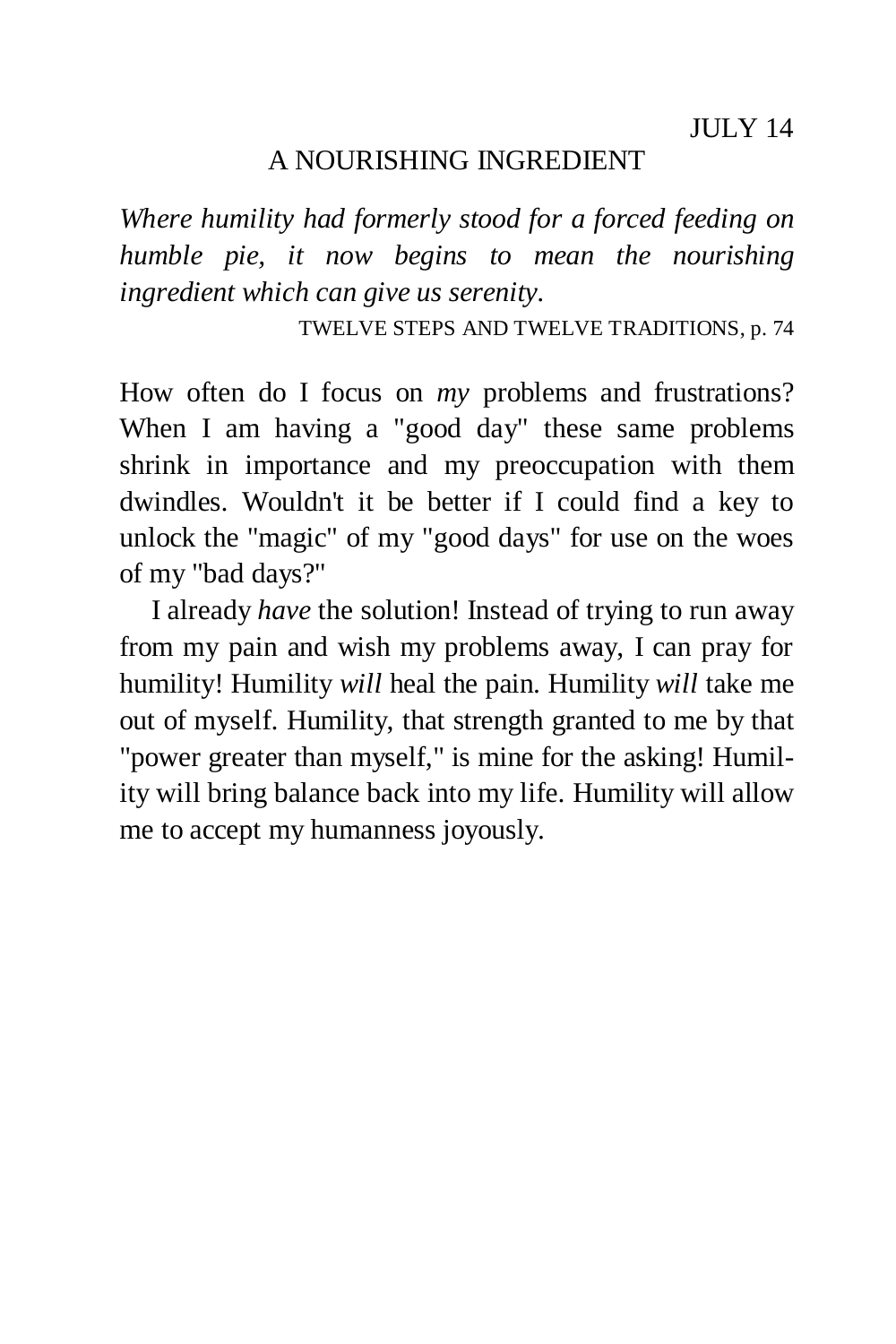#### PRIDE

*For thousands of years we have been demanding more than our share of security, prestige, and romance. When we seemed to be succeeding, we drank to dream still greater dreams. When we were frustrated, even in part, we drank for oblivion. Never was there enough of what we thought we wanted.* 

*In all these strivings, so many of them well-intentioned, our crippling handicap had been our lack of humility. We had lacked the perspective to see that character-building and spiritual values had to come first, and that material satisfactions were not the purpose of living.* 

TWELVE STEPS AND TWELVE TRADITIONS, p. 71

Time and again I approached the Seventh Step, only to fall back and regroup. Something was missing and the impact of the Step escaped me. What had I overlooked? A single word: read but ignored, the foundation of all the Steps, indeed the entire Alcoholics Anonymous program—that word is "humbly."

I understood my shortcomings: I constantly put tasks off; I angered easily; I felt too much self-pity; and I thought, why me? Then I remembered, "Pride goeth before the fall," and I eliminated pride from my life.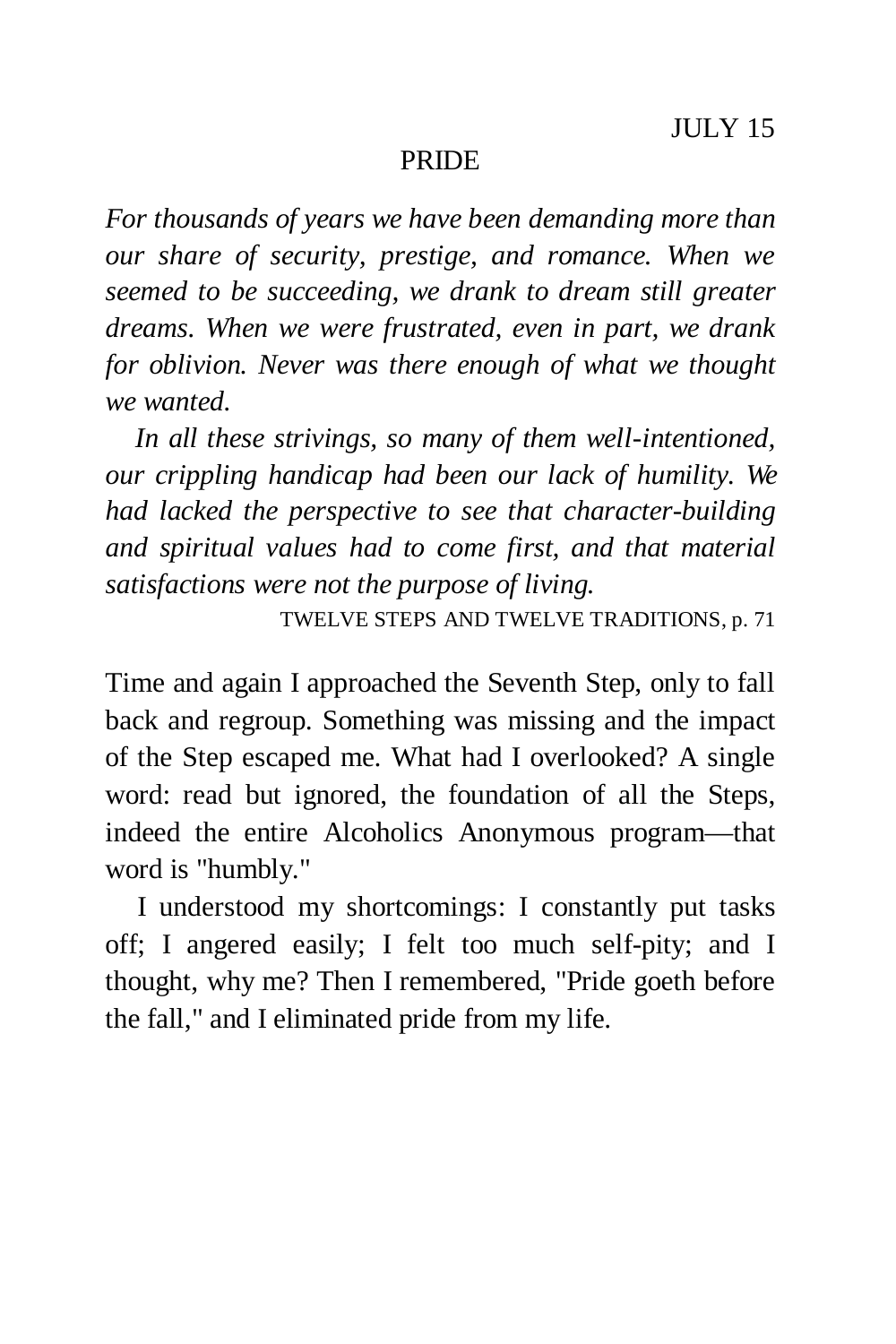### "A MEASURE OF HUMILITY"

*In every case, pain had been the price of admission into a new life. But this admission price had purchased more than we expected It brought a measure of humility, which we soon discovered to be a healer of pain.* 

TWELVE STEPS AND TWELVE TRADITIONS, p. 75

It was painful to give up trying to control my life, even though success eluded me, and when life got too rough, I drank to escape. Accepting life on life's terms will be mastered through the humility I experience when I turn my will and my life over to the care of God, as I understand Him. With my life in God's care, fear, uncertainty, and anger are no longer my response to those portions of life that I would rather not have happen to me. The pain of living through these times will be healed by the knowledge that I have received the spiritual strength to survive.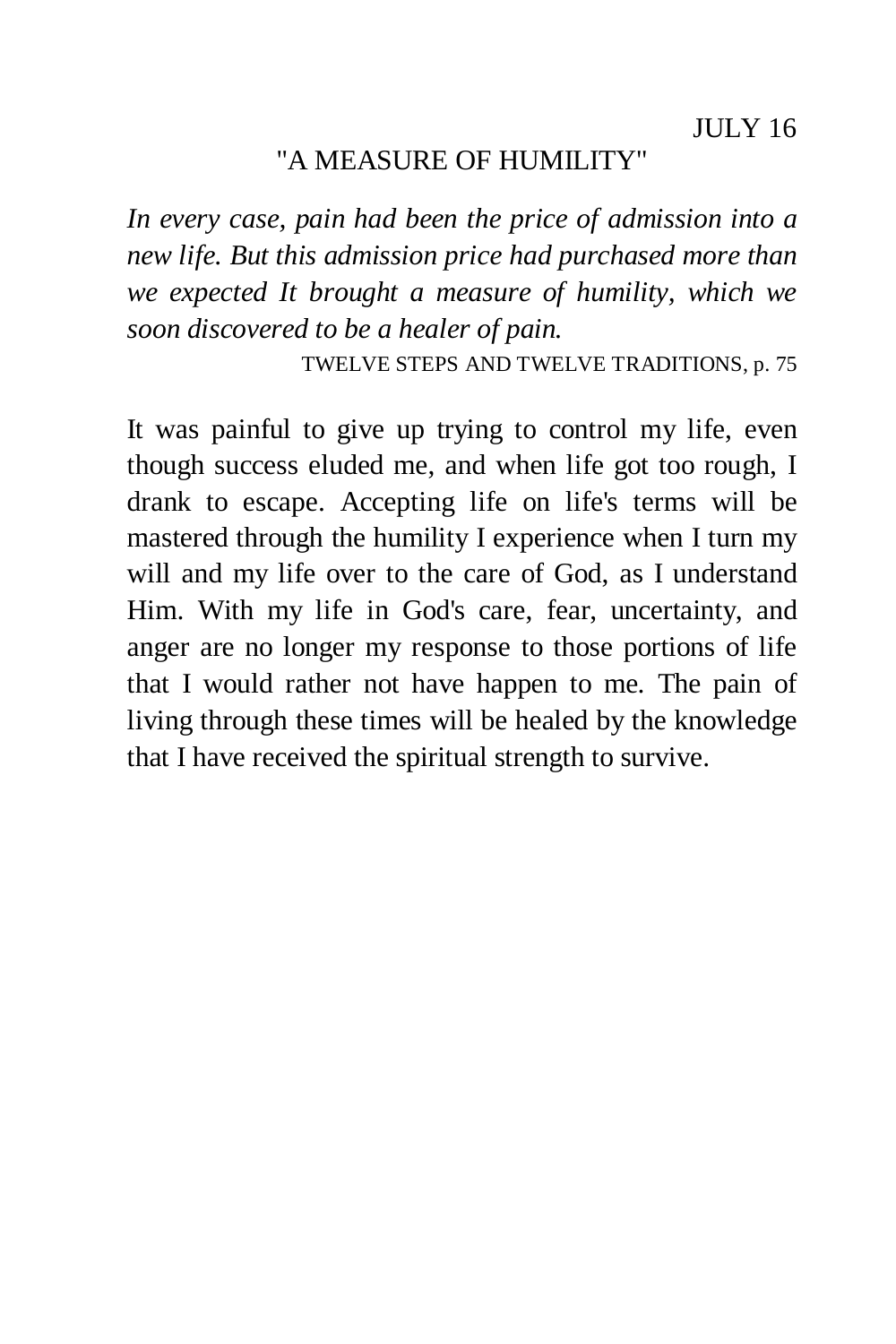*My stability came out of trying to give, not out of demanding that I receive.* 

*Thus I think it can work out with emotional sobriety. If we examine every disturbance we have, great or small, we will find at the root of it some unhealthy dependency and its consequent unhealthy demand. Let us, with God's help, continually surrender these hobbling demands. Then we can be set free to live and love; we may then be able to Twelfth Step ourselves and others into emotional sobriety.* 

THE LANGUAGE OF THE HEART, p. 238

Years of dependency on alcohol as a chemical moodchanger deprived me of the capability to interact emotionally with my fellows. I thought I had to be selfsufficient, self-reliant, and self-motivated in a world of unreliable people. Finally I lost my self-respect and was left with dependency, lacking any ability to trust myself or to believe in anything. Surrender and self-examination while sharing with newcomers helped me to ask humbly for help.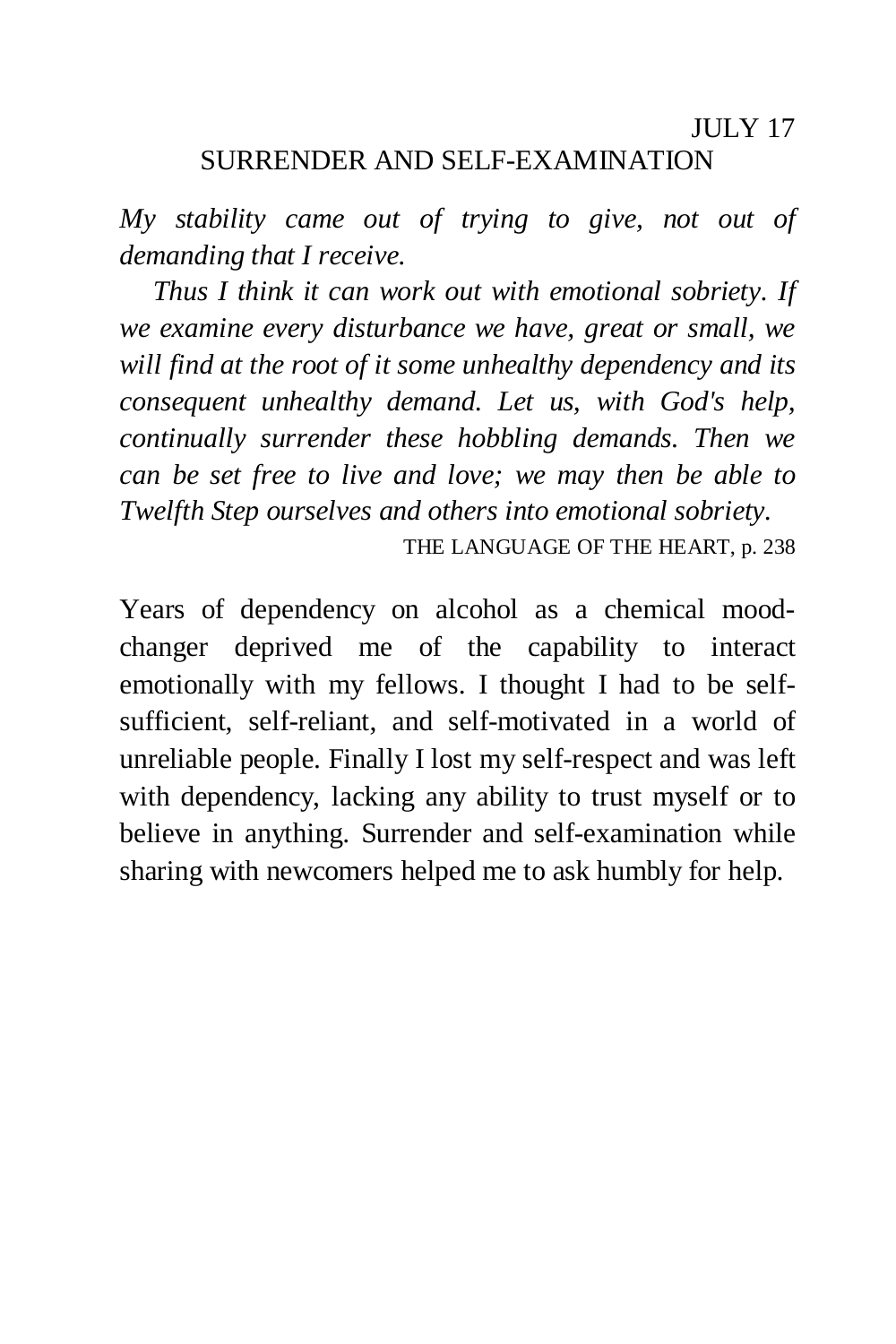### GRATEFUL FOR WHAT I HAVE

*During this process of learning more about humility, the most profound result of all was the change in our attitude toward God.* 

TWELVE STEPS AND TWELVE TRADITIONS, p. 75

Today my prayers consist mostly of saying thank you to my Higher Power for my sobriety and for the wonder of God's abundance, but I need to ask also for help and the power to carry out His will for me. I no longer need God each minute to rescue me from the situations I get myself into by not doing His will. Now my gratitude seems to be directly linked to humility. As long as I have the humility to be grateful for what I have, God continues to provide for me.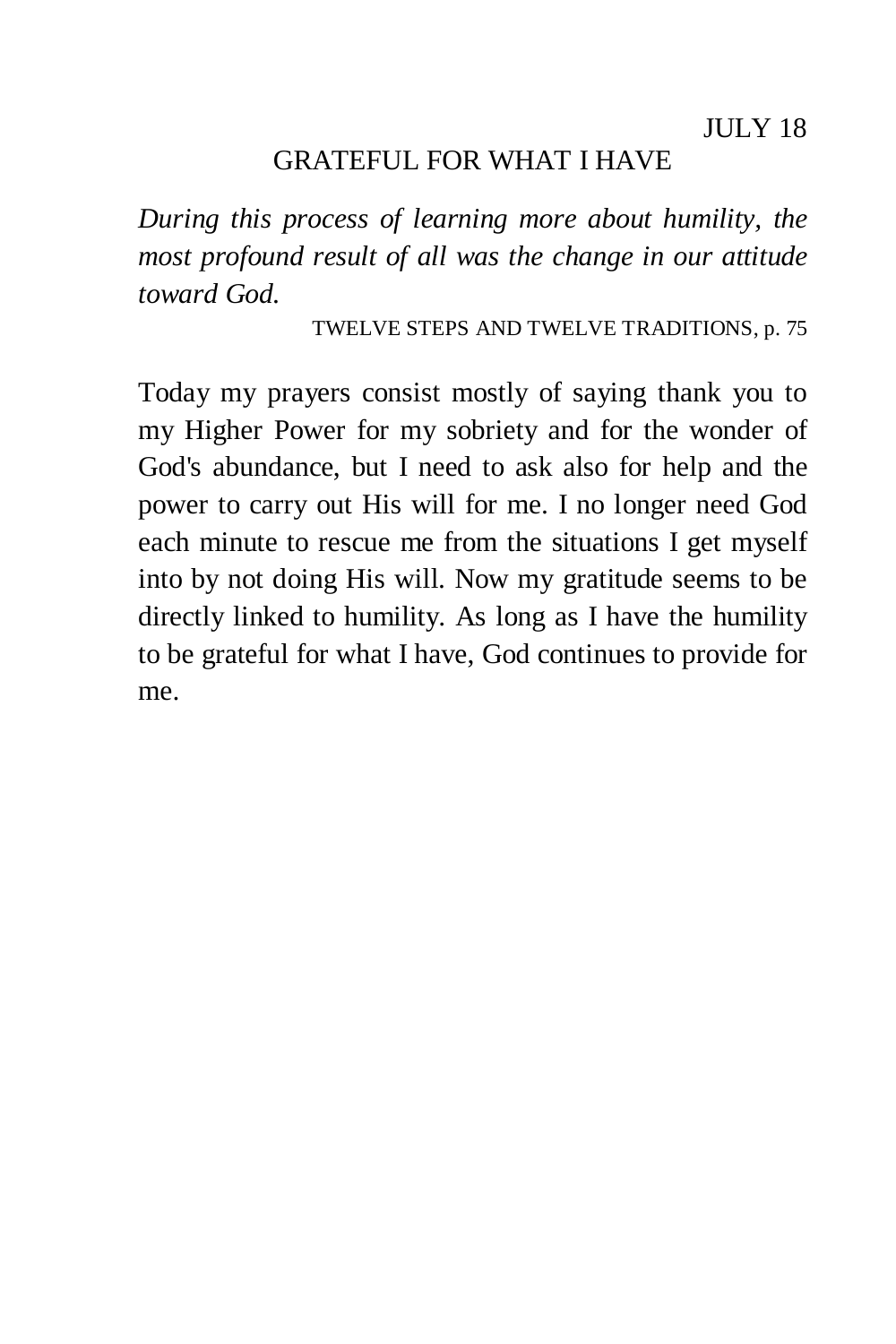#### FALSE PRIDE

*Many of us who had thought ourselves religious awoke to the limitations of this attitude. Refusing to place God first, we had deprived ourselves of His help.* 

TWELVE STEPS AND TWELVE TRADITIONS, p. 75

Many false notions operate in false pride. The need for direction to live a decent life is satisfied by the hope experienced in the A.A. Fellowship. Those who have walked the way for years—a day at a time—say that a Godcentered life has limitless possibilities for personal growth. This being so, much hope is transmitted by the elder A.A.s.

I thank my Higher Power for letting me know that He works through other people, and I thank Him for our trusted servants in the Fellowship who aid new members to reject their false ideals and to adopt those which lead to a life of compassion and trust. The elders in A.A. challenge the newcomers to "Come To"—so that they can "Come to Believe." I ask my Higher Power to help my unbelief.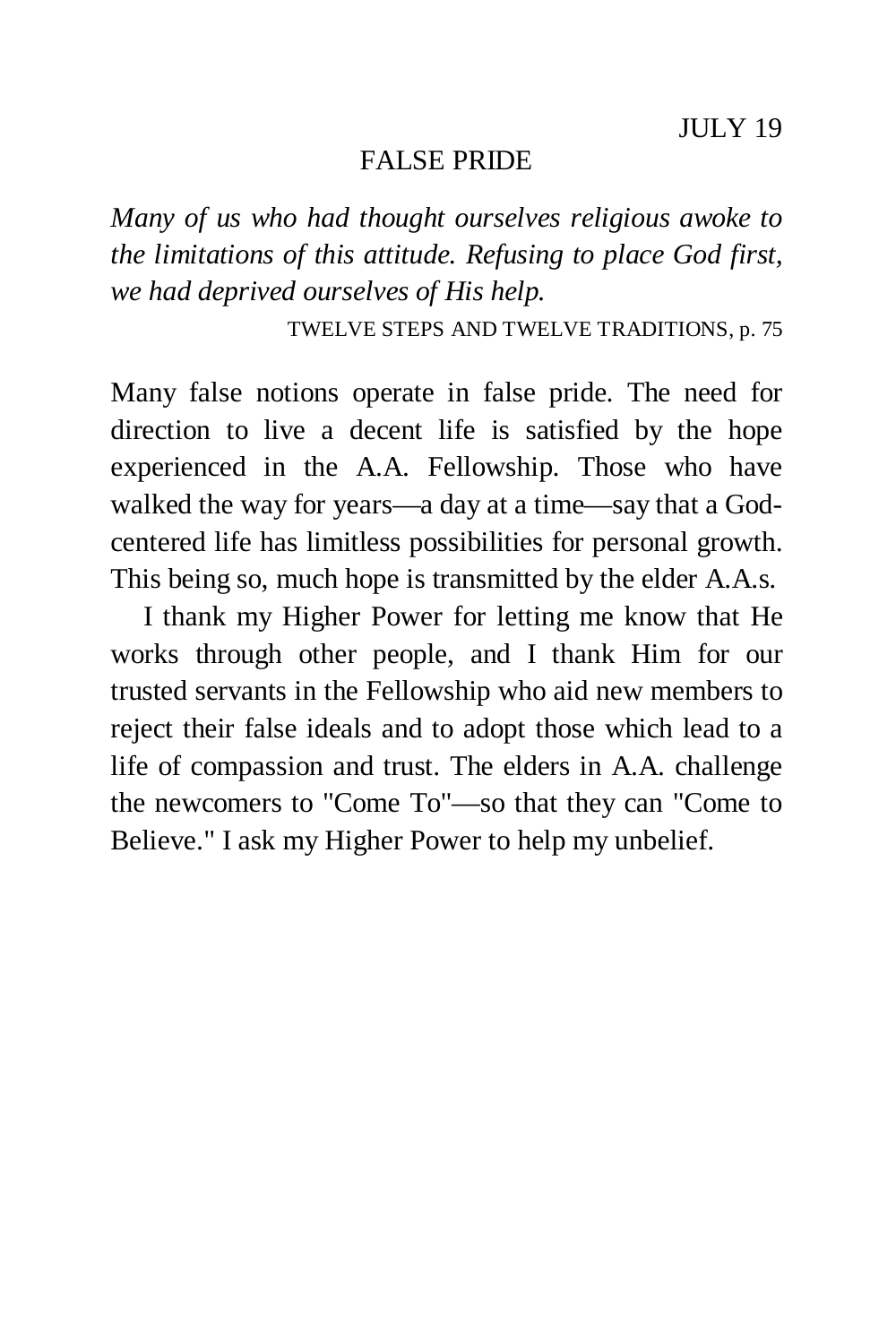#### SHORTCOMINGS REMOVED

*But now the words "Of myself I am nothing, the Father doeth the works" began to carry bright promise and meaning.* 

TWELVE STEPS AND TWELVE TRADITIONS, p. 75

When I put the Seventh Step into action I must remember that there are no blanks to fill in. It doesn't say, "Humbly asked Him to (fill in the blank) remove our shortcomings." For years, I filled in the imaginary blank with "Help me!" "Give me the courage to," and "Give me the strength," etc. The Step says simply that God will remove my shortcomings. The only footwork I must do is "humbly ask," which for me means asking with the knowledge that of myself I am nothing, the Father within "doeth the works."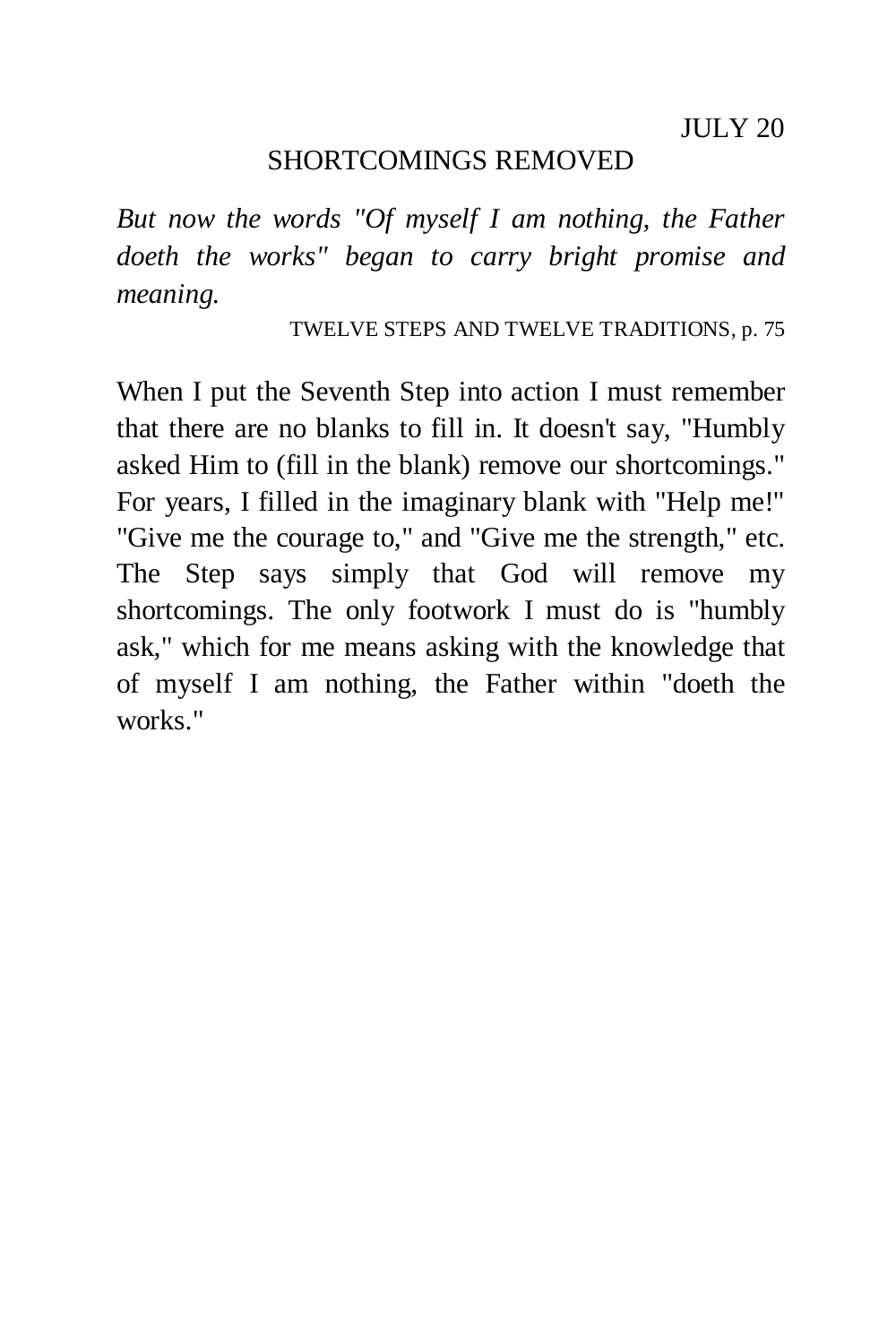#### A PRICELESS GIFT

*By this time in all probability we have gained some measure of release from our more devastating handicaps. We enjoy moments in which there is something like real peace of mind. To those of us who have hitherto known only excitement, depression, or anxiety—in other words, to all of us—this newfound peace is a priceless gift.* 

TWELVE STEPS AND TWELVE TRADITIONS, p. 74

I am learning to let go and let God, to have a mind that is open and a heart that is willing to receive God's grace in all my affairs; in this way I can experience the peace and freedom that come as a result of surrender. It has been proven that an act of surrender, originating in desperation and defeat, can grow into an ongoing act of faith, and that faith means freedom and victory.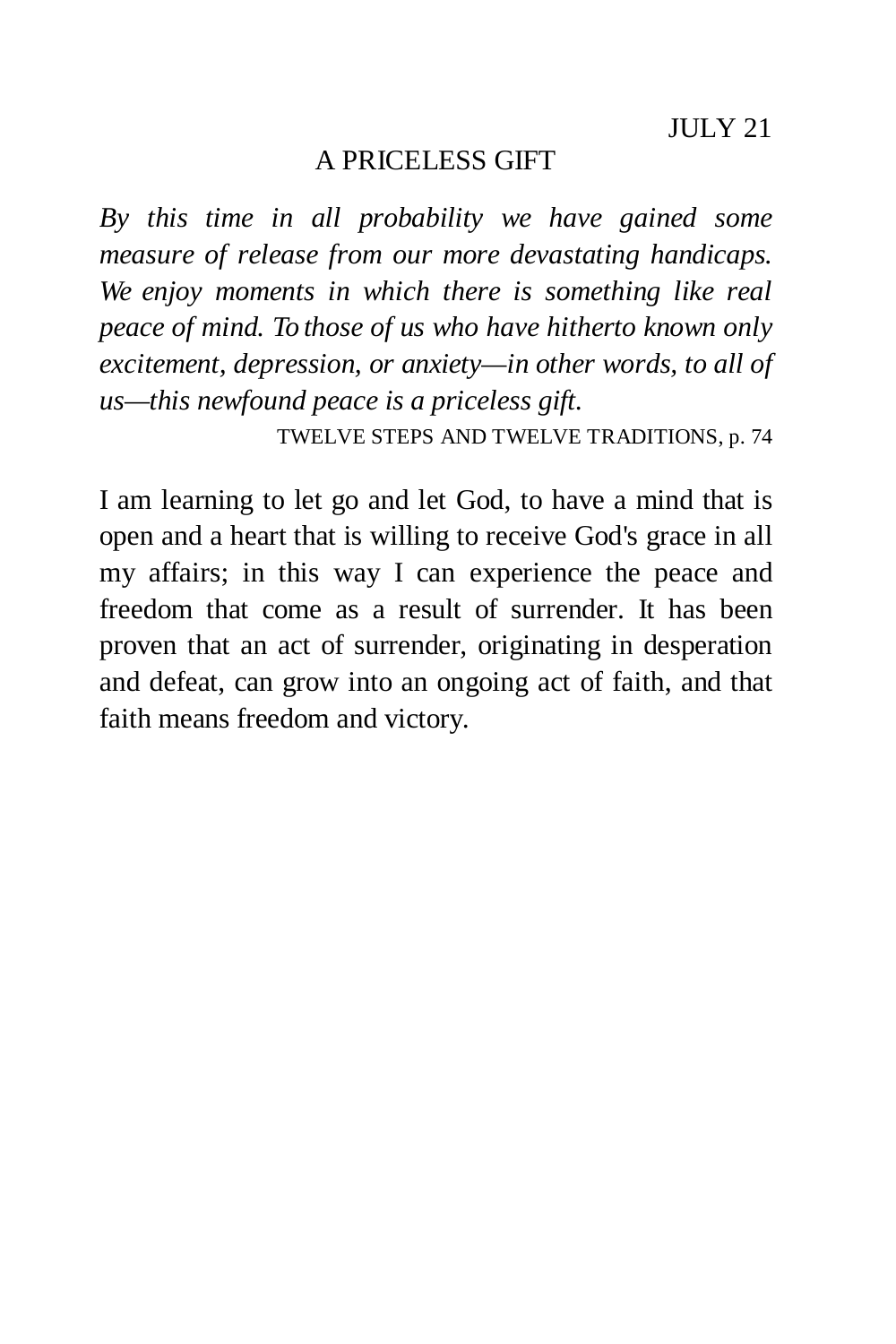## "THE GOOD AND THE BAD"

*"My Creator, I am now willing that you should have all of me, good and bad."* 

ALCOHOLICS ANONYMOUS, p. 76

The joy of life is in the giving. Being freed of my shortcomings, that I may more freely be of service, allows humility to grow in me. My shortcomings can be humbly placed in God's loving care and be removed. The essence of Step Seven is humility, and what better way to seek humility than by giving all of myself—good and bad—to God, so that He may remove the bad and return to me the good.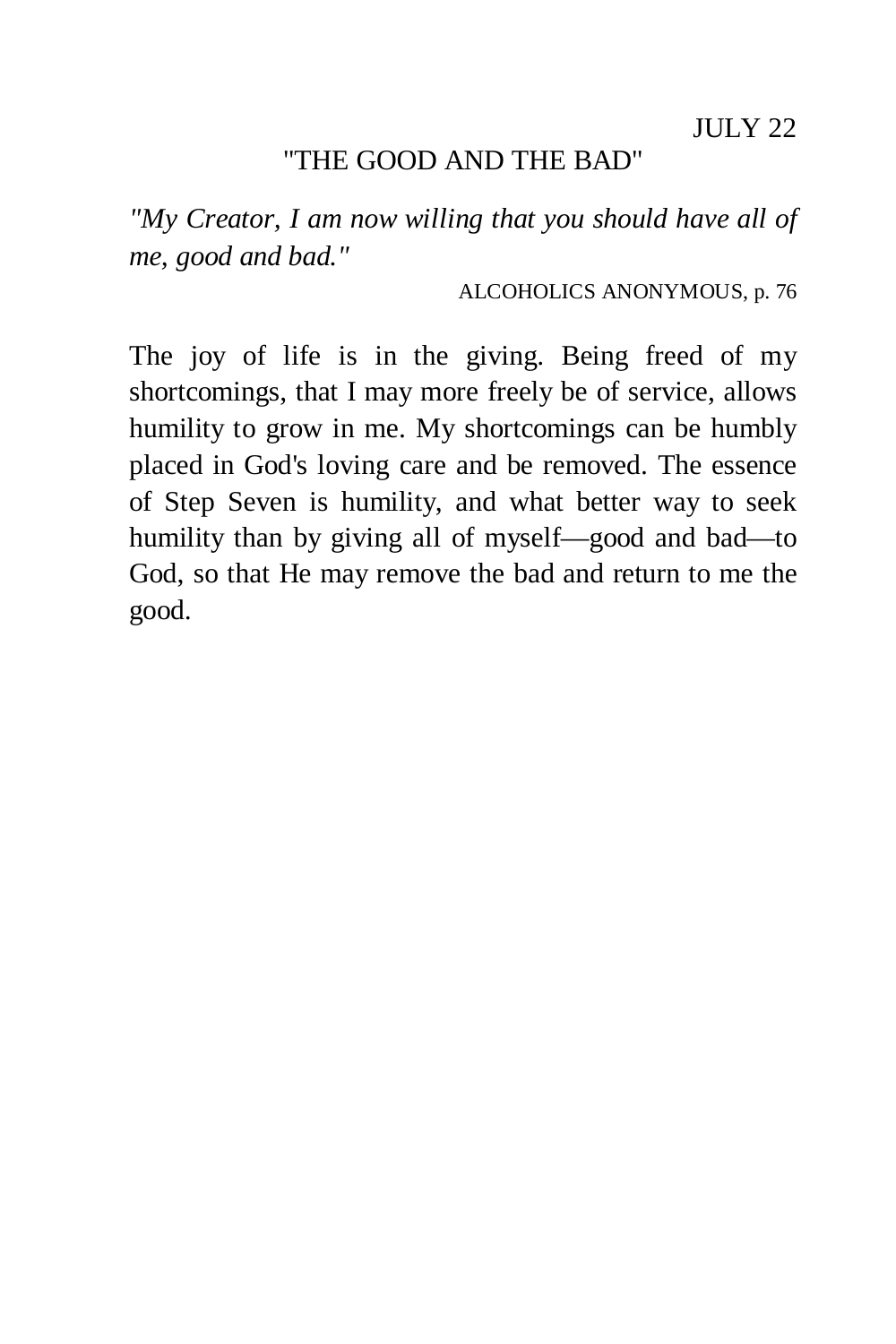$JUIX$  23

## I ASK GOD TO DECIDE

*"I pray that you now remove from me every single defect of character which stands in the way of my usefulness to you and my fellows "* 

ALCOHOLICS ANONYMOUS, p. 76

Having admitted my powerlessness and made a decision to turn my will and my life over to the care of God, as I understand Him, I don't decide which defects get removed, or the order in which defects get removed, or the time frame in which they get removed. I ask God to decide which defects stand in the way of my usefulness to Him and to others, and then I humbly ask Him to remove them.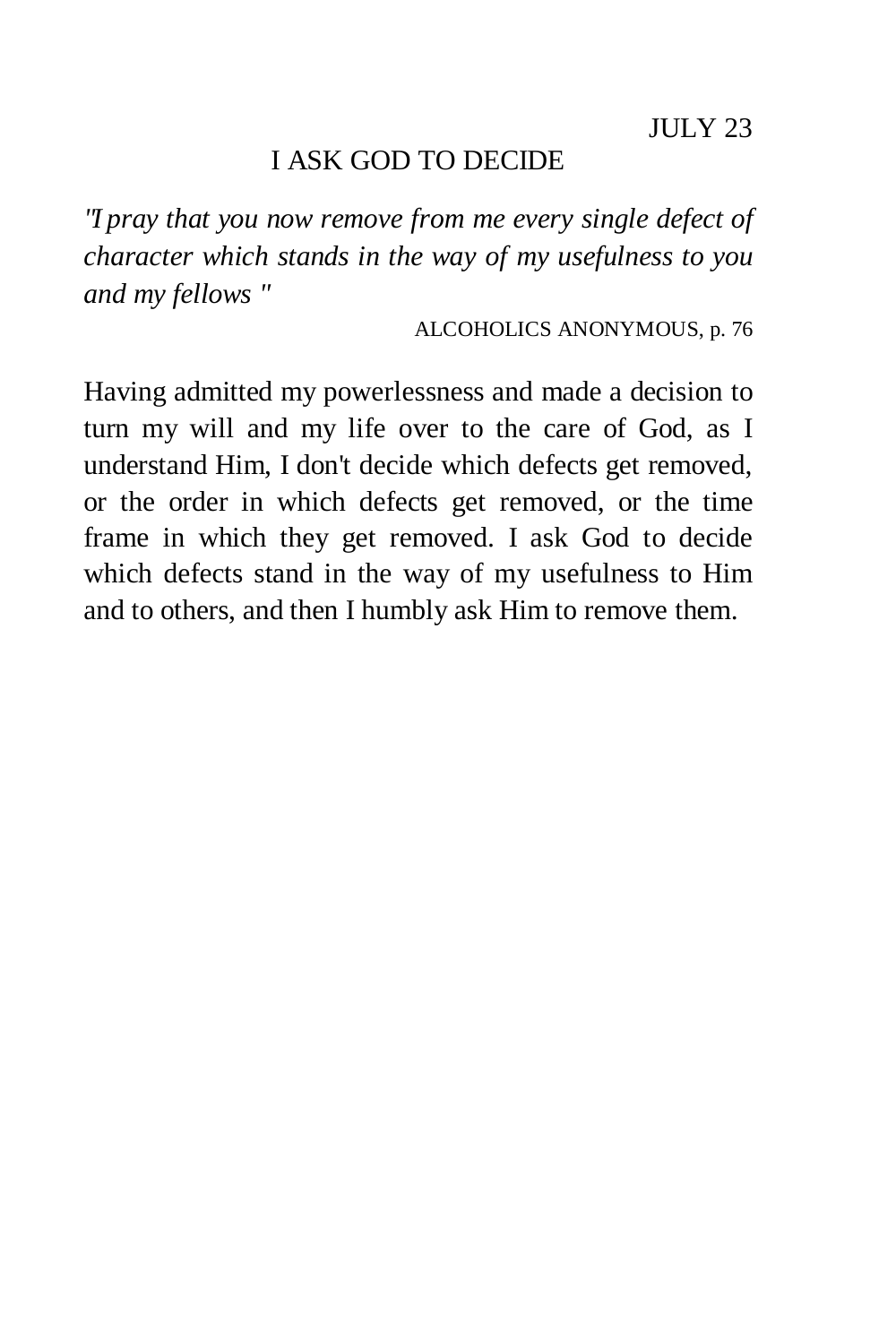### HELPING OTHERS

*Our very lives, as ex-problem drinkers, depend upon our constant thought of others and how we may help meet their needs.* 

ALCOHOLICS ANONYMOUS, p. 20

Self-centeredness was my problem. All my life people had been doing things for me and I not only expected it, but I was ungrateful and resentful they didn't do more. Why should I help others, when they were supposed to help me? If others had troubles, didn't they deserve them? I was filled with self-pity, anger and resentment. Then I learned that by helping others, with no thought of return, I could overcome this obsession with selfishness, and if I understood humility, I would know peace and serenity. No longer do I need to drink.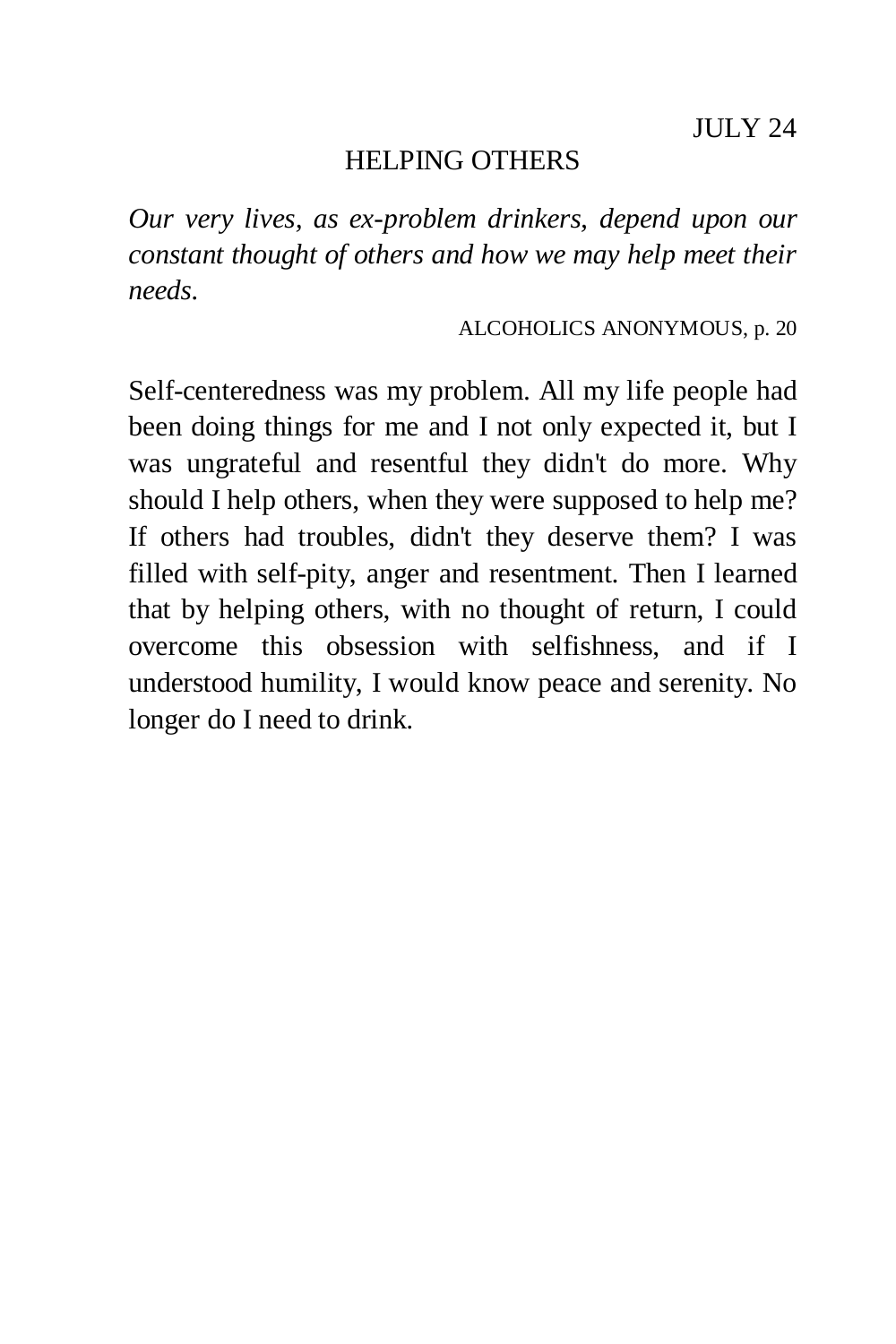## THOSE WHO STILL SUFFER

*For us, if we neglect those who are still sick, there is unremitting danger to our own lives and sanity.*  TWELVE STEPS AND TWELVE TRADITIONS, p. 151

I know the torment of drinking compulsively to quiet my nerves and my fears. I also know the pain of whiteknuckled sobriety. Today, I do not forget the unknown person who suffers quietly, withdrawn and hiding in the desperate relief of drinking. I ask my Higher Power to give me His guidance and the courage to be willing to be His instrument to carry within me compassion and unselfish actions. Let the group continue to give me the strength to do with others what I cannot do alone.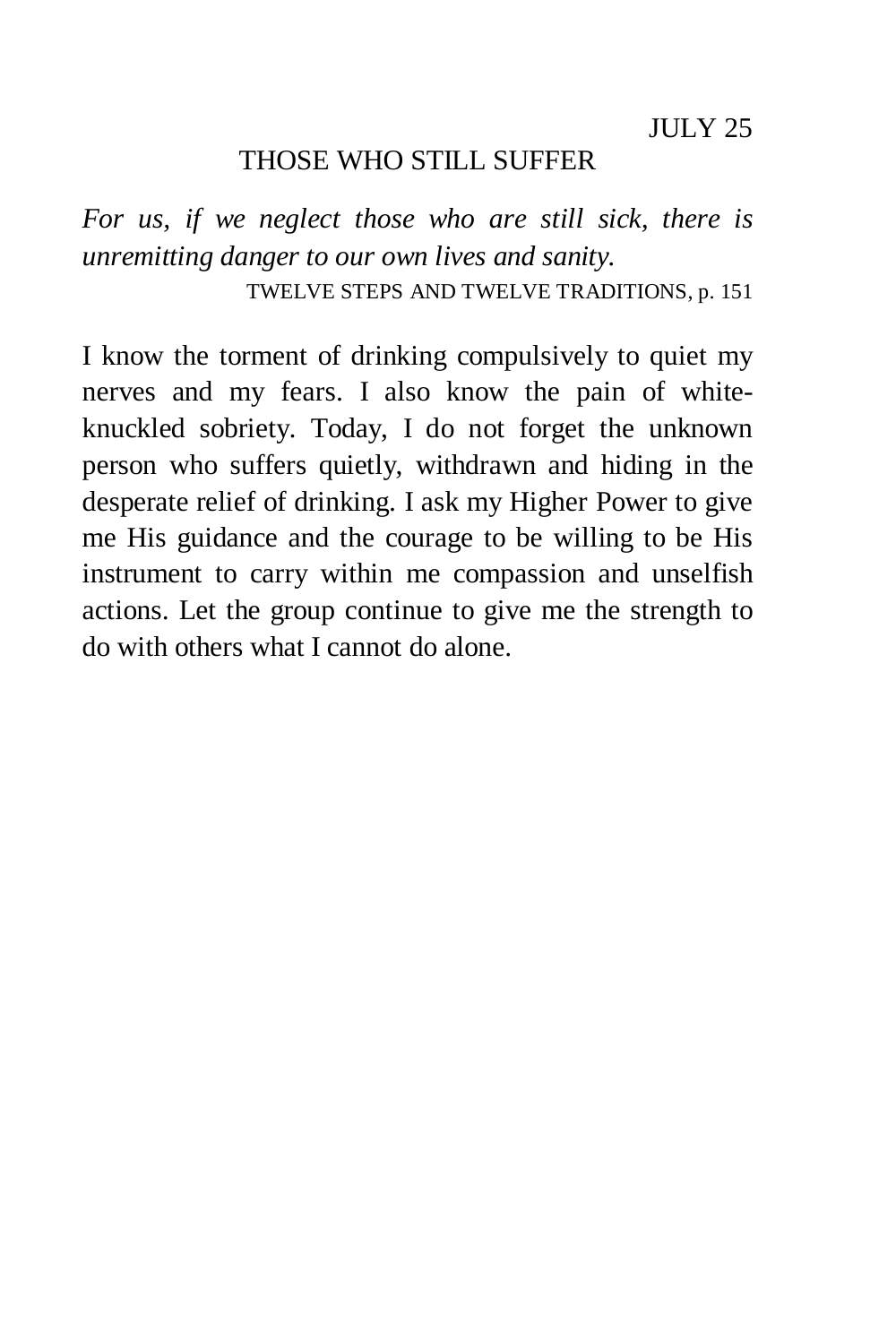## THE "WORTH" OF SOBRIETY

*Every A.A. group ought to be fully self-supporting, declining outside contributions.* 

TWELVE STEPS AND TWELVE TRADITIONS, p. 160

When I go shopping I look at the prices and if I need what I see, I buy it and pay. Now that I am supposed to be in rehabilitation, I have to straighten out my life. When I go to a meeting, I take a coffee with sugar and milk, sometimes more than one. But at the collection time, I am either too busy to take money out of my purse, or I do not have enough, but I am there because I *need* this meeting. I heard someone suggest dropping the price of a beer into the basket, and I thought, that's too much! I almost never give one dollar. Like many others, I rely on the more generous members to finance the Fellowship. I forget that it takes money to rent the meeting room, buy my milk, sugar and cups. I will pay, without hesitation, ninety cents for a cup of coffee at a restaurant after the meeting; I always have money for that. So, how much is my sobriety and my inner peace worth?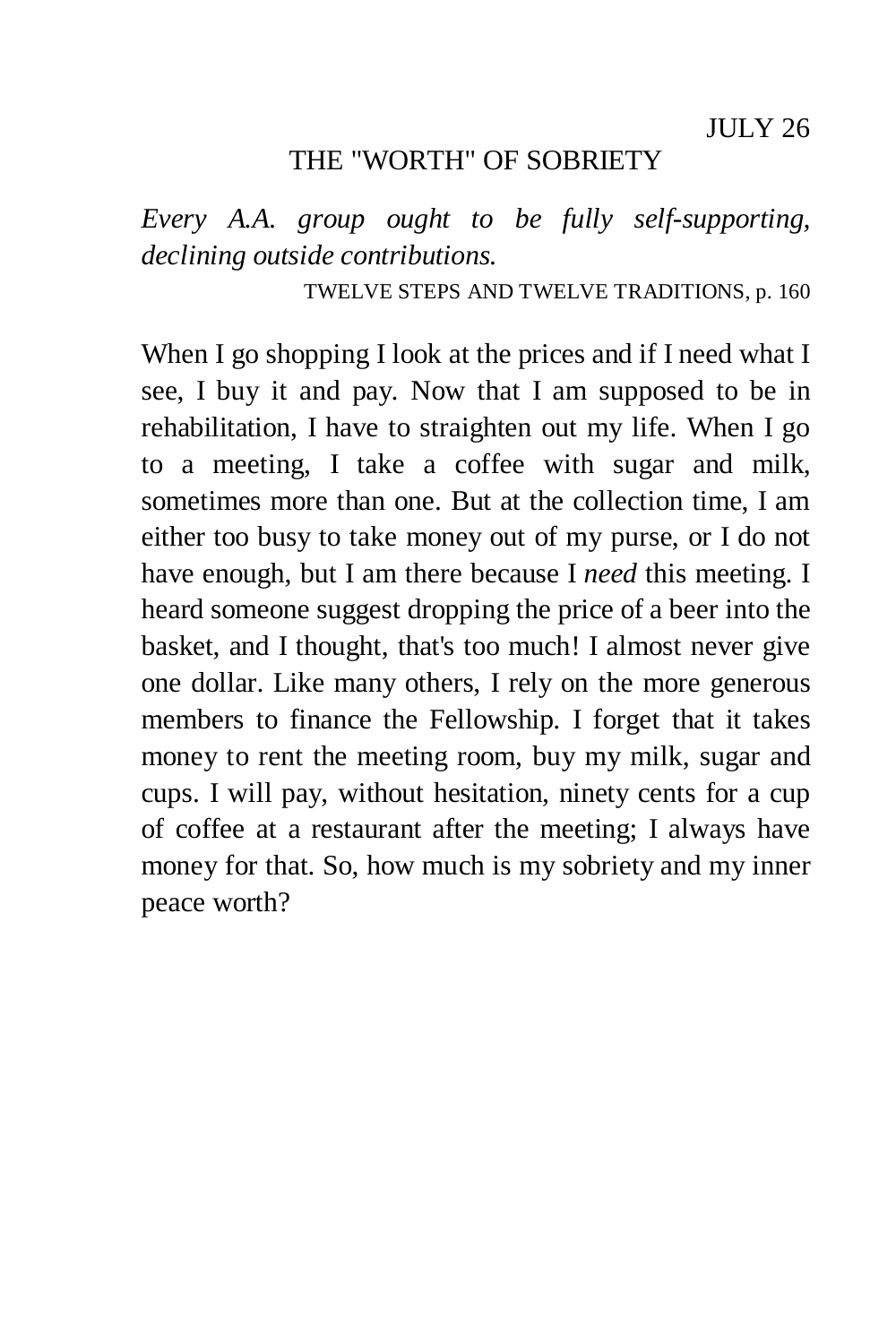## GIVING FREELY

*We will make every personal sacrifice necessary to insure the unity of Alcoholics Anonymous. We will do this because we have learned to love God and one another.*

A.A. COMES OF AGE, p. 234

To be self-supporting through my own contributions was never a strong characteristic during my days as a practicing alcoholic. The giving of time or money always demanded a price tag.

As a newcomer I was told "we have to give it away in order to keep it." As I began to adopt the principles of Alcoholics Anonymous in my life, I soon found it was a privilege to give to the Fellowship as an expression of the gratitude I felt in my heart. My love of God and of others became the motivating factor in my life, with no thought of return. I realize now that giving freely is God's way of expressing Himself through me.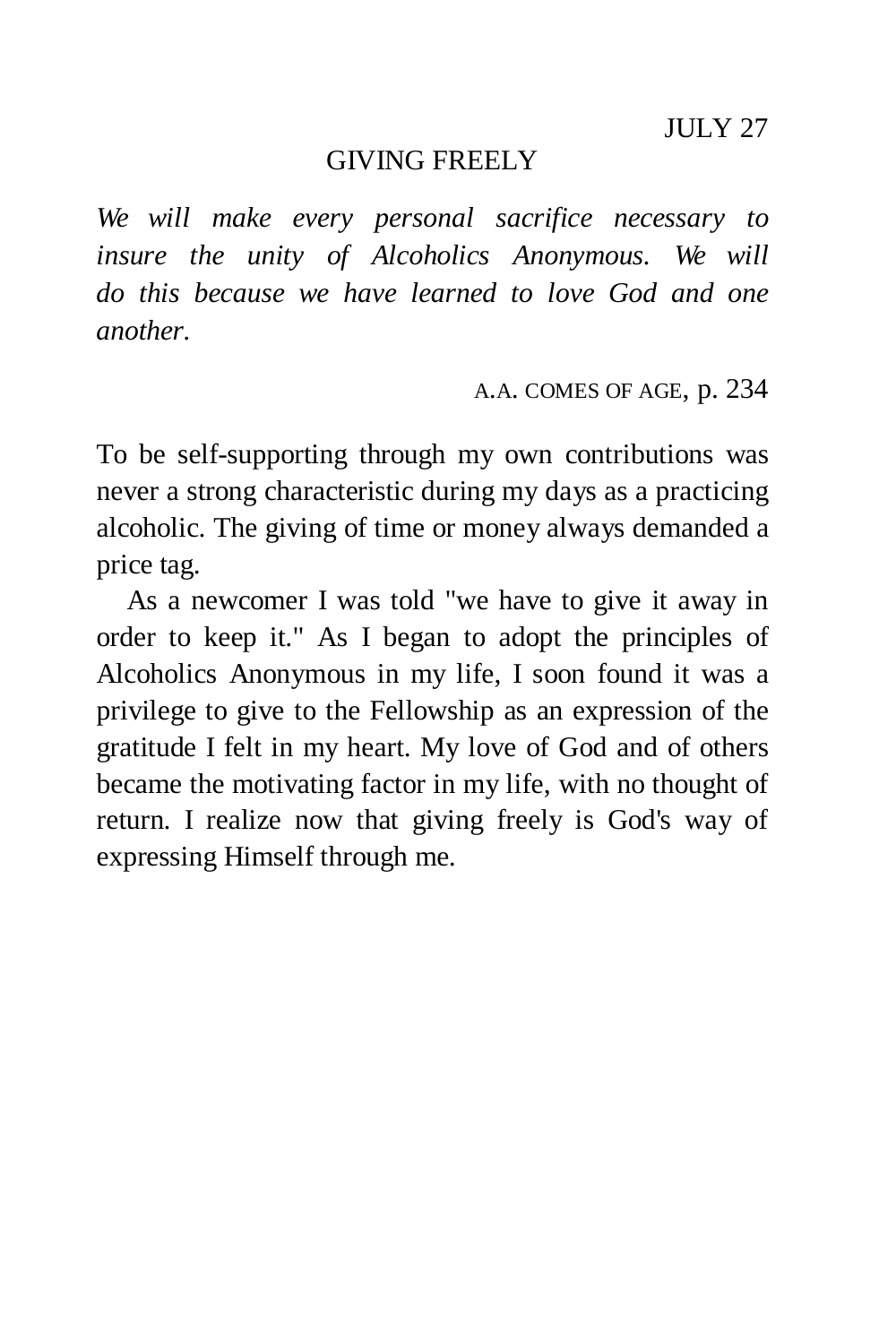#### THOSE WHO STILL SUFFER

*Let us resist the proud assumption that since God has enabled us to do well in one area we are destined to be a channel of saving grace for everybody.* 

A.A. COMES OF AGE, p. 232

A.A. groups exist to help alcoholics achieve sobriety. Large or small, firmly established or brand-new, speaker, discussion or study, each group has but one reason for being: to carry the message to the still-suffering alcoholic. The group exists so that the alcoholic can find a new way of life, a life abundant in happiness, joy, and freedom. To recover, most alcoholics need the support of a group of other alcoholics who share their experience, strength and hope. Thus my sobriety, and our program's survival, depend on my determination to put first things first.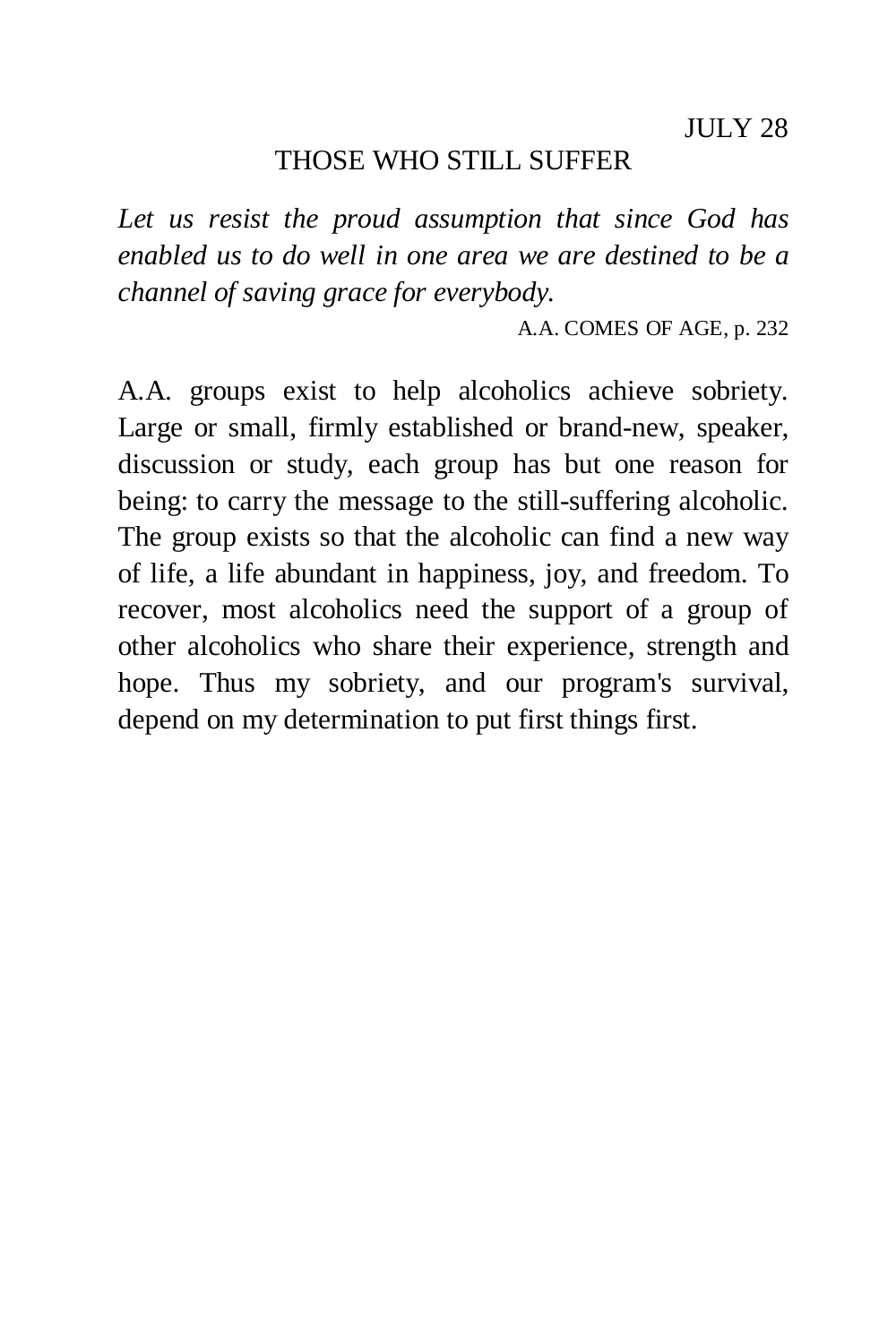#### ANONYMOUS GIFTS OF KINDNESS

*As active alcoholics we were always looking for a handout in one way or another.* 

"THE TWELVE TRADITIONS ILLUSTRATED," p. 14

The challenge of the Seventh Tradition is a personal challenge, reminding me to share and give of myself. Before sobriety the only thing I ever supported was my habit of drinking. Now my efforts are a smile, a kind word, and kindness.

I saw that I had to start carrying my own weight and to allow my new friends to walk with me because, through the practice of the Twelve Steps and Twelve Traditions, I've never had it so good.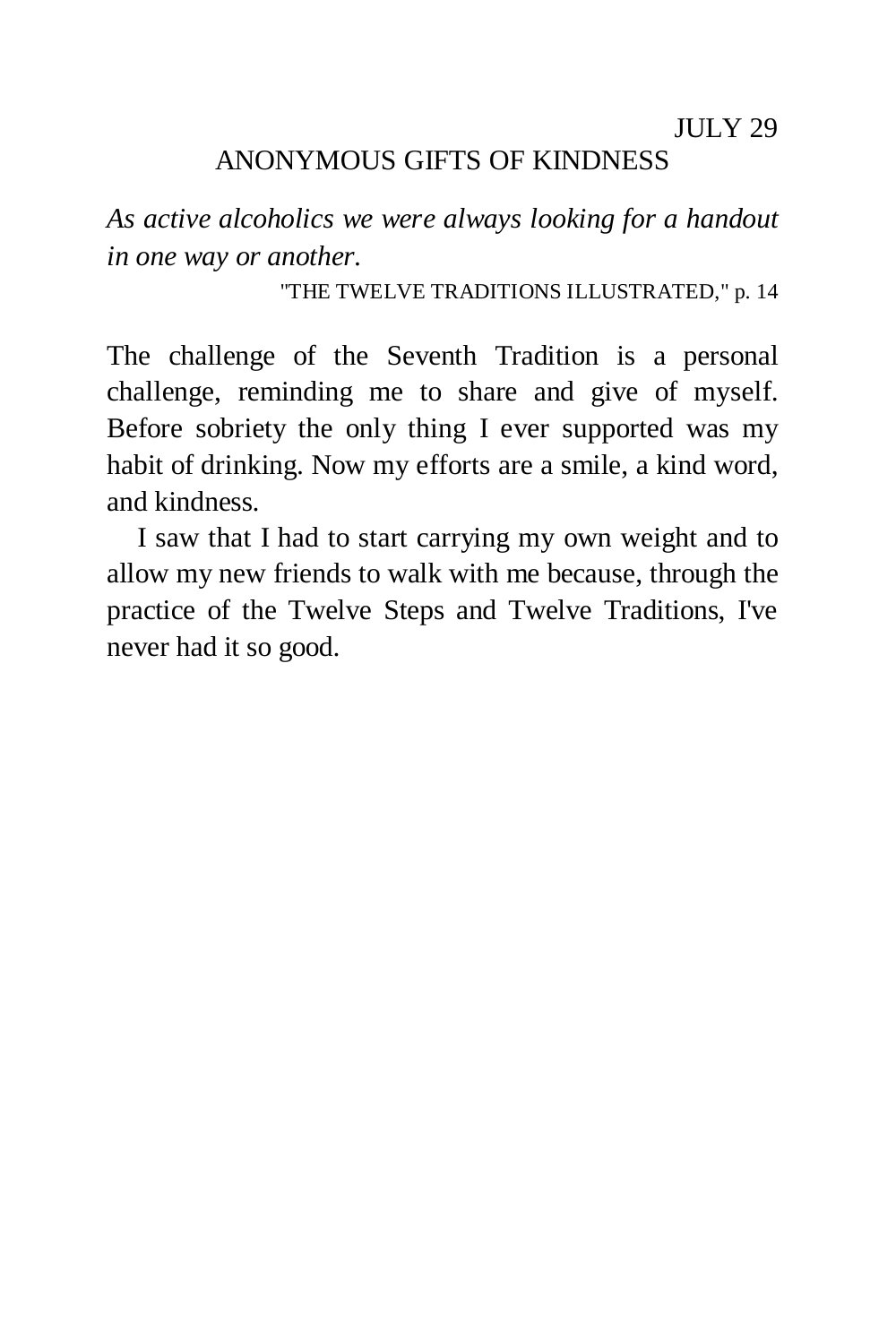### GIVING BACK

*. . . he has struck something better than gold. . . . He may not see at once that he has barely scratched a limitless lode which will pay dividends only if he mines it for the rest of his life and insists on giving away the entire product.*  ALCOHOLICS ANONYMOUS, p. 129

My part of the Seventh Tradition means so much more than just giving money to pay for the coffee. It means being accepted for myself by belonging to a group. For the first time I can be responsible, because I have a choice. I can learn the principles of working out problems in my daily life by getting involved in the "business" of A.A. By being self-supporting, I can give back to A.A. what A.A. gave to me! Giving back to A.A. not only ensures my own sobriety, but allows me to buy insurance that A.A. will be here for my grandchildren.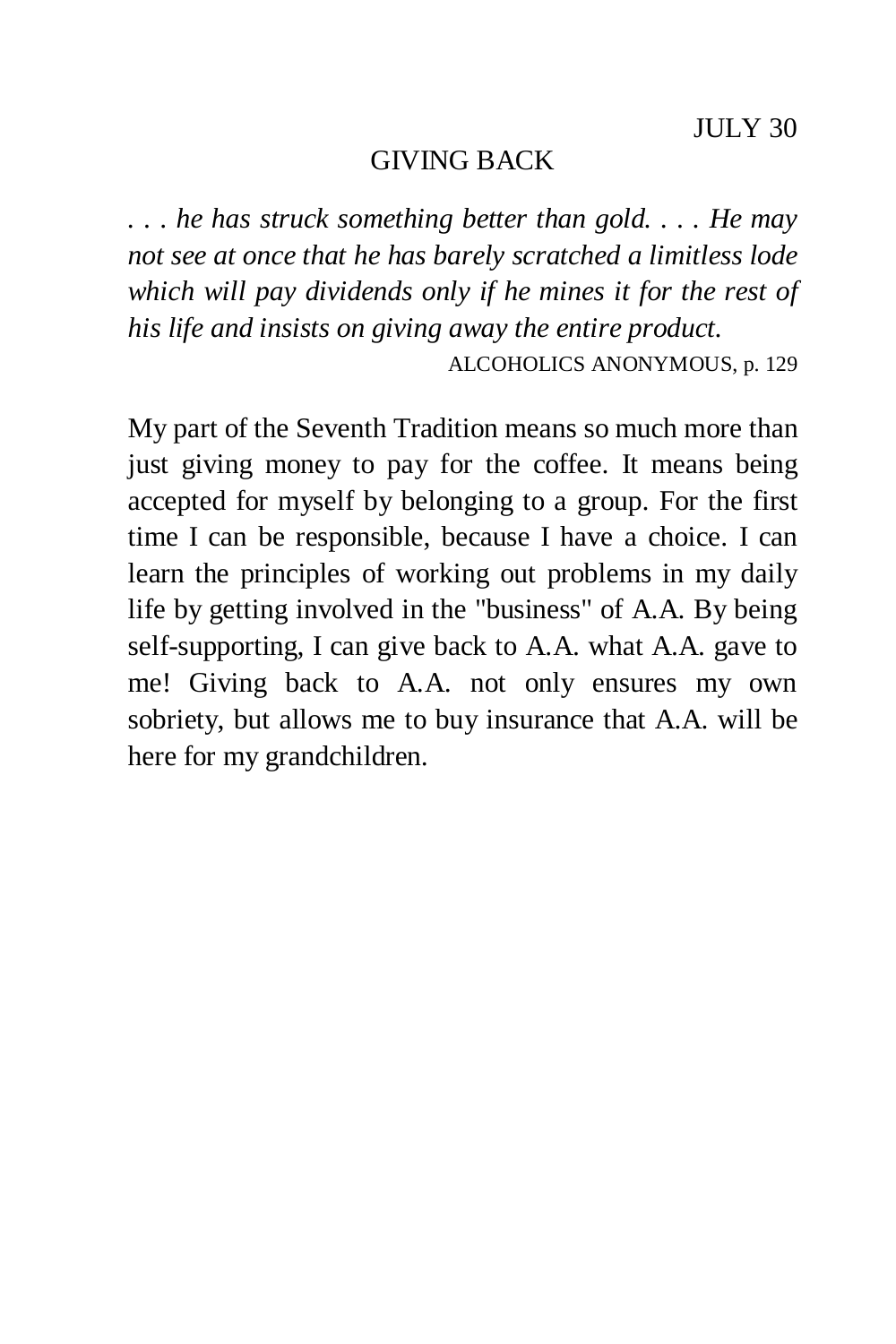### A PRAYER FOR ALL SEASONS

*God grant us the serenity to accept the things we cannot change, Courage to change the things we can. And wisdom to know the difference.* 

TWELVE STEPS AND TWELVE TRADITIONS, p. 125

The power of this prayer is overwhelming in that its simple beauty parallels the A.A. Fellowship. There are times when I get stuck while reciting it, but if I examine the section which is troubling me, I find the answer to my problem. The first time this happened I was scared, but now I use it as a valuable tool. By accepting life as it is, I gain serenity. By taking action, I gain courage and I thank God for the ability to distinguish between those situations I can work on, and those I must turn over. All that I have now is a gift from God: my life, my usefulness, my contentment, and this program. The serenity enables me to continue walking forward. Alcoholics Anonymous *is* the easier, softer way.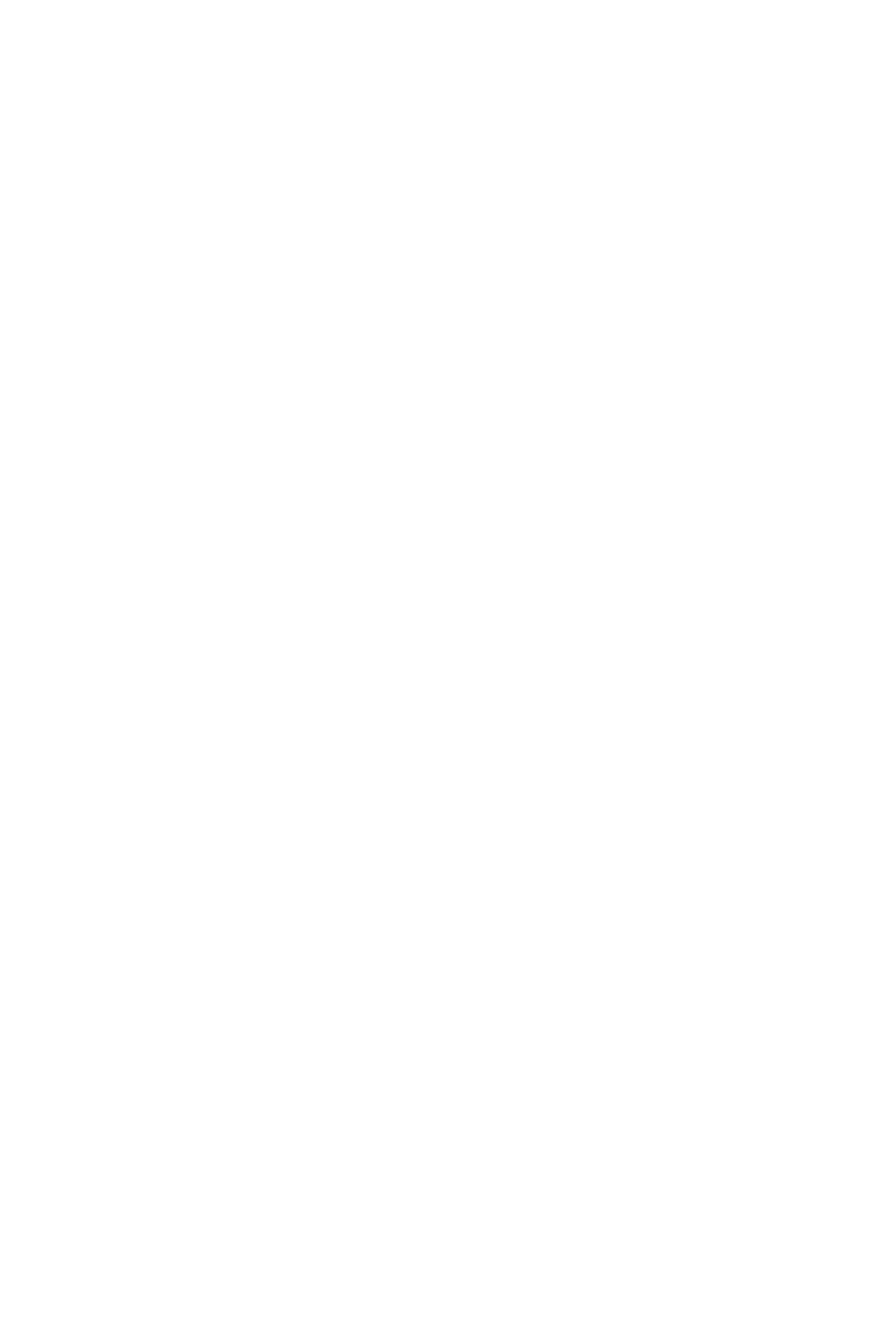# LIVING IT

# *The spiritual life is not a theory.* We have to live it. ALCOHOLICS ANONYMOUS, p. 83

When new in the program, I couldn't comprehend living the spiritual aspect of the program, but now that I'm sober, I can't comprehend living without it. Spirituality was what I had been seeking. God, as I understand Him, has given me answers to the whys that kept me drinking for twenty years. By living a spiritual life, by asking God for help, I have learned to love, care for and feel compassion for all my fellow men, and to feel joy in a world where, before, I felt only fear.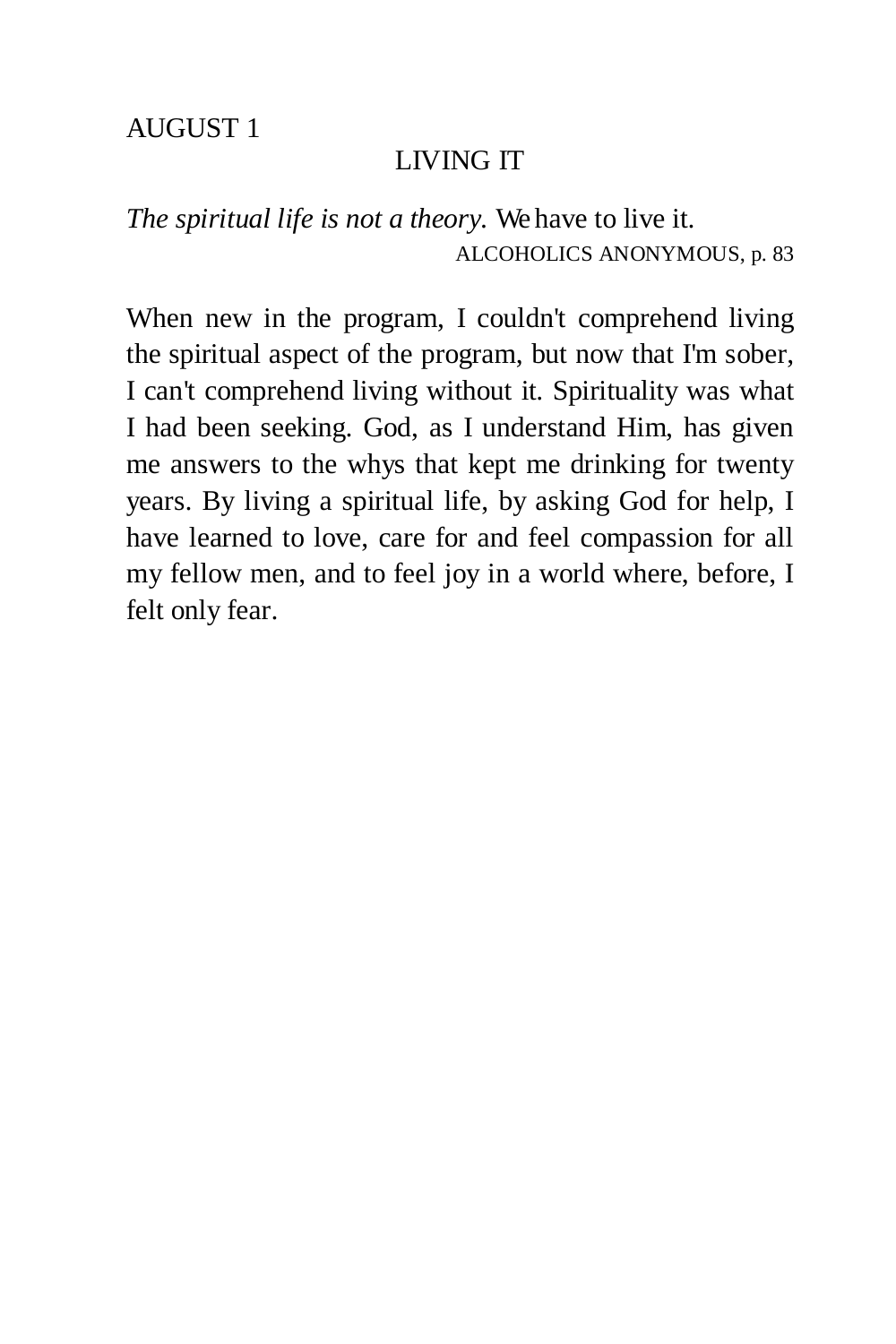### WE BECOME WILLING . . .

*At the moment we are trying to put our lives in order. But this is not an end in itself.* 

ALCOHOLICS ANONYMOUS, p. 77

How easily I can become misdirected in approaching the Eighth Step! I wish to be free, somehow transformed by my Sixth and Seventh Step work. Now, more than ever, I am vulnerable to my own self-interest and hidden agenda. I am careful to remember that self-satisfaction, which sometimes comes through the spoken forgiveness of those I have harmed, is not my true objective. I become willing to make amends, knowing that through this process I am mended and made fit to move forward, to know and desire God's will for me.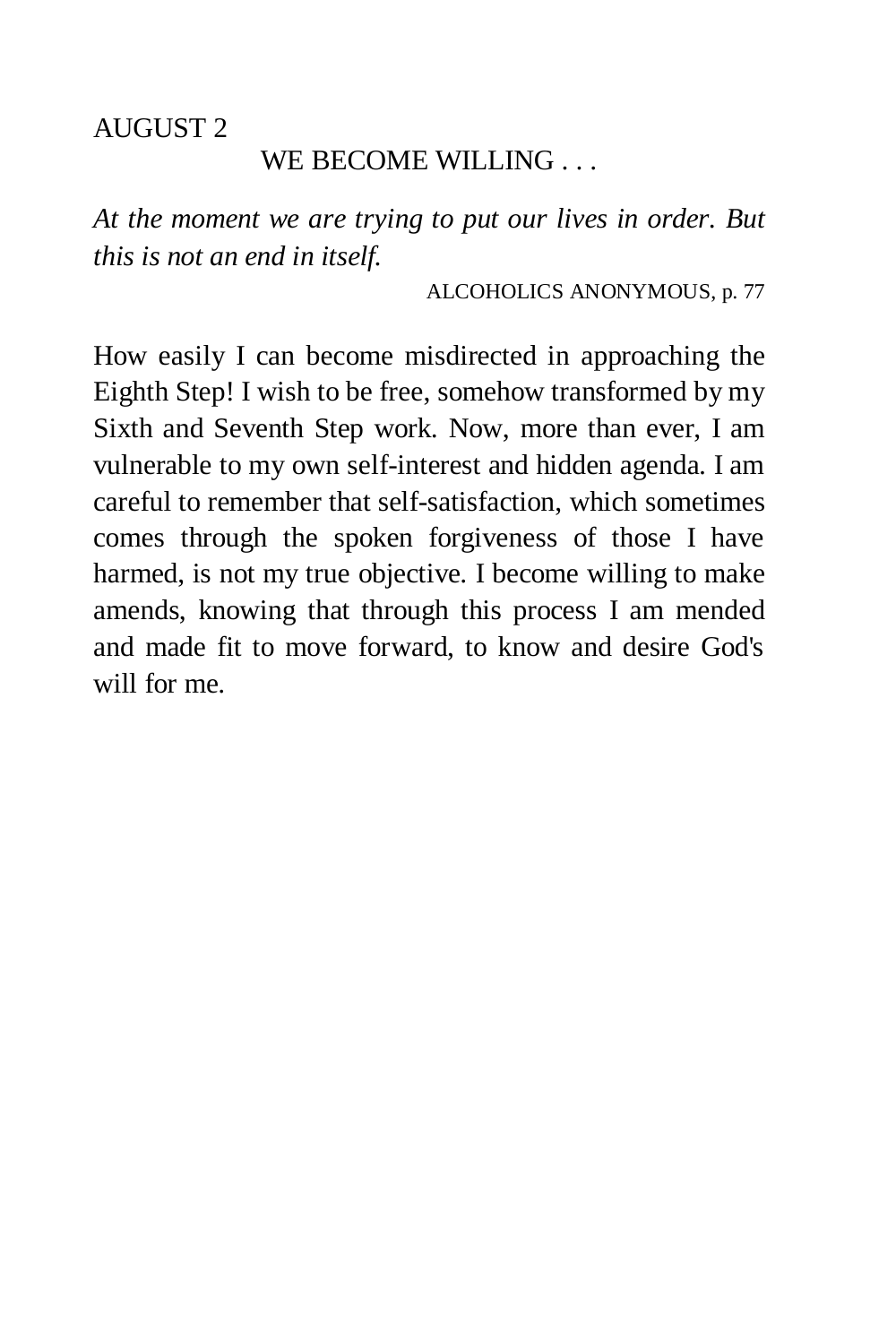# . . . TO BE OF SERVICE

*Our real purpose is to fit ourselves to be of maximum service to God and the people about us.* 

ALCOHOLICS ANONYMOUS, p. 77

It is clear that God's plan for me is expressed through love. God loved me enough to take me from alleys and jails so that I could be made a useful participant in His world. My response is to love all of His children through service and by example. I ask God to help me imitate His love for me through my love for others.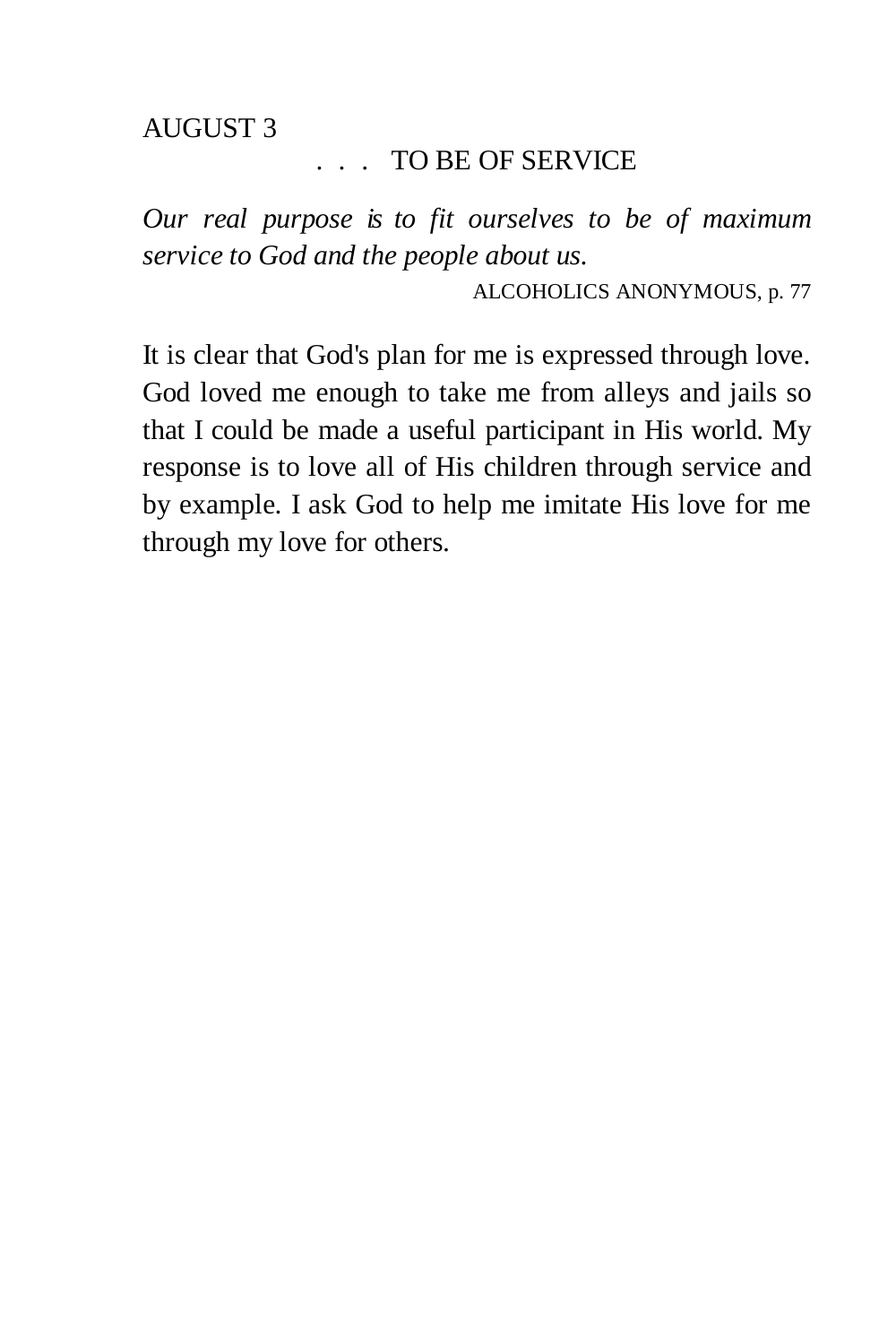#### SEEDS OF FAITH

*Faith, to be sure, is necessary, but faith alone can avail nothing. We can have faith, yet keep God out of our lives.*  TWELVE STEPS AND TWELVE TRADITIONS, p. 34

As a child I constantly questioned the existence of God. To a "scientific thinker" like me, no answer could withstand a thorough dissection, until a very patient woman finally said to me, "You must have faith." With that simple statement, the seeds of my recovery were sown!

Today, as I practice my recovery—cutting back the weeds of alcoholism—slowly I am letting those early seeds of faith grow and bloom. Each day of recovery, of ardent gardening, brings the Higher Power of my understanding more fully into my life. My God has always been with me through faith, but it is my responsibility to have the willingness to accept His presence.

I ask God to grant me the willingness to do His will.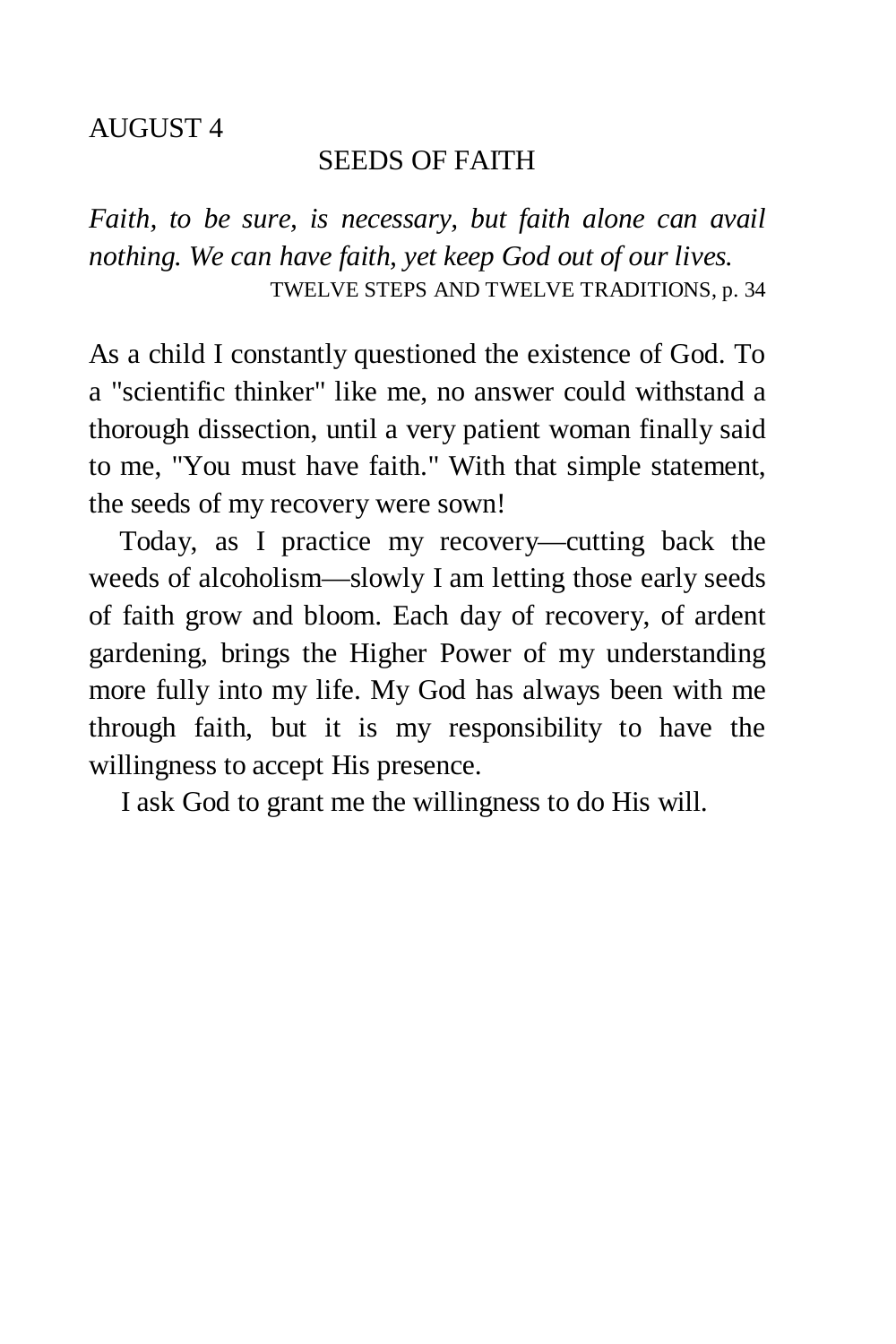#### LISTENING DEEPLY

*How persistently we claim the right to decide all by ourselves just what we shall think and just how we shall act*  TWELVE STEPS AND TWELVE TRADITIONS, p. 37

If I accept and act upon the advice of those who have made the program work for themselves, I have a chance to outgrow the limits of the past. Some problems will shrink to nothingness, while others may require patient, wellthought-out action. Listening deeply when others share can develop intuition in handling problems which arise unexpectedly. It is usually best for me to avoid impetuous action. Attending a meeting or calling a fellow A.A. member will usually reduce tension enough to bring relief to a desperate sufferer like me. Sharing problems at meetings with other alcoholics to whom I relate, or privately with my sponsor, can change aspects of the positions in which I find myself. Character defects are identified and I begin to see how they work against me. When I put my faith in the spiritual power of the program, when I trust others to teach me what I need to do to have a better life, I find that I can trust myself to do what is necessary.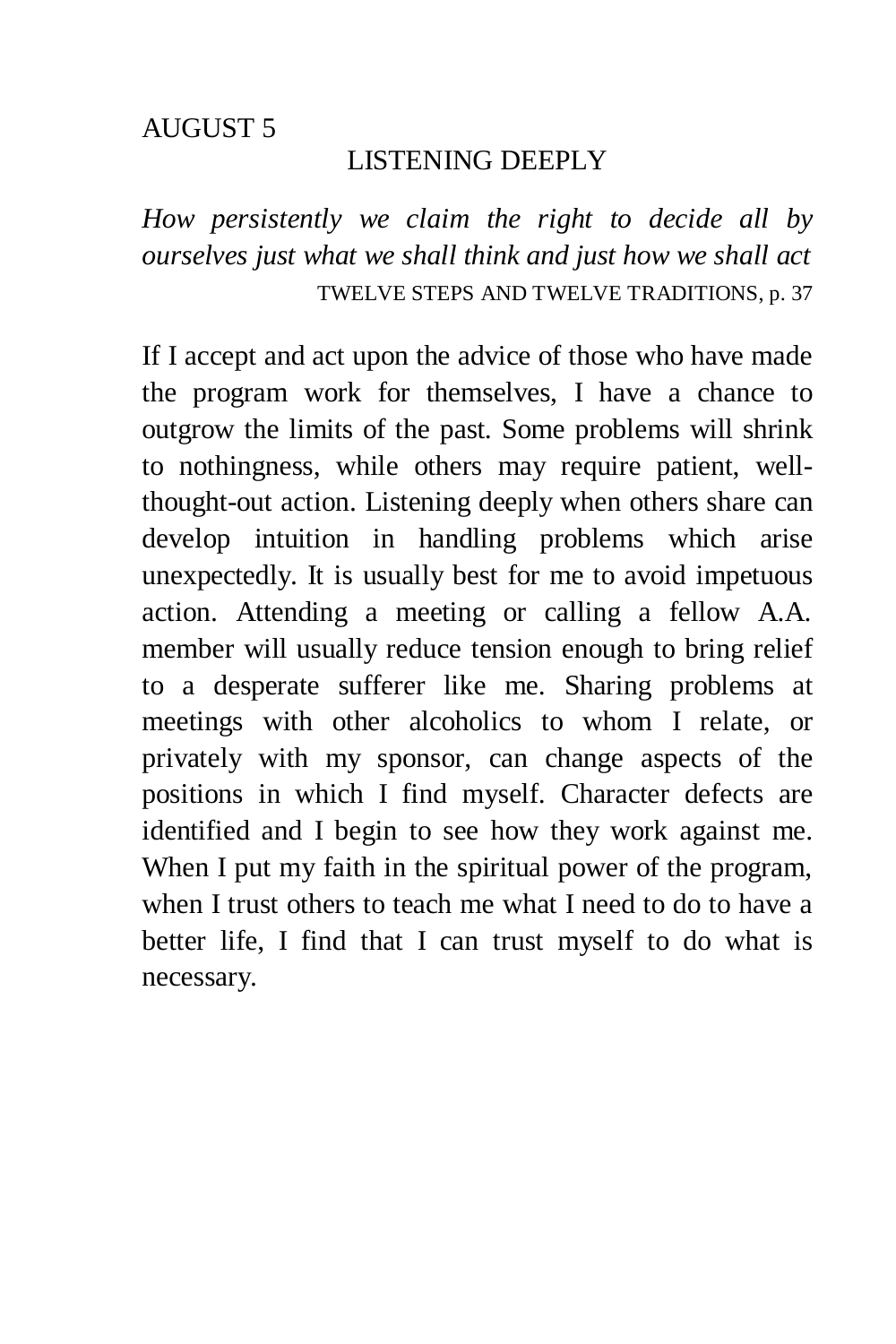### DRIVEN

*Driven by a hundred forms of fear, self-delusion, selfseeking, and self-pity, we step on the toes of our fellows and they retaliate.* 

ALCOHOLICS ANONYMOUS, p. 62

My selfishness was the driving force behind my drinking. I drank to celebrate success and I drank to drown my sorrows. Humility is the answer. I learn to turn my will and my life over to the care of God. My sponsor tells me that service keeps me sober. Today I ask myself: Have I sought knowledge of God's will for me? Have I done service for my A.A. group?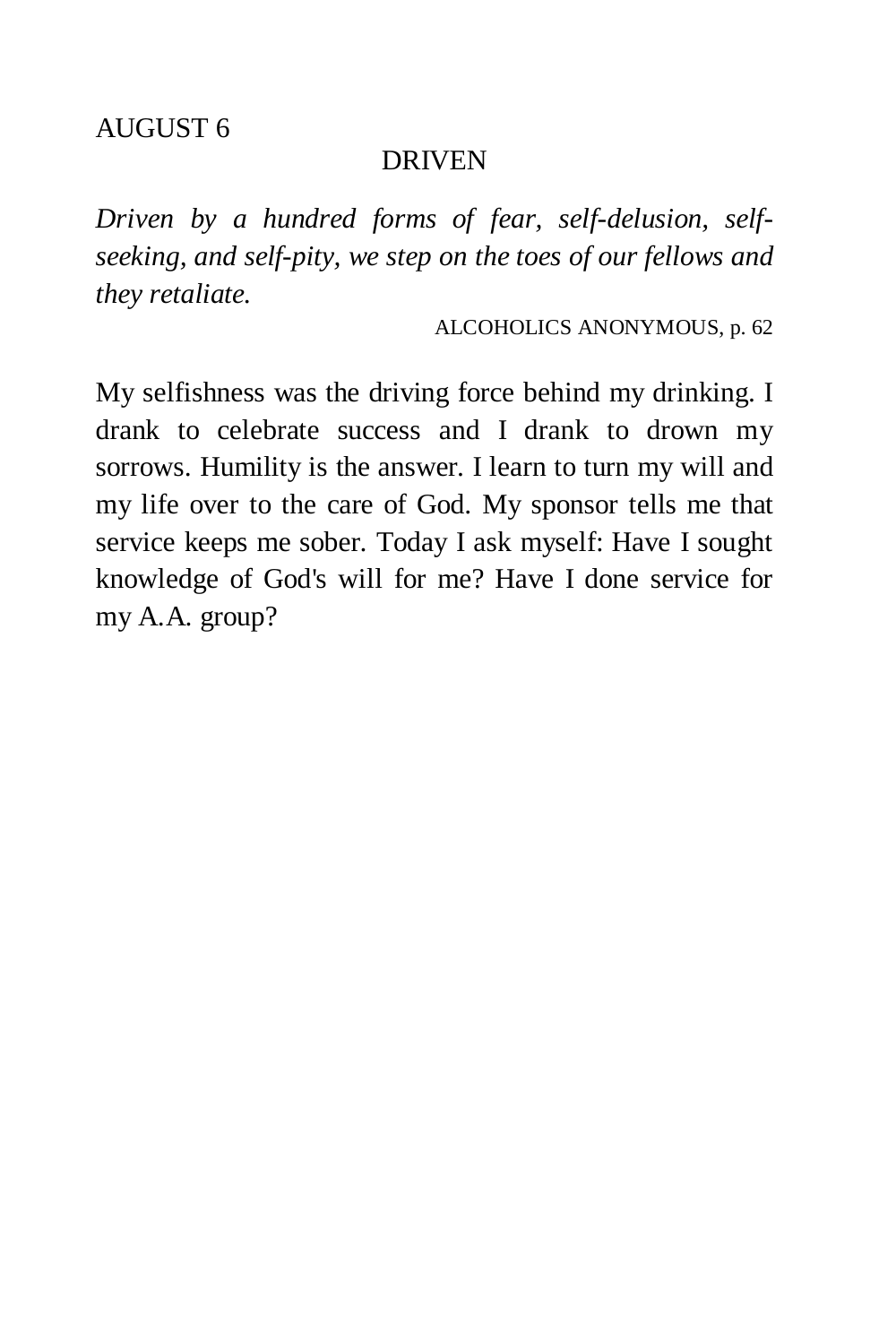#### A "DESIGN FOR LIVING"

*We in our turn, sought the same escape with all the desperation of drowning men. What seemed at first a flimsy reed, has proved to be the loving and powerful hand of God. A new life has been given us or, if you prefer, "a design for living" that really works.* 

ALCOHOLICS ANONYMOUS, p. 28

I try each day to raise my heart and hands in thanks to God for showing me a "design for living" that really works through our beautiful Fellowship. But what, exactly, *is* this "design for living" that "really works"? For me, it is the practice of the Twelve Steps to the best of my ability, the continued awareness of a God who loves me unconditionally, and the hope that, in each new day, there is a purpose for my being. I am truly, truly blessed in the Fellowship.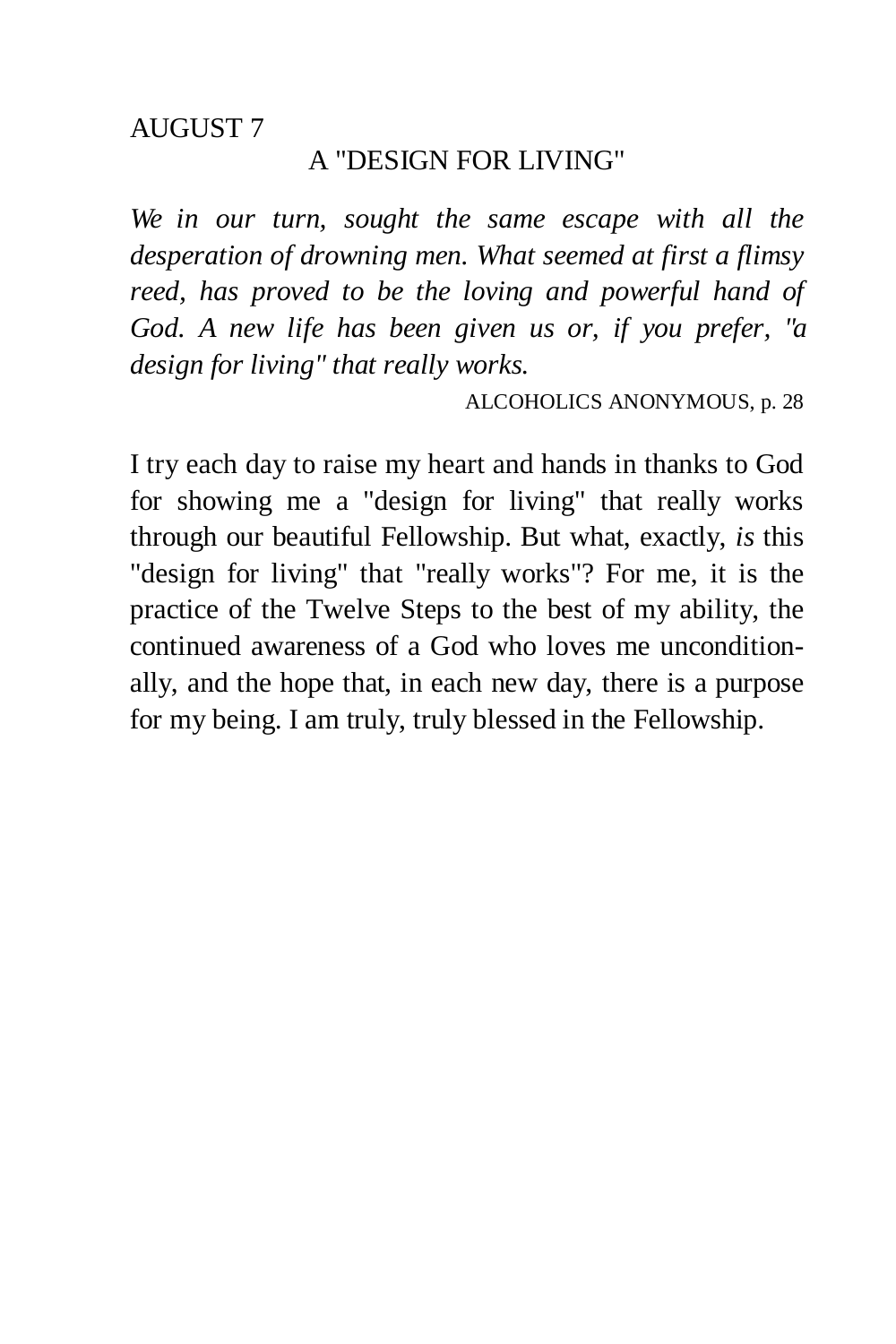# "MADE A LIST . . ." *Made a list of all*

*persons we had harmed, . . .* 

TWELVE STEPS AND TWELVE TRADITIONS, p. 77

When I approached the Eighth Step, I wondered how I could list all the things that I have done to other people since there were so many people, and some of them weren't alive anymore. Some of the hurts I inflicted weren't bad, but they really bothered me. The main thing to see in this Step was to become willing to do whatever I had to do to make these amends to the best of my ability at that particular time. Where there is a will, there's a way, so if I want to feel better, I need to unload the guilt feelings I have. A peaceful mind has no room for feelings of guilt. With the help of my Higher Power, if I am honest with myself, I can cleanse my mind of these feelings.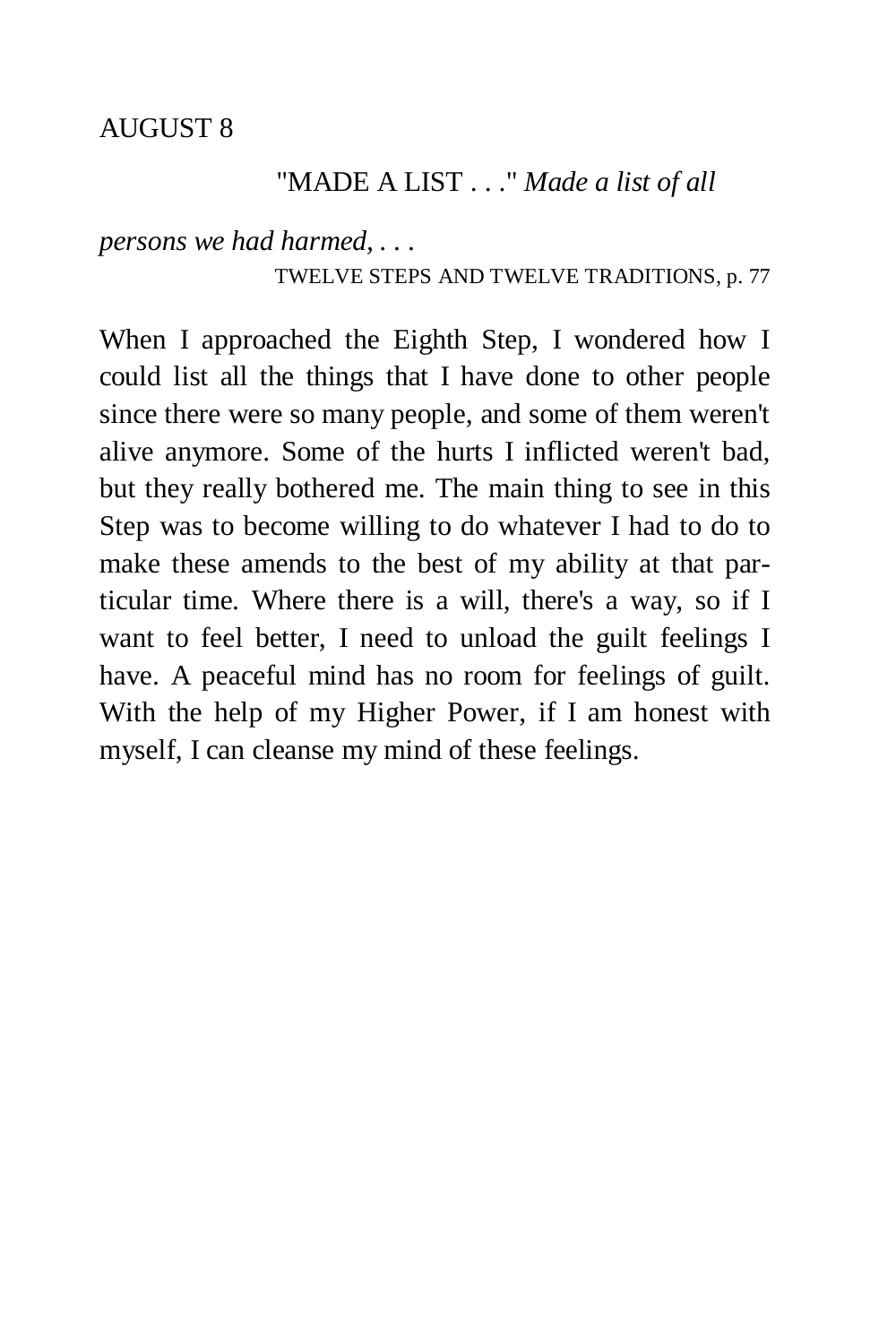# ". . . OF ALL PERSONS WE HAD HARMED"

*. . . and became willing to make amends to them all.*  TWELVE STEPS AND TWELVE TRADITIONS, p. 77

One of the key words in the Eighth Step is the word *all.* I am not free to select a few names for the list and to disregard others. It is a list of *all* persons I have harmed. I can see immediately that this Step entails forgiveness because if I'm not willing to forgive someone, there is little chance I will place his name on the list. Before I placed the first name on my list, I said a little prayer: "I forgive anyone and everyone who has ever harmed me at any time and under any circumstances."

It is well for me to contemplate a small, but very significant, two-letter word every time the Lord's Prayer is said. The word is as. I ask, "Forgive us our trespasses, *as*  we forgive those who trespass against us." In this case, *as*  means, "in the same manner." I am asking to be forgiven in the same manner that I forgive others. As I say this portion of the prayer, if I am harboring hatred or resentment, I am inviting more resentment, when I should be calling on the spirit of forgiveness.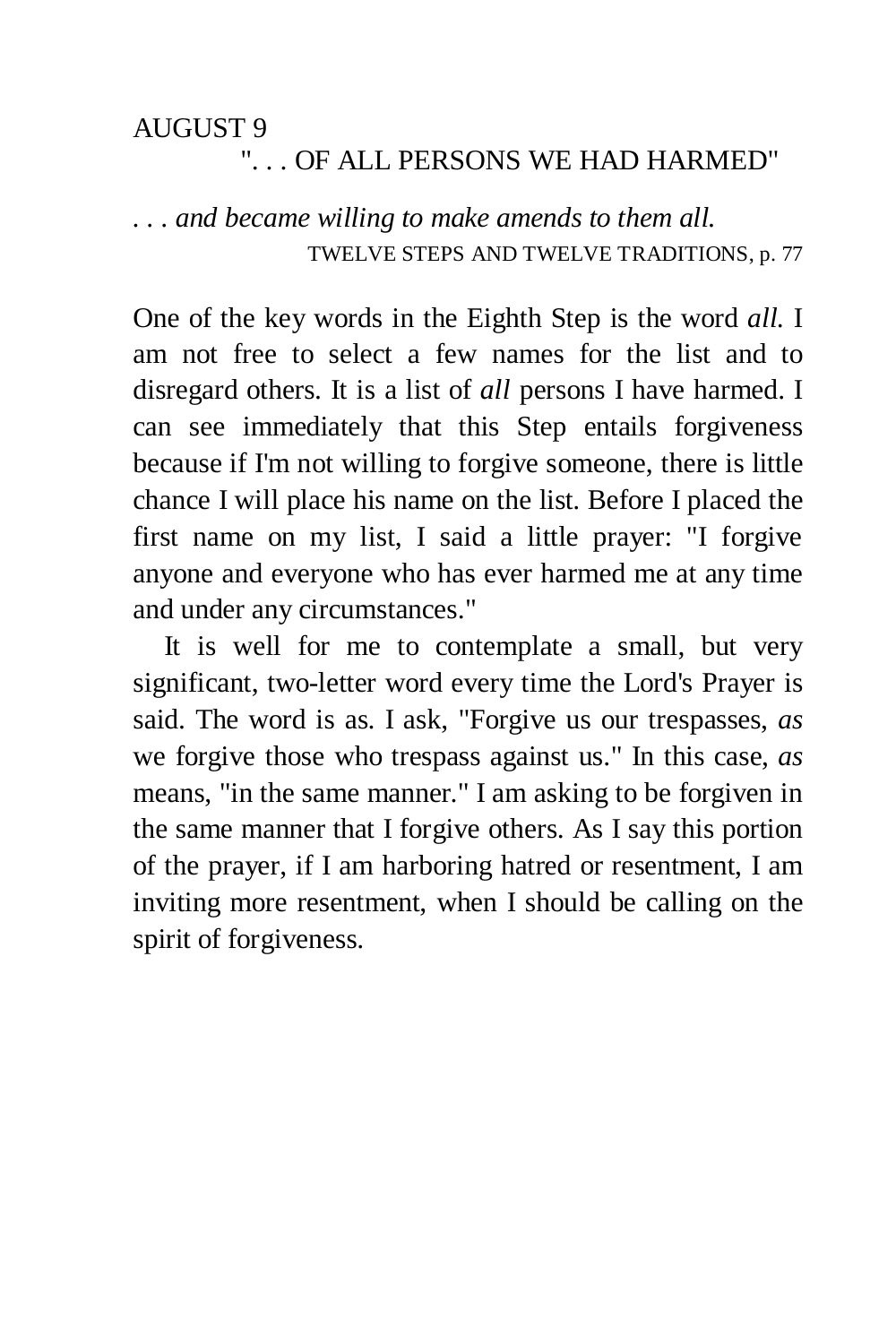# AUGUST 10 REDOUBLING OUR EFFORTS

*To a degree, he has already done this when taking moral inventory, but now the time has come when he ought to redouble his efforts to see how many people he has hurt, and in what ways.* 

TWELVE STEPS AND TWELVE TRADITIONS, p. 77

As I continue to grow in sobriety, I become more aware of myself as a person of worth. In the process, I am better able to see others as persons, and with this comes the realization that these were people whom I had hurt in my drinking days. I didn't just lie, I lied about Tom. I didn't just cheat, I cheated Joe. What were seemingly impersonal acts, were really personal affronts, because it was people —people of worth—whom I had harmed. I need to do something about the people I have hurt so that I may enjoy a peaceful sobriety.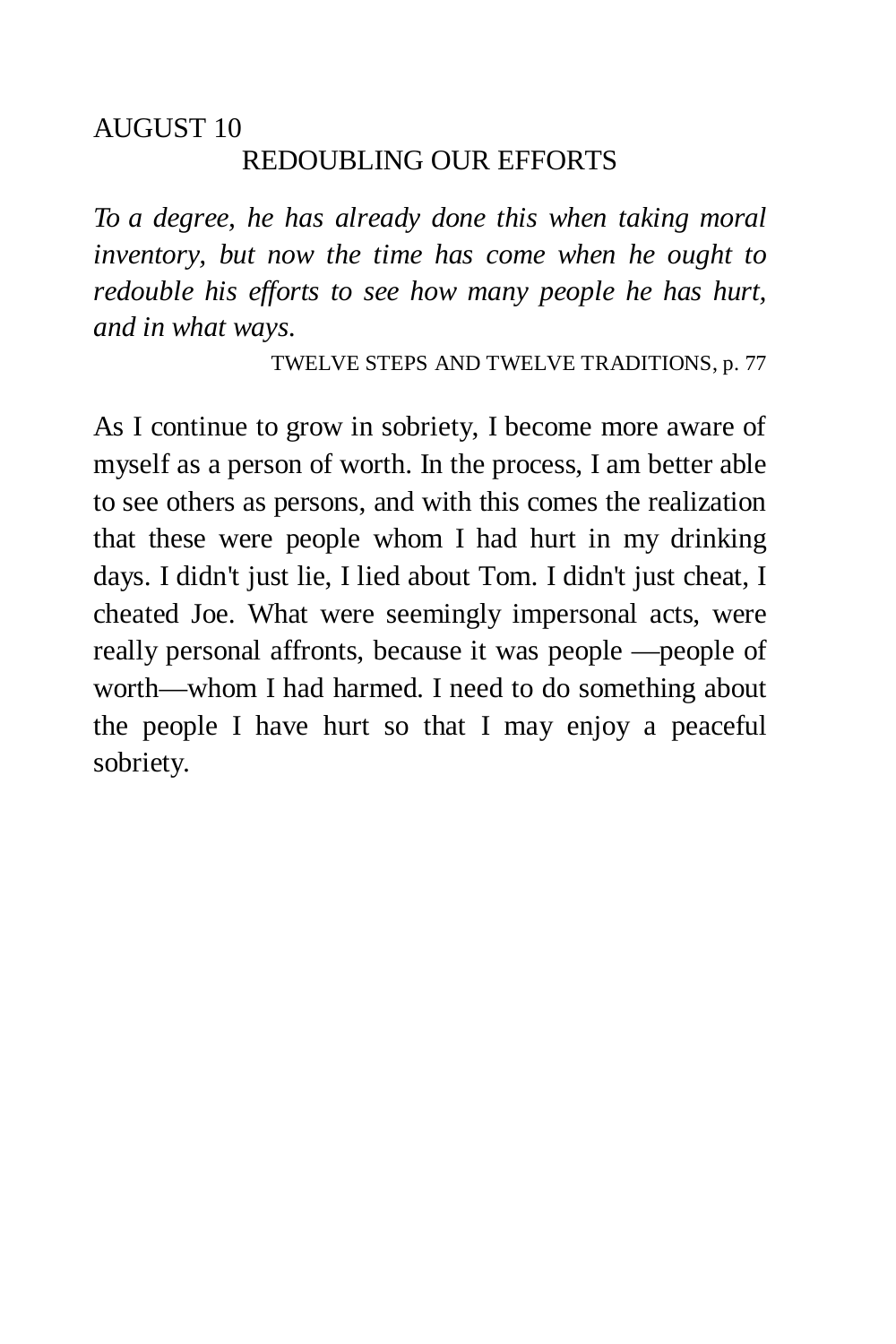# AUGUST 11 REMOVING "THE GROUND GLASS"

*The moral inventory is a cool examination of the damages that occurred to us during life and a sincere effort to look at them in a true perspective. This has the effect of taking the ground glass out of us, the emotional substance that still cuts and inhibits.* 

*AS* BILL SEES IT, p. 140

My Eighth Step list used to drag me into a whirlpool of resentment. After four years of sobriety, I was blocked by denial connected with an ongoing abusive relationship. The argument between fear and pride eased as the words of the Step moved from my head to my heart. For the first time in years I opened my box of paints and poured out an honest rage, an explosion of reds and blacks and yellows. As I looked at the drawing, tears of joy and relief flowed down my cheeks. In my disease, I had given up my art, a selfinflicted punishment far greater than any imposed from outside. In my recovery, I learned that the pain of my defects is the very substance God uses to cleanse my character and to set me free.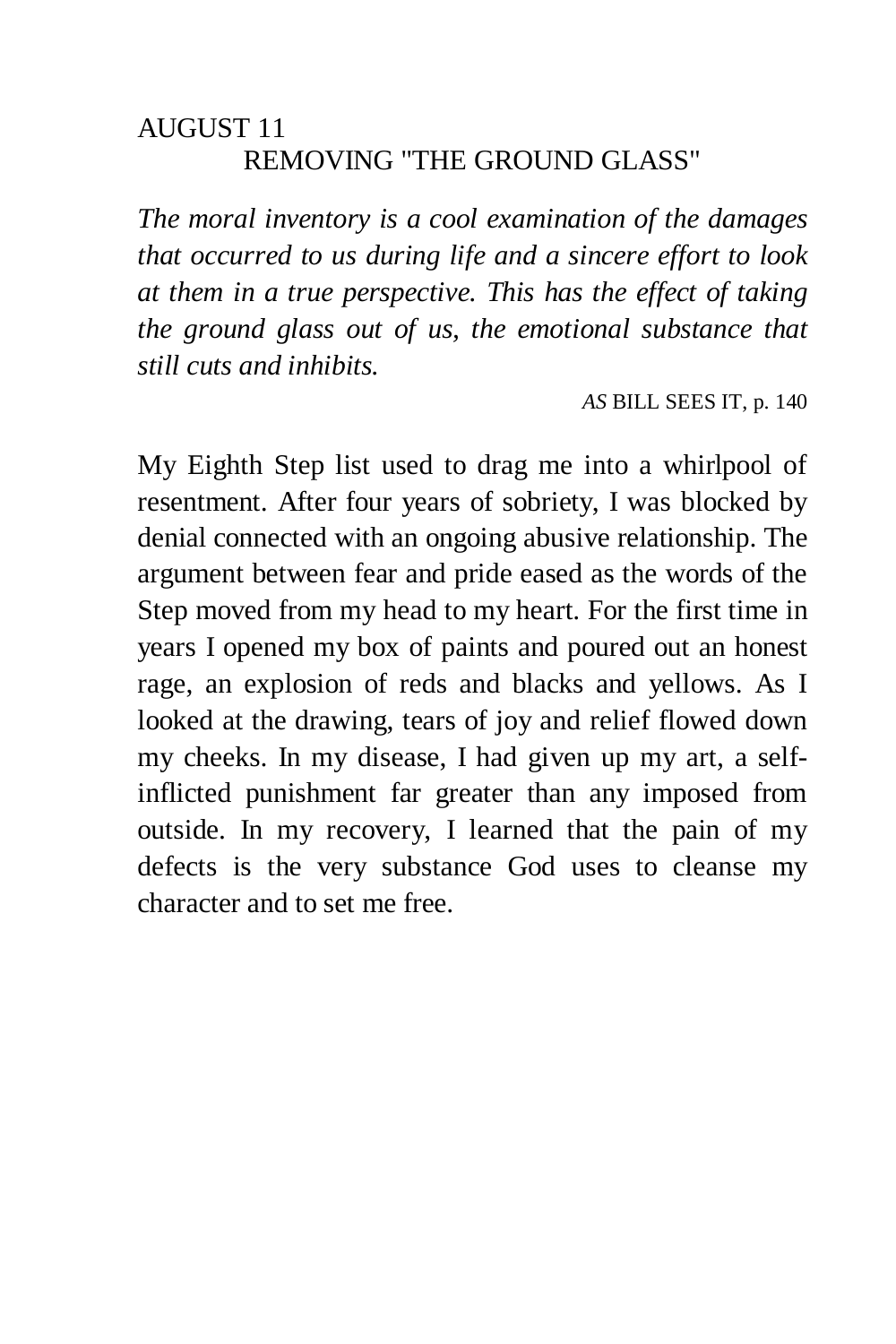#### A LOOK BACKWARD

*First, we take a look backward and try to discover where we have been at fault; next we make a vigorous attempt to repair the damage we have done; . . .* 

TWELVE STEPS AND TWELVE TRADITIONS, p. 77

As a traveler on a fresh and exciting A.A. journey of recovery, I experienced a newfound peace of mind and the horizon appeared clear and bright, rather than obscure and dim. Reviewing my life to discover where I had been at fault seemed to be such an arduous and dangerous task. It was painful to pause and look backward. I was afraid I might stumble! Couldn't I put the past out of my mind and just live in my new golden present? I realized that those in the past whom I had harmed stood between me and my desire to continue my movement toward serenity. I had to ask for courage to face those persons from my life who still lived in my conscience, to recognize and deal with the guilt that their presence produced in me. I had to look at the damage I had done, and become willing to make amends. Only then could my journey of the spirit resume.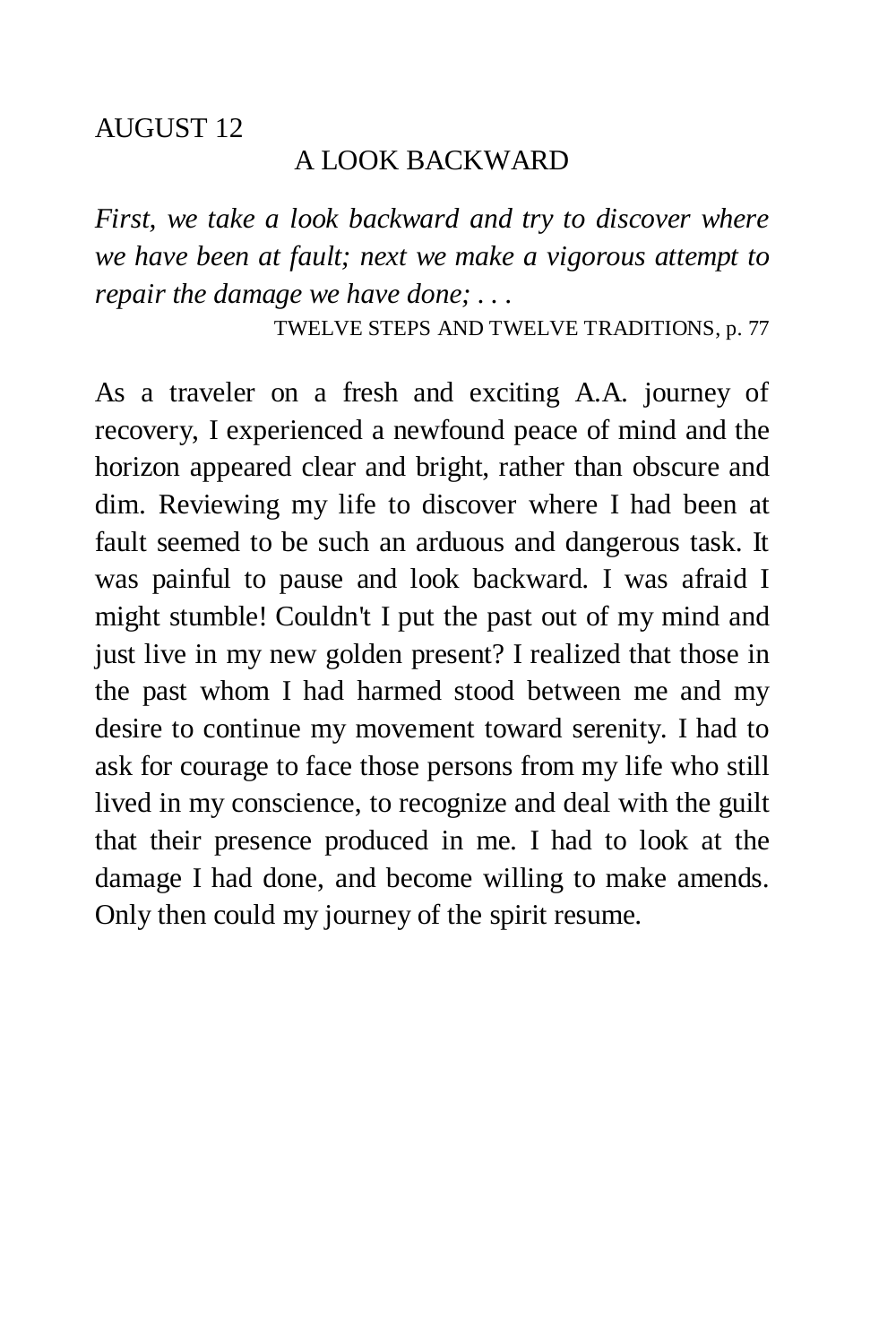#### A CLEAN SWEEP

*. . . and third, having thus cleaned away the debris of the past, we consider how, with our newfound knowledge of ourselves, we may develop the best possible relations with every human being we know.* 

TWELVE STEPS AND TWELVE TRADITIONS, p. 77

As I faced the Eighth Step, everything that was required for successful completion of the previous seven Steps came together: courage, honesty, sincerity, willingness and thoroughness. I could not muster the strength required for this task at the beginning, which is why this Step reads "Became willing. . . ."

I needed to develop the courage to begin, the honesty to see where I was wrong, a sincere desire to set things right, thoroughness in making a list, and willingness to take the risks required for true humility. With the help of my Higher Power in developing these virtues, I completed this Step and continued to move forward in my quest for spiritual growth.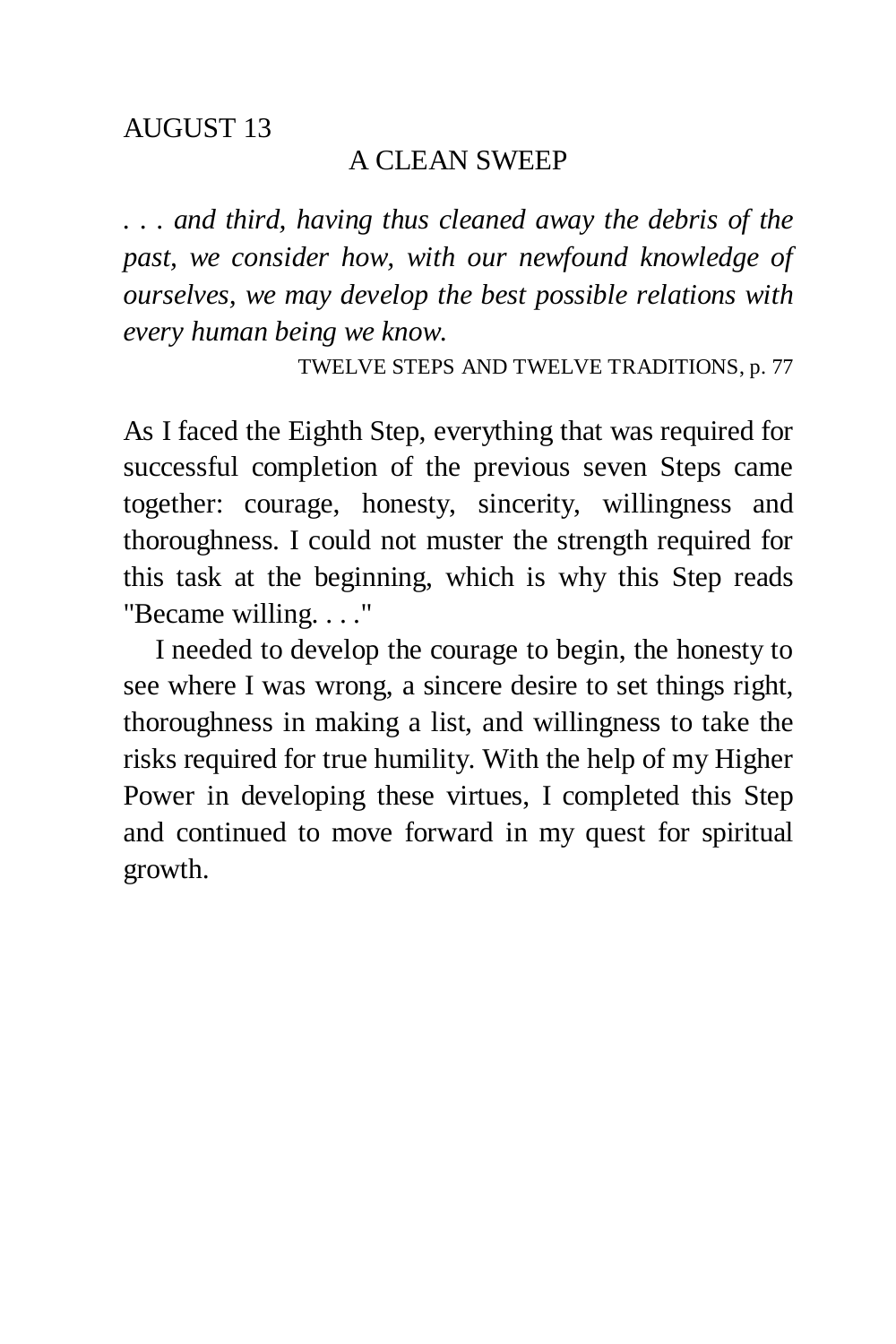### REPAIRING THE DAMAGE

*We attempt to sweep away the debris which has accumulated out of our effort to live on self-will and run the show ourselves. If we haven't the will to do this, we ask until it comes. Remember it was agreed at the beginning*  we would go to any lengths for victory over alcohol.

ALCOHOLICS ANONYMOUS, p. 76

Making a list of people I had harmed was not a particularly difficult thing to do. They had showed up in my Fourth Step inventory: people towards whom I had resentments, real or imagined, and whom I had hurt by acts of retaliation. For my recovery to be thorough, I believed it was not important for those who had legitimately harmed me to make amends to me. What is important in my relationship with God is that I stand before Him, knowing I have done what I can to repair the damage I have done.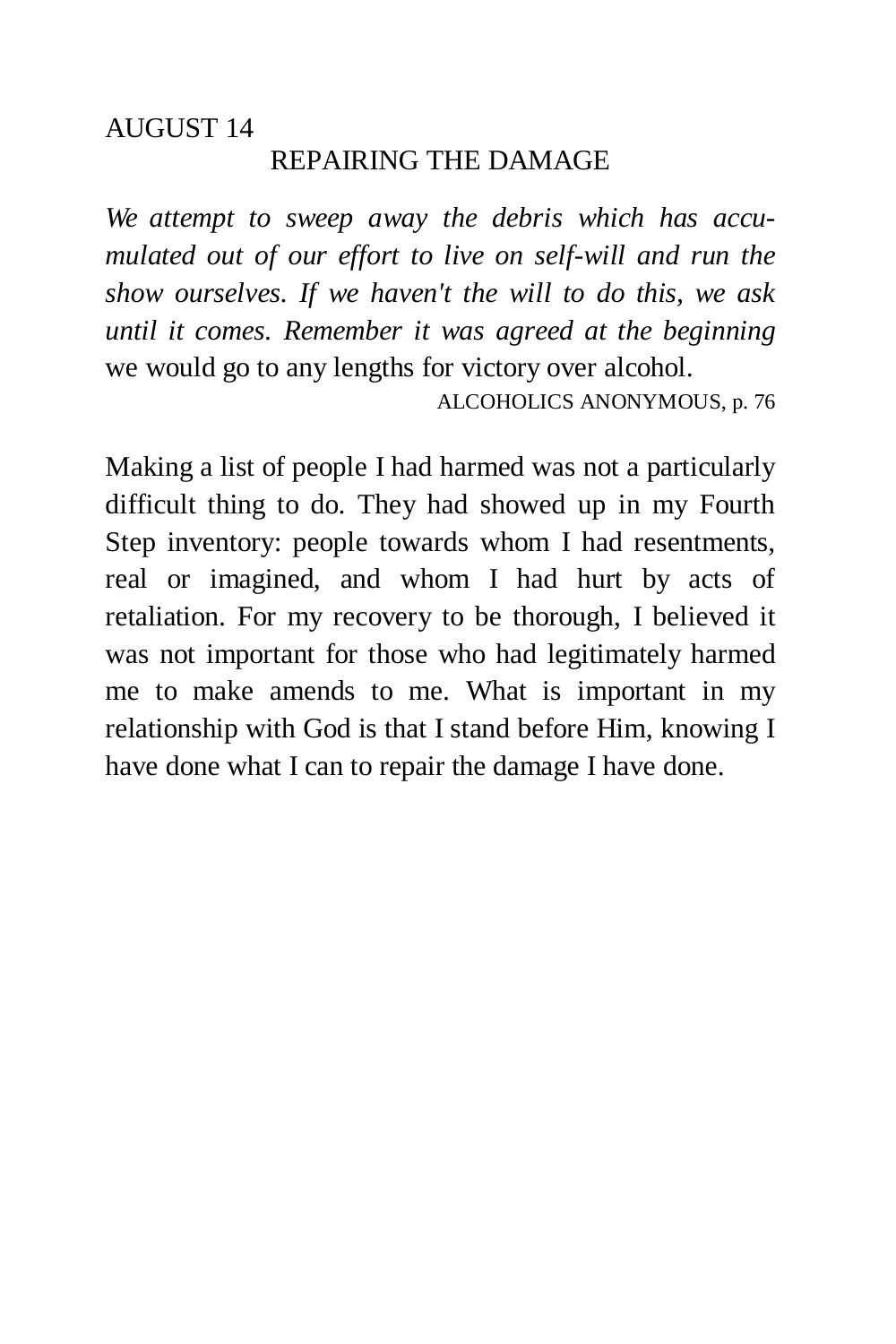# AUGUST 15 DIDN'T WE HURT *ANYBODY?*

*Some of us, though, tripped over a very different snag. We clung to the claim that when drinking we never hurt anybody but ourselves.* 

TWELVE STEPS AND TWELVE TRADITIONS, p. 79

This Step seemed so simple. I identified several people whom I had harmed, but they were no longer available. Still, I was uneasy about the Step and avoided conversations dealing with it. In time I learned to investigate those Steps and areas of my life which made me uncomfortable. My search revealed my parents, who had been deeply hurt by my isolation from them; my employer, who worried about my absences, my memory lapses, my temper; and the friends I had shunned, without explanation. As I faced the reality of the harm I had done, Step Eight took on new meaning. I am no longer uncomfortable and I feel clean and light.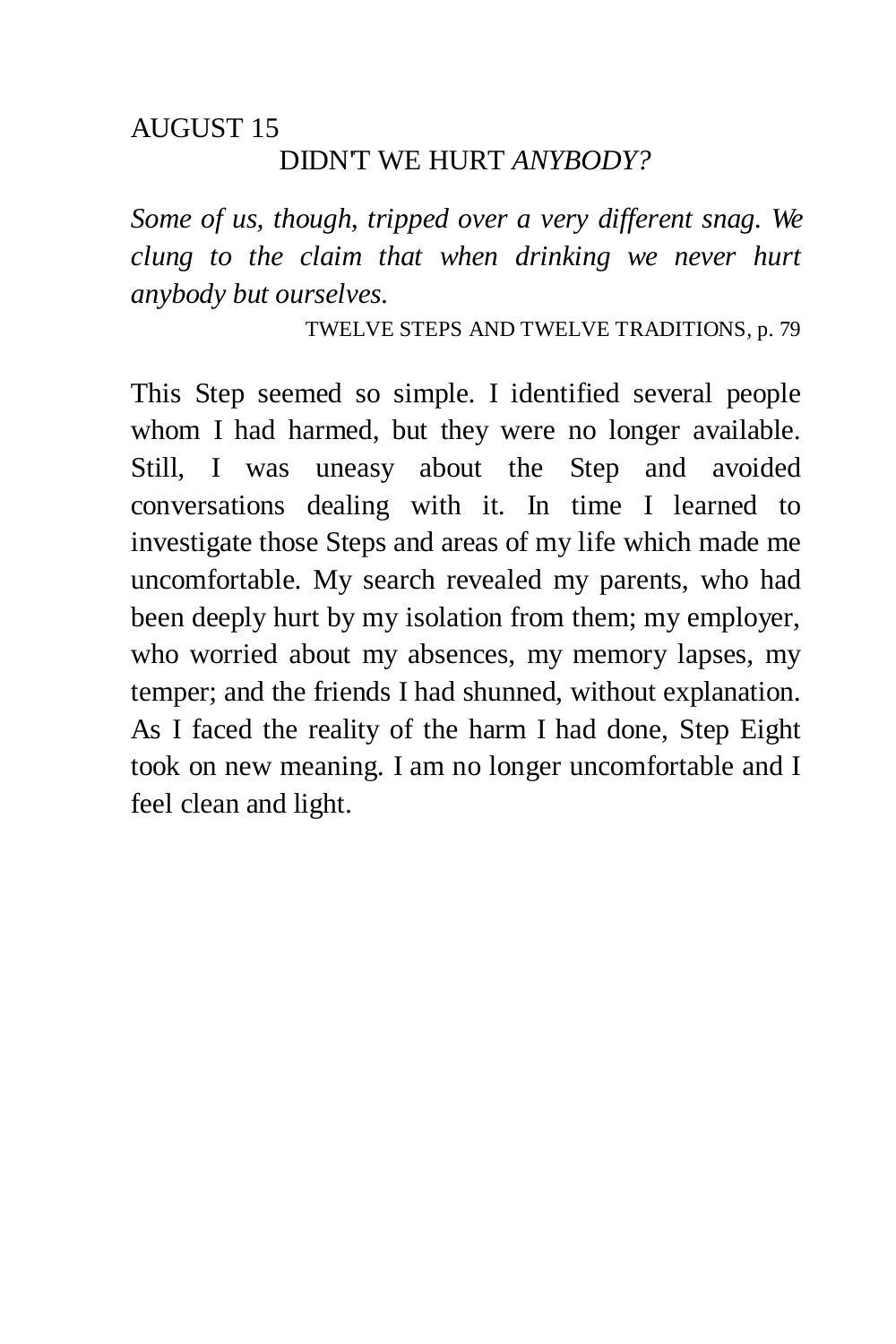#### "I HAD DROPPED OUT"

*We might next ask ourselves what we mean when we say that we have "harmed" other people. What kinds of "harm" do people do one another, anyway? To define the word "harm" in a practical way, we might call it the result of instincts in collision, which cause physical, mental, emotional, or spiritual damage to people.* 

TWELVE STEPS AND TWELVE TRADITIONS, p. 80

I had been to Eighth Step meetings, always thinking, "I really haven't harmed many people, mostly myself." But the time came when I wrote my list out and it was not as short as I thought it would be. I either liked you, disliked you, or needed something from you—it was that simple. People hadn't done what I wanted them to do and intimate relationships were out of hand because of my partners' unreasonable demands. Were these "sins of omission"? Because of my drinking, I had "dropped out"—never sending cards, returning calls, being there for other people, or taking part in their lives. What a grace it has been to look at these relationships, to make my inventories in quiet, alone with the God of my understanding, and to go forth daily, with a willingness to be honest and forthright in my relationships.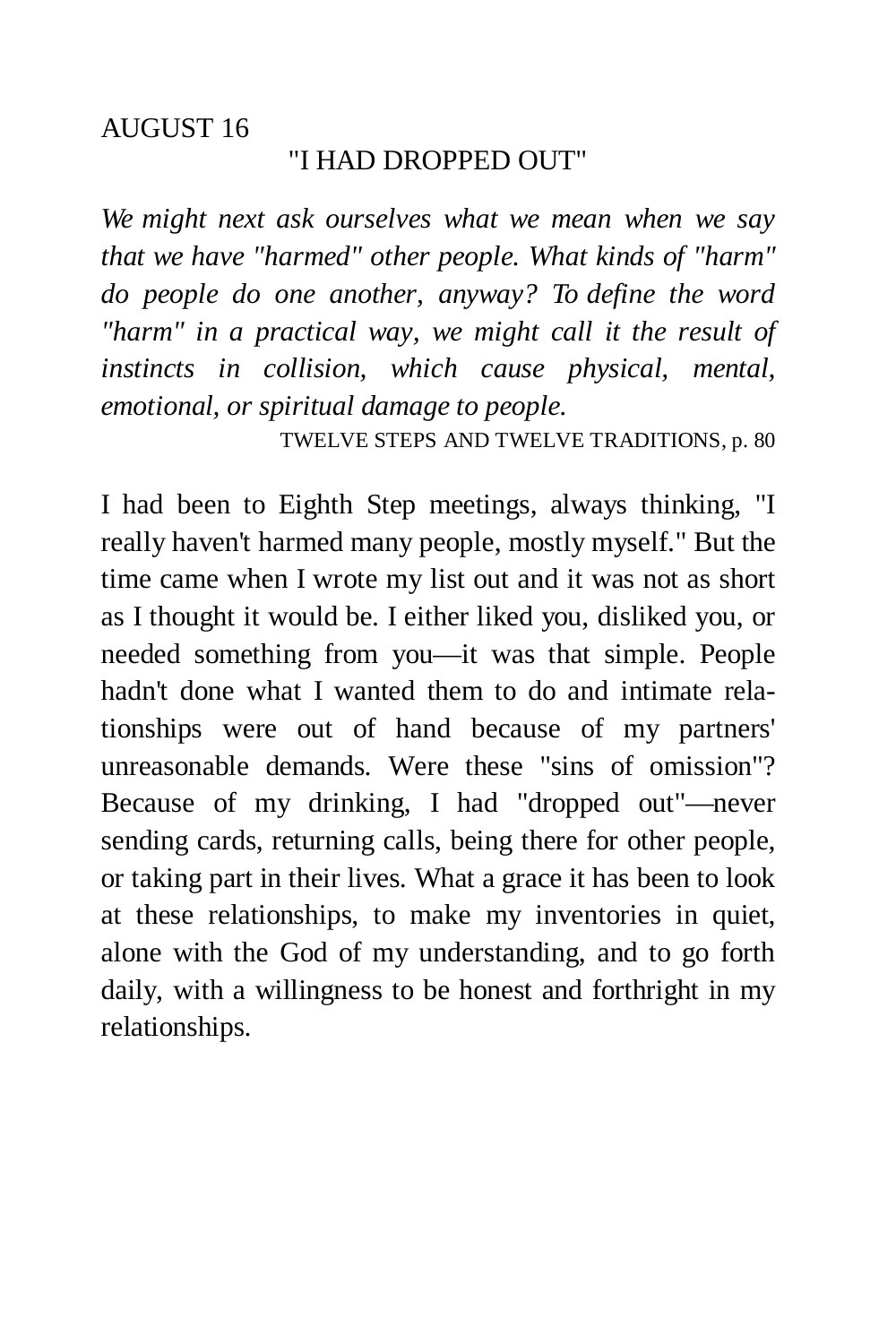### RIGHTING THE HARM

*In many instances we shall find that though the harm done others has not been great, the emotional harm we have done ourselves has.* 

TWELVE STEPS AND TWELVE TRADITIONS, p. 79

Have you ever thought that the harm you did a business associate, or perhaps a family member, was so slight that it really didn't deserve an apology because they probably wouldn't remember it anyway? If that person, and the wrong done to him, keeps coming to mind, time and again, causing an uneasy or perhaps guilty feeling, then I put that person's name at the top of my "amends list," and become willing to make a sincere apology, knowing I will feel calm and relaxed about that person once this very important part of my recovery is accomplished.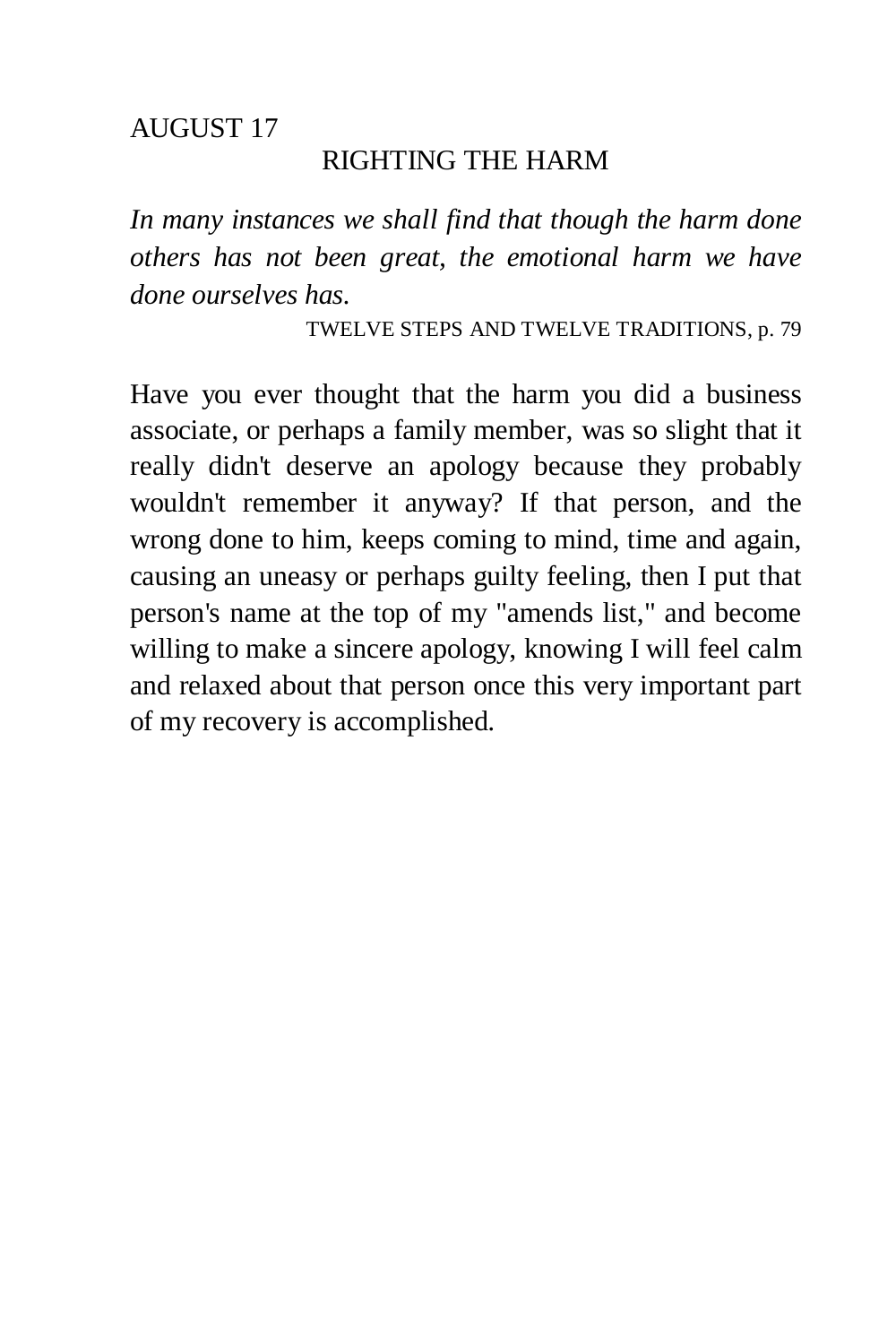### GETTING WELL

*Very deep, sometimes quite forgotten, damaging emotional conflicts persist below the level of consciousness.*  TWELVE STEPS AND TWELVE TRADITIONS, pp. 79-80

Only through positive action can I remove the remains of guilt and shame brought on by alcohol. Throughout my misadventures when I drank, my friends would say, "Why are you doing this? You're only hurting yourself." Little did I know how true were those words. Although I harmed others, some of my behavior caused grave wounds to my soul. Step Eight provides me with a way of forgiving myself. I alleviate much of the hidden damage when I make my list of those I have hurt. In making amends, I free myself of burdens, thus contributing to my healing.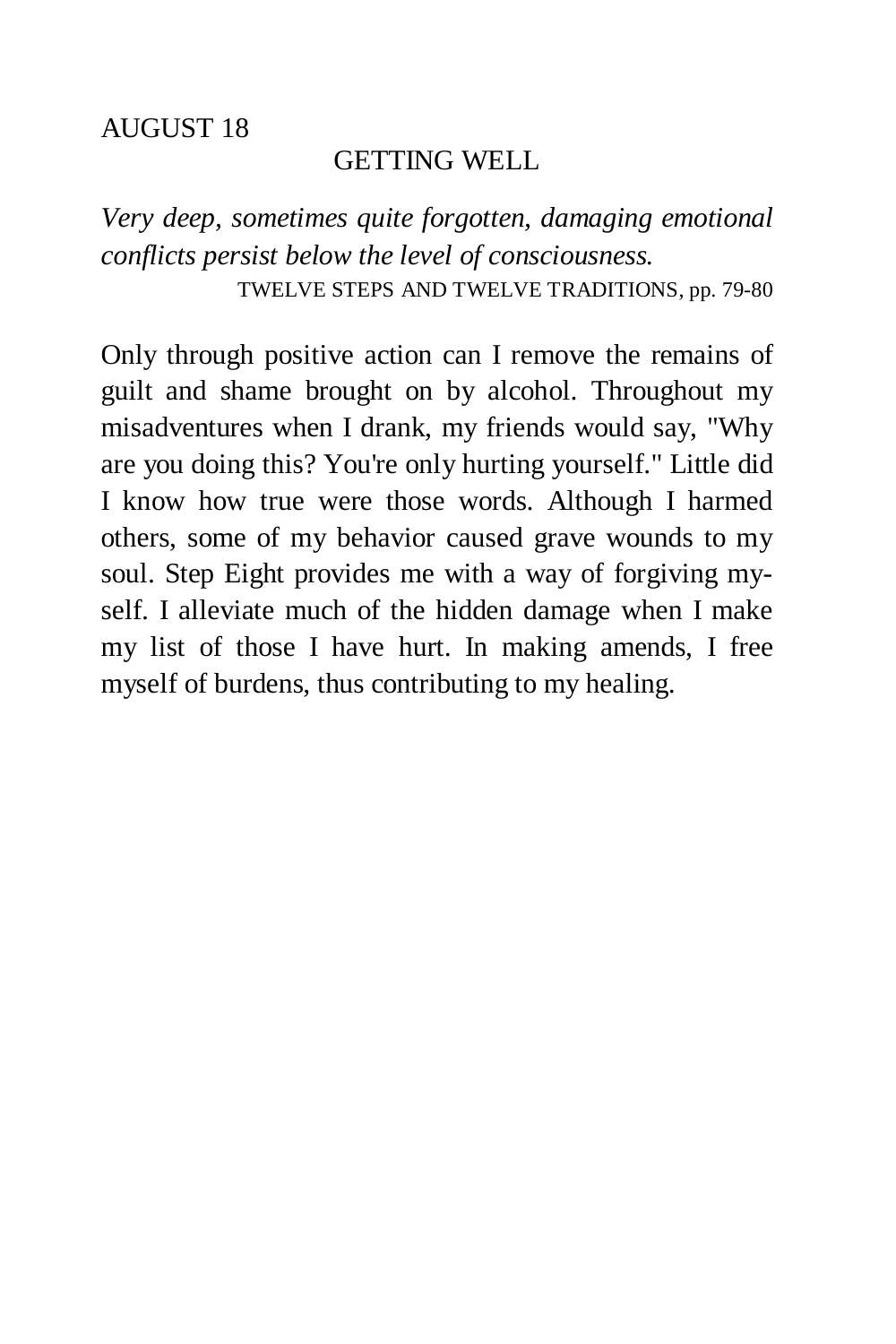### A FRAME OF REFERENCE

*Referring to our list [inventory] again. Putting out of our minds the wrongs others had done, we resolutely looked for our own mistakes. Where had we been selfish, dishonest, self-seeking and frightened?* 

ALCOHOLICS ANONYMOUS, p. 67

There is a wonderful freedom in not needing constant approval from colleagues at work or from the people I love. I wish I had known about this Step before, because once I developed a frame of reference, I felt able to do the next right thing, knowing that the action fit the situation and that it was the correct thing to do.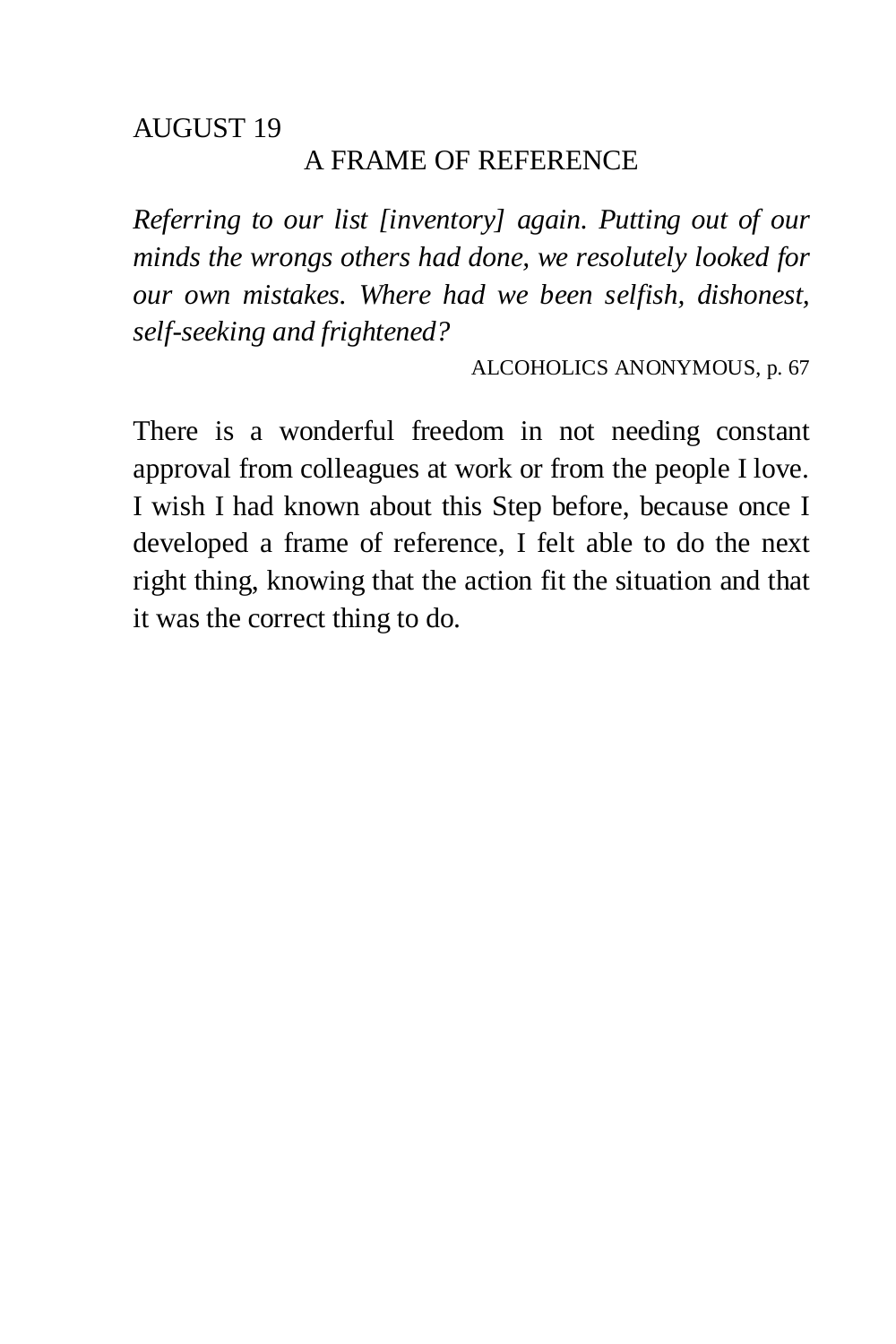# AUGUST 20 TOWARD EMOTIONAL FREEDOM

*Since defective relations with other human beings have nearly always been the immediate cause of our woes, including our alcoholism, no field of investigation could yield more satisfying and valuable rewards than this one.* 

TWELVE STEPS AND TWELVE TRADITIONS, p. 80

Willingness is a peculiar thing for me in that, over a period of time, it seems to come, first with awareness, but then with a feeling of discomfort, making me want to take some action. As I reflected on taking the Eighth Step, my willingness to make amends to others came as a desire for forgiveness, of others and myself. I felt forgiveness toward others after I became aware of my part in the difficulties of relationships. I wanted to feel the peace and serenity described in the Promises. From working the first seven Steps, I became aware of whom I had harmed and that I had been my own worst enemy. In order to restore my relationships with my fellow human beings, I knew I would have to change. I wanted to learn to live in harmony with myself and others so that I could also live in emotional freedom. The beginning of the end to my isolation— from my fellows and from God—came when I wrote my Eighth Step list.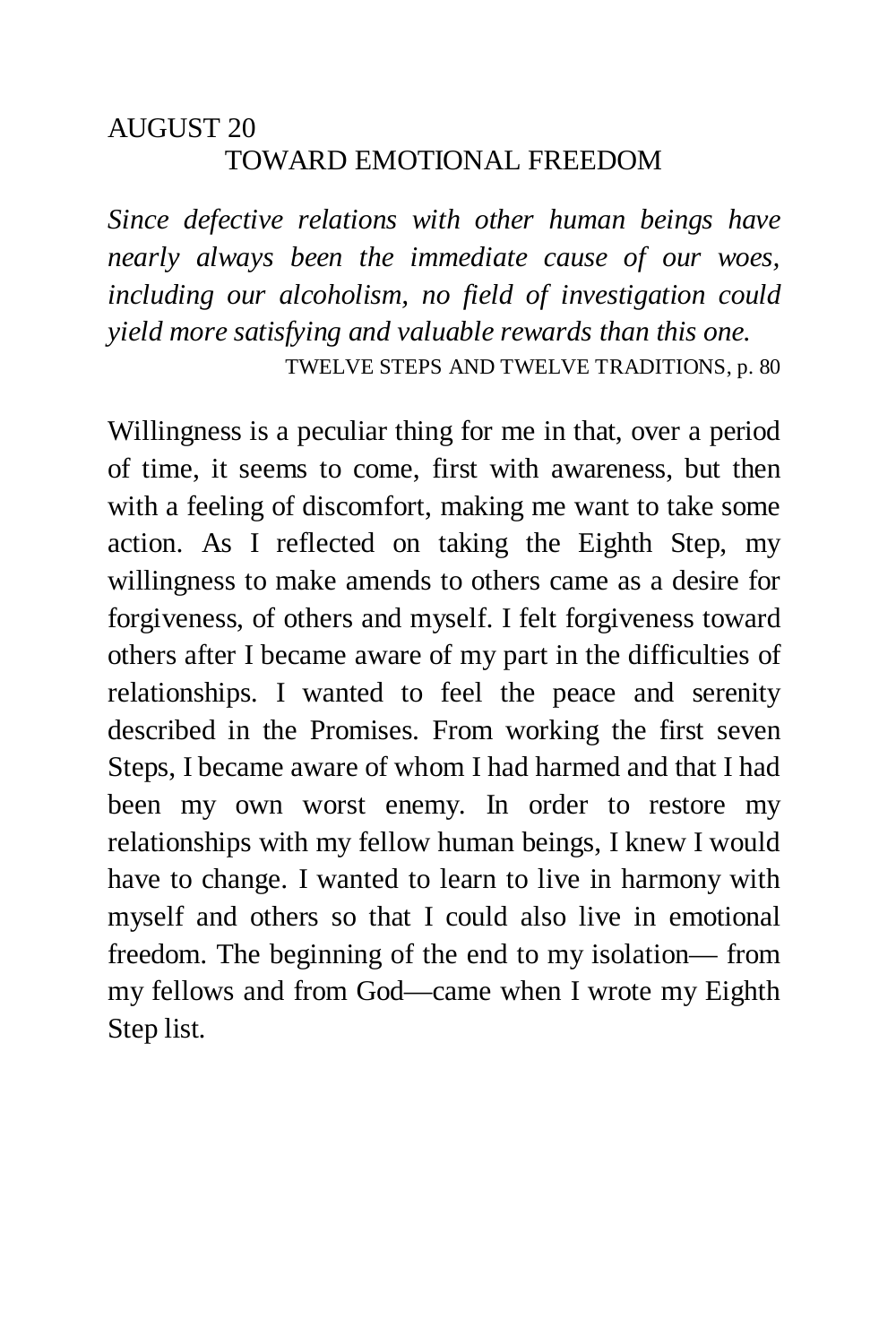### WE JUST TRY

*My stability came out of trying to give, not out of demanding that I receive.* 

THE BEST OF BILL, pp. 46-47

As long as I try, with all my heart and soul, to pass along to others what has been passed along to me, and do not demand anything in return, life is good to me. Before entering this program of Alcoholics Anonymous I was never able to give without demanding something in return. Little did I know that, once I began to give freely of myself, I would begin to receive, without ever expecting or demanding anything at all. What I receive today is the gift of "stability," as Bill did: stability in my A.A. program; within myself; but most of all, in my relationship with my Higher Power, whom I choose to call God.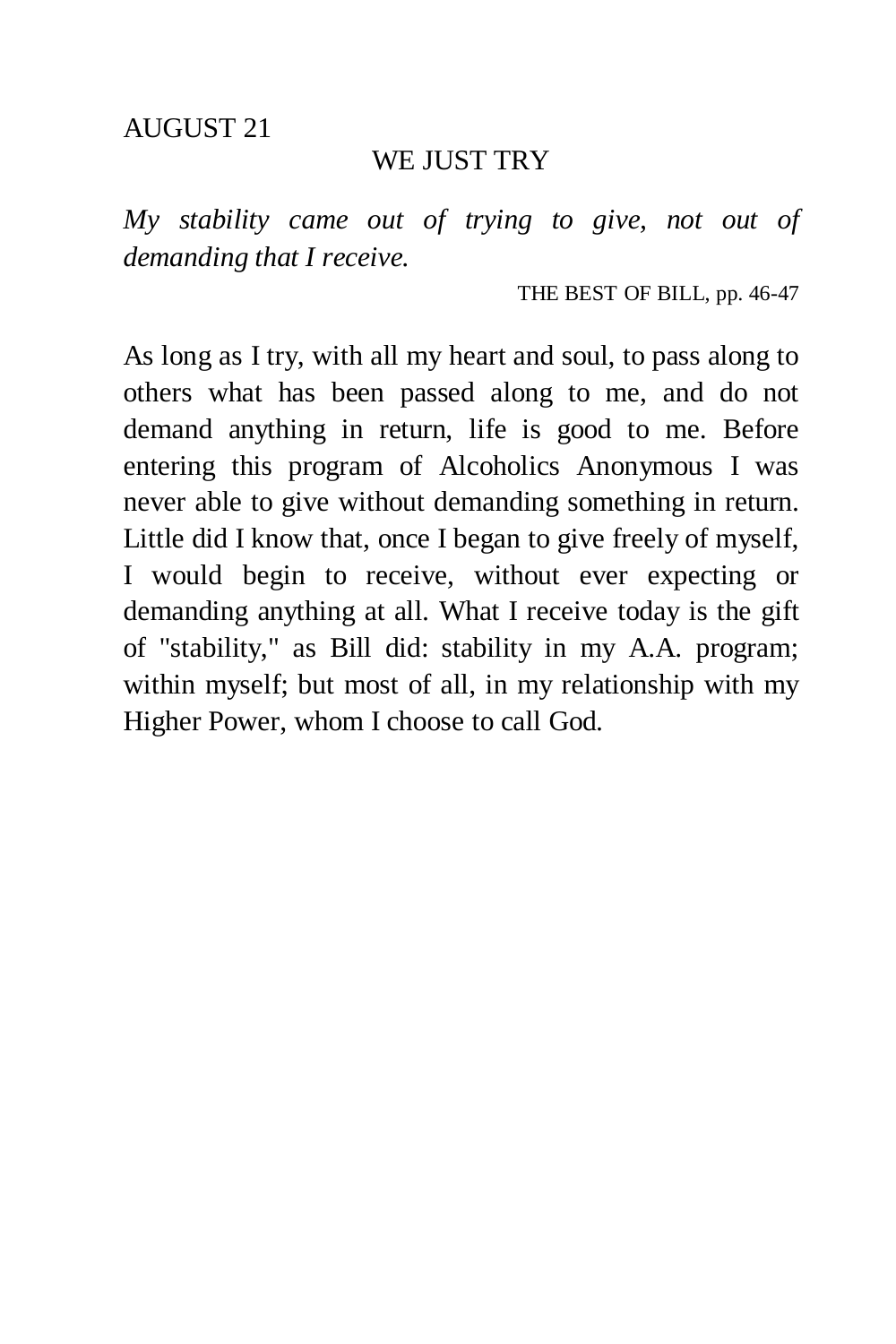# AUGUST 22 SEEKING EMOTIONAL STABILITY

*When we developed still more, we discovered the best possible source of emotional stability to be God Himself. We found that dependence upon His perfect justice, forgiveness, and love was healthy, and that it would work where nothing else would. If we really depended upon God, we couldn't very well play God to our fellows nor would we feel the urge wholly to rely on human protection and care.* 

TWELVE STEPS AND TWELVE TRADITIONS, p. 116

All my life I depended on people for my emotional needs and security, but today I cannot live that way anymore. By the grace of God, I have admitted my powerlessness over people, places and things. I had been a real "people addict"; wherever I went there had to be someone who would pay some kind of attention to me. It was the kind of attitude that could only get worse, because the more I depended on others and demanded attention, the less I received.

I have given up believing that any human power can relieve me of that empty feeling. Although I remain a fragile human being who needs to work A.A.'s Steps to keep this particular principle before my personality, it is only a loving God who can give me inner peace and emotional stability.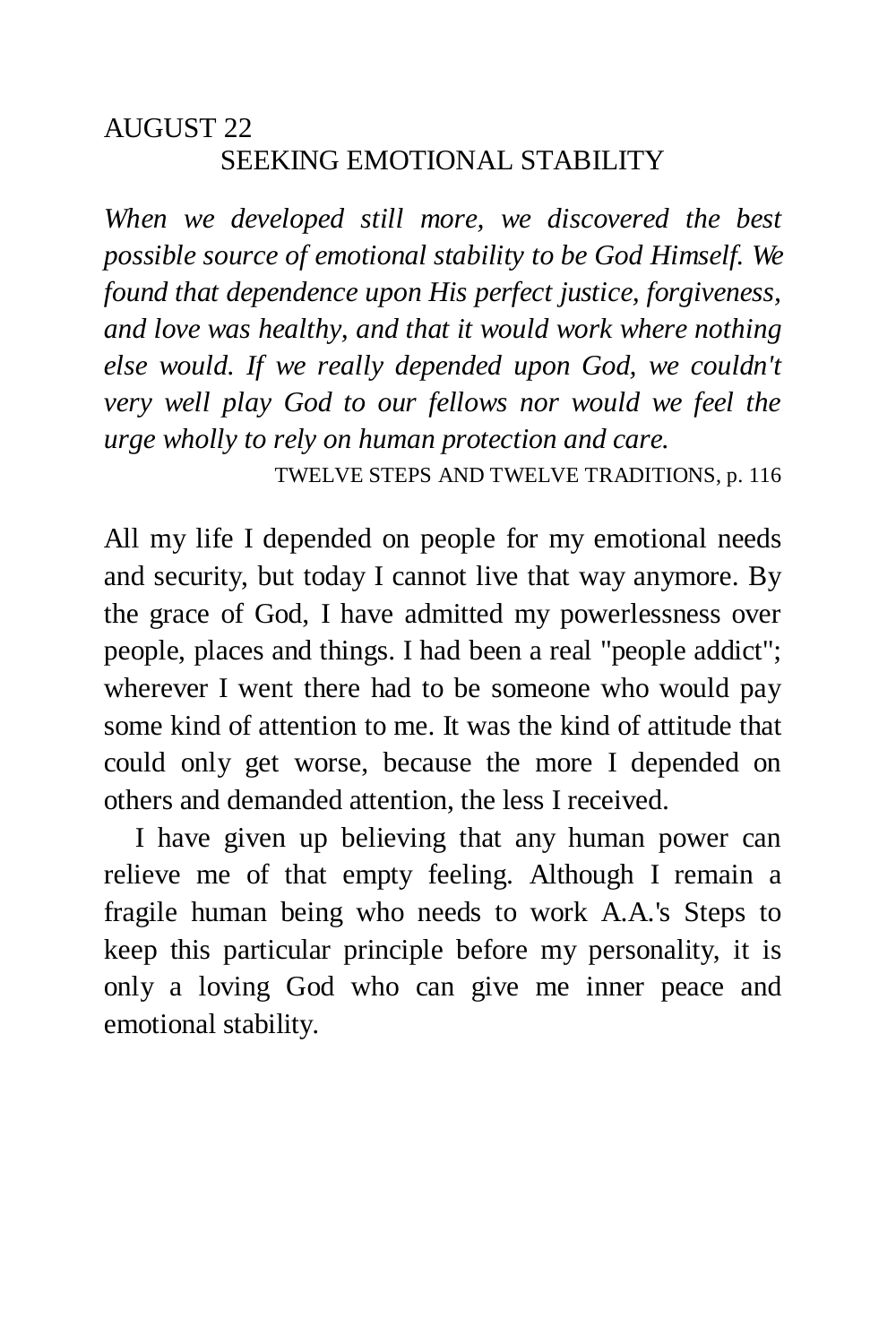# AUGUST 23 BRINGING THE MESSAGE HOME

*Can we bring the same spirit of love and tolerance into our sometimes deranged family lives that we bring to our A.A. group?* 

TWELVE STEPS AND TWELVE TRADITIONS, pp. 111-12

My family members suffer from the effects of my disease. Loving and accepting them as they are— just as I love and accept A.A. members—fosters a return of love, tolerance and harmony to my life. Using common courtesy and respecting others' personal boundaries are necessary practices for all areas of my life.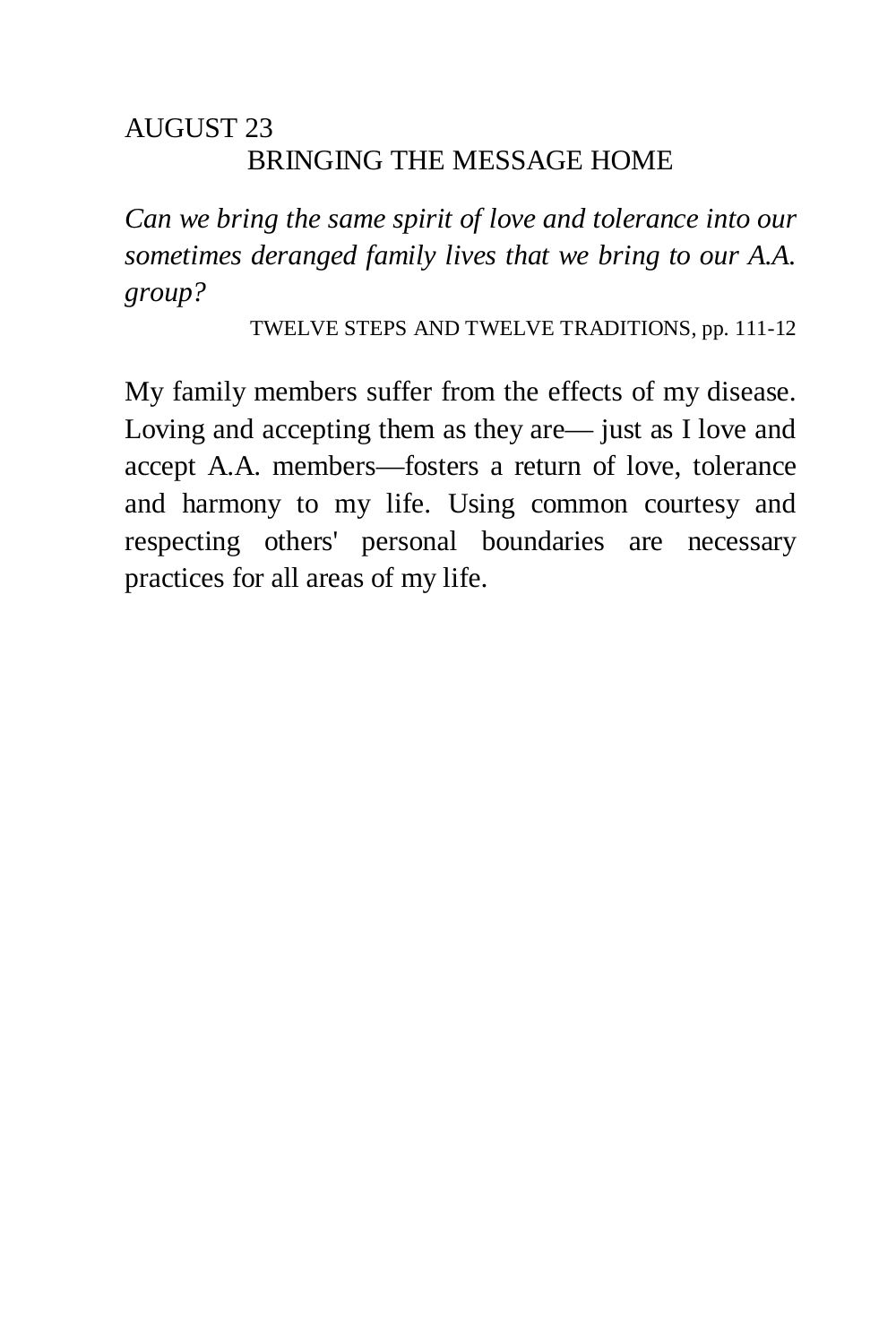### A RIDDLE THAT WORKS

*It may be possible to find explanations of spiritual experiences such as ours, but I have often tried to explain my own and have succeeded only in giving the story of it. I know the feeling it gave me and the results it has brought, but I realize I may never fully understand its deeper why and how.* 

AS BILL SEES IT, p. 313

I had a profound spiritual experience during an open A.A. meeting, which led me to blurt out, "I'm an alcoholic!" I have not had a drink since that day. I can tell you the words I heard just prior to my admission, and how those words affected me, but as to why it happened, I do not know. I believe a power greater than myself chose me to recover, yet I do not know why. I try not to worry or wonder about what I do not yet know; instead, I trust that if I continue to work the Steps, practice the A.A. principles in my life, and share my story, I will be guided lovingly toward a deep and mature spirituality in which more will be revealed to me. For the time being, it is a gift for me to trust God, work the Steps and help others.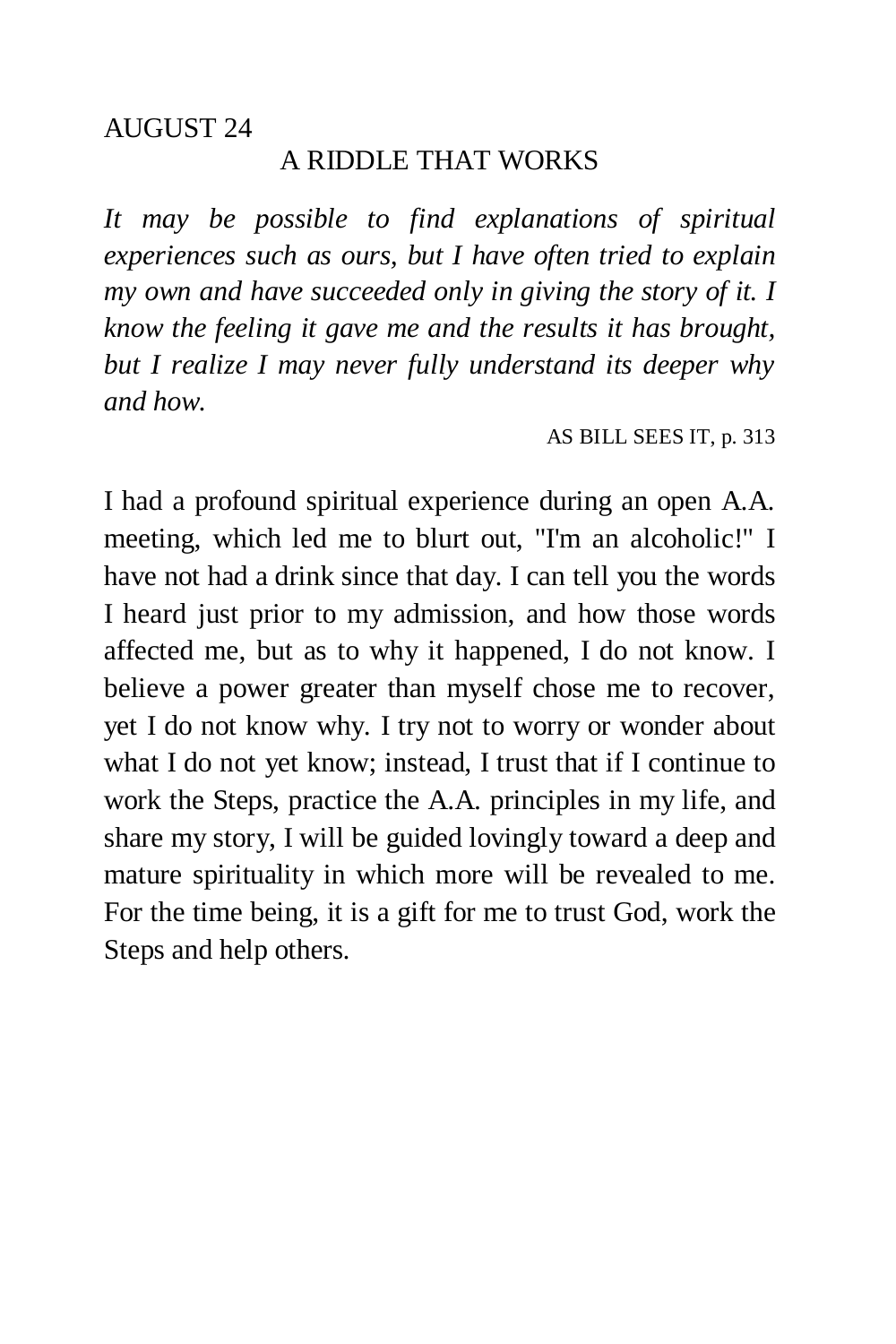# THE GIFT OF BONDING

*Relieve me of the bondage of self, that I may better do Thy will* 

ALCOHOLICS ANONYMOUS, p. 63

Many times in my alcoholic state, I drank to establish a bond between myself and others, but I succeeded only in establishing the bondage of alcoholic loneliness. Through the A.A. way of life, I have received the gift of bonding with those who were there before me, with those who are there now, and with those yet to come. For this gracious gift from God, I am forever grateful.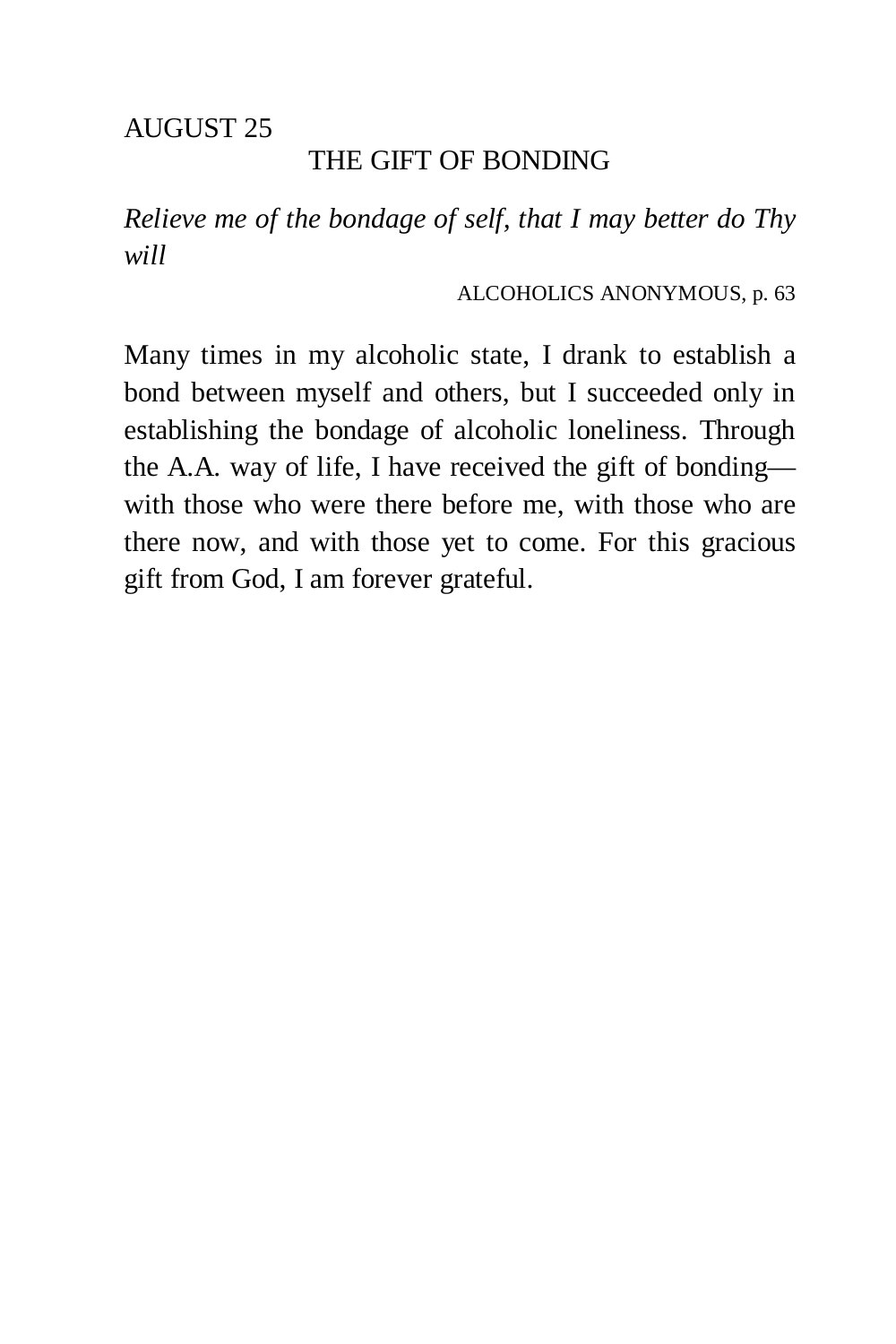### GIVING IT AWAY

*Though they knew they must help other alcoholics if they would remain sober, that motive became secondary. It was transcended by the happiness they found in giving themselves to others.* 

ALCOHOLICS ANONYMOUS, p. 159

Those words, for me, refer to a transference of power, through which God, as I understand Him, enters my life. Through prayer and meditation, I open channels, then I establish and improve my conscious contact with God. Through action I then receive the power I need to maintain my sobriety each day. By maintaining my spiritual condition, by giving away what has been so freely given to me, I am granted a daily reprieve.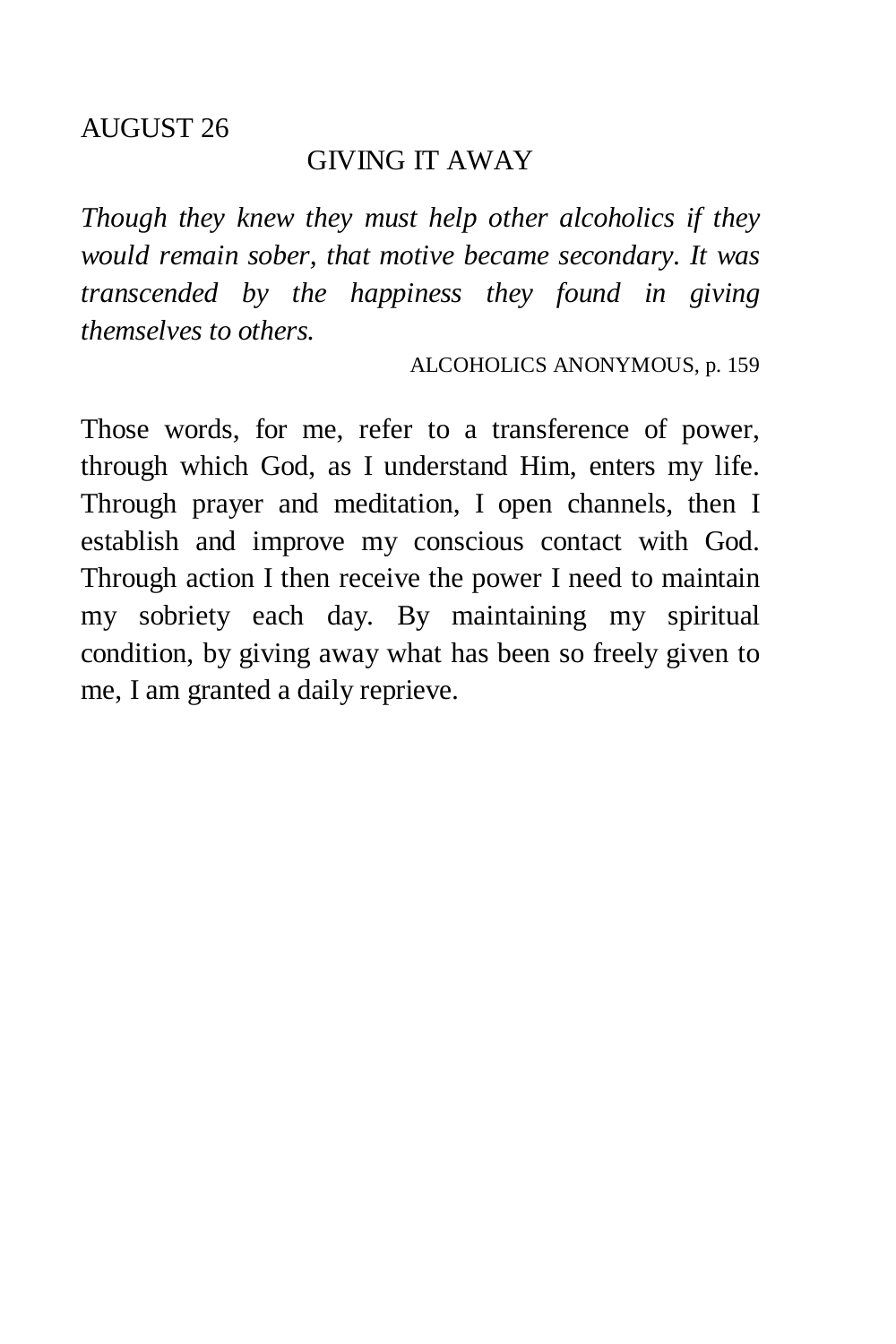# AUGUST 27 CENTERING OUR THOUGHTS

*When World War II broke out, our A. A. dependence on a Higher Power had its first major test. A.A.'s entered the services and were scattered all over the world. Would they be able to take the discipline, stand up under fire, and endure . . . ?* 

AS BILL SEES IT, p. 200

I will center my thoughts on a Higher Power. I will surrender all to this power within me. I will become a soldier for this power, feeling the might of the spiritual army as it exists in my life today. I will allow a wave of spiritual union to connect me through my gratitude, obedience and discipline to this Higher Power. Let me allow this power to lead me through the orders of the day. May the steps I take today strengthen my words and deeds, may I know that the message I carry is mine to share, given freely by this power greater than myself.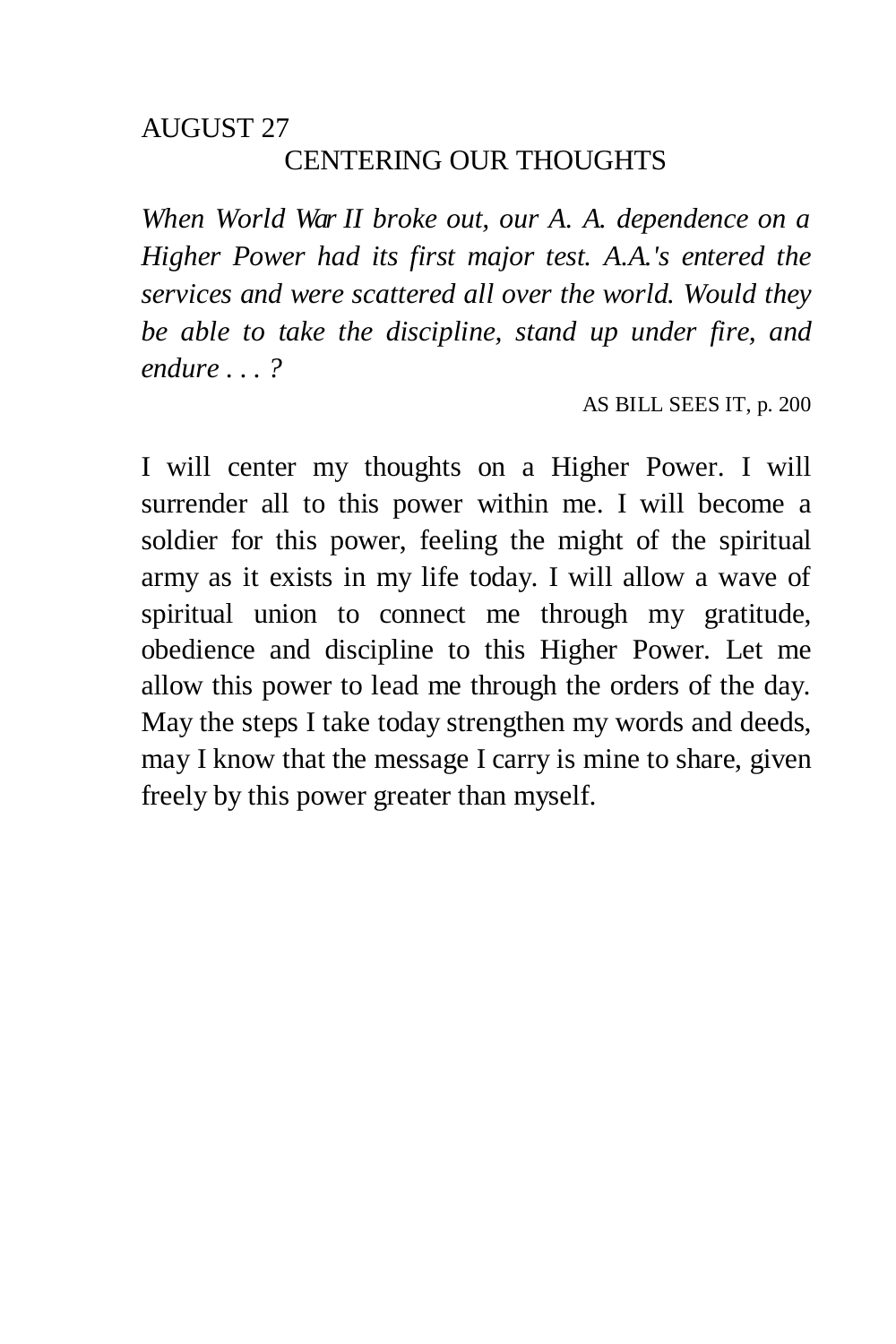# AUGUST 28 LIGHTENING THE BURDEN

*Showing others who suffer how we were given help is the very thing which makes life seem so worth while to us now. . . . the dark past is . . . the key to life and happiness for others.* 

#### ALCOHOLICS ANONYMOUS, p. 124

Since I have been sober, I have been healed of many pains: deceiving my partner, deserting my best friend, and spoiling my mother's hopes for my life. In each case someone in the program told me of a similar problem, and I was able to share what happened to me. When my story was told, both of us got up with lighter hearts.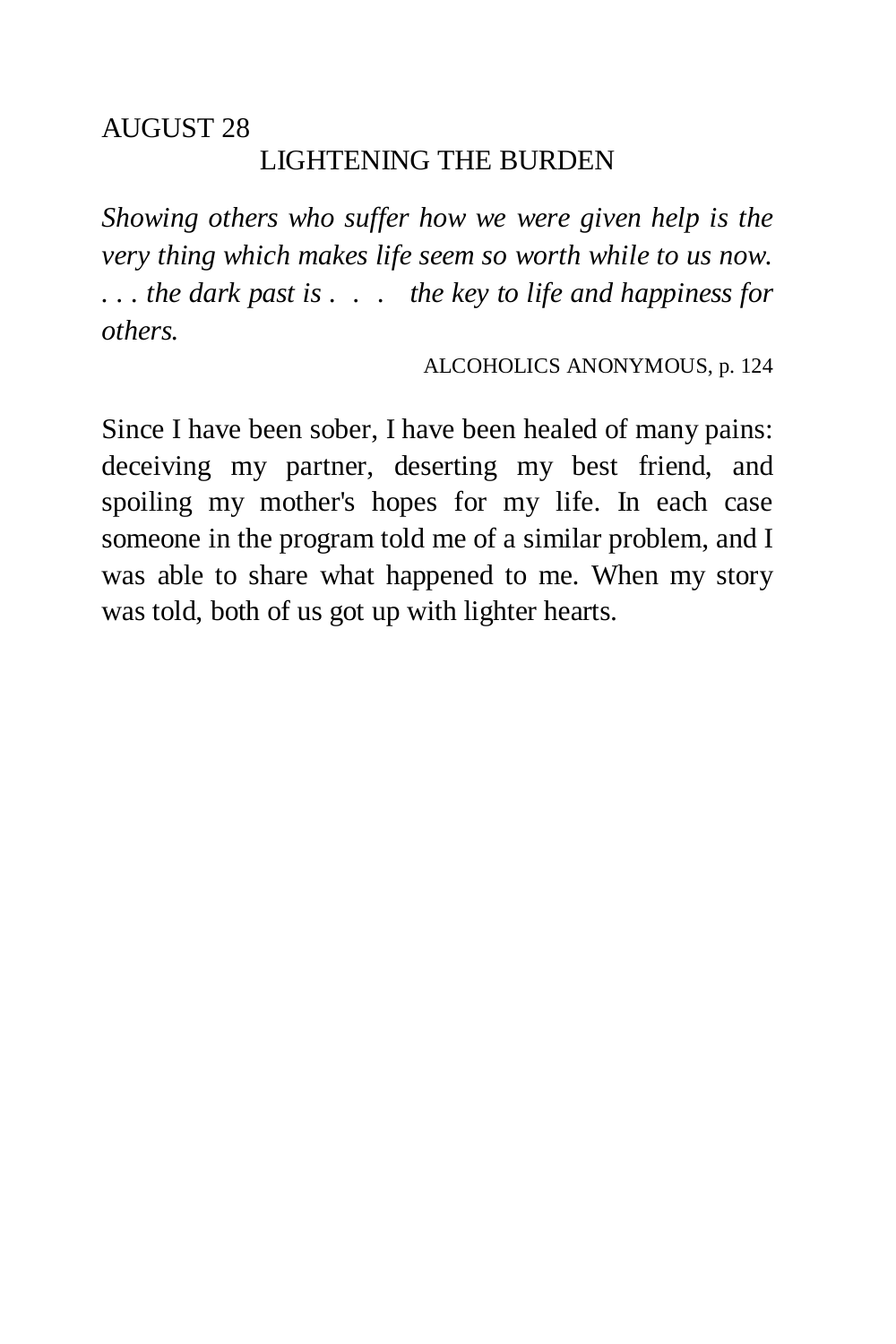## I CHOOSE ANONYMITY

*We are sure that humility, expressed by anonymity, is the greatest safeguard that Alcoholics Anonymous can ever have.* 

TWELVE STEPS AND TWELVE TRADITIONS, p. 187

Since there are no rules in A.A. I place myself where I want to be, and so I choose anonymity. I want my God to use me, humbly, as one of His tools in this program. Sacrifice is the art of giving of myself freely, allowing humility to replace my ego. With sobriety, I suppress that urge to cry out to the world, "I am a member of A.A." and I experience inner joy and peace. I let people see the changes in me and hope they will ask what happened to me. I place the principles of spirituality ahead of judging, fault-finding, and criticism. I want love and caring in my group, so I can grow.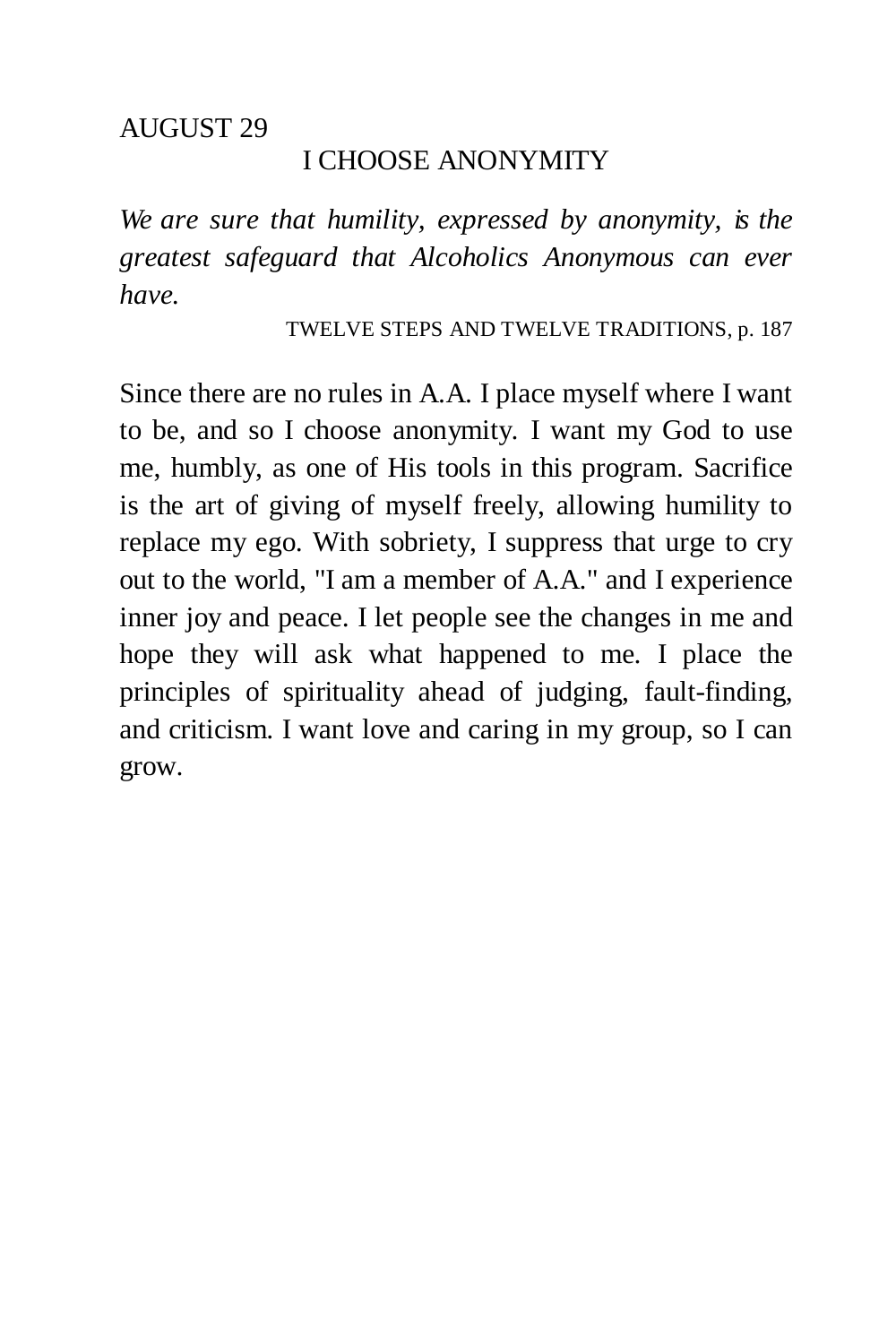# AUGUST 30 THE ONLY REQUIREMENT . . .

*"At one time . . . every A. A. group had many membership rules. Everybody was scared witless that something or somebody would capsize the boat. . . . The total list was a mile long. If all those rules had been in effect everywhere, nobody could have possibly joined A.A. at all, ..."* 

TWELVE STEPS AND TWELVE TRADITIONS, pp. 139-40

I'm grateful that the Third Tradition only requires of me a desire to stop drinking. I had been breaking promises for years. In the Fellowship I didn't have to make promises, I didn't have to concentrate. It only required my attending one meeting, in a foggy condition, to know I was *home.* I didn't have to pledge undying love. Here, strangers hugged me. "It gets better," they said, and "One day at a time, you can do it." They were no longer strangers, but caring friends. I ask God to help me to reach out to people desiring sobriety, and to, please, keep me grateful!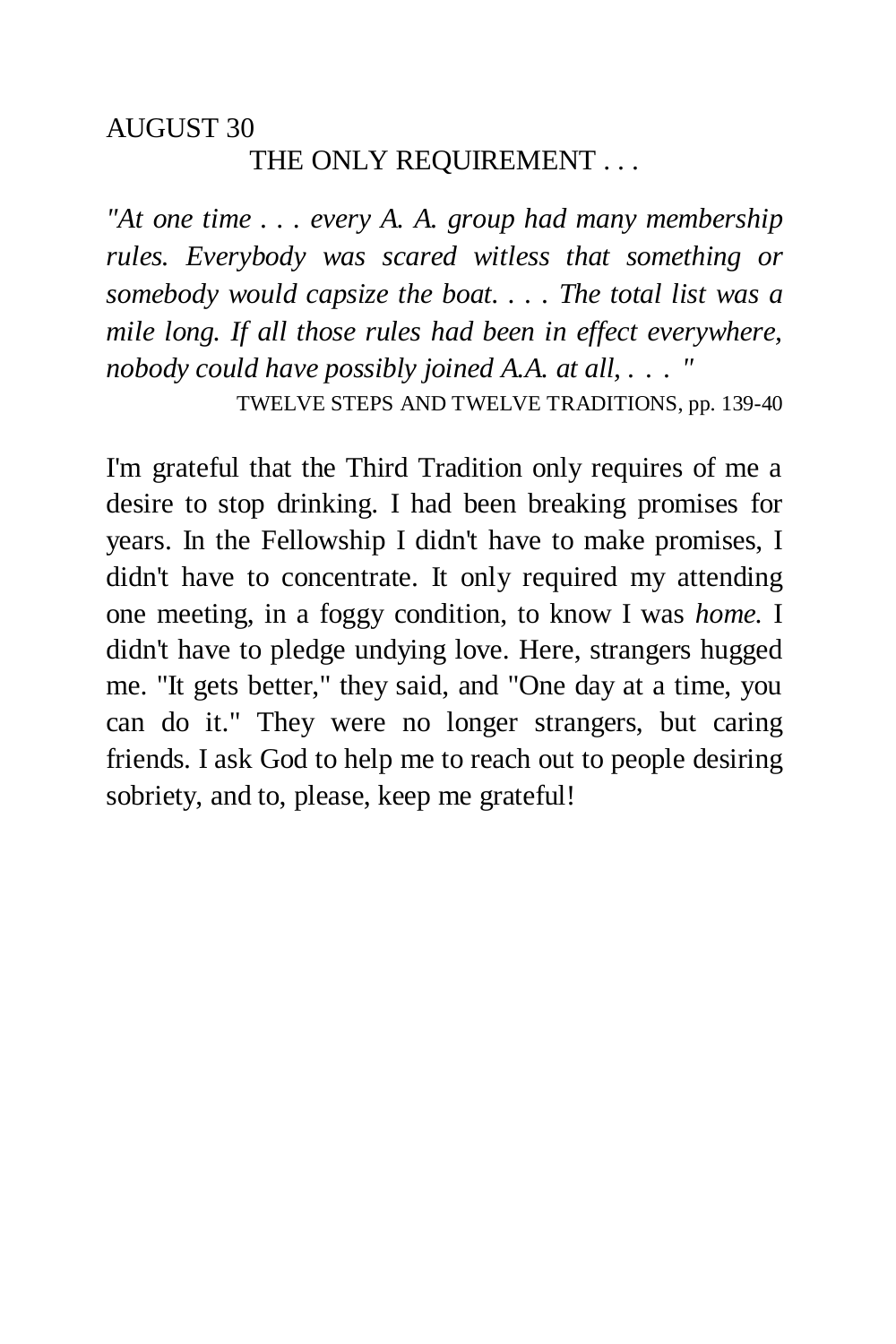### A UNIQUE PROGRAM

*Alcoholics Anonymous will never have a professional class. We have gained some understanding of the ancient words "Freely ye have received, freely give." We have discovered that at the point of professionalism, money and spirituality do not mix.* 

TWELVE STEPS AND TWELVE TRADITIONS, p. 166

I believe that Alcoholics Anonymous stands alone in the treatment of alcoholism because it is based solely on the principle of one alcoholic sharing with another alcoholic. This is what makes the program unique. When I decided that I wanted to stay sober, I called a woman who I knew was a sober member of A.A., and she carried the message of Alcoholics Anonymous to me. She received no monetary compensation, but rather was paid by staying sober another day herself. Today I could ask for no payment other than another day free from alcohol, so in that respect, I am generously paid for my labor.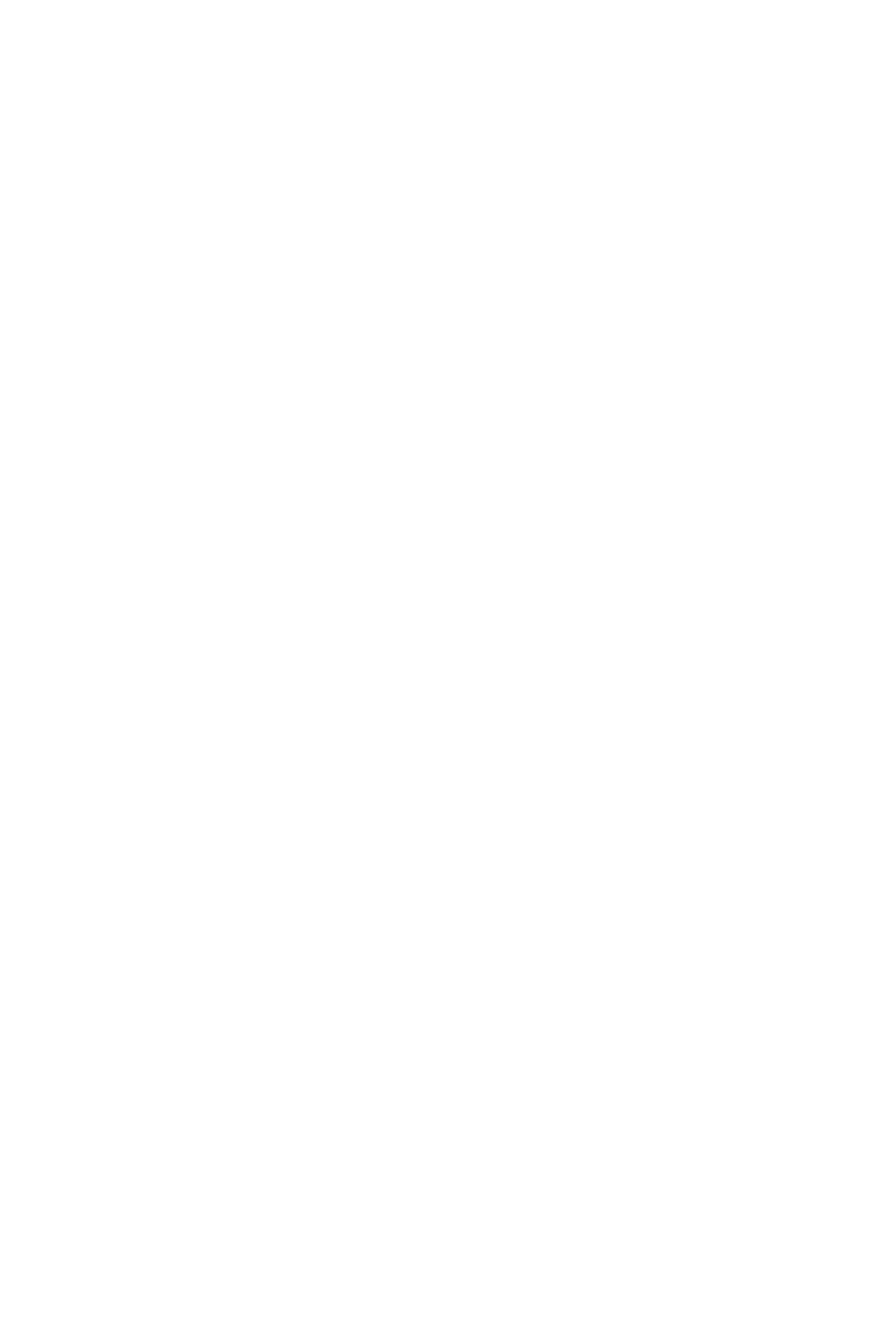# SEPTEMBER 1 WILLINGNESS TO GROW

*If more gifts are to be received, our awakening has to go on.* 

AS BILL SEES IT, p. 8

Sobriety fills the painful "hole in the soul" that my alcoholism created. Often I feel so physically well that I believe my work is done. However, joy is not just the absence of pain; it is the gift of continued spiritual awakening. Joy comes from ongoing and active study, as well as application of the principles of recovery in my everyday life, and from sharing that experience with others. My Higher Power presents many opportunities for deeper spiritual awakening. I need only to bring into my recovery the willingness to grow. Today I am ready to grow.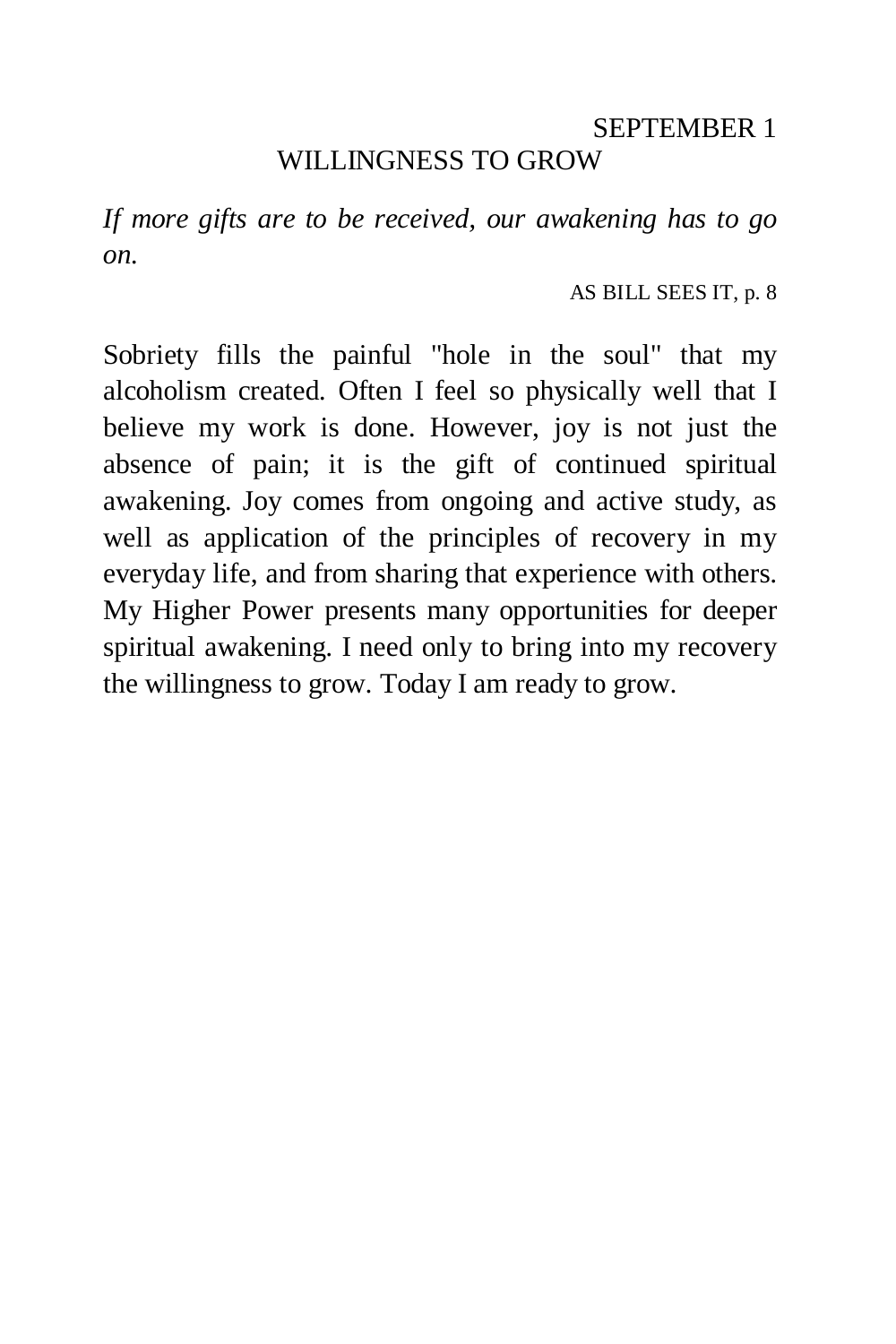# SEPTEMBER 2 FINDING "A REASON TO BELIEVE"

*The willingness to grow is the essence of all spiritual development.* 

AS BILL SEES IT, p. 171

A line from a song goes, ". . . and I look to find a reason to believe . . ." It reminds me that at one time I was not able to find a reason to believe that my life was all right. Even though my life had been saved by my coming to A.A., three months later I went out and drank again. Someone told me: "You don't have to believe. Aren't you *willing* to believe that there is a reason for your life, even though you may not know yourself what that reason is, or that you may not sometimes know the right way to behave?" When I saw how willing I was to believe there *was* a reason for my life, then I could start to work on the Steps. Now when I begin with, "I am willing.  $\ldots$ ," I am using the key that leads to action, honesty, and an openness to a Higher Power moving through my life.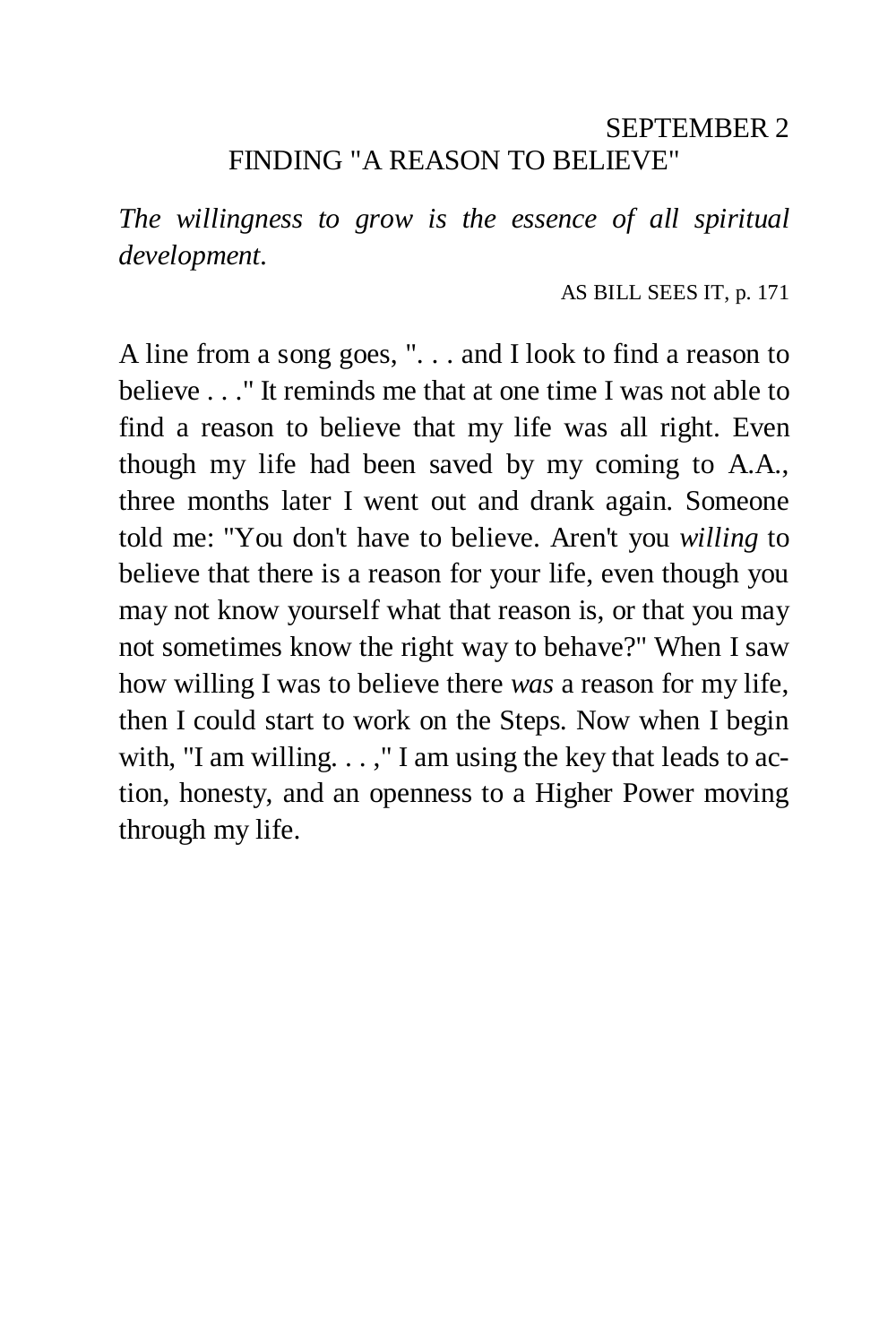#### BUILDING A NEW LIFE

*We feel a man is unthinking when he says sobriety is enough.* 

ALCOHOLICS ANONYMOUS, p. 82

When I reflect on Step Nine, I see that physical sobriety must be enough for me. I need to remember the hopelessness I felt before I found sobriety, and how I was willing to go to any lengths for it. Physical sobriety is not enough for those around me, however, since I must see that God's gift is used to build a new life for my family and loved ones. Just as importantly, I must be available to help others who want the A.A. way of life.

I ask God to help me share the gift of sobriety so that its benefits may be shown to those I know and love.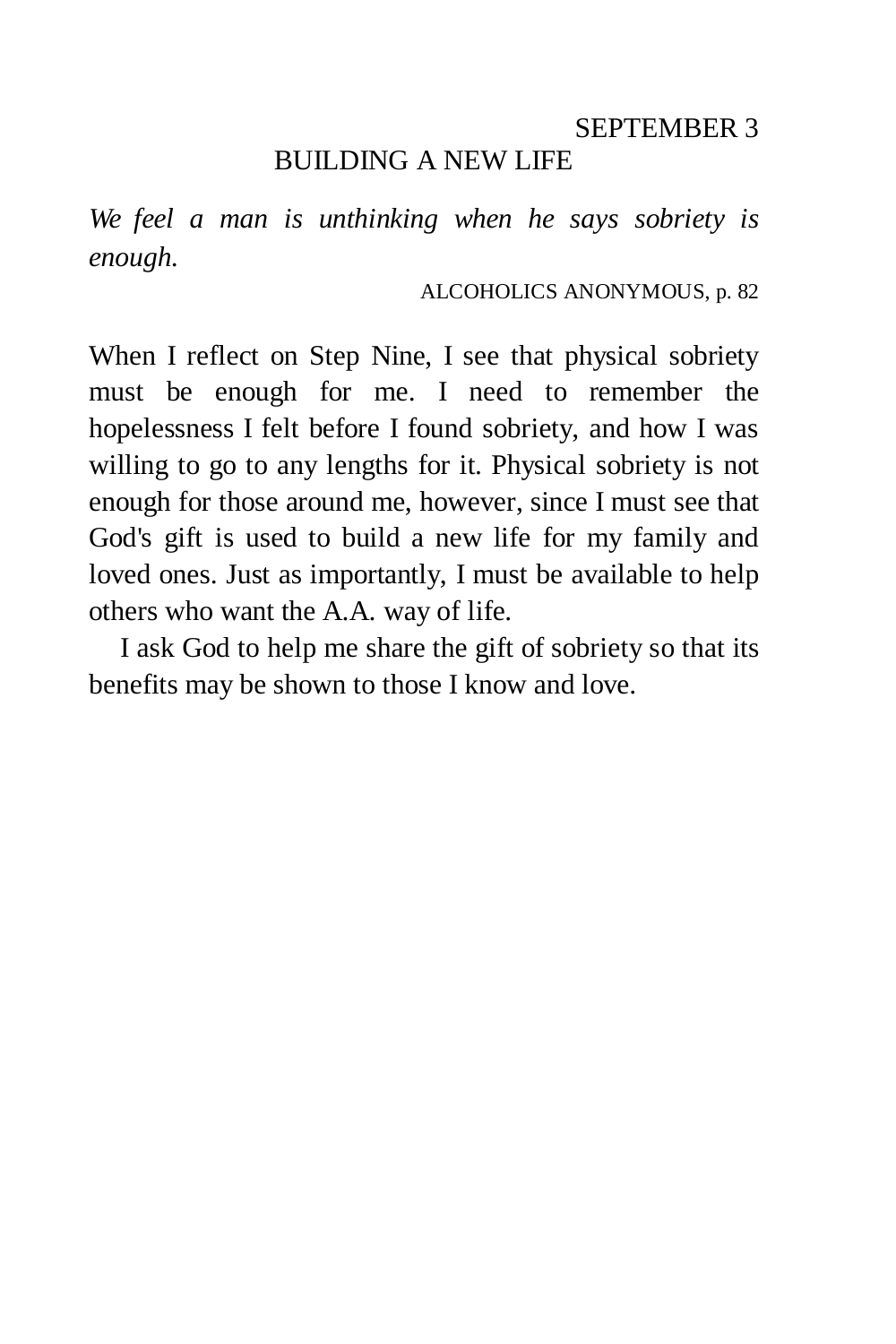### RECONSTRUCTION

*Yes, there is a long period of reconstruction ahead . . .*  ALCOHOLICS ANONYMOUS, p. 83

The reconstruction of my life is the prime goal in my recovery as I avoid taking that first drink, one day at a time. The task is most successfully accomplished by working the Steps of our Fellowship. The spiritual life is not a theory; it works, but I have to live it. Step Two started me on my journey to develop a spiritual life; Step Nine allows me to move into the final phase of the initial Steps which taught me how to live a spiritual life. Without the guidance and strength of a Higher Power, it would be impossible to proceed through the various stages of reconstruction. I realize that God works for me and through me. Proof comes to me when I realize that God did for me what I could not do for myself, by removing that gnawing compulsion to drink. I must continue daily to seek God's guidance. He grants me a daily reprieve and will provide the power I need for reconstruction.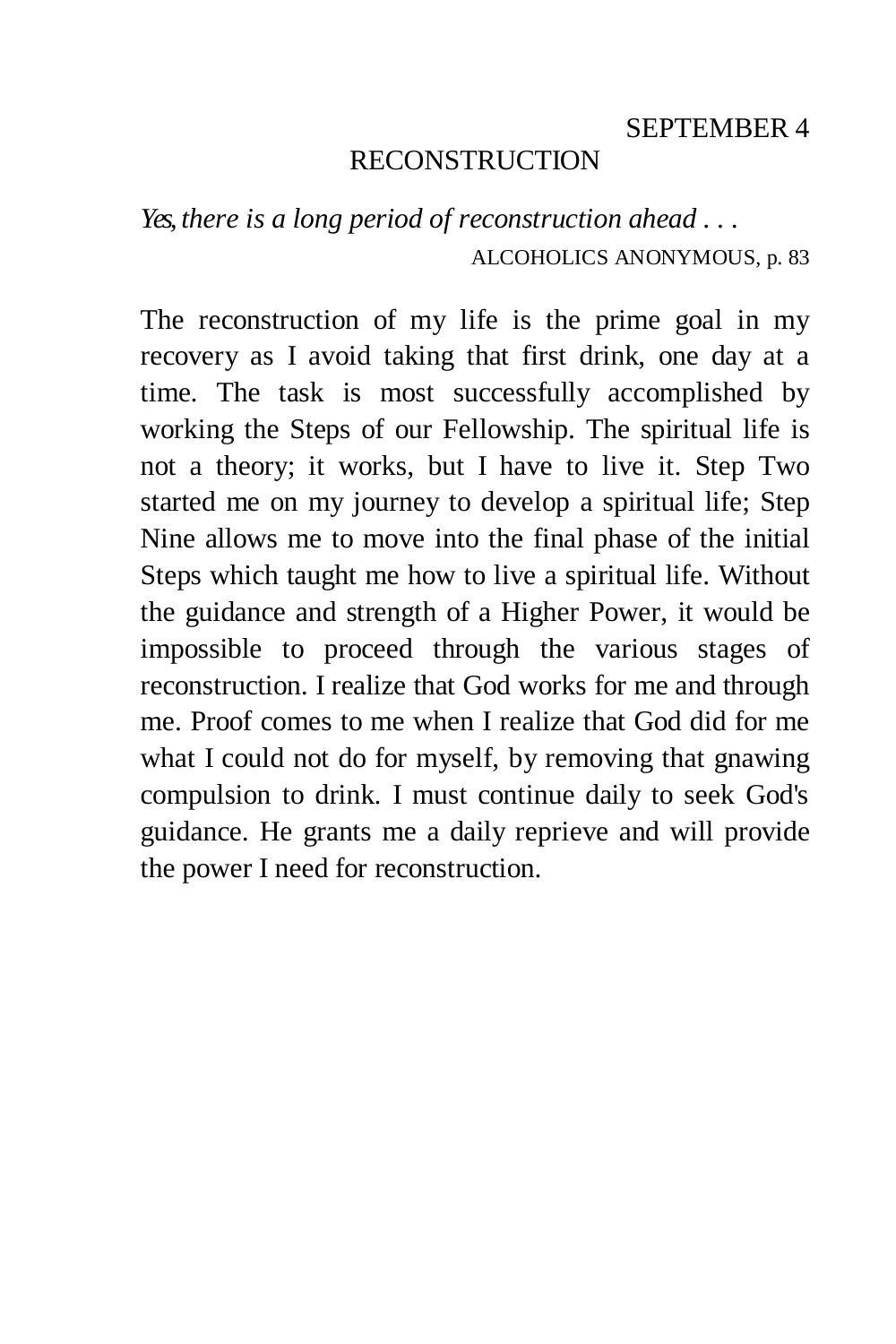## SEPTEMBER 5 EMOTIONAL BALANCE

## *Made direct amends to such people wherever possible, . . .*  TWELVE STEPS AND TWELVE TRADITIONS, p. 83

When I survey my drinking days, I recall many people whom my life touched casually, but whose days I troubled through my anger and sarcasm. These people are untraceable, and direct amends to them are not possible. The only amends I can make to those untraceable individuals, the only "changes for the better" I can offer, are indirect amends made to other people, whose paths briefly cross mine. Courtesy and kindness, regularly practiced, help me to live in emotional balance, at peace with myself.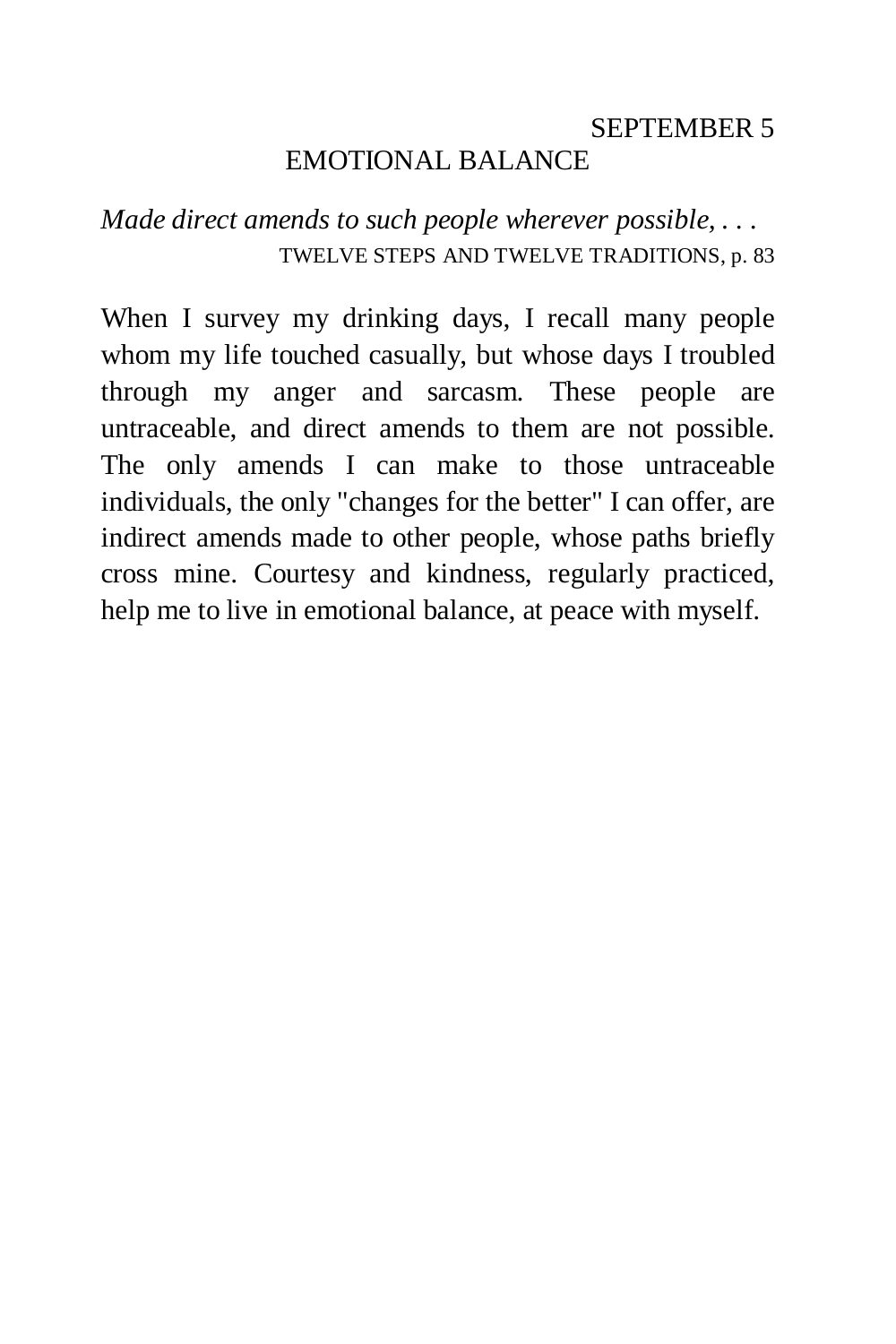### SEPTEMBER 6 REMOVING THREATS TO SOBRIETY

*. . . except when to do so would injure them or others.*  ALCOHOLICS ANONYMOUS, p. 59

Step Nine restores in me a feeling of belonging, not only to the human race but also to the everyday world. First, the Step makes me leave the safety of A.A., so that I may deal with non-A.A. people "out there," on their terms, not mine. It is a frightening but necessary action if I am to get back into life. Second, Step Nine allows me to remove threats to my sobriety by healing past relationships. Step Nine points the way to a more serene sobriety by letting me clear away past wreckage, lest it bring me down.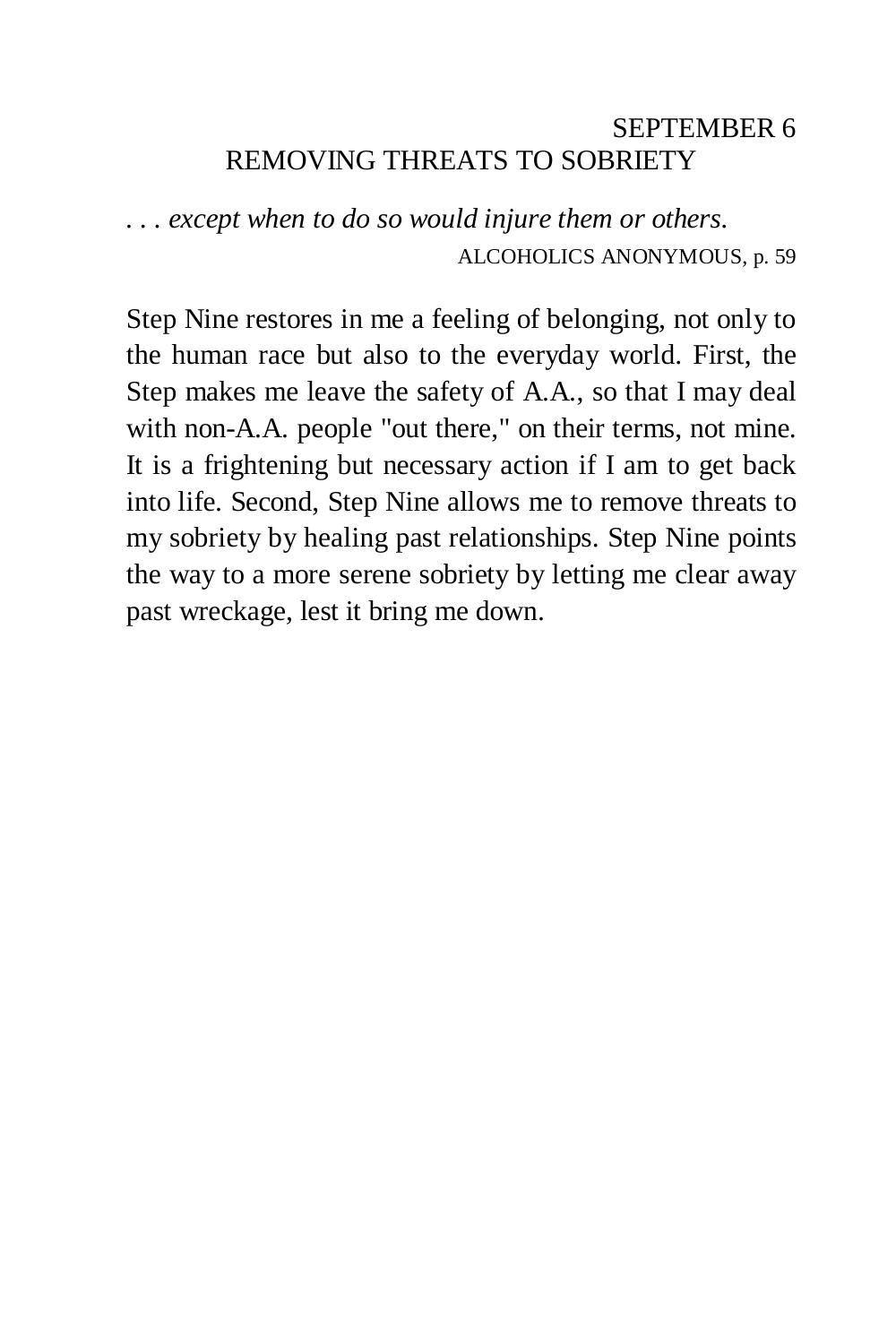### SEPTEMBER 7 "OUR SIDE OF THE STREET"

*We are there to sweep off our side of the street, realizing that nothing worth while can be accomplished until we do so, never trying to tell him what he should do. His faults are not discussed. We stick to our own.* 

ALCOHOLICS ANONYMOUS, pp. 77-78

I made amends to my dad soon after I quit drinking. My words fell on deaf ears since I had blamed him for my troubles. Several months later I made amends to my dad again. This time I wrote a letter in which I did not blame him nor mention his faults. It worked, and at last I understood! My side of the street is all that I'm responsible for and— thanks to God and A.A.—it's clean for today.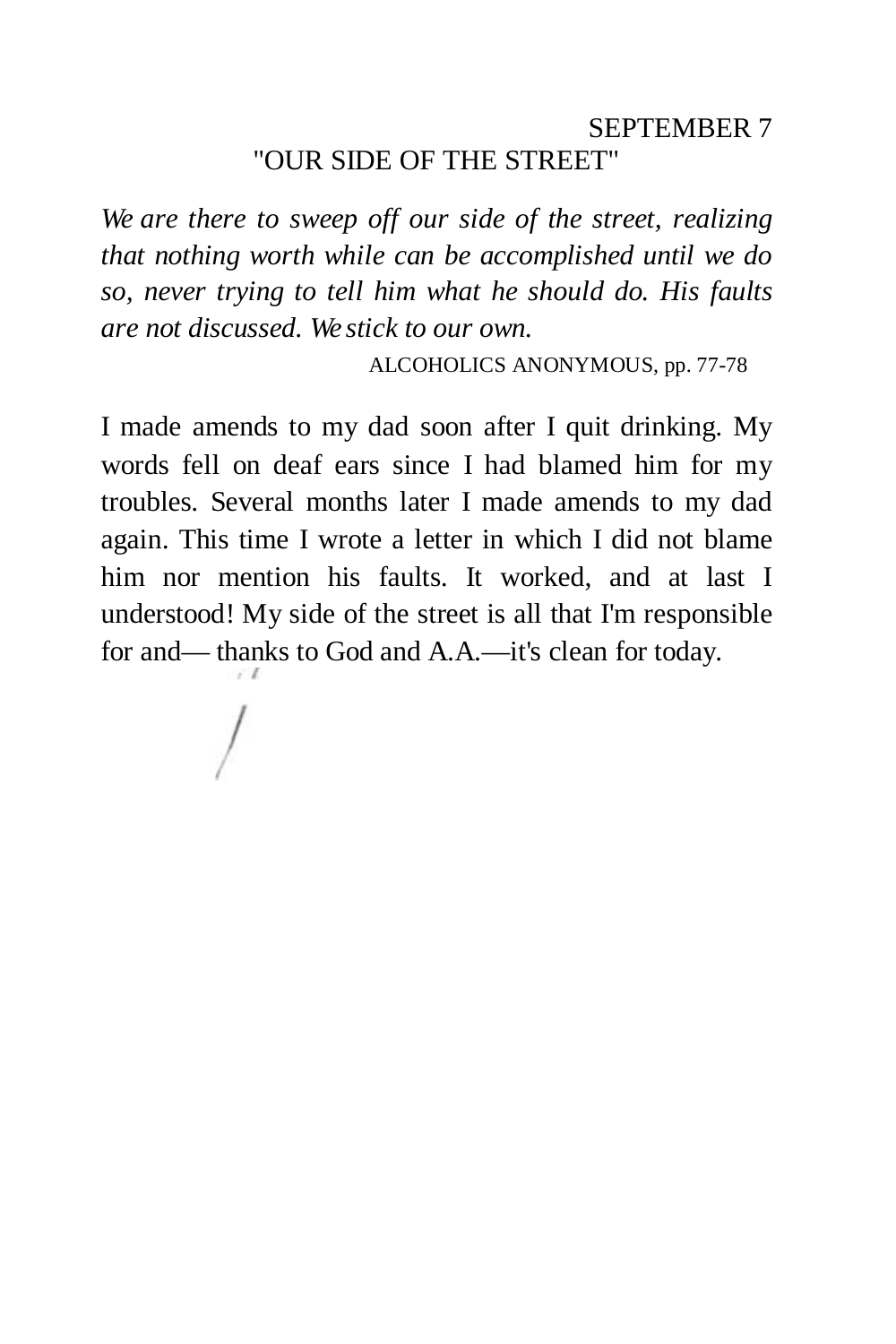### SEPTEMBER 8 "WE ASKED HIS PROTECTION"

*We asked His protection and care with complete abandon.*  ALCOHOLICS ANONYMOUS, p. 59

I could not manage my life alone. I had tried that road and failed. My "ultimate sin" dragged me down to the lowest level I have ever reached and, unable even to function, I accepted the fact that I desperately needed help. I stopped fighting and surrendered entirely to God.

Only then did I start growing! God forgave me. A Higher Power had to have saved me, because the doctors doubted that I would survive. I have forgiven myself now and I enjoy a freedom I have never before experienced. I've opened my heart and mind to Him. The more I learn, the less I know—a humbling fact—but I sincerely want to keep growing. I enjoy serenity, but only when I entrust my life totally to God. As long as I am honest with myself and ask for His help, I can maintain this rewarding existence.

Just for today, I strive to live His will for me— soberly. I thank God that today I can choose not to drink. Today, life is beautiful!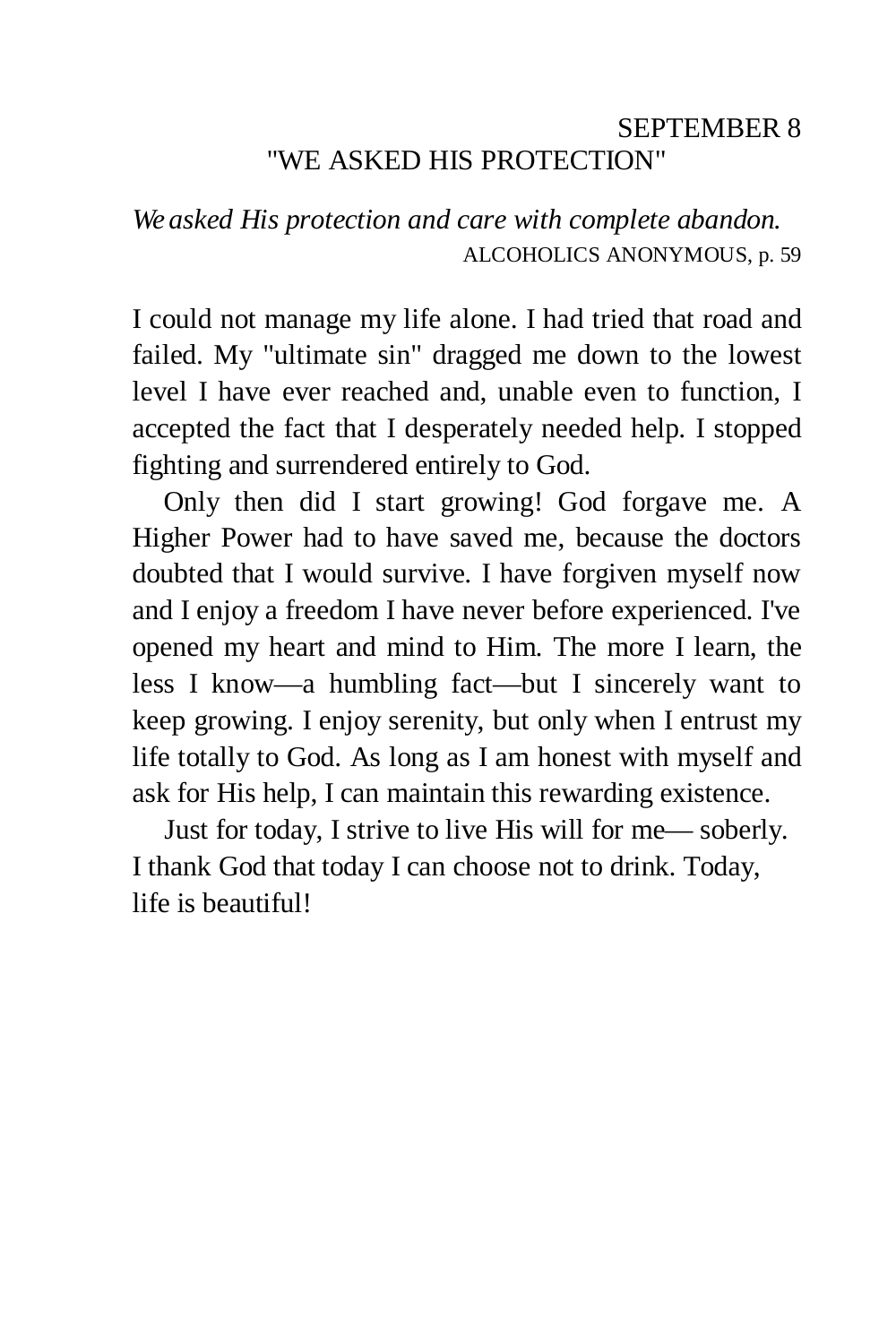#### OPENING NEW DOORS

*They [the Promises] are being fulfilled among us sometimes quickly, sometimes slowly.* 

ALCOHOLICS ANONYMOUS, p. 84

The Promises talked about in this passage are slowly coming to life for me. What has given me hope is putting Step Nine into action. The Step has allowed me to see and set goals for myself in recovery.

Old habits and behaviors die hard. Working Step Nine enables me to close the door on the drunk I was, and to open new avenues for myself as a sober alcoholic. Making direct amends is crucial for me. As I repair relationships and behavior of the past, I am better able to live a sober life!

Although I have some years of sobriety, there are times when the "old stuff" from the past needs to be taken care of, and Step Nine always works, when I work it.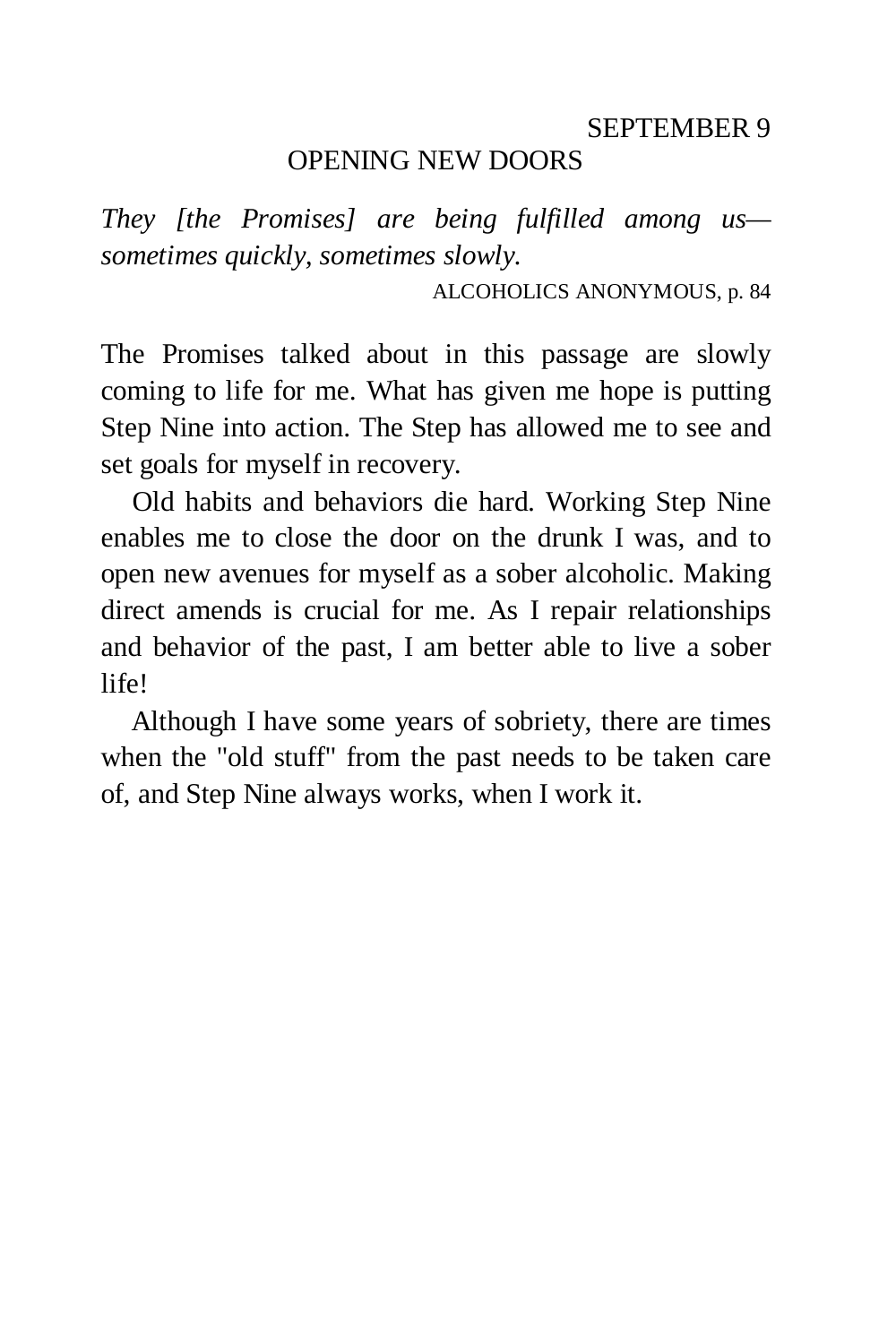## SEPTEMBER 10 RECOVERY BY PROXY?

*They [the Promises] will always materialize if we work for them.* 

ALCOHOLICS ANONYMOUS, p. 84

Sometimes I think: "Making these amends is going too far! No one should have to humble himself like that!" However, it is this very humbling of myself that brings me that much closer to the sunlight of the spirit. A.A. is the only hope I have if I am to continue healing and gain a life of happiness, friendship and harmony.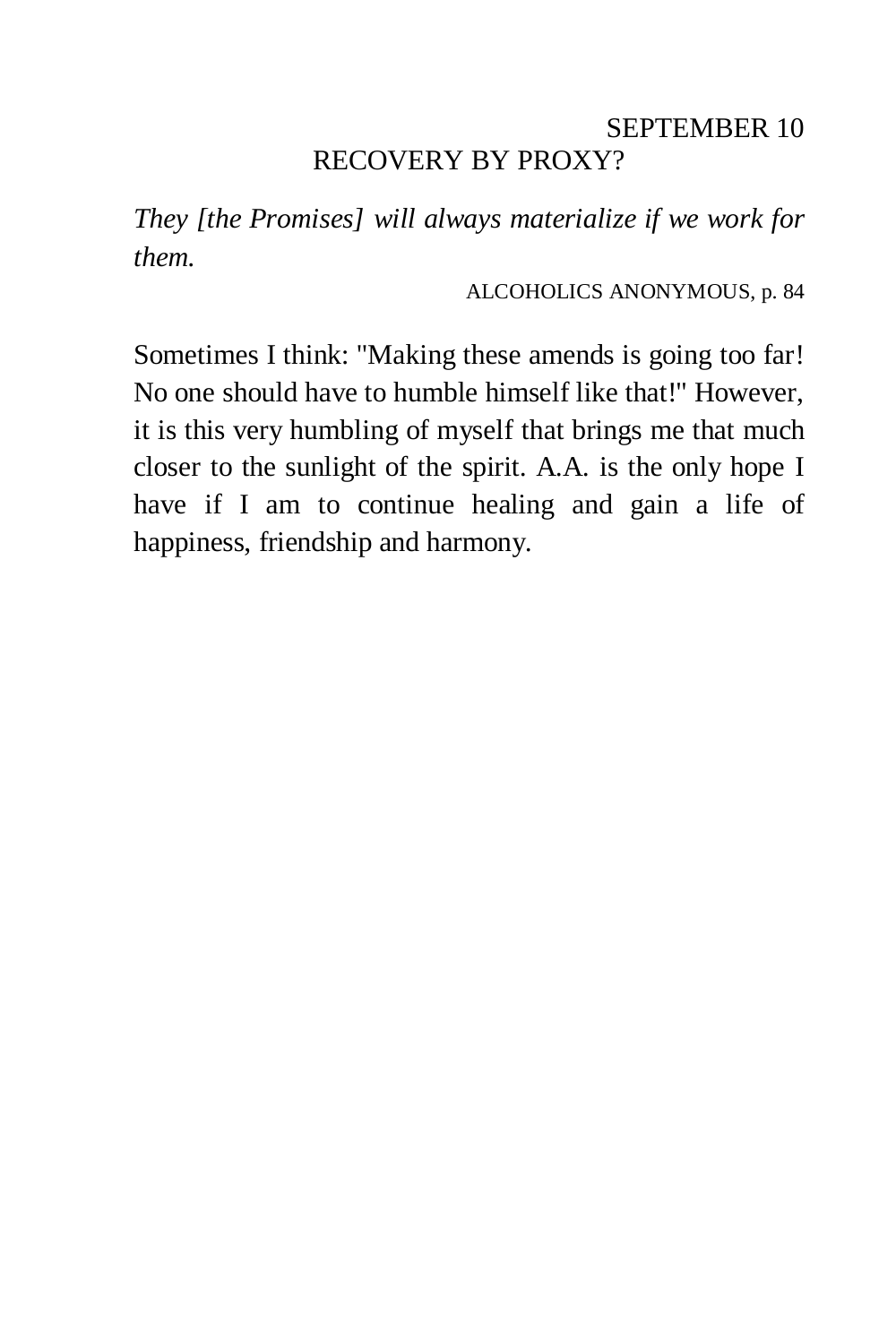### MAKING AMENDS

*Above all, we should try to be absolutely sure that we are not delaying because we are afraid.* 

TWELVE STEPS AND TWELVE TRADITIONS, p. 87

To have courage, to be unafraid, are gifts of my recovery. They empower me to ask for help and to go forth in making my amends with a sense of dignity and humility. Making amends may require a certain amount of honesty that I feel I lack, yet with the help of God and the wisdom of others, I can reach within and find the strength to act. My amends may be accepted, or they may not, but after they are completed I can walk with a sense of freedom and know that, for today, I am responsible.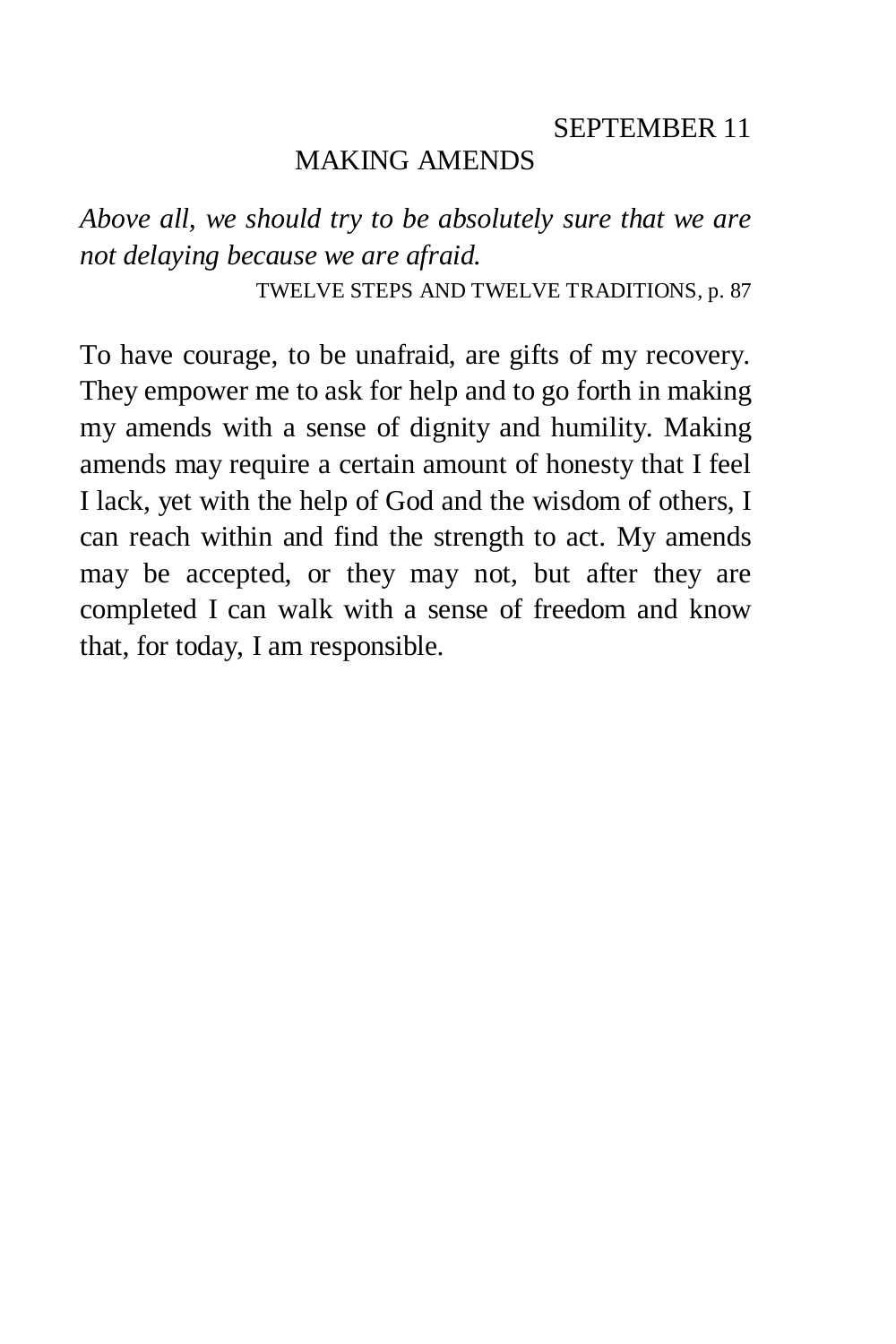#### I AM RESPONSIBLE

*For the readiness to take the full consequences of our past acts, and to take responsibility for the well-being of others at the same time, is the very spirit of Step Nine.* 

TWELVE STEPS AND TWELVE TRADITIONS, p. 87

In recovery, and through the help of Alcoholics Anonymous, I learn that the very thing I fear is my freedom. It comes from my tendency to recoil from taking responsibility for anything: I deny, I ignore, I blame, I avoid. Then one day, I look, I admit, I accept. The freedom, the healing and the recovery I experience is in the looking, admitting and accepting. I learn to say, "Yes, I am responsible." When I can speak those words with honesty and sincerity, then I am free.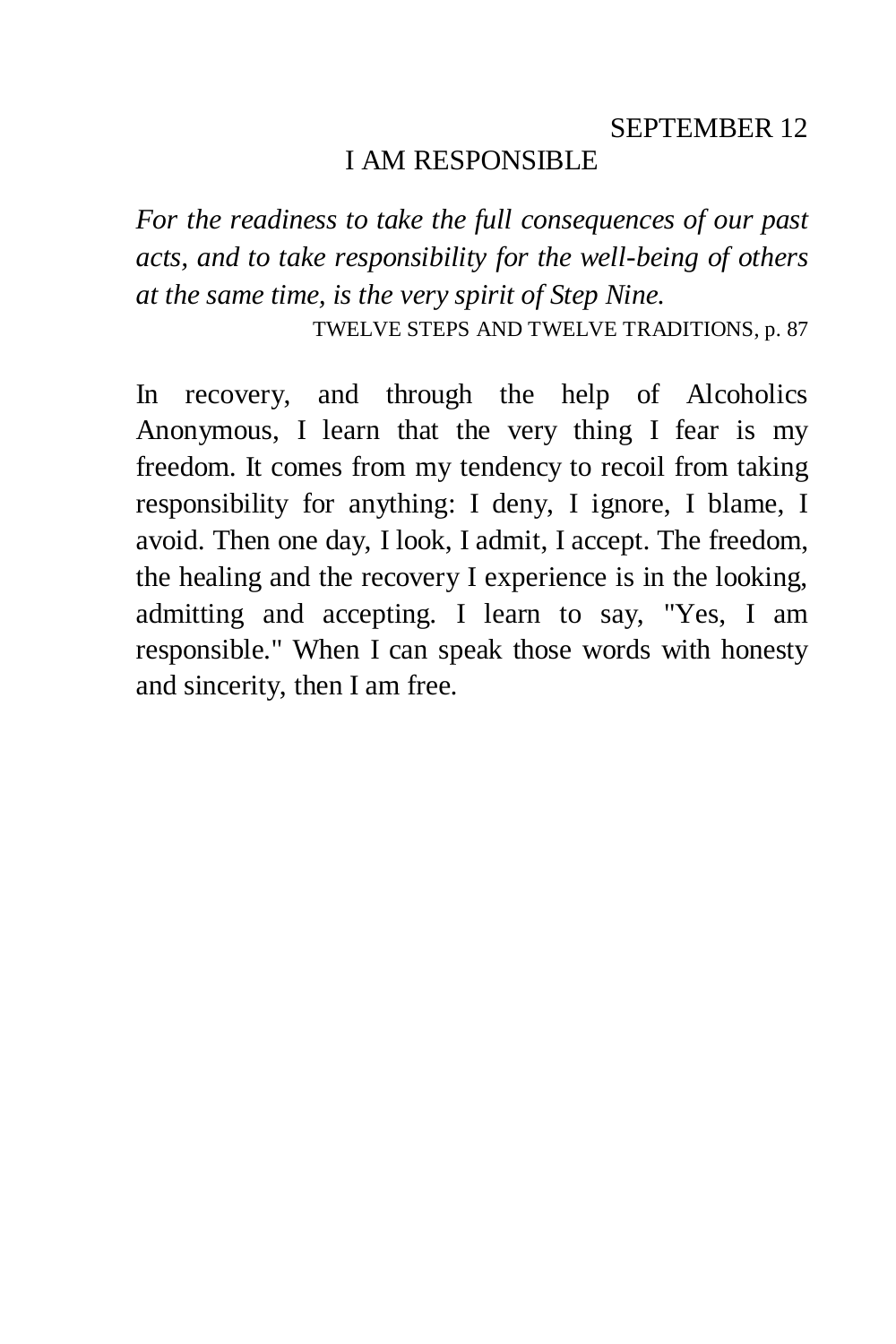### SEPTEMBER 13 REPAIRING THE DAMAGE

*Good judgment, a careful sense of timing courage and prudence—these are the qualities we shall need when we take Step Nine.* 

TWELVE STEPS AND TWELVE TRADITIONS, p. 83

To make amends can be viewed two ways: first, that of repairing damage, for if I have damaged my neighbor's fence, I "make a mend," and that is a direct amend; the second way is by modifying my behavior, for if my actions have harmed someone, I make a daily effort to cause no further harm. I "mend my ways," and that is an indirect amend. Which is the best approach? The only right approach, provided that I am causing no further harm in so doing, is to do both. If harm is done, then I simply "mend my ways." To take action in this manner assures me of making honest amends.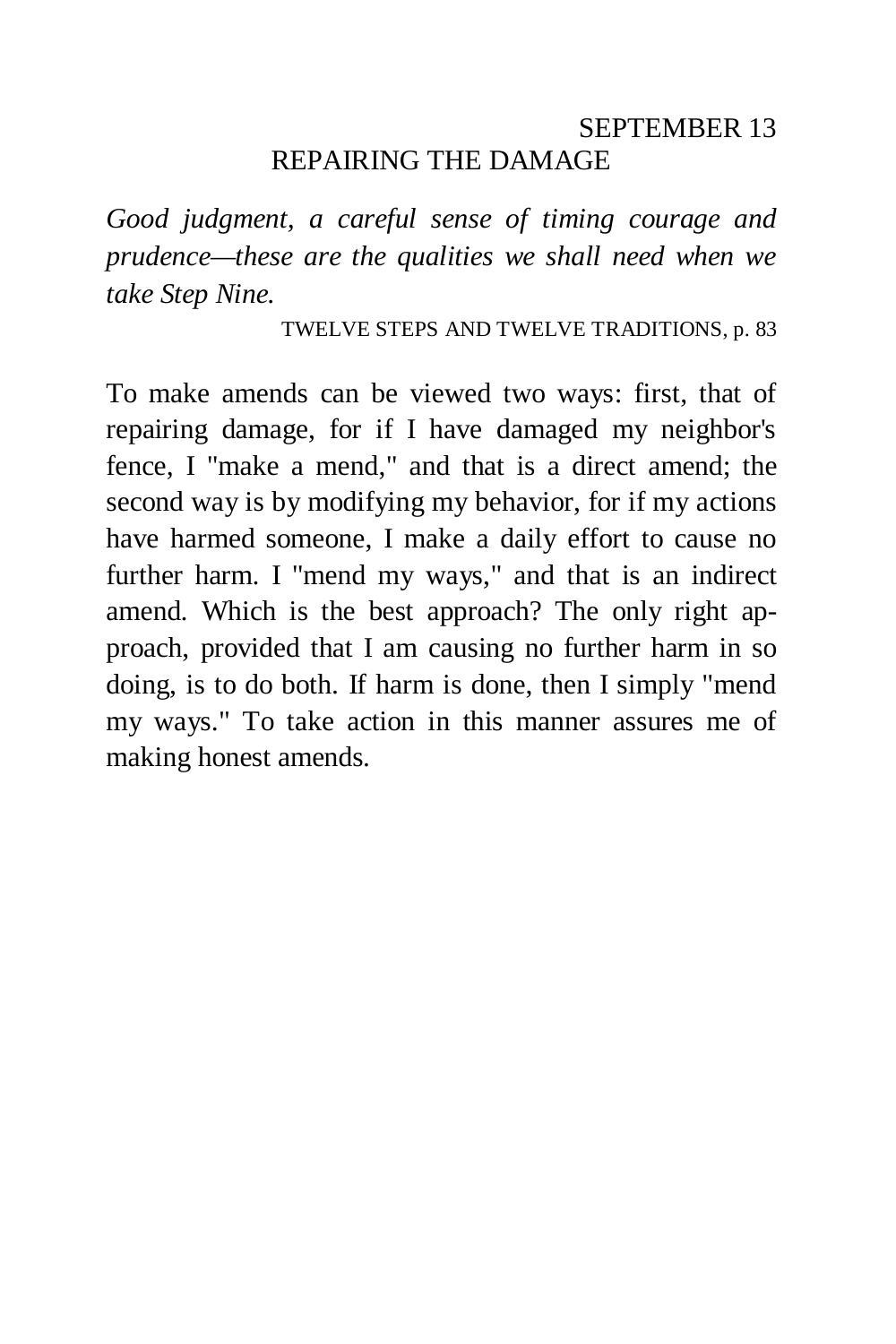## PEACE OF MIND

*Do we lay the matter before our sponsor or spiritual adviser, earnestly asking God's help and guidance meanwhile resolving to do the right thing when it becomes clear, cost what it may?* 

TWELVE STEPS AND TWELVE TRADITIONS, pp. 86-87

My belief in a Higher Power is an essential part of my work on Step Nine; forgiveness, timing, and right motives are the other ingredients. My willingness to do the Step is a growing experience that opens the door for new and honest relationships with the people I have harmed. My responsible action brings me closer to the spiritual principles of the program—love and service. Peace of mind, serenity, and a stronger faith are sure to follow.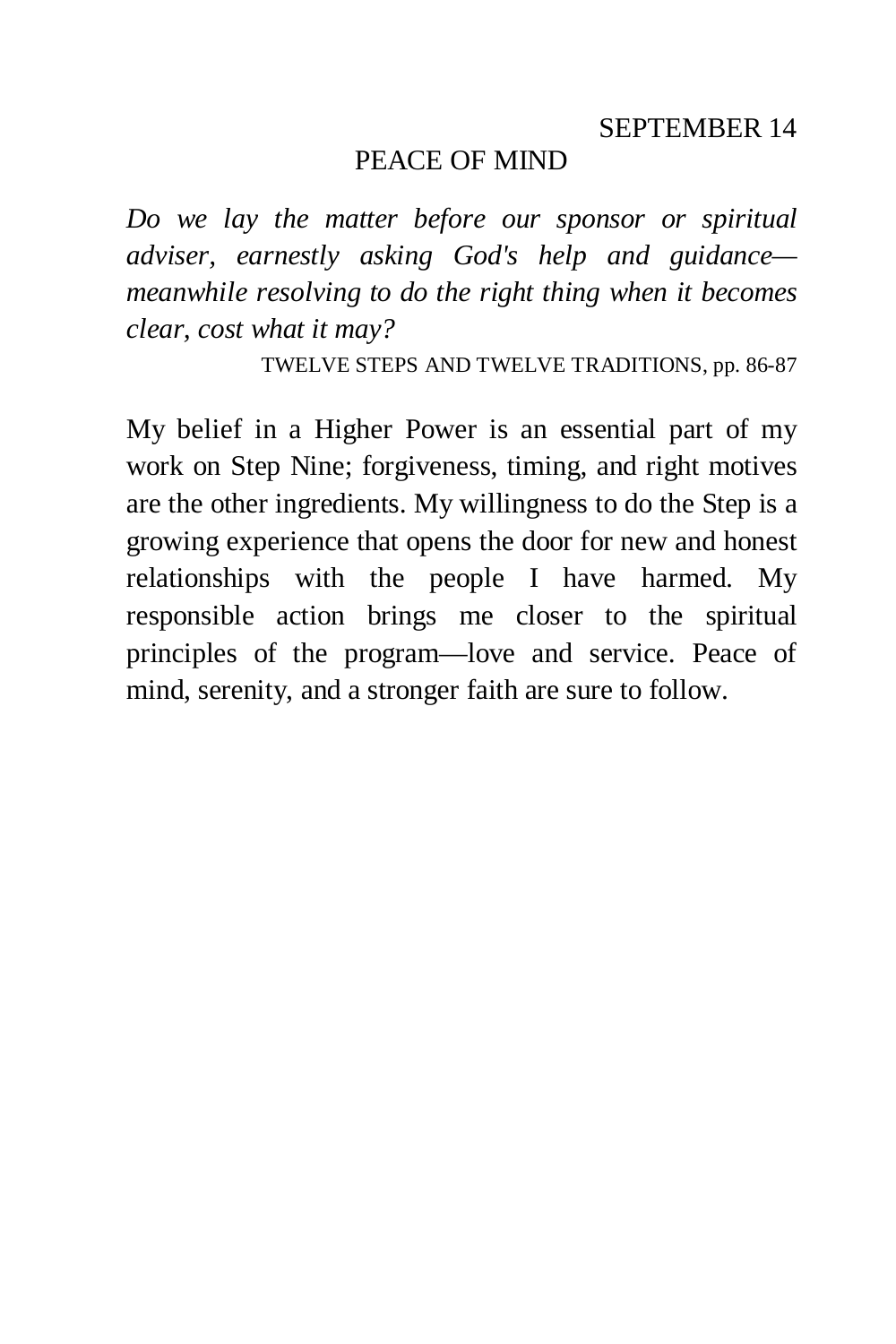#### A NEW LIFE

*Yes, there is a substitute and it is vastly more than that. It is a fellowship in Alcoholics Anonymous. . . . Life will mean something at last* 

ALCOHOLICS ANONYMOUS, p. 152

Life is better without alcohol. A.A. and the presence of a Higher Power keeps me sober, but the grace of God does even better; it brings service into my life. Contact with the A.A. program teaches me a new and greater understanding of what Alcoholics Anonymous is and what it does, but most importantly, it helps to show me who I am: an alcoholic who needs the constant experience of the Alcoholics Anonymous program so that I may live a life given to me by my Higher Power.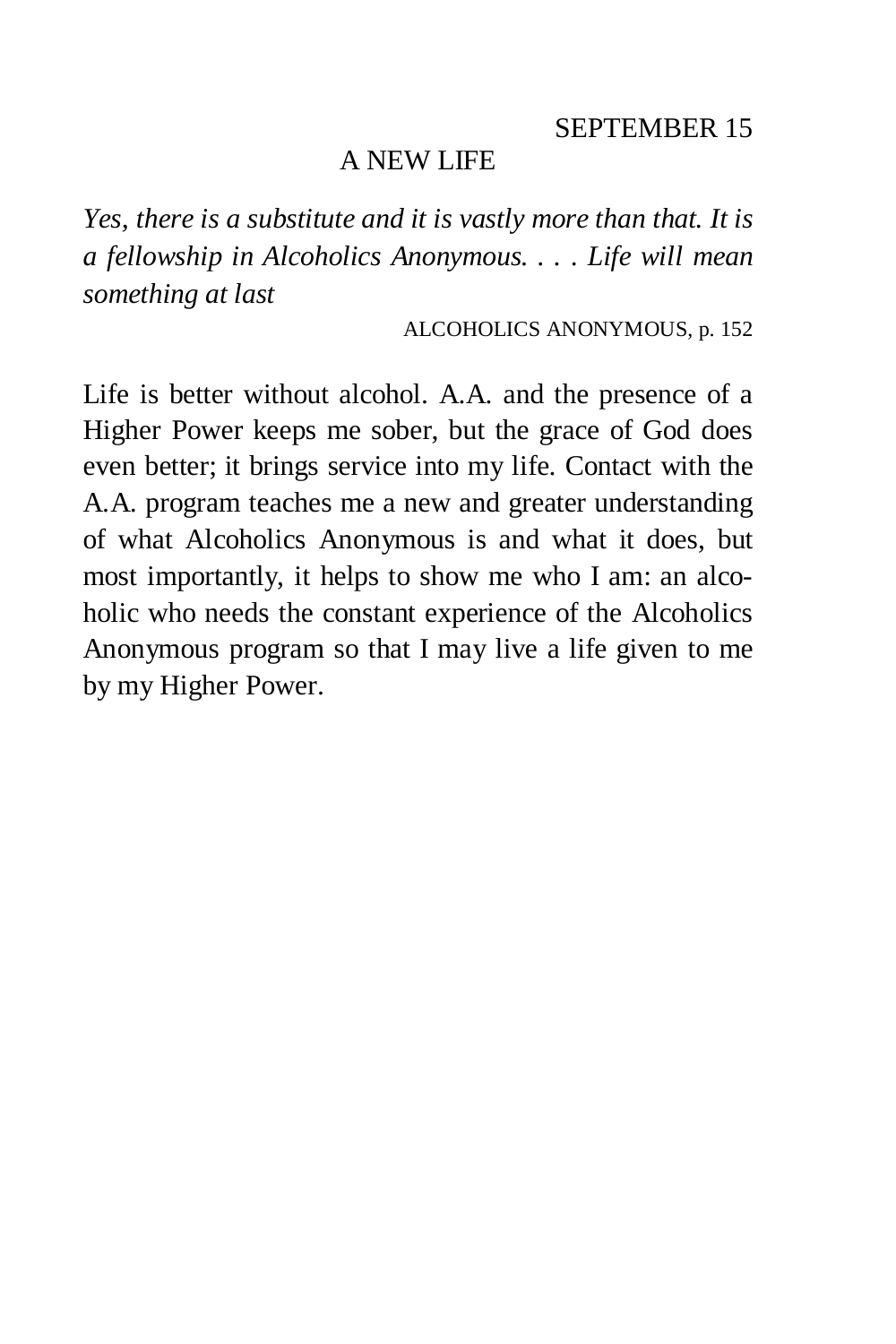### SEPTEMBER 16 WE STAND—OR FALL—TOGETHER

*. . . no society of men and women ever had a more urgent*  need *for continuous effectiveness and permanent unity. We alcoholics see that we must work together and hang together, else most of us will finally die alone.* 

ALCOHOLICS ANONYMOUS, p. 562

Just as the Twelve Steps of A.A. are written in a specific sequence for a reason, so it is with the Twelve Traditions. The First Step and the First Tradition attempt to instill in me enough humility to allow me a chance at survival. Together they are the basic foundation upon which the Steps and Traditions that follow are built. It is a process of ego deflation which allows me to grow as an individual through the Steps, and as a contributing member of a group through the Traditions. Full acceptance of the First Tradition allows me to set aside personal ambitions, fears and anger when they are in conflict with the common good, thus permitting me to work with others for our mutual survival. Without Tradition One I stand little chance of maintaining the unity required to work with others effectively, and I also stand to lose the remaining Traditions, the Fellowship, and my life.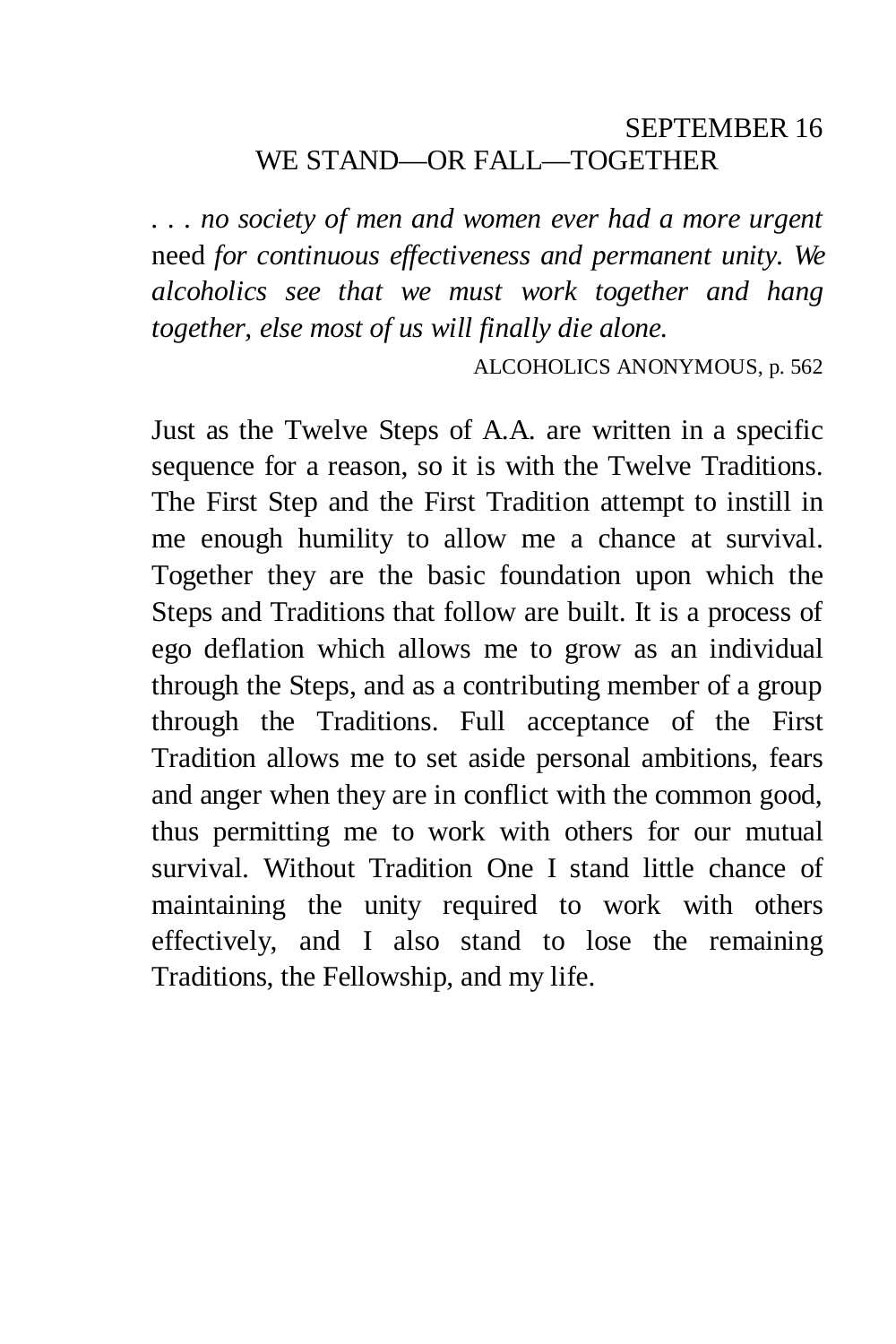### SEPTEMBER 17 FREEDOM FROM FEAR

*When, with God's help, we calmly accepted our lot, then we found we could live at peace with ourselves and show others who still suffered the same fears that they could get over them, too. We found that freedom from fear was more important than freedom from want.* 

TWELVE STEPS AND TWELVE TRADITIONS, p. 122

Material values ruled my life for many years during my active alcoholism. I believed that all of my possessions would make me happy, yet I still felt bankrupt after I obtained them. When I first came into A.A., I found out about a new way of living. As a result of learning to trust others, I began to believe in a power greater than myself. Having faith freed me from the bondage of self. As material gains were replaced by the gifts of the spirit, my life became manageable. I then chose to share my experiences with other alcoholics.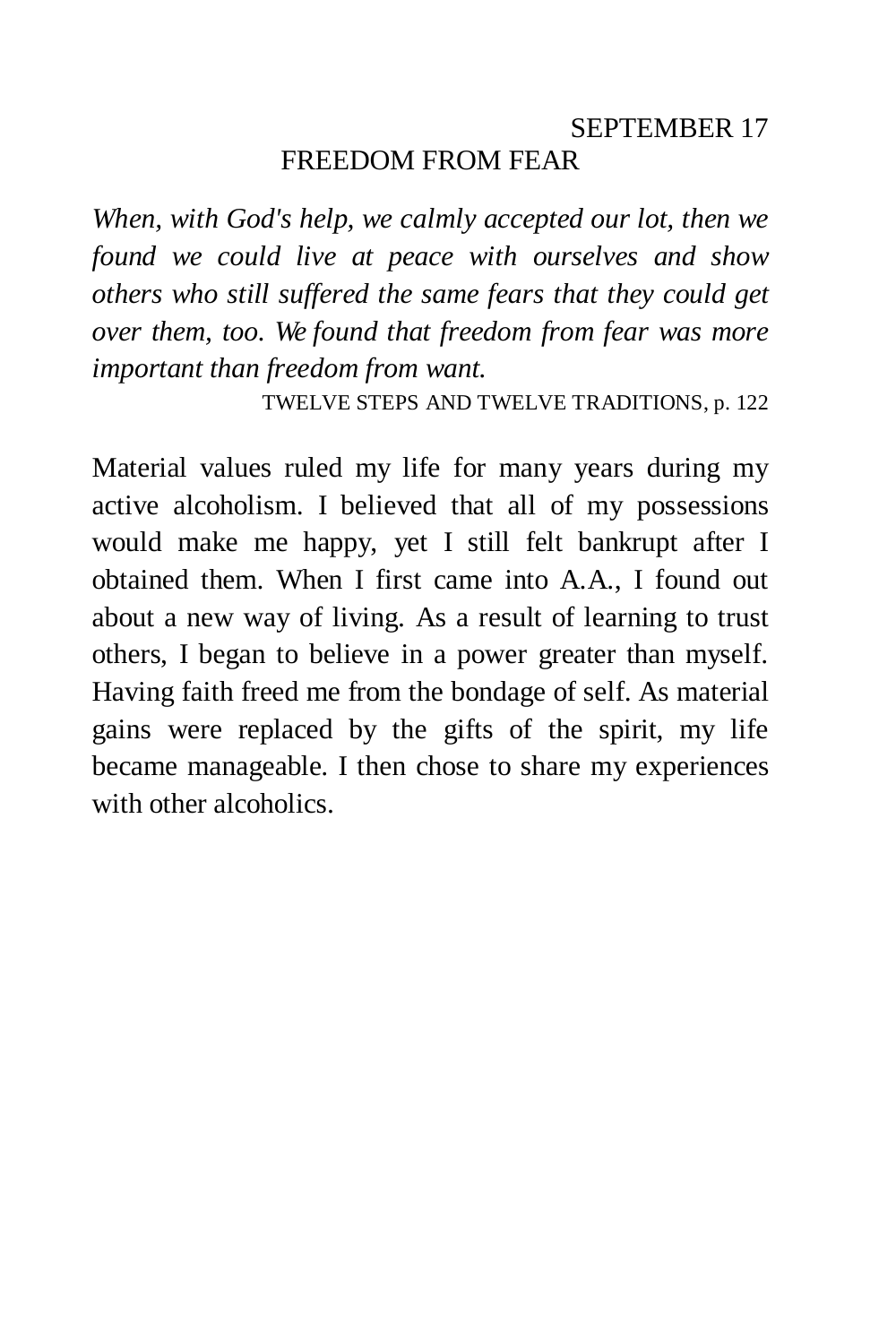### SEPTEMBER 18 LOVED BACK TO RECOVERY

*Our whole treasured philosophy of self-sufficiency had to be cast aside. This had not been done with old-fashioned willpower; it was instead a matter of developing the willingness to* accept *these new facts of living. We neither ran nor fought. But* accept *we did And then we were free.*  BEST OF THE GRAPEVINE, Vol. I, p. 198

I can be free of my old enslaving self. After a while I recognize, and believe in, the good within myself. I see that I have been loved back to recovery by my Higher Power, who envelops me. My Higher Power becomes that source of love and strength that is performing a continuing miracle in me. I am sober . . . and I am grateful.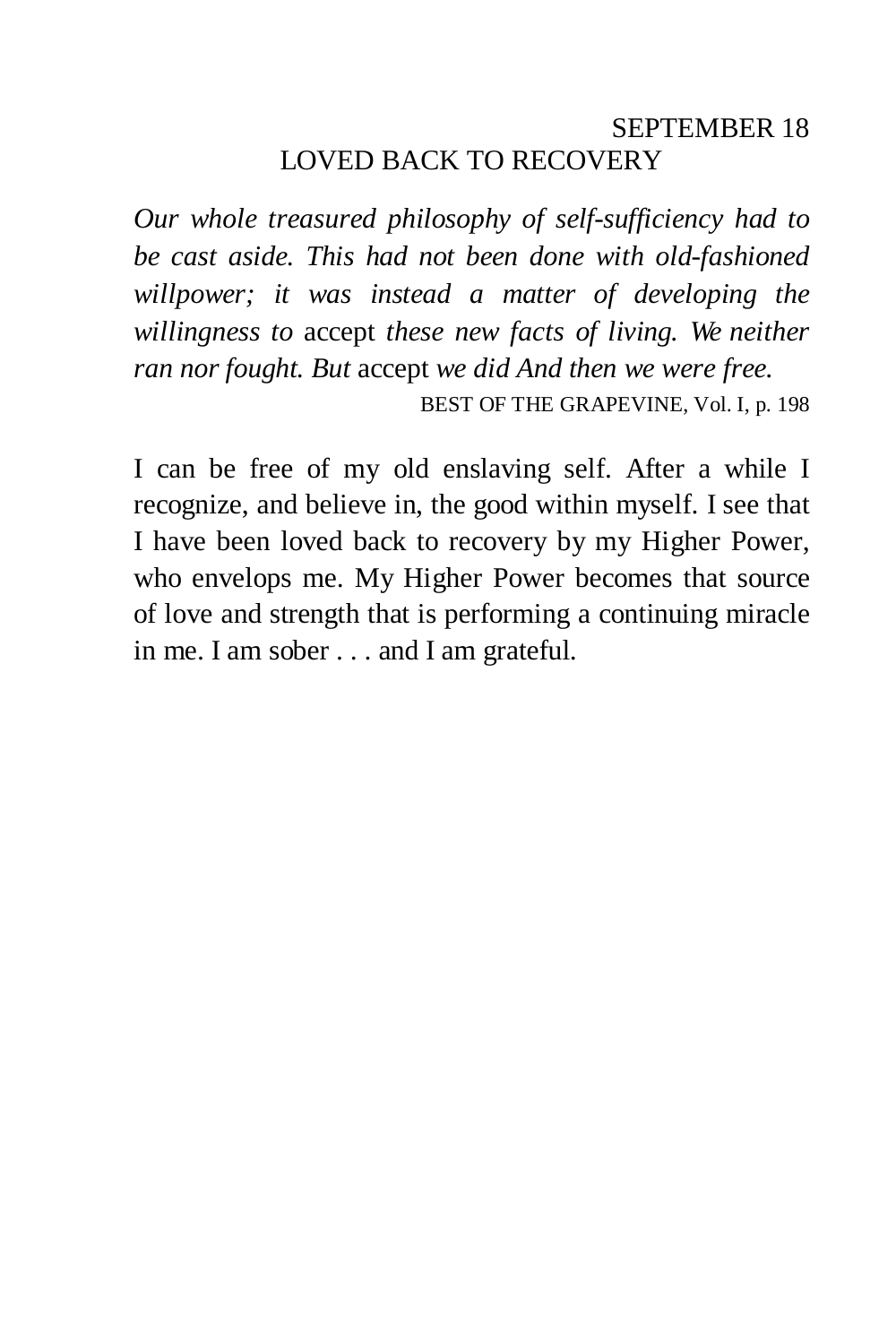#### ACCEPTANCE

*We admitted we couldn't lick alcohol with our own remaining resources, and so we accepted the further fact that dependence upon a Higher Power (if only our A.A group) could do this hitherto impossible job. The moment we were able to accept these facts fully, our release from the alcohol compulsion had begun.* 

AS BILL SEES IT, p. 109

Freedom came to me only with my acceptance that I could turn my will and my life over to the care of my Higher Power, whom I call God. Serenity seeped into the chaos of my life when I accepted that what I was going through was life, and that God would help me through my difficulties and much more, as well. Since then He has helped me through all of my difficulties! When I accept situations as they are, not as I wish them to be, then I can begin to grow and have serenity and peace of mind.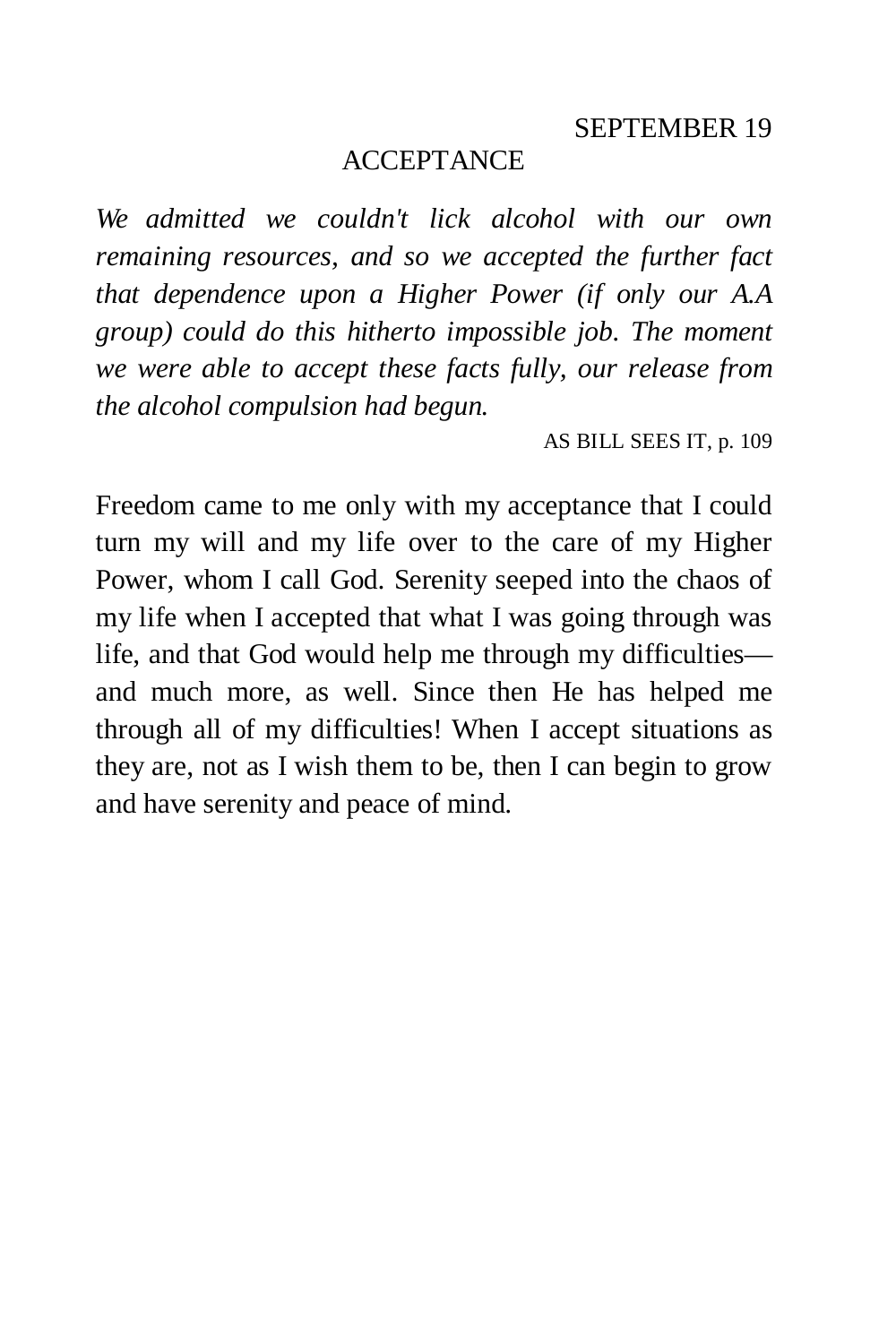#### H.P. AS GUIDE

*See to it that your relationship with Him is right, and great events will come to pass for you and countless others. This is the Great Fact for us.* 

ALCOHOLICS ANONYMOUS, p. 164

Having a right relationship with God seemed to be an impossible order. My chaotic past had left me filled with guilt and remorse and I wondered how this "God business" could work. A.A. told me that I must turn my will and my life over to the care of God, as I understand Him. With nowhere else to turn, I went down on my knees and cried, "God, I can't do this. Please help me!" It was when I admitted my powerlessness that a glimmer of light began to touch my soul, and then a willingness emerged to let God control my life. With Him as my guide, great events began to happen, and I found the beginning of sobriety.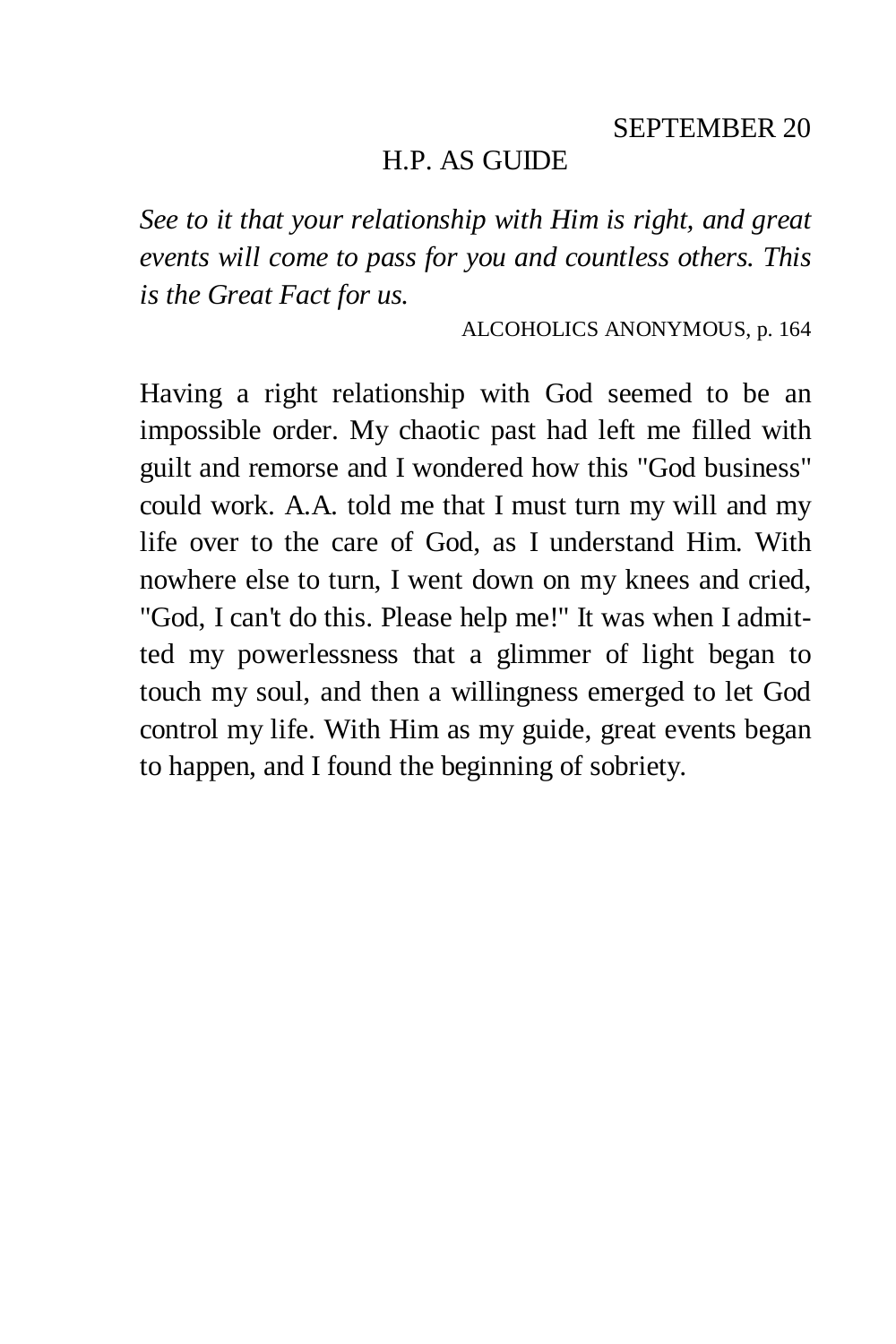### SEPTEMBER 21 THE LAST PROMISE

*We will suddenly realize that God is doing for us what we could not do for ourselves.* 

ALCOHOLICS ANONYMOUS, p. 84

The last Promise in the Big Book came true for me on the very first day of sobriety. God kept me sober that day, and on every other day I allowed Him to operate in my life. He gives me the strength, courage and guidance to meet my responsibilities in life so that I am then able to reach out and help others stay sober and grow. He manifests within me, making me a channel of His word, thought and deed. He works with my inner self, while I produce in the outer world, for He will not do for me what I can do for myself. I must be willing to do His work, so that He can function through me successfully.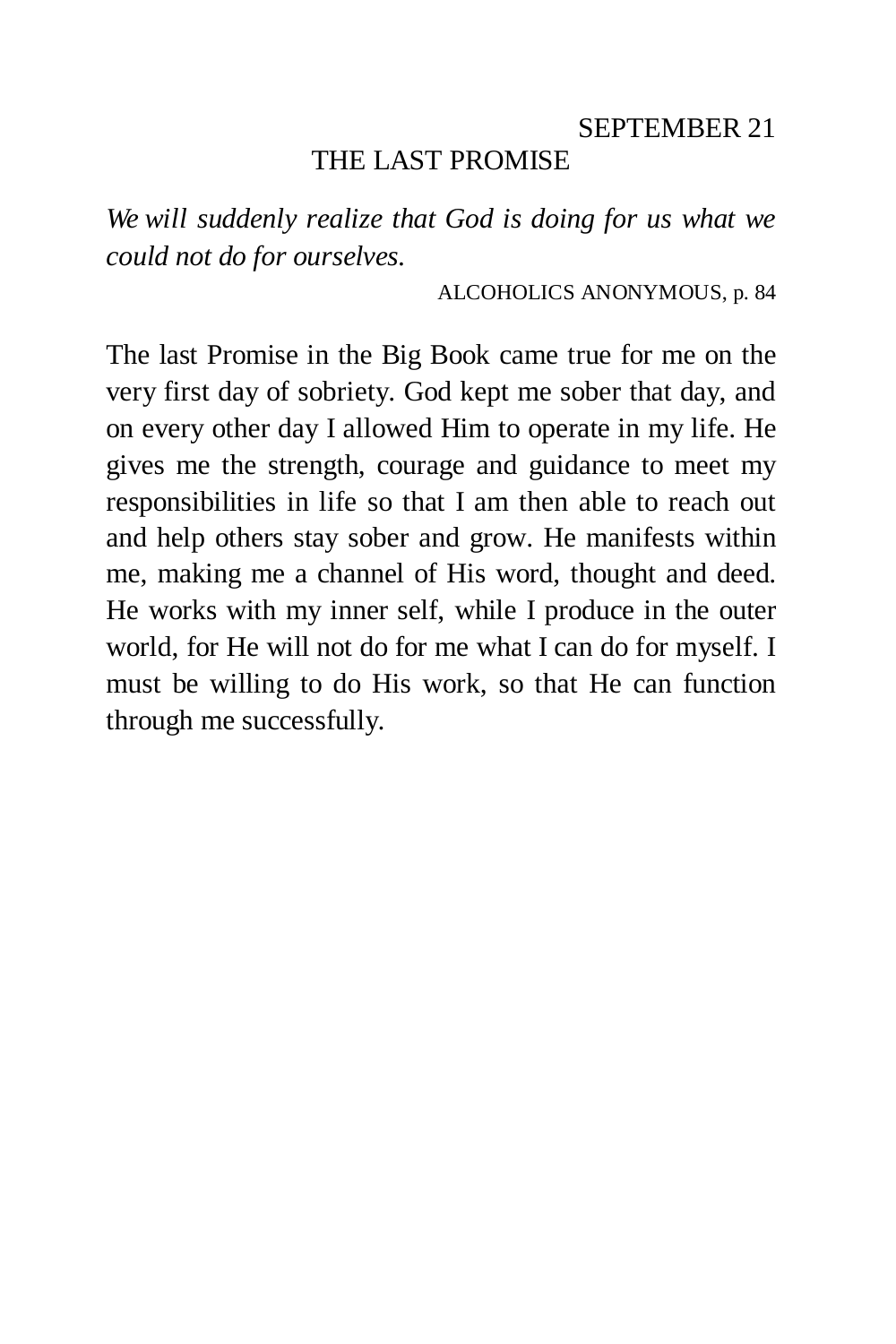### SEPTEMBER 22 A "LIMITLESS LODE"

*Like a gaunt prospector, belt drawn in over the last ounce of food, our pick struck gold. Joy at our release from a lifetime of frustration knew no bounds. Father feels he has struck something better than gold. For a time he may try to hug the new treasure to himself. He may not see at once that he has barely scratched a limitless lode which will pay dividends only if he mines it for the rest of his life and insists on giving away the entire product.* 

ALCOHOLICS ANONYMOUS, pp. 128-29

When I talk with a newcomer to A.A., my past looks me straight in the face. I see the pain in those hopeful eyes, I extend my hand, and then the miracle happens: / become healed. My problems vanish as I reach out to this trembling soul.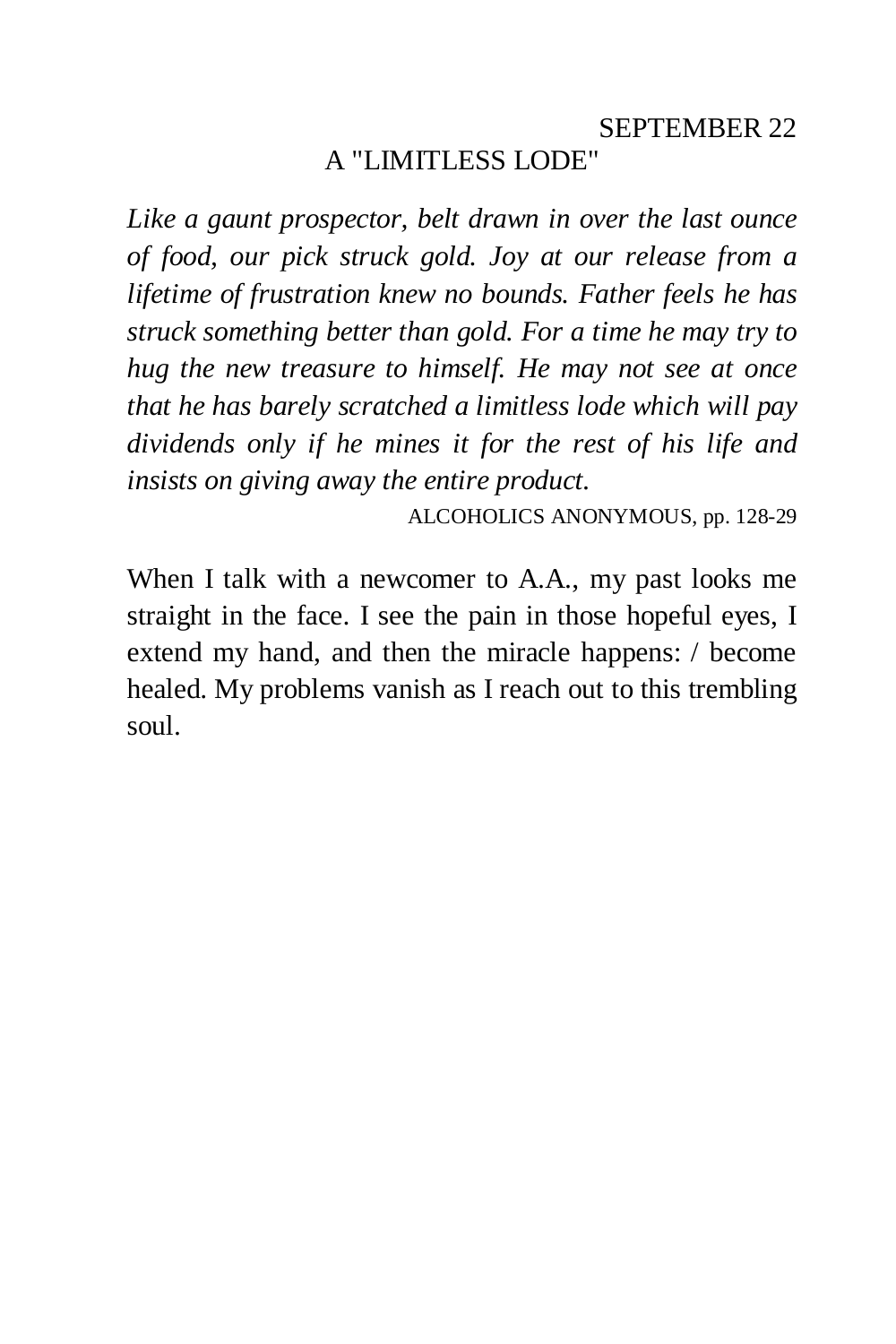### SEPTEMBER 23 "I WAS AN EXCEPTION"

*He [Bill W.] said to me, gently and simply, "Do you think that you are one of us?"* 

ALCOHOLICS ANONYMOUS, p. 413

During my drinking life I was convinced I was an exception. I thought I was beyond petty requirements and had the right to be excused. I never realized that the dark counterbalance of my attitude was the constant feeling that I did not "belong." At first, in A.A., I identified with others only as an alcoholic. What a wonderful awakening for me it has been to realize that, if human beings were doing the best they could, then so was I! All of the pains, confusions and joys they feel are not exceptional, but part of my life, just as much as anybody's.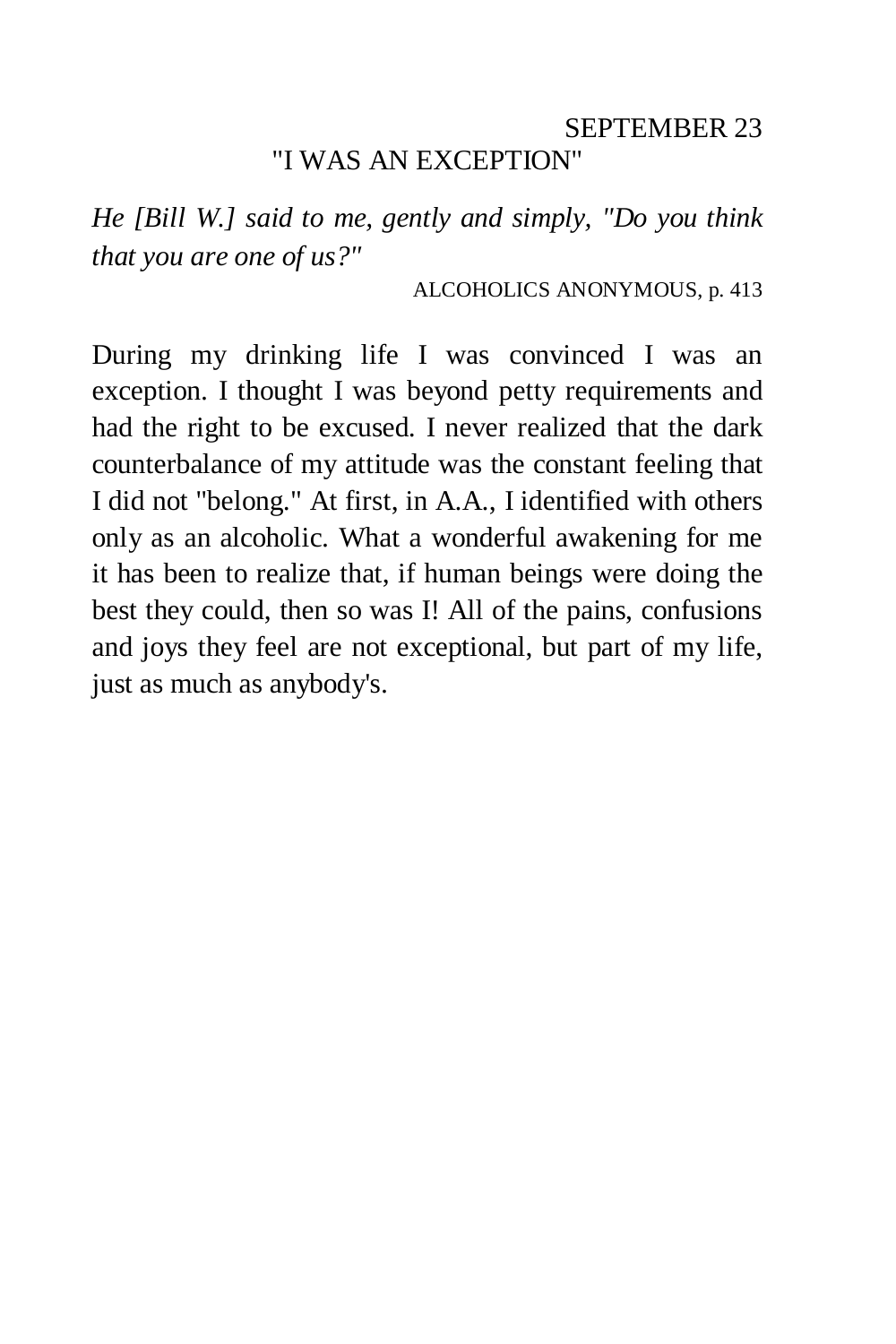#### VIGILANCE

*We have seen the truth demonstrated again and again: "Once an alcoholic, always an alcoholic" Commencing to drink after a period of sobriety, we are in a short time as bad as ever. If we are planning to stop drinking, there must be no reservation of any kind, nor any lurking notion that someday we will be immune to alcohol* 

ALCOHOLICS ANONYMOUS, p. 33

Today I am an alcoholic. Tomorrow will be no different. My alcoholism lives within me now and forever. I must never forget what I am. Alcohol will surely kill me if I fail to recognize and acknowledge my disease on a daily basis. I am not playing a game in which a loss is a temporary setback. I am dealing with my disease, for which there is no cure, only daily acceptance and vigilance.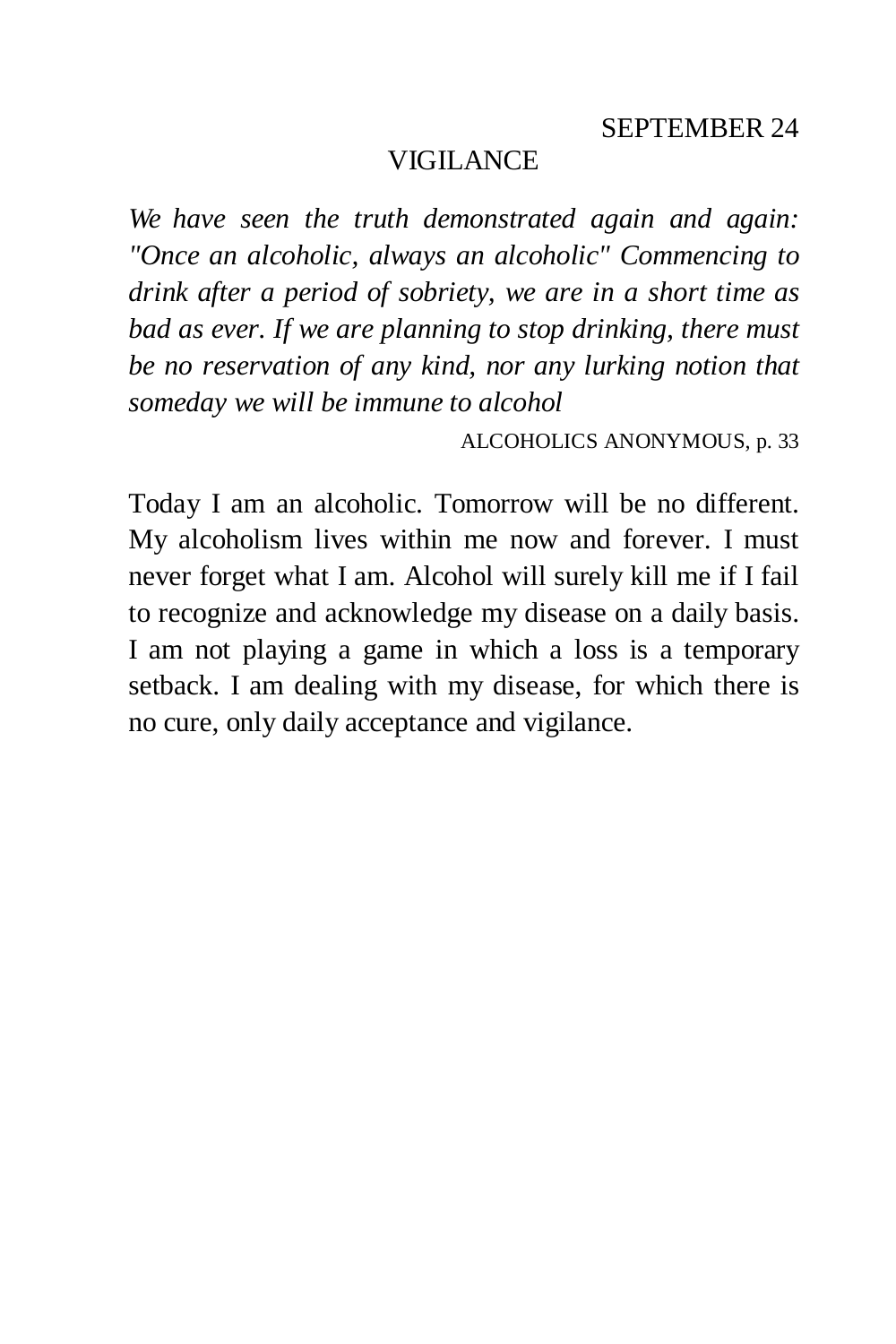### SEPTEMBER 25 FIRST THINGS FIRST

*Some of us have taken very hard knocks to learn this truth: Job or no job—wife or no wife—we simply do not stop drinking so long as we place dependence upon other people ahead of dependence on God.* 

ALCOHOLICS ANONYMOUS, p. 98

Before coming to A.A., I always had excuses for taking a drink: "She said . . . ," "He said "I got fired yesterday," "I got a great job today." No area of my life could be good if I drank again. In sobriety my life gets better each day. I must always remember not to drink, to trust God, and to stay active in A.A. Am I putting anything before my sobriety, God, and A.A. today?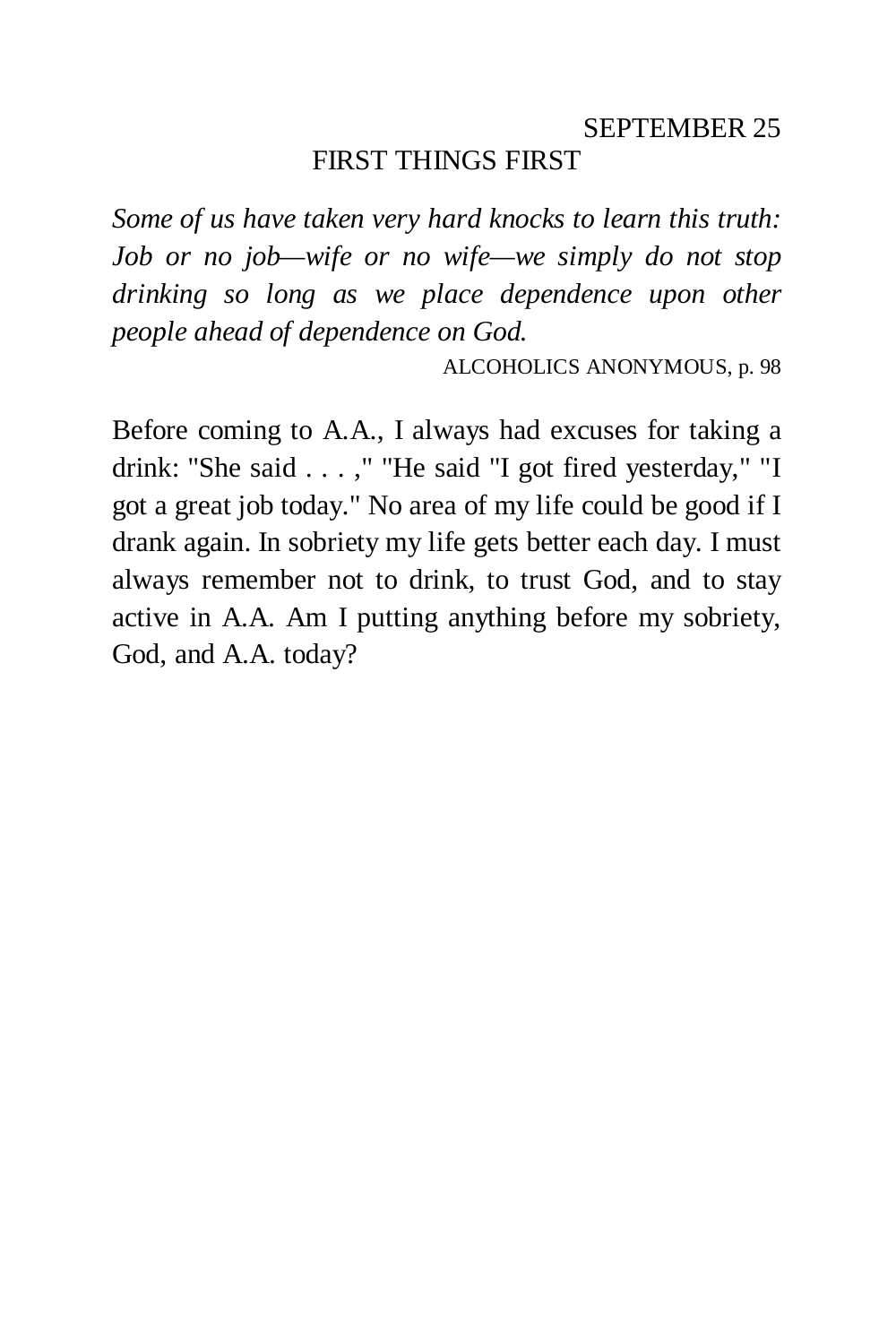#### OUR CHILDREN

*The alcoholic may find it hard to re-establish friendly relations with his children. . . . In time they will see that he is a new man and in their own way they will let him know it. . . . From that point on, progress will be rapid. Marvelous results often follow such a reunion.* 

ALCOHOLICS ANONYMOUS, p. 134

While on the road to recovery I received a gift that could not be purchased. It was a card from my son in college, saying, "Dad, you can't imagine how glad I am that everything is okay. Happy Birthday, I love you." My son had told me that he loved me before. It had been during the previous Christmas holidays, when he had said to me, while crying, "Dad, I love you! Can't you see what you're doing to yourself?" I couldn't. Choked with emotion, I had cried, but this time, when I received my son's card, my tears were tears of joy, not desperation.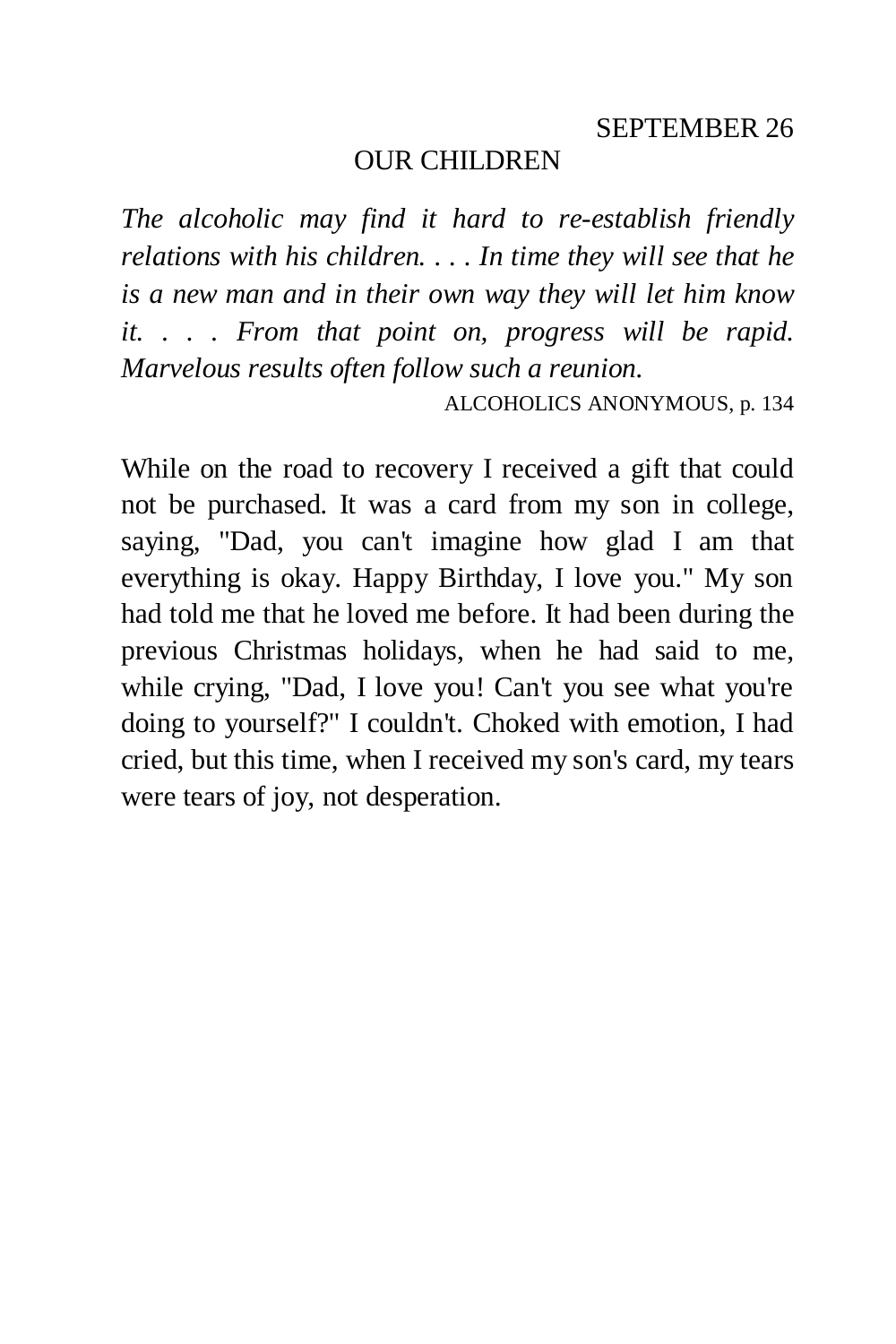## SEPTEMBER 27 WITHOUT RESERVATION

*When brimming with gratitude, one's heartbeat must surely result in outgoing love, . . .* 

AS BILL SEES IT, p. 37

While practicing service to others, if my successes give rise to grandiosity, I must reflect on what brought me to this point. What has been given joyfully, with love, must be passed on without reservation and without expectation. For as I grow, I find that no matter how much I give with love, I receive much more in spirit.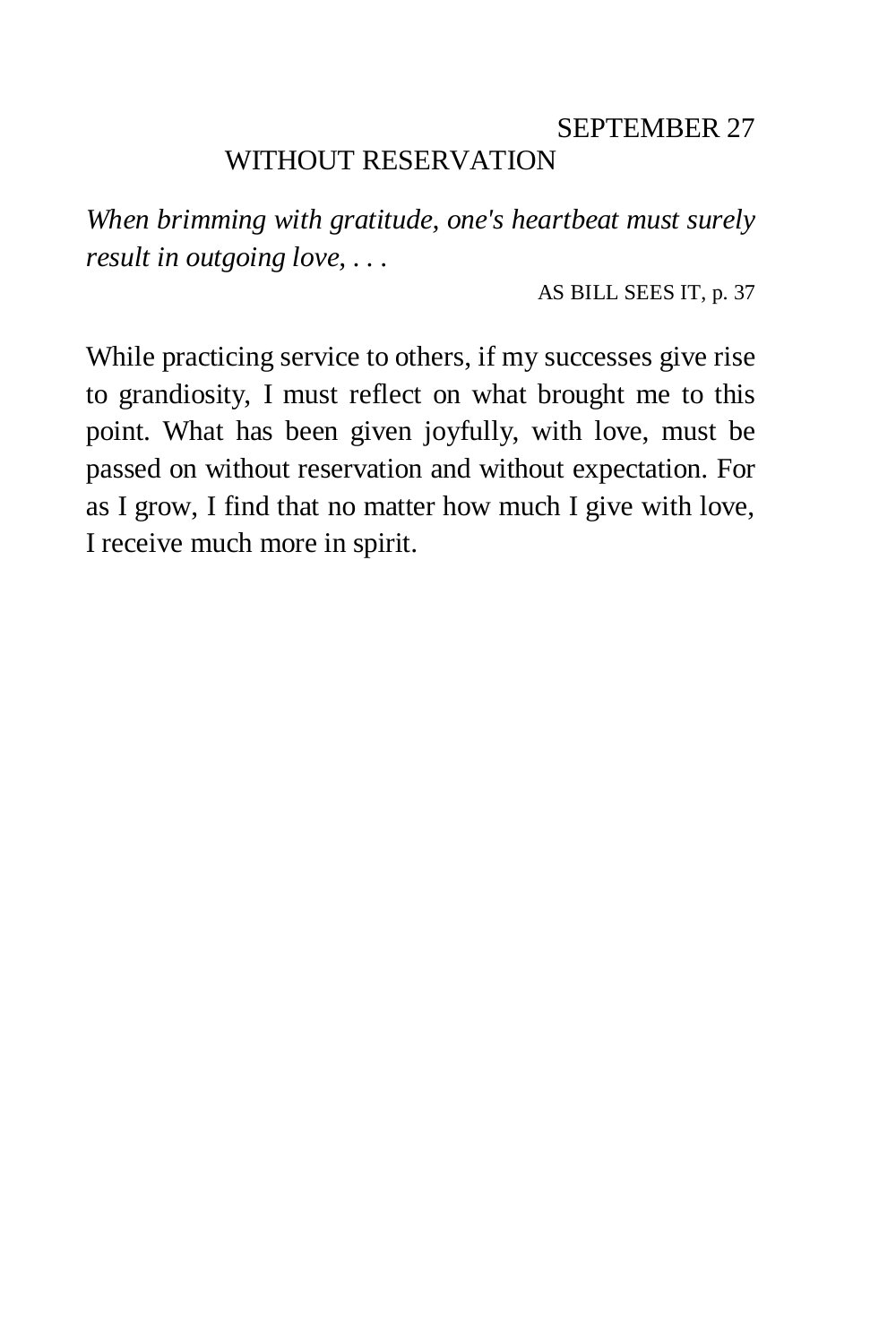### SEPTEMBER 28 LOVE WITHOUT STRINGS

*Practical experience shows that nothing will so much insure immunity from drinking as intensive work with other alcoholics.* 

ALCOHOLICS ANONYMOUS, p. 89

Sponsorship held two surprises for me. First, that my sponsees cared about me. What I had thought was gratitude was more like love. They wanted me to be happy, to grow and remain sober. Knowing how they felt kept me from drinking more than once. Second, I discovered that I was able to love someone else responsibly, with respectful and genuine concern for that person's growth. Before that time, I had thought that my ability to care sincerely about another's well-being had atrophied from lack of use. To learn that I can love, without greed or anxiety, has been one of the deepest gifts the program has given me. Gratitude for that gift has kept me sober many times.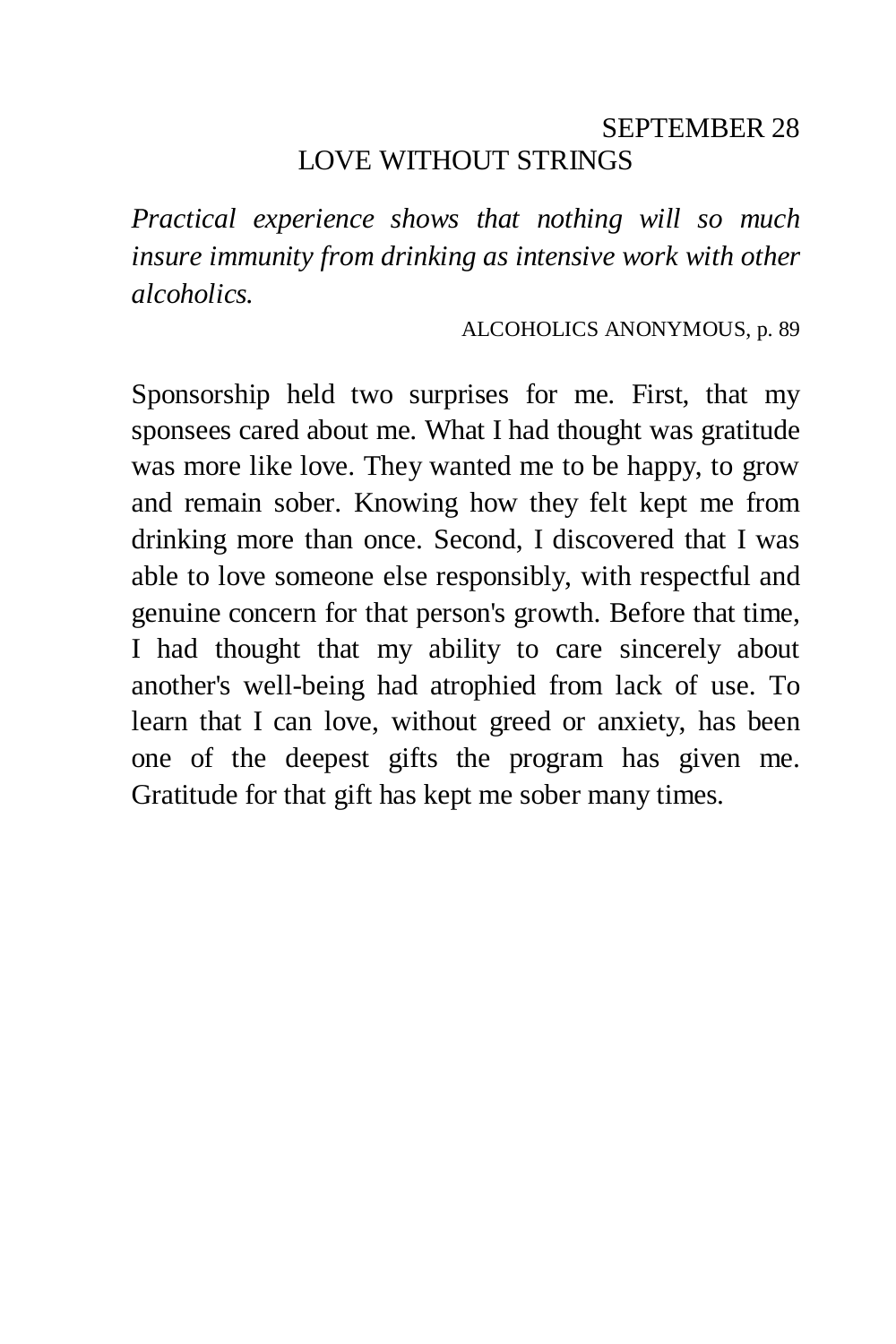### EXACTLY ALIKE

*Frequent contact with newcomers and with each other is the bright spot of our lives.* 

ALCOHOLICS ANONYMOUS, p. 89

A man came to the meeting drunk, interrupted the speakers, stood up and took his shirt off, staggered loudly back and forth for coffee, demanded to talk, and eventually called the group's secretary an unquotable name and walked out. I was glad he was there—once again I saw what I had been like. But I also saw what I still am, and what I still could be. I don't have to be drunk to want to be the exception and the center of attention. I have often felt abused and responded abusively when I was simply being treated as a garden variety human being. The more the man tried to insist he was different, the more I realized that he and I were exactly alike.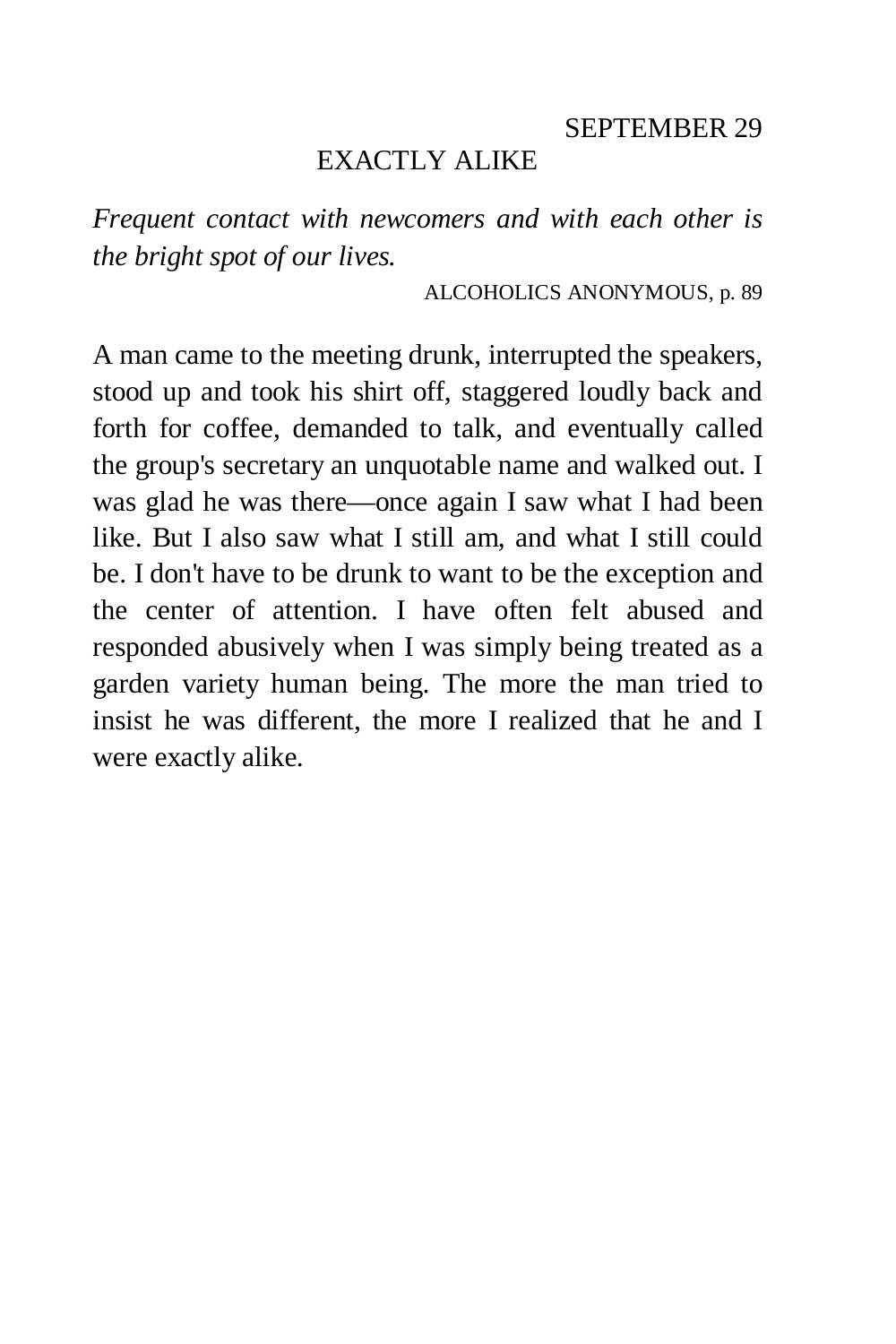## SEPTEMBER 30 THE CIRCLE AND THE TRIANGLE

*The circle stands for the whole world of A.A., and the triangle stands for A.A.'s Three Legacies of Recovery, Unity, and Service. Within our wonderful new world, we have found freedom from our fatal obsession.* 

A.A. COMES OF AGE, p. 139

Early in my A.A. life, I became employed in its services and I found the explanation of our society's logo to be very appropriate. First, a circle of love and service with a wellbalanced triangle inside, the base of which represents our Recovery through the Twelve Steps. Then the other two sides, representing Unity and Service, respectively. The three sides of the triangle are equal. As I grew in A.A. I soon identified myself with this symbol. I am the circle, and the sides of the triangle represent three aspects of my personality: physical, emotional sanity, spirituality, the latter forming the symbol's base. Taken together, all three aspects of my personality translate into a sober and happy life.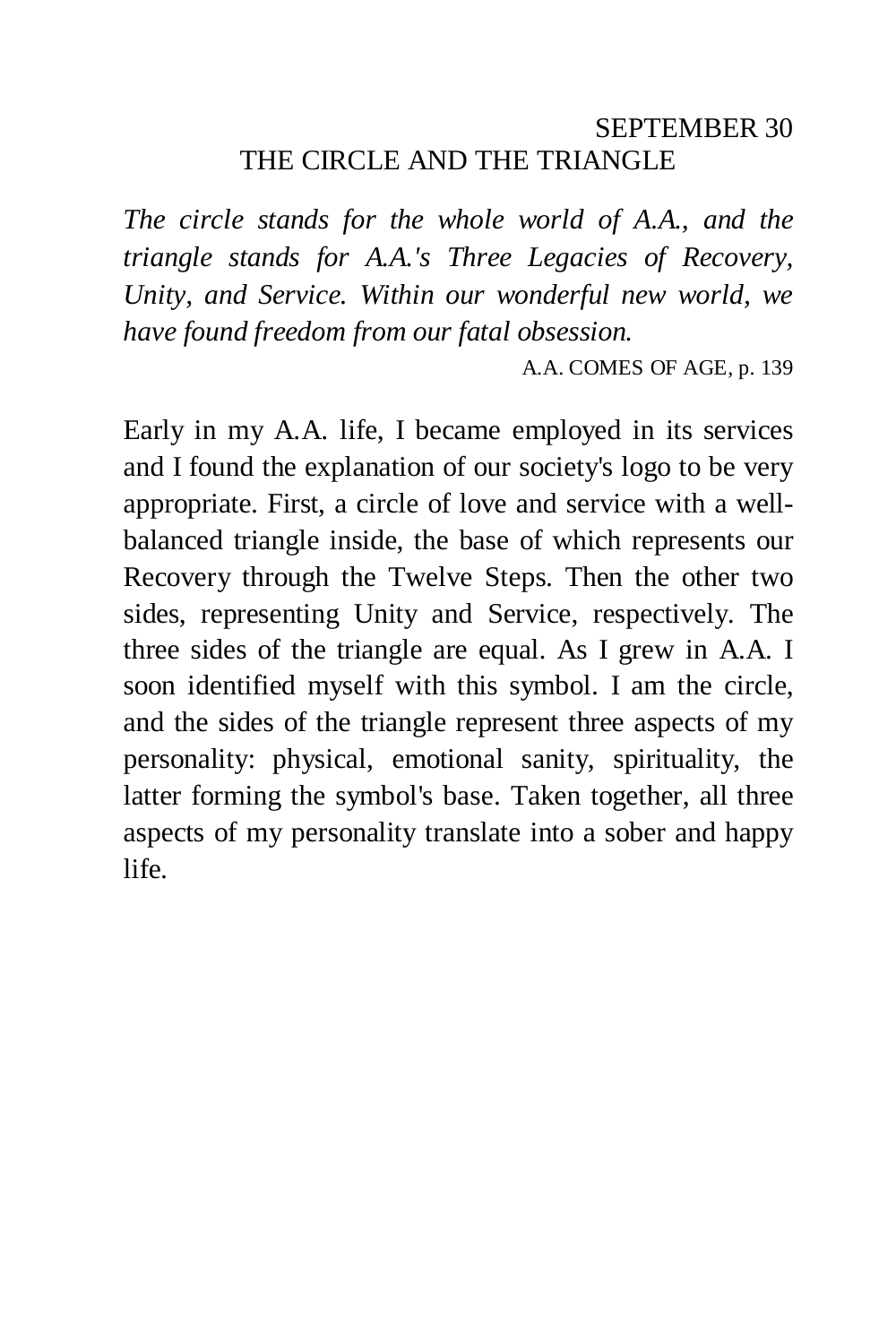## OCTOBER 1 LEST WE BECOME COMPLACENT

*It is easy to let up on the spiritual program of action and rest on our laurels. We are headed for trouble if we do, for alcohol is a subtle foe.* 

ALCOHOLICS ANONYMOUS, p. 85

When I am in pain it is easy to stay close to the friends I have found in the program. Relief from that pain is provided in the solutions contained in A.A.'s Twelve Steps. But when I am feeling good and things are going well, I can become complacent. To put it simply, I become lazy and turn into the problem instead of the solution. I need to get into action, to take stock: where am I and where am I going? A daily inventory will tell me what I must change to regain spiritual balance. Admitting what I find within myself, to God and to another human being, keeps me honest and humble.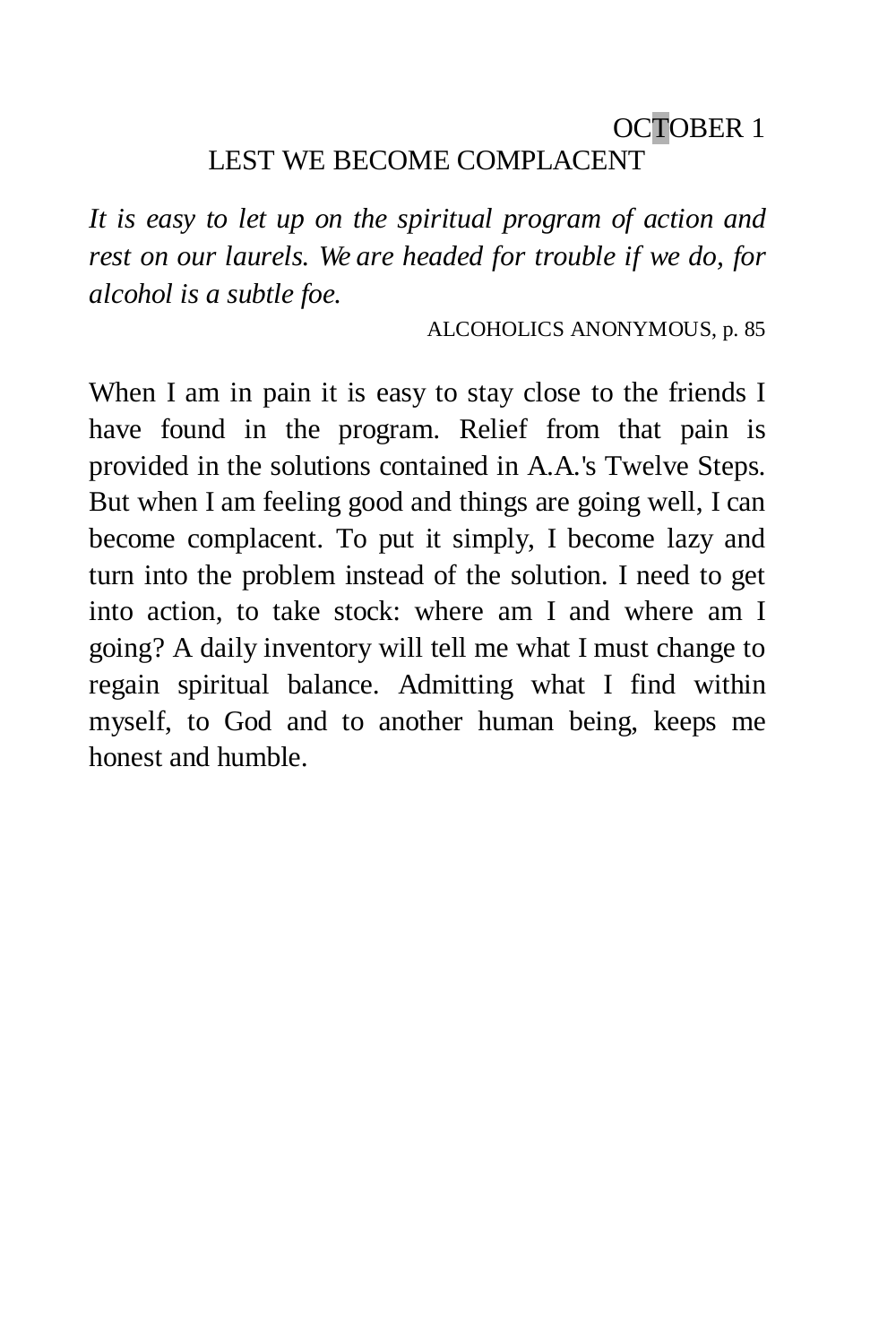#### "THE ACID TEST"

*As we work the first nine Steps, we prepare ourselves for the adventure of a new life. But when we approach Step Ten we commence to put our A.A. way of living to practical use, day by day, in fair weather or foul Then comes the acid test: can we stay sober, keep in emotional balance, and live to good purpose under all conditions?* 

TWELVE STEPS AND TWELVE TRADITIONS, p. 88

I know the Promises are being fulfilled in my life, but I want to maintain and develop them by the daily application of Step Ten. I have learned through this Step that if I am disturbed, there is something wrong with me. The other person may be wrong too, but I can only deal with my feelings. When I am hurt or upset, I have to continually look for the cause in me, and then I have to admit and correct my mistakes. It isn't easy, but as long as I know I am progressing spiritually, I know that I can mark my effort up as a job well done. I have found that pain is a friend; it lets me know there is something wrong with my emotions, just as a physical pain lets me know there is something wrong with my body. When I take the appropriate action through the Twelve Steps, the pain gradually goes away.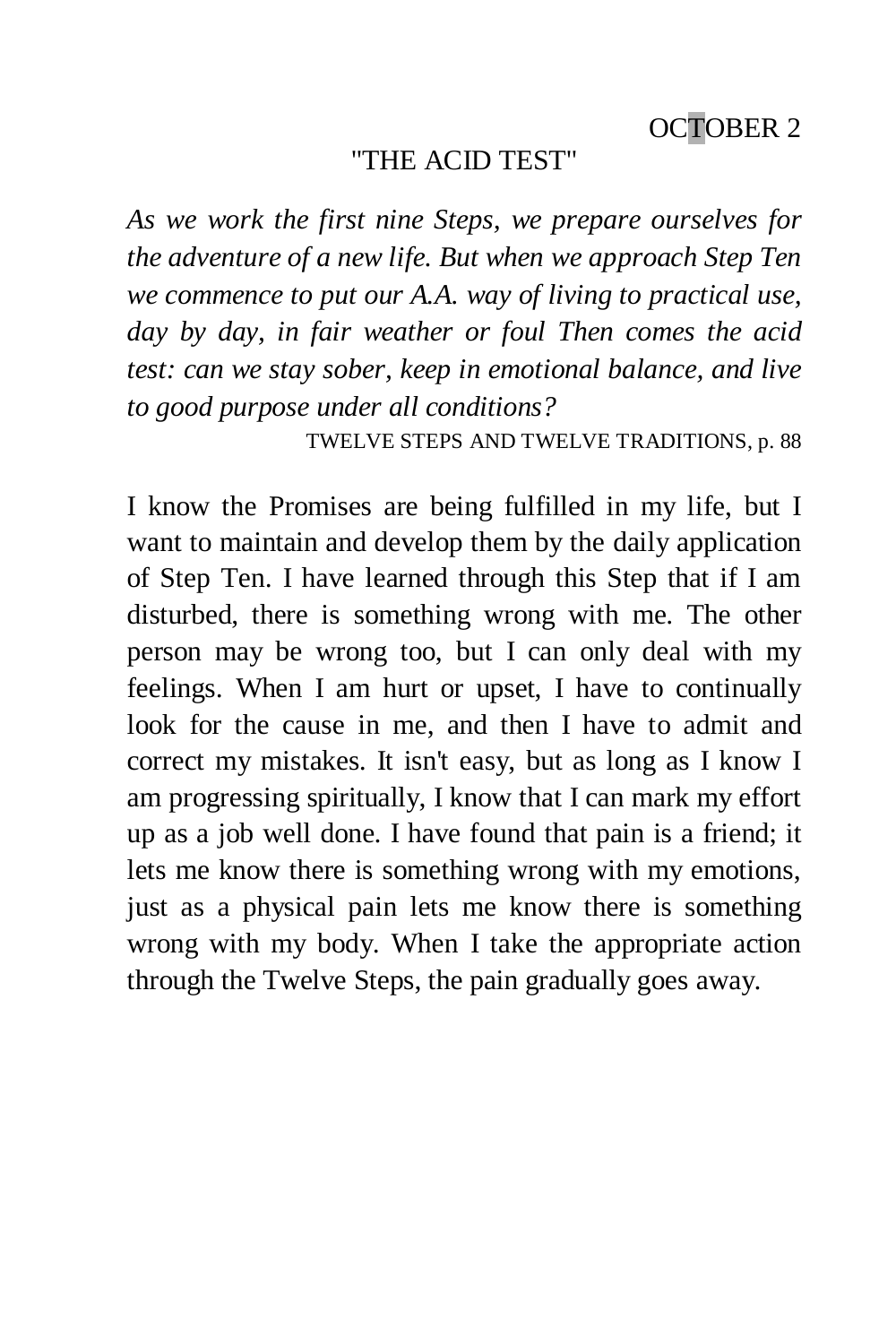## OCTOBER 3 SERENITY AFTER THE STORM

*Someone who knew what he was talking about once remarked that pain was the touchstone of all spiritual progress. How heartily we A.A. 's can agree with him. . . .*  TWELVE STEPS AND TWELVE TRADITIONS, pp. 93-94

When on the roller coaster of emotional turmoil. I remember that growth is often painful. My evolution in the A.A. program has taught me that I must experience the inner change, however painful, that eventually guides me from selfishness to selflessness. If I am to have serenity, I must STEP my way past emotional turmoil and its subsequent hangover, and be grateful for continuing spiritual progress.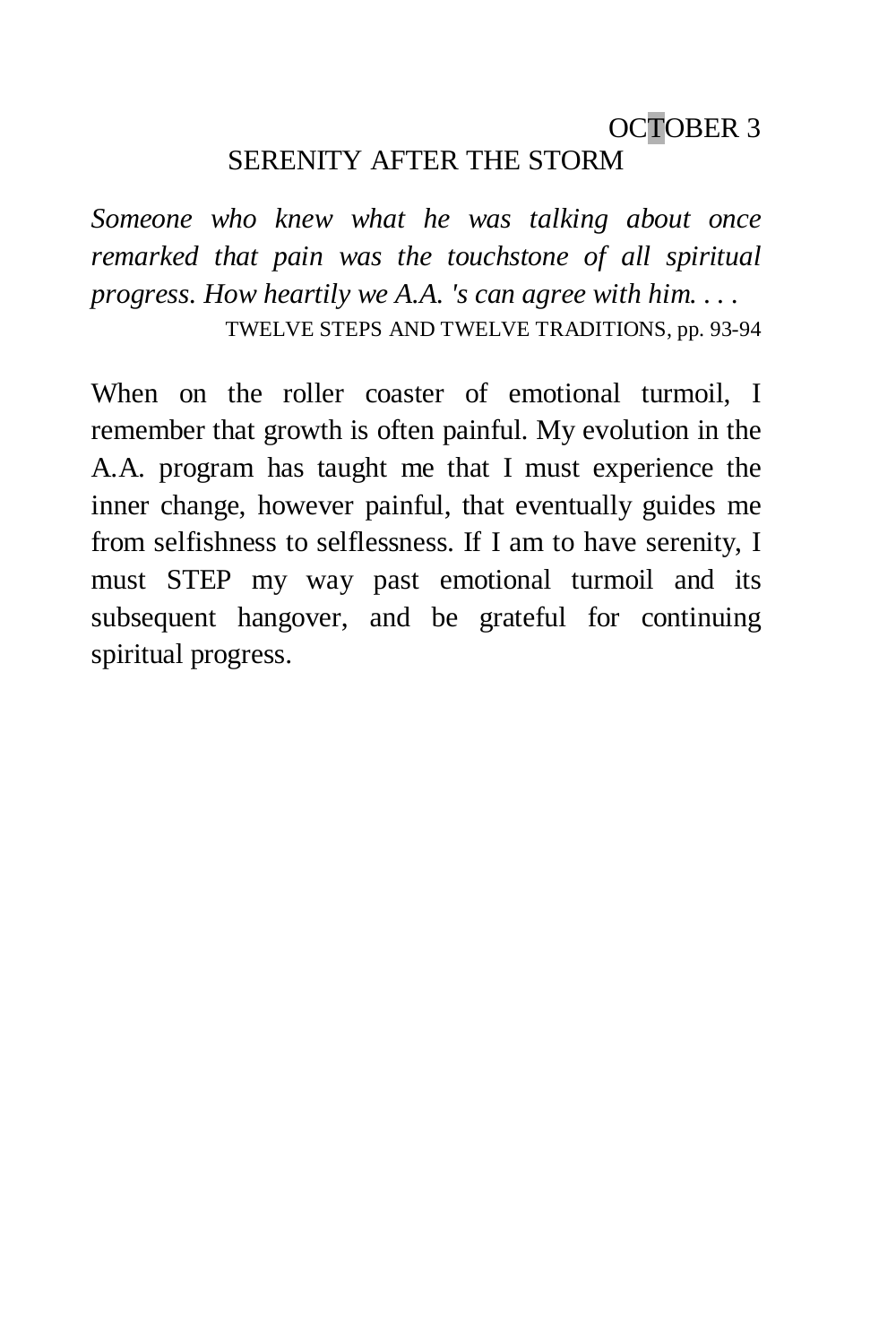### A NECESSARY PRUNING

*. . . we know that the pains of drinking had to come before sobriety, and emotional turmoil before serenity.* 

TWELVE STEPS AND TWELVE TRADITIONS, p. 94

I love spending time in my garden feeding and pruning my beautiful flowers. One day, as I was busily snipping away, a neighbor stopped by. She commented, "Oh! Your plants are so beautiful, it seems such a shame to cut them back." I replied, "I know how you feel, but the excess must be removed so they can grow stronger and healthier." Later I thought that perhaps my plants feel pain, but God and I know it's part of the plan and I've seen the results. I was quickly reminded of my precious A.A. program and how we all grow through pain. I ask God to prune me when it's time, so I can grow.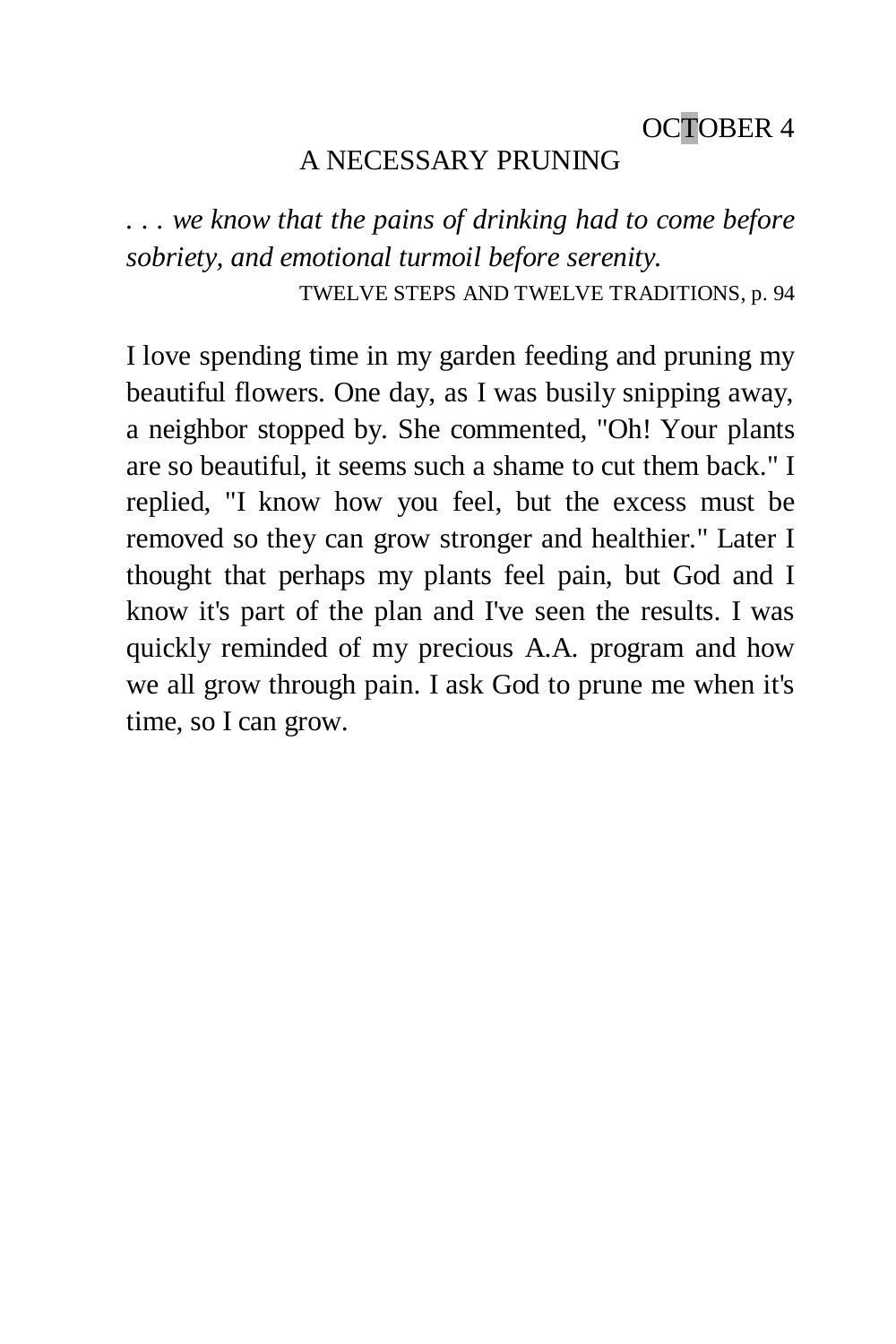#### YESTERDAY'S BAGGAGE

*For the wise have always known that no one can make much of his life until self-searching becomes a regular habit, until he is able to admit and accept what he finds, and until he patiently and persistently tries to correct what is wrong.* 

TWELVE STEPS AND TWELVE TRADITIONS, p. 88

I have more than enough to handle today, without dragging along yesterday's baggage too. I must balance today's books, if I am to have a chance tomorrow. So I ask myself if I have erred and how I can avoid repeating that particular behavior. Did I hurt anyone, did I help anyone, and why? Some of today is bound to spill over into tomorrow, but most of it need not if I make an honest daily inventory.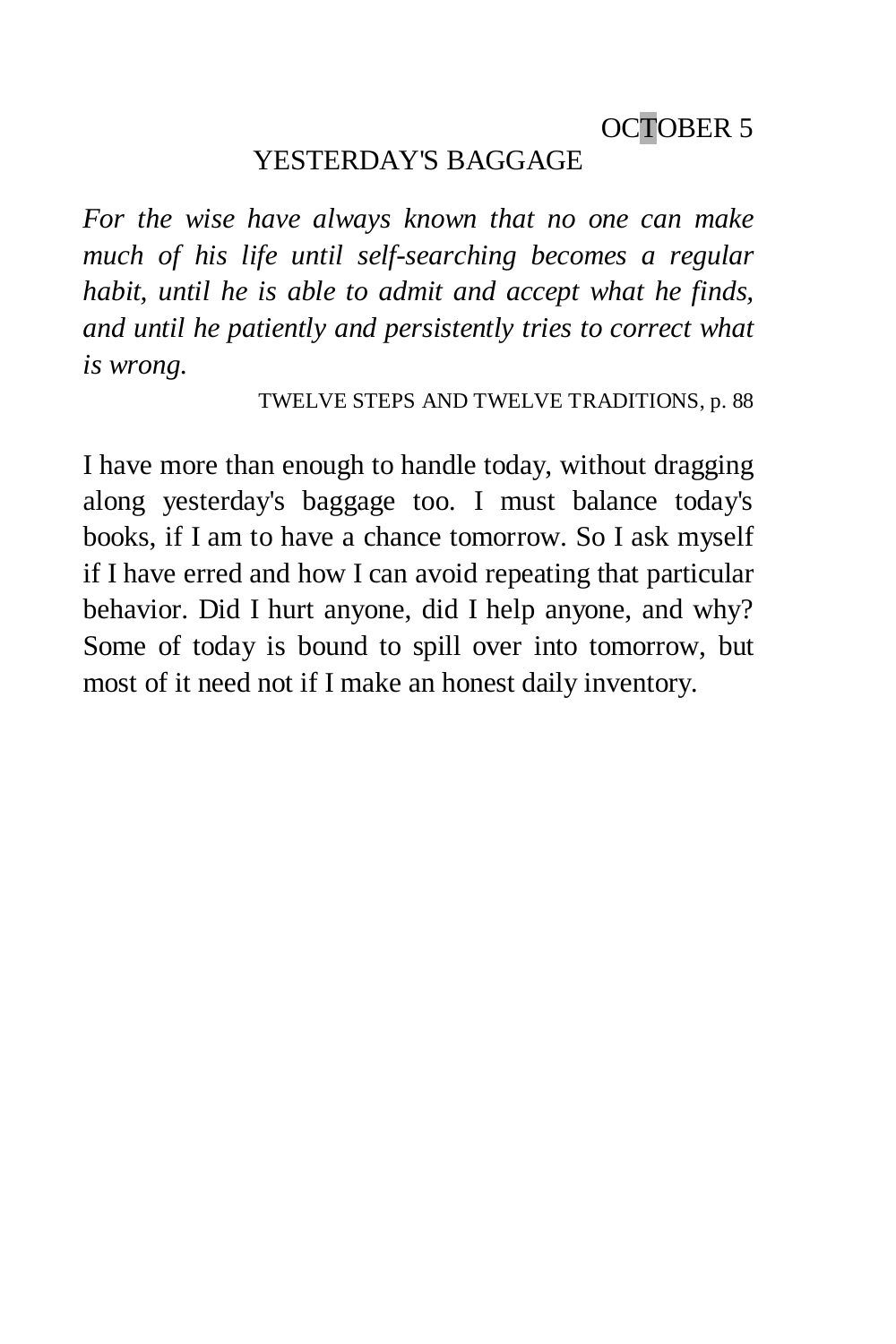## FACING OURSELVES *. . . and Fear says,*

*"You dare not look!"* 

TWELVE STEPS AND TWELVE TRADITIONS, p. 49

How often I avoided a task in my drinking days just because it appeared so large! Is it any wonder, even if I have been sober for some time, that I will act that same way when faced with what appears to be a monumental job, such as a searching and fearless moral inventory of myself? What I discover after I have arrived at the other side—when my inventory is completed—is that the illusion was greater than the reality. The fear of facing myself kept me at a standstill and, until I became willing to put pencil to paper, I was arresting my growth based on an intangible.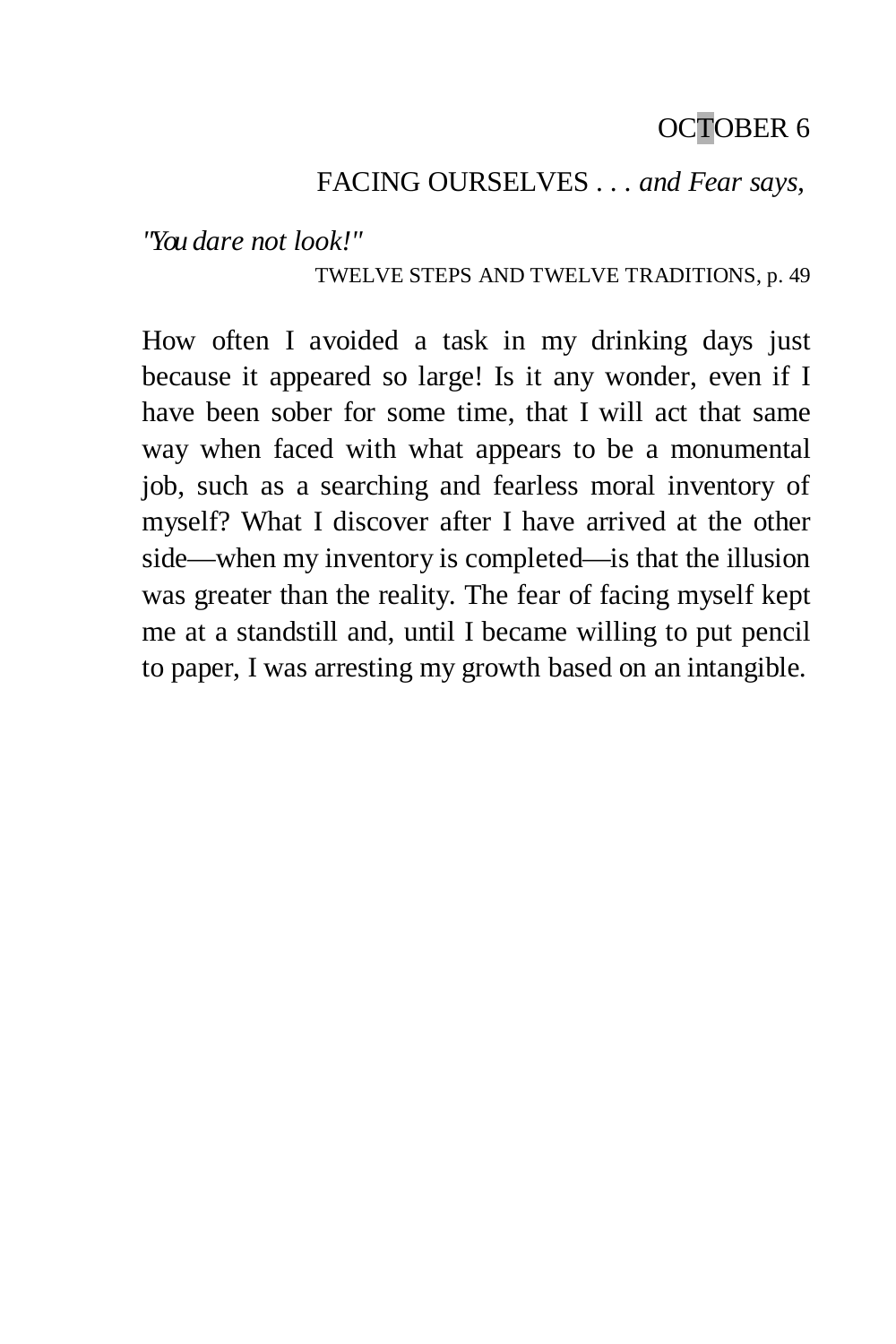## DAILY MONITORING *Continued to take*

*personal inventory. . . .* 

TWELVE STEPS AND TWELVE TRADITIONS, p. 88

The spiritual axiom referred to in the Tenth Step— "every time we are disturbed, no matter what the cause, there is something wrong *with us"*—also tells me that there are no exceptions to it. No matter how unreasonable others may seem, I am responsible for not reacting negatively. Regardless of what is happening around me I will always have the prerogative, and the responsibility, of choosing what happens within me. I am the creator of my own reality.

When I take my daily inventory, I know that I must stop judging others. If I judge others, I am probably judging myself. Whoever is upsetting me most is my best teacher. I have much to learn from him or her, and in my heart, I should thank that person.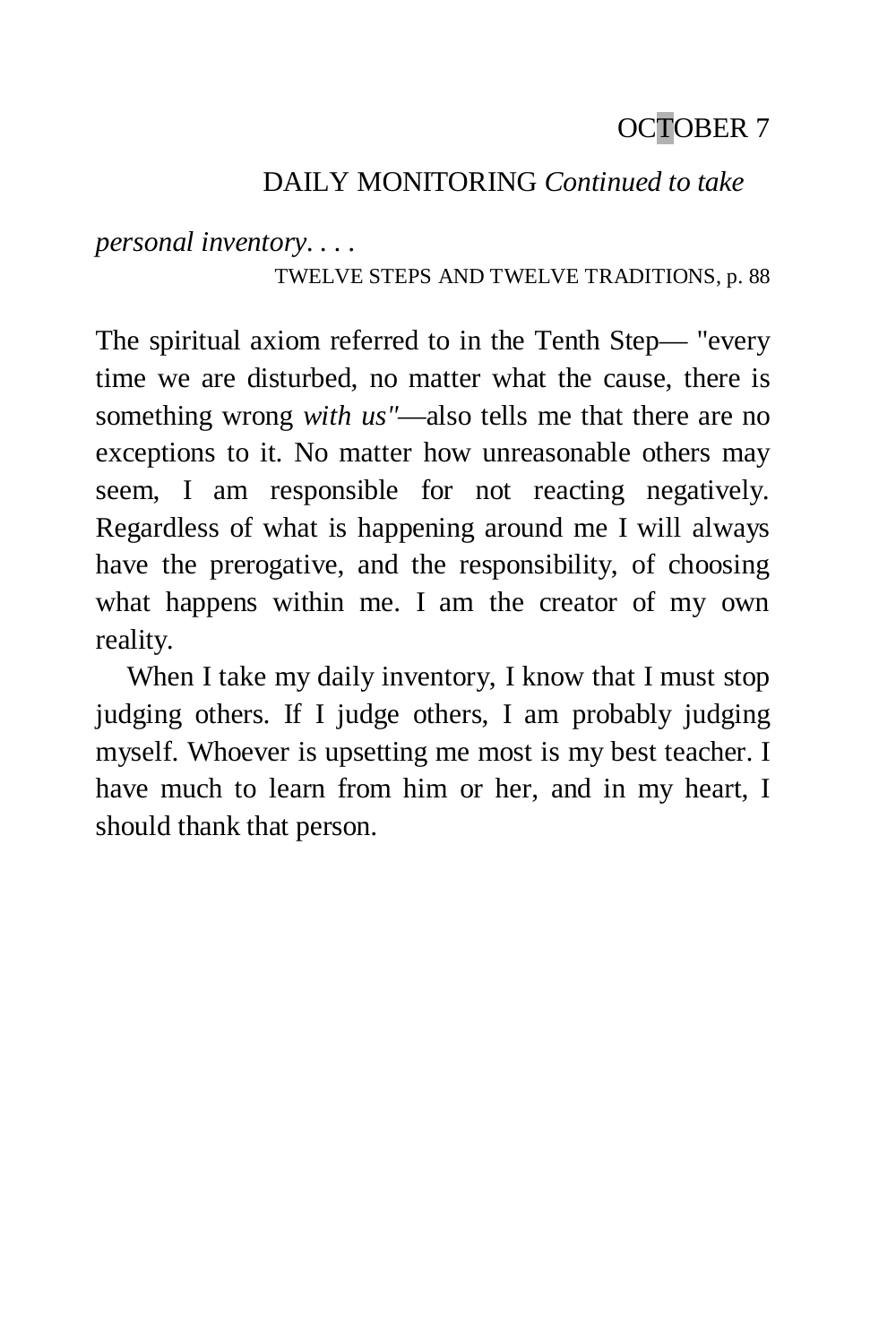### DAILY INVENTORY

## *. . . and when we were wrong promptly admitted it.*  ALCOHOLICS ANONYMOUS, p. 59

I was beginning to approach my new life of sobriety with unaccustomed enthusiasm. New friends were cropping up and some of my battered friendships had begun to be repaired. Life was exciting, and I even began to enjoy my work, becoming so bold as to issue a report on the lack of proper care for some of our clients. One day a co-worker informed me that my boss was really sore because a complaint, submitted over his head, had caused him much discomfort at the hands of his superiors. I knew that my report had created the problem, and began to feel responsible for my boss's difficulty. In discussing the affair, my co-worker tried to reassure me that an apology was not necessary, but I soon became convinced that I had to do something, regardless of how it might turn out. When I approached my boss and owned up to my hand in his difficulties, he was surprised. But unexpected things came out of our encounter, and my boss and I were able to agree to interact more directly and effectively in the future.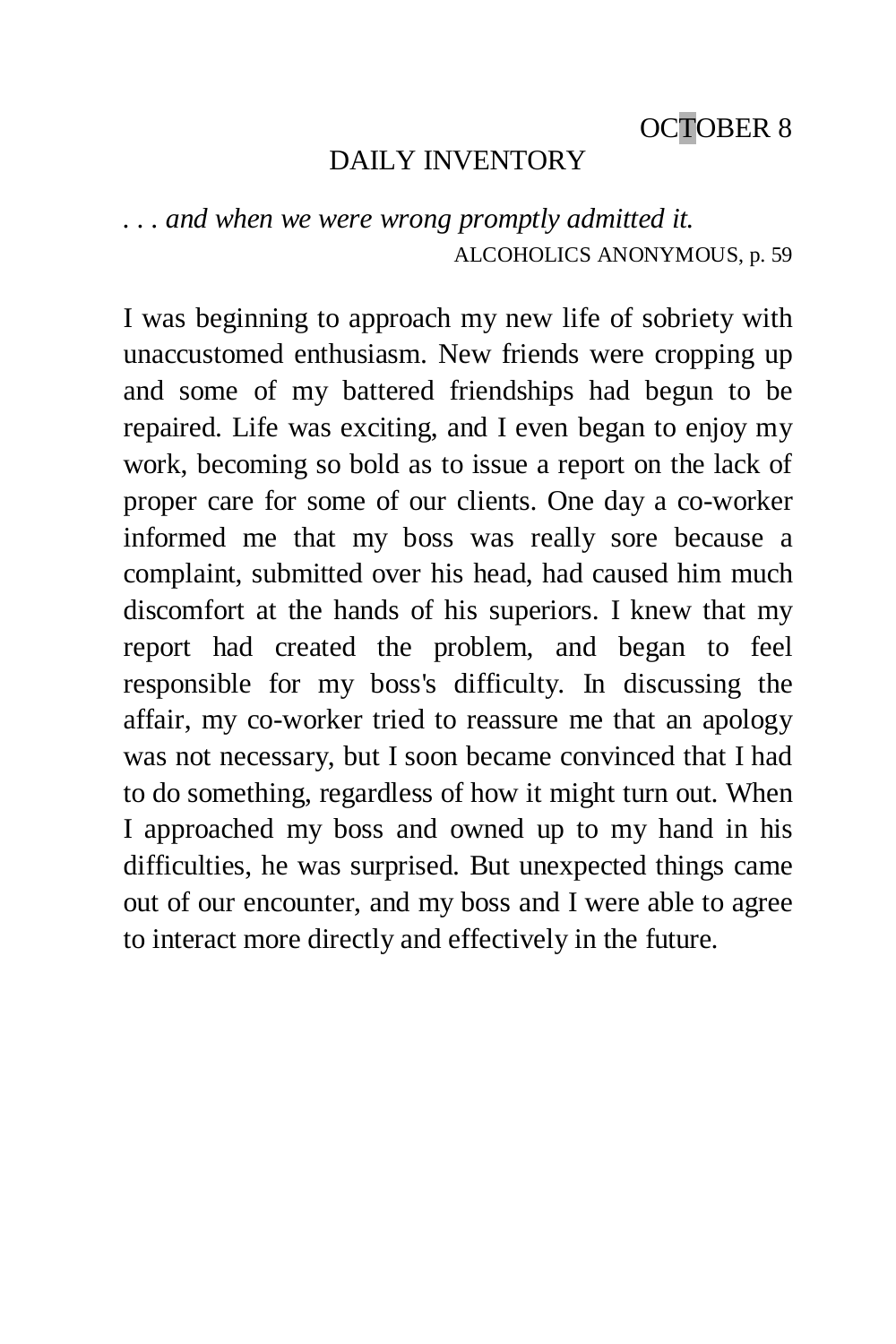#### A SPIRITUAL AXIOM

*It is a spiritual axiom that every time we are disturbed, no matter what the cause, there is something wrong* with us. TWELVE STEPS AND TWELVE TRADITIONS, p. 90

I never truly understood the Tenth Step's spiritual axiom until I had the following experience. I was sitting in my bedroom, reading into the wee hours, when suddenly I heard my dogs barking in the back yard. My neighbors frown on this kind of disturbance so, with mixed feelings of anger and shame, as well as fear of my neighbors' disapproval, I immediately called in my dogs. Several weeks later the exact situation repeated itself but this time, because I was feeling more at peace with myself, I was able to accept the situation—dogs *will* bark—and I calmly called in the dogs. Both incidents taught me that when a person experiences nearly identical events and reacts two different ways, then it is not the event which is of prime importance, but the person's spiritual condition. Feelings come from inside, not from outward circumstances. When my spiritual condition is positive, I react positively.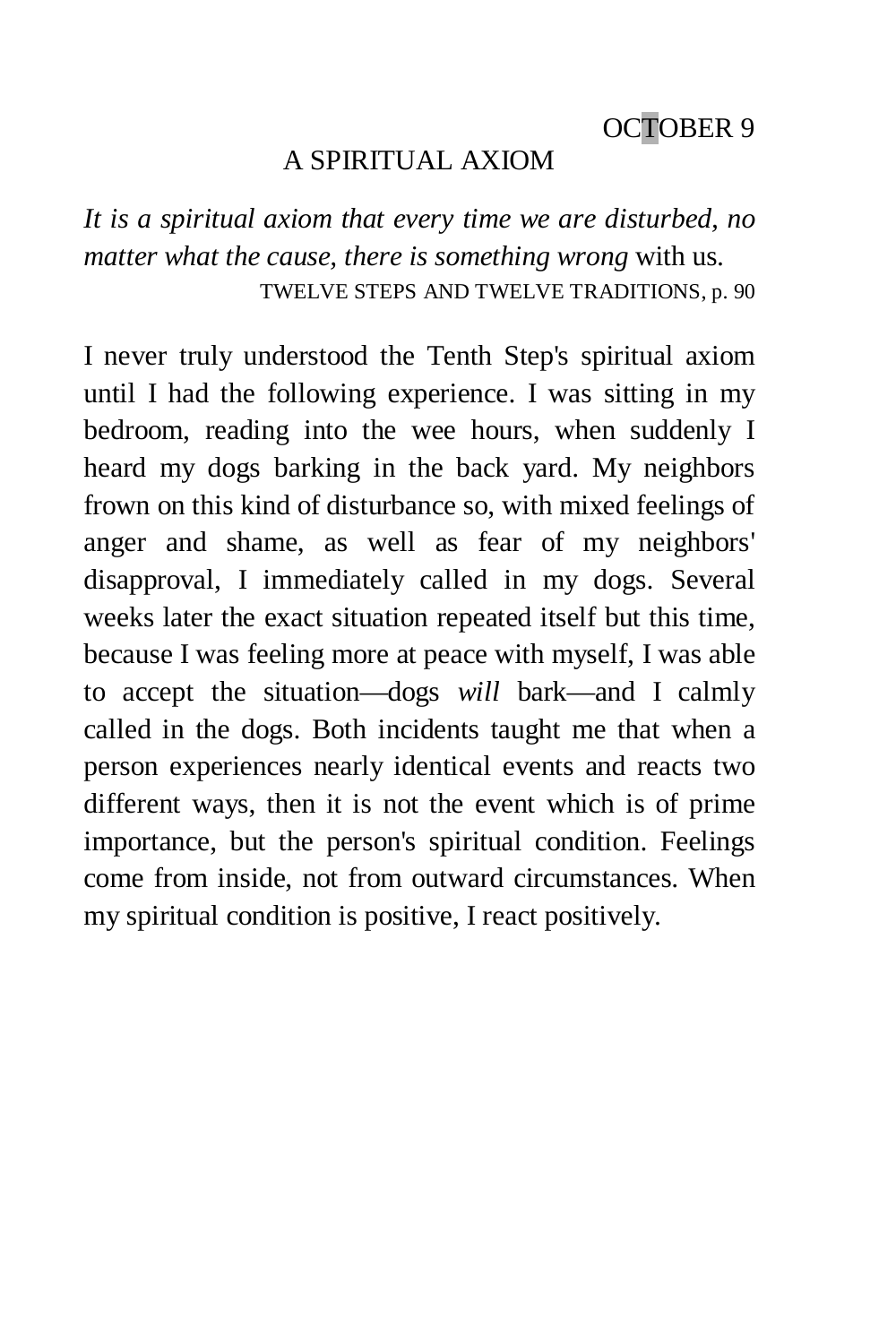# FIXING ME, NOT YOU

*If somebody hurts us and we are sore, we are in the wrong also.* 

TWELVE STEPS AND TWELVE TRADITIONS, p. 90

What a freedom I felt when this passage was pointed out to me! Suddenly I saw that I could do something about my anger, I could fix me, instead of trying to fix *them.* I believe that there are no exceptions to the axiom. When I am angry, my anger is always self-centered. I must keep reminding myself that I am human, that I am doing the best I can, even when that best is sometimes poor. So I ask God to remove my anger and truly set me free.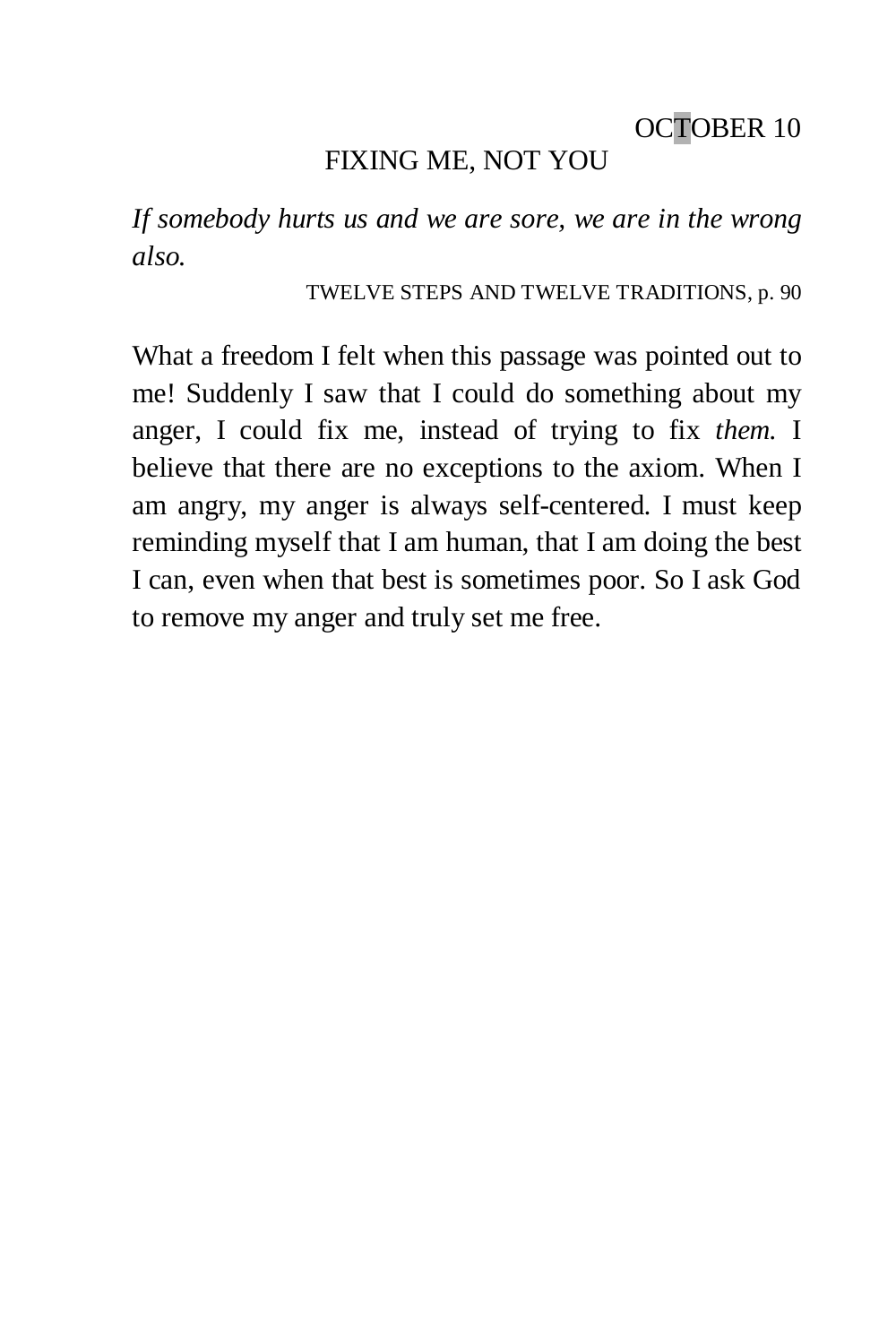#### SELF-RESTRAINT

### *Our first objective will be the development of self-restraint.*  TWELVE STEPS AND TWELVE TRADITIONS, p. 91

My drive to work provides me with an opportunity for selfexamination. One day while making this trip, I began to review my progress in sobriety, and was not happy with what I saw. I hoped that, as the work day progressed, I would forget these troublesome thoughts, but as one disappointment after another kept coming, my discontent only increased, and the pressures within me kept mounting.

I retreated to an isolated table in the lounge, and asked myself how I could make the most of the rest of the day. In the past, when things went wrong, I instinctively wanted to fight back. But during the short time I had been trying to five the A.A. program I had learned to step back and take a look at myself. I recognized that, although I was not the person I wanted to be, I had learned to not react in my old ways. Those old patterns of behavior only brought sorrow and hurt, to me and to others. I returned to my work station, determined to make the day a productive one, thanking God for the chance to make progress that day.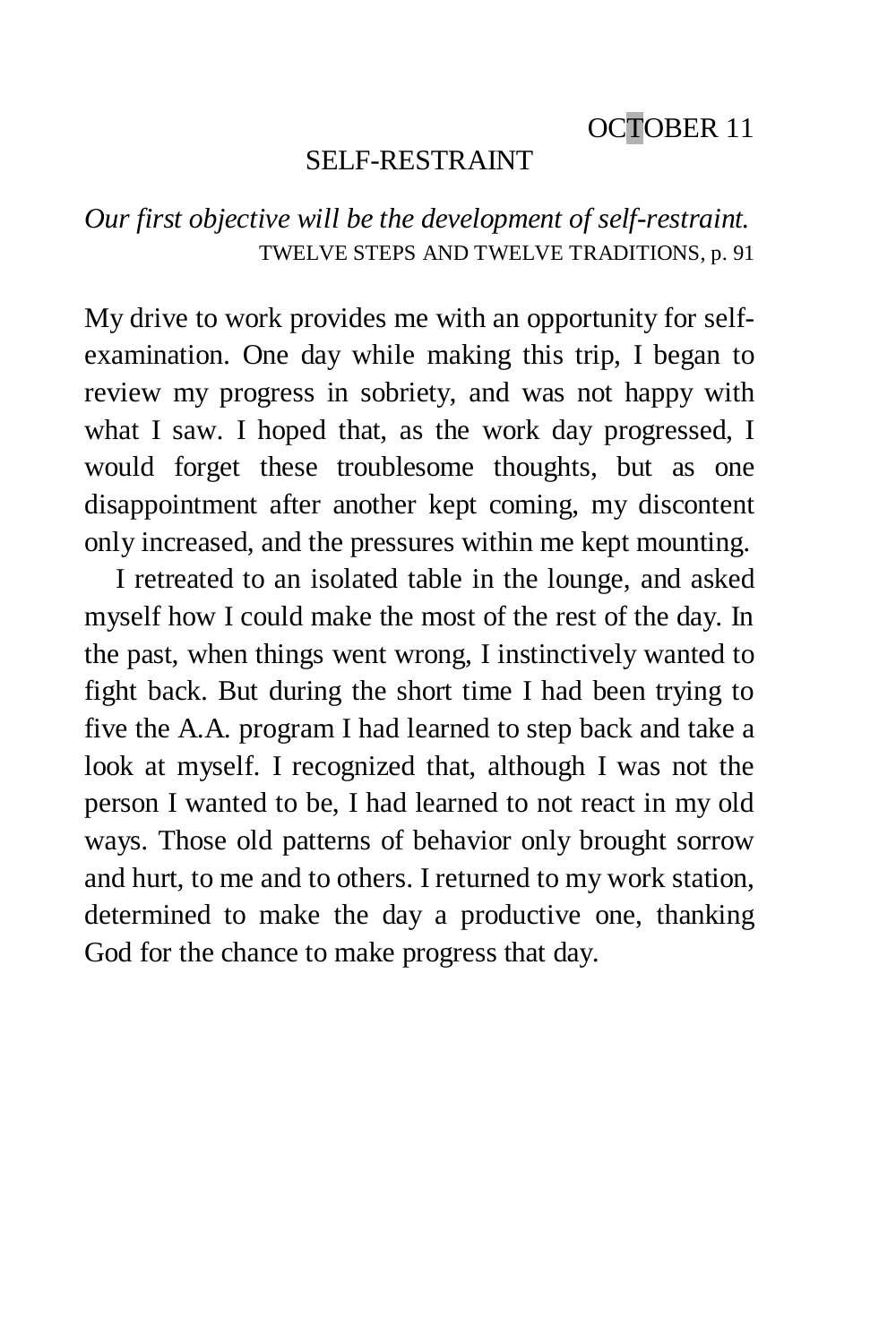### CURBING RASHNESS

*When we speak or act hastily or rashly, the ability to be fair-minded and tolerant evaporates on the spot.*  TWELVE STEPS AND TWELVE TRADITIONS, p. 91

Being fair-minded and tolerant is a goal toward which I must work daily. I ask God, as I understand Him, to help me to be loving and tolerant to my loved ones, and to those with whom I am in close contact. I ask for guidance to curb my speech when I am agitated, and I take a moment to reflect on the emotional upheaval my words may cause, not only to someone else, but also to myself. Prayer, meditation and inventories are the key to sound thinking and positive action for me.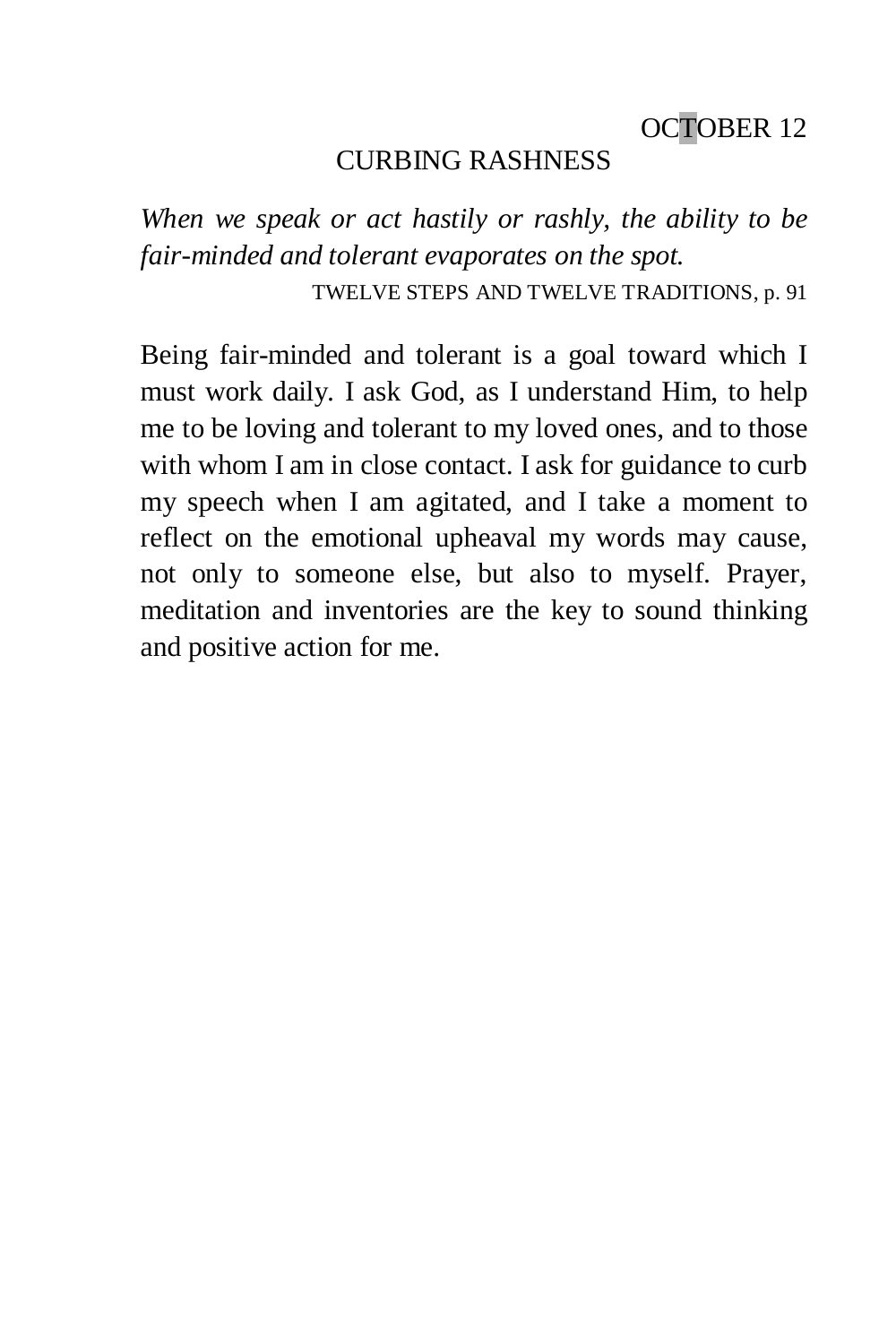# OCTOBER 13 UNREMITTING INVENTORIES

*Continue to watch for selfishness, dishonesty, resentment, and fear. When these crop up, we ask God at once to remove them. We discuss them with someone immediately and make amends quickly if we have harmed anyone. Then we resolutely turn our thoughts to someone we can help.*  ALCOHOLICS ANONYMOUS, p. 84

The immediate admission of wrong thoughts or actions is a tough task for most human beings, but for recovering alcoholics like me it is difficult because of my propensity toward ego, fear and pride. The freedom the A.A. program offers me becomes more abundant when, through unremitting inventories of myself, I admit, acknowledge and accept responsibility for my wrong-doing. It is possible then for me to grow into a deeper and better understanding of humility. My willingness to admit when the fault is mine facilitates the progression of my growth and helps me to become more understanding and helpful to others.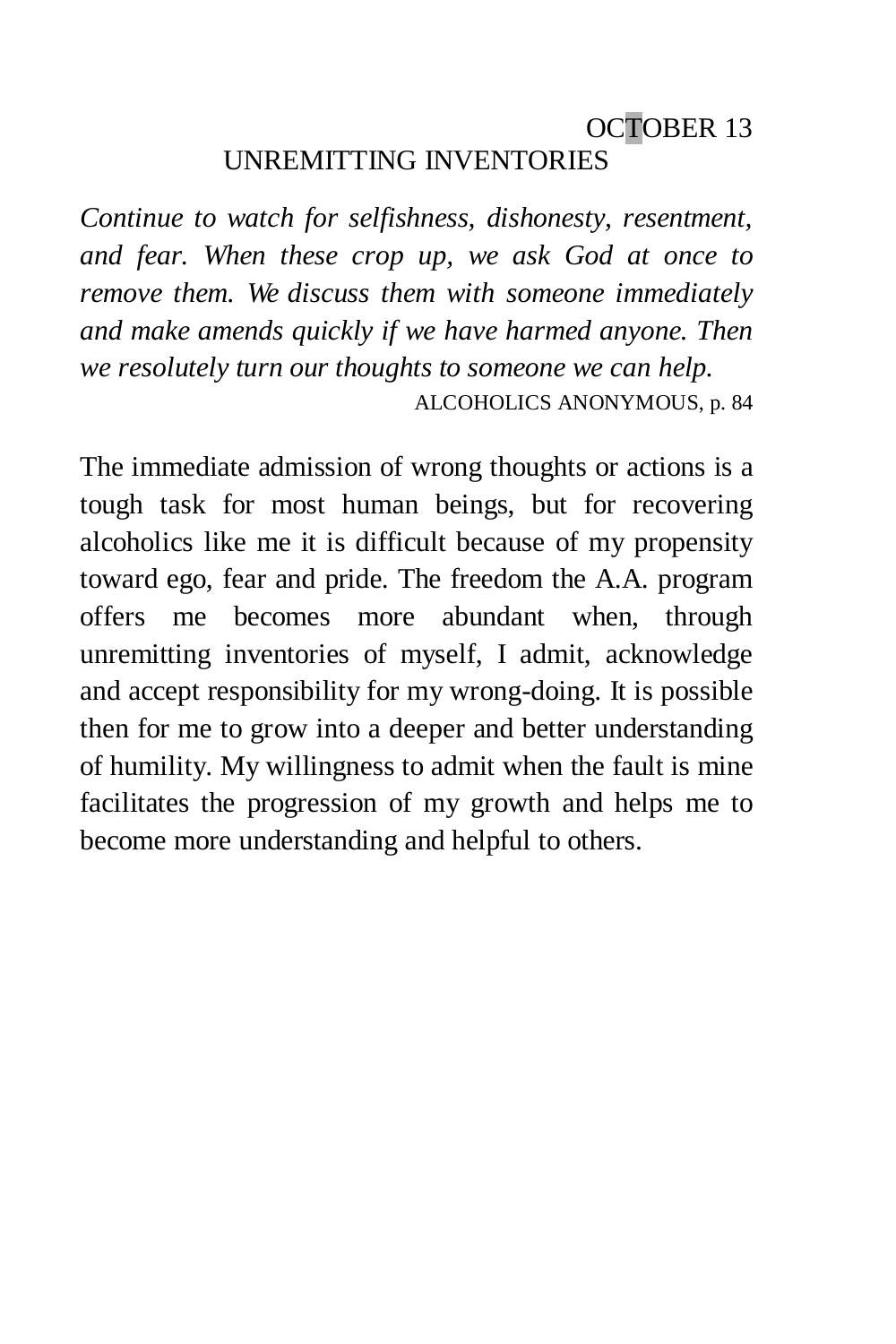## OCTOBER 14 A PROGRAM FOR LIVING

*When we retire at night, we constructively review our day. . . . On awakening let us think about the twenty-four hours ahead. . . . Before we begin, we ask God to direct our thinking, especially asking that it be divorced from selfpity, dishonest or self-seeking motives.* 

ALCOHOLICS ANONYMOUS, p. 86

I lacked serenity. With more to do than seemed possible, I fell further behind, no matter how hard I tried. Worries about things not done yesterday and fear of tomorrow's deadlines denied me the calm I needed to be effective each day. Before taking Steps Ten and Eleven, I began to read passages like the one cited above. I tried to focus on God's will, not my problems, and to trust that He would manage my day. It worked! Slowly, but it worked!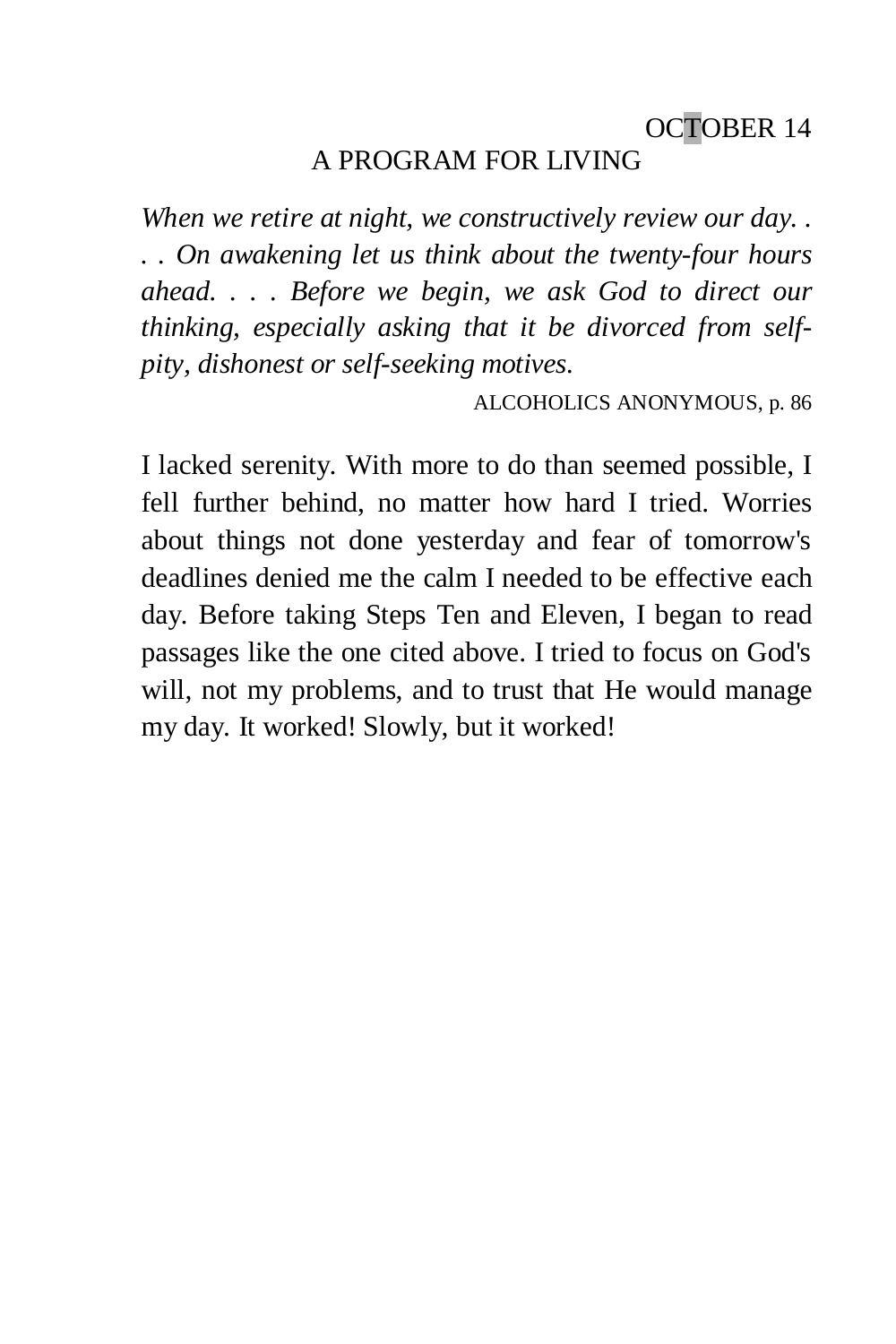# OCTOBER 15 MY CHECKLIST, NOT YOURS

*Gossip barbed with our anger, a polite form of murder by character assassination, has its satisfactions for us, too. Here we are not trying to help those we criticize; we are trying to proclaim our own righteousness.* 

TWELVE STEPS AND TWELVE TRADITIONS, p. 67

Sometimes I don't realize that I gossiped about someone until the end of the day, when I take an inventory of the day's activities, and then, my gossiping appears like a blemish in my beautiful day. How could I have said something like that? Gossip shows its ugly head during a coffee break or lunch with business associates, or I may gossip during the evening, when I'm tired from the day's activities, and feel justified in bolstering my ego at the expense of someone else.

Character defects like gossip sneak into my life when I am not making a constant effort to work the Twelve Steps of recovery. I need to remind myself that my uniqueness is the blessing of my being, and that applies equally to everyone who crosses my path in life's journey. Today the only inventory I need to take is my own. I'll leave judgment of others to the Final Judge—Divine Providence.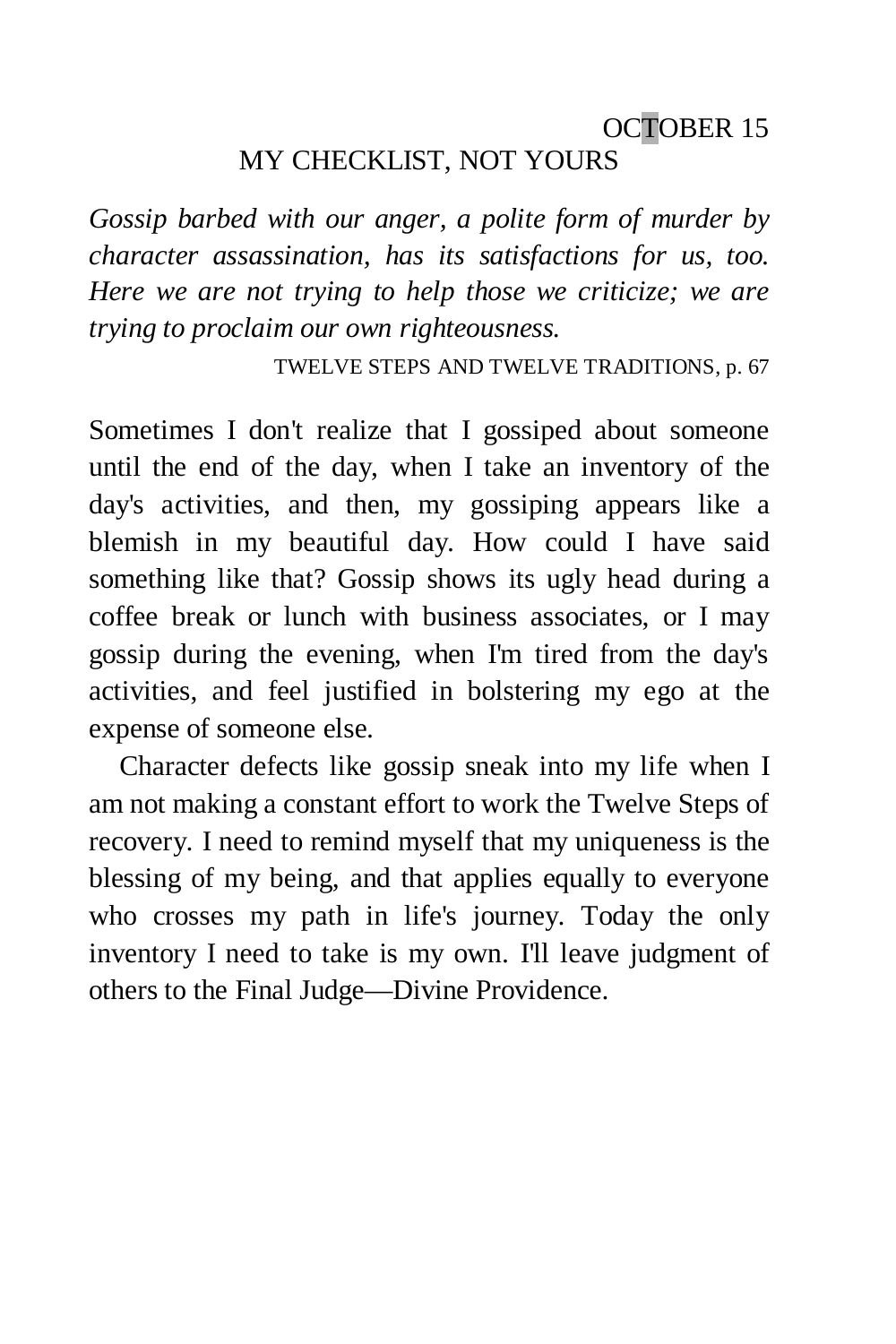# OCTOBER 16 THROUGHOUT EACH DAY

*This is not an overnight matter. It should continue for our lifetime.* 

#### ALCOHOLICS ANONYMOUS, p. 84

During my early years in A. A. I saw Step Ten as a suggestion that I periodically look at my behavior and reactions. If there was something wrong, I should admit it; if an apology was necessary, I should give one. After a few years of sobriety I felt I should undertake a selfexamination more frequently. Not until several more years of sobriety had elapsed did I realize the full meaning of Step Ten, and the word "continued." "Continued" does not mean occasionally, or frequently. It means *throughout* each day.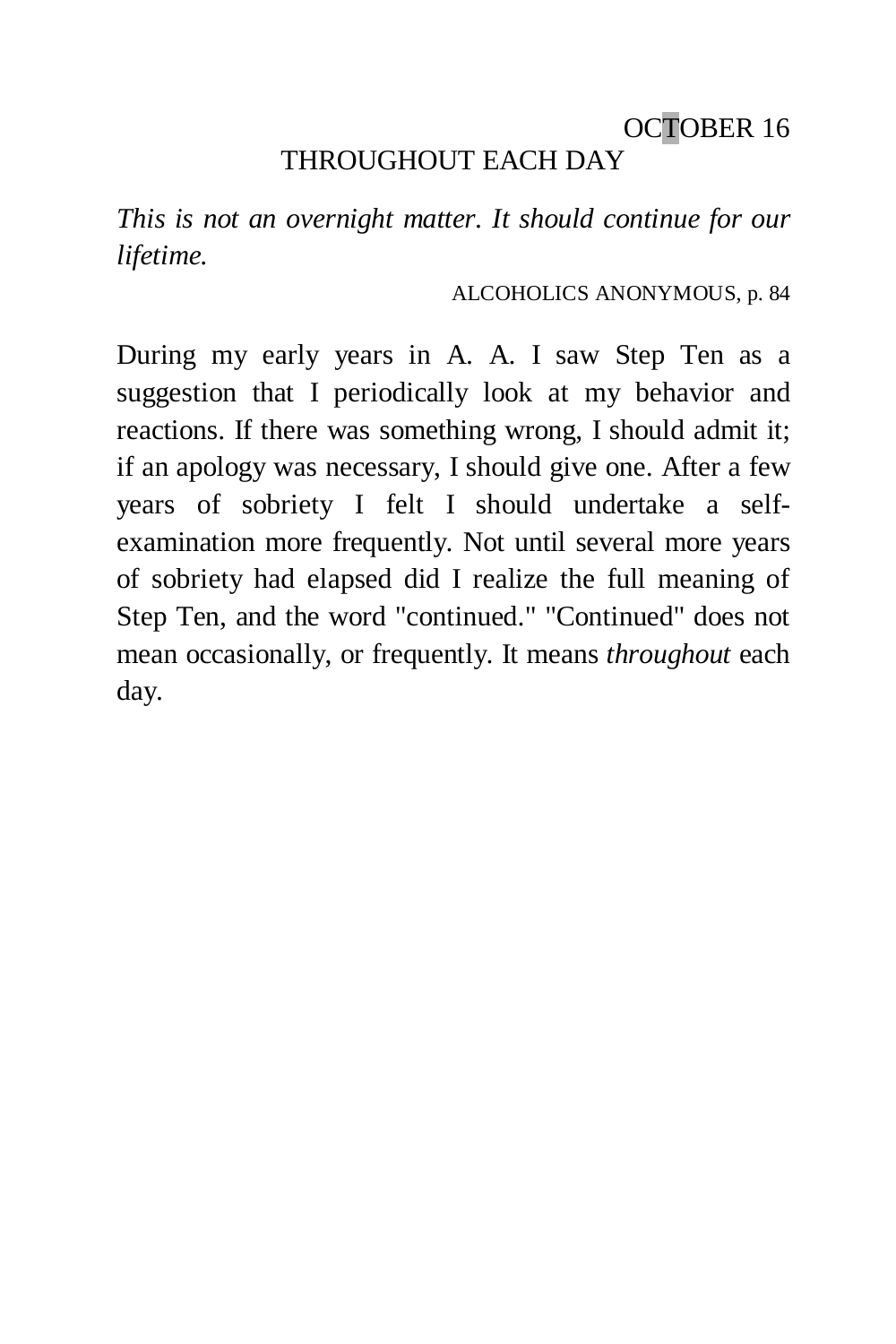# A DAILY TUNE-UP

*Every day is a day when we must carry the vision of God's will into all of our activities.* 

ALCOHOLICS ANONYMOUS, p. 85

How do I maintain my spiritual condition? For me it's quite simple: on a daily basis I ask my Higher Power to grant me the gift of sobriety for that day! I have talked to many alcoholics who have gone back to drinking and I always ask them: "Did you pray for sobriety the day you took your first drink?" Not one of them said yes. As I practice Step Ten and try to keep my house in order on a daily basis, I have the knowledge that if I ask for a daily reprieve, it will be granted.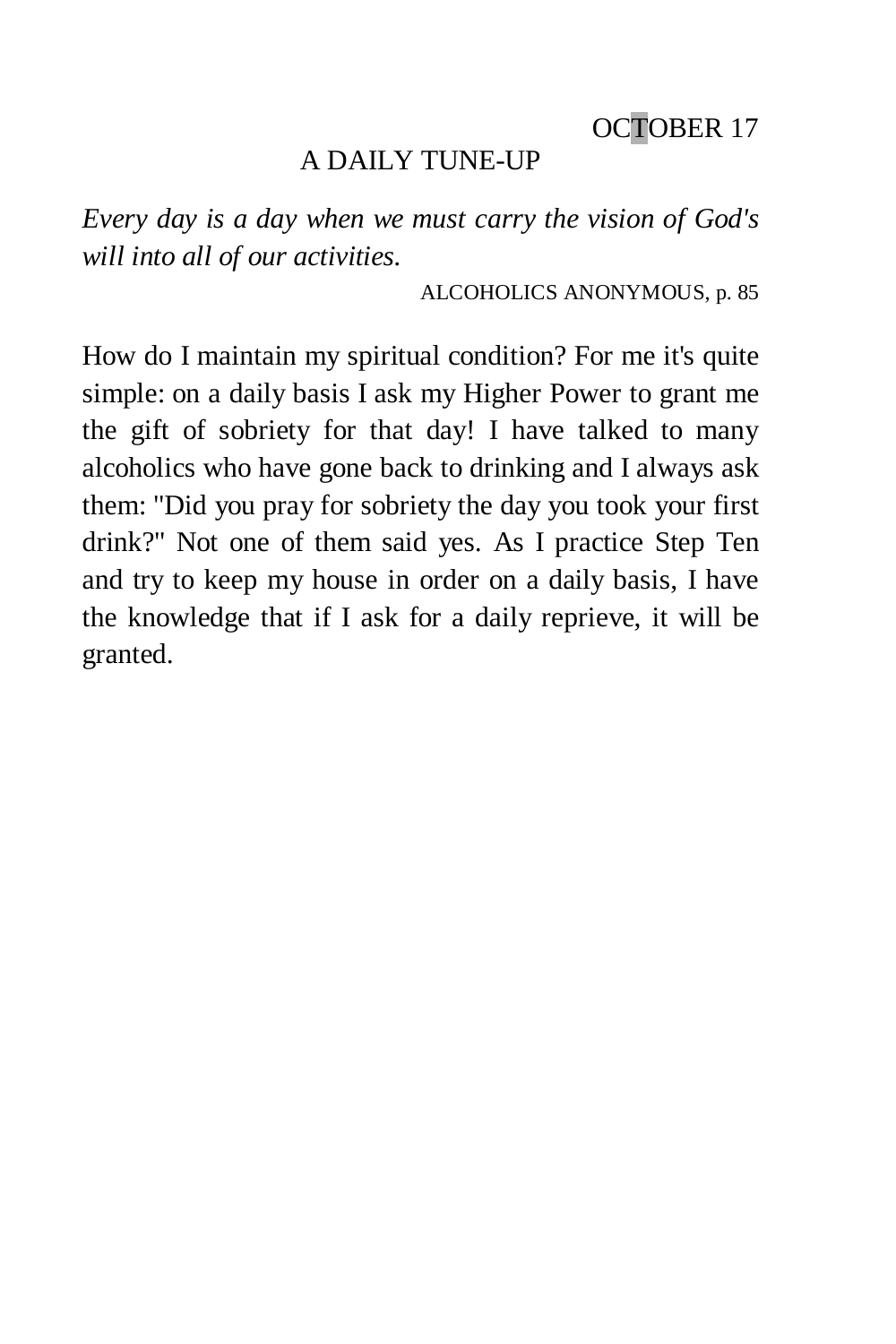### AN OPEN MIND

*True humility and an open mind can lead us to faith, . . .*  TWELVE STEPS AND TWELVE TRADITIONS, p. 33

My alcoholic thinking led me to believe that I could control my drinking, but I couldn't. When I came to A.A., I realized that God was speaking to me through my group. My mind was open just enough to know that I needed His help. A real, honest acceptance of AA. took more time, but with it came humility. I know how insane I was, and I am extremely grateful to have my sanity restored to me and to be a sober alcoholic. The new, sober me is a much better person than I ever could have been without A.A.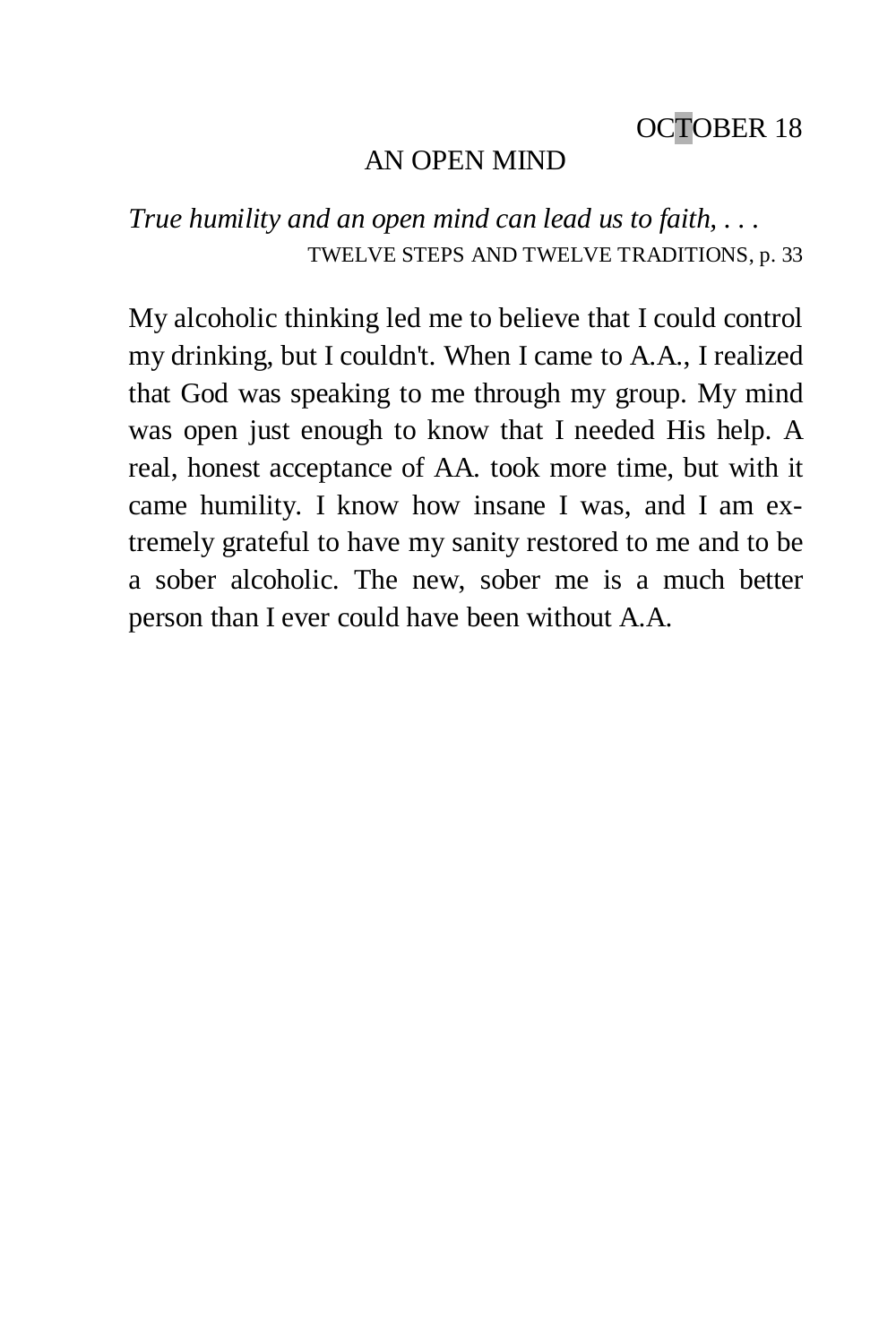#### OCTOBER 19 A.A'S "MAIN TAPROOT"

*The principle that we shall find no enduring strength until we first admit complete defeat is the main taproot from which our whole Society has sprung and flowered.* 

TWELVE STEPS AND TWELVE TRADITIONS, pp. 21-22

Defeated, and knowing it, I arrived at the doors of A.A., alone and afraid of the unknown. A power outside of myself had picked me up off my bed, guided me to the phone book, then to the bus stop, and through the doors of Alcoholics Anonymous. Once inside A.A. I experienced a sense of being loved and accepted, something I had net felt since early childhood. May I never lose the sense of wonder I experienced on that first evening with A.A., the greatest event of my entire life.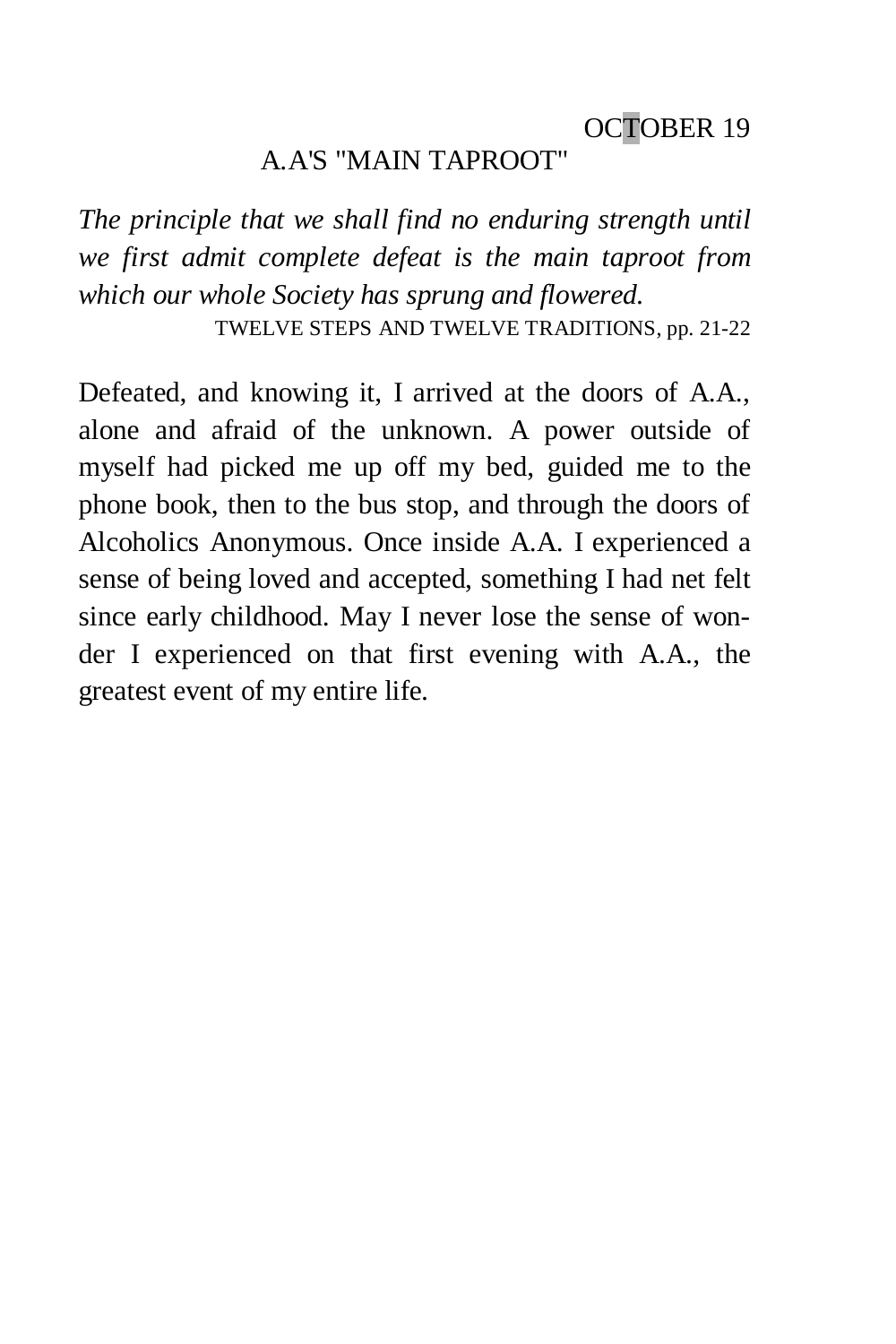# OCTOBER 20 SOLACE FOR CONFUSION

*Obviously, the dilemma of the wanderer from faith is that of profound confusion. He thinks himself lost to the comfort of any conviction at all He cannot attain in even a small degree the assurance of the believer, the agnostic, or the atheist. He is the bewildered one.* 

TWELVE STEPS AND TWELVE TRADITIONS, p. 28

The concept of God was one that I struggled with during my early years of sobriety. The images that came to me, conjured from my past, were heavy with fear, rejection and condemnation. Then I heard my friend Ed's image of a Higher Power: As a boy he had been allowed a Utter of puppies, provided that he assume responsibility for their care. Each morning he would find the unavoidable "byproducts" of the puppies on the kitchen floor. Despite frustration, Ed said he couldn't get angry because "that's the nature of puppies." Ed felt that God viewed our defects and shortcomings with a similar understanding and warmth. I've often found solace from my personal confusion in Ed's calming concept of God.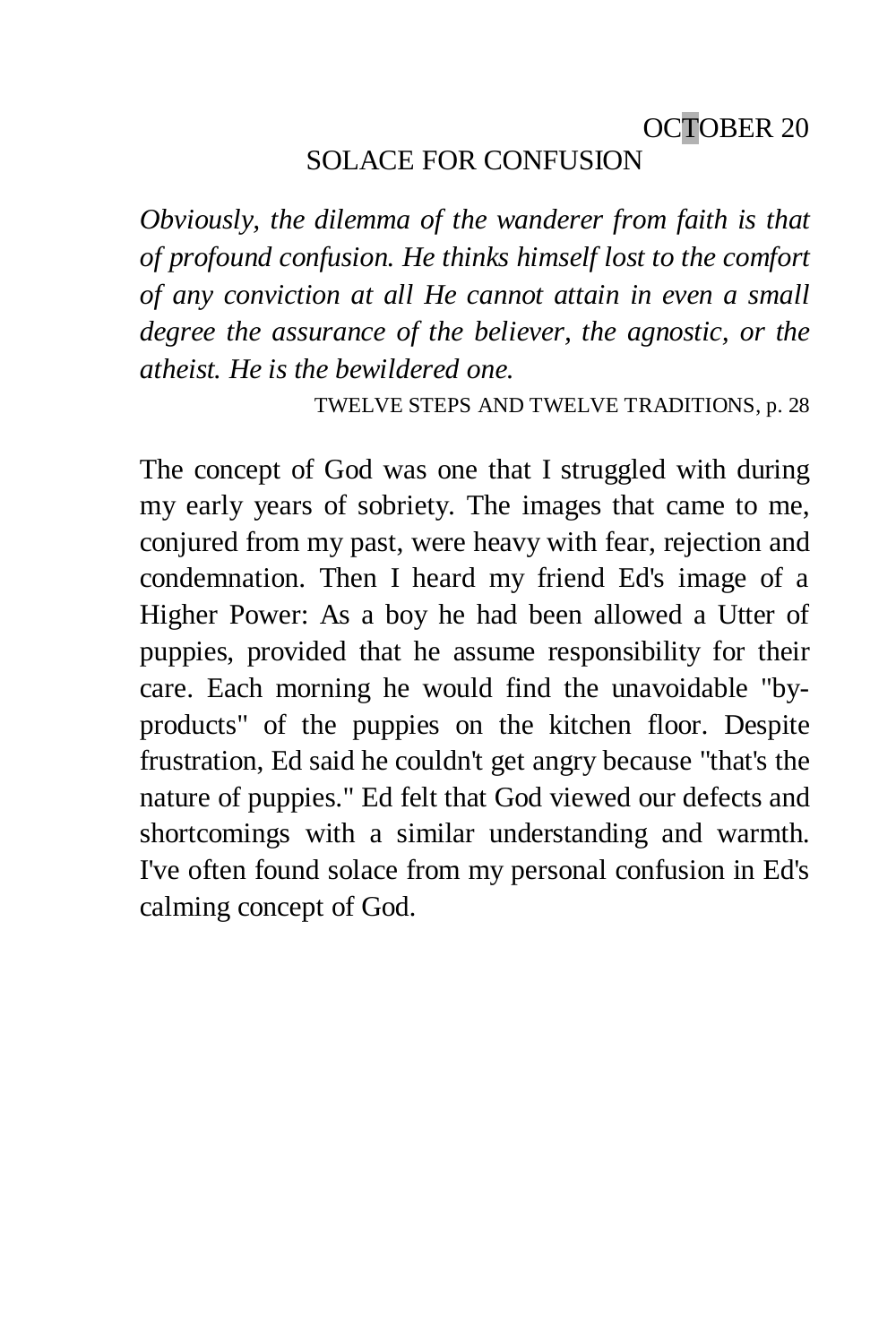# OCTOBER 21 NOTHING GROWS IN THE DARK

*We will want the good that is in us all, even in the worst of us, to flower and to grow.* 

AS BILL SEES IT, p. 10

With the self-discipline and insight gained from practicing Step Ten, I begin to know the gratifications of sobriety not as mere abstinence from alcohol, but as recovery in every department of my life.

I renew hope, regenerate faith, and regain the dignity of self-respect. I discover the word "and" in the phrase "and when we were wrong, promptly admitted it."

Reassured that I am no longer always wrong, I learn to accept myself as I am, with a new sense of the miracles of sobriety and serenity.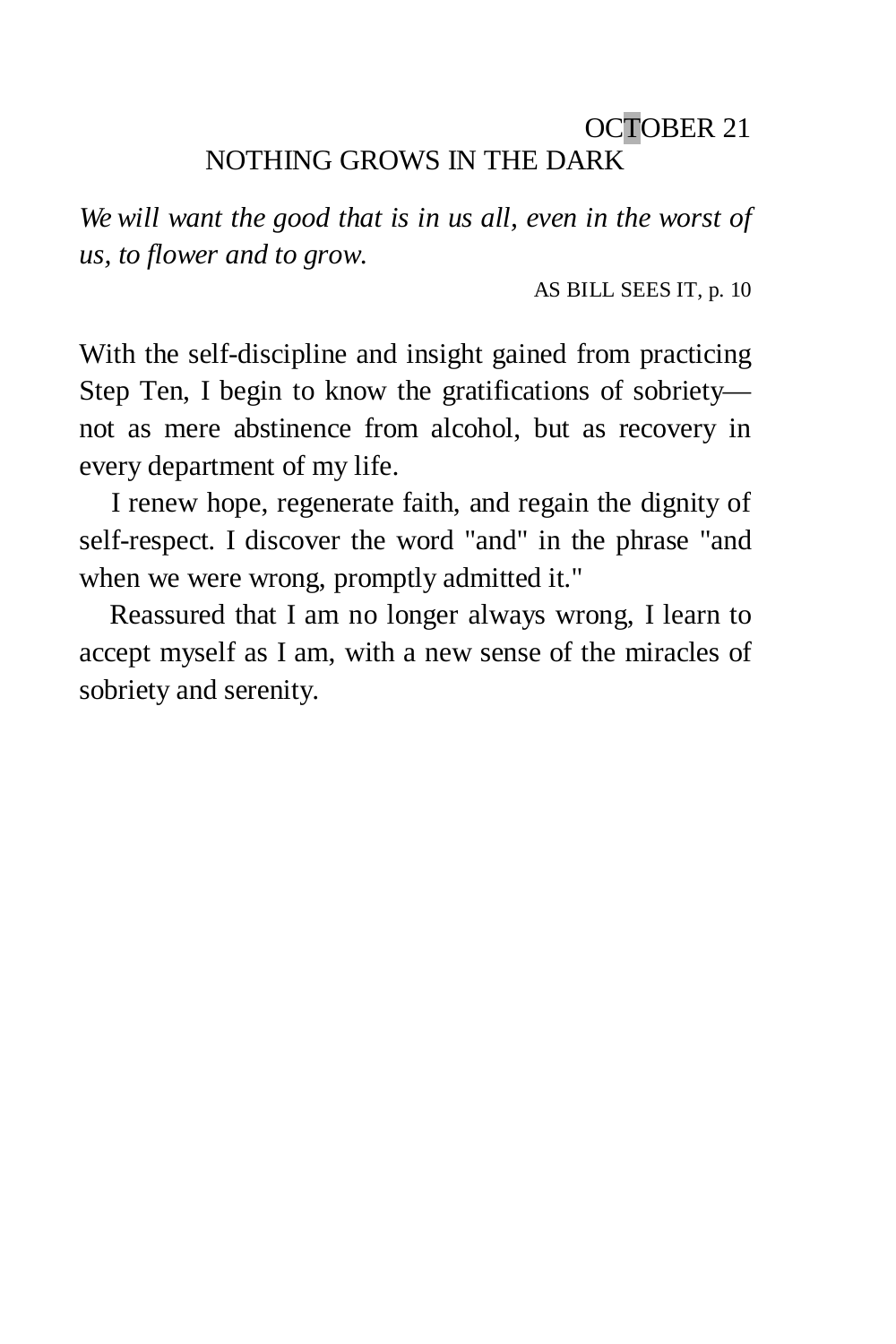#### TRUE TOLERANCE

*Finally, we begin to see that all people, including ourselves, are to some extent emotionally ill as well as frequently wrong and then we approach true tolerance and see what real love for our fellows actually means* 

TWELVE STEPS AND TWELVE TRADITIONS, p. 92

The thought occurred to me that all people are emotionally ill to some extent. How could we not be? Who among us is spiritually perfect? Who among us is physically perfect? How could any of us be emotionally perfect? Therefore, what else are we to do but bear with one another and treat each other as we would be treated in similar circumstances? That is what love really is.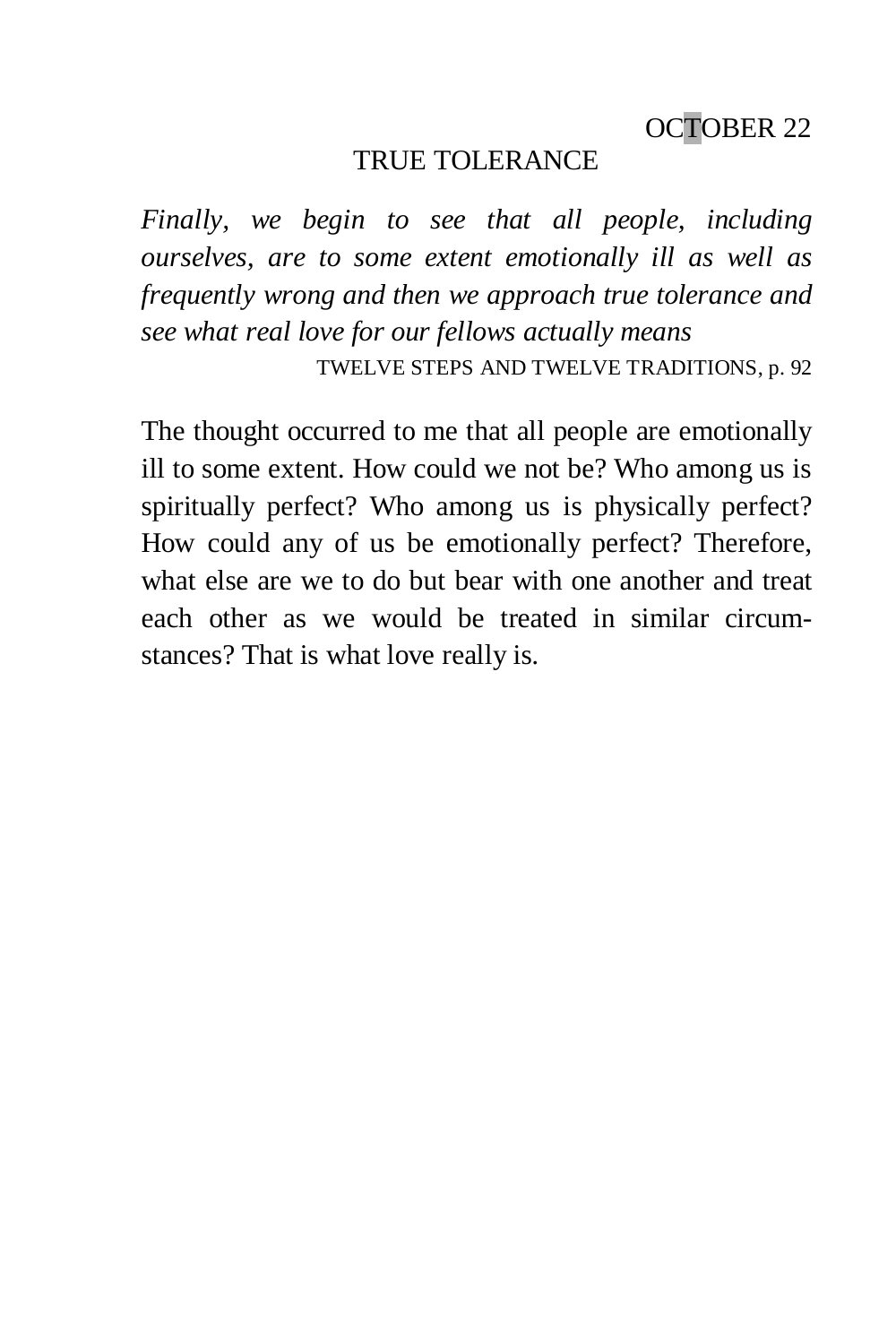#### WHAT WE KNOW BEST

*"Shoemaker, stick to thy last!" . . . better do one thing supremely well than many badly. That is the central theme of this Tradition [Five]. Around it our Society gathers in unity. The very life of our Fellowship requires the preservation of this principle.* 

TWELVE STEPS AND TWELVE TRADITIONS, p. 150

The survival of A.A. depends upon unity. What would happen if a group decided to become an employment agency, a treatment center or a social service agency? Too much specialization leads to no specialization, to frittering of efforts and, finally, to decline. I have the qualifications to share my sufferings and my way of recovery with the newcomer. Conformity to A.A.'s primary purpose insures the safety of the wonderful gift of sobriety, so my responsibility is enormous. The life of millions of alcoholics is closely tied to my competence in "carrying the message to the still-suffering alcoholic."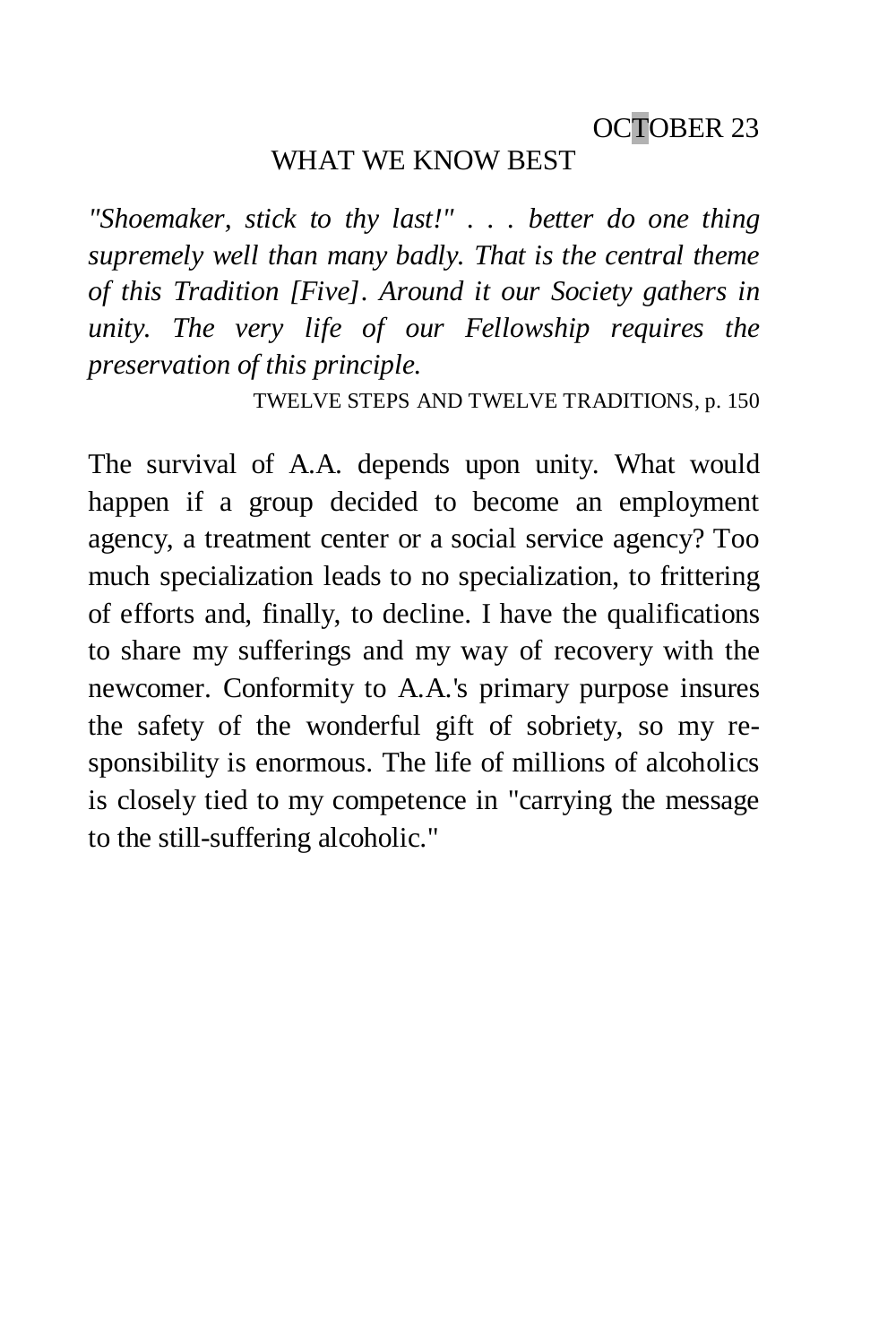# OCTOBER 24 "BY FAITH AND BY WORKS"

*On anvils of experience, the structure of our Society was hammered out. . . . Thus has it been with A.A. By faith and by works we have been able to build upon the lessons of an incredible experience. They live today in the Twelve Traditions of Alcoholics Anonymous, which—God willing—shall sustain us in unity for so long as He may need us.* 

#### TWELVE STEPS AND TWELVE TRADITIONS, p. 131

God has allowed me the right to be wrong in order for our Fellowship to exist as it does today. If I place God's will first in my life, it is very likely that A.A. as I know it today will remain as it is.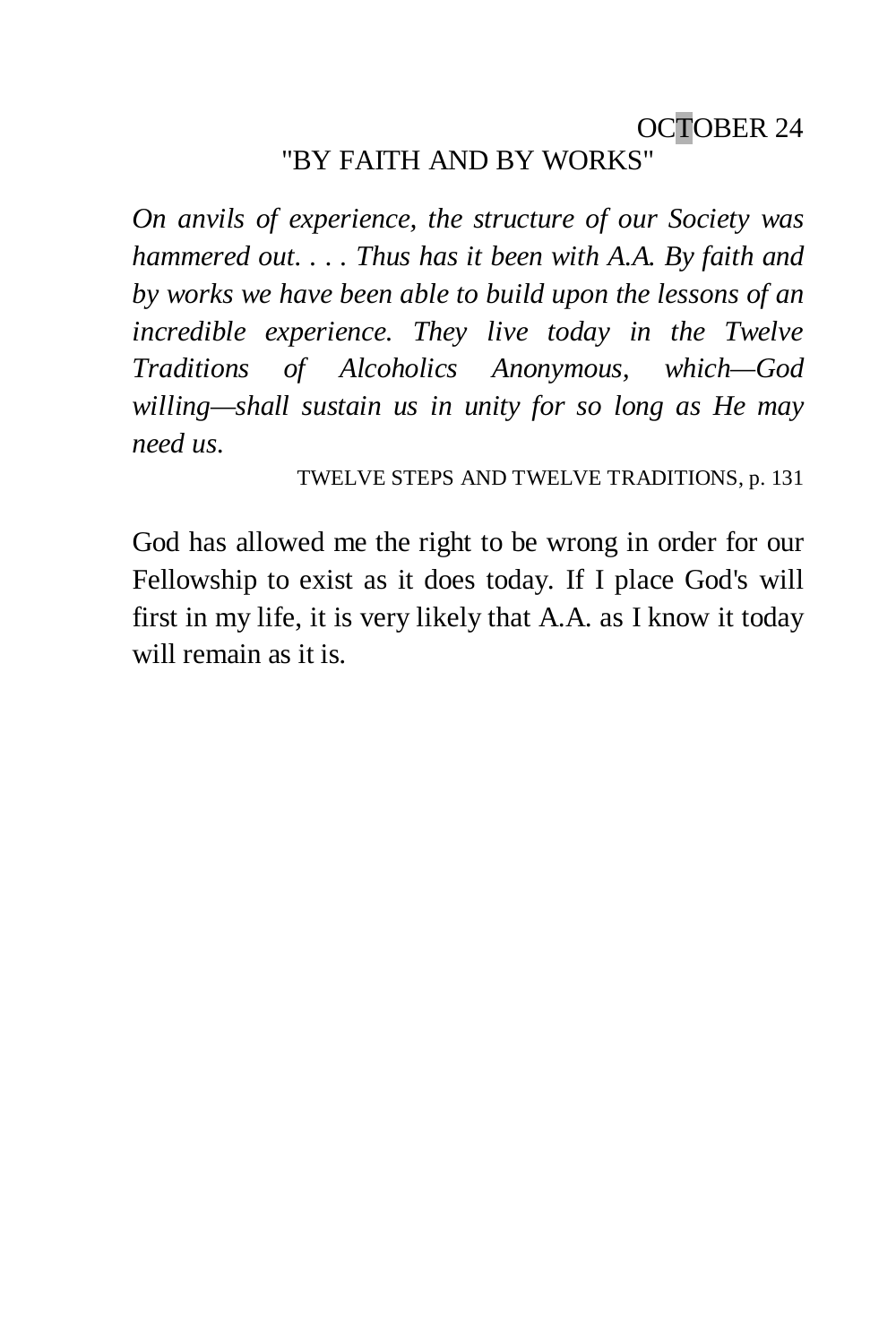# A.A.'s HEARTBEAT

*Without unity, the heart of A.A. would cease to beat; . . .*  AS BILL SEES IT, p. 125

Without unity I would be unable to recover in A.A. on a daily basis. By practicing unity within my group, with other A.A. members and at all levels of this great Fellowship, I receive a pronounced feeling of knowing that I am a part of a miracle that was divinely inspired. The ability of Bill W. and Dr. Bob, working together and passing it on to other members, tells me that to give it away is to keep it. Unity is oneness and yet the whole Fellowship is for all of us.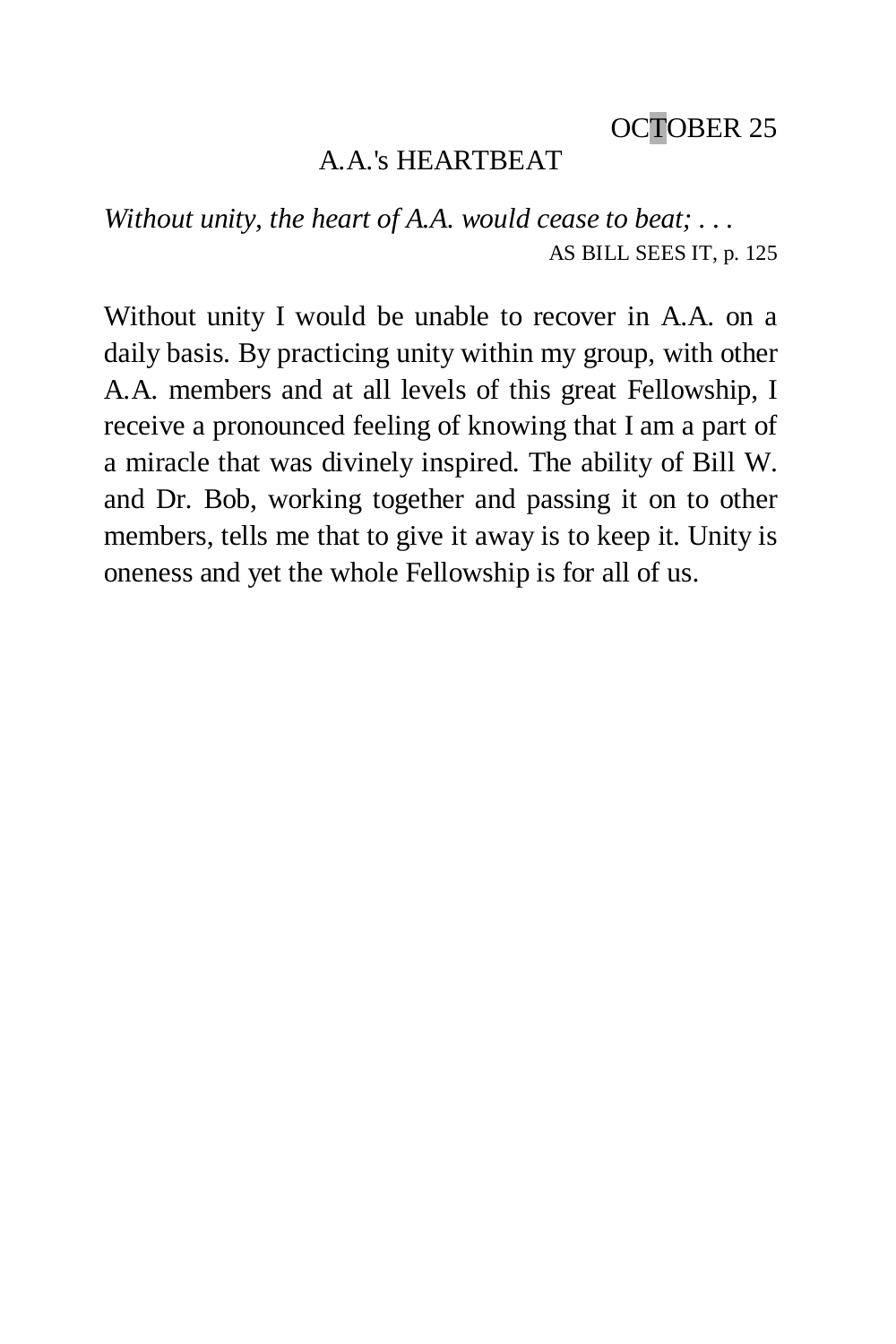# OCTOBER 26 ONE ULTIMATE AUTHORITY

*For our group purpose there is but one ultimate authority a loving God as He may express Himself in our group conscience.* 

TWELVE STEPS AND TWELVE TRADITIONS, p. 132

When I am chosen to carry some small responsibility for my fellows, I ask that God grant me the patience, openmindedness, and willingness to listen to those I would lead. I must remind myself that I am the trusted servant of others, not their "governor," "teacher," or "instructor." God guides my words and my actions, and my responsibility is to heed His suggestions. Trust is my watchword, I trust others who lead. In the Fellowship of A.A., I entrust God with the ultimate authority of "running the show."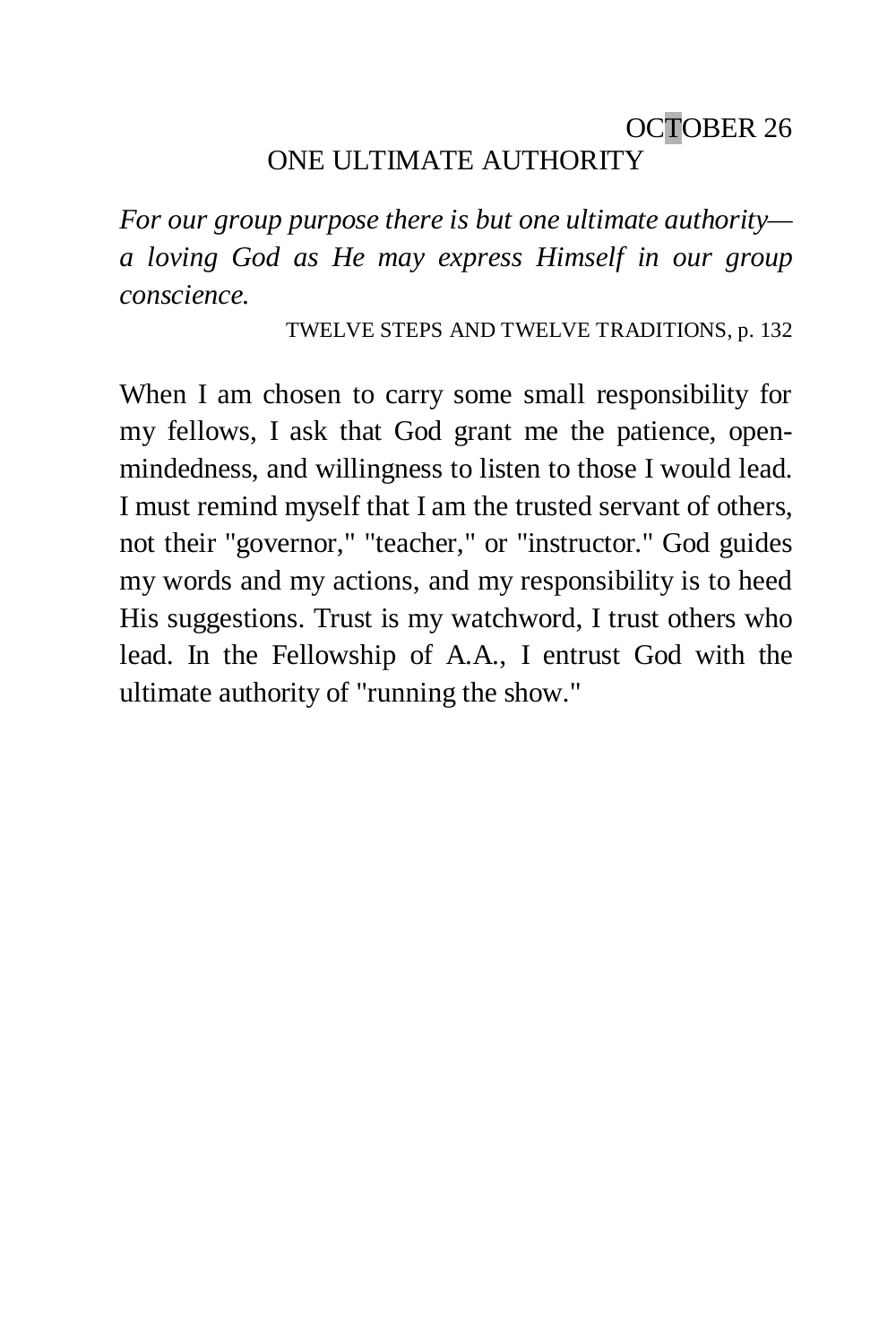#### GLOBAL SHARING

*The only thing that matters is that he is an alcoholic who has found a key to sobriety. These legacies of suffering and of recovery are easily passed among alcoholics, one to the other. This is our gift from God, and its bestowal upon others like us is the one aim that today animates A. A. 's all around the globe.* 

TWELVE STEPS AND TWELVE TRADITIONS, p. 151

The strength of Alcoholics Anonymous lies in the desire of each member and of each group around the world to share with other alcoholics their suffering and the steps taken to gain, and maintain, recovery. By keeping a conscious contact with my Higher Power, I make sure that I always nurture my desire to help other alcoholics, thus insuring the continuity of the wonderful fraternity of Alcoholics Anonymous.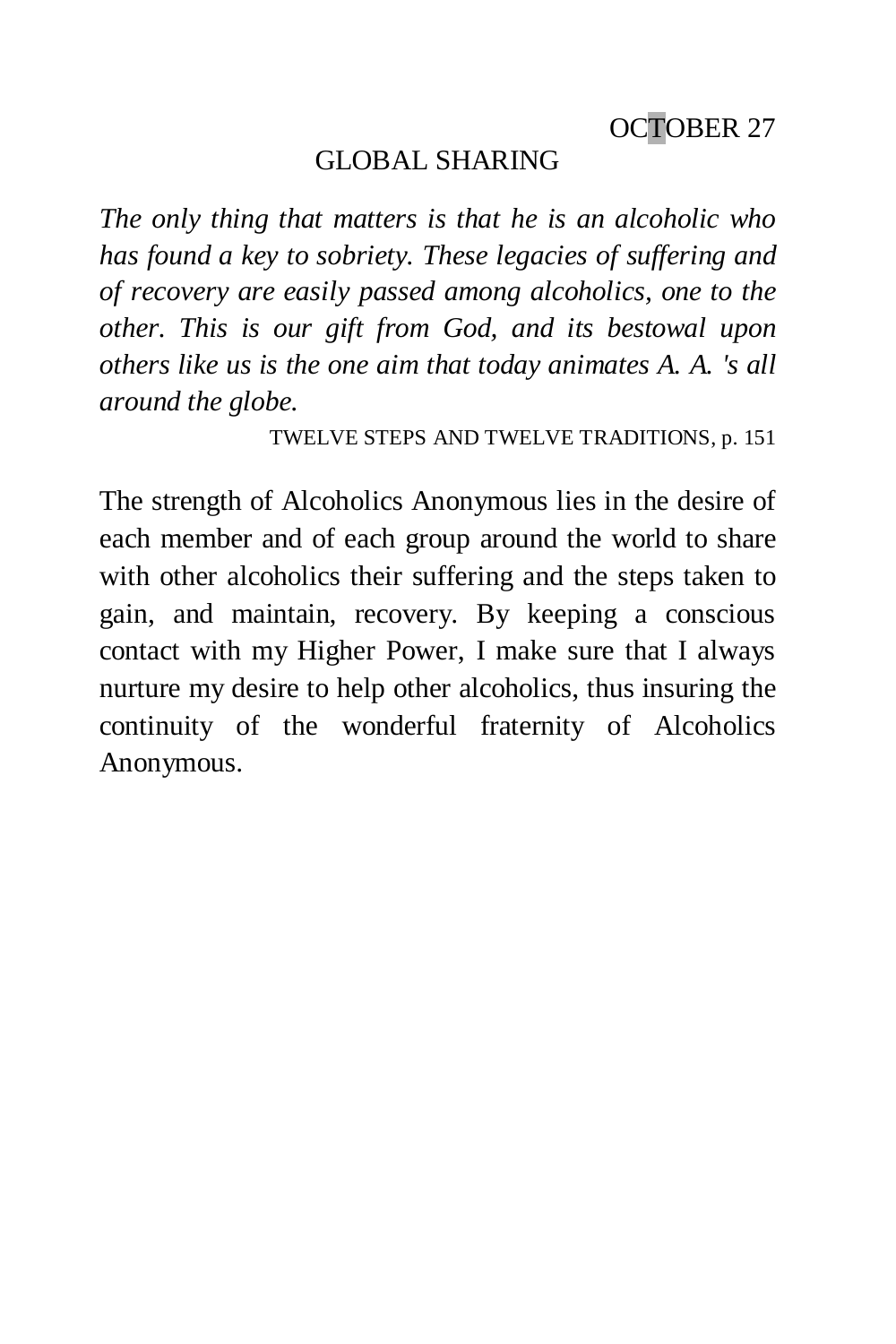# OCTOBER 28 AN UNBROKEN TRADITION

*We conceive the survival and spread of Alcoholics Anonymous to be something of far greater importance than the weight we could collectively throw back of any other cause.* 

#### TWELVE STEPS AND TWELVE TRADITIONS, p. 177

How much it means to me that an unbroken tradition of more than half a century is a thread that connects me to Bill W. and Dr. Bob. How much more grounded I feel to be in a Fellowship whose aims are constant and unflagging. I am grateful that the energies of A.A. have never been scattered, but focused instead on our members and on individual sobriety.

My beliefs are what make me human; I am free to hold any opinion, but A.A.'s purpose—so clearly stated fifty years ago—is for me to keep sober. That purpose has promoted round-the-clock meeting schedules, and the thousands of intergroup and central service offices, with their thousands of volunteers. Like the sun focused through a magnifying glass, A.A.'s single vision has lit a fire of faith in sobriety in millions of hearts, including mine.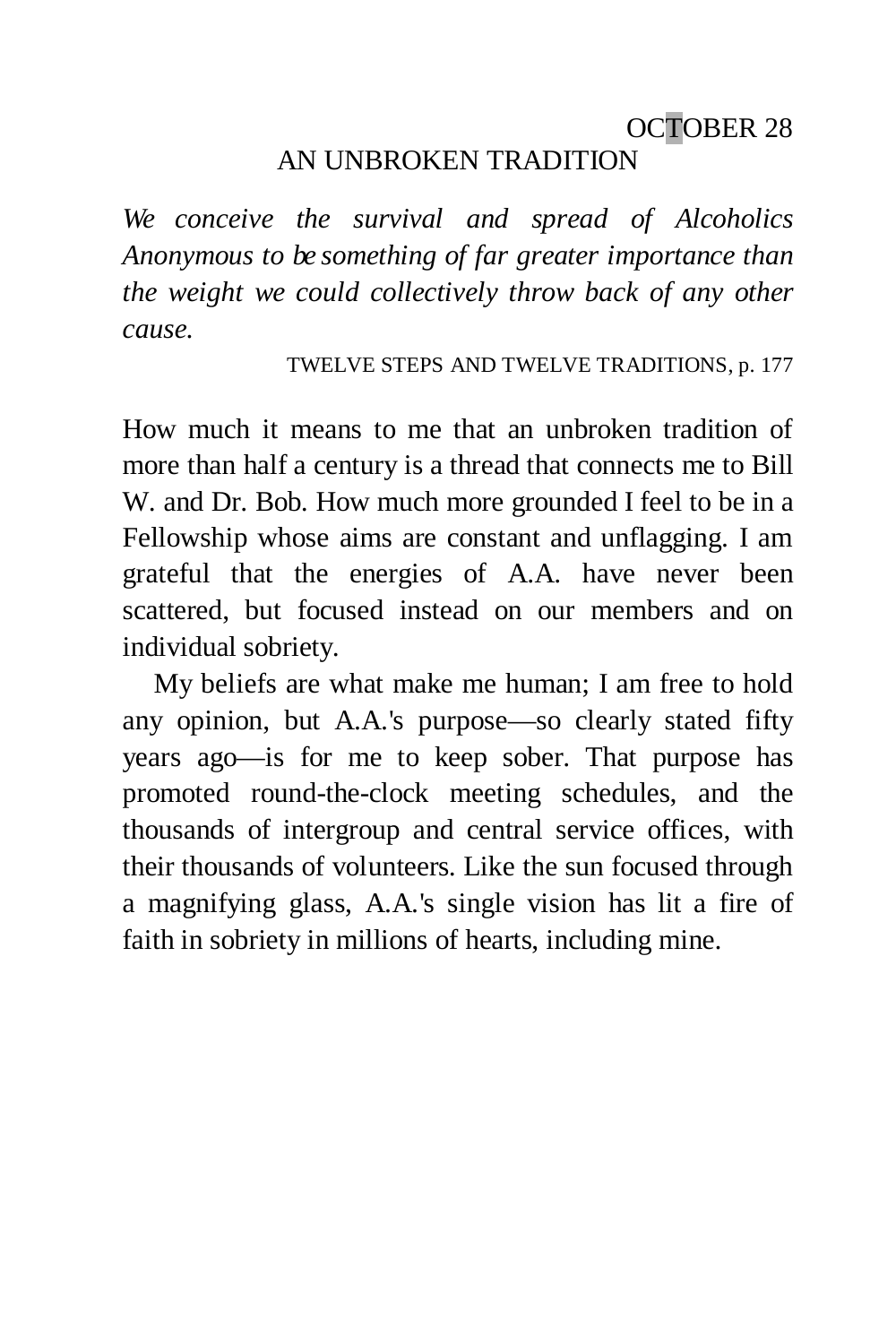#### OUR SURVIVAL

*Since recovery from alcoholism is life itself to us, it is imperative that we preserve in full strength our means of survival.* 

TWELVE STEPS AND TWELVE TRADITIONS, p. 177

The *honesty* expressed by the members of A.A. in meetings has the power to open my mind. Nothing can block the flow of energy that *honesty* carries with it. The only obstacle to this flow of energy is inebriation, but even then, no one will find a closed door if he or she has left and chooses to return. Once he or she has received the gift of sobriety, each A.A. member is challenged on a daily basis to accept a program of *honesty.* 

My Higher Power created me for a purpose in life. I ask him to accept my honest efforts to continue on my journey in the spiritual way of life. I call on Him for strength to know and seek His will.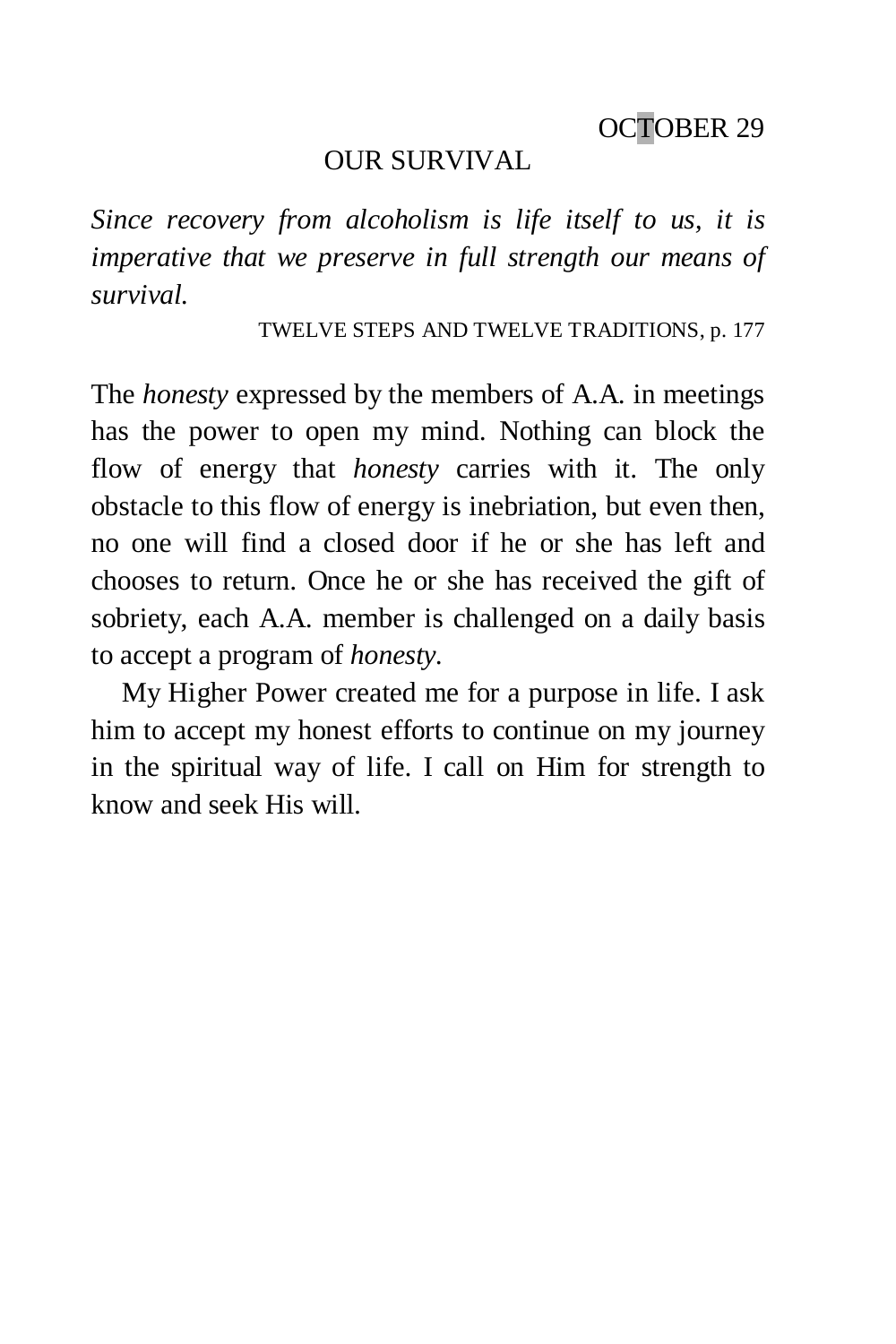### LIVE AND LET LIVE

*Never since it began has Alcoholics Anonymous been divided by a major controversial issue. Nor has our Fellowship ever publicly taken sides on any question in an embattled world. This, however, has been no earned virtue. It could almost be said that we were born with it. . . . "So long as we don't argue these matters privately, it's a cinch we never shall publicly."* 

TWELVE STEPS AND TWELVE TRADITIONS, p. 176

Do I remember that I have a right to my opinion but that others don't have to share it? That's the spirit of "Live and Let Live." The Serenity Prayer reminds me, with God's help, to "Accept the things I cannot change." Am I still trying to change others? When it comes to "Courage to change the things I can," do I remember that my opinions are mine, and yours are yours? Am I still afraid to be me? When it comes to "Wisdom to know the difference," do I remember that my opinions come from *my* experience? If I have a know-it-all attitude, aren't I being deliberately controversial?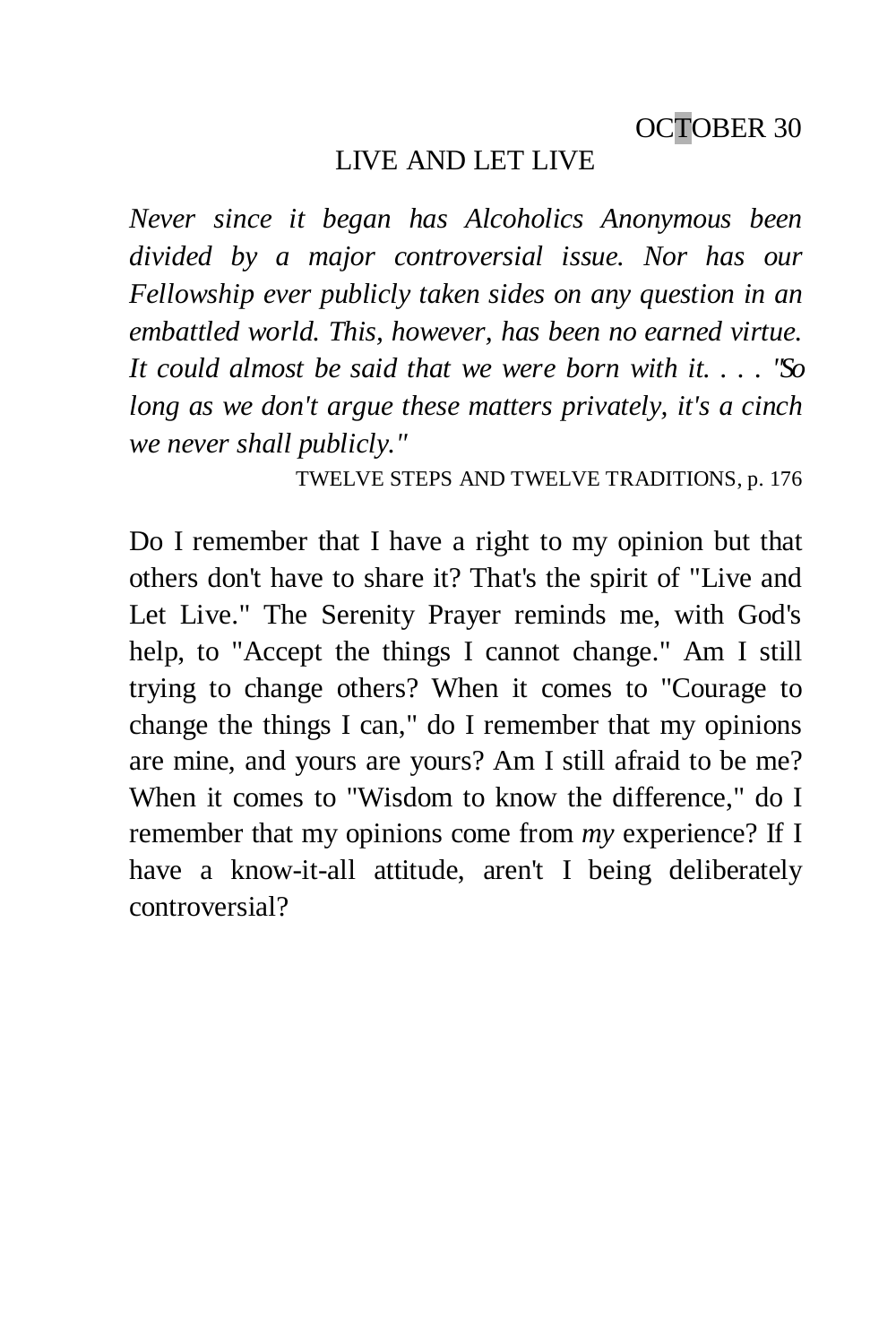## OCTOBER 31 AVOIDING CONTROVERSY

*All history affords us the spectacle of striving nations and groups finally torn asunder because they were designed for, or tempted into, controversy. Others fell apart because of sheer self-righteousness while trying to enforce upon the rest of mankind some millennium of their own specification.*  TWELVE STEPS AND TWELVE TRADITIONS, p. 176

As an A.A. member and sponsor, I know I can cause real damage if I yield to temptation and give opinions and advice on another's medical, marital, or religious problems. I am not a doctor, counselor, or lawyer. I cannot tell anyone how he or she should live; however, I can share how I came through similar situations without drinking, and how A.A.'s Steps and Traditions help me in dealing with my life.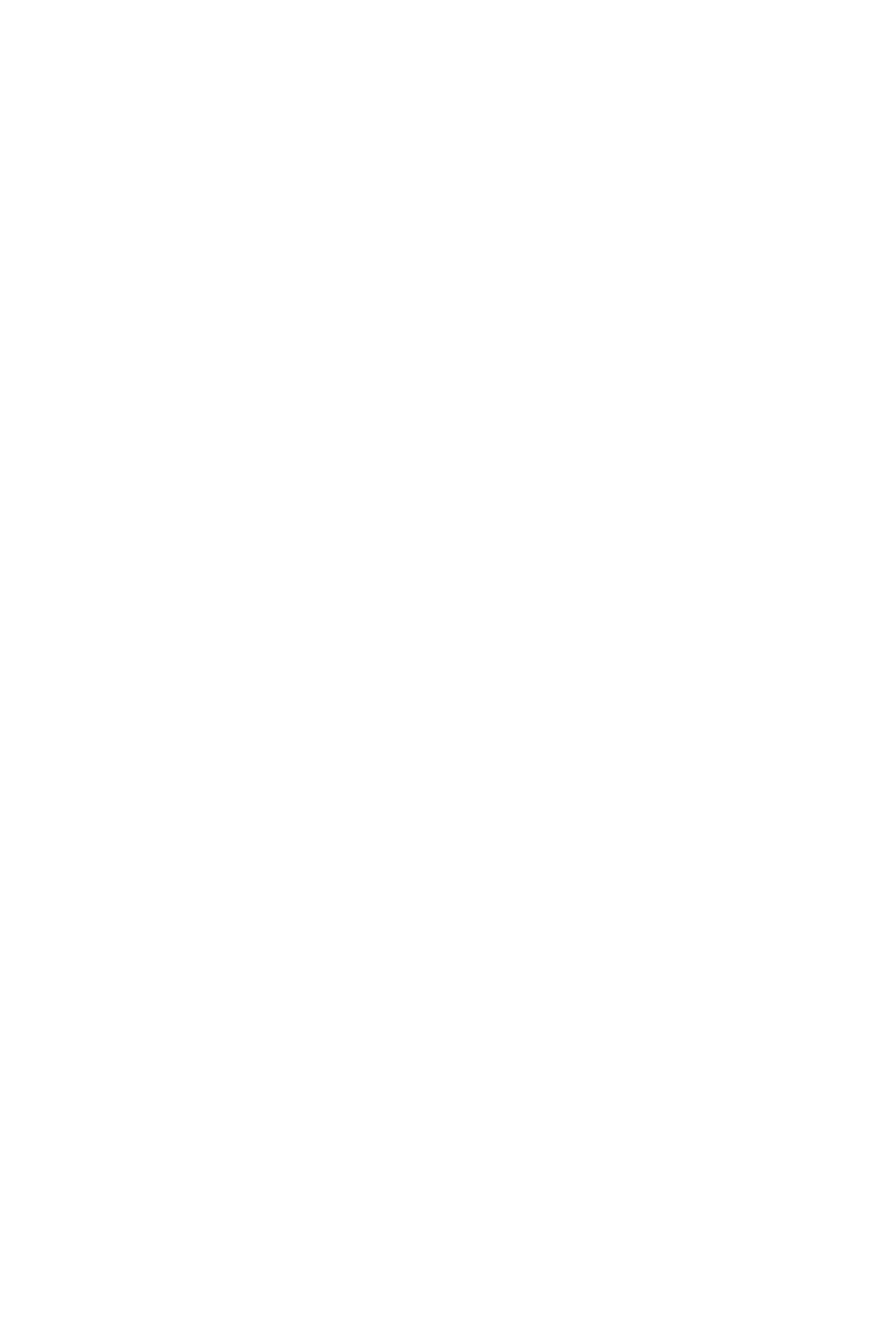### NOVEMBER 1 I CANNOT CHANGE THE WIND

*is easy to let up on the spiritual program of action and rest on our laurels. We are headed for trouble if we do, for alcohol is a subtle foe.* 

ALCOHOLICS ANONYMOUS, p. 85

My first sponsor told me there were two things to say about prayer and meditation: first, I had to start and second, I had to continue. When I came to A.A. my spiritual life was bankrupt; if I considered God at all, He was to be called upon only when my self-will was incapable of a task or when overwhelming fears had eroded my ego.

Today I am grateful for a new life, one in which my prayers are those of thanksgiving. My prayer time is more for listening than for talking. I know today that if I cannot change the wind, I can adjust my sail. I know the difference between superstition and spirituality. I know there is a graceful way of being right, and many ways to be wrong.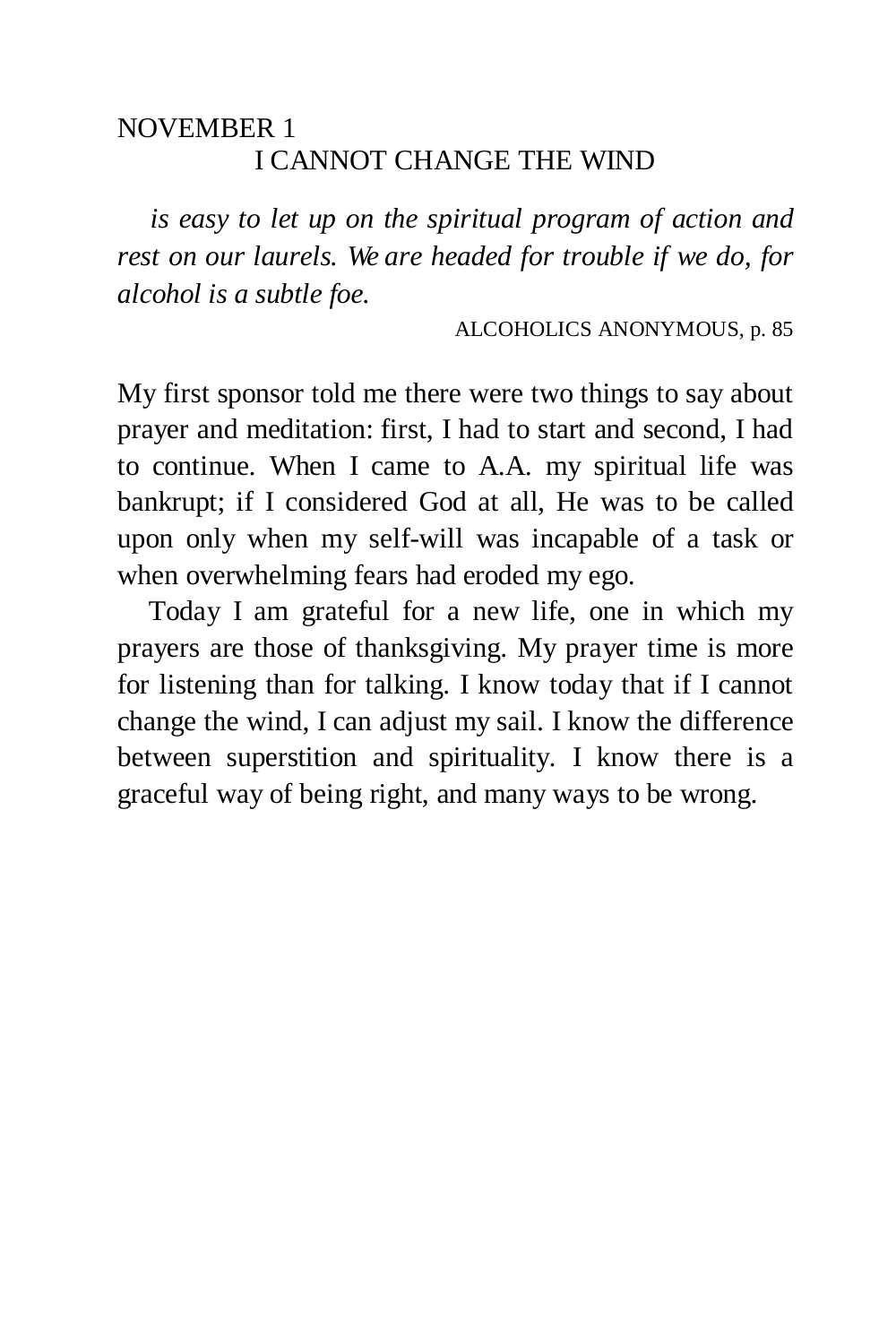## NOVEMBER 2 KEEPING OPTIMISM AFLOAT

*The other Steps can keep most of us sober and somehow functioning. But Step Eleven can keep us growing . . .*  THE LANGUAGE OF THE HEART, p. 240

A sober alcoholic finds it much easier to be optimistic about life. Optimism is the natural result of my finding myself gradually able to make the best, rather than the worst, of each situation. As my physical sobriety continues, I come out of the fog, gain a clearer perspective and am better able to determine what courses of action to take. As vital as physical sobriety is, I can achieve a greater potential for myself by developing an ever-increasing willingness to avail myself of the guidance and direction of a Higher Power. My ability to do so comes from my learning—and practicing—the principles of the A.A. program. The melding of my physical and spiritual sobriety produces the substance of a more positive life.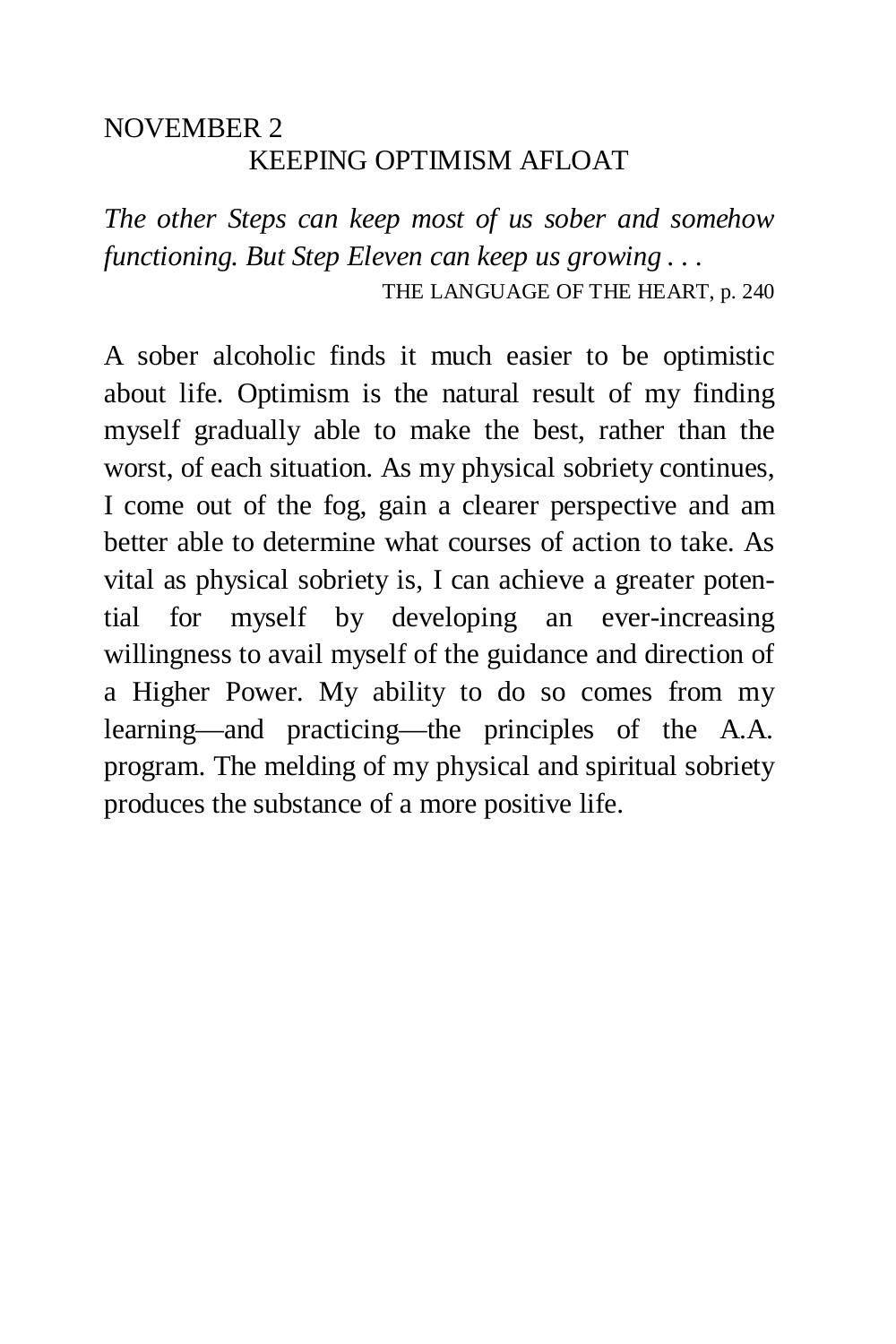# NOVEMBER 3 FOCUSING AND LISTENING

*There is a direct linkage among self-examination, meditation, and prayer. Taken separately, these practices can bring much relief and benefit.* 

TWELVE STEPS AND TWELVE TRADITIONS, p. 98

If I do my self-examination first, then surely, I'll have enough humility to pray and meditate—because I'll see and feel my need for them. Some wish to begin and end with prayer, leaving the self-examination and meditation to take place in between, whereas others start with meditation, listening for advice from God about their still hidden or unacknowledged defects. Still others engage in written and verbal work on their defects, ending with a prayer of praise and thanksgiving. These three-self-examination, meditation and prayer—form a circle, without a beginning or an end. No matter where, or how, I start, I eventually arrive at my destination: a better life.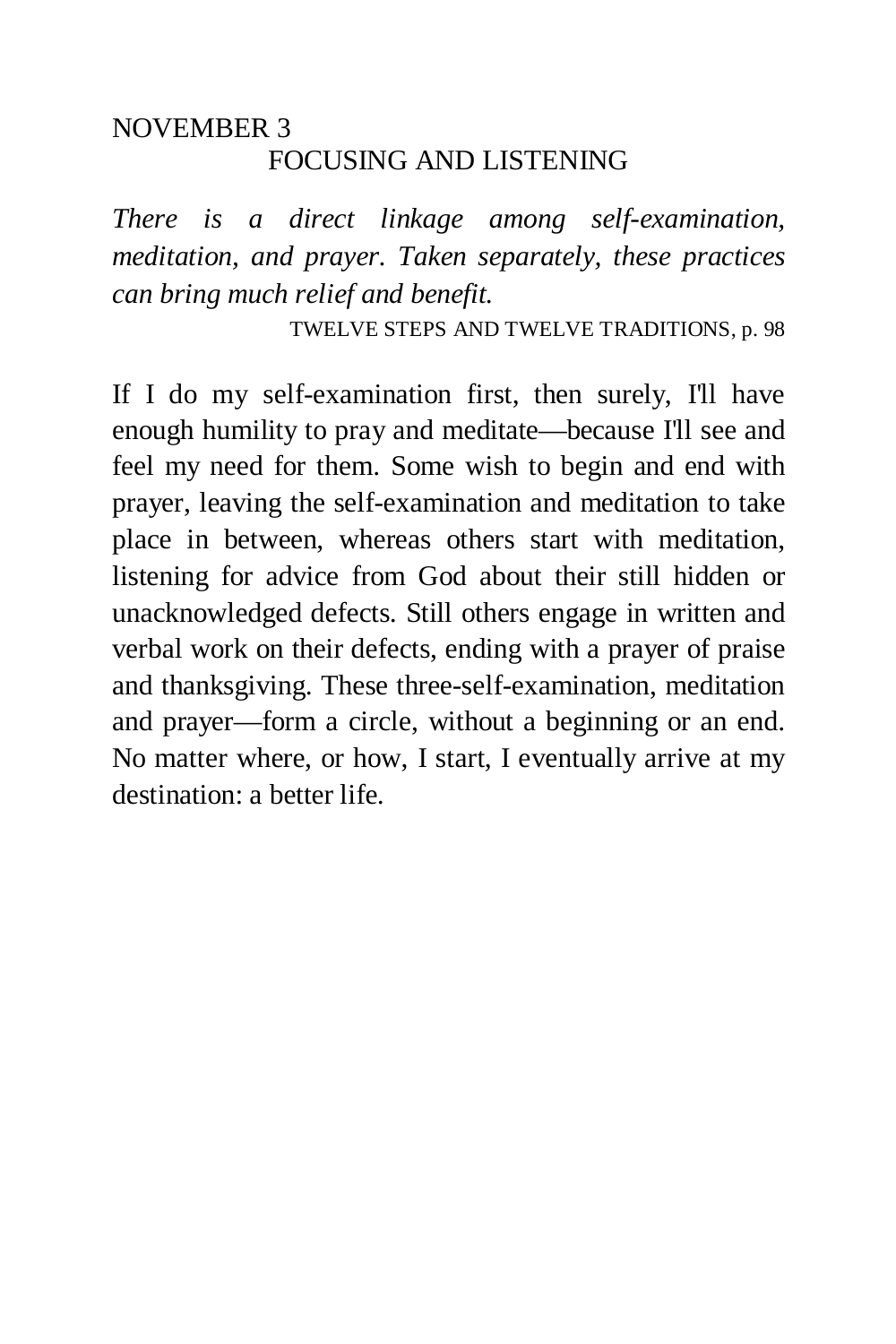#### NOVEMBER 4

#### A DAILY DISCIPLINE

*. . . when they [self-examination, meditation and prayer] are logically related and interwoven, the result is an unshakable foundation for life.* 

TWELVE STEPS AND TWELVE TRADITIONS, p. 98

The last three Steps of the program invoke God's loving discipline upon my willful nature. If I devote just a few moments every night to a review of the highlights of my day, along with an acknowledgement of those aspects that didn't please me so much, I gain a personal history of myself, one that is essential to my journey into selfdiscovery. I was able to note my growth, or lack of it, and to ask in prayerful meditation to be relieved of those continuing shortcomings that cause me pain. Meditation and prayer also teach me the art of focusing and listening. I find that the turmoil of the day gets tuned out as I pray for His will and guidance. The practice of asking Him to help me in my strivings for perfection puts a new slant on the tedium of any day, because I know there is honor in any job done well. The daily discipline of prayer and meditation will keep me in fit spiritual condition, able to face whatever the day brings—without the thought of a drink.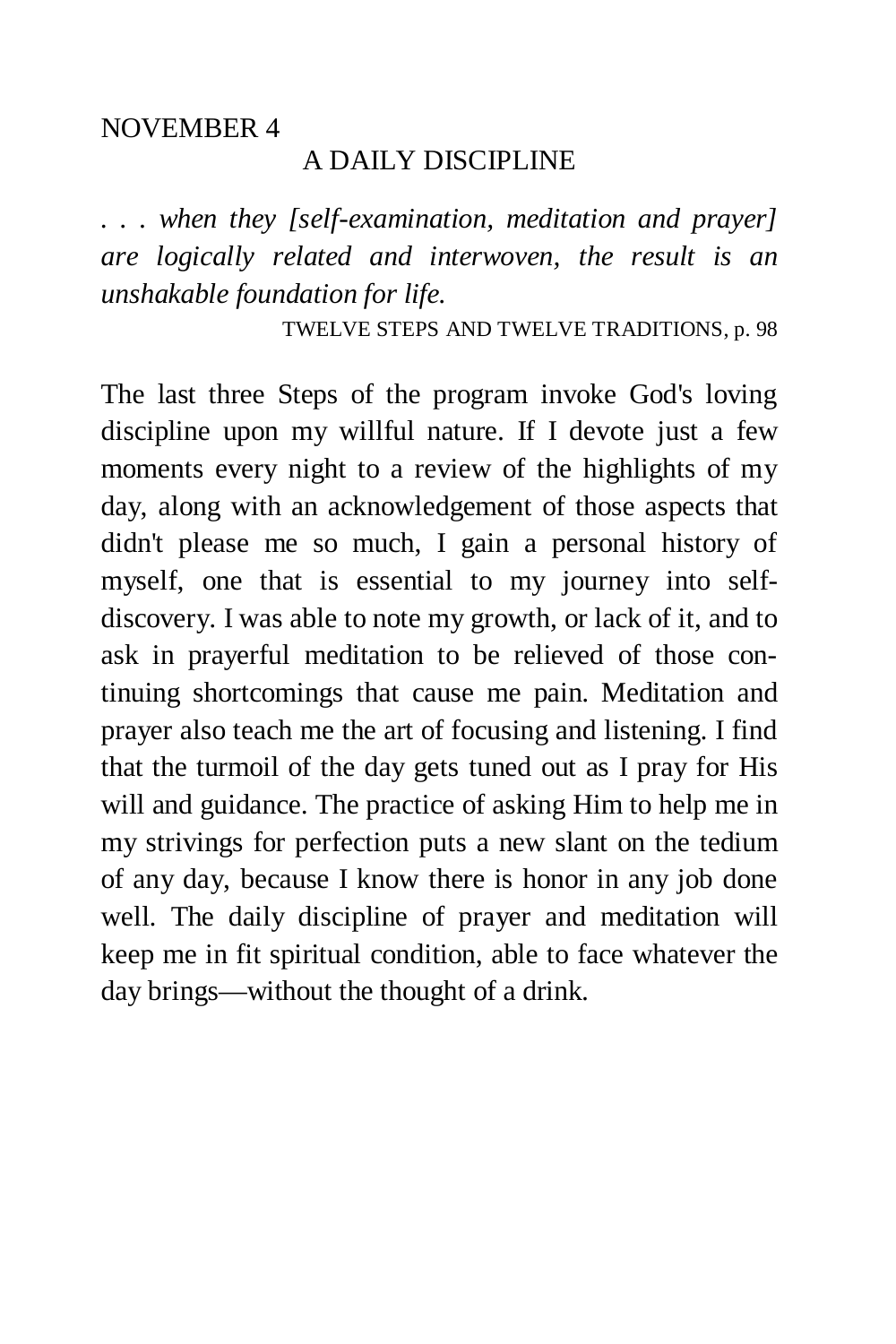## NOVEMBER 5 "THE QUALITY OF FAITH"

*This . . . has to do with the quality of faith. . . . In no deep or meaningful sense had we ever taken stock of ourselves. . . . We had not even prayed rightly. We had always said, "Grant me my wishes" instead of "Thy will be done."* 

TWELVE STEPS AND TWELVE TRADITIONS, p. 32

God does not grant me material possessions, take away my suffering, or spare me from disasters, but He does give me a good life, the ability to cope, and peace of mind. My prayers are simple: first, they express my gratitude for the good things in my life, regardless of how hard I have to search for them; and second, I ask only for the strength and the wisdom to do His will. He answers with solutions to my problems, sustaining my ability to live through daily frustrations with a serenity I did not believe existed, and with the strength to practice the principles of A.A. in all of my everyday affairs.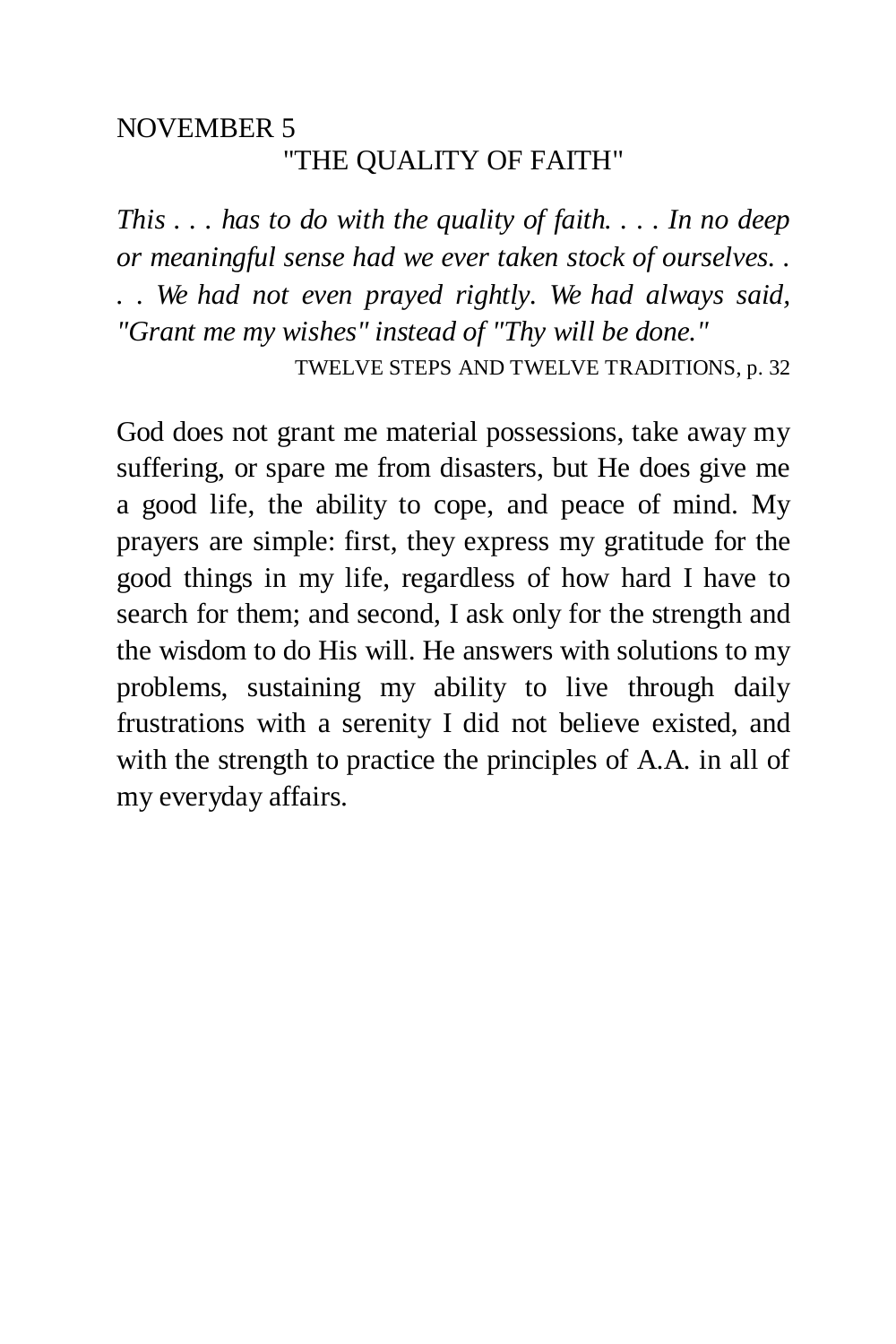## NOVEMBER 6 GOING WITH THE FLOW

*Sought through prayer and meditation to improve our conscious contact with God* as we understood Him. . . . TWELVE STEPS AND TWELVE TRADITIONS, p. 96

The first words I speak when arising in the morning are, "I arise, O God, to do Thy will." This is the shortest prayer I know and it is deeply ingrained in me. Prayer doesn't change God's attitude toward me; it changes my attitude toward God. As distinguished from prayer, meditation is a quiet time, without words. To be centered is to be physically relaxed, emotionally calm, mentally focused and spiritually aware.

One way to keep the channel open and to improve my conscious contact with God is to maintain a grateful attitude. On the days when I am grateful, good things seem to happen in my life. The instant I start cursing things in my life, however, the flow of good stops. God did not interrupt the flow; my own negativity did.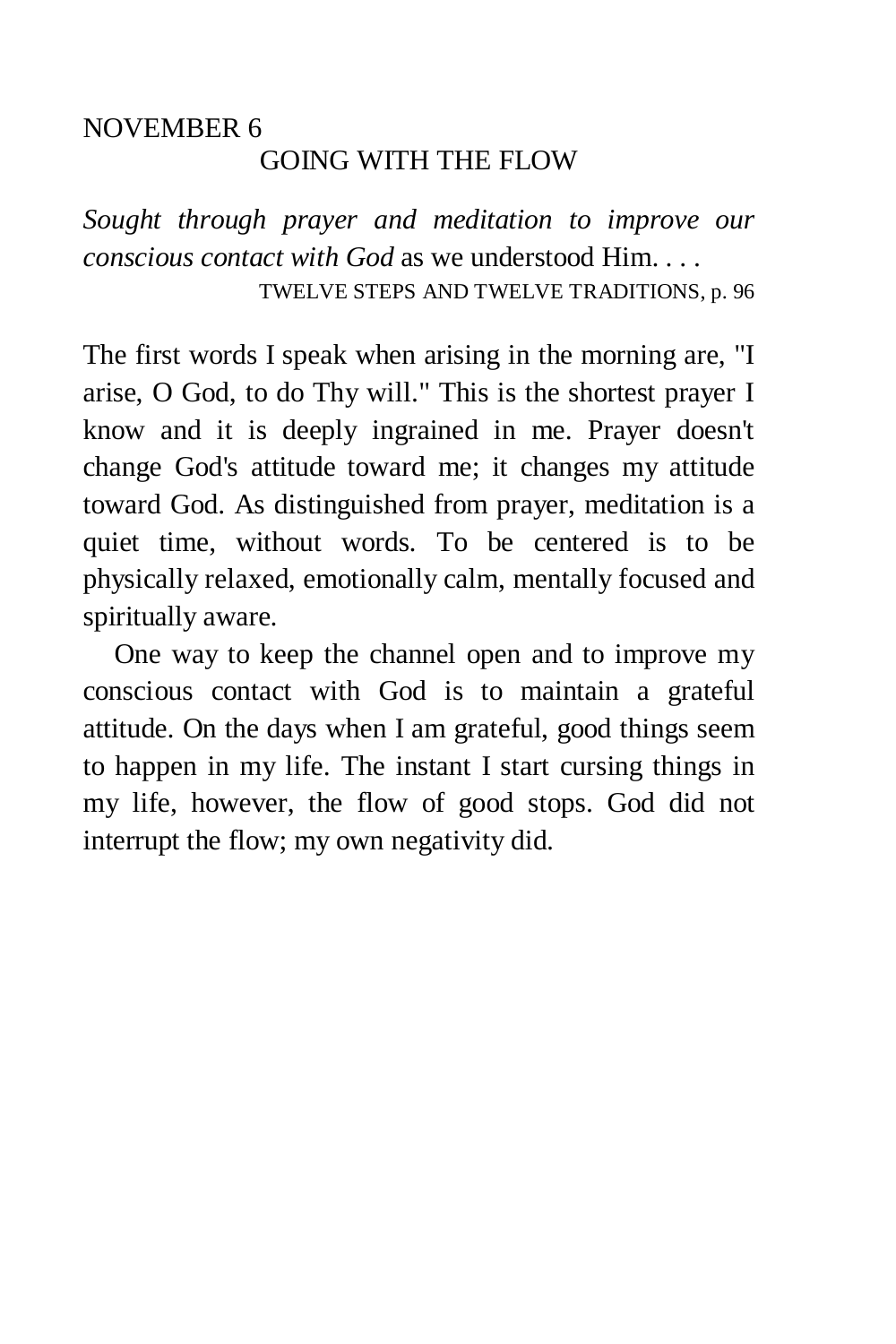# NOVEMBER 7 LET GO AND LET GOD

*. . . praying only for knowledge of His will for us and the power to carry that out* 

TWELVE STEPS AND TWELVE TRADITIONS, p. 96

When I "Let Go and Let God," I think more clearly and wisely. Without having to think about it, I quickly let go of things that cause me immediate pain and discomfort. Because I find it hard to let go of the kind of worrisome thoughts and attitudes that cause me immense anguish, all I need do during those times is allow God, as I understand Him, to release them for me, and then and there, I let go of the thoughts, memories and attitudes that are troubling me.

When I receive help from God, as I understand Him, I can live my life one day at a time and handle whatever challenges that come my way. Only then can I live a life of victory over alcohol, in comfortable sobriety.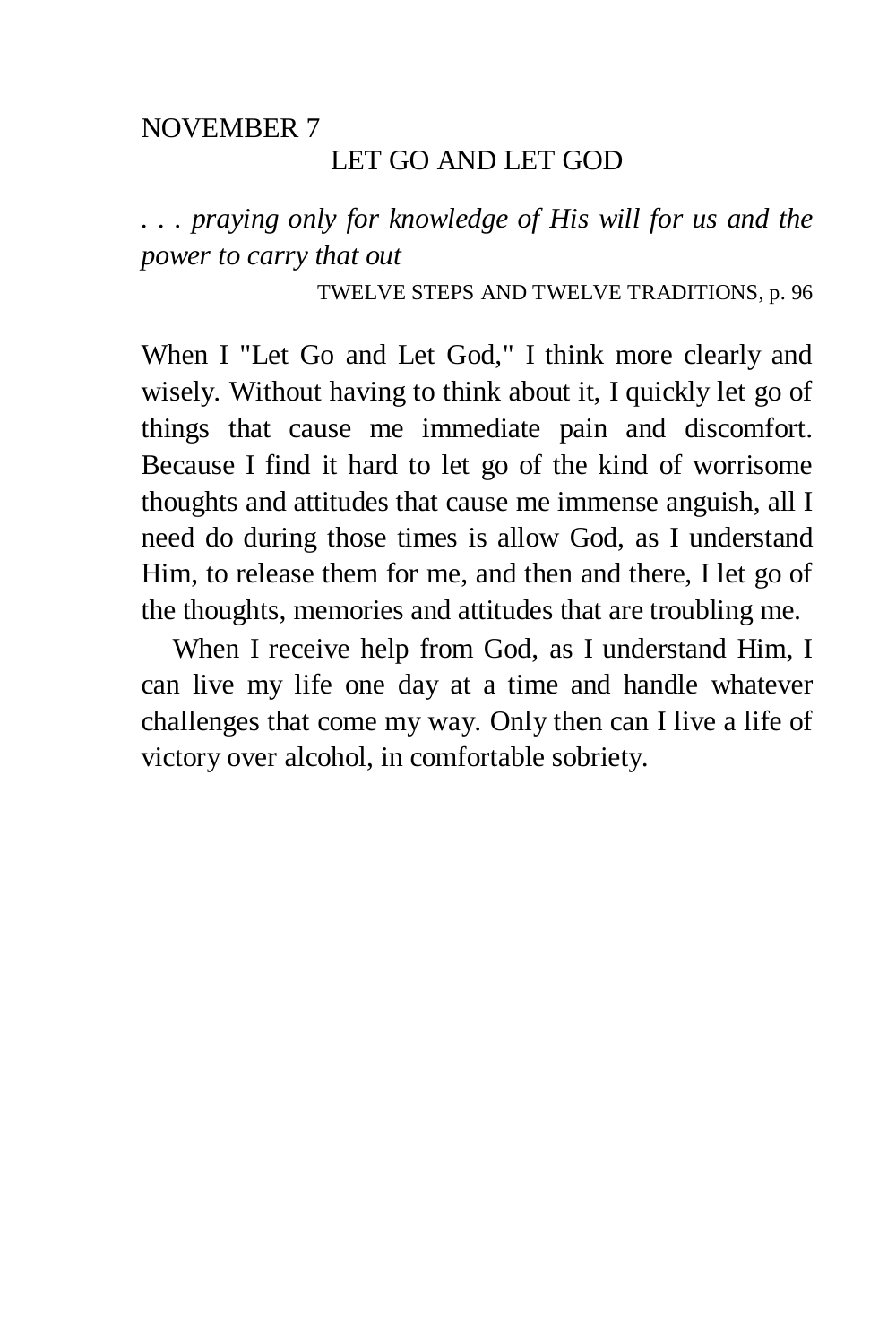## NOVEMBER 8 AN INDIVIDUAL ADVENTURE

*Meditation is something which can always be further developed. It has no boundaries, either of width or height. Aided by such instruction and example as we can find, it is essentially an individual adventure, something which each one of us works out in his own way.* 

TWELVE STEPS AND TWELVE TRADITIONS, p. 101

My spiritual growth is with God as I understand Him. With Him I find my true inner self. Daily meditation and prayer strengthen and renew my source of well-being. I receive then the openness to accept all that He has to offer. With God I have the reassurance that my journey will be as He wants for me, and for that I am grateful to have God in my life.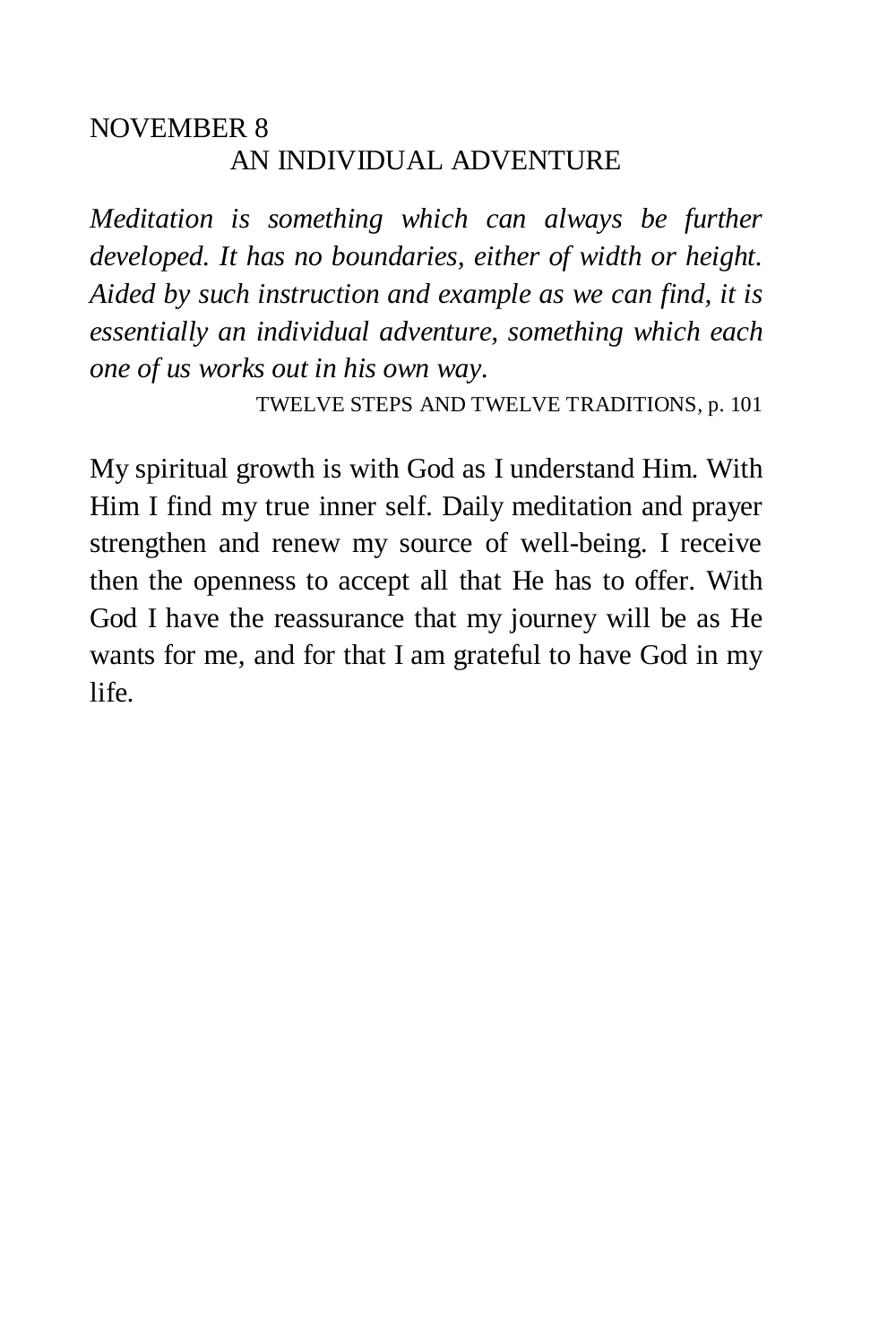## NOVEMBER 9 STEPPING INTO THE SUNLIGHT

*But first of all we shall want sunlight; nothing much can grow in the dark. Meditation is our step out into the sun.*  AS BILL SEES IT, p. 10

Sometimes I think I don't have time for prayer and meditation, forgetting that I always found the time to drink. It is possible to make time for anything I want to do if I want it badly enough. When I start the routine of prayer and meditation, it's a good idea to plan to devote a small amount of time to it. I read a page from our Fellowship's books in the morning, and say "Thank You, God," when I go to bed at night. As prayer becomes a habit, I will increase the time spent on it, without even noticing the foray it makes into my busy day. If I have trouble praying, I just repeat the Lord's Prayer because it really covers everything. Then I think of what I can be grateful for and say a word of thanks.

I don't need to shut myself in a closet to pray. It can be done even in a room full of people. I just remove myself mentally for an instant. As the practice of prayer continues, I will find I don't need words, for God can, and does, hear my thoughts through silence.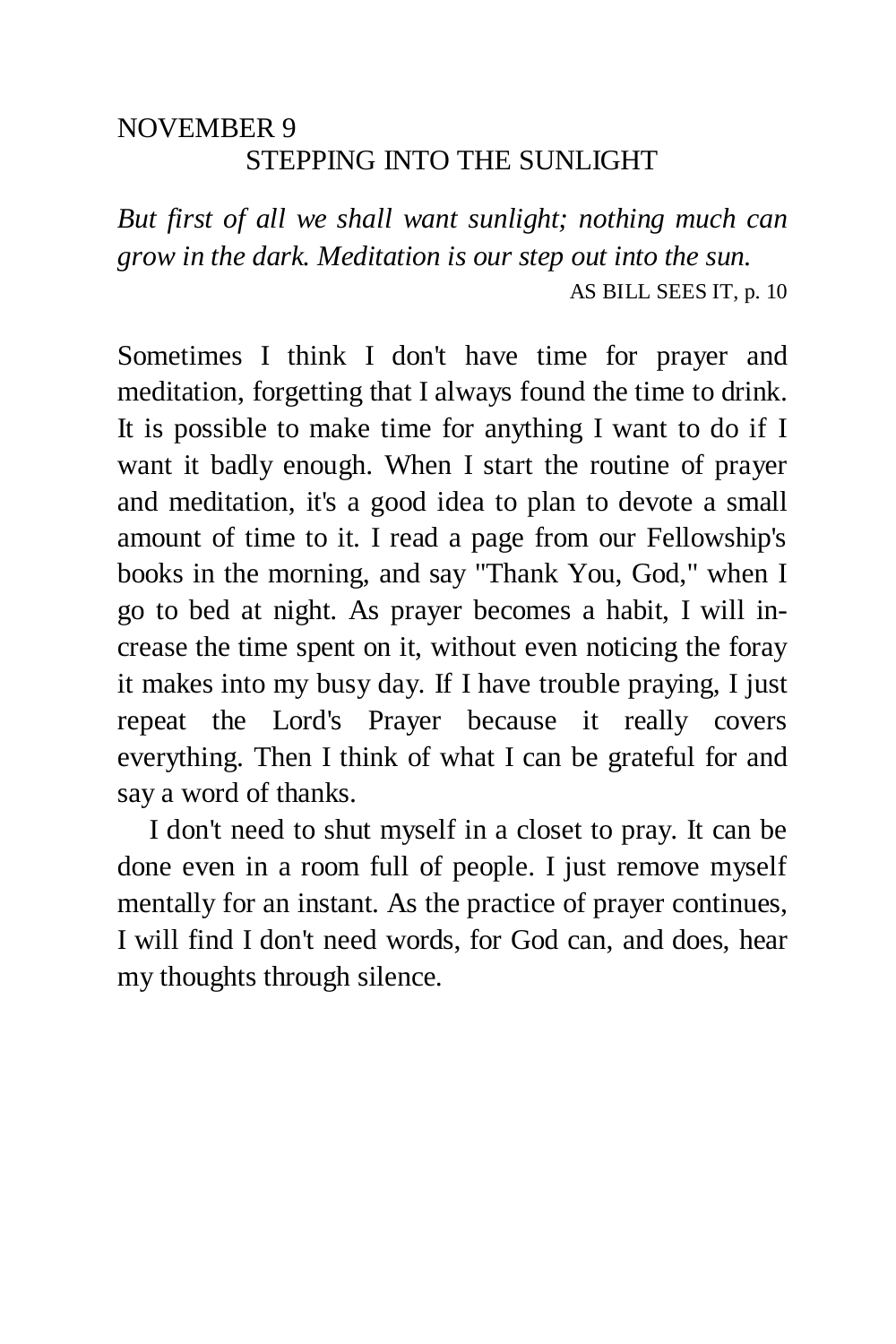## NOVEMBER 10 A SENSE OF BELONGING

*Perhaps one of the greatest rewards of meditation and prayer is the sense of* belonging *that comes to us.*  TWELVE STEPS AND TWELVE TRADITIONS, p. 105

That's what it is—belonging! After a session of meditation I knew that the feeling I was experiencing was a sense of belonging because I was so relaxed. I felt quieter inside, more willing to discard little irritations. I appreciated my sense of humor. What I also experience in my daily practice is the sheer pleasure of belonging to the creative flow of God's world. How propitious for us that prayer and meditation are written right into our A.A. way of life.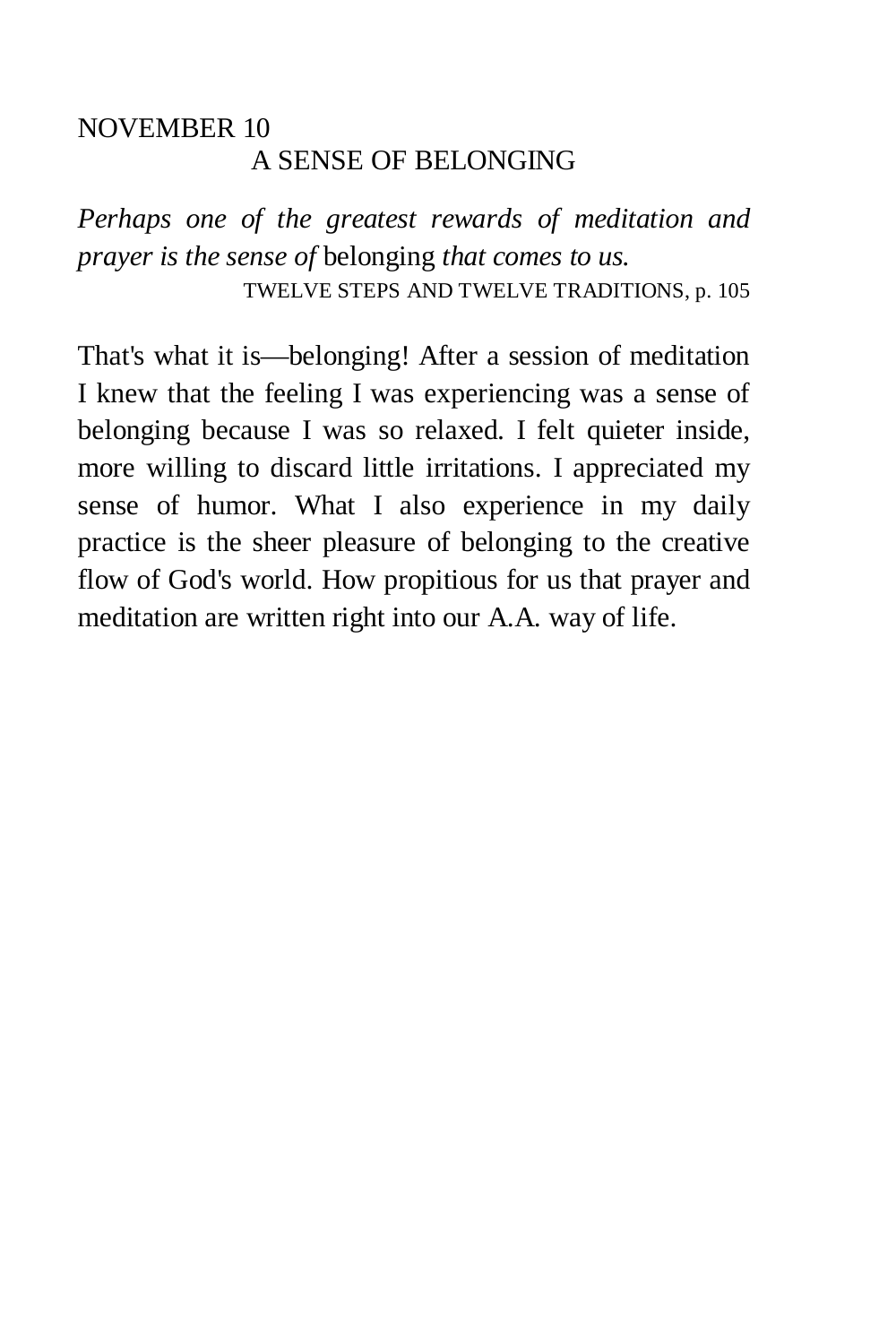#### NOVEMBER 11 SELF-ACCEPTANCE

*We know that God lovingly watches over us. We know that when we turn to Him, all will be well with us, here and hereafter.* 

TWELVE STEPS AND TWELVE TRADITIONS, p. 105

I pray for the willingness to remember that I am a child of God, a divine soul in human form, and that my most basic and urgent life-task is to accept, know, love and nurture myself. As I accept myself, I am accepting God's will. As I know and love myself, I am knowing and loving God. As I nurture myself I am acting on God's guidance.

I pray for the willingness to let go of my arrogant selfcriticism, and to praise God by humbly accepting and caring for myself.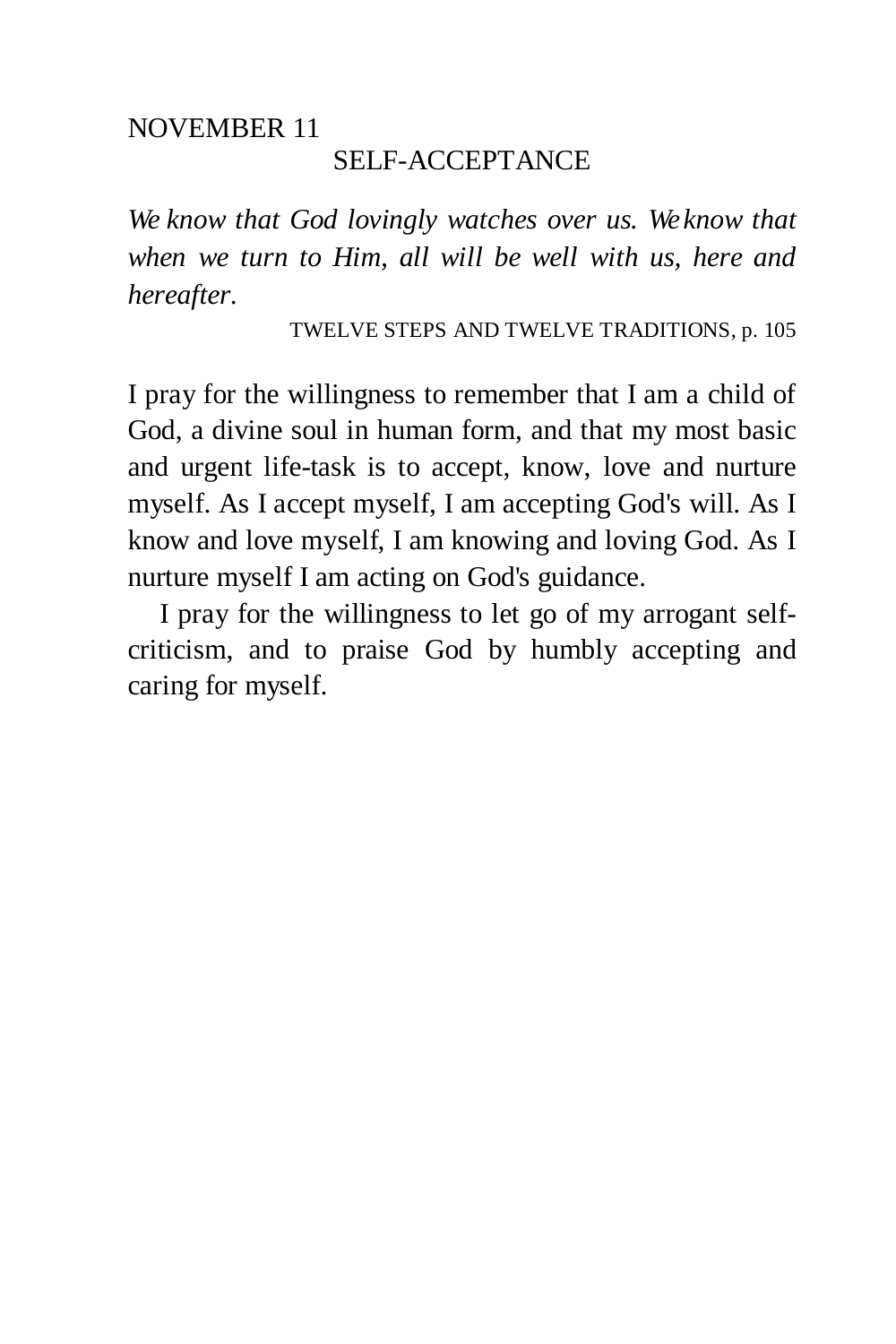## NOVEMBER 12 MORNING THOUGHTS

*Ask Him in your morning meditation what you can do each day for the man who is still sick* 

ALCOHOLICS ANONYMOUS, p. 164

For many years I pondered over God's will for me, believing that perhaps a great destiny had been ordained for my life. After all, having been born into a specific faith, hadn't I been told early that I was "chosen"? It *finally*  occurred to me, as I considered the above passage, that God's will for me was simply that I practice Step Twelve on a daily basis. Furthermore, I realized I should do this to the best of my ability. I soon learned that the practice aids me in keeping my life in the context of the day at hand.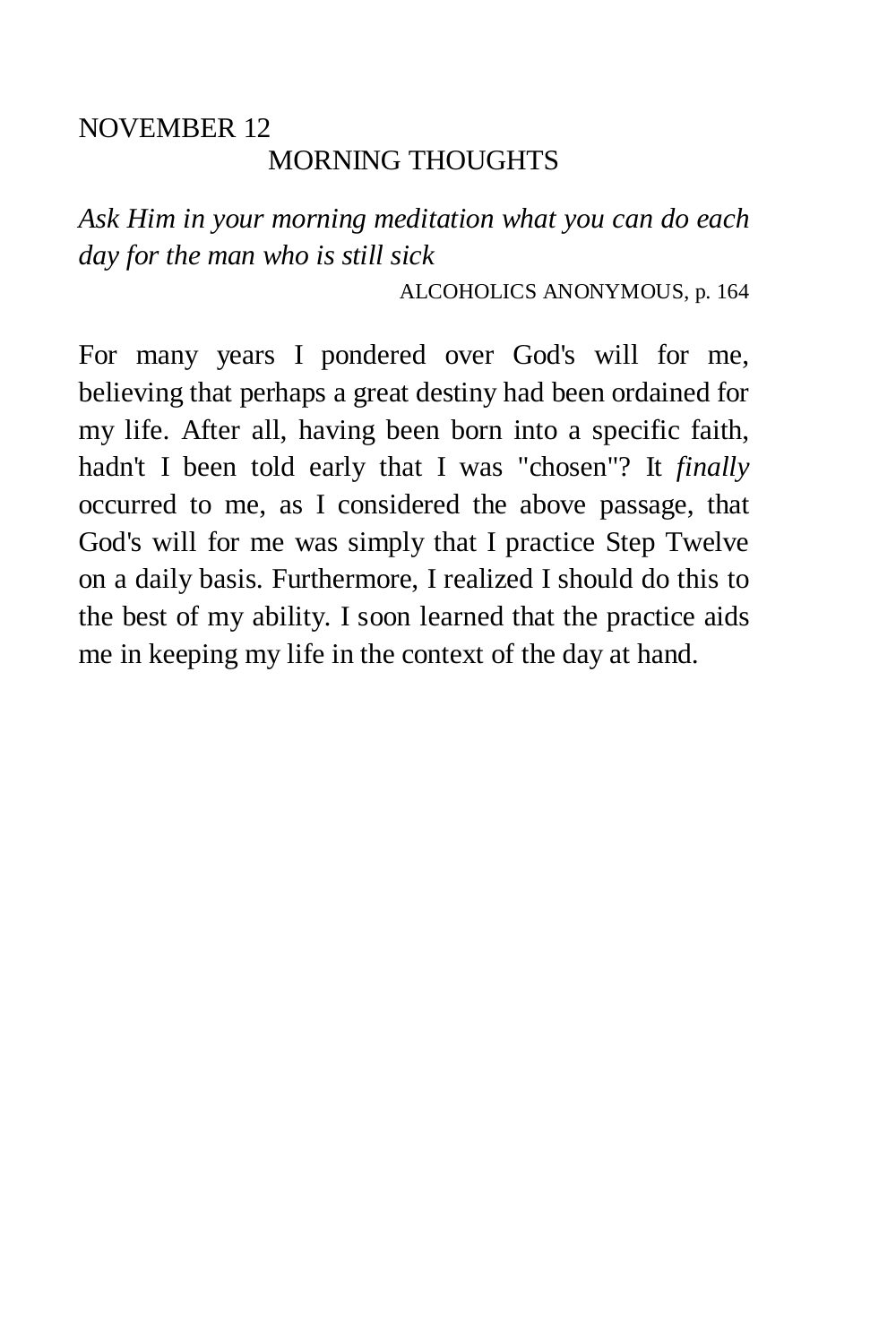# NOVEMBER 13 LOOKING OUTWARD

*We ask especially for freedom from self-will, and are careful to make no requests for ourselves only. We may ask for ourselves, however, if others will be helped We are careful never to pray for our own selfish ends.* 

ALCOHOLICS ANONYMOUS, p. 87

As an active alcoholic, I allowed selfishness to run rampant in my life. I was so attached to my drinking and other selfish habits that people and moral principles came second. Now, when I pray for the good of others rather than my "own selfish ends," I practice a discipline in letting go of selfish attachments, caring for my fellows and preparing for the day when I will be required to let go of all earthly attachments.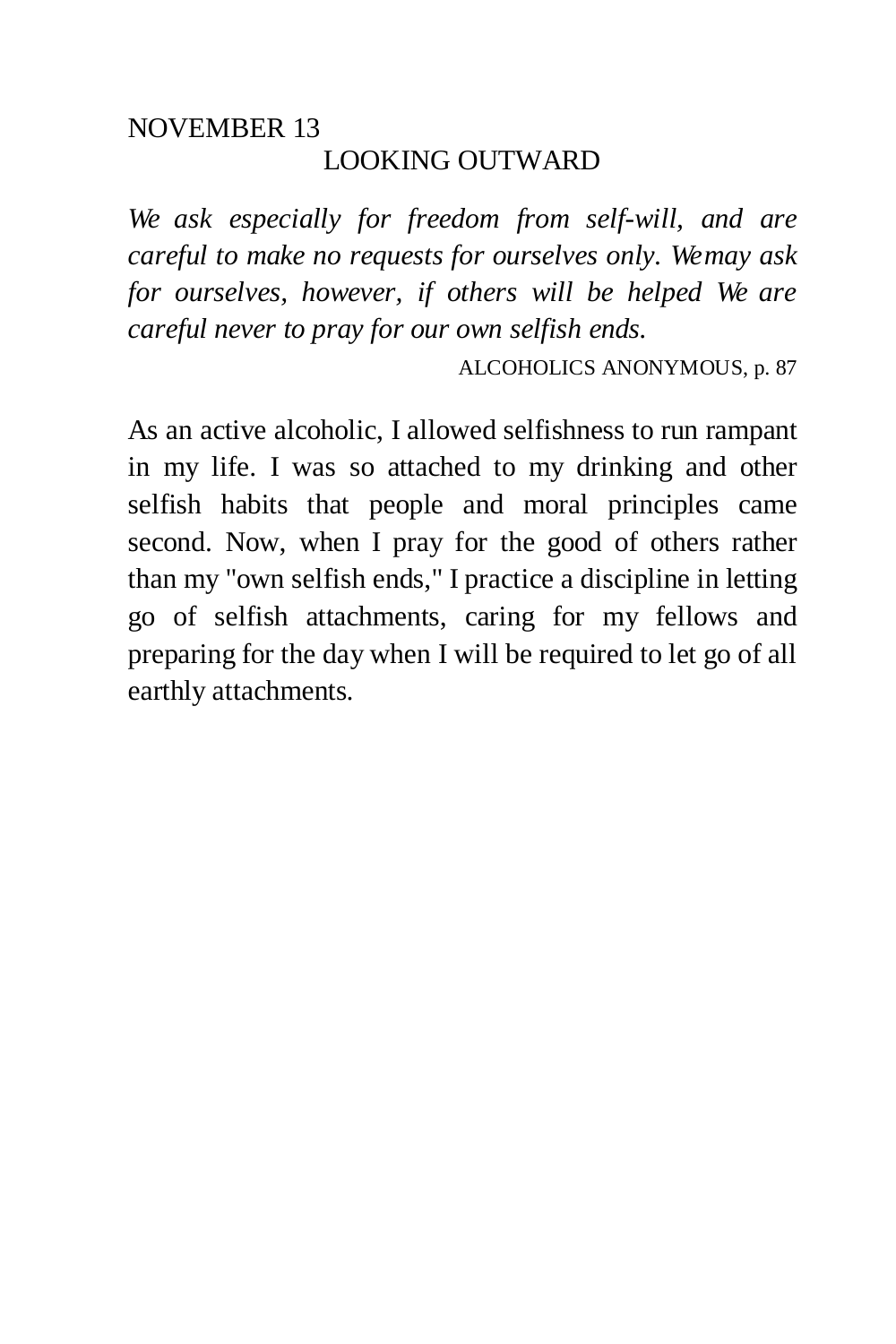## NOVEMBER 14 INTUITION AND INSPIRATION

*. . we ask God for inspiration, an intuitive thought >r a decision. We relax and take it easy. We don't struggle.*  ALCOHOLICS ANONYMOUS, p. 86

[ invest my time in what I truly love. Step Eleven is a discipline that allows me and my Higher Power to be together, reminding me that, with God's help, intuition and inspiration are possible. Practice of the Step brings on selflove. In a consistent attempt to improve my conscious contact with a Higher Power, I am subtly reminded of my unhealthy past, with its patterns of grandiose thinking and false feelings of omnipotence. When I ask for the power to carry out God's will for me, I am made aware of my powerlessness. Humility and a healthy self-love are compatible, a direct result of working Step Eleven.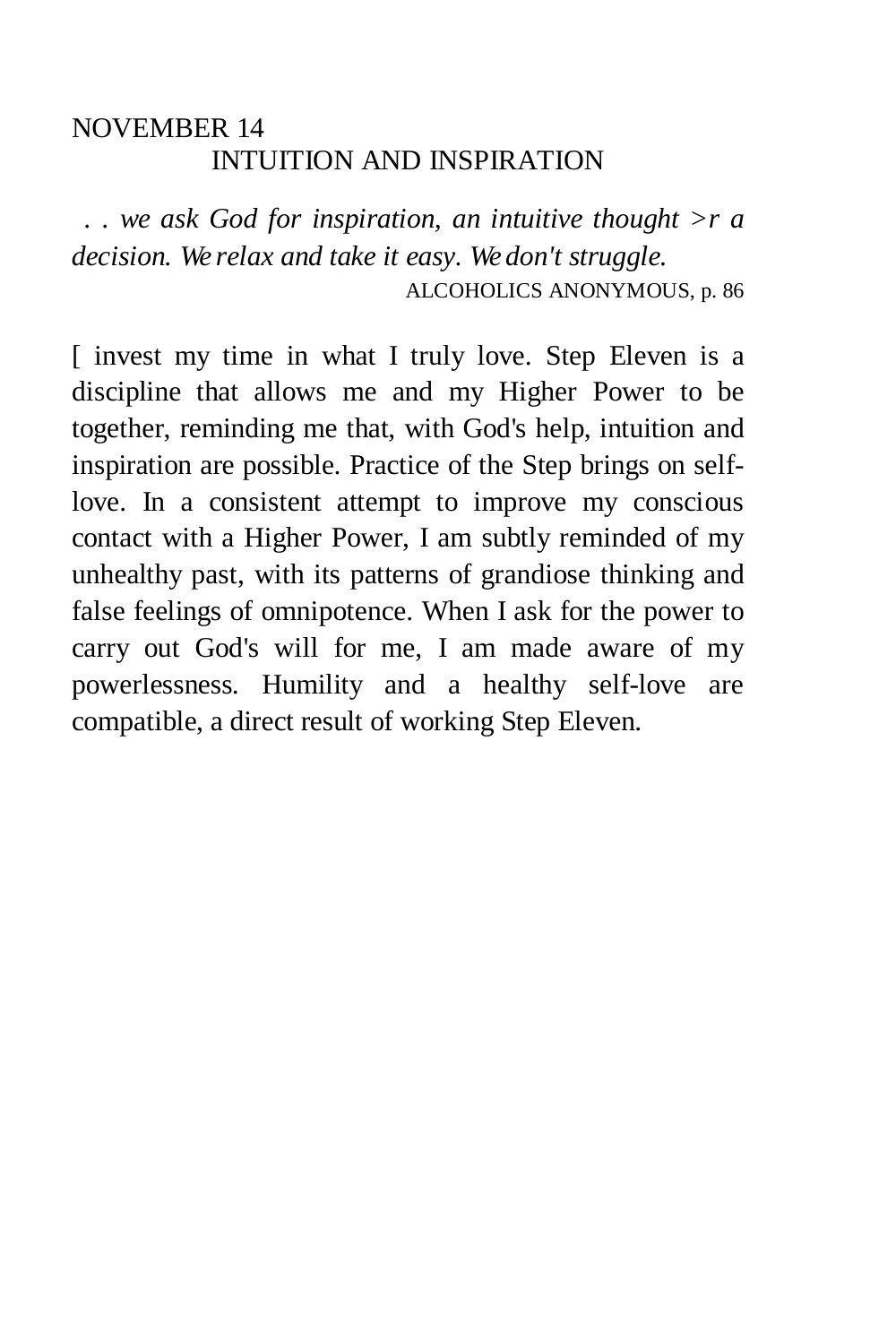# NOVEMBER 15 VITAL SUSTENANCE

*Those of us who have come to make regular use of prayer would no more do without it than we would refuse air, food, or sunshine. And for the same reason. When we refuse air, light, or food, the body suffers. And when we turn away from meditation and prayer, we likewise deprive our minds, our emotions, and our intuitions of vitally needed support.*  TWELVE STEPS AND TWELVE TRADITIONS, p. 97

Step Eleven doesn't have to overwhelm me. Conscious contact with God can be as simple, and as profound, as conscious contact with another human being. I can smile. I can listen. I can forgive. Every encounter with another is an opportunity for prayer, for acknowledging God's presence within me.

Today I can bring myself a little closer to my Higher Power. The more I choose to seek the beauty of God's work in other people, the more certain of His presence I will become.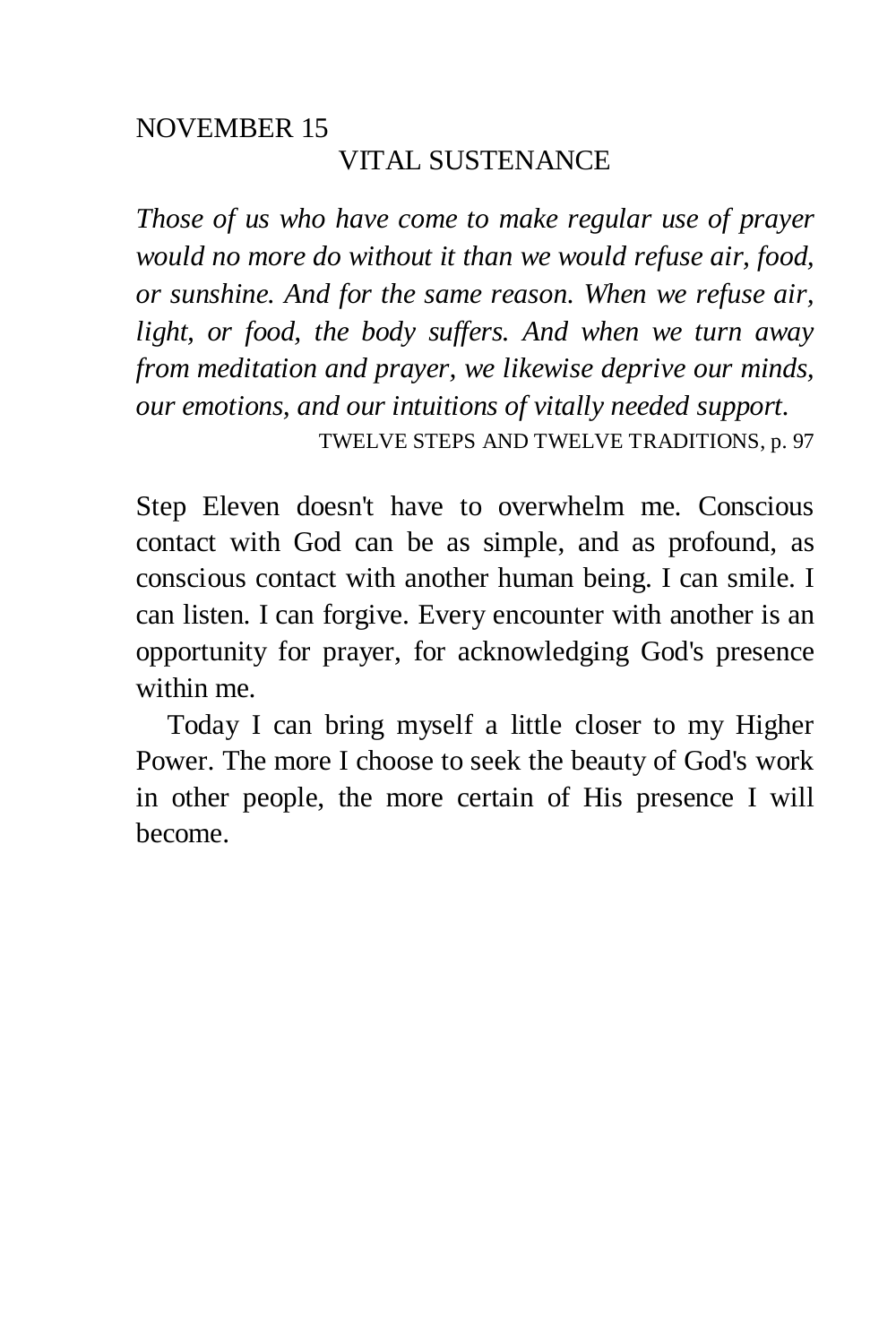### NOVEMBER 16

### A DAILY REPRIEVE

*What we really have is a daily reprieve contingent on the maintenance of our spiritual condition.* 

ALCOHOLICS ANONYMOUS, p. 85

Maintaining my spiritual condition is like working out every day, planning for the marathon, swimming laps, jogging. It's staying in good shape spiritually, and that requires prayer and meditation. The single most important way for me to improve my conscious contact with a Higher Power is to pray and meditate. I am as powerless over alcohol as I am to turn back the waves of the sea; no human force had the power to overcome my alcoholism. Now I am able to breathe the air of joy, happiness and wisdom. I have the power to love and react to events around me with the eyes of a faith in things that are not readily apparent. My daily reprieve means that, no matter how difficult or painful things appear today, I can draw on the power of the program to stay liberated from my cunning, baffling and powerful illness.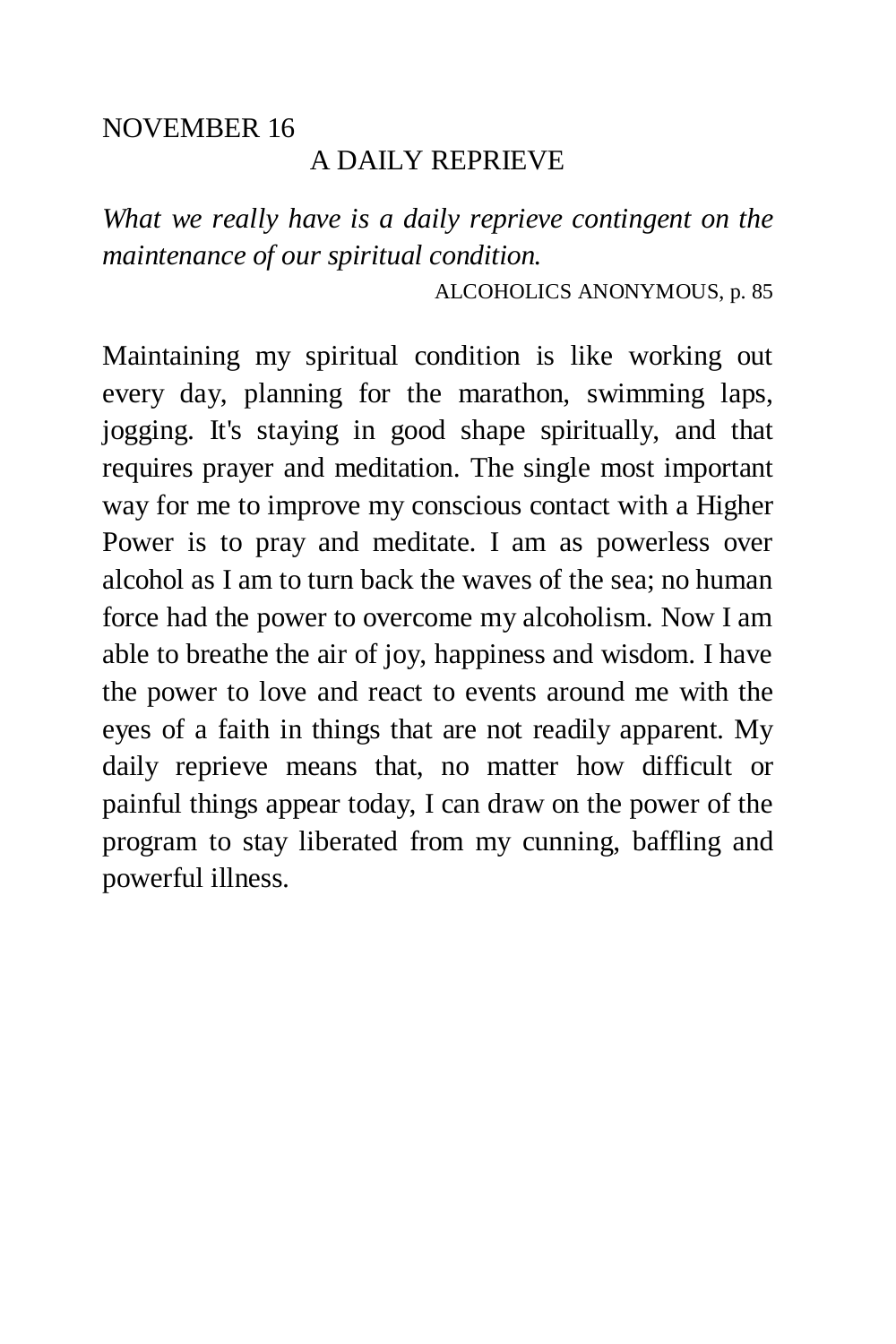# NOVEMBER 17 OVERCOMING LONELINESS

*Almost without exception, alcoholics are tortured by loneliness Even before our drinking got bad and people began to cut us off, nearly all of us suffered the feeling that we didn't quite belong.* 

AS BILL SEES IT, p. 90

The agonies and the void that I often felt inside occur less and less frequently in my life today. I have learned to cope with solitude. It is only when I am alone and calm that I am able to communicate with God, for He cannot reach me when I am in turmoil. It is good to maintain contact with God at all times, but it is absolutely essential that, when everything seems to go wrong, I maintain that contact through prayer and meditation.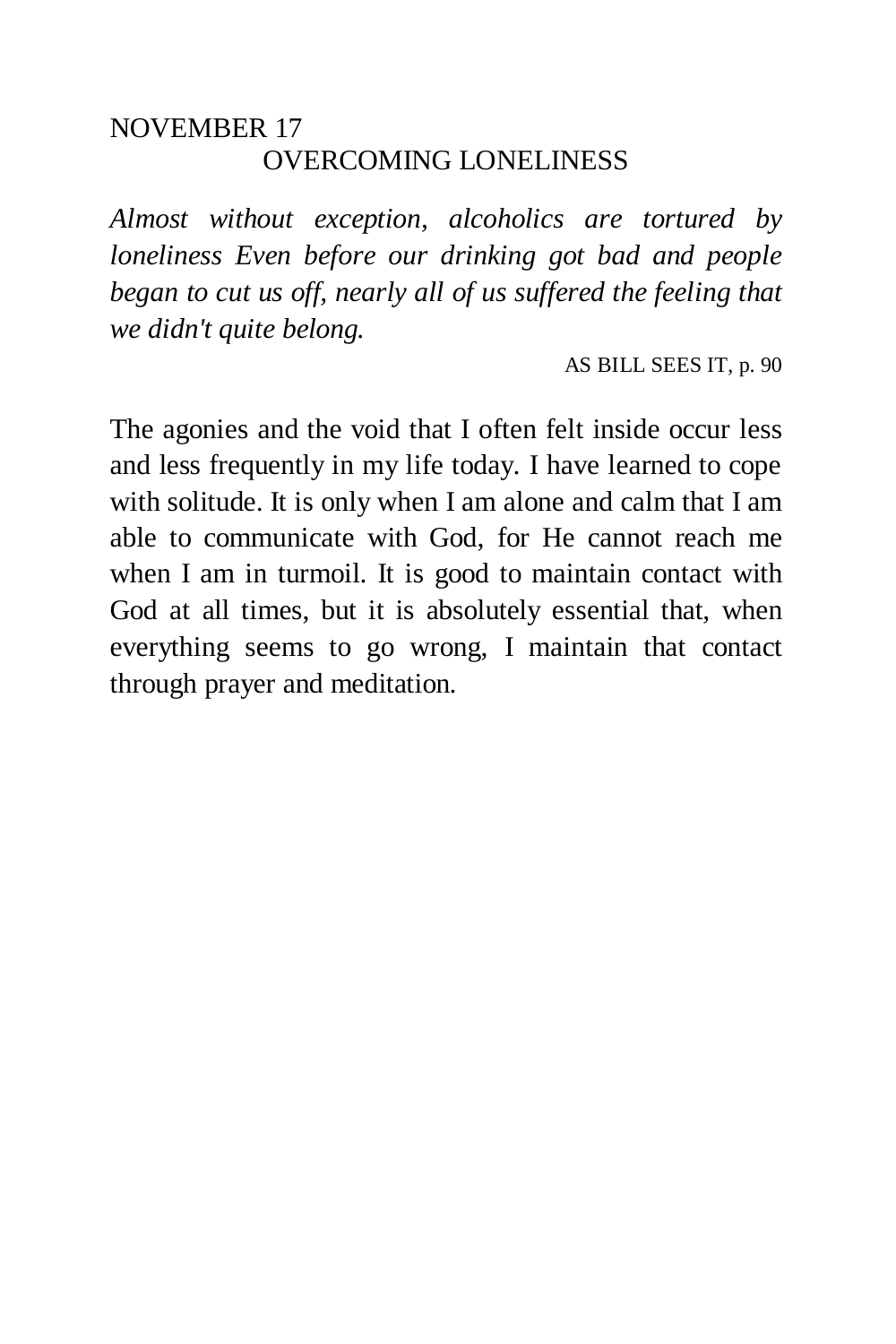#### NOVEMBER 18

### A SAFETY NET

*Occasionally. . . . We are seized with a rebellion so sickening that we simply won't pray. When these things happen we should not think too ill of ourselves. We should simply resume prayer as soon as we can, doing what we know to be good for us.* 

TWELVE STEPS AND TWELVE TRADITIONS, p. 105

Sometimes I scream, stomp my feet, and turn my back on my Higher Power. Then my disease tells me that I am a failure, and that if I stay angry I'll surely get drunk. In those moments of self-will it's as if I've slipped over a cliff and am hanging by one hand. The above passage is my safety net, in that it urges me to try some new behavior, such as being kind and patient with myself. It assures me that my Higher Power will wait until I am willing once again to risk letting go, to land in the net, and to pray.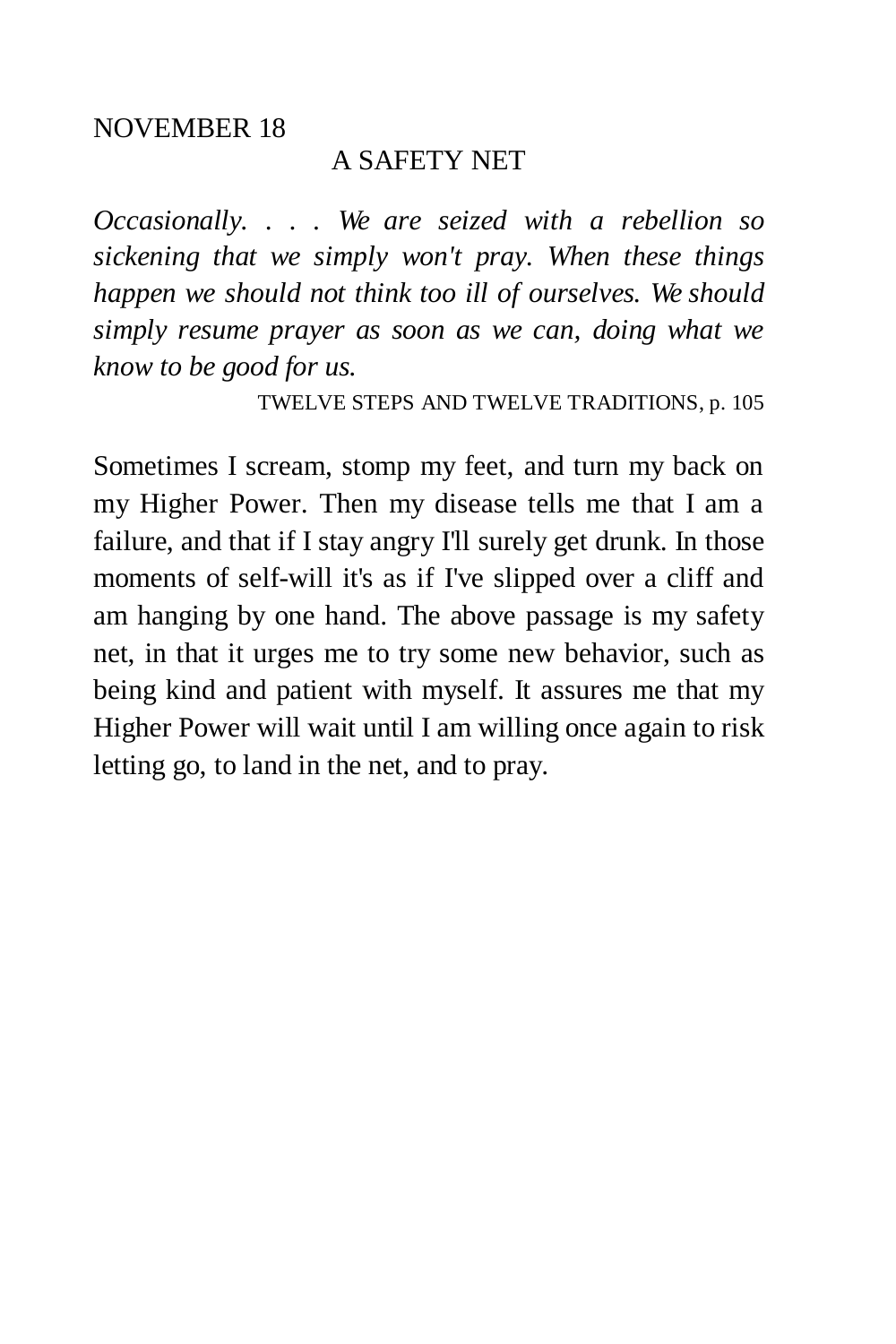# NOVEMBER 19 "I WAS SLIPPING FAST"

*We A.A.'s are active folk, enjoying the satisfactions of dealing with the realities of life, . . . So it isn't surprising that we often tend to slight serious meditation and prayer as something not really necessary.* 

TWELVE STEPS AND TWELVE TRADITIONS, p. 96

I had been slipping away from the program for some time, but it took a death threat from a terminal disease to bring me back, and particularly to the practice of the Eleventh Step of our blessed Fellowship. Although I had fifteen years of sobriety and was still very active in the program, I knew that the quality of my sobriety had slipped badly. Eighteen months later, a checkup revealed a malignant tumor and a prognosis of certain death within six months. Despair settled in when I enrolled in a rehab program, after which I suffered two small strokes which revealed two large brain tumors. As I kept hitting new bottoms I had to ask myself why this was happening to me. God allowed me to recognize my dishonesty and to become teachable again. Miracles began to happen. But primarily I relearned the whole meaning of the Eleventh Step. My physical condition has improved dramatically, but my illness is minor compared to what I almost lost completely.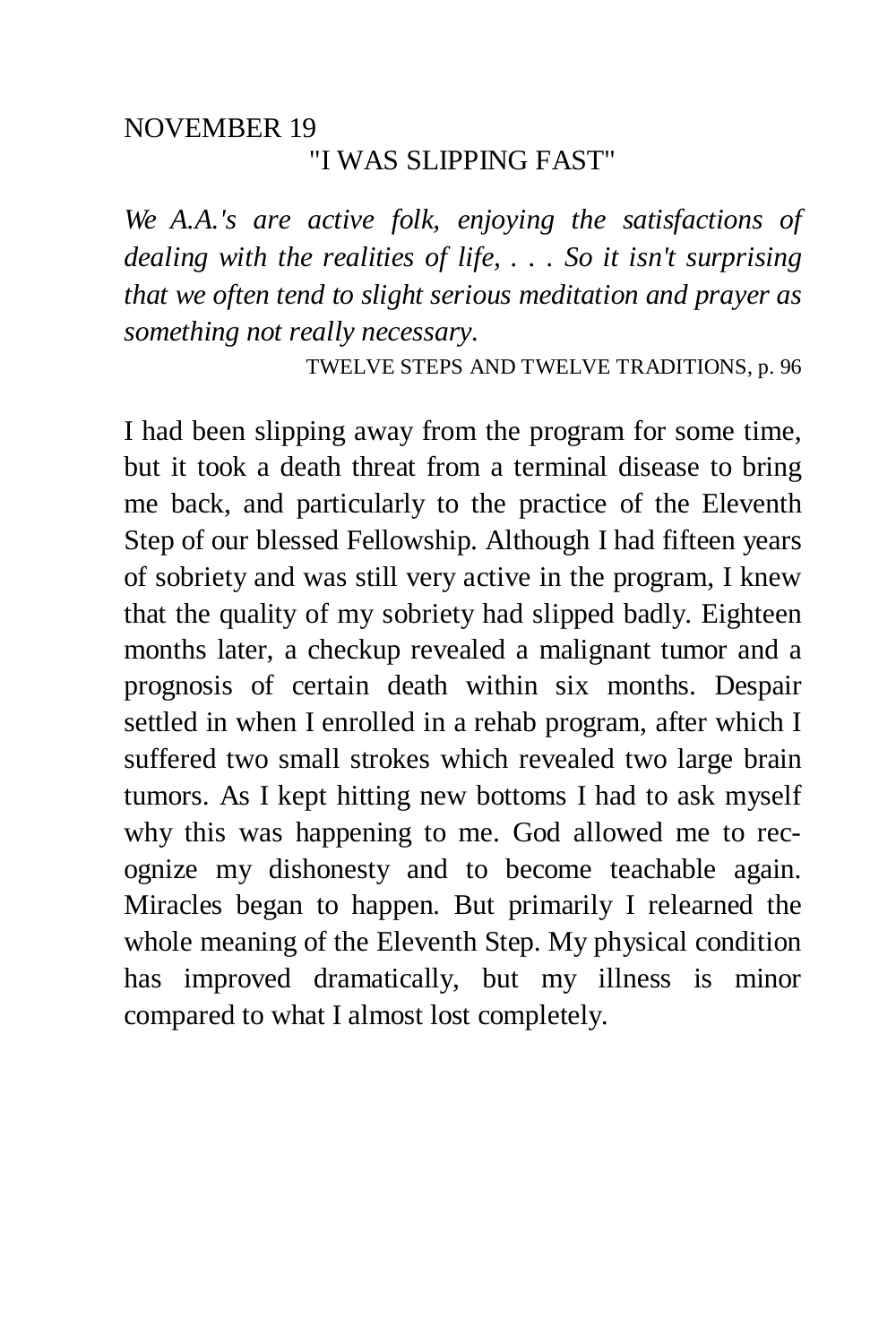## NOVEMBER 20 "THY WILL, NOT MINE"

*. . . when making specific requests, it will be well to add to each one of them this qualification. ". . . if it be Thy will"*  TWELVE STEPS AND TWELVE TRADITIONS, p. 102

I ask simply that throughout the day God place in me the best understanding of His will that I can have for that day, and that I be given the grace by which I may carry it out. As the day goes on, I can pause when facing situations that must be met and decisions that must be made, and renew the simple request: "Thy will, not mine, be done."

I must always keep in mind that in every situation I am responsible for the effort and God is responsible for the outcome. I can "Let Go and Let God" by humbly repeating: "Thy will, not mine, be done." Patience and persistence in seeking His will for me will free me from the pain of selfish expectations.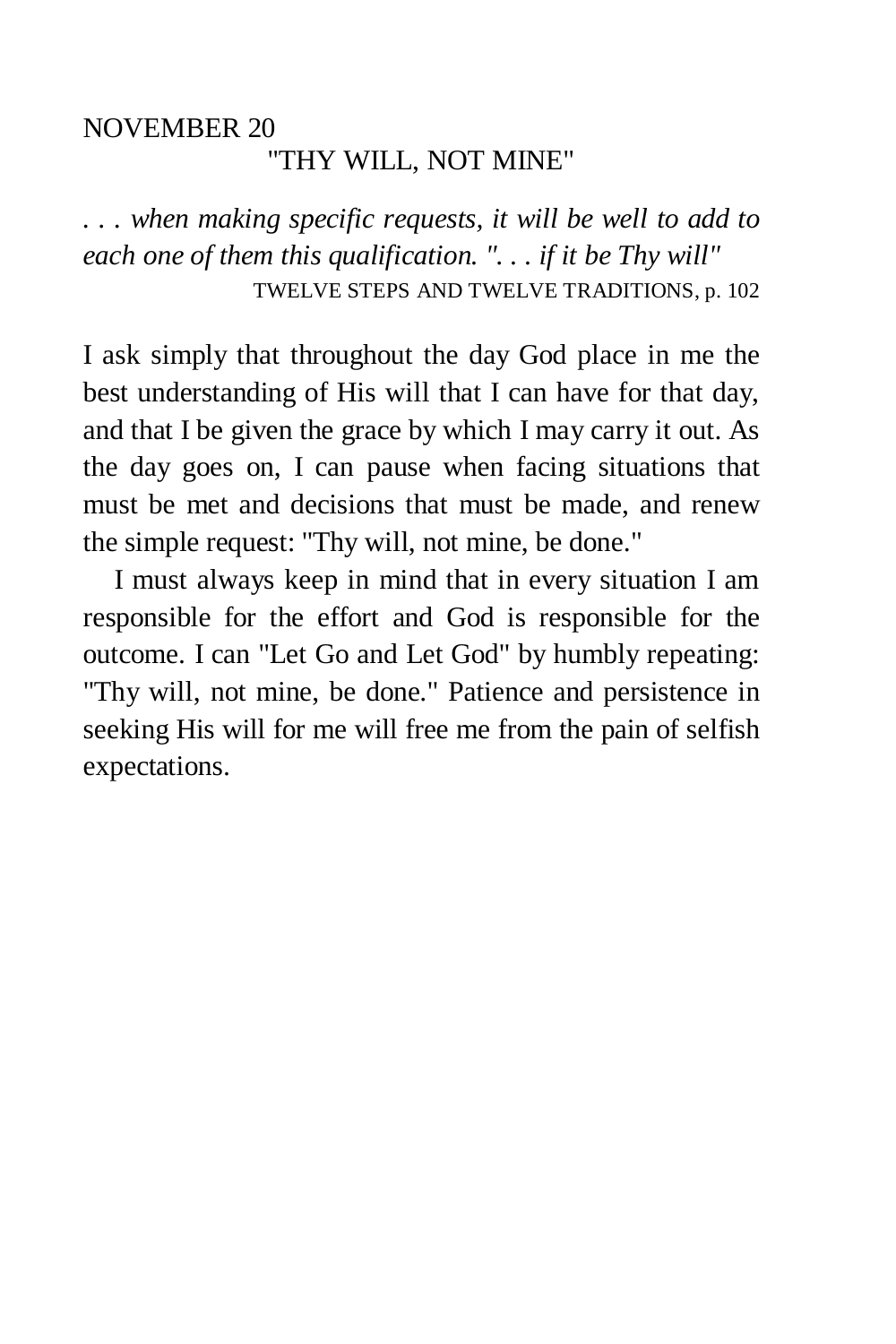### NOVEMBER 21 A CLASSIC PRAYER

Lord, make me a channel for thy peace—that where there *is hatred, I may bring love—that where there is wrong, I may bring the spirit of forgiveness—that where there is discord, I may bring harmony—that where there is error, I may bring truth—that where there is doubt, I may bring faith—that where there is despair, I may bring hope—that where there are shadows, I may bring light—that where there is sadness, I may bring joy. Lord, grant that I may seek rather to comfort than to be comforted—to understand, than to be understood—to love, than to be loved. For it is by self-forgetting that one finds. It is by forgiving that one is forgiven. It is by dying that one awakens to Eternal Life. Amen.* 

#### TWELVE STEPS AND TWELVE TRADITIONS, p. 99

No matter where I am in my spiritual growth, the St. Francis prayer helps me improve my conscious contact with the God of my understanding. I think that one of the great advantages of my faith in God is that I do not understand Him, or Her, or It. It may be that my relationship with my Higher Power is so fruitful that I do not have to understand. All that I am certain of is that if I work the Eleventh Step regularly, as best I can, I will continue to improve my conscious contact, I will know His will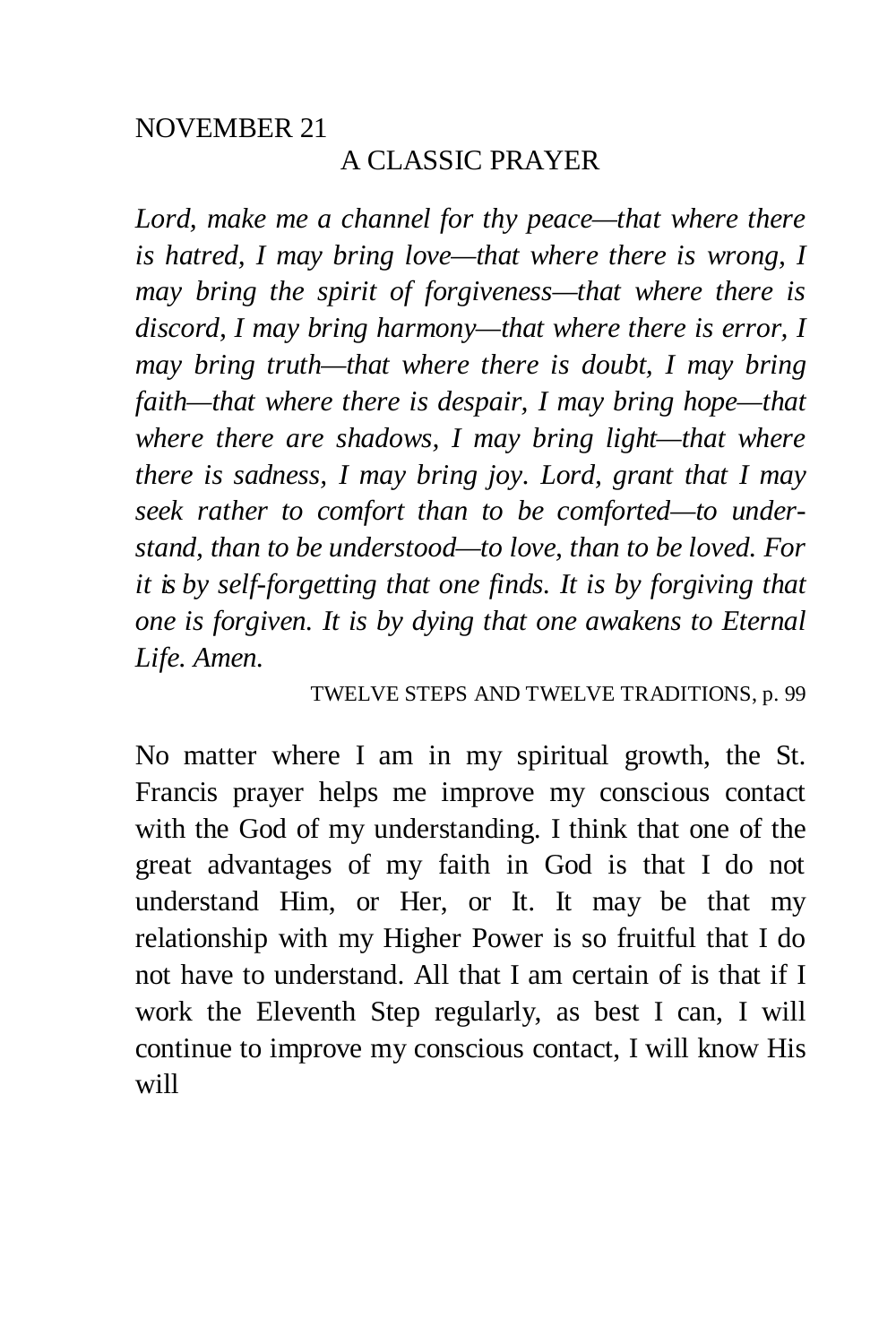#### NOVEMBER 22

### ONLY TWO SINS

*. . . there are only two sins; the first is to interfere with the growth of another human being, and the second is to interfere with one's own growth.* 

ALCOHOLICS ANONYMOUS, p. 542

Happiness is such an elusive state. How often do my "prayers" for others involve "hidden" prayers for my own agenda? How often is my search for happiness a boulder in the path of growth for another, or even myself? Seeking growth through humility and acceptance brings things that appear to be anything but good, wholesome and vital. Yet in looking back, I can see that pain, struggles and setbacks have all contributed eventually to serenity through growth in the program.

I ask my Higher Power to help me not cause another's lack of growth today—or my own.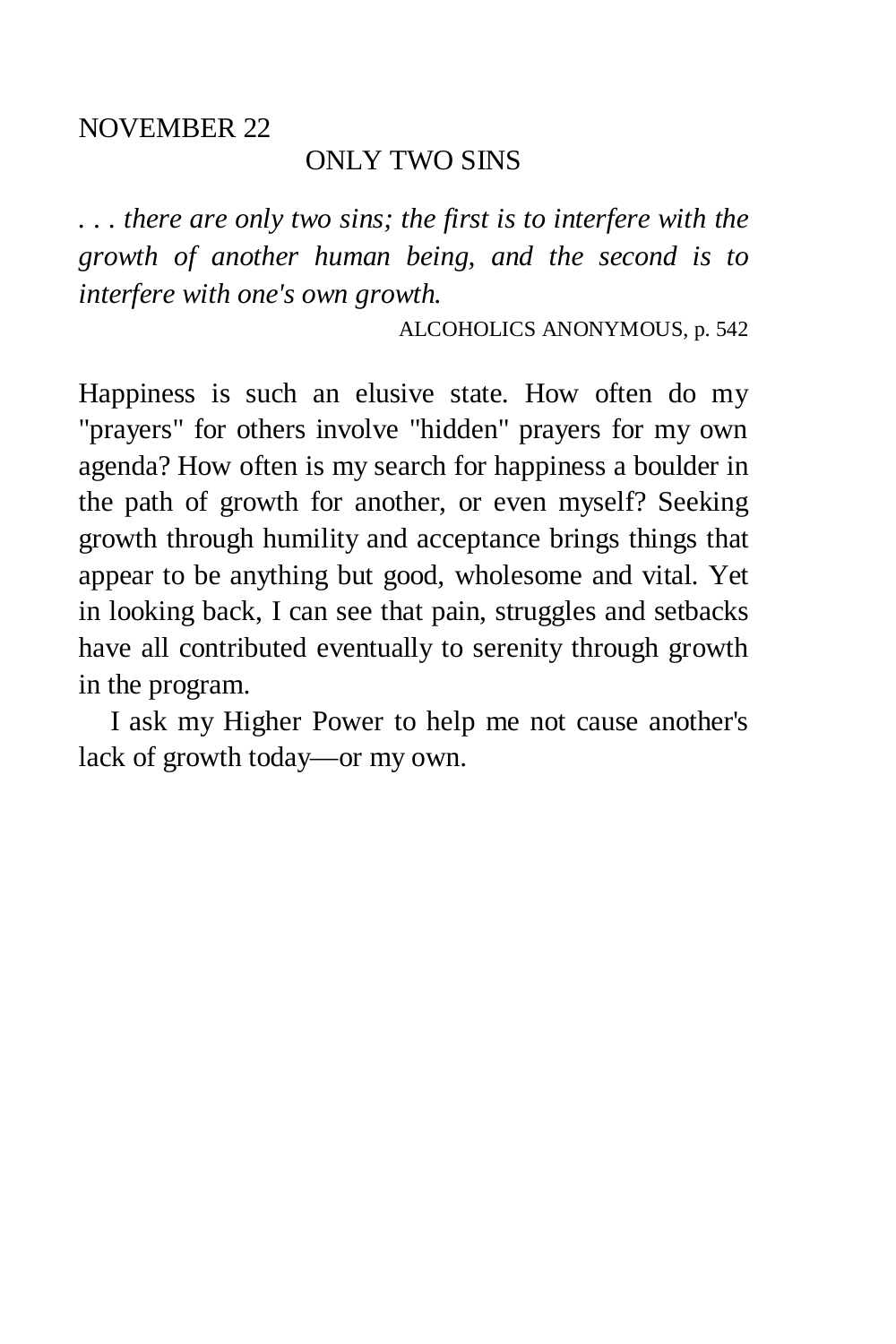## NOVEMBER 23 "HOLD YOUR FACE TO THE LIGHT"

*Believe more deeply. Hold your face up to the Light, even though for the moment you do not see.* 

AS BILL SEES IT, p. 3

One Sunday in October, during my morning meditation, I glanced out the window at the ash tree in our front yard. At once I was overwhelmed by its magnificent, golden color! As I stared in awe at God's work of art, the leaves began to fall and, within minutes, the branches were bare. Sadness came over me as I thought of the winter months ahead, but just as I was reflecting on autumn's annual process, God's message came through. Like the trees, stripped of their leaves in the fall, sprout new blossoms in the spring, I had had my compulsive, selfish ways removed by God in order for me to blossom into a sober, joyful member of A.A. Thank you, God, for the changing seasons and for my everchanging life.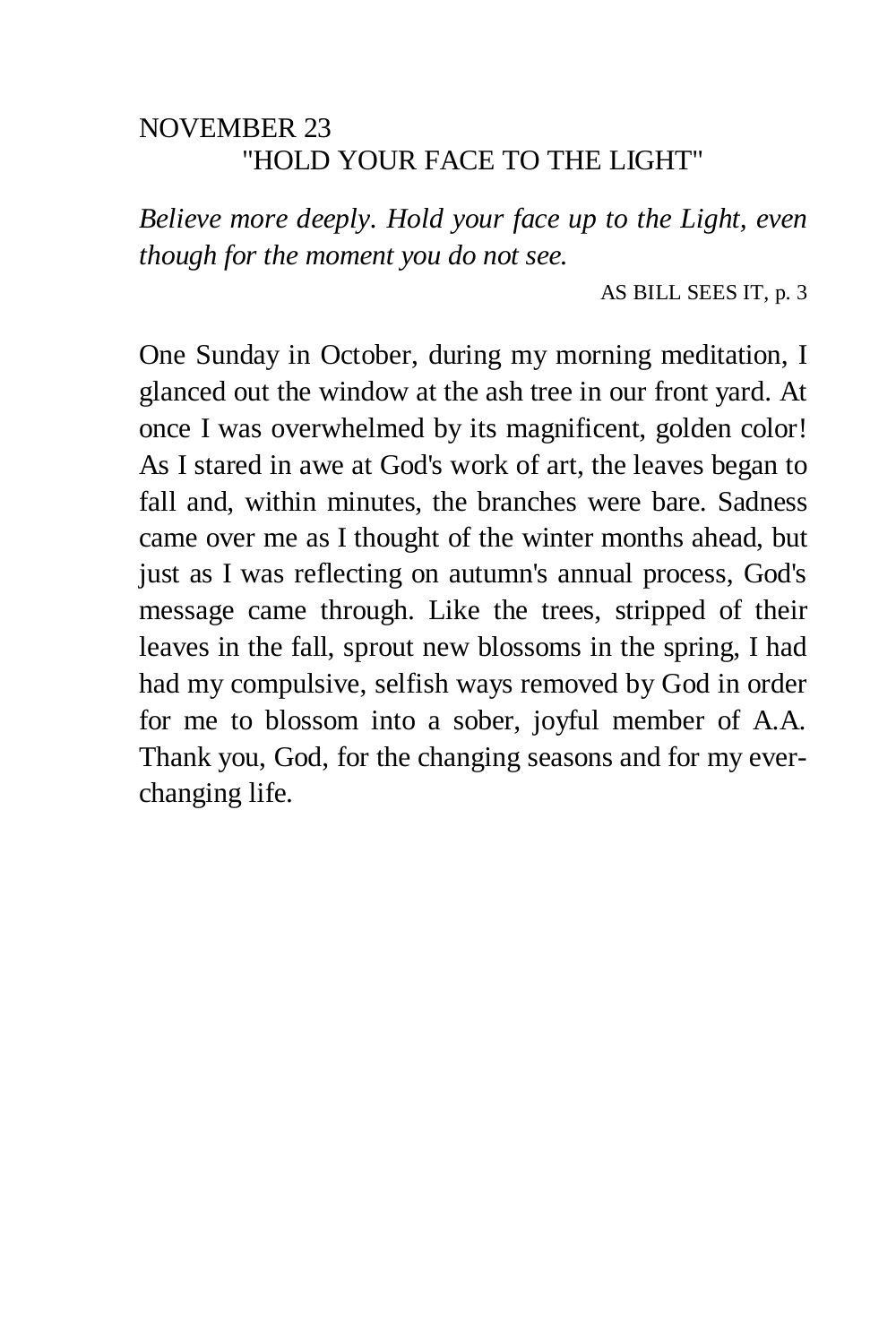# NOVEMBER 24 A UNIVERSAL SEARCH

*Be quick to see where religious people are right Make use of what they offer.* 

ALCOHOLICS ANONYMOUS, p. 87

I do not claim to have all the answers in spiritual matters, any more than I claim to have all the answers about alcoholism. There are others who are also engaged in a spiritual search. If I keep an open mind about what others have to say, I have much to gain. My sobriety is greatly enriched, and my practice of the Eleventh Step more fruitful, when I use both the literature and practices of my Judeo-Christian tradition, and the resources of other religions. Thus, I receive support from many sources in staying away from the first drink.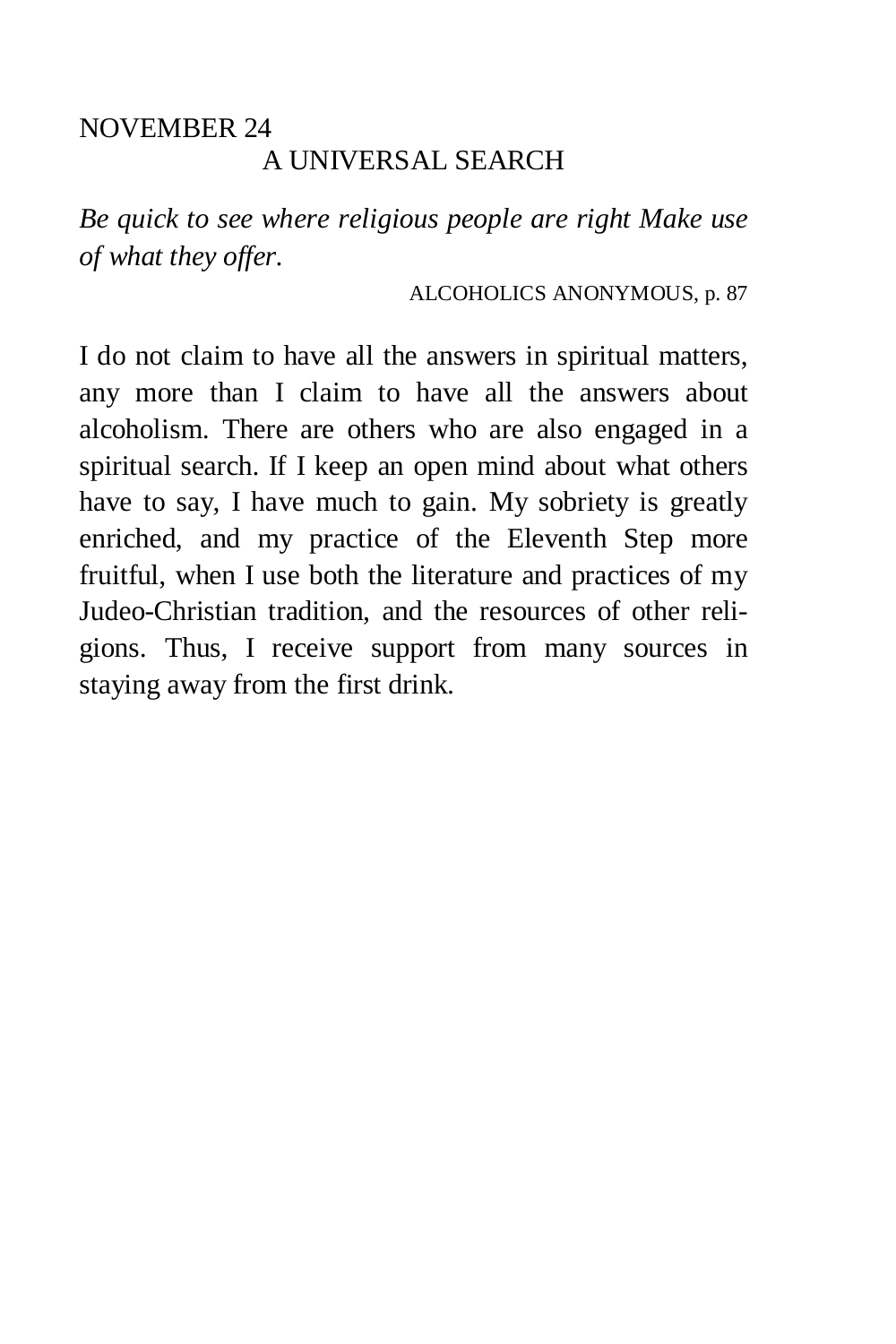# NOVEMBER 25 A POWERFUL TRADITION

*In the years before the publication of the book, "Alcoholics Anonymous," we had no name. . . . By a narrow majority the verdict was for naming our book "The Way Out" . . . One of our early lone members . . . found exactly twelve books already titled "The Way Out"* . . . So *"Alcoholics Anonymous" became first choice. That's how we got a name for our book of experience, a name for our movement and, as we are now beginning to see, a tradition of the greatest spiritual import.* 

"A.A. TRADITION: HOW IT DEVELOPED," pp. 35-36

Beginning with Bill's momentous decision in Akron to make a telephone call rather than a visit to the hotel bar, how often has a Higher Power made itself felt at crucial moments in our history! The eventual importance that the principle of anonymity would acquire was but dimly perceived, if at all, in those early days. There seems to have been an element of chance even in the choice of a name for our Fellowship.

God is no stranger to anonymity and often appears in human affairs in the guises of "luck," "chance," or "coincidence." If anonymity, somewhat fortuitously, became the spiritual basis for all of our Traditions, perhaps God was acting anonymously on our behalf.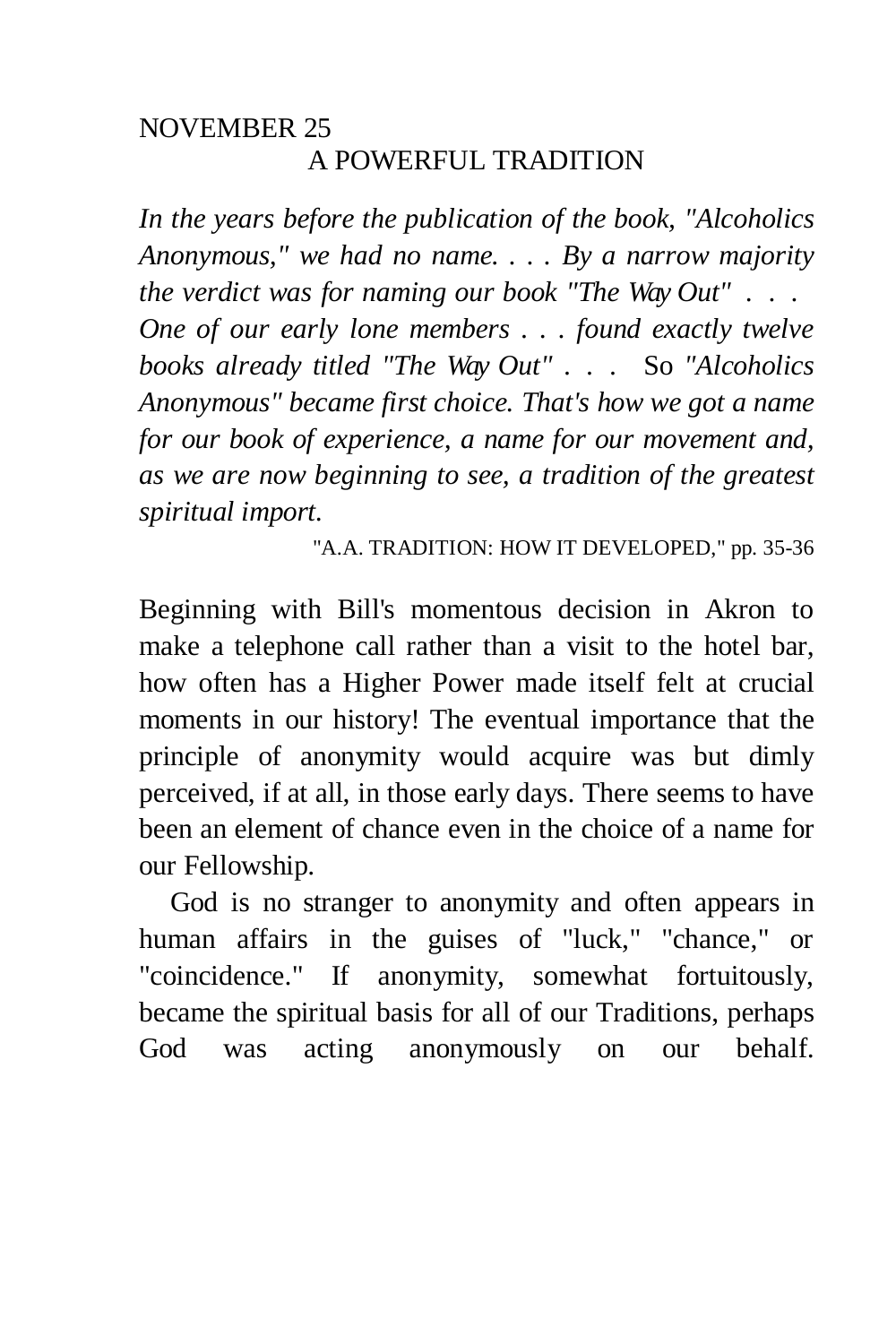## NOVEMBER 26 THE HAZARDS OF PUBLICITY

*People who symbolize causes and ideas fill a deep human need. We of A.A. do not question that. But we do have to soberly face the fact that being in the public eye is hazardous, especially for us.* 

TWELVE STEPS AND TWELVE TRADITIONS, p. 181

As a recovered alcoholic I must make an effort to put into practice the principles of the AA. program, which are founded on honesty, truth and humility. While I was drinking I was constantly trying to be in the limelight. Now that I am conscious of my mistakes and of my former lack of integrity, it would not be honest to seek prestige, even for the justifiable purpose of promoting the A.A. message of recovery. Is the publicity that centers around the A.A. Fellowship and the miracles it produces not worth much more? Why not let the people around us appreciate by themselves the changes that A.A. has brought in us, for that will be a far better recommendation for the Fellowship than any I could make.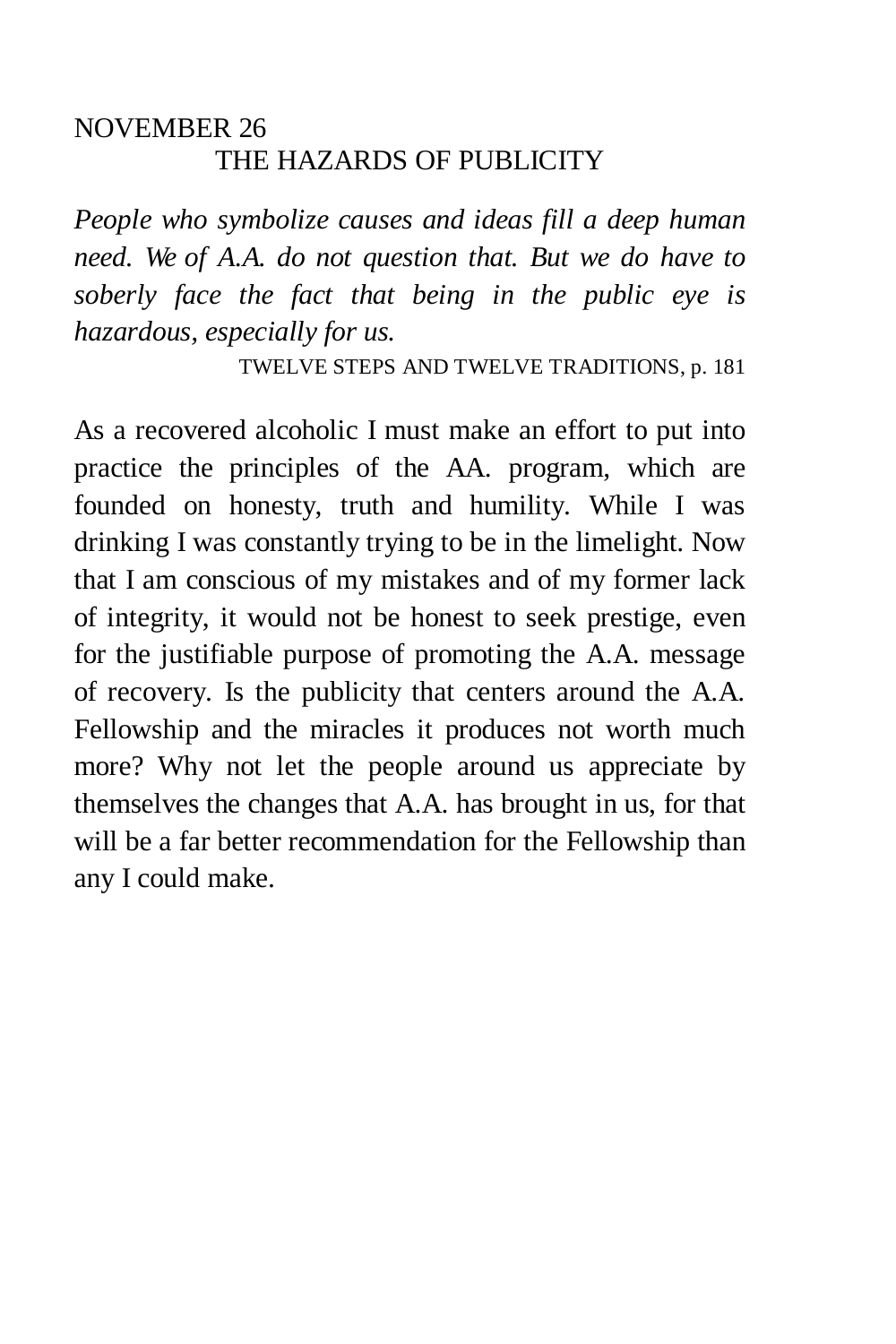# NOVEMBER 27 THE PERILS OF THE LIMELIGHT

*In the beginning, the press could not understand our refusal of all personal publicity. They were genuinely baffled by our insistence upon anonymity. Then they got the point. Here was something rare in the world —a society which said it wished to publicize its principles and its work, but not its individual members. The press was delighted with this attitude. Ever since, these friends have reported A.A. with an enthusiasm which the most ardent members would find hard to match.* 

TWELVE STEPS AND TWELVE TRADITIONS, p. 182

It is essential for my personal survival and that of the Fellowship that I not use A.A. to put myself in the limelight. Anonymity is a way for me to work on my humility. Since pride is one of my most dangerous shortcomings, practicing humility is one of the best ways to overcome it. The Fellowship of A.A. gains worldwide recognition by its various methods of publicizing its principles and its work, not by its individual members advertising themselves. The attraction created by my changing attitudes and my altruism contributes much more to the welfare of A.A. than self-promotion.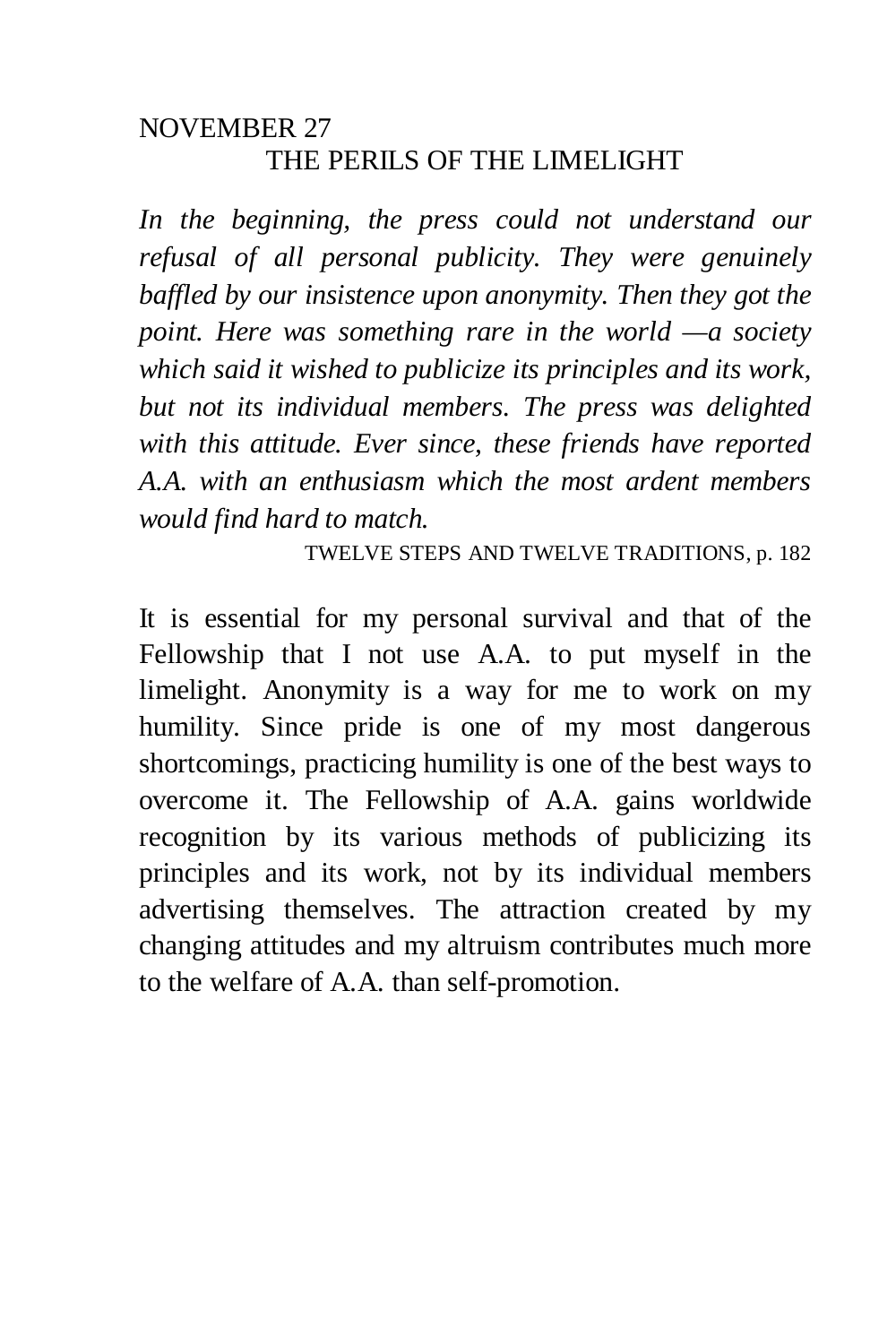## NOVEMBER 28 ATTRACTION, NOT PROMOTION

*Through many painful experiences, we think we have arrived at what that policy ought to be. It is the opposite in many ways of usual promotional practice. We found that we had to rely upon the principle of* attraction *rather than of promotion.* 

TWELVE STEPS AND TWELVE TRADITIONS, pp. 180-81

While I was drinking I reacted with anger, self-pity and defiance against anyone who wanted to change me. All I wanted then was to be accepted by another human simply as I was and, curiously, that is what I found in A.A. I became the custodian of this concept of attraction, which is the principle of our Fellowship's public relations. It is by attraction that I can best reach the alcoholic who still suffers.

I thank God for having given me the attraction of a wellplanned and established program of Steps and Traditions. Through humility and the support of my fellow sober members, I have been able to practice the A.A. way of life through attraction, not promotion.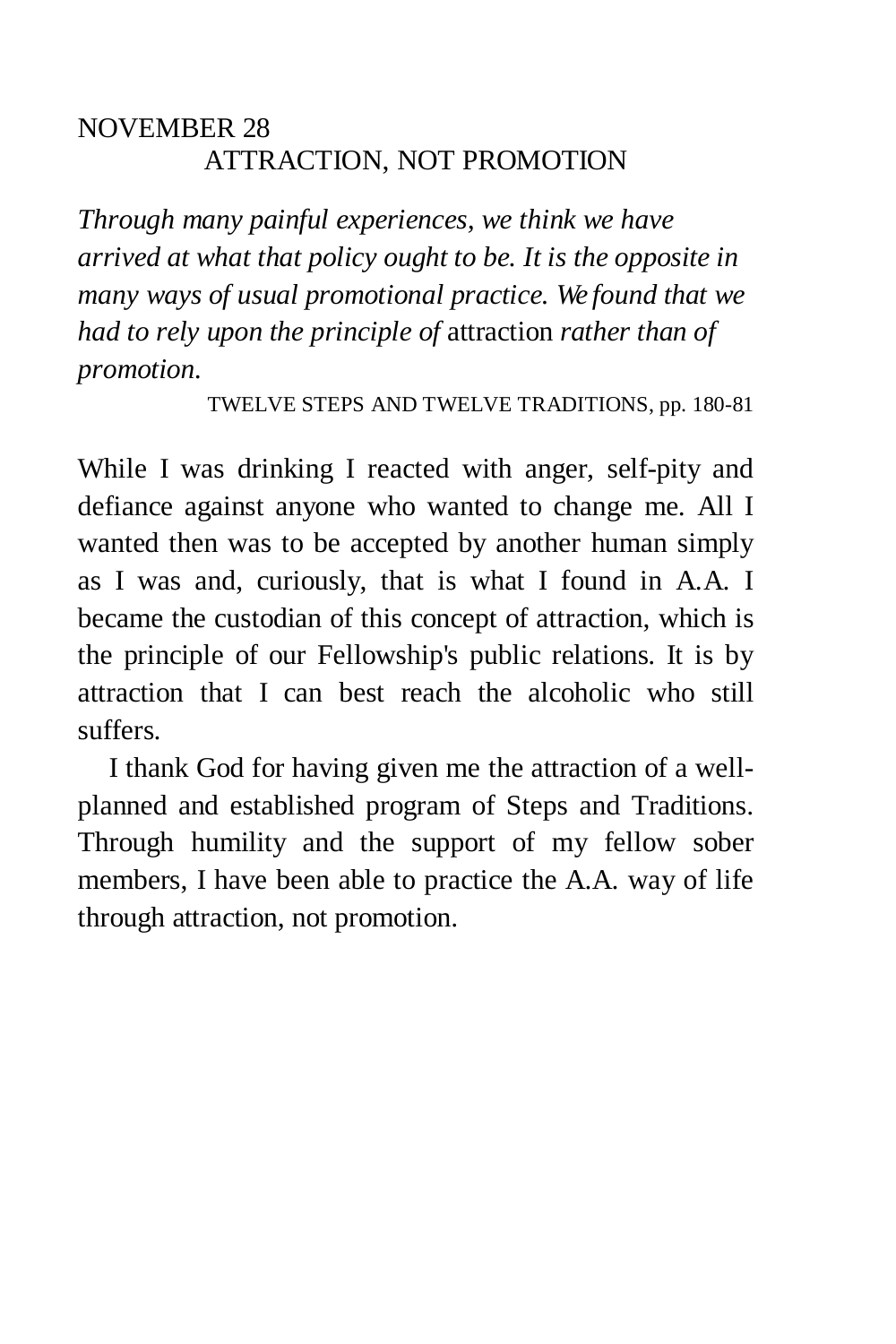# NOVEMBER 29 "ACTIVE GUARDIANS"

*To us, however, it represents far more than a sound public relations policy. It is more than a denial of self-seeking. This Tradition is a constant and practical reminder that personal ambition has no place in A A. In it, each member becomes an active guardian of our Fellowship.* 

TWELVE STEPS AND TWELVE TRADITIONS, p. 183

The basic concept of humility is expressed in the Eleventh Tradition: it allows me to participate completely in the program in such a simple, yet profound, manner; it fulfills my need to be an integral part of a significant whole. Humility brings me closer to the actual spirit of togetherness and oneness, without which I could not stay sober. In remembering that every member is an example of sobriety, each one living the Eleventh Tradition, I am able to experience freedom because each one of us is anonymous.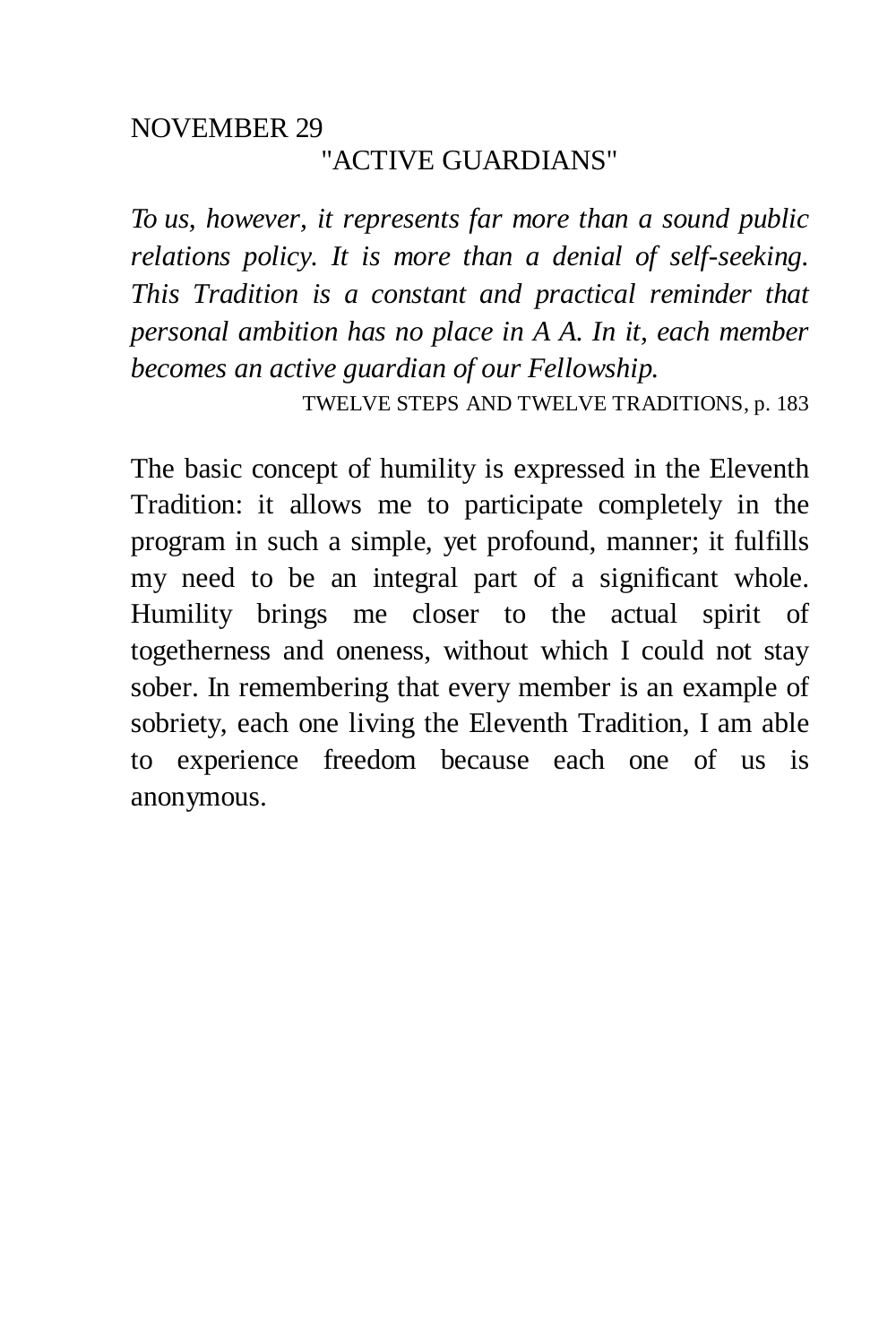### NOVEMBER 30 PROTECTION FOR ALL

At *the personal level, anonymity provides protection or all members from identification as alcoholics, a safeguard often of special importance to newcomers, i t the level of press, radio, TV, and films, anonymity tresses the equality in the Fellowship of all members by putting the brake on those who might otherwise exploit their A.A. affiliation to achieve recognition, power, or personal gain.* 

"UNDERSTANDING ANONYMITY," p. 5

Attraction is the main force in the Fellowship of *A.A.* The miracle of continuous sobriety of alcoholics within A.A. confirms this fact every day. It would be harmful if the Fellowship promoted itself by publicizing, through the media of radio and TV, the sobriety of well-known public personalities who became members of A.A. If these personalities happened to have slips, outsiders would think our movement is not strong and they might question the veracity of the miracle of the century. Alcoholics Anonymous is not anonymous, but its members should be.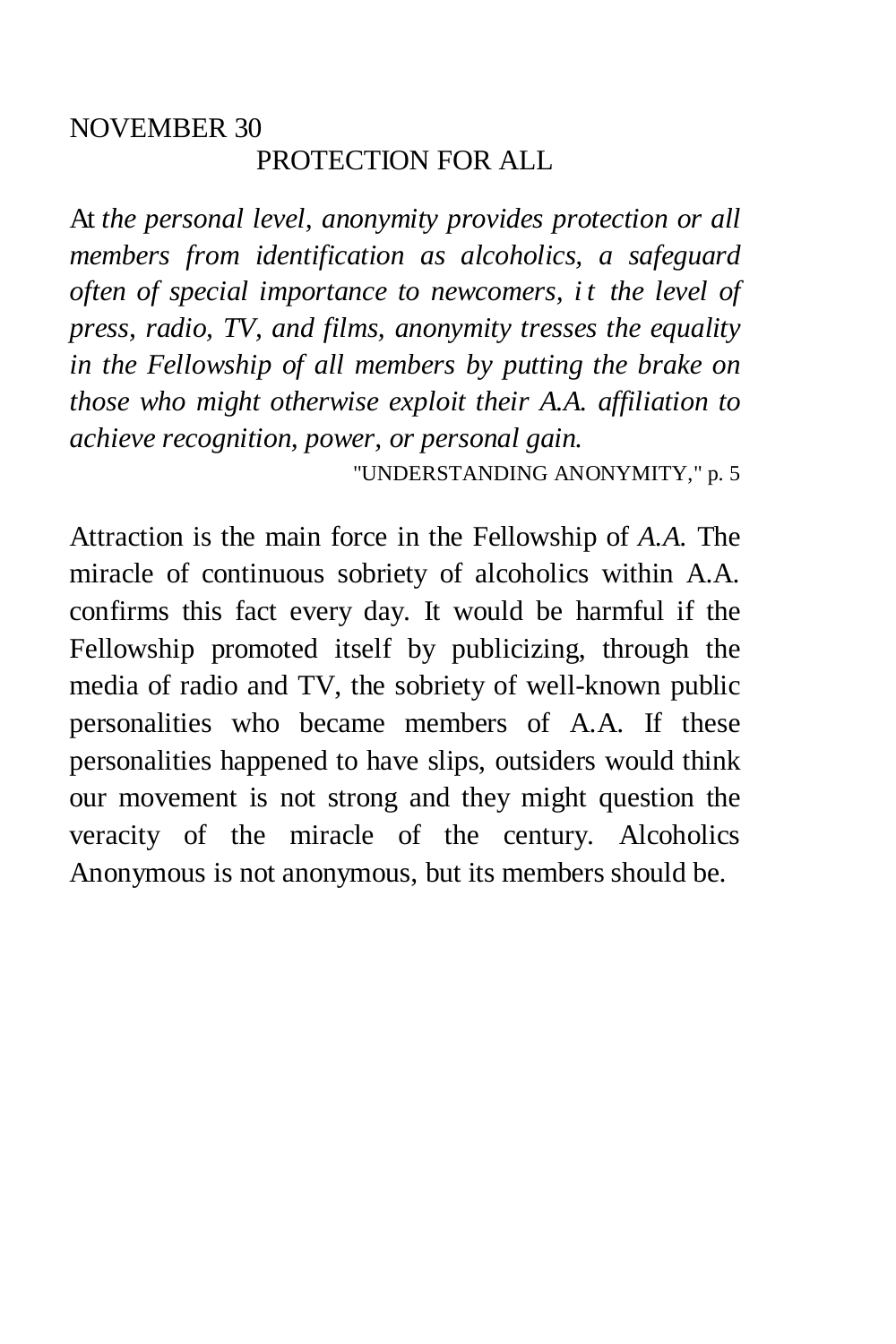# "SUGGESTED" STEPS

*Our Twelfth Step also says that as a result of practicing all the Steps, we have each found something called a spiritual awakening. . . . A. A.'s manner of making ready to receive this gift lies in the practice of the Twelve Steps in our program."* 

TWELVE STEPS AND TWELVE TRADITIONS, pp. 106-07

I remember my sponsor's answer when I told him that the Steps were "suggested." He replied that they are "suggested" in the same way that, if you were to jump out of an airplane with a parachute, it is "suggested" that you pull the ripcord to save your life. He pointed out that it was "suggested" I practice the Twelve Steps, if I wanted to save my life. So I try to remember daily that I have a whole program of recovery based on all Twelve of the "suggested" Steps.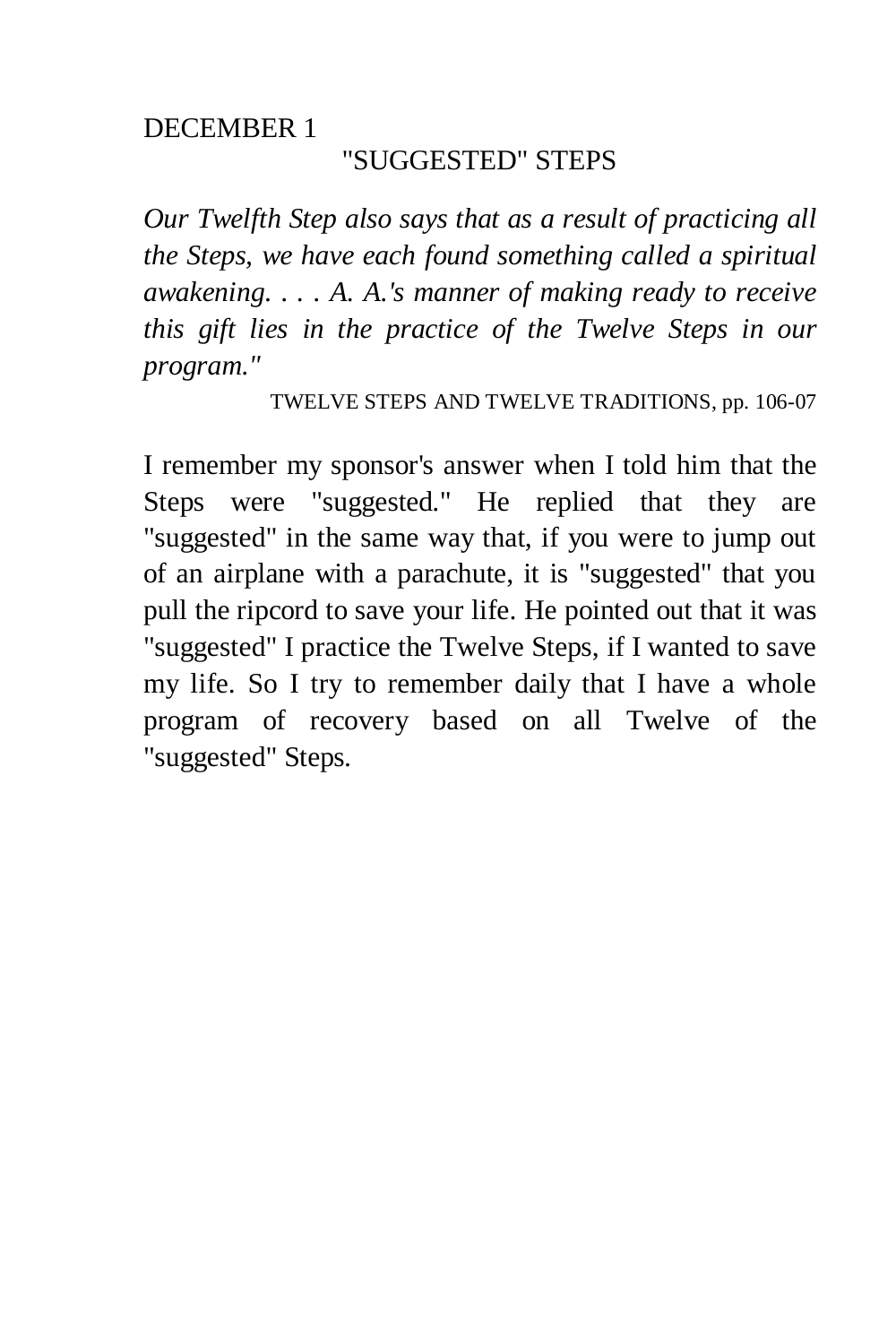*.* 

### **SERENITY**

*Having had a spiritual awakening as the result of these steps, . .* 

TWELVE STEPS AND TWELVE TRADITIONS, p. 106

As I continued to go to meetings and work the Steps, something began to happen to me. I felt confused because I wasn't sure what it was that I was feeling, and then I realized I was experiencing serenity. It was a good feeling, but where had it come from? Then I realized it had come " . . . as the result of these steps." The program may not always be easy to practice, but I had to acknowledge that my serenity had come to me after working the Steps. As I work the Steps in everything I do, practicing these principles in all my affairs, now I find that I am awake to God, to others, and to myself. The spiritual awakening I have enjoyed as the result of working the Steps is the awareness that I am no longer alone.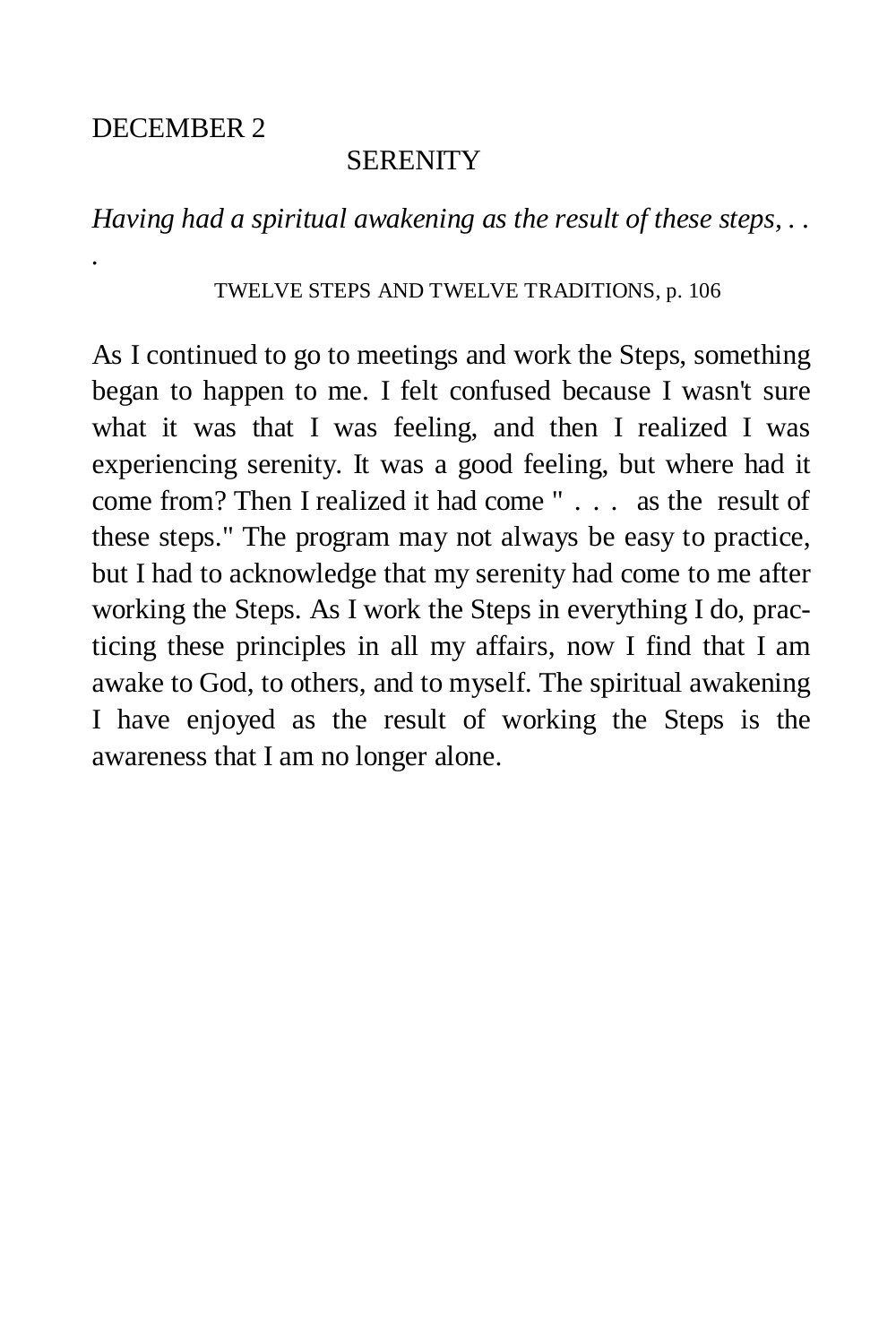### IN ALL OUR AFFAIRS

*. . . we tried to carry this message to alcoholics, and to practice these principles in all our affairs.* 

TWELVE STEPS AND TWELVE TRADITIONS, p. 106

I find that carrying the message of recovery to other alcoholics is easy because it helps me to stay sober and it provides me with a sense of well-being about my own recovery. The hard part is *practicing these principles in all my affairs.* It is important that I share the benefits I receive from A.A., especially at *home.* Doesn't my family deserve the same patience, tolerance and understanding I so readily give to the alcoholic? When reviewing my day I try to ask, "Did I have a chance to be a friend today and miss it?" "Did I have a chance to rise above a nasty situation and avoid it?" "Did I have a chance to say 'I'm sorry,' and refuse to?"

Just as I ask God for help with my alcoholism each day, I ask for help in extending my recovery to include all situations and *all* people!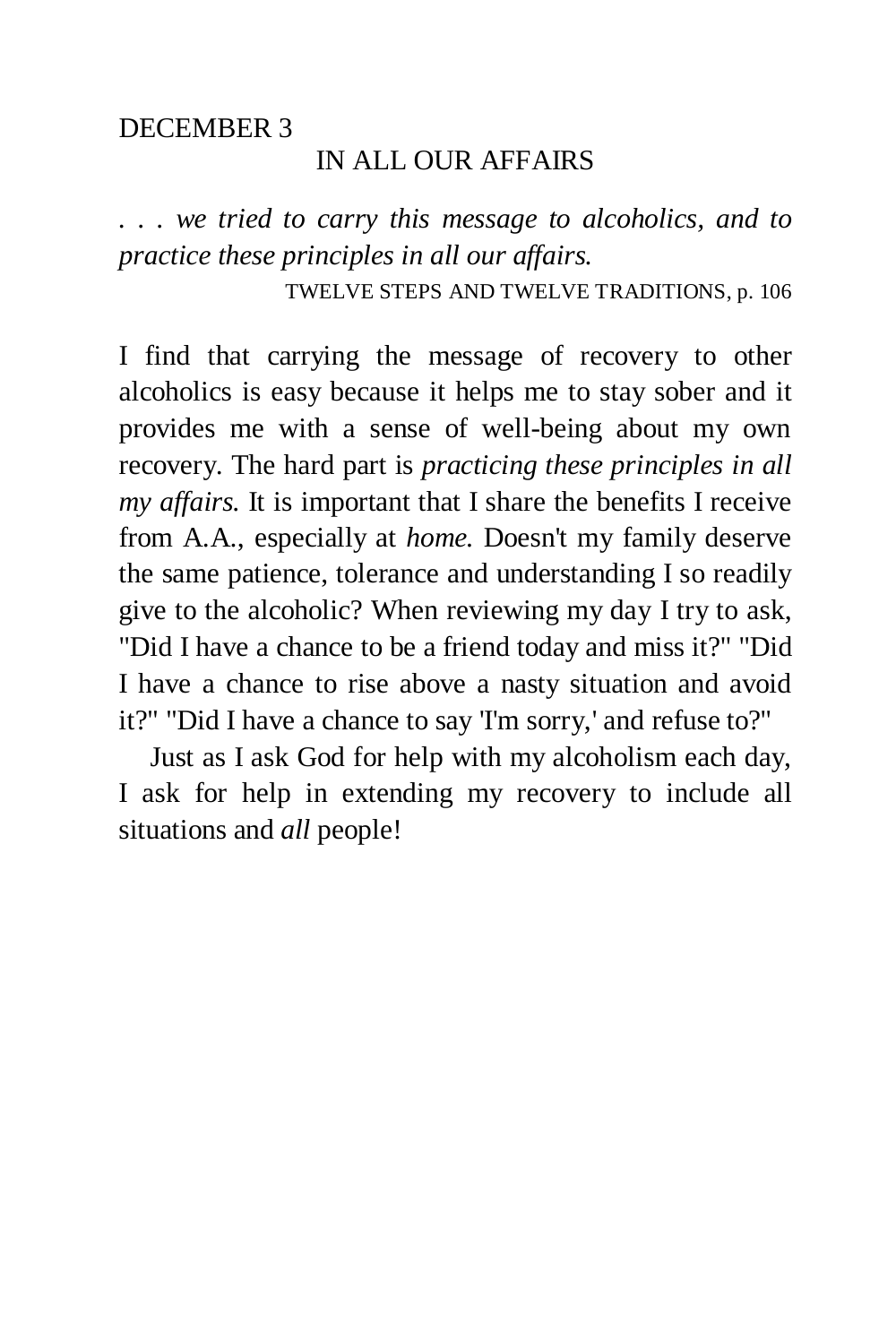### INTO ACTION

*A. A. is more than a set of principles; it is a society of alcoholics in action. We must carry the message, else we ourselves can wither and those who haven't been given the truth may die.* 

AS BILL SEES IT, p. 13

I desperately wanted to live, but if I was to succeed, I had to become active in our God-given program. I joined what became my group, where I opened the hall, made coffee, and cleaned up. I had been sober about three months when an oldtimer told me I was doing Twelfth-Step work. What a satisfying realization that was! I felt I was really accomplishing something. God had given me a second chance, A.A. had shown me the way, and these gifts were not only free—they were also priceless! Now the joy of seeing newcomers grow reminds me of where I have come from, where I am now, and the limitless possibilities that he ahead. I need to attend meetings because they recharge my batteries so that I have light when it's needed. I'm still a beginner in service work, but already I am receiving more than I'm giving. I can't keep it unless I give it away. I am responsible when another reaches out for help. I want to be there—sober.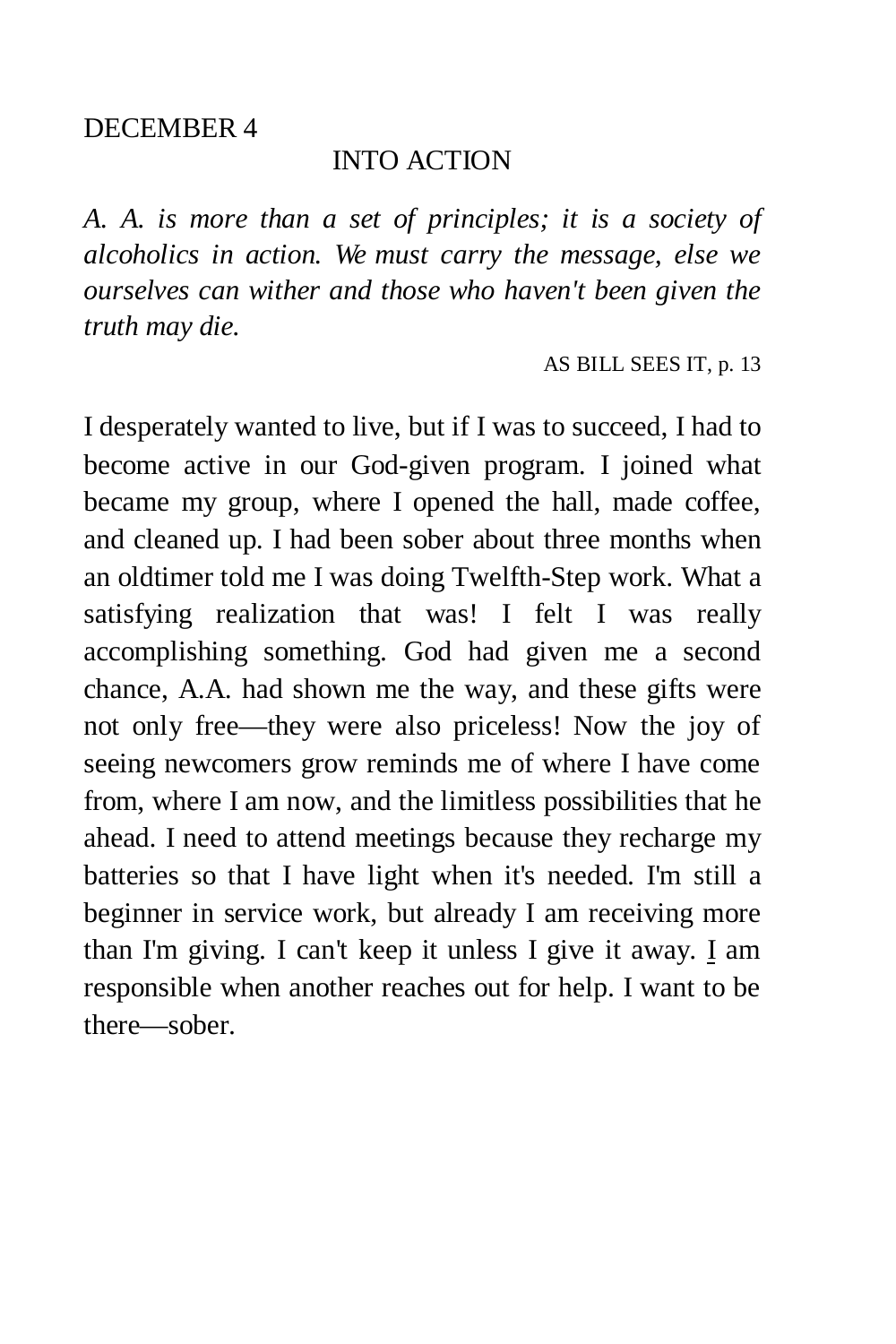# DECEMBER 5 A NEW STATE OF CONSCIOUSNESS

*He has been granted a gift which amounts to a new state of consciousness and being.* 

TWELVE STEPS AND TWELVE TRADITIONS, p. 107

Many of us in AA. puzzle over what is a spiritual awakening. I tended to look for a miracle, something dramatic and earth-shattering. But what usually happens is that a sense of well-being, a feeling of peace, transforms us into a new level of awareness. That's what happened to me. My insanity and inner turmoil disappeared and I entered into a new dimension of hope, love and peace. I think the degree to which I continue to experience this new dimension is in direct proportion to the sincerity, depth and devotion with which I practice the Twelve Steps of A.A.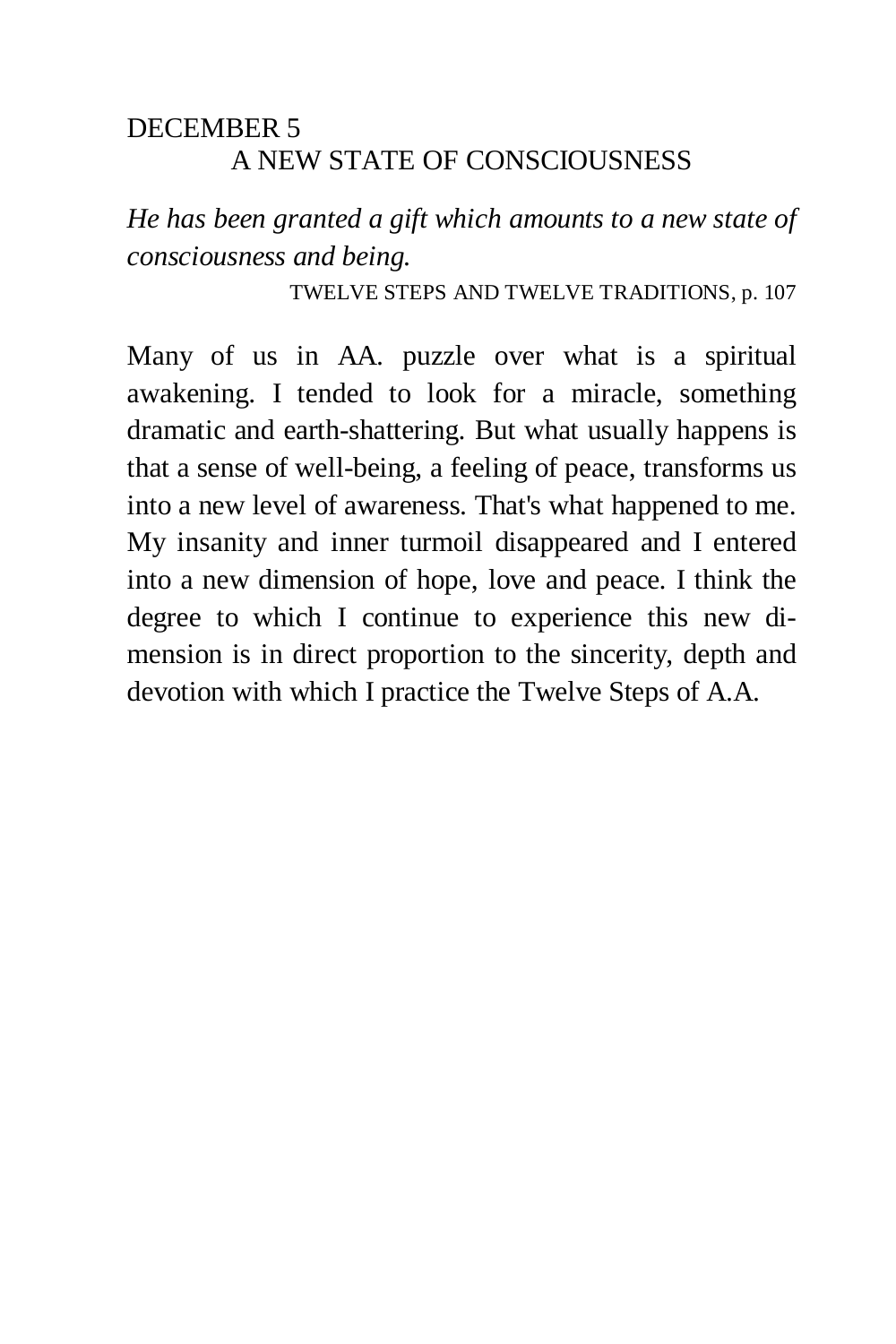## DECEMBER 6 WHEN THE CHIPS ARE DOWN

*When we developed still more, we discovered the best possible source of emotional stability to be God Himself. We found that dependence upon His perfect justice, forgiveness, and love was healthy, and that it would work where nothing else would. If we really depended upon God, we couldn't very well play God to our fellows nor would we feel the urge wholly to rely on human protection and care.*  TWELVE STEPS AND TWELVE TRADITIONS, p. 116

It has been my experience that, when all human resources appear to have failed, there is always One who will never desert me. Moreover, He is always there to share my joy, to steer me down the right path, and to confide in when no one else will do. While my well-being and happiness can be added to, or diminished, by human efforts, only God can provide the loving nourishment upon which I depend for my daily spiritual health.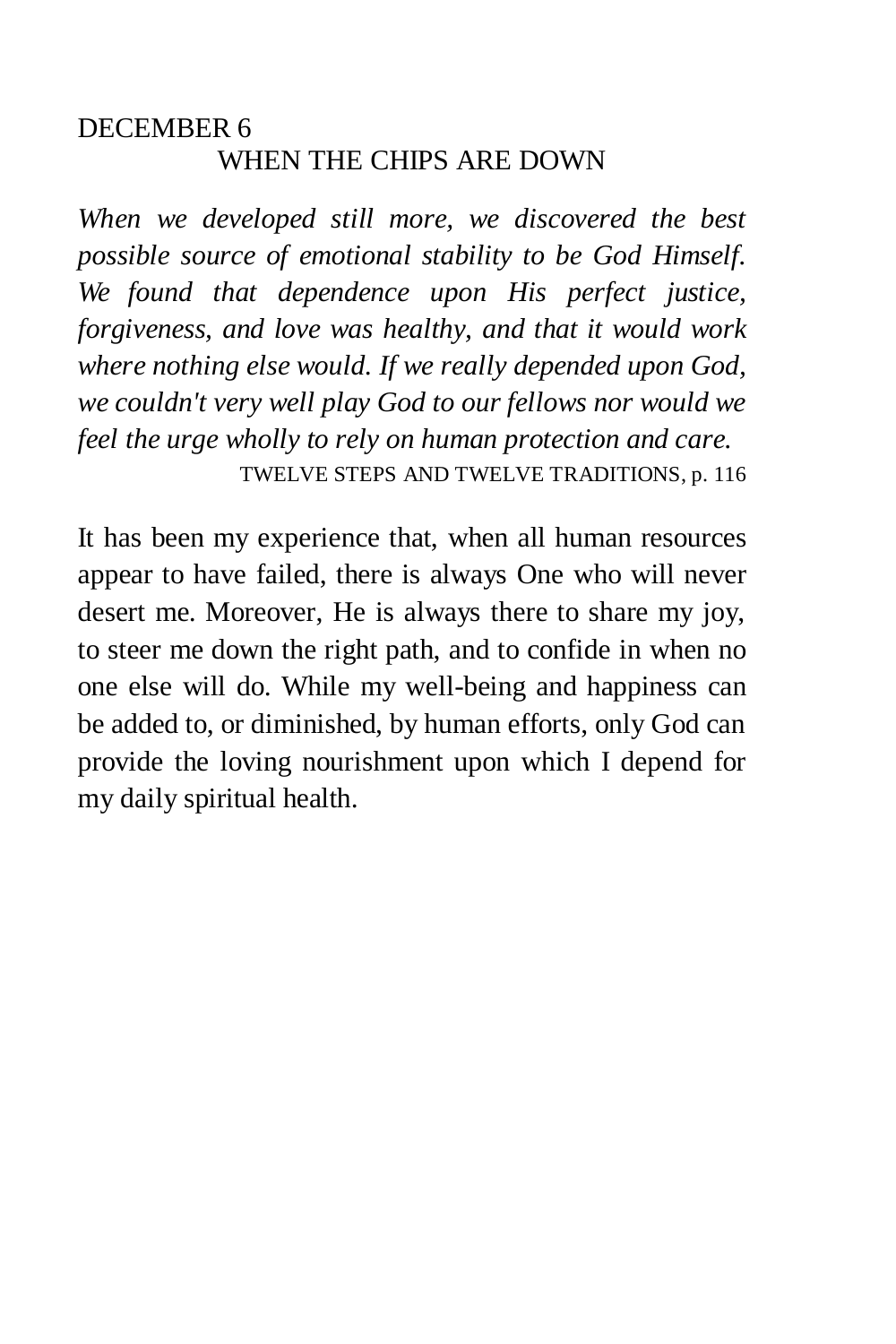### TRUE AMBITION

*True ambition is not what we thought it was. True ambition is the deep desire to live usefully and walk humbly under the grace of God.* 

TWELVE STEPS AND TWELVE TRADITIONS, pp. 124-25

During my drinking years, my one and only concern was to have my fellow man think highly of me. My ambition in everything I did was to have the power to be at the top. My inner self kept telling me something else but I couldn't accept it. I didn't even allow myself to realize that I wore a mask continually. Finally, when the mask came off and I cried out to the only God I could conceive, the Fellowship of A.A., my group and the Twelve Steps were there. I learned how to change resentments into acceptance, fear into hope and anger into love. I have learned also, through loving without undue expectations, through sharing my concerns and caring for my fellow man, that each day can be joyous and fruitful. I begin and end my day with thanks to God, who has so generously shed His grace on me.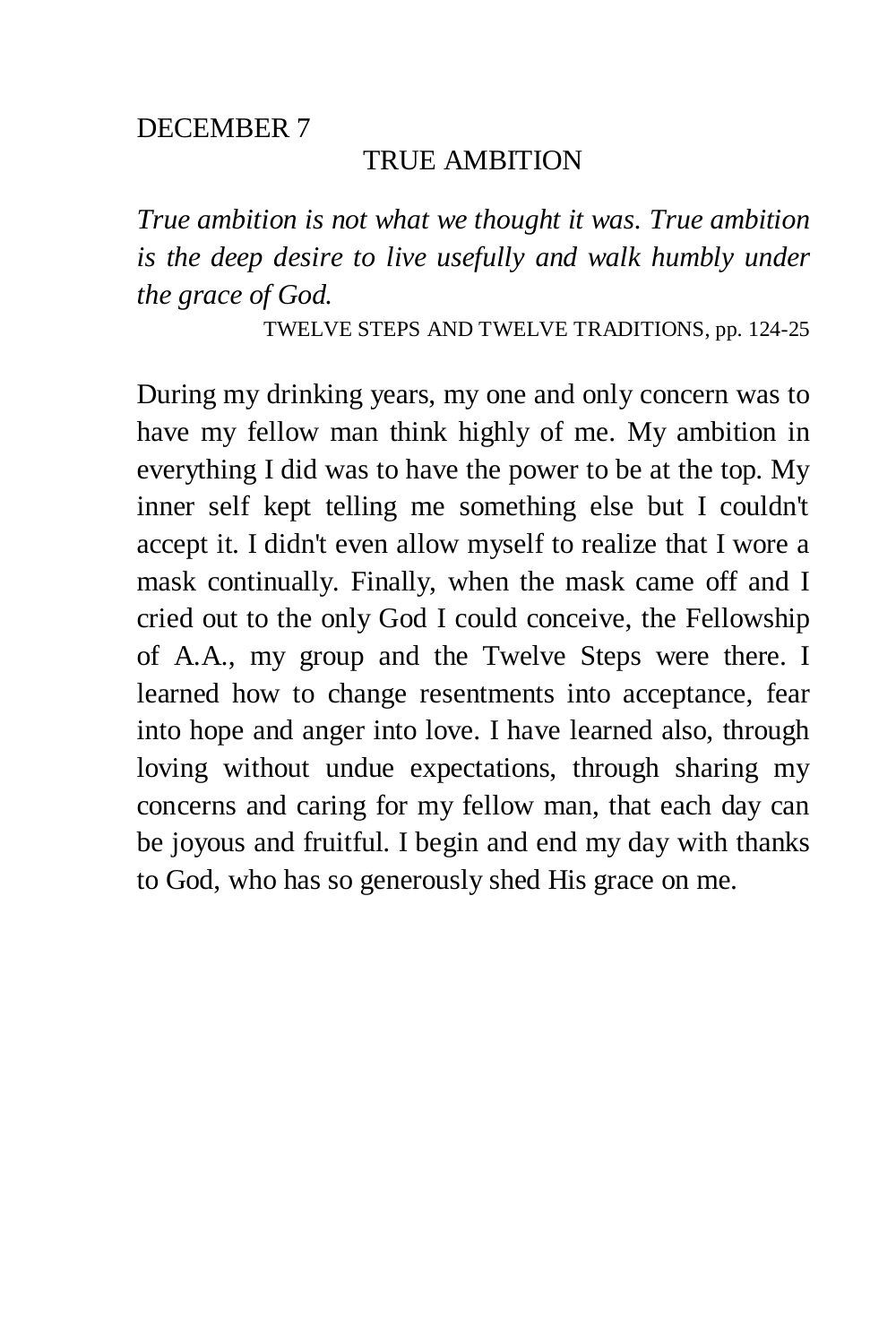### **SERVICE**

*Life will take on new meaning. To watch people re-over, to see them help others, to watch loneliness vanish, to see a fellowship grow up about you, to have host of friends—this is an experience you must not miss. . . . Frequent contact with newcomers and nth each other is the bright spot of our lives.* 

ALCOHOLICS ANONYMOUS, p. 89

t is through service that the greatest rewards are to be found. But to be in a position of offering true, useful and effective service to others, I must first work on myself. This means that I have to abandon myself to God, admitting my faults and clearing away the wreckage of my past. Work on myself has aught me how to find the necessary peace and serenity to successfully merge inspiration and experience. I have learned how to be, in the truest sense, in open channel of sobriety.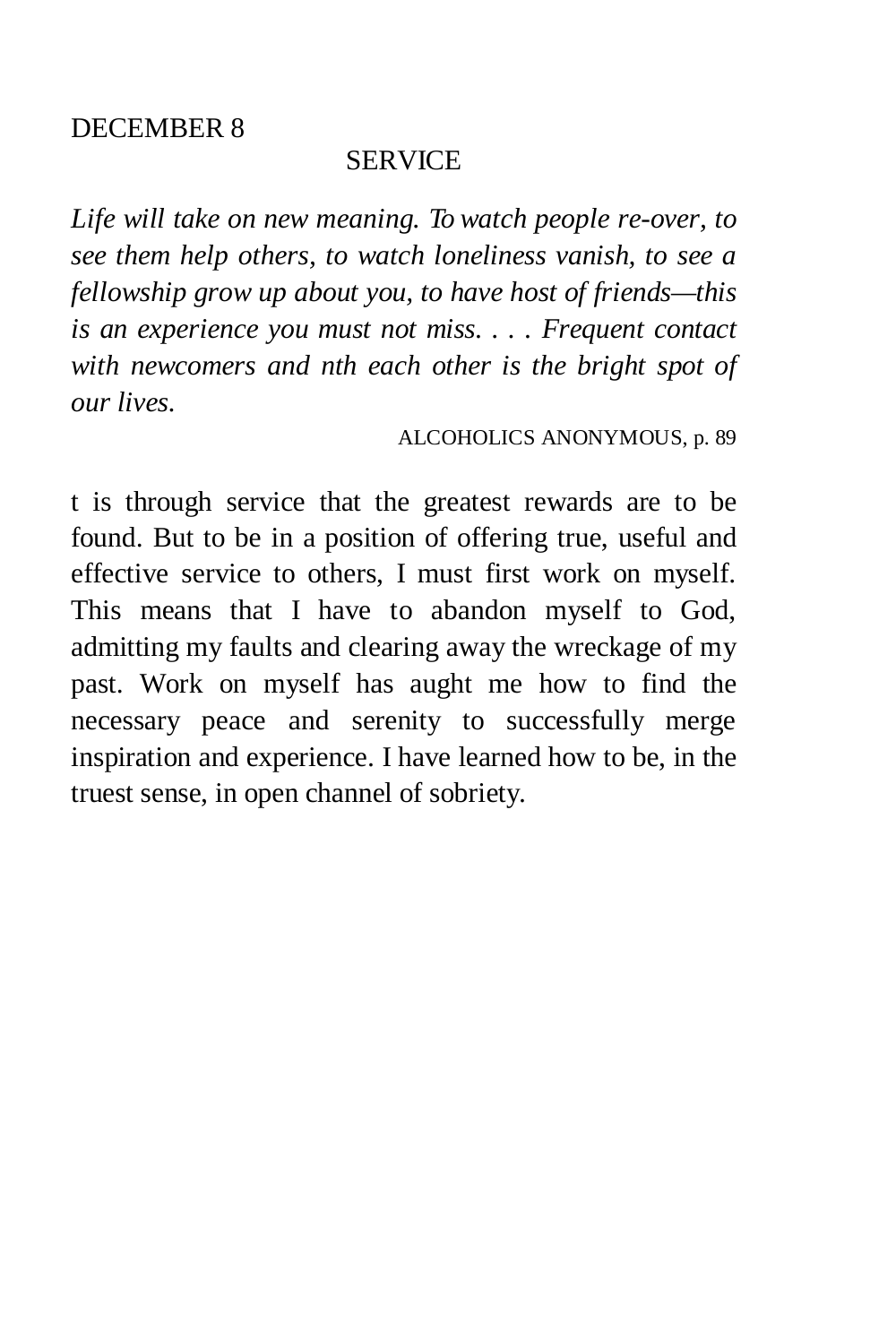# DECEMBER 9 LOVE WITH NO PRICE TAG

*When the Twelfth Step is seen in its full implication, it is really talking about the kind of love that has no price tag on it* 

TWELVE STEPS AND TWELVE TRADITIONS, p. 106

In order for me to start working the Twelfth Step, I had to work on sincerity, honesty, and to learn to act with humility. Carrying the message is a gift of myself, no matter how many years of sobriety I may have accumulated. My dreams can become reality. I solidify my sobriety by sharing what I have received freely. As I look back to that time when I began my recovery, there was already a seed of hope that I could help another drunk pull himself out of his alcoholic mire. My wish to help another drunk is the key to my spiritual health. But I never forget that God acts through me. I am only His instrument.

Even if the other person is not ready, there is success, because my effort in his behalf has helped me to remain sober and to become stronger. To act, to never grow weary in my Twelfth Step work, is the key. If I am capable of laughing today, let me not forget those days when I cried. God reminds me that I can feel compassion!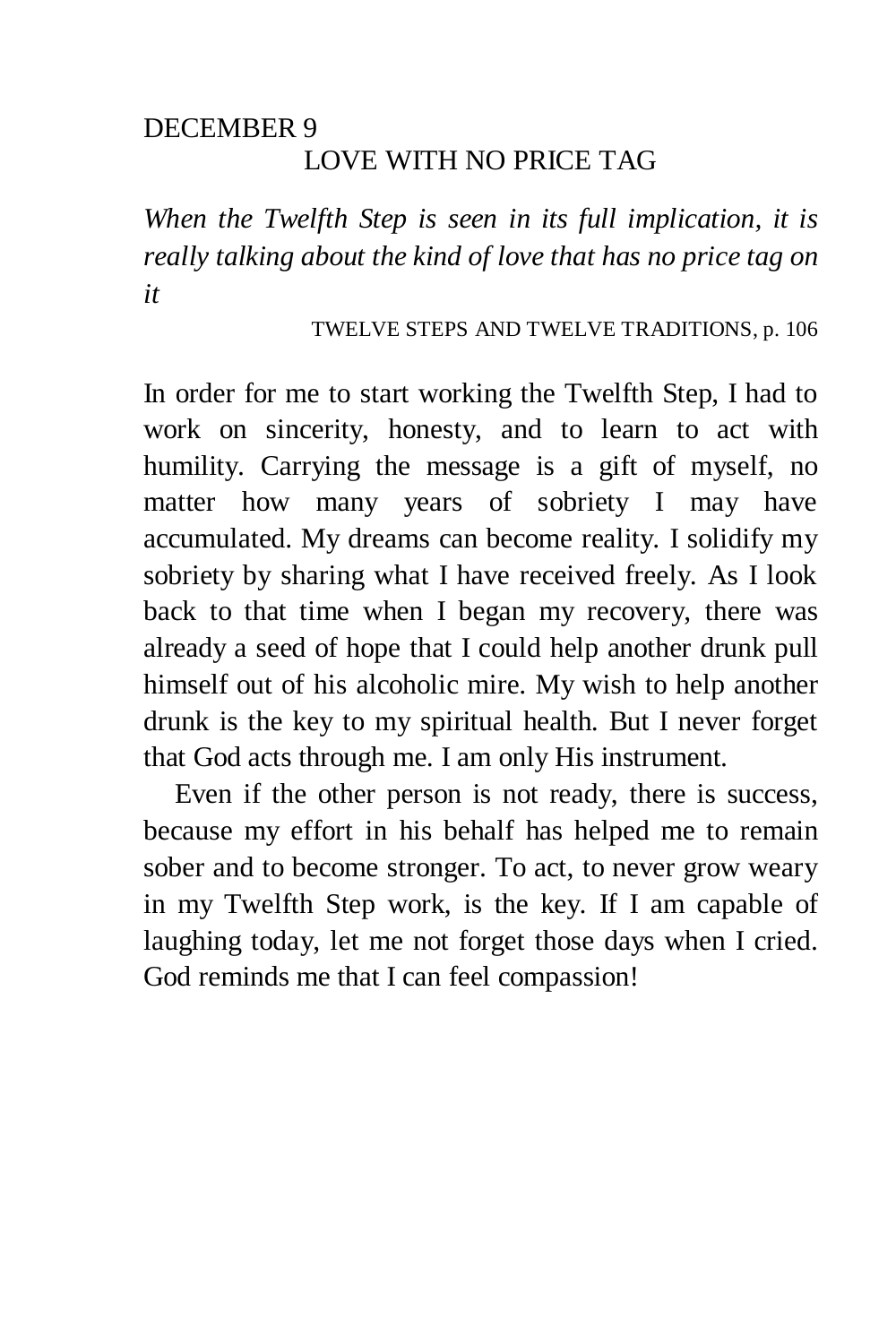## DECEMBER 10 CARRYING THE MESSAGE

*Now, what about the rest of the Twelfth Step? The wonderful energy it releases and the eager action by which it carries our message to the next suffering alcoholic and which finally translates the Twelve Steps into action upon all our affairs is the payoff, the magnificent reality, of Alcoholics Anonymous.* 

TWELVE STEPS AND TWELVE TRADITIONS, p. 109

*To* renounce the alcoholic world is not to abandon it, but to act upon principles I have come to love and cherish, and to restore in others who still suffer the serenity I have come to know. When I am truly committed to this purpose, it matters little what clothes I wear or how I make a living. My task is to carry the message, and to lead by example, not design.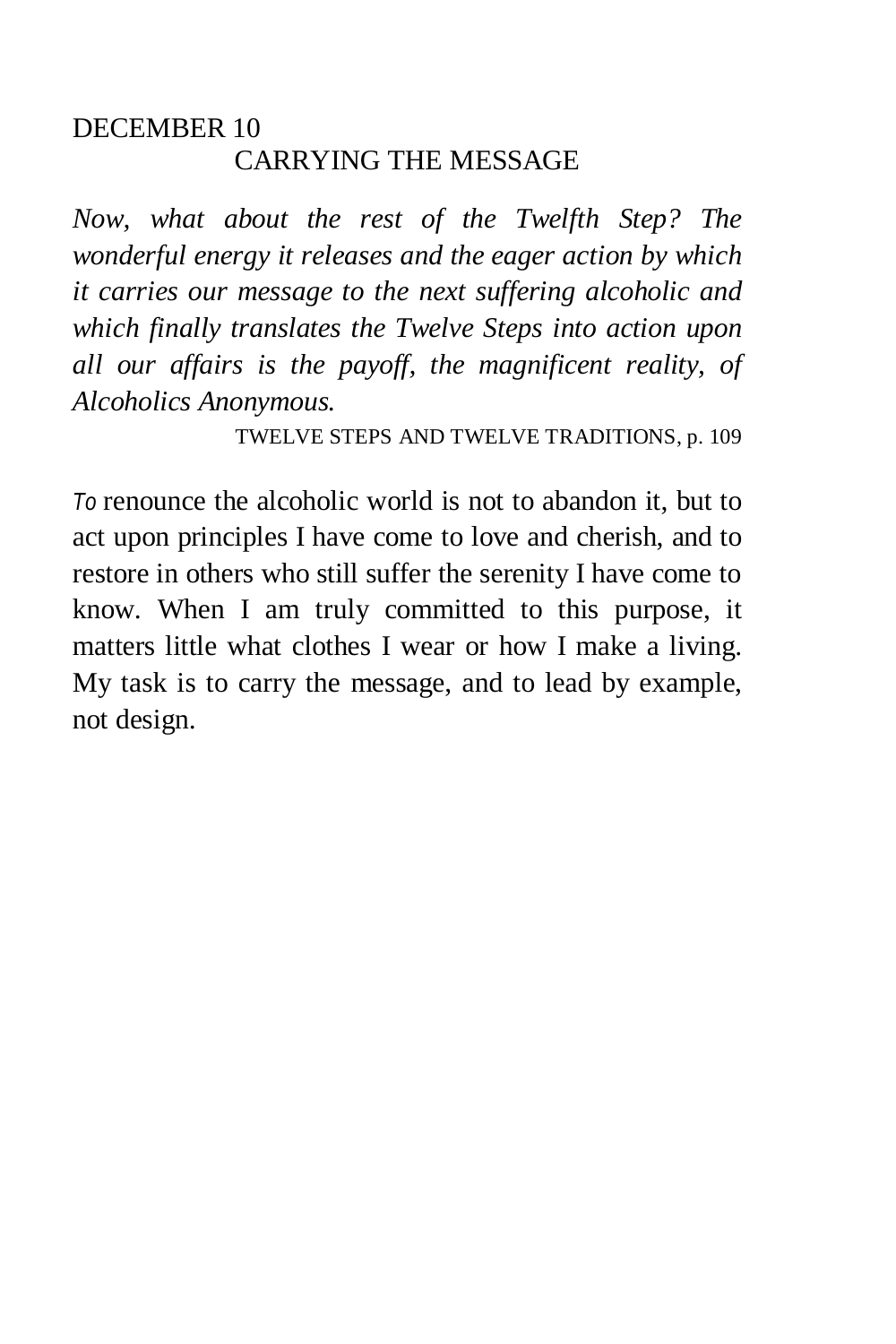# DECEMBER 11 "A GENUINE HUMILITY"

*. . . we are actually to practice a genuine humility. This is to the end that our great blessings may never spoil us; that we shall forever live in thankful contemplation of Him who presides over us all.* 

TWELVE STEPS AND TWELVE TRADITIONS, p. 192

Experience has taught me that my alcoholic personality tends to be grandiose. While having seemingly good intentions, I can go off on tangents in pursuit of my "causes." My ego takes over and I lose sight of my primary purpose. I may even take credit for God's handiwork in my life. Such an overstated feeling of my own importance is dangerous to my sobriety and could cause great harm to A.A. as a whole.

My safeguard, the Twelfth Tradition, serves to keep me humble. I realize, both as an individual and as a member of the Fellowship, that I cannot boast of my accomplishments, and that "God is doing for us what we could not do for ourselves."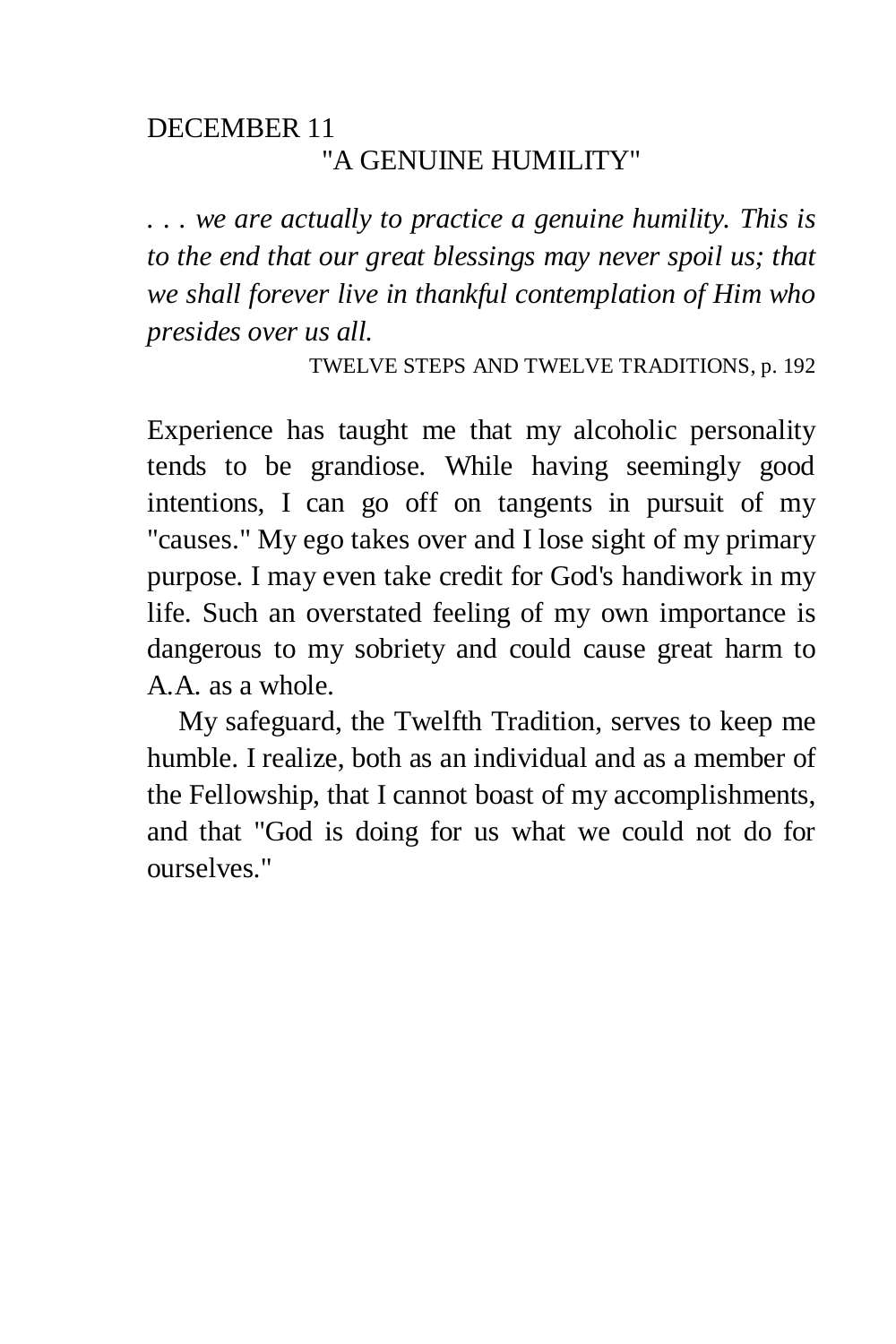## DECEMBER 12 A COMMON SOLUTION

*The tremendous fact for every one of us is that we have discovered a common solution. We have a way out on which we can absolutely agree, and upon which we can join in brotherly and harmonious ac-ion. This is the great news this book carries to those who suffer from alcoholism.*  ALCOHOLICS ANONYMOUS, p. 17

The most far-reaching Twelfth Step work was the publication of our Big Book, *Alcoholics Anonymous.* Few can equal that book for carrying the message. My idea is to get out of myself and simply do what I can. Even if I haven't been asked to sponsor and my phone rarely rings, I am still able to do Twelfth Step work. I get involved in "brotherly and harmonious action." At meetings I show up early to greet people and to help set up, and to share my experience, strength and hope. I also do what I can with service work. My Higher Power gives me exactly what He wants me to do at any given point in my recovery and, if I let Him, my willingness will bring Twelfth Step work automatically.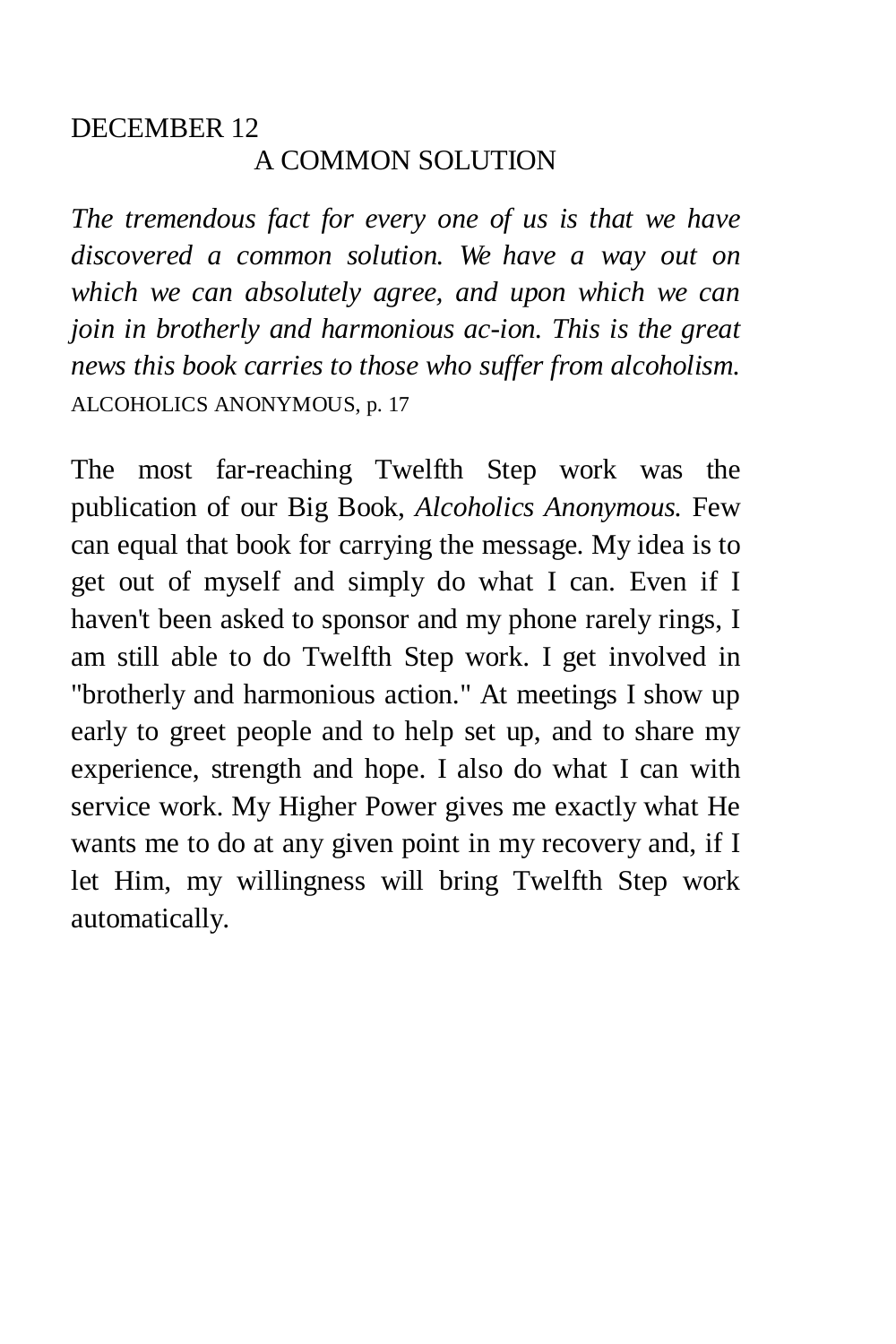# DECEMBER 13 THINKING OF OTHERS

*Our very lives, as ex-problem drinkers, depend upon our constant thought of others and how we may help meet their needs.* 

ALCOHOLICS ANONYMOUS, p. 20

Thinking of others has never come easily to me. Even when I try to work the A.A. program, I'm prone to thinking, "How do I feel today. Am I happy, joyous and free?"

The program tells me that my thoughts *must* reach out to those around me: "Would that newcomer welcome someone to talk to?" "That person looks a little unhappy today, maybe I could cheer him up." It is only when I forget my problems, and reach out to contribute something to others that I can begin to attain the serenity and Godconsciousness I seek.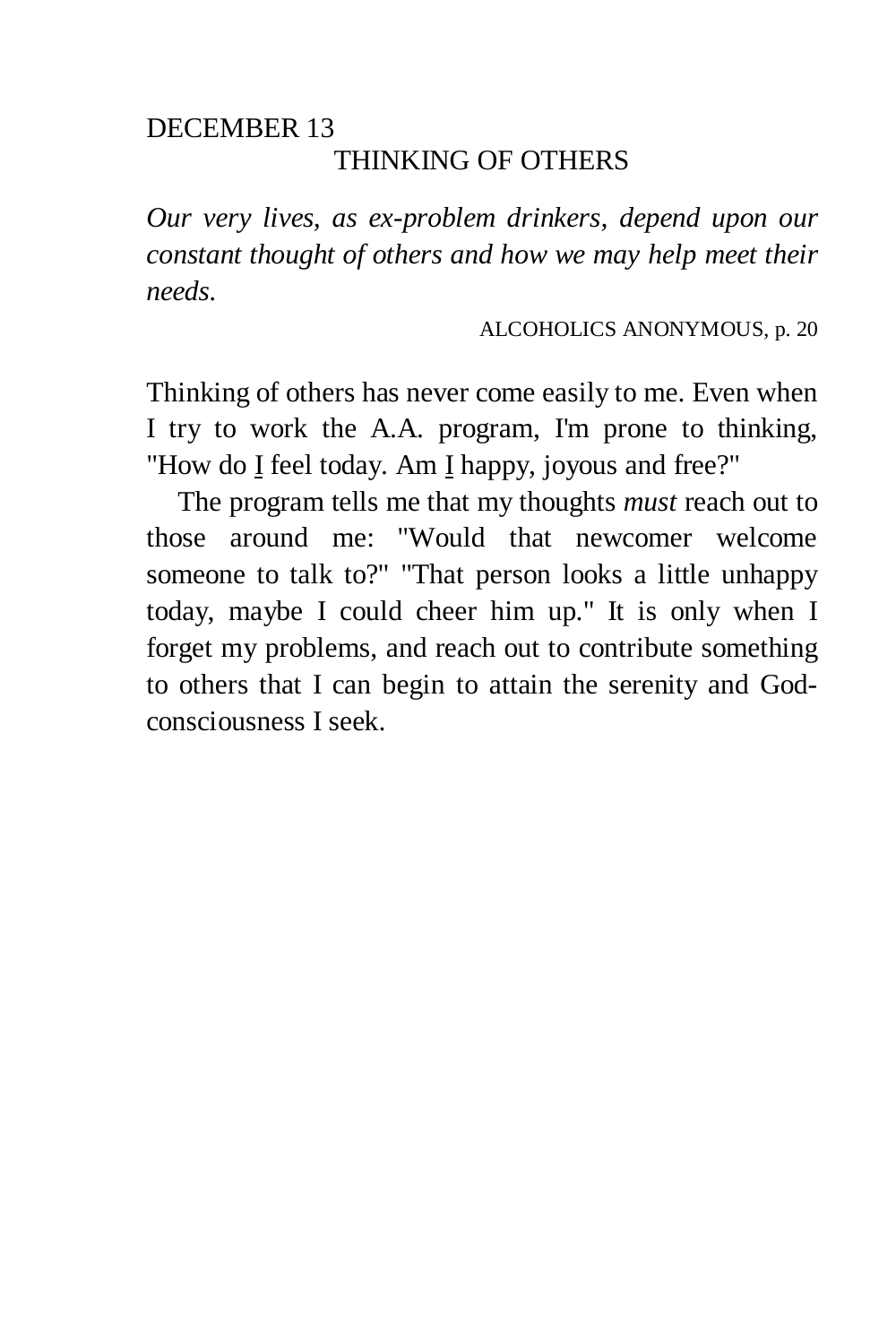### REACHING OUT

*Never talk down to an alcoholic from any moral or spiritual hilltop; simply lay out the kit of spiritual looks for his inspection. Show him how they worked with you.*  ALCOHOLICS ANONYMOUS, p. 95

When I come into contact with a newcomer, do I have a tendency to look at him from my perceived ingle of success in A.A.? Do I compare him with the large number of acquaintances I have made in the Fellowship? Do I point out to him in a magisterial way the voice of A.A.? What is my *real* attitude toward him? I must examine myself whenever I meet a newcomer to make sure that I am carrying the message with simplicity, humility and generosity. The one who still suffers from the terrible disease of alcoholism must find in me a friend who will allow him to get to know the A.A. way, because I had such a friend when I arrived in A.A. Today it is my turn to hold out my hand, with love, to my sister or brother alcoholic, and to show her or him the way to happiness.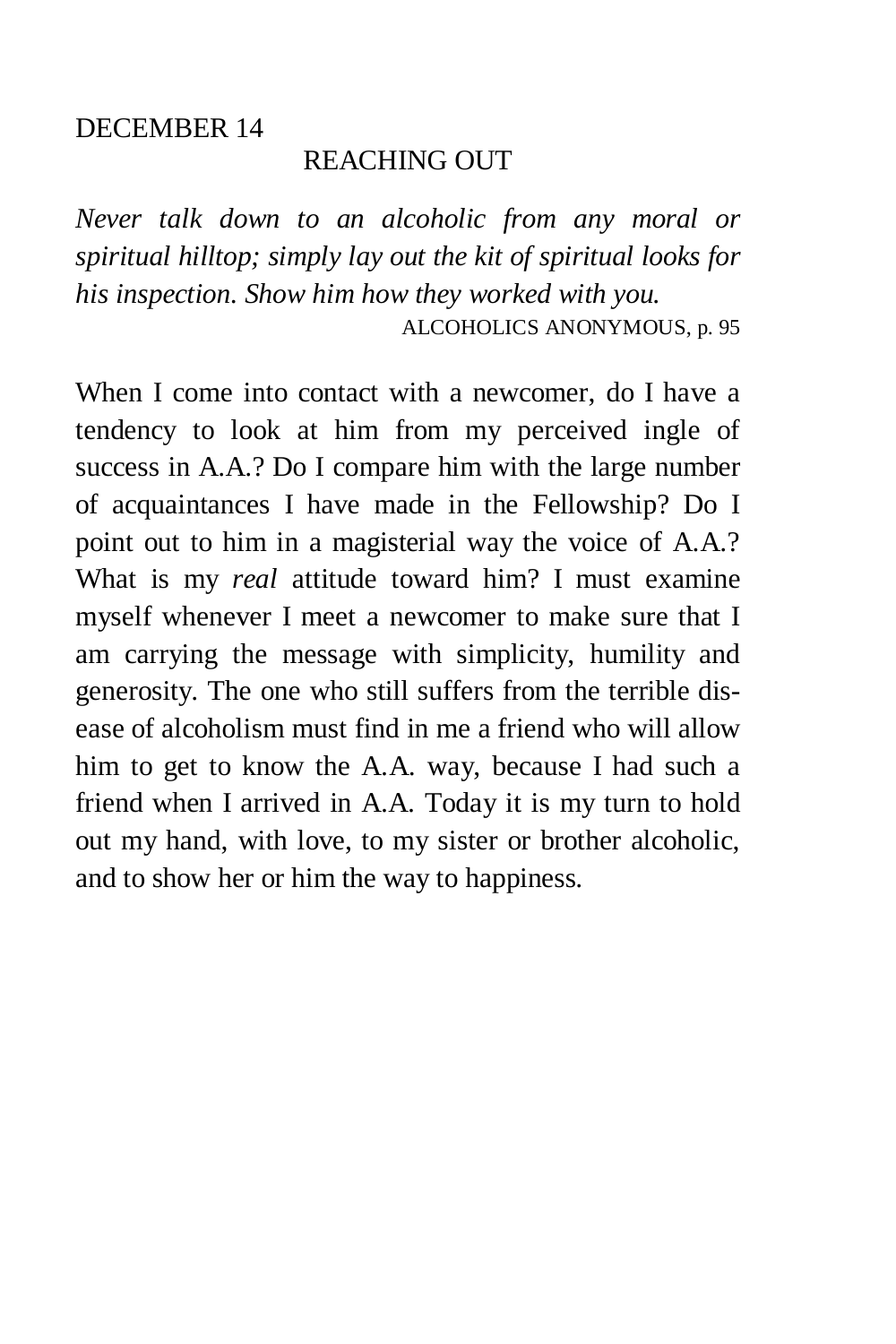# DECEMBER 15 DOING ANYTHING TO HELP

*Offer him [the alcoholic] friendship and fellowship. Tell him that if he wants to get well you will do anything to help.* 

ALCOHOLICS ANONYMOUS, p. 95

I remember how attracted I was to the two men from A.A. who Twelfth-Stepped me. They said I could have what they had, with no conditions attached, that all I had to do was make my own decision to join them on the pathway to recovery. When I start convincing a newcomer to do things my way, I forget how helpful those two men were to me in their open-minded generosity.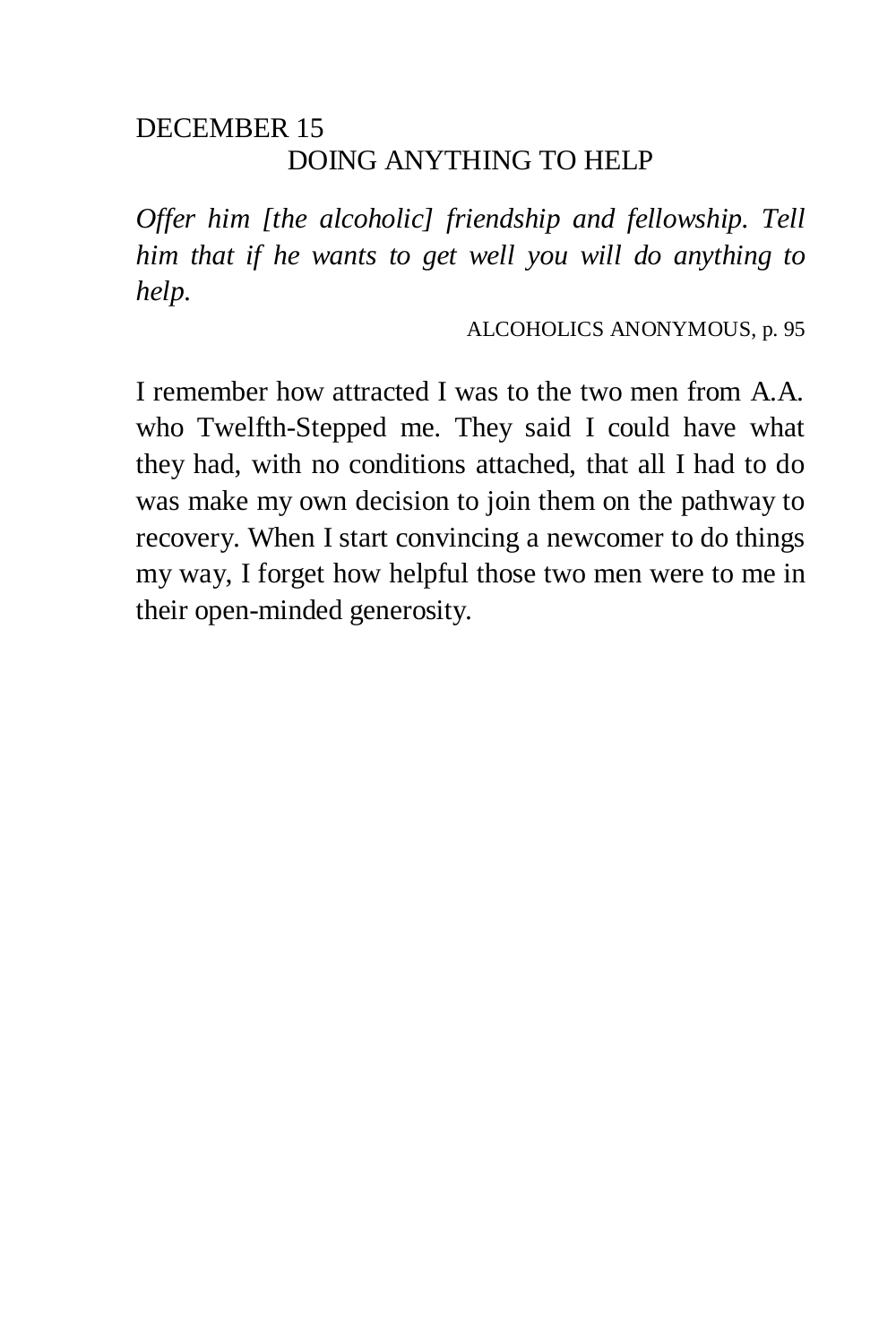## DECEMBER 16 PARTNERS IN RECOVERY

*. . nothing will so much insure immunity from finking as intensive work with other alcoholics. . . Both you and the new man must walk day by ay in the path of spiritual progress. . . . Follow the dictates of a Higher Power and you will presently live in a new and wonderful world, no matter what your resent circumstances!* 

ALCOHOLICS ANONYMOUS, pp. 89, 100

Doing the right things for the right reasons—this is my way of controlling my selfishness and self-centeredness. I realize that my dependency on a higher Power clears the way for peace of mind, happiness and sobriety. I pray each day that I will avoid my previous actions, so that I will be helpful o others.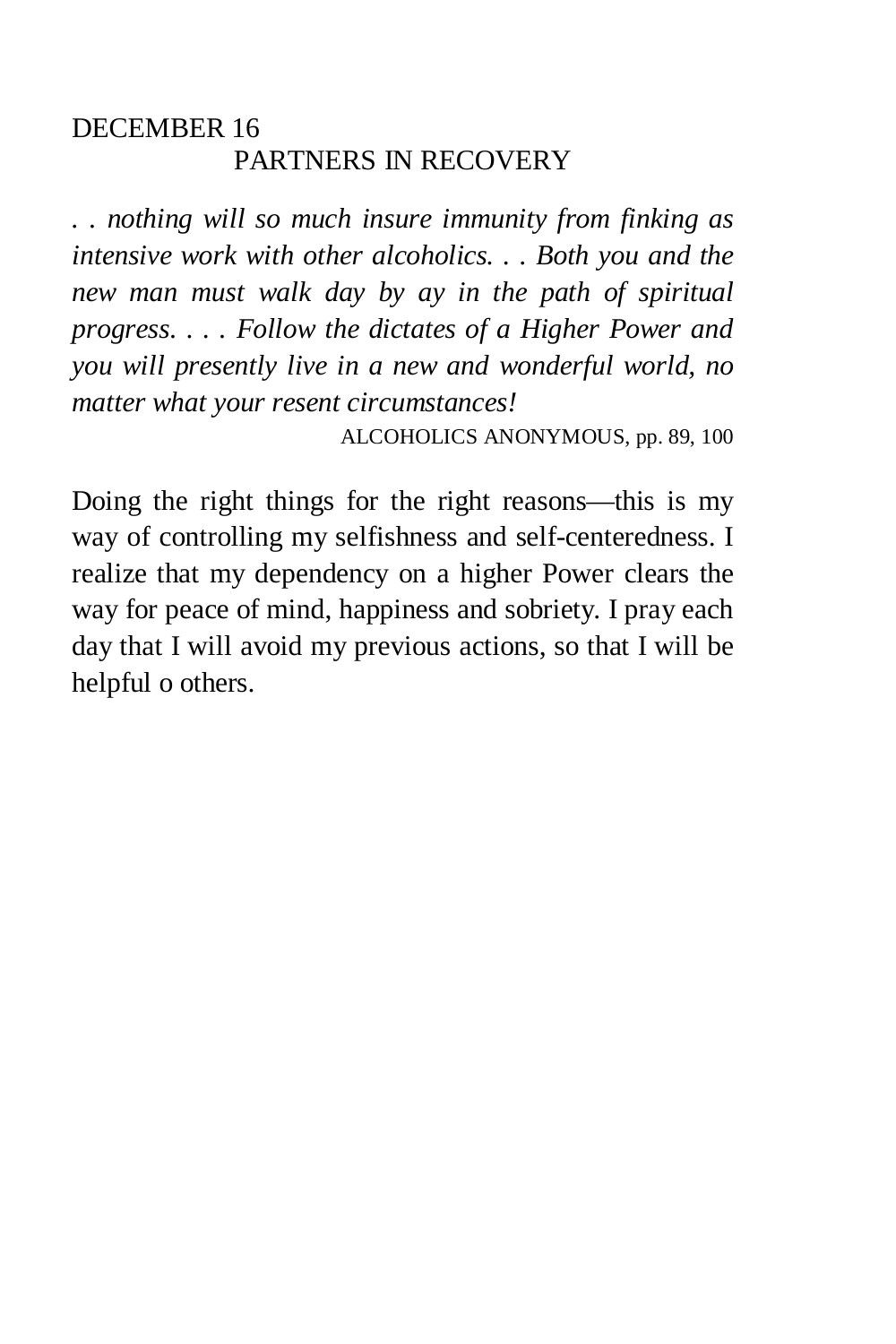# DECEMBER 17 A PRICELESS REWARD

*. . . work with other alcoholics. . . . It work when other activities fail.* 

ALCOHOLICS ANONYMOUS, p. 8

"Life will take on new meaning," as the Big Book says (p.89). This promise has helped me to avow self-seeking and self-pity. To watch others grow in this wonderful program, to see them improve the quality of their lives, is a priceless reward for my effort to help others. Selfexamination is yet another reward for an ongoing recovery, as are serenity, peace and contentment. The energy derived from seeing others on a successful path, of sharing with them the joys of the journey, gives to my life a new meaning.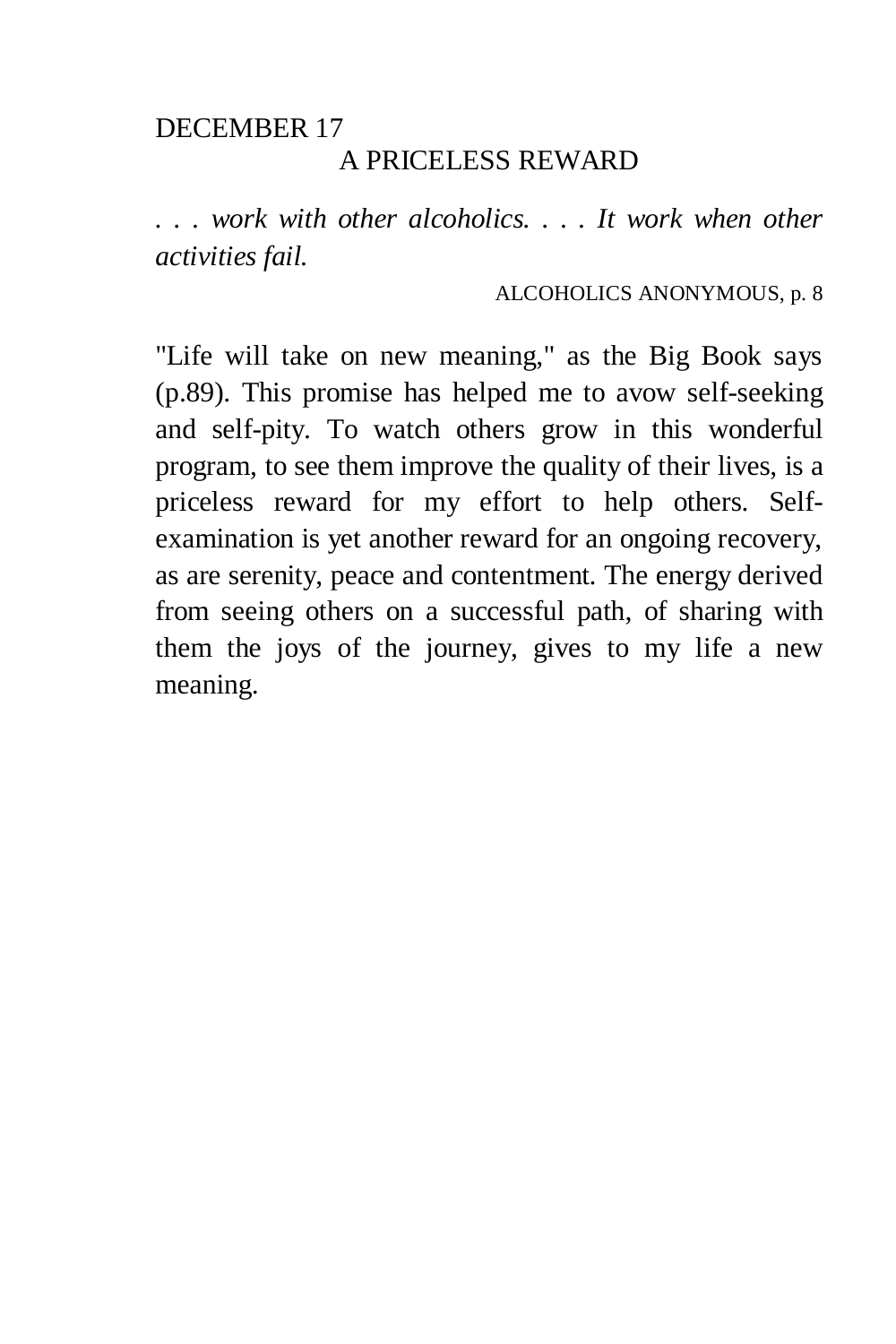# DECEMBER 18 HONESTY WITH NEWCOMERS

'ell him exactly what happened to you. *Stress the spiritual feature freely.* 

ALCOHOLICS ANONYMOUS, p. 93

The marvel of A.A. is that I tell only what happened to me. I don't waste time offering advice to potential newcomers, for if advice worked, nobody would get to A.A. All I have to do is show what has brought me sobriety and what has changed my life. If I fail to stress the spiritual feature of A.A.'s program, I am being dishonest. The newcomer should not be given a false impression of sobriety. I am sober only through the grace of my Higher Power, and that makes it possible for me to share with others.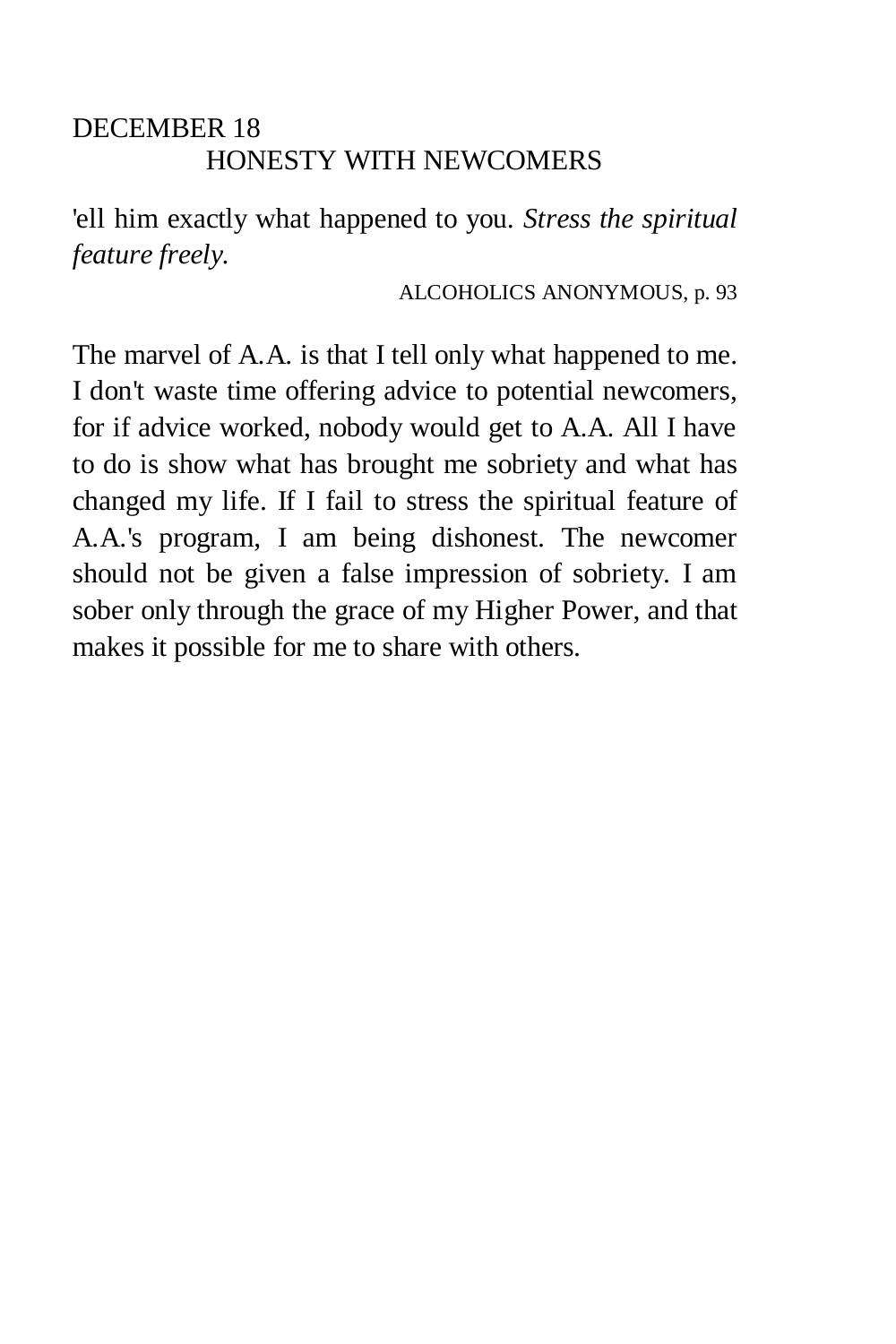# DECEMBER 19 UNDERSTANDING THE MALADY

*When dealing with an alcoholic, there may be a natural annoyance that a man could be so weak, stupid and irresponsible. Even when you understand the malady better, you may feel this feeling rising.* 

ALCOHOLICS ANONYMOUS, p. 139

Having suffered from alcoholism, I should understand the illness, but sometimes I feel annoyance, even contempt, toward a person who cannot make it in A.A. When I feel that way, I am satisfying my false sense of superiority and I must remember, but for the grace of God, there go I.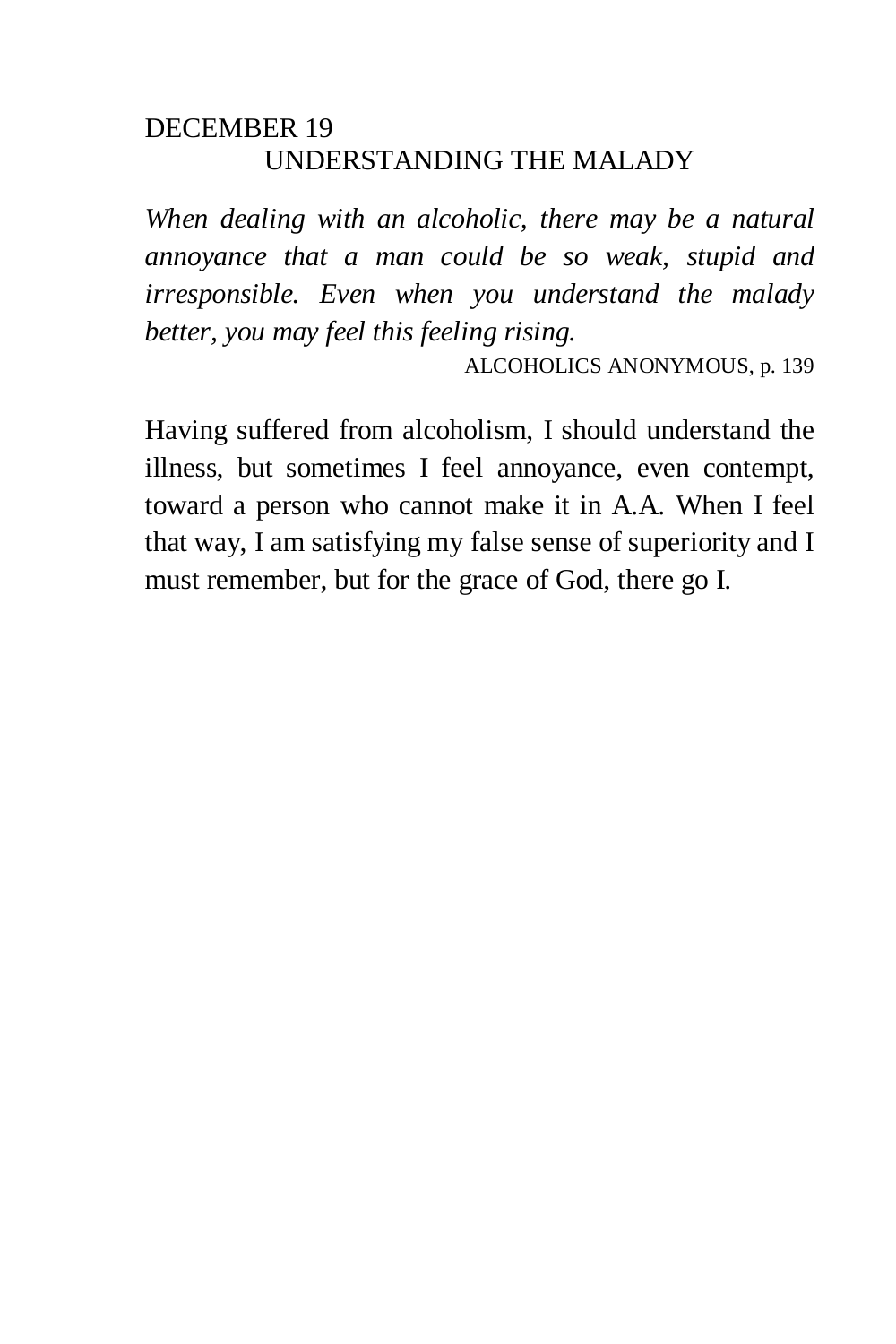## DECEMBER 20 THE REWARDS OF GIVING

*This is indeed the kind of giving that actually demands nothing. He does not expect his brother sufferer to pay him, or even to love him. And then he discovers that by the divine paradox of this kind of giving he has found his own reward, whether his brother has yet received anything or not.* 

TWELVE STEPS AND TWELVE TRADITIONS, p. 109

Through experience with Twelfth Step work, I came to understand the rewards of giving that demands nothing in return. At first I expected recovery in others, but I soon learned that this did not happen. Once I acquired the humility to accept the fact that every Twelfth Step call was not going to result in a success, then I was open to receive the rewards of selfless giving.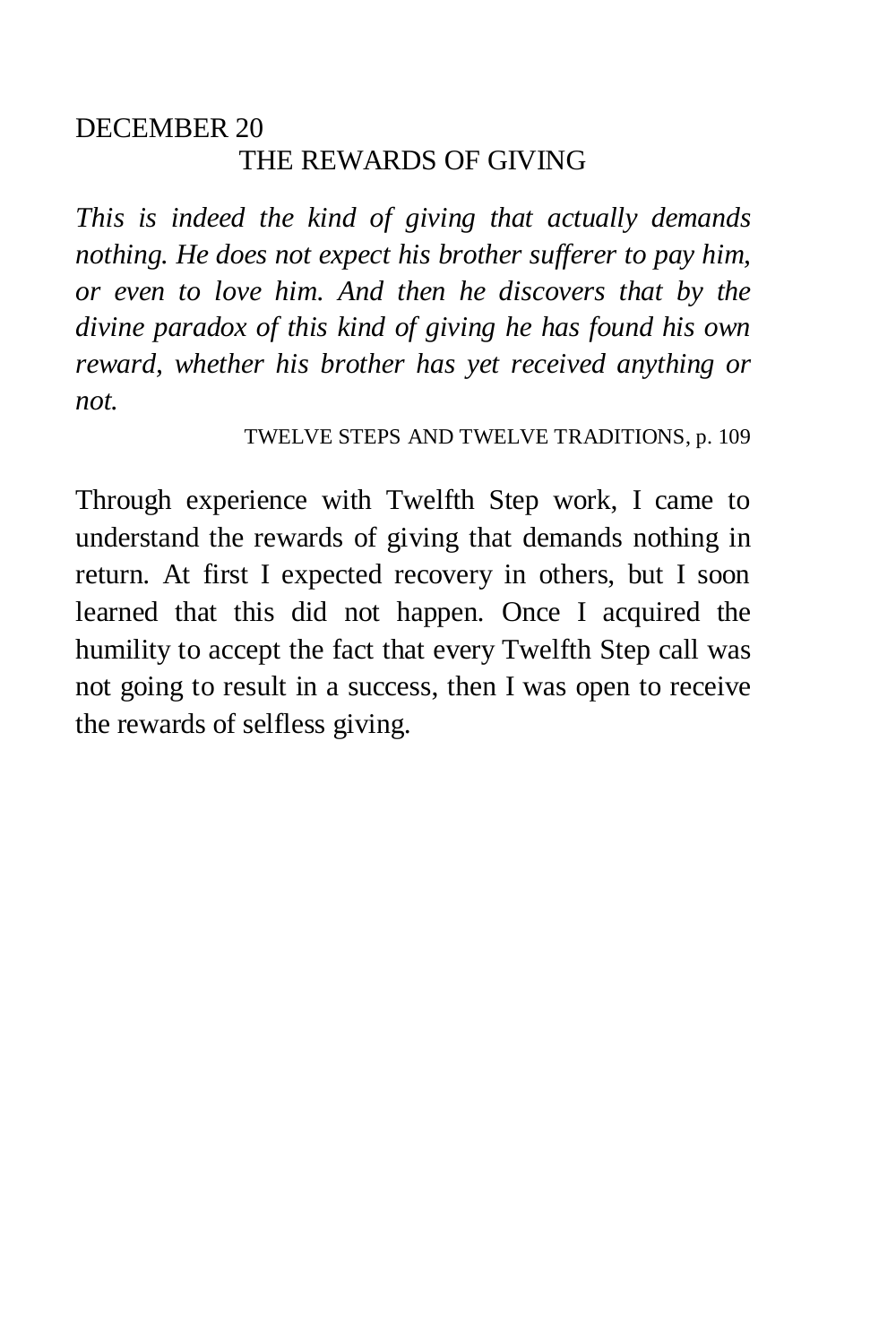# DECEMBER 21 LISTEN, SHARE AND PRAY

*When working with a man and his family, you should take care not to participate in their quarrels. You may spoil your chance of being helpful if you do.* 

ALCOHOLICS ANONYMOUS, p. 100

When trying to help a fellow alcoholic, I've given in to an impulse to give advice, and perhaps that's inevitable. But allowing others the right to be wrong reaps its own benefits. The best I can do— and it sounds easier than it is to put into practice— is to listen, share personal experience, and pray for others.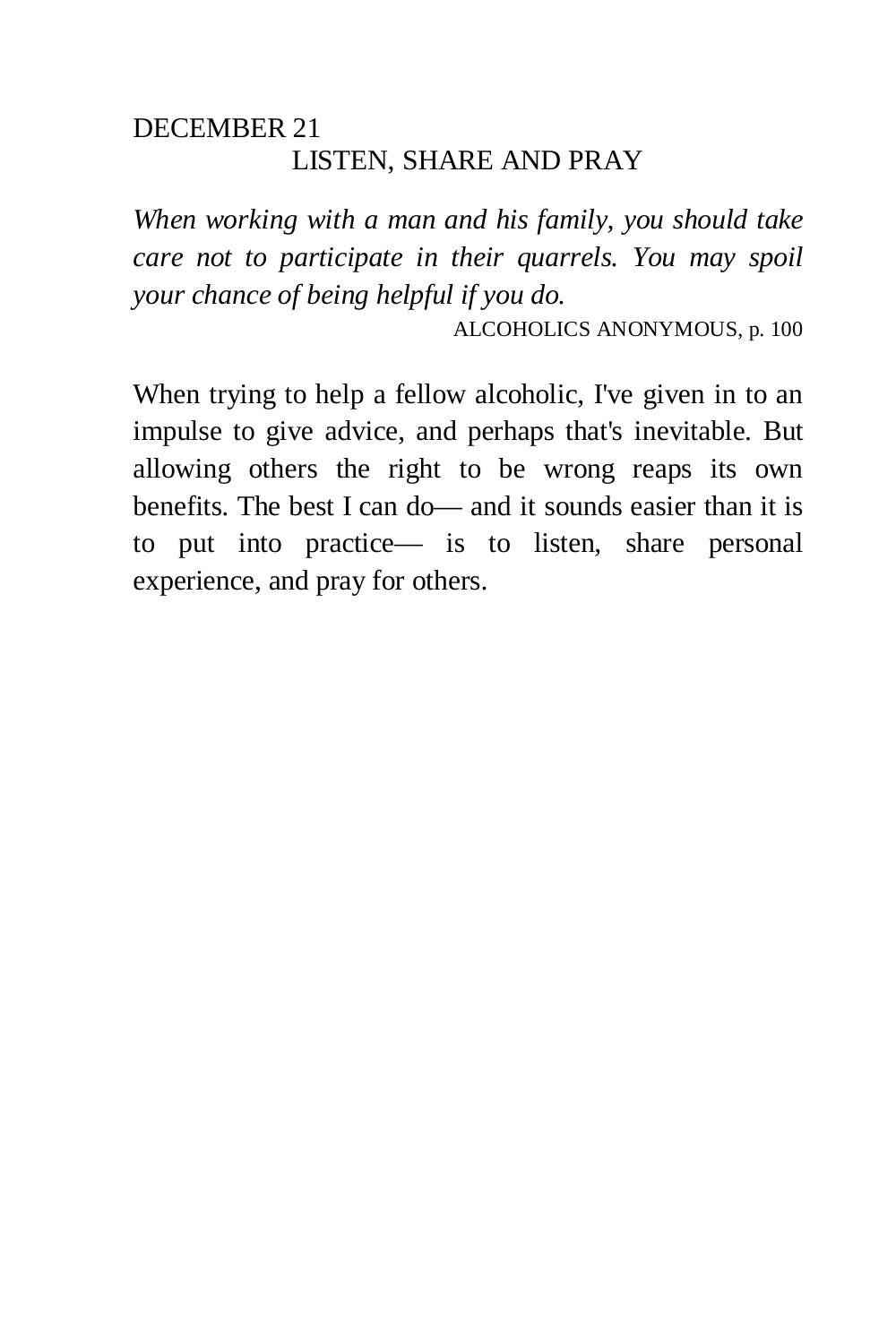# DECEMBER 22 PRINCIPLES, NOT PERSONALITIES

*The way our "worthy" alcoholics have sometimes tried to judge the "less worthy" is, as we look back on it, rather comical. Imagine, if you can, one alcoholic judging another!* 

THE LANGUAGE OF THE HEART, p. 37

Who am I to judge anyone? When I first entered the Fellowship I found that I liked everyone. After all, A.A. was going to help me to a better way of life without alcohol. The reality was that I couldn't possibly like everyone, nor they me. As I've grown in the Fellowship, I've learned to love everyone just from listening to what they had to say. That person over there, or the one right here, may be the one God has chosen to give me the message I need for today. I must always remember to place principles above personalities.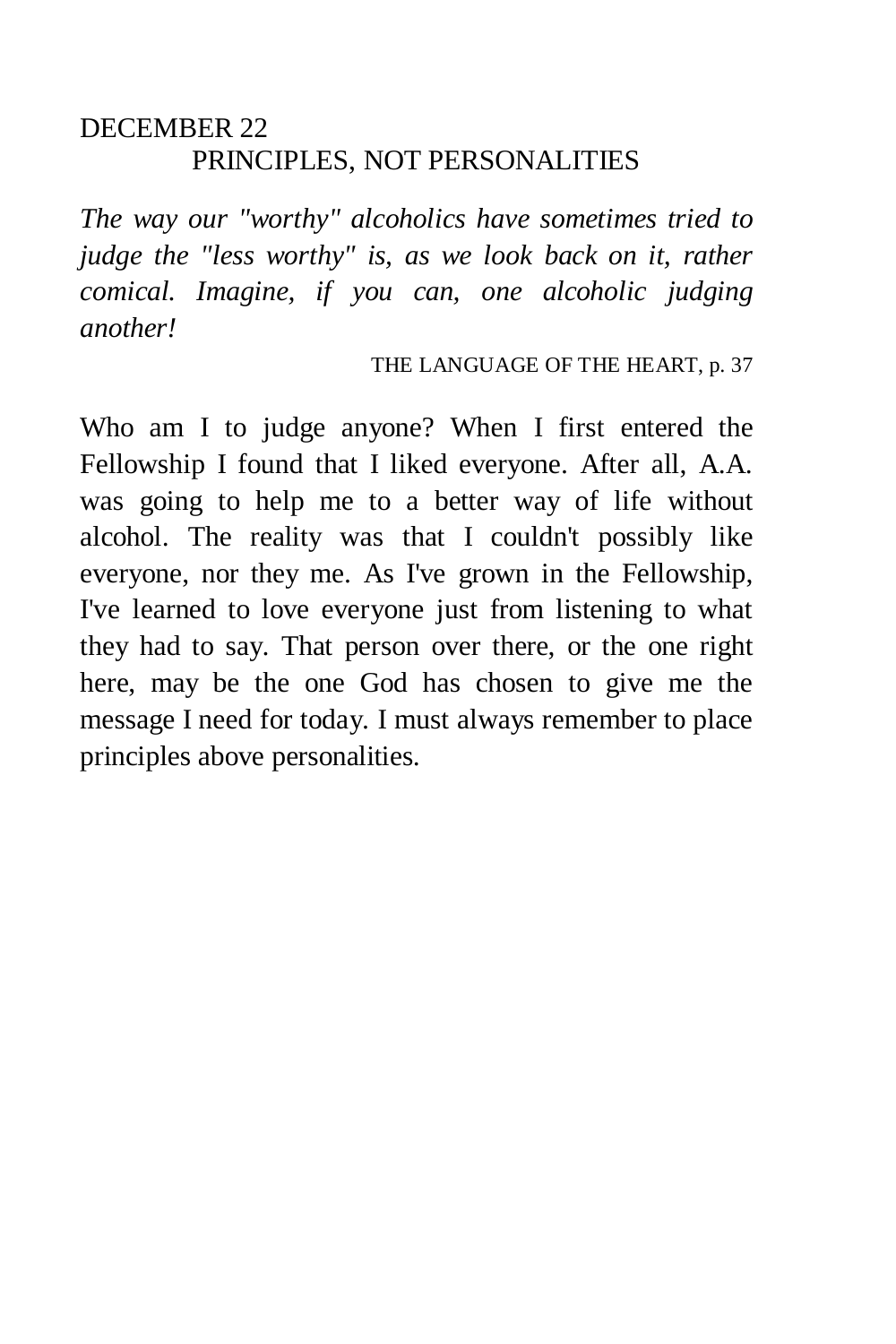# DECEMBER 23 RECOVERY, UNITY, SERVICE

*Our Twelfth Step—carrying the message—is the basic service that AA's Fellowship gives; this is our principal aim and the main reason for our existence.* 

THE LANGUAGE OF THE HEART, p. 160

I thank God for those who came before me, those who told me not to forget the Three Legacies: Recovery, Unity and Service. In my home group, the Three Legacies were described on a sign which said: "You take a three-legged stool, try to balance it on only one leg, or two. Our Three Legacies must be kept intact. In Recovery, we get sober together; in Unity, we work together for the good of our Steps and Traditions; and through Service—we give away freely what has been given to us."

One of the chief gifts of my life has been to know that I will have no message to give, unless I recover in unity with A.A. principles.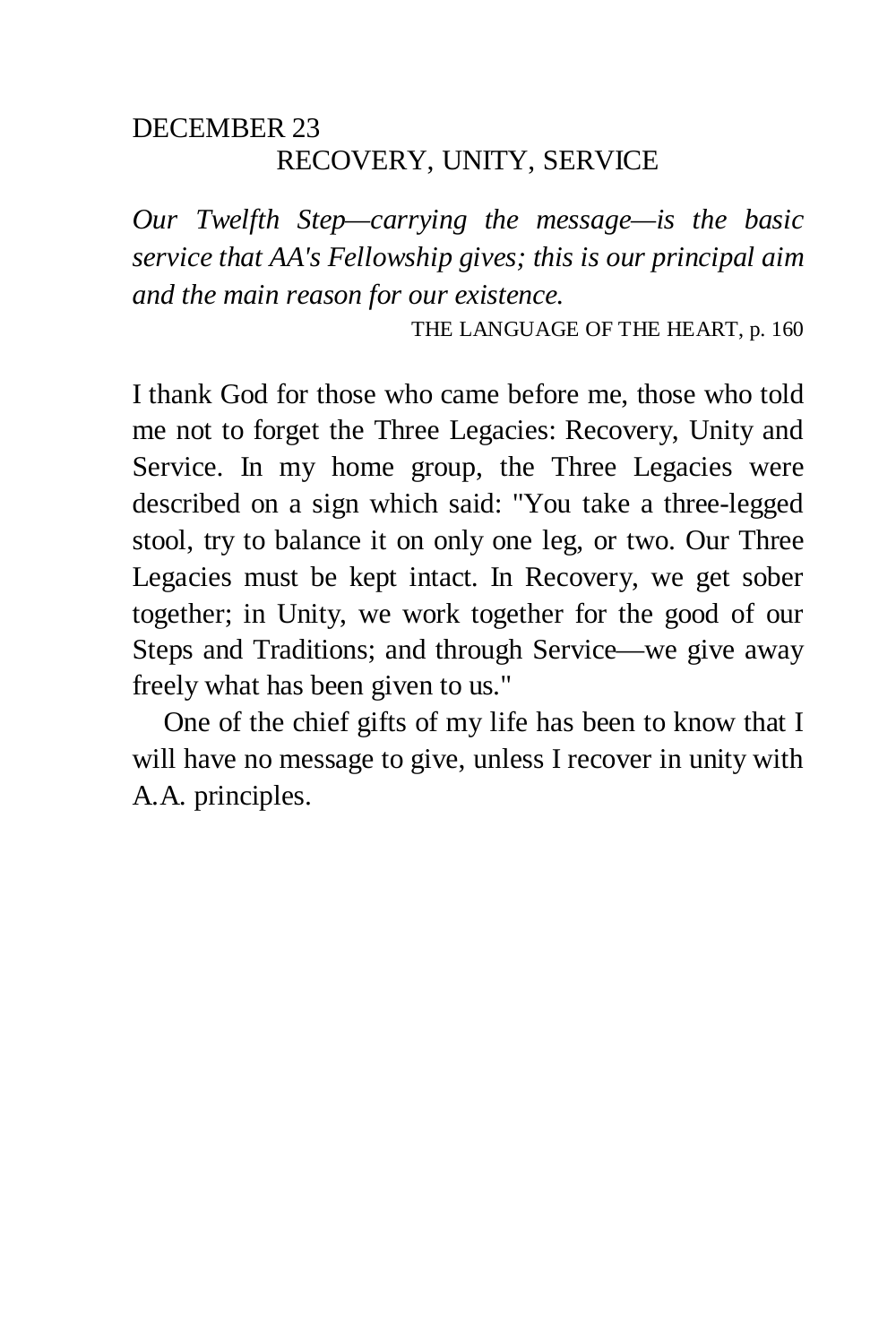# DECEMBER 24 A "SANE AND HAPPY USEFULNESS"

*We have come to believe He would like us to keep our heads in the clouds with Him, but that our feet ought to be firmly planted on earth. That is where our fellow travelers are, and that is where our work must be done. These are the realities for us. We have found nothing incompatible between a powerful spiritual experience and a life of sane and happy usefulness* 

ALCOHOLICS ANONYMOUS, p. 130

All the prayer and meditation in the world will not help me unless they are accompanied by action. Practicing the principles in all my affairs shows me the care that God takes in all parts of my life. God appears in my world when I move aside, and allow Him to step into it.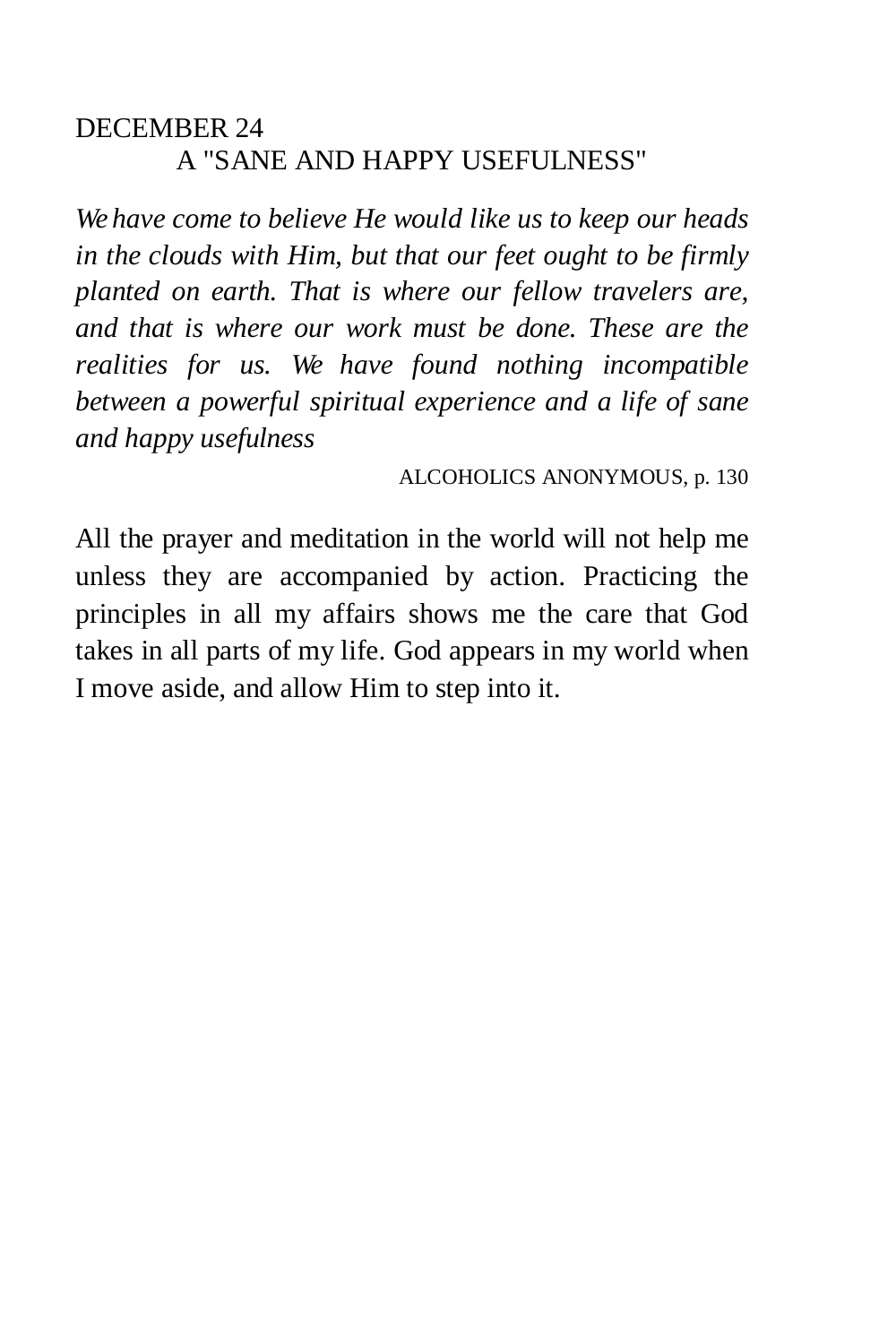# AT PEACE WITH LIFE

*Every day is a day when we must carry the vision of God's will into all of our activities "How can I best serve Thee— Thy will (not mine) be done."* 

ALCOHOLICS ANONYMOUS, p. 85

I read this passage each morning, to start off my day, because it is a continual reminder to "practice these principles in all my affairs." When I keep God's will at the forefront of my mind, I am able to do what I *should* be doing, and that puts me at peace with life, with myself and with God.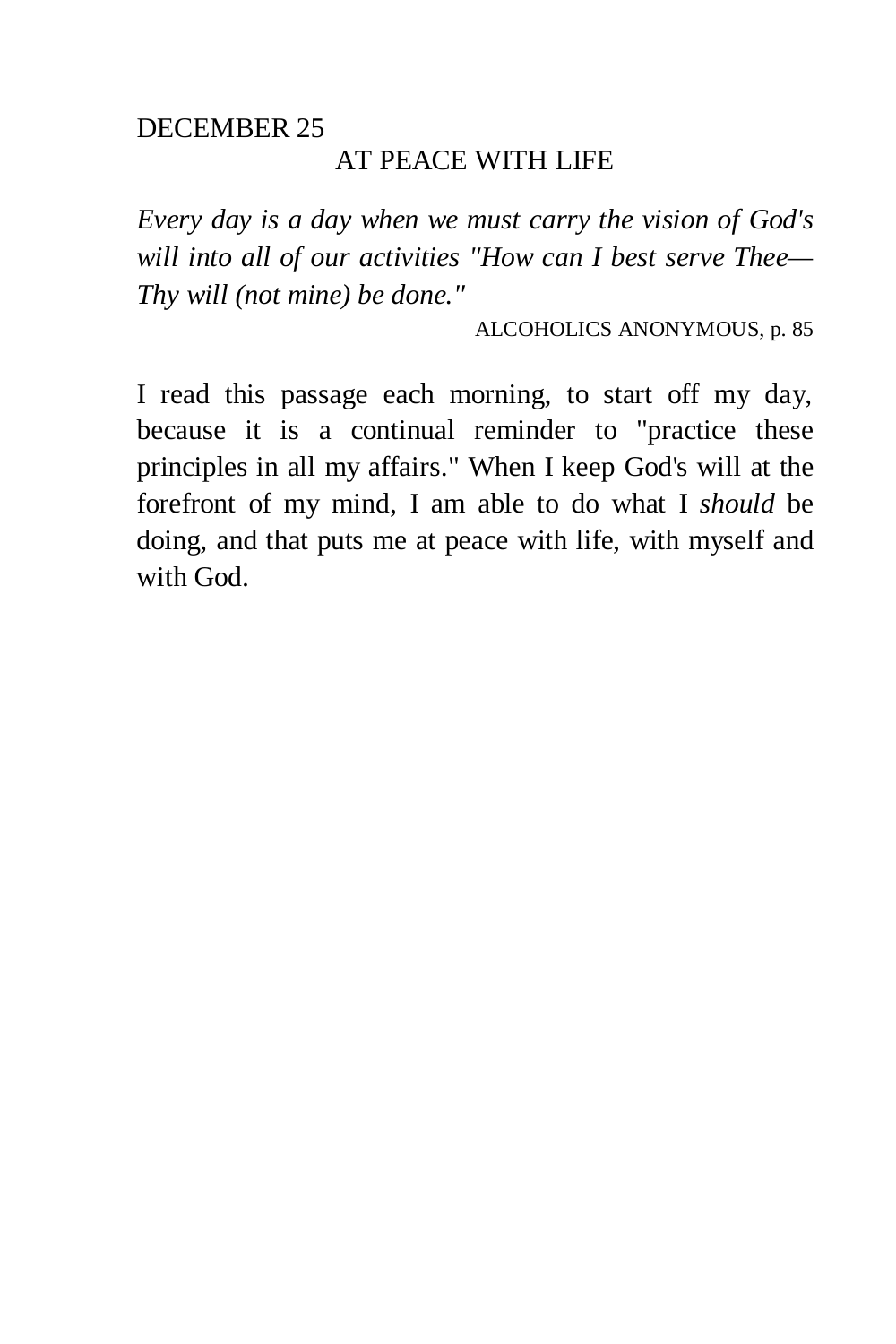## DECEMBER 26 ACCEPTING SUCCESS OR FAILURE

*Furthermore, how shall we come to terms with seeming failure or success? Can we now accept and adjust to either without despair or pride? Can we accept poverty, sickness, loneliness, and bereavement with courage and serenity? Can we steadfastly content ourselves with the humbler, yet sometimes more durable, satisfactions when the brighter, more glittering achievements are denied us?* 

TWELVE STEPS AND TWELVE TRADITIONS, p. 112

After I found A.A. and stopped drinking, it took a while before I understood why the First Step contained two parts: my powerlessness over alcohol, and my life's unmanageability. In the same way, I believed for a long time that, in order to be in tune with the Twelve Steps, it was enough for me "to carry this message to alcoholics." That was rushing things. I was forgetting that there were a total of Twelve Steps and that the Twelfth Step also had more than one part. Eventually I learned that it was necessary for me to "practice these principles" in all areas of my life. In working all the Steps thoroughly, I not only stay sober and help someone else to achieve sobriety, but also I transform my difficulty with living into a joy of living.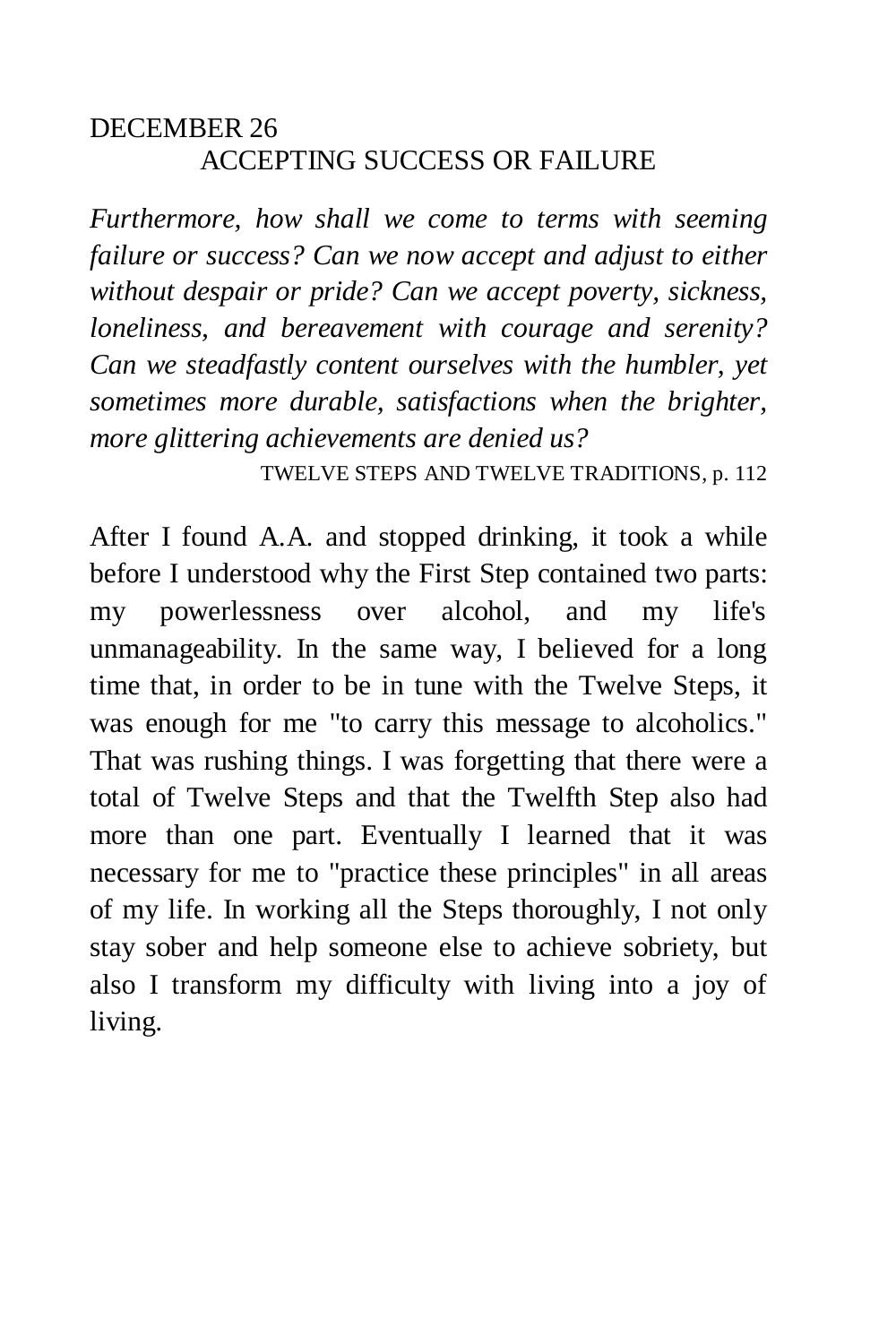### PROBLEM SOLVING

*"Quite as important was the discovery that spiritual principles would solve all my problems."* 

ALCOHOLICS ANONYMOUS, p. 42

Through the recovery process described in the Big Book, I have come to realize that the same instructions that work on my alcoholism, work on much more. Whenever I am angry or frustrated, I consider the matter a manifestation of the main problem within me, alcoholism. As I "walk" through the Steps, my difficulty is usually dealt with long before I reach the Twelfth "suggestion," and those difficulties that persist are remedied when I make an effort to carry the message to someone else. These principles do solve my problems! I have not encountered an exception, and I have been brought to a way of living which is satisfying and useful.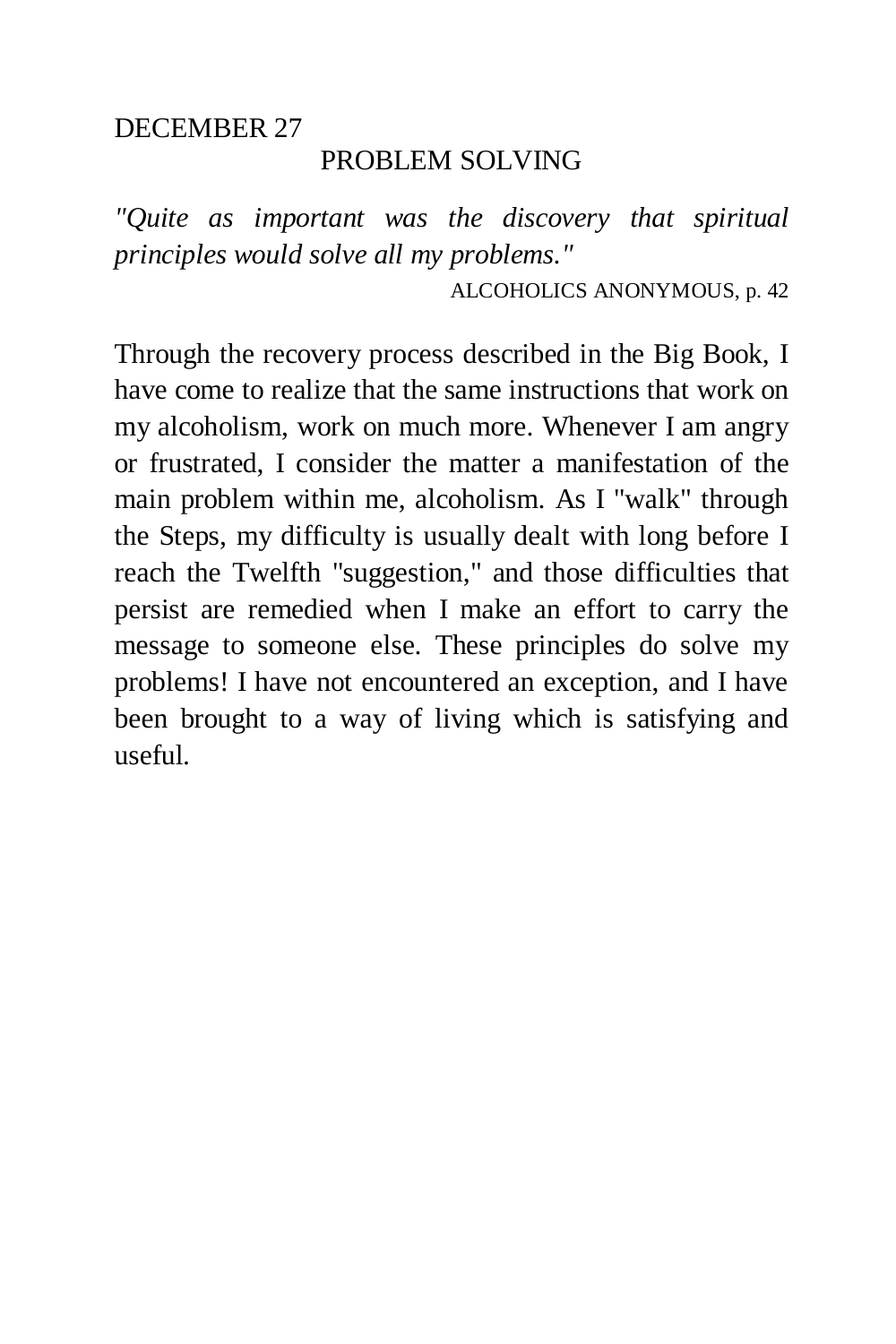## DECEMBER 28 SUIT UP AND SHOW UP

*In A.A. we aim not only for sobriety—we try again to become citizens of the world that we rejected, and of the world that once rejected us. This is the ultimate demonstration toward which Twelfth Step work is the first but not the final step.* 

AS BILL SEES IT, p. 21

The old line says, "Suit up and show up." That action is so important that I like to think of it as my motto. I can choose each day to suit up and show up, or not. Showing up at meetings starts me toward feeling a part of that meeting, for then I can do what I say I'll do at meetings. I can talk with newcomers, and I can share my experience; that's what credibility, honesty, and courtesy really are. Suiting up and showing up are the concrete actions I take in my ongoing return to normal living.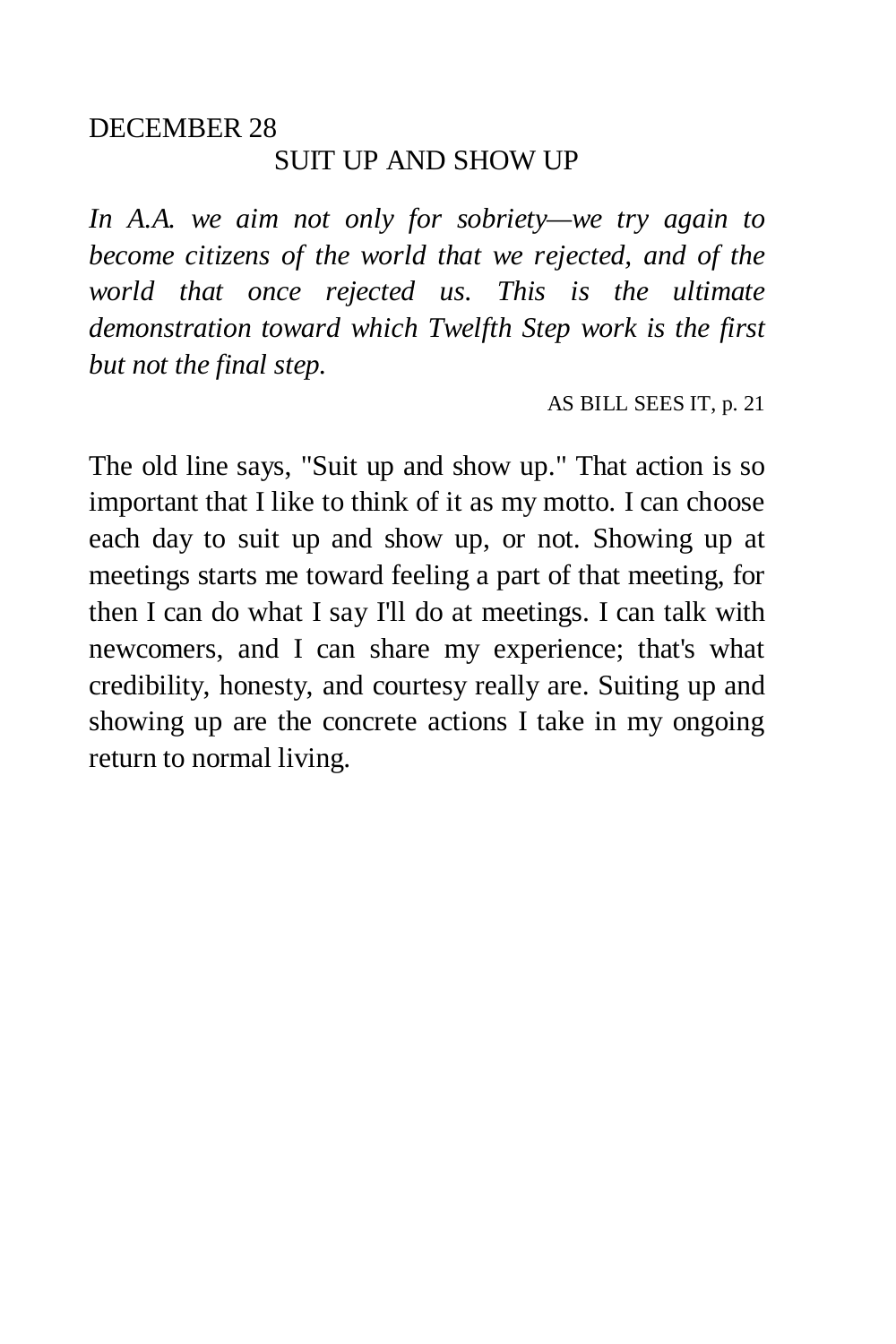### THE JOY OF LIVING

*. . . therefore the joy of good living is the theme of A.A.'s Twelfth Step.* 

TWELVE STEPS AND TWELVE TRADITIONS, p. 125

A.A. *is* a joyful program! Even so, I occasionally balk at taking the necessary steps to move ahead, and find myself resisting the very actions that could bring about the joy I want. I would not resist if those actions did not touch some vulnerable area of my life, an area that needs hope and fulfillment. Repeated exposure to joyfulness has a way of softening the hard, outer edges of my ego. Therein lies the power of joyfulness to help all members of A.A.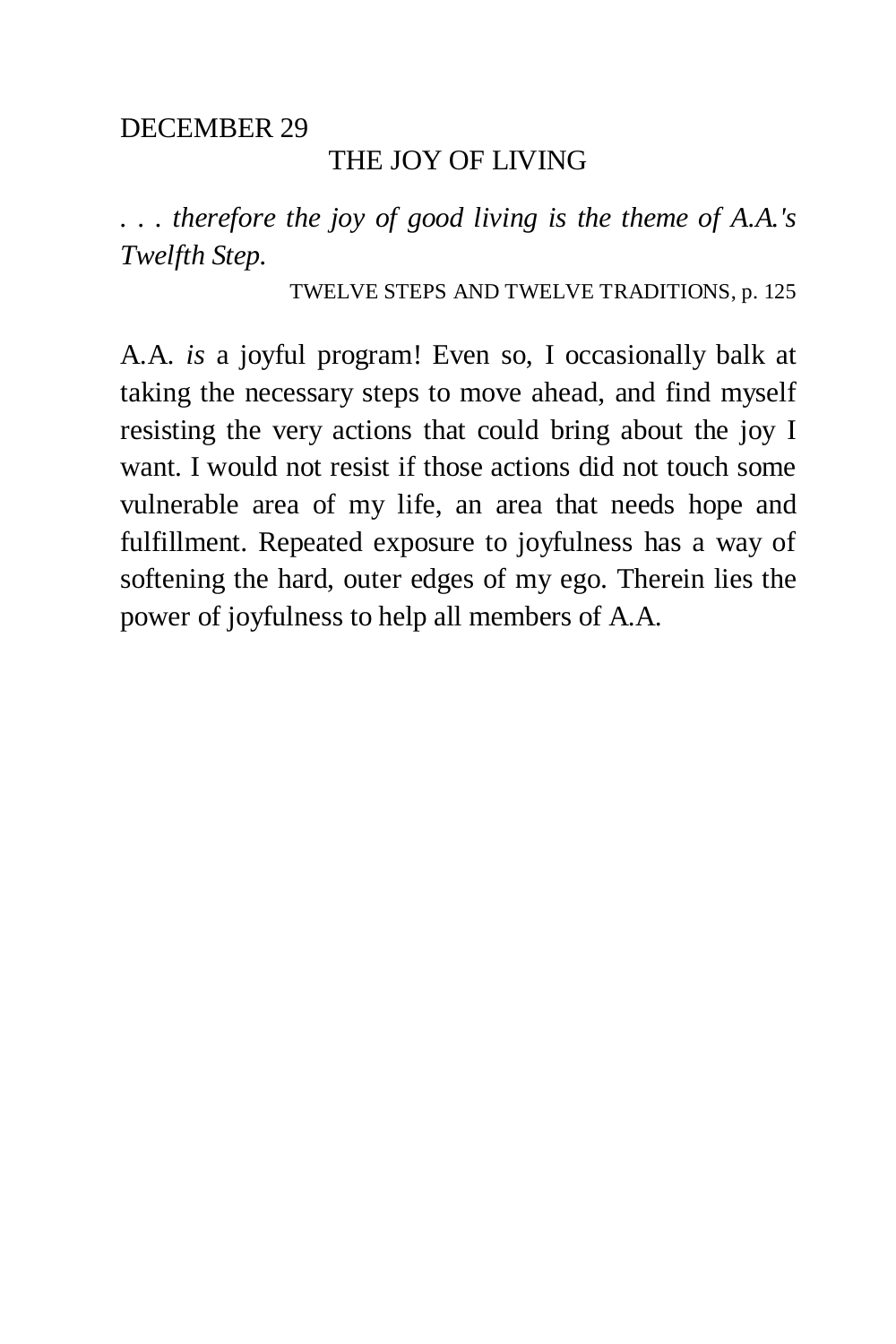### ANONYMITY

*Anonymity is the spiritual foundation of all our Traditions, ever reminding us to place principles before personalities.*  ALCOHOLICS ANONYMOUS, p. 564

Tradition Twelve became important early in my sobriety and, along with the Twelve Steps, it continues to be a must in my recovery. I became aware after I joined the Fellowship that I had personality problems, so that when I first heard it, the Tradition's message was very clear: there exists an immediate way for me to face, with others, my alcoholism and attendant anger, defensiveness, offensiveness. I saw Tradition Twelve as being a great egodeflator; it relieved my anger and gave me a chance to utilize the principles of the program. All of the Steps, and this particular Tradition, have guided me over decades of continuous sobriety. I am grateful to those who were here when I needed them.